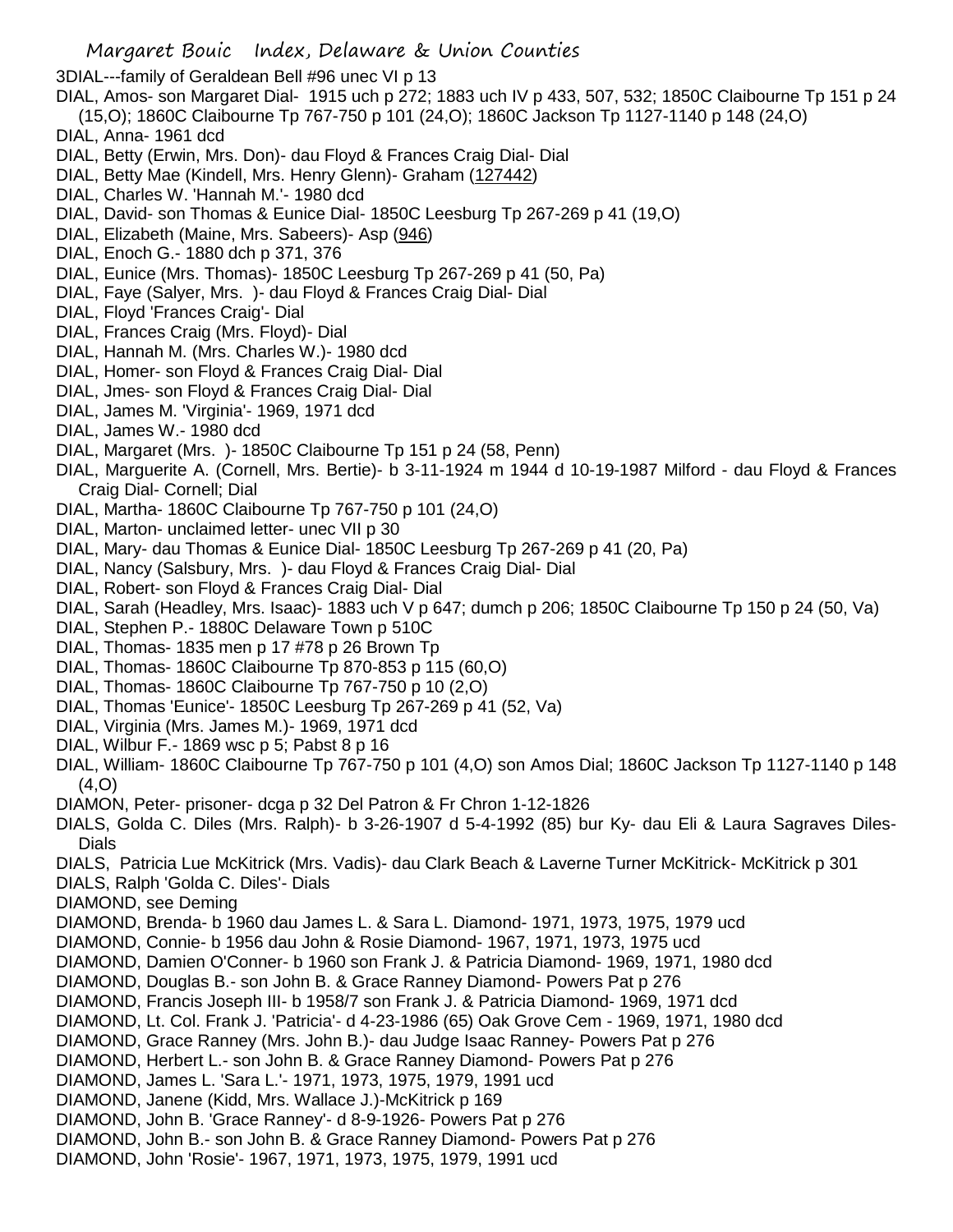- DIAMOND, Clyde Joseph 'Linda Sue Tone'- b 1-28-1948 m 4-7-1971 WWebster p 358; 1980 dcd
- DIAMOND, Katherine (Shaheen, Mrs. )- sister Frank J. Diamond- Diamond
- DIAMOND, Kristina- b 1981 dau Paul E. & Lisa G. Diamond- 1983, 1991 ucd
- DIAMOND, Linda Sue Tone (Mrs. Clyde Joseph)- d 8-25-1948 m 4-3-1971 dau Russell Rutherford & Daphne Faye Thomas Tone-' WWebster p 358; 1980 dcd
- DIAMOND, Lisa Gail Anderson (Mrs. Paul Edward)- 1983, 1991 ucd
- DIAMOND, Lisa Jo- b 12-31-1979 dau Ricky J. & Mary Jo Scheiderer Diamond- Diamond
- DIAMOND/DIMOND- Louise (Rogers, Mrs. William Franklin)- Asp (515s)
- DIAMOND, Lyann b 1986 dau Paul E. & Lisa Gails Anderson Diamond- 1991 ucd
- DIAMOND, Mary Jo Scheiderer (Mrs. Ricky J.)- m 8-4-1979 dau Dana Scheiderer- Scheiderer
- DIAMOND, Matthew John- b 1960- son Frank J. & Patricia Diamond- 1969, 1971, 1980 dcd
- DIAMOND, Nancy (Anderson, Mrs. Ralph L.)- b 1970 m 8-19-1989- dau John & Rosie Diamond- 1973, 1975, 1979 ucd
- DIAMOND, Neil- delge IV p 44
- DIAMOND, Patricia (Mrs. Frank J.)- 1969, 1971, 1980 dcd
- DIAMOND, Paul Edward- b 1959/8 'Lisa Gail Anderson'- m 2-14-1981- son John Diamond- Diamond; 1967, 1971, 1973, 1974, 1983, 1991 ucd
- DIAMOND, Randy- b 1967 son John & Rosie Diamond- 1967, 1973, 1973, 1975, 1979, 1991 ucd
- DIAMOND, Richard (1682)- Genther p 18
- DIAMOND, Richard- b 1963 son James L. & Sara L. Diamond- 1971, 1973, 1975, 1979 ucd
- DIAMOND, Ricky J. 'Mary Jo Scheiderer'- b 1961 m 8-4-1979 son John & Rosa Diamond- Scheiderer; 1967, 1973, 1973, 1975, 1979 ucd
- DIAMOND, Rose- sister Frank J. Diamond- Diamond
- DIAMOND, Rosie (Mrs. John)- 1967, 1971, 1973, 1975, 1979 ucd
- DIAMOND, Sara L. (Mrs. James L.)- 1971, 1973, 1975, 1979, 1991 ucd
- DIAMOND, Tracy Nichols (Mrs. Randy)- m 2-11-199- dau Roy Nichols- Diamond
- DIAMONT, see Deming
- DIBBLE, Abigail (Benjamin, Mrs. Nathan)- d 9-7-1722 dau John Dibble- Powers Pat p 75
- DIBBLE, Alford B. 'Harriet Aletta Weatherill'- b 8-24-1904 m 8-2-1933- Weiser p 330
- DIBBLE, Anna Richardson (Mrs. Anson)- m 1-27-1857 ucm 3239; unec XII p 12
- DIBBLE, Anson 'Anna Richardson'- m 1-27-1857 ucm 2513; unec XII p 12
- DIBBLE, Bernard Alford -b 3-25-1955 son Bernard Emory & Kathryn Galbreath Dibble- Weiser p 330
- DIBBLE, Bernard Emory 'Kathryn Galbreath'- b 6-9-1934 m 8-8-1954 son Alford B. & Harriet Aletta Weatherill Dibble- Weiser p 330
- DIBBLE, Bernice Evelyn (Whiteman, Mrs. Kieth Hubert)- b 6-9-1934 m 8-08-1959 dau Alford B. & Harriet Aletta Weatherill Dibble- Weiser p 330
- DIBBLE, Bosworth- 1850C Berkshire Tp 136 p 14 (23, NY)
- DIBBLE, Catherine Ann- b 7-12-1949 dau Alford B. & Harriet Aletta Weatherill Dibble- Weiser p 331
- DIBBLE, Deborah Ann- b 6-14-1956 dau Bernard Emory & Kathryn Galbreath Dibble- Weiser p 331
- DIBBLE, Dorothea- b 12-16-1810 d 8-18-1893 (82-8-2) Trinity Cem DJ p 82
- DIBBLE, Elizabeth- 1850C Berkshire Tp 136 p 14 (55, Vt)
- DIBBLE, Harriet Aletta Weatherill (Mrs. Alford B.)- b 12-16-1914 m 8-2-1933 dau Albert & Sadie Elizabeth Koppenhaver Weatherill- Weiser p 330
- DIBBLE, James A.- query- Searles, Bailey- delge X p 17, 80
- DIBBLE, John- Powers Pat p 75
- DIBBLE, Kathryn Galbreath (Mrs. Bernard Emory)- b 1-10-1936 m 8-8-1954- Weiser p 330
- DIBBLE, Levi- 1850C Berkshire Tp 136 p 14 (67, Conn)
- DIBBLE, Morrison Allan- b 6-1-1959 son Bernard Emory & Kathryn Galbreath Dibble- Weiser p 331
- DIBBLE, Sandra Elaine- b 4-2-1944 dau Alford B. & Harriet Aletta Weatherill Dibble- Weiser p 331
- DIBERT, Donald L. 'Judy/Judith A.'- 1969, 1971, 1980 dcd
- DIBERT, Gregg- b 1961 son Donald L. & Judith A. Dibert- 1969, 1971 dcd
- DIBERT, Judy/Judith A. (Mrs. Donald L.)- 1969, 1971, 1980 dcd
- DIBERT, Lisa- b 1967 dau Donald L. & Judith A. Dibert- 1969, 1971 dcd
- DIBLASI, Anthony- 1969, 1971 dcd
- DIBLASI, Frances (Ms. Paul)- 1969, 1971, 1980 dcd
- DIBLASI, Julie- b 1953 dau Paul & Frances Diblasi- 1969, 1971 dcd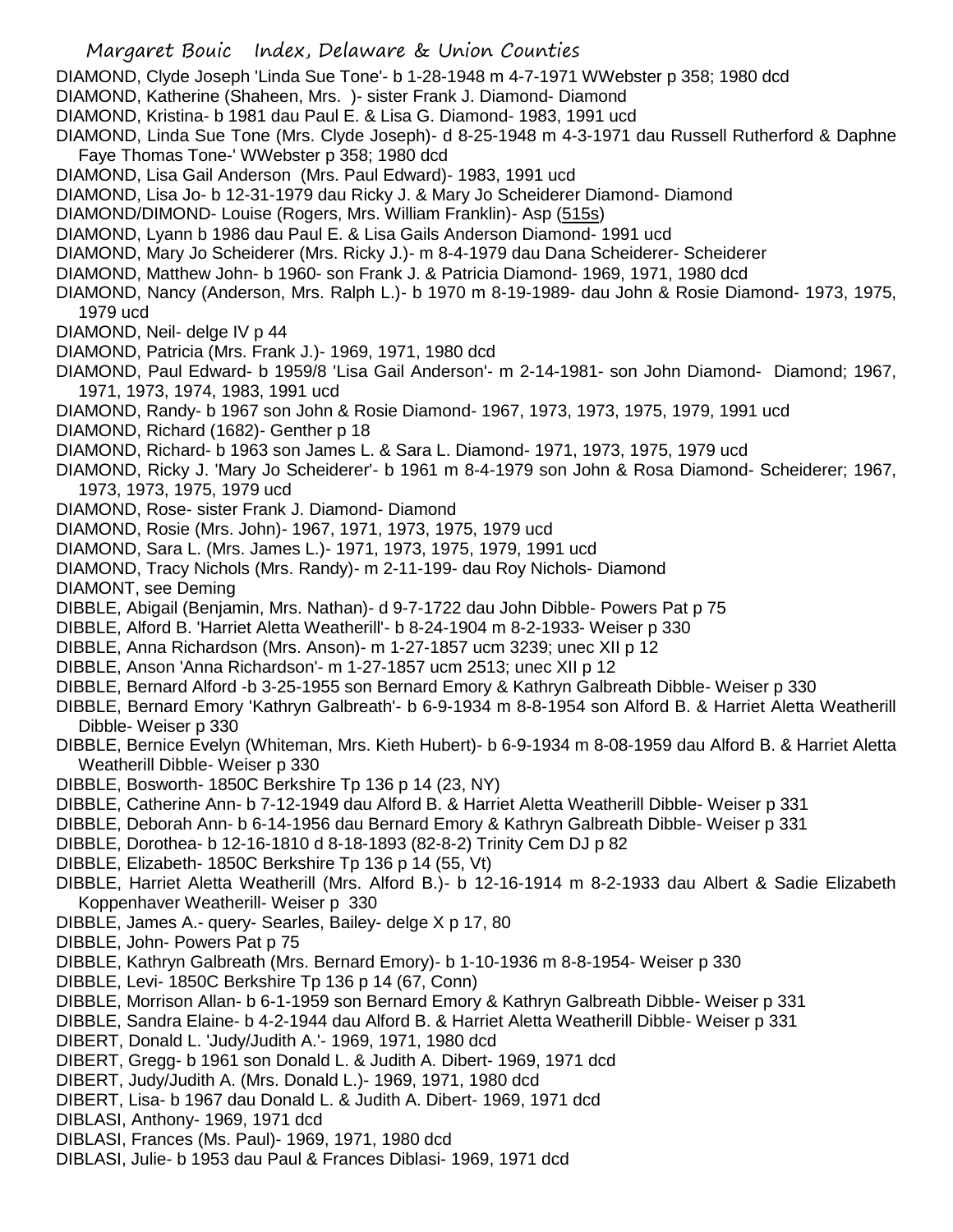- DIBLASI, Mary- b 1955 dau Paul & Frances Diblasi- 1969, 1971 dcd
- DIBLASI, Paul E. 'Frances'- 1969, 1971, 1980 dcd
- DIBLASI, Teresa/Theresa- 1969, 1971 dcd
- DIBLE, Deborah M.(Stevens, Mrs. Jeffrey)- b 1961 m 9-7-1985 dau Donald F. & Theresa A. Dible- Dible; 1969, 1971, 1980 dcd
- DIBLE, Donald F. 'Theresa'- 1969, 1971, 1980 dcd
- DIBLE, Jeanette/Jenny- b 1964 dau Donald F. & Theresa A. Dible- 1969, 1971, 1980 dcd
- DIBLE, John J.- b 1962 son Donald F. & Theresa A. Dible- 1969, 1971, 1980 dcd
- DIBLE, Joseph F.- b 1959- son Donald F. & Theresa A. Dible- 1969, 1971, 1980 dcd
- DIBLE, Michael- b 1963 son Donald F. & Theresa A. Dible- 1969, 1971, 1980 dcd
- DIBLE, Rose- b 1966 dau Donald F. & Theresa A. Dible- 1969, 1971, 1980 dcd
- DIBLE, Theresa A. (Mrs. Donald F.)- 1969, 1971, 1980 dcd
- DIBLEE, Richardson & Co.- (1850) delge VIII p 66
- DICAS, Benjamin- 1835 men p 42 #128 p 75 Marlborough Tp
- DICAS, Philip- 1835 men p 42 #127 p 75 Marlborough Tp
- DICE, Jeffrey Kenneth- b 7-3-1948 son Palmer Edward & Sarah Church Weiser- Weiser p 802
- DICE, Marcia Lou- b 3-16-1948 son Palmer Edward & Sarah Church Weiser- Weiser p 802
- DICE, Palmer Edward 'Sarah Church Weiser'- m 1-26-1944- Weiser p 802
- DICE, Sarah Church Weiser (Mrs. Palmer Edward)- dau Harry Norman & Emily Church Benham Weiser-Weiser p 802
- DICESARE, Danny- son Joseph L. & Suzanne Dicesare- 1983 ucd
- DICESARE, Joly- ch Joseph L. & Suzanne Dicesare- 1983 ucd
- DICESARE, Joseph L. 'Suzanne'- 1981, 1983 ucd
- DICESARE, Kathie- dau Joseph L. & Suzanne Dicesare- 1983 ucd
- DICESARE, Suzanne (Mrs. Joseph L.)- 1981, 1983 ucd
- DICK, Adelee- grgrandch Dale & Carrie Mills McCormick- Sunbury p 134
- DICK, Andrew- son Augustine & Mary Leona Dick- Dick
- DICK, Annabelle (Mrs. Joseph F.)- Dick
- DICK, Anthony J.'Margaret Durr'- b 7-8-1887 m 1902 d 11-25-1967 (90) bur Kenton son John & Magdalena Gelhaus Dick- Dick
- DICK, Augustine 'Mary'- b 11-18-1908 Kenton d 10-13-1989 bur St. Mary's- son Anthony J. & Margaret Durr Dick- Dick
- DICK, Barbara Weiser (Mrs. David)- b 5-14-1842 m 3-11-1862 d 10-16-1928 dau William & Barbara Creutzer Weiser- Weiser p 847
- DICK, Bernard- son Augustine & Mary Leona Dick
- DICK, Candace, Mrs. Matthew)- Dick
- DICK, Caroline- granddau Dale & Carrie Mills McCormick- Sunbury p 134
- DICK, Carrie Carr (Mrs. Henry J.)- b 1871 d 1948 Oakdale Cem II p 89 (H-RN-11); Dick
- DICK, Charles H. 'Ida Philura Maine'- m 9-9-1880- Asp (2066)
- DICk, Charlotte (Stinton, Mrs. )- dau Joseph F. & Annabelle Dick- Dick
- DICK, Cheryl (Mrs. Ronald L.)- 1991 ucd
- DICK, Cynthia Ann (DeCerce, Mrs. Charles V.)- m 10-11-1975- dau Robert Louis & Mary Margarette Dick-Dick
- DICK, David 'Barbara Weiser'- b 5-28-1836 m 3-11-1862 d 4-2-1921- Weiser p 847
- DICK, David- b 1964 son Jon W. & Mary Dick- 1969, 1971 dcd
- DICK, Diana Lynn- b 1965 dau Robert Louis & Mary Margarette Dick- Dick; 1980 dcd
- DICK, Diane (Mrs. John)- 1980 dcd
- DICK, Edward- son Francis E. & Mary Louise Snyder Dick- Dick
- DICK, Fanny? (Gilcher, Mrs. Jacob)- b 1830 d 1906 ped Mary Altman Sesler #59 23; unec IV p 4
- DICK,- d 1-13?-1975? (4y7m) child of FM & FL illegible stone Claibourne Cem p 29
- DICK, F. L. (Mrs. F. M.)- Claibourne Cem p 29
- DICK, F. M. 'F. L.'- Claibourne cem p 29
- DICK, Francis 'Mary Louise Snyder'- b 1-6-1911 m 9-19-1933 d 3-3-1994 (82) bur Kenton- son Anthony J. & Margaret Durr Dick- Dick
- DICK, Frank- son William & Ora Whitehead Dick- Dick
- DICK, Hallie- b 9-24-1901 d 10-11-1974 Oakdale Cem II p 86 (H-RQ-11)- dau Henry J. & Carrie Carr Dick-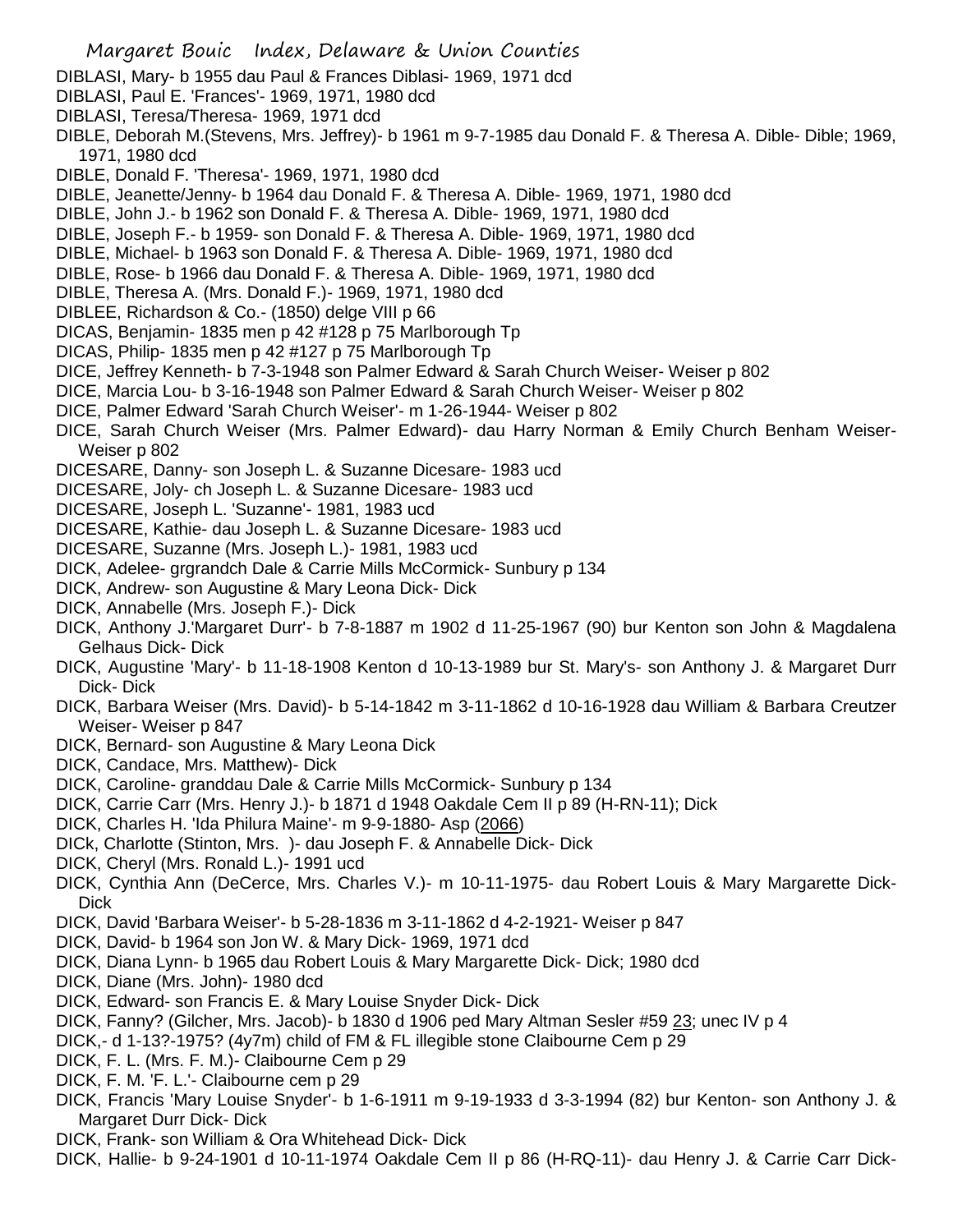**Dick** 

- DICK, Henry J. 'Carrie Carr'- b 1869 d 1944 Oakdale Cem II p 89 (H-RN-11); Dick
- DICK, Homer Eugene- b 3-22-1884 son Charles H. & Philura Main Dick- Asp 2441
- DICK, Ida Philura (Mrs. Charles H.)- b 11-28-1861 m 9-9-1880- dau Asa Randall & Lucy Wheeler Maine- Asp 2066
- DICK, Jacob- son John & Magdalena Gelhous/Gelhaus Dick- Dick
- DICK, Jacob 'Marie Brown'- W. Brown VI p 765
- DICK, Jacqueline- b 1962 dau Ronald L. & Mary L. Dick- 1971, 1973, 1975, 1981 ucd
- DICK, James- son Augustine & Mary Leona Dick- Dick
- DICK, Jane Williams (Mrs. Joseph)- b 12-8-1921 m 6-19-1948 d 6-2-1987 dau Paul L. & Stella Whipps Williams- Dick
- DICK, Janine (Music, Mrs. )- dau Joseph & Jane Williams Dick- Dick
- DICK, Jerry- son Francis E. & Mary Louise Snyder Dick- Dick
- DICK, JoAnn (Sauvage, Mrs. )- dau Augustine & Mary Leona Dick- Dick
- DICK, Jo Anne (Messer, Mrs. )- dau Joseph F. & Annabelle Dick- Dick
- DICK, JoEllen (Beaman, Mrs. Brice)- dau Joseph & Jane Williams Dick- Dick
- DICK, John Adam- Weiser p 848
- DICK, John- Grgrandch Dale & Carrie Mills McCormick- Sunbury p 134
- DICK, John 'Diane'- 1980 dcd
- DICK, John 'Magdalena Gelhous'- Dick
- DICK, John N.- b 11-17-1845 Penn d 4-13-1904 (58y9m) Oakdale Cem 1864 (316E) I p 48 (E[48-1)
- DICK, John Robert- son Robert Louis & Mary Margarette Dick- Dick
- DICK, John W. 'Mary E.- 1969, 1971 dcdI
- DICK, Joseph F. 'Annabelle'- d 5-4-1984 (64) bur Marlborough Cem- son Nellie V. McCreary Dick- Dick
- DICK, Joseph 'Jane Williams'- m 6-19-1948- Dick
- DICK, Kathy/Kathryn- b 1859 dau John W. & Mary Dick- 1969, 1971 dcd
- DICK, Kevin (2-1995) son Ron & Cheryl Dick- Dick
- DICK, LeAnne Marie- b 1-15-1995 dau Ron & Cheryl Dick- Dick
- DICK, Lucy Maine- b 8-21-1881 dau Charles H. & Ida Philura Maine Dick- Asp 2440
- DICK, Magdalena Gelhous (Mrs. John)- Dick
- DICK, Margaret Durr (Mrs. Anthony)- m 1902 d 5-1967 bur St. Mary's, Kenton- dau Peter & Rebecca Holt Durr- Dick
- DICK, Marie Brown (Mrs. Jacob)- b 1902 dau David & Mary Ellen Lyne Brown- WBrown VI p 765
- DICK, Martha (Hottman, Mrs. Dennis)- dau Francis E. & Mary Louise Snyder Dick- Dick
- DICK, Mary Leona (Mrs. Augustine)-d 10-26-1990 (78) bur Kenton- Dick
- DICK, Mary Louise Snyder (Mrs. Francis E.)- m 9-19-1933- Dick
- DICK, Sister Marie Cecilia- dau John & Magdalena Gelhaus Dick- Dick
- DICK, Mary Anne (Gensel, Mrs. )- dau Theresa M. Dick- Dick
- DICK, Mary Catherine (Bennett, Mrs. Lee C.)- dau Robert Louis & Mary Margarette Dick- Dick
- DICK, Mary (Duff, Mrs. John)- dau Anthony J. & Margaret Durr Dick- Dick
- DICK, Mary E. (Mrs. John W.)- 1969 dcd
- DICK, Sister Mary Helena- dau John & Magdalena Gelhaus Dick- Dick
- DICK, Mary L (Mrs. Ronald L.)- 1971, 1973, 1975, 1979, 1981, 1983 ucd
- DICK, Mary Margarette (Mrs. Robert Louis)- 1980 dcd
- DICK, Matthew 'Candace'- Dick
- DICK, Monica (Edman, Mrs. James)- dau Francis E. & Mary Louise Snyder Dick- Dick
- DICK, Nellie V. McCreary (Mrs. )- d 1-30-1979 (89) bur Marlborough Cem- dau Frank N. & Ora C. Hutchison McCreary- dcq Nellie McCreary Dick 1
- DICK, Ora Whitehead (Mrs. William)- d 2- 1970 (79)- Dick
- DICK, Paul J.- son Theresa M. Dick- Dick
- DICK, Paul- son William & Ora Whitehead Dick- Dick
- DICK, Philomena- dau John & Magdalena Gelhous Dick- Dick
- DICK, Phyllis (Scites, Mrs. Carter)- dau Nellie V. McCreary Dick- Dick
- DICK, Renee/Rennee b 1977 dau Ronald L. & Mary Dick- 1979, 1981, 1983 ucd
- DICK, Rita (Mathewson, Mrs. )- dau Anthony & Margaret Durr Dick- Dick
- DICK, Robert L.- son Francis Ed & Mary Louise Snyder Dick- Dick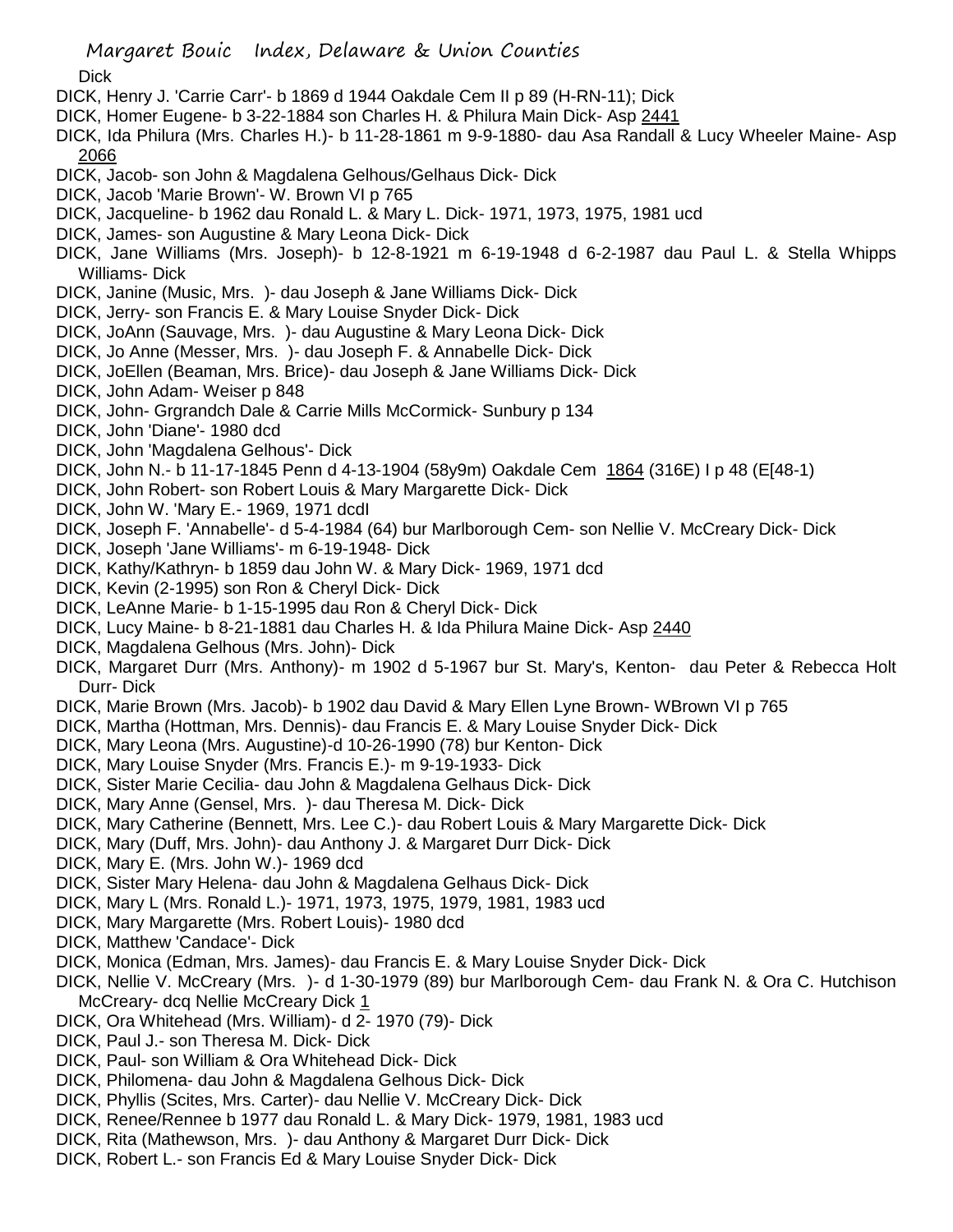DICK, Robert Louis 'Mary Margarette'- d 3-12-1987 (60)- son Theresa M. Dick- Dick; 1980 dcd DICK, Ronald L. 'Mary L.''Cheryl L.'- son Ron Dick,Sr.- 1971, 1973, 1975, 1979, 1981, 1983, 1991 ucd DICK, Ronald- b 1965 son Ronald L. & Mary Dick- 1971, 1975, 1979, 1981, 1983 ucd DICK, Rosalyn (Brenner, Mrs. Jim)- dau Franices E. & Mary Louise Snyder Dick- Dick DICK, Rosemary (Asheim, Mrs. David)- dau Augustine & Mary Leona Dick- Dick DICK, Ruth (Dunlap, Mrs. Lloyd)- dau Nellie V. McCreary Dick- Dick DICK, Sally (Candler, Mrs. )- dau Francis E. & Mary Louise Snyder Dick- Dick DICk, Steven- son Joseph f. & Annabelle Dick- Dick DICK, Suzanne (Cavin, Mrs. Walter)- dau Francis E. & Mary Louise Snyder Dick- Dick DICK, Theodore- son Anthony J.& Margaret Durr Dick- Dick DICK, Theresa M.-dau Augustine & Mary Leona Dick- Dick DICK, Thomas- son Augustine & Mary Leona Dick- Dick DICK, Valerie L.- 1980 dcd DICK, W. V.- unvmec p 40 DICKARSON, Albert 'Lucinda'- b 5-1855, black; 1900C Milford 138-149 p 6A (45,WVa,WVa,WVa) m 15y DICKARSON, Lucinda (Mrs. Albert)- b 9-1866; 1900C Milford 138-149 p 6A (33,O,NC,O); m 15y, no ch DICKASON, Arlene (Souder, Mrs. )- dau Norman E. & Zelda Dickason- Dickason DICKASON, Bing 'Gloria'- 1985 uch p 55 DICKASON, Bonnie Kay (Pagliaro, Mrs. Frank J. Jr.)- dau Donald P. & Ethlyn Gunderman Dickason- Dickason DICKASON, Daisy (Stouffer, Mrs. )- dau Jasper M. & Margaret Whitman Dickason- Dickason DICKASON, David- son Donald P. & Ethlyn Gunderman Dickason- Dickason DICKASON, Donald- son Donald P. & Ethlyn Gunderman Dickason- Dickason DICKASON, Donald P. 'Ethlyn Gunderman'- b 6-19-1916 d 10-22-1980 (64)- son Milton L. & Gertrude Markwith Dickason- Dickason DICKASON, Elizabeth (Little, Mrs. George)- Anderson DICKASON, Ellen- dau Donald P. & Ethlyn Gunderman Dickason- Dickason DICKASON, Emaline (Geer, Mrs. Jonathan)- m 6-18-1848 Madison Co unec X p 64 DICKASON, Ethlyn Gunderman (Mrs. Donald P.)- dau Michael J. & Anna Gunderman- Dickason DICKASON, Eva (Kennedy, Mrs. Ralph0- Mitchell 1129632 DICKASON, Gertrude Markwith (Mrs. Milton L.)- b 1883 m 2-14-1908 d 12-1952 Price Cem djlm p 61- **Dickason** DICKASON, Glen 'Rebecca Leone Sidle'- 1985 uch p 128 DICKASON, Glenn P.- son Milton L. & Gertrude Markwith Dickason- Dickason DICKASON, Gloria Ganson (Mrs. Bing)- dau Forest Orville & Esther Harew Rogers Ganson- 1985 uch p 55 DICKASON, Howard M.- son Milton L. & Gertrude Markwith Dickason- Dickason DICKASON, Jan- dau Donald P. & Ethlyn Gunderman Dickason- Dickason DICKASON, Janet Sue (Crum, Mrs. )- dau Norman E. & Zelda Dickason- Dickason DICKASON, Jasper M. 'Margaret Whitman'- Dickason DICKASON, Lawrence M.'Ruth Field'- b 1910 d 1985 Claibourne Cem p 95 DICKASON, Lawrence W.- son Milton L. & Gertrude Markwith Dickason- Dickason DICKASON, Lloyd Leonard 'Nelle May Young)- Cowgill p 25 DICKASON, Lula Powell- b 1892 d 1968 Claibourne Cem p 48 DICKASON, Margaret Whitman (Mrs. Jasper)- Dickason DICKASON, Marjorie R. (Sanders, Mrs.Robert P.)- b 3-17-1909 m 6-18-1930 d 9-21-1994 (85) Price Cem- dau Milton L. & Gertrude Markwith Dickason- Dickason DICKASON, May S.- b 1916 Price Cem djlm p 61 DICKASON, Milton L. 'Gertrude Markwith'- b 3-30-1883 m 2-14-1908 d 8-12-1965 Price Cem djlm p 61- son Jasper M. & Margaret Whitman Dickason- Dickason DICKASON, Nelle May Young (Mrs. Lloyd Leonard)(Cowgill, Mrs. George Sherman)(Robertson, Mrs. Clarence)- b 8-18-1896 d 11-7-1972- Cowgill p 25

- DICKASON, Norman E.'Zelda'- b 1912 d 2-20-1985 Price Cem djlm p 61- son Milton T. & Gertrude Markwith Dickason- Dickason
- DICKASON, Paula (Sanchez, Mrs. )- dau Donald P. & Gertrude Markwith Dickason- Dickason
- DICKASON, Rebecca Leone Sidle (Mrs. Glen)- dau Jacob Richard & Agnes Maxine McDaniel Sidle- 1985 uch p 128
- DICKASON, Richard- son Donald P. & Ethlyn Gunderman Dickason- Dickason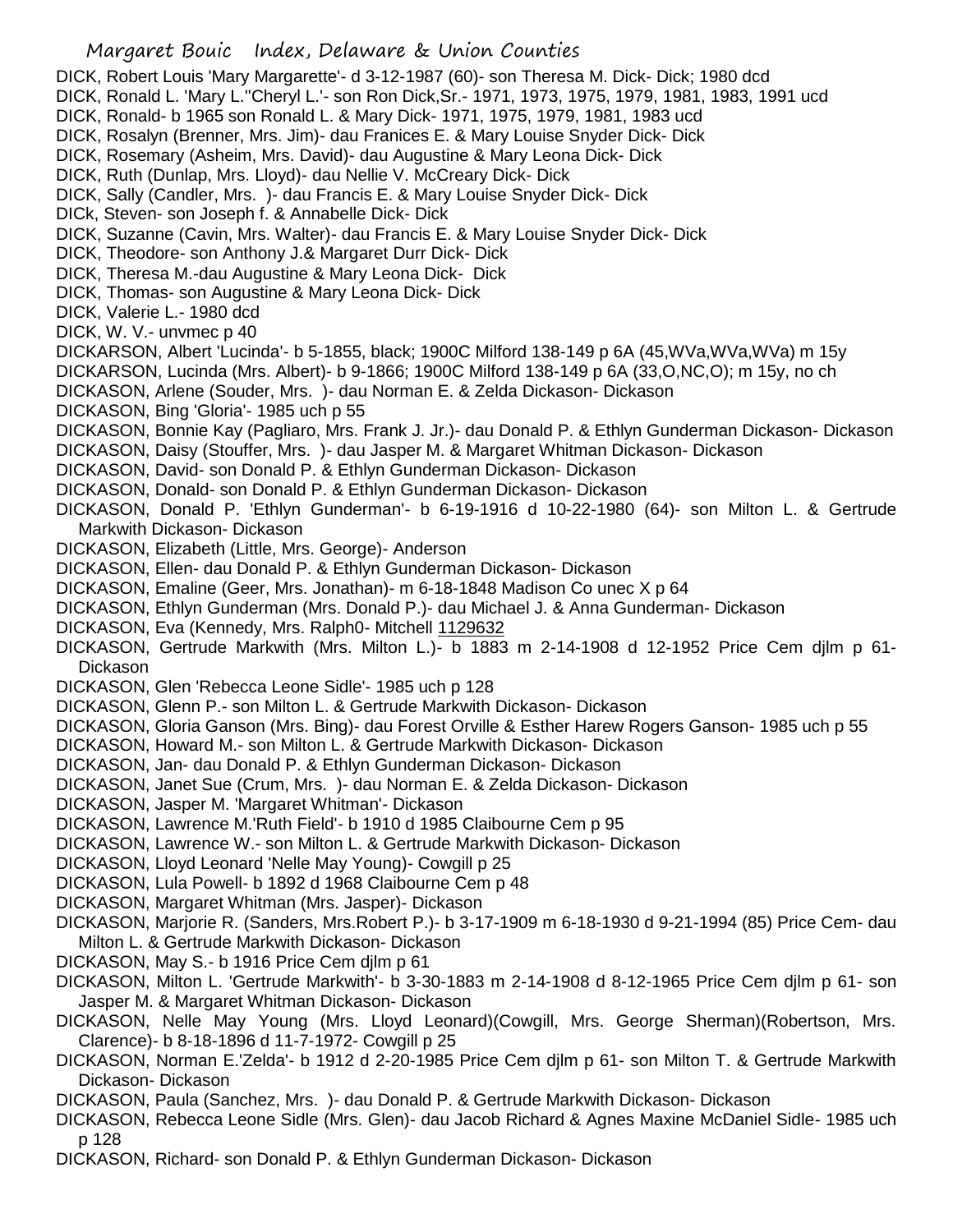Margaret Bouic Index, Delaware & Union Counties DICKASON, Ruth Field (Mrs. Lawrence M.)- Claibourne Cem p 95 DICKBRADER, Barbara (Arnold, Mrs. Hugh Robert)- b 8-18-1928 m 1951- Rausch (14781) III p 288; St. Paul p 11 DICKE, Chanda (Mrs. Dennis)- Dicke DICKE, Dale- brother Woodrow H. Dicke- Dicke DICKE, Dana (!0-1992)- son Doug & Sue Dicke- Dicke DICKE, Darren (14-1992)- son Doug & Sue Dicke- Dicke DICKE, Daryl- (13-1992)- son Doug & Sue Dicke- Dicke DICKE, David 'Michele'- son Woodrow H. & Ellan F. Dicke- Dicke DICKE, David William 'Kathryn Irene Baker'- m 6-11-1966- McIntire (1712111) DICKE, Dennis 'Chanda'- son Woodrow H. & Ellan F. Dicke- Dicke DICKE, Donald (9-1992) son Doug & Sue Dicke- Dicke DICKE, Douglas 'Susan'- son Woodrow H. & Ellan F. Dicke- Dicke DICKE, Ellan F. (Mrs. Woodrow H.)- Dicke DICKE, Eloise (Chrisman, Mrs. )- sister Woodrow Dicks- Dicks DICKE, Frederick- brother Woodrow H. Dicke- Dicke DICKE, Heather (17-1992)-dau Doug & Sue Dicke- Dicke DICKE, Kathryn Irene Baker (Mrs. David William)- m 6-11-1966 son Bernon Dicke- McIntire 1712111 DICKE, Michele (Mrs. David)- Dicke DICKE, Paul- brother Woodrow H. Dicke- Dicke DICKE, Richard- brother Woodrow H. Dicke- Dicke DICKE, Sue (Mrs. Doug)- Dicke DICKE, Woodrow "Woodie" H. 'Ellan F.'- b 7-26-1914 d 10-1-1994 (80)- Dicke DICKELMAN, J. L.- uca p 21, 58 DICKEMAN, Cordelia- Cheshire Cem DICKEMAN, James- Cheshire Cem DICKENS, --- (McKittrick, Mrs. Ernest H.)- dau Joe & Margaret Dickens- McKitrick p 472 DICKENS, Carolyn- dau William J. & Laverne Landes Dickens- Dickens; 1961 dcd (12),1969, 1971 dcd DICKENS, Charles- ffd p 8; 1985 uch p 115; 1976 dch p 41, 360; delge VI p 1,2; unec XI p 43 DICKENS, Chrystal (Mrs. L. A.)- 1971 dcd DICKENS, Dean- b 1971 lived with William S. & Virginia Helton- 1971, 1973, 1975 ucd DICKENS, Eric Timothy- b 11-24-1985 son Timothy W. & Julie Anne Bailey Dickens- Dickens DICKENS, Holly- b 1958 dau L. A. & Chrystal Dickens- 1971 dcd DICKENS, Joe 'Margaret'- McKitrick p 472 DICKENS, Joanne (Decker, Mrs. Jim)- dau William G. & Laverne Landes Dickens- Dickens; 1961 dcd (14) DICKENS, Joyce- 1971 dcd DICKENS, Julie Anne Bailey (Mrs. Timothy W.)- dau Raymond & Carolyn Bailey- m 11-24-1979 - Dickens DICKENS, Katherine Anne- b 4-27-1983 dau Timothy W. & Julie Anne Bailey Dickens- Dickens DICKENS, L. A. 'Chrystal'- 1971 dcd DICKENS, Laverne (Mrs. William G.)- m 7-13-1945 -1961, 1969, 1971, 1980 dcd DICKENS, Margaret (Mrs. Joe)- McKitrick p 472 DICKENS, Mark- b 1962 son William G. & Laverne Dickens- 1969, 1971, 1980 dcd DICKENS, Matthew William- b 3-4-1981 son Timothy W. & Julie Anne Bailey Dickens- Dickens DICKENS, Russell- b 1955 son L. A. & Chrystal Dickens- 1971 dcd DICKENS, Sharon (Hutton, Mrs. Joe)- b 1956 dau William G. & Laverne Landes Dickens- Dickens; 1961, 1969, 1971 dcd DICKENS, Stephen/Steven- b 1952 son William G. & Laverne Landes Dickens- Dickens; 1961, 1969 dcd DICKENS, Sue (Mrs. Mark)- Dickens DICKENS, Timothy W. 'Julie Anne Bailey'- b 1958 m 11-24-1979- son William G. & Lavene Dickens- 1961, 1969, 1971 dcd DICKENS, William G.'Laverne Landes'- m 7-13-1945- 1961, 1969, 1971, 1980 dcd- Dickens DICKENSHEET, Carlton- b 4-5-1921 Piqua- son Lester & Rachel Bancroft Dickensheet- Genther p 186 DICKENSHEET, Joseph- b 2-22-1926 son Lester & Rachel Bancroft Dickensheet- Genther p 186 DICKENSHEET, Lester 'Rachel Bancroft'- m 9-26-1919- Genther p 185, 186 DICKENSHEET, Rachel Bancroft (Mrs. Lester)- b 8-13-1901 Plain City m 9-26-1919 Piqua- dau Ernest & Mary England Bancroft- Genther p 185, 186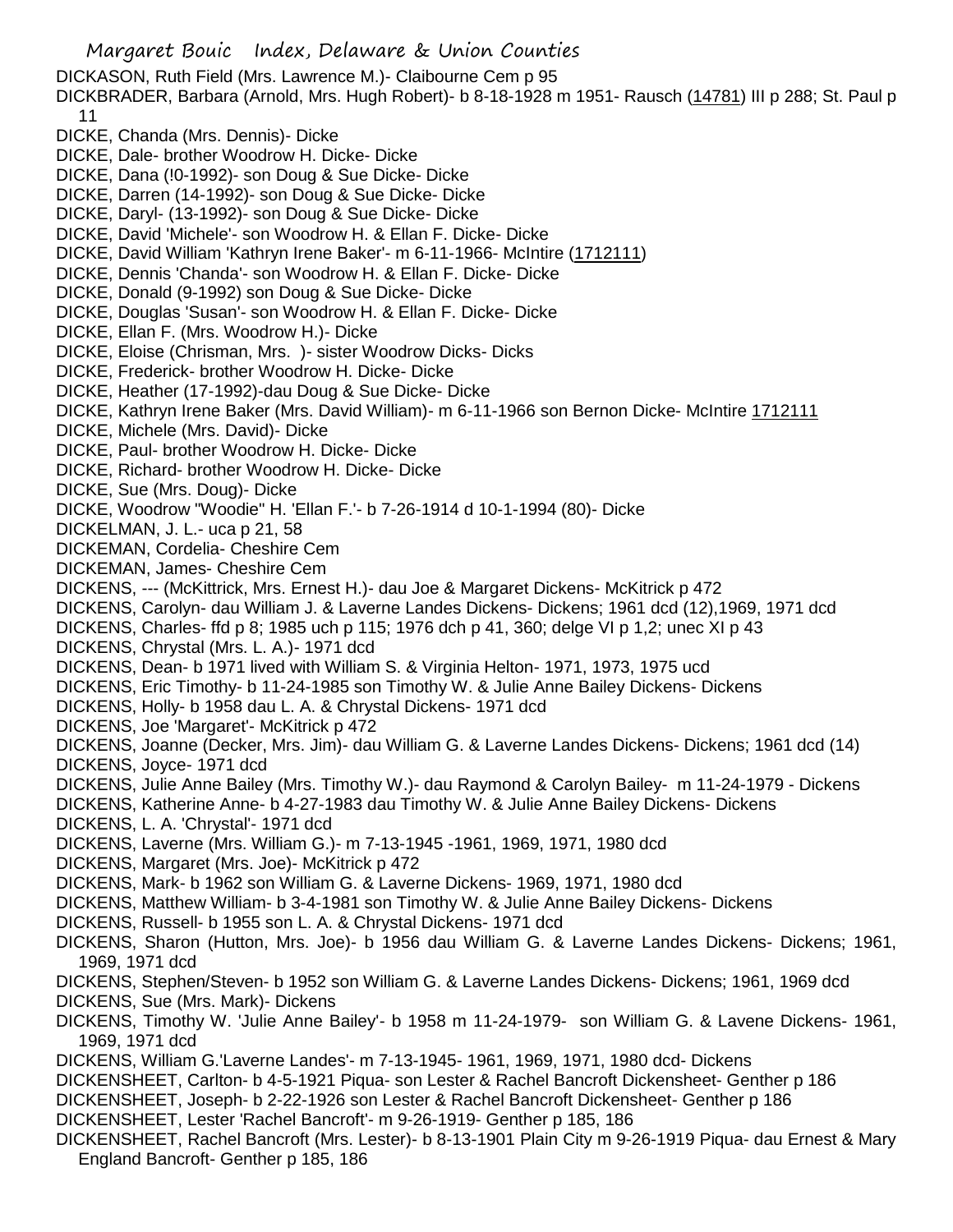- Margaret Bouic Index, Delaware & Union Counties
- DICKENSHEET, Thomas- b 4-9-1925 Piqua- son Lester & Rachel Bancroft Dickensheet- Genther p 186 DICKENSON, Agnes (Chandler, Mrs. Jesse)- m 4-15-1828 Madison Co- unec p 28
- DICKENSON, Bertha May (Blackwell, Mrs. William C.)- b 8-1-1878 m 10-8-1902 d 5-29-1960 (81) bur Maple Grove Cem- dau Jeff & Martha Southard Dickenson- Dickenson
- DICKENSON, Effy E.- d 6-29-1862 (17-20-18) E. York Cem p 4, 8
- DICKENSON, Florence Shirk (Mrs. John)- b 6-16-1906 m 4-3-1922 dau Lou & Laura Miller Shirk- Genther p 183
- DICKENSON, Jeff 'Martha Southard'- Dickenson
- DICKENSON, Col. John- McKitrick p 334
- DICKENSON, John 'Florence Shirk'- m 4-3-1922- Genther p 183
- DICKENSON, Lula H.- 1975 ucd
- DICKENSON, Martha Southard (Mrs. Jeff)- Dickenson
- DICKERHOOF, Becky (Mrs. Ronald)- Dickerhoof
- DICKERHOOF, Ronald 'Becky'- Dickerhoof
- DICKERMAN, ----Pabst 7 p 93; btp p 5, 14
- DICKERMAN, ---b 1-3-1899 Berlin Tp dau C. W. & Sarah J. Caswell Dickerman- dcb
- DICKERMAN, ---b 1-10-1881 Berlin Tp twin sons Calvin W. & Jane Caswell Dickerman- dcb
- DICKERMAN, Abraham R.- son Brainerd & Mary Dickerman- 1850C Delaware Town 1128 p 86 97,O)
- DICKERMAN, Albert- son Jasper & Eunice Dickerman- 1850C Berlin Tp 1921 p 119 (11/12)
- DICKERMAN, Amos- Pabst 5 p 4; 1820C Berlin Tp
- DICKERMAN, Benoni 'Harriet Hoyes'- b 7-9-1810 m 9-19-1839 Pabst 5 p 4, 6 p 11; btp p 5,7,9; dcq Roy Scott 26, Ella Davis Weber 26; 1840C Berlin Tp p 204 (20-30); 1850C Berlin Tp 1922 p 119 (40, Conn); 1880C Berlin Tp p 365C; CCC p 31 1875 Berlin Tp; hadc p 18; delge VII p 41
- DICKERMAN, Benoni 'Lois Elizabeth Hull'- b 3-11-1777 m 2-17-1801 d 11-7-1832 son Enos & Lois Alling Dickerman; 1908 dch p 269; 1880 dch p 700; 1976 dch p 35; hmp p 84, 85; dcga p 19; delge II p 21, 23; V p 36; 1820C Berlin Tp; 1835 men p 14 #91 p 20 Burlin Tp; Pabst 1 p 2, 4, 8, 42, 60, 65, 68 Cheshire Cem; dcq Ella Davis Weber 12
- DICKERMAN, Beverly (Mrs. Norman)- Dickerman; 1971 ucd
- DICKERMAN, Brainerd 'Mary'- 1850C Delaware Town 1128 p 86 (46,NJ)
- DICKERMAN, Calvin Whitefield- son Benoni & Harriet Hoyes Dickerman- Pabst 1 p 65; 1908 dch p 427; hadc p 92; CCC Berlin Tp; 1880C Berlin Tp p 365C
- DICKERMAN, Charles C.- b 7-1-1878 Berlin tp son Calson W. & Jane Casewell Dickerman- dcb
- DICKERMAN, Charles Fletcher- son H. J. & M. J. Dickerman- Pabst 1 p 65
- DICKERMAN, Edward- Pabst 1 p 44
- DICKERMAN, Edward P.- son Benoni & Harriet E. Hoyes Dickerman- 1908 dch p 392; Pabst 3 p 24; 1850C Berlin Tp 1922 p 119 (7,O)
- DICKERMAN, Elizabeth Alma (Janes, Mrs. Harry)- b 3-31-1802 d 7-1866; dau Benoni & Lois Elizabeth Hull Dickerman- 1880 dch p 700; dcq Roy Scott 13; btp p 5; delge VI p 61
- DICKERMAN, Ellen A.- dau Benoni & Harriet Hoyes Dickerman- 1850C Berlin Tp 1922 p 119 (5,O); Pabst 1 p 44
- DICKERMAN, Enos 'Lois Alling'- b 11-2-1743 m 2-22-1767 d 1776- son Jonathan Dickerman- dcq Roy Scott 104
- DICKERMAN, Ethel- b 11-4-1886 Berlin Tp son S. T. & FLorence Scarr Dickerman- dcb
- DICKERMAN, Eunice (Mrs. Jasper)- Pabst 1 p 47; 1850C Berlin Tp 1921 p 119 (41,NY)
- DICKERMAN, Eunice E.- dau Jasper & Eunice Dickerman- 1850C Berlin Tp 1921 p 119 (18,O)
- DICKERMAN, Gletcher- son Jasper & Eunice Dickerman- 1850C Berlin Tp 1921 p 119 (14,O); Pabst 1 p 47 DICKERMAN, F. M.- Pabst 2 p 53
- DICKERMAN, Harriet E. (Davis, Mrs. Harmon)- b 12-26-1846 m 3-27-1872 d 5-1-1908 bur Galena- dau Benoni & Harriet Hoyes Dickerman- dcq Ella Davis Weber 3; Pabst 1 p 44, 65; 1850C Berlin Tp 1922 p 119 (3,O)
- DICKERMAN, Harriet Hoyes (Mrs. Benoni)- b 12-4-1813 d 7-22-1883 bur Cheshire Cem- dau Elisha & Sarah Gardner Hoyes- Pabst 1 p 45, 63; dcq Ella Davis Weber 7; 1880C Berlin Tp 1922 p 119 (37, RI)
- DICKERMAN, Harry J.- son Jasper & Eunice Dickerman- 1850C Berlin Tp 1921 p 119 (20,O); Pabst 1 p 47 DICKERMAN, Jasper 'Eunice'- Pabst 1 p 42, 47; 1835 men p 14 \$90 p 20 Burlin Tp; 1840C Berlin Tp p 204
- (30-40); 1850C Berlin Tp 1921 p 119 (45, Conn); hadc p 18 CCC Berlin Tp
- DICKERMAN, Jodi- dau Norman & Beverly Dickerman- Dickerman; 1971 ucd DICKERMAN, Jonathan- dcq Roy Scott 104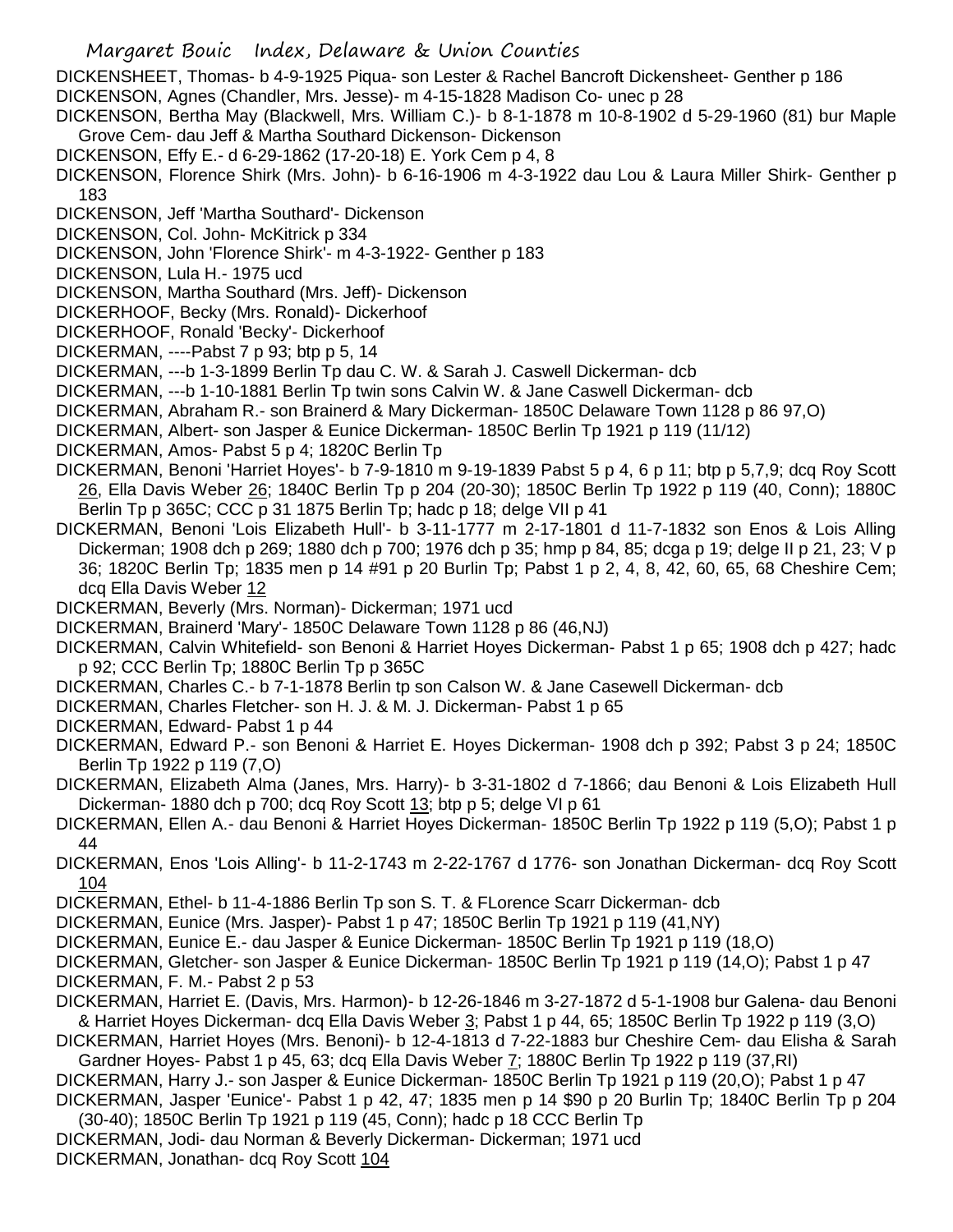Margaret Bouic Index, Delaware & Union Counties DICKERMAN, Joseph- son Brainerd & Mary Dickerman- 1850C Delaware Town 1128 p 86 (21, NY) DICKERMAN, Joseph- son Harry J. & Mary J. Dickerman- Pabst 1 p 65 DICKERMAN, Latice- 1850C Berlin Tp 1923 p 119 (42, Conn); delge VII p 41 DICKERMAN, L. E.- Pabst 1 p 47 DICKERMAN, Lois Alling (Mrs. Enos)- Pabst 6 p 14; dcq Roy Scott 53 DICKERMAN, Lois E.- dau Jasper & Eunice Dickerman- 1850C Berlin Tp 1921 p 119 (11,O) DICKERMAN, Loisa- 1850C Berlin Tp 1923 p 119 (69, Conn) DICKERMAN, Lotia/Lottie (Miss)- btp p 4; Pabst 1 p 67, 69; 1880C Berlin Tp p 365C DICKERMAN, Louis E.- 1840C Berlin Tp p 204 (50-60) DICKERMAN, Louisa A.- dau Jasper & Eunice Dickerman- Pabst 1 p 47; 1850C Berlin Tp 1921 p 119 (9,O) DICKERMAN, Mary (Mrs. Brainerd)- 1850C Delaware Town 1128 p 86 (46, NY) DICKERMAN, Mary J. (Mrs. Harry J.)- Pabst 1 p 65 DICKERMAN, Matilda- dau Brainard & Mary Dickerman 1850C Delaware Town 1128 p 86 (10,O) DICKERMAN, N. E.- Pabst 1 p 44 DICKERMAN, Nenoni- Pabst 3 p 31 DICKERMAN, Norman 'Beverly'- Dickerman DICKERMAN, S. S. T.- Pabst 2 p 64 DICKERMAN, Sterling- son Benoni & Harriet E. Hoyes Dickerman- Pabst 1 p 44; 3 p 32; ? p 11; 1880C Berlin Tp 1922 p 119 (2/12,O) DICKERMAN, Stevlin- 1880C Berlin Tp p 365C DICKERMAN, Wendy- ch Norman & Beverly Dickerman- Dickerman DICKERMAN, W. F.- Pabst 3 p 23 DICKERSCHEID, Harold 'Jean Dearth'- Dickerscheid DICKERSCHEID, Jean Dearth (Mrs. Harold)- Dickerscheid DICKERSON, ---btp p 14; see Lloyd Dickerson; delge VIII p 113; dg 1-27-1908 DICKERSON, --- b 8-11-1867 Orange Tp dau James H. & Laura A. Dickerson- dcb DICKERSON, --- b 4-2-1869 Orange Tp son Rhenben & Amelia Dickerson- dcb DICKERSON, --- b 12-23-1873 Orange Tp dau J. h. & Laura Dickerson - dcb DICKERSON, Abel 'Lydia' 1850C Liberty Tp Del. Co 1549 p 104 (53, Vt) DICKERSON, Agnes (Mrs. Moses)- 1870C Jerome Tp 216-207 p 28 (45, Va) DICKERSON, Amelia W. Lewis (Mrs. Reuben G.)- dau William T. & Sarah Fowler Lewis- 1908 dch p 610 DICKERSON, A. R.- delge VIII p 25, 145 OVI DICKERSON, Arnold 'Margaret McKinniss'- m 1960- Freshwater p 191 DICKERSON, Baraugh- d 1-21-1880 (65-5-19) Byhalia Cem lptw p 108 DICKERSON, Beverly (Mrs. Richard E.)- 1961 dcd DICKERSON, Caroline (Silverwood, Mrs. Dr. William F.)- Fowler p 69 DICKERSON, Charles-b 4-9-1871 dcb Orange Tp, son Reuben G. & Amelia Lewis Dickerson- 1908 dch p 613 DICKERSON, Cheryl- dau Arnold & Margaret McKinniss Dickerson- Freshwater p 191 DICKERSON, Cynthia Noble (Mrs. Lewis)- dau James & Salomy Graves Noble- 1908 dch p 609; 1850C Orange Tp 1762 p 113 (19,O); Cheshire Cem DICKERSON, Dale M. 'Darlene'- 1980 dcd DICKERSON, Darlene (Mrs. Dale M.)- 1980 dcd DICKERSON, David Ray 'Nancy Ann Vigar'- m 6-16-1979- son Richard E. Dickerson- Dickerson; 1991 ucd DICKERSON, Ray E.- son E. Ray & Starling Dickerson- Dickerson DICKERSON, Eliza Gibson (Mrs. John)- m 11-22-1840 dcm DICKERSON, Emma- 1850C Brown Tp 2814 p 157 (7, NY) DICKERSON, Emma- b 7-30-1878 Harlem Tp dau Milton & Rhoda Dickerson- dcb DICKERSON, Franklin- son Abel & Lydia Dickerson- 1850C Liberty Tp Del Co 1549 p 104 (15,O) DICKERSON, George A.- 1850C Trenton Tp 761 p 65 (2,O) DICKERSON, George 'Patricia'- 1983 ucd DICKERSON, Genevieve Roblee (Mrs. )- d 12-30-1968- Dickerson DICKERSON, Guthrie- Pabst 2 p 18 DICKERSON, Jacob- 1820C Big Rock Tp DICKERSON, James H.- son Lewis & Cynthia Noble Dickerson- 1908 dch p 609; 1850C Orange Tp 1762 p 113 (12,O); 1880C Orange Tp p 351A DICKERSON, James M.- son E. Ray & Starling Dickerson- Dickerson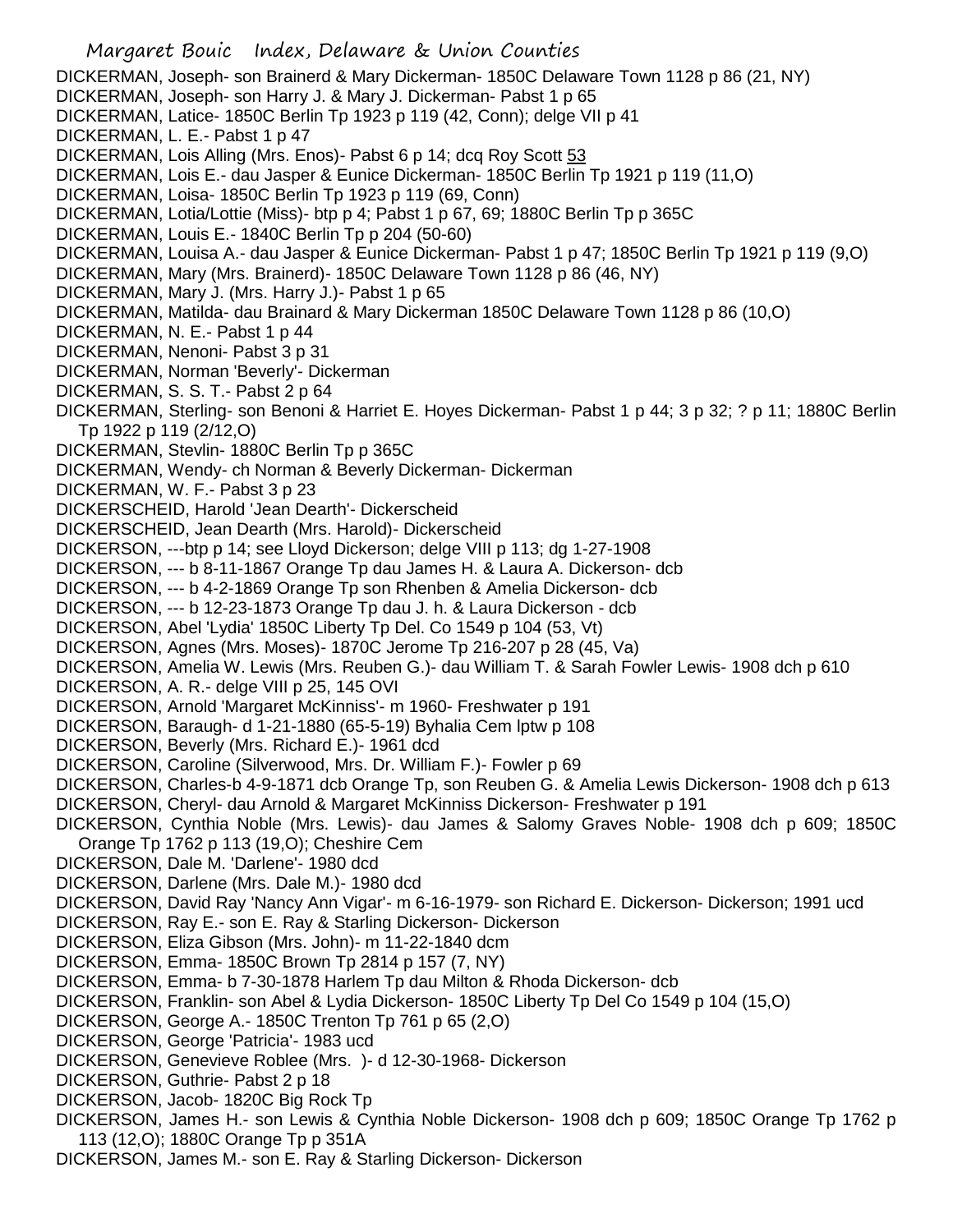- Margaret Bouic Index, Delaware & Union Counties DICKERSON, James S.- dcw Bk 4 p 387 (40) witness DICKERSON, Jason- b 1973 son George & Patricia Dickerson- 1983 ucd DICKERSON, Jeffrey Dean- son Kathleen Linton- adopted by Glen W. & Ruth Alice Bauer Linton Dickerson-Cowgill p 76 DICKERSON, Jennifer- b 1964 dau Joseph & Lulu Dickerson- 1967, 1971 ucd DICKERSON, Jeremy- b 1980 son David R. & Nancy Ann Vigar Dickerson- 1991 ucd DICKERSON, Jesse- 1967 ucd DICKERSON, John- hadc p 28 DICKERSON, John 'Eliza Gibson'- m 11-22-1840 dcm DICKERSON, John 'Lucinda Gibson'- m 12-11-1853 dcm DICKERSON, Joseph- 1835 men p 64 #52 p 120 Westfield Tp DICKERSON, Joseph 'Lulu'- 1967, 1971 ucd DICKERSON, Juanita (Mrs. Kenneth E.)- Dickerson; 1961, 1969, 1971, 1980 dcd DICKERSON, Kathleen Linton (Mrs. )- dau Glen W. & Ruth Alice Bauer Linton- Cowgill p 76 DICKERSON, Kenneth E. Juanita'- d 4-25-1980 (47) - Korean War- son Zelma Wagner- Dickerson DICKERSON, Keziah (Davis, Mrs. David)- b 1792 d 12-26-1878 (86-8-1)- 1915 uch p 1034; 1883 uch V p 538, 543; 1850C York Tp 384-390 p 60 (55,O) DICKERSON, Rev. L.- 1908 dch p 284 DICKERSON, Mrs. L.- dg 1-14-1908, delge VIII p 13 DICKERSON, Laura Fuller (Mrs. James H.)- 1908 dch p 610 DICKERSON, Laura W.- dau Abel & Lydia Dickerson- 1850C Liberty Tp Del Co 1549 p 104 (12,O) DICKERSON, Lewis- 1880C Orange Tp p 354C DICKERSON, Lewis I.- 1908 dch p 609 DICKERSON, Lewis II- 1908 dch p 609; 1880 dch p 481 DICKERSON, Lewis III 'Cynthia Noble'- Cheshire Cem- 1908 dch p 609; 1850C Orange Tp 1762 p 113 (39, NY) DICKERSON, Lewis H.- son Reuben G. & Amelia W. Lewis Dickerson- 1908 dch p 613 DICKERSON, LLoyd E.- see files for information on Samuel Harrison descendants, which include Dickerson connections DICKERSON, Lucinda Gibson (Mrs. John)- m 12-11-1853 dcm DICKERSON, Lulu (Mrs. Joseph)- 1967, 1971 ucd DICKERSON, Lydia (Mrs. Abel)- 1850C Liberty Tp Del Co 1549 p 104 (50,NY) DICKERSON, Margaret (Hopkins, Mrs. )- dau Genevieve Toblee Dickerson- Dickerson DICKERSON, Margaret McKinniss (Strausbaugh, Mrs. Clarence)(Mrs. Arnold)- b 2-24-1932 m(1) 1950 (2)1960- dau Herbert & Pauline Rachael Winston McKinniss- Freshwater p 191 DICKERSON, Marie (Wright, Mrs. )- sister E. Ray Dickerson- Dickerson DICKERSON, Michael- son Kathleen Linton adopted by Glen W. & Ruth Alice Bauer Linton- Cowgill p 76 DICKERSON, Mitchell A.- 1991 ucd DICKERSON, Moses 'Agnes'- 1870C Jerome Tp 216-207 p 28 (60, Va)- uca p 98 DICKERSON, Nancy Ann Vigar (Mrs. David Ray)- m 6-16-1979 dau Buddy J. Vigar- Dickerson; 1991 ucd DICKERSON, Orga- dg 1-14-1908, delge VIII p 13 DICKERSON, Patricia (Mrs. George)- 1983 ucd DICKERSON, Philemon- son Abel & Lydia Dickerson- 1850C Liberty Tp Del Co 1549 p 104 (19,O) DICKERSON, E. Ray 'Starling'- d 7-7-1983 (66) bur Marion- Dickerson; 1949 ucd DICKERSON, Reuben G. 'Amelia Lewis'- son Lewis III & Cynthia Noble Dickerson- 1908 dch p 392, 609; 1976 dch p 244; 1850C Orange Tp 1762 p 63 (20,O); 1880C Delaware Town p 540C; hadc p 111 DICKERSON, Richard E. 'Beverly'- 1961 dcd DICKERSON, Richard- son Eichard E. & Beverly Dickerson- 1961 dcd (19m) DICKERSON, Robert- 1850C Harlem Tp 726 p 63 (20,O) DICKERSON, Rosanne (Saunders, Mrs. )- b 1961/0 dau Kenneth E. & Juanita Dickerson- 1969, 1971 dcd DICKERSON, Rubin- delge IX p 63 (1868) DICKERSON, Ruby (Joslin, Mrs. Edwin)- dau Reuben G. & Amelia Lewis Dickerson- 1908 dch p 613 DICKERSON, Sarah E. (Mrs. )- broken stone Byhalia Cem lptw p 108 DICKERSON, Sarah Elizabeth (Grove, Mrs. A. L.)- b 5-13-1872 dau Reuben G. & Amelia Lewis Dickersondcb; 1908 dch p 613
- DICKERSON, Silas- 1835 men p 64 #53 p 120 Westfield Tp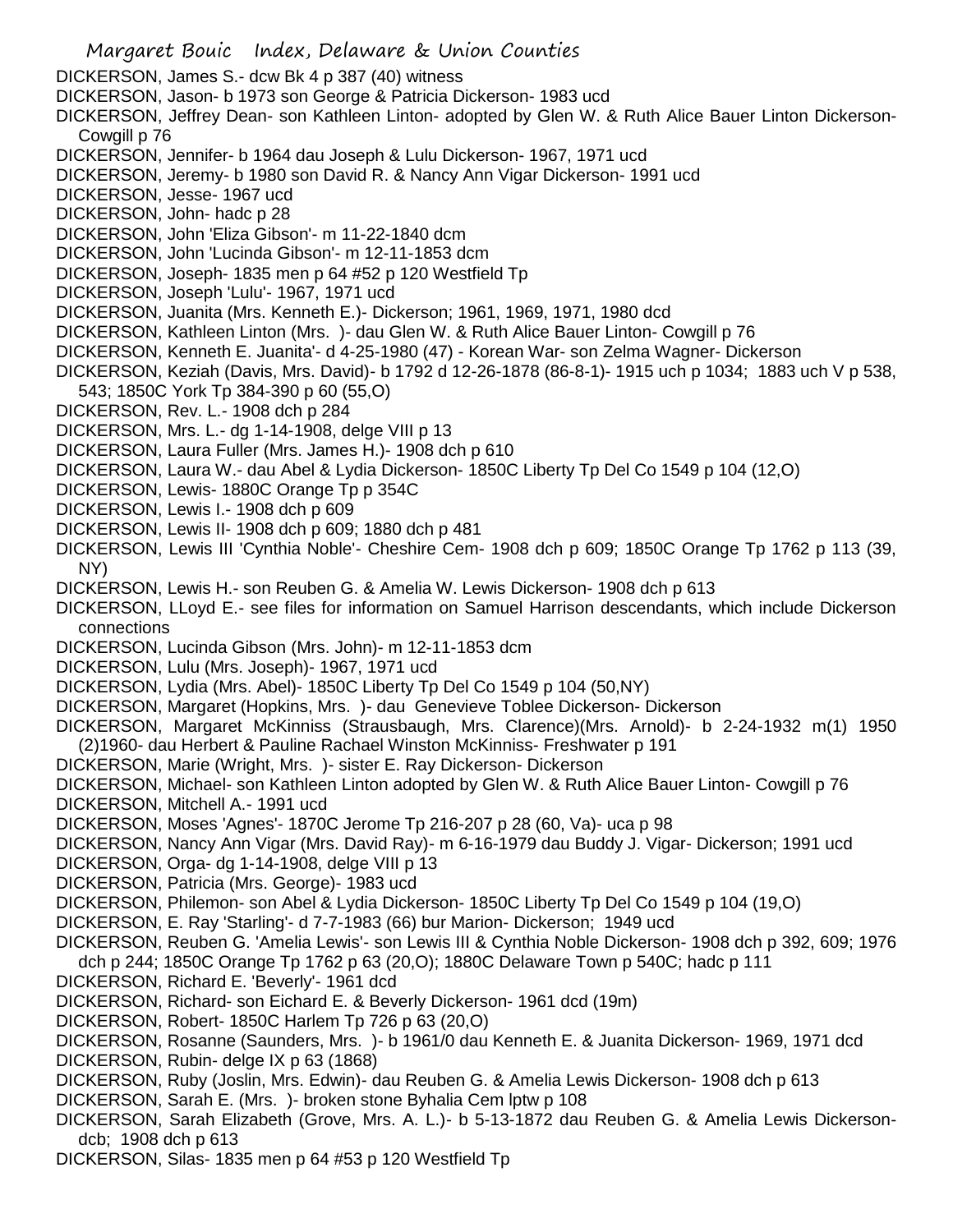- Margaret Bouic Index, Delaware & Union Counties DICKERSON, Starling (E. Mrs. Ray)- Dickerson; 1949 ucd DICKERSON, Tammy- b 1971 ch George & Patricia Dickerson-1983 ucd DICKERSON, Thomas Eugene- b 1961 son Kenneth E. & Juanita Dickerson- Dickerson; 1969, 1971 dcd DICKERSON, Tywana- b 1974 ch George & Patricia Dickerson- 1983 ucd DICKERSON, William O.- son Abel & Lydia Dickerson- 1850C Liberty Tp Del Co 1549 p 104 (10,O) DICKERSON, Zelma (Mrs. )(Wagner, Mrs. )- Dickerson DICKERT, Joan (Coe, Mrs. David Eugene)- m 2-5-1971 d 6-18-1982- 1985 uch p 28 DICKESON, Alfred 'Alice E. Hatch'- m 3-22-1874 ucm 5464 DICKESON, Alice E. Hatch (Mrs. Alfred)- m 3-22-1874 ucm 5464 DICKESON, Edward 'Rebecca Ann Patterson'- m 9-5-1844 Madison Co unec X p 8 DICKESON, Lou Umbaugh (Mrs. William)- dau J. H. & Mary Ann Fisher Umbaugh- Weiser p 297 DICKESON, Rebecca Ann Patterson (Mrs. Edward)- m 9-5-1844 Madison Co unec X p 8 DICKESON, William 'Lou Umbaugh'- Weiser p 297 DICKEY, Dr.- delge X p 51, Radnor Tp DICKEY, Agnes Stump (Mrs. Edgar E.)- grad OWU 1932- Dickey DICKEY, Alice Marie (Mrs. Gilman R.)- d 4-15-1981 (61) cremated- Dickey DICKEY, Alida (Lilly, Mrs. )(Wells, Mrs. )- dau Gilman R. Dickey- Dickey DICKEY, Alva Janet (89-199-)- Dickey DICKEY, Berry B.- son Jabez & Eleanor A. Rhodes Dickey- dumch p 499 DICKEY, Betty Jean (Biggs, Mrs. )- dau Darius D. & Mae A. Jones Dickey- Dickey DICKEY, Carrie E.- dau Jabez & Eleanor A. Rhodes Dickey- dumch p 499 DICKEY, Carrie May (Powers, Mrs. Earle Calvin)- b 1-6-1896 m 4-24-1917 d 4-8-1957 bur Green Mound Cem Kilbourne- dau Daniel Darius & Mae A. Jones Dickey - Dickey; Maugans Anc p 130 DICKEY, Catherine Elizabeth Biggs (Mrs. Daniel D.)- b 3-26-1915 d 3-27-1990 Oak Grove Cem - Dickey; ped Dan Dickey 3 DICKEY, Charles C. 'Harriet L. Coleman'- son Jabez & Eleanor A. Rhodes Dickey- dumch p 499 DICKEY, Clara- Pabst 7 p 26 DICKEY, Clara Frances- Pabst 2 p 34 DICKEY, Dan- son Daniel D. & Catherine Elizabeth Biggs Dickey- ped Dan Dickey 1; Dickey ( lives Monroe, Michigan) DICKEY, Daniel D.'Catherine Elizabeth Biggs'- d 11-30-1982 (71) Oak Grove Cem - son Daniel Darius & Mae A. Jones Dickey- Maugans Anc p 13; 1976 dch p 46, 47, 227; Dickey; ped Dan Dickey 2 DICKEY, Daniel Darius 'Mae A. Jones'- b 11-27-1873 m 4-28-1895 d 12-28-1956 - son Jonas & Martha Lighthill Dickey- Dickey; ped Dan Dickey 4 DICKEY, David 'Rachel Cook'- d 1848 dumch p 497
- DICKEY, Dr.- Powell p 211; 1880 dch p 242
- DICKEY, Edgar E. 'Agnes Stump'- d 12-31-1987 (75)- grad OWU 1934- Dickey
- DICKEY, Edith- 1880C Delaware Town p 510C
- DICKEY, Edith Nanette (McLaughlin, Mrs. )- dau Gilman R. Dickey- Dickey
- DICKEY, Edwin W.- son Jabez & Eleanor A. Rhodes Dickey- dumch p 499
- DICKEY, Eleanor A. Rhodes (Mrs. Jabez)- b 5-1847 m 9-1-1869 dau John & Rachel Shaw Rhodes- dumch p 499
- DICKEY, Emma D. (Berry, Mrs. Philemon P.)- dau David & Rachel Cook Dickey dumch p 498
- DICKEY, George- ped Dan Dickey 32
- DICKEY, George 'Susan'- McKitrick p 326
- DICKEY, Gilbert- son Daniel D. & Mae A. Jones Dickey- Dickey
- DICKEY, Gilman R."Bus"' Alice M.'- d 4-28-1975 (67)-Oak Grove Cem son Daniel D. & Mae A. Jones Dickey-**Dickey**
- DICKEY, Glen 'Marilyn'- Dickey
- DICKEY, Guy 'Marjorie Swearingen'- b 1902 Oakdale Cem II p 4 (B-R1-8)- son Darius D. & Mae A. Jones Dickey- Dickey
- DICKEY, Harriet L. Coleman (Mrs. Charles C.)- dumch p 499
- DICKEY, Harry 'Laura Horr'- Dickey
- DICKEY, Helen Louise (Lininger, Mrs. Page Carroll)- m 7-7-1932 d 7-8-1995 (88) bur Mechanicsburg- dau Harry & Laura Horr Dickey; Dickey; Lininger
- DICKEY, Helen Nichols (O'Keefe, Mrs. )(Mrs. Roy J.)- d 1971- Dickey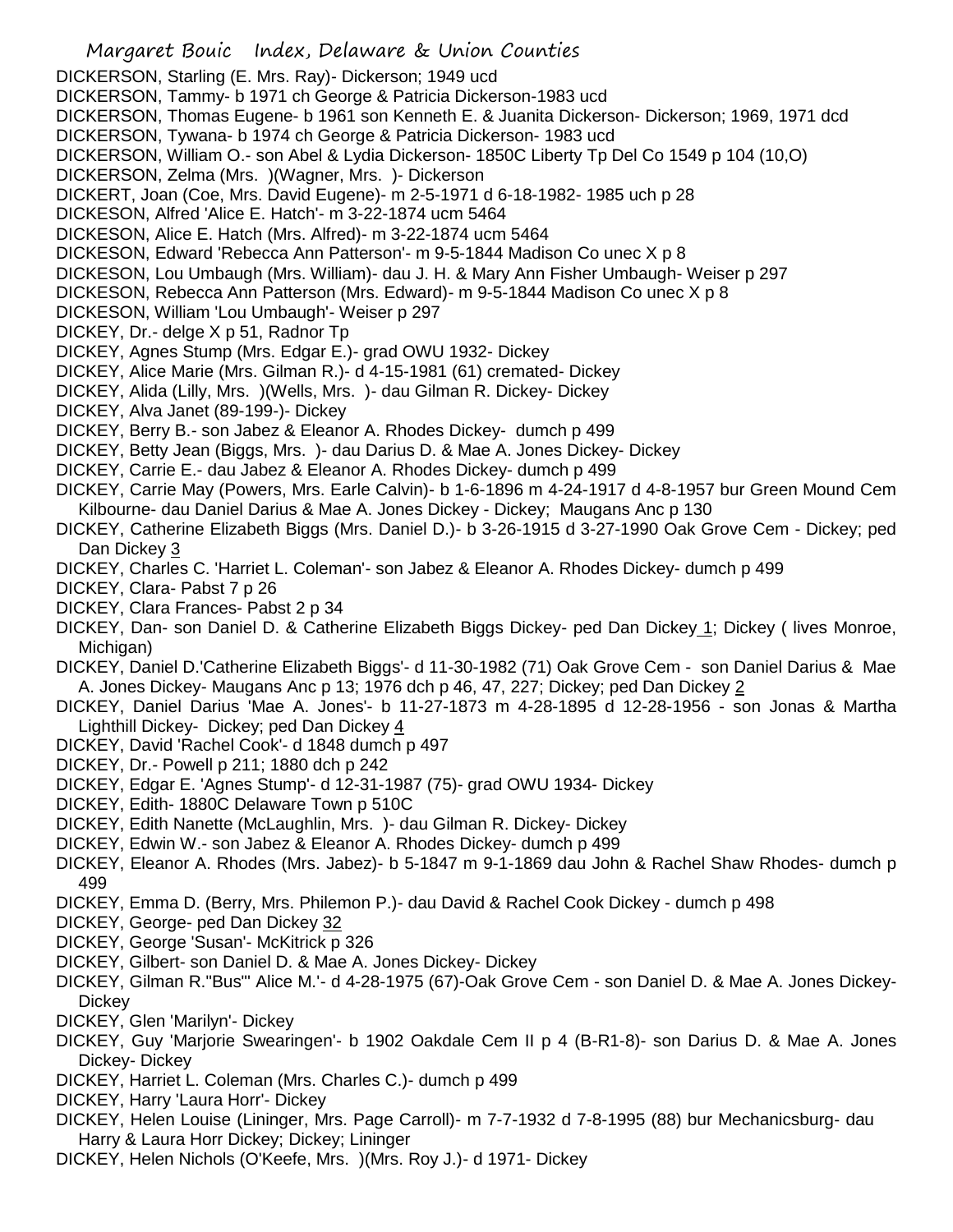- Margaret Bouic Index, Delaware & Union Counties
- DICKEY, Herbert 'Marilyn'- 1991 ucd
- DICKEY, Isaac 'Lucinda Goff'- m 11-28-1844 Madison Co unec X p 8
- DICKEY, Judge Jabez 'Eleanor A. Rhodes'- b 6-15-1838 m 9-1-1869 son David & Rachel Cook Dickey- dumch p 499
- DICKEY, James McBrier- son David & Rachel Cook Dickey- dumch p 498
- DICKEY, Janet Norene (Seese, Mrs. Gordon Lee)- b 6-11-1950 m 6-20-1981- dcc Gordon Seese 1
- DICKEY, Janice (Rich, Mrs. )- dau Gilman R. Dickey- Dickey
- DICKEY, Janet (Mrs. )- Dickey
- DICKEY, Col. John- Pabst 1 p 1
- DICKEY, John 'Mary Dietz'- b 5-18-1796 m 10-5-1817 d 1-31-1851 son George Dickey- ped Dan Dickey 16
- DICKEY, Jonas 'Martha Lighthill'- b 1-7-1824 m 10-30-1862 d 12-19-1886 son John & Mary Dietz Dickey- ped Dan Dickey 8
- DICKEY, Josephine Williams (Mrs. Dr.)- dau James & Margaret Williams- Asp p 155
- DICKEY, Julie (Kallinicou, Mrs. Nikos)- dau Glen & Marilyn Dickey- Dickey
- DICKEY, Laura Horr (Mrs. Harry)- Dickey
- DICKEY, Lawrence- son Gilman R. Dickey- Dickey
- DICKEY, Linda (Jones, Mrs. )- dau Gilman R. Dickey- Dickey
- DICKEY, Lovenia White (Mrs. )- dau J. M. White- dumch p 269
- DICKEY, Lucinda Goff (Mrs. Isaac)- m 11-28-1844 Madison Co unec X p 8
- DICKEY, Mae A. Jones (Mrs. Daniel D.)- m 4-28-1895 d 8-26-1967 (91)Oak Grove Cem dau Jeremiah Thomas & Sarah Safronia Jones- Dickey; ped Dan Dickey 5
- DICKEY, Margaret A. (Baker, Mrs. Richard O.)- Baker; Dickey
- DICKEY, Marie Shackelford (Mrs. Lawrence)- d 10-24-1964- Dickey
- DICKEY, Marilyn (Mrs. Glen)- Dickey
- DICKEY, Marilyn (Mrs. Herbert)- 1991 ucd
- DICKEY, Marjorie Swearingen (Mrs. Guy)- b 1903 d 8-18-1968 Oakdale Cem II p 4 (B-R1-8)- dau Edith Swearingen- Dickey
- DICKEY, Martha Lighthill (Mrs. Jonas)- b 5-19-1839 m 10-30-1862 d 2-7-1925 dau George & Jemima Hendricks- ped Dan Dickey 9
- DICKEY, Mary (Avery, Mrs. Sidney)- Powers Pat p 17
- DICKEY, Mary Dietz (Mrs. John)- b 7-9-1799 m 10-5-1817 d 10-22-1874 dau Kacpb & Susannah Baker Dietzped Dan Dickey 17
- DICKEY, Mary Elizabeth (McKitrick, Mrs. Alexander)- b 7-7-1857 m 3-17-1881 d 2-19-1924 dau George & Susan Dickey- McKitrick p 326
- DICKEY, Michael- 1883 uch III p 274
- DICKEY, Moses R.- son David & Rachel Cook Dickey- dumch p 498; 1883 uch III p 458
- DICKEY, Noah C.- d 5-1867 son David & Rachel Cook Dickey- dumch p 498
- DICKEY, Peter- Powers p 302
- DICKEY, Rachel Cook (Mrs. David)- d 1880- dumch p 498
- DICKEY, Rachel (Douthet, Mrs. Solomon)- Powers Pat p 87
- DICKEY, Ron- stepson Alice Marie Dickey- Dickey
- DICKEY, Roy J.'Helen Nichols'- d 3-26-1981 (74) Oak Grove Cem Dickey
- DICKEY, Sarah Elizabeth- d 1933 dau Harry & Laura Horr Dickey- Dickey
- DICKEY, Susan (Mrs. George)- McKitrick p 326
- DICKEY, Susan M.- dau David & Rachel Cook Dickey- dumch p 498
- DICKEY, Vickey (Downes, Mrs. )- dau Daneil D. & Catherine Elizabeth Biggs Dickey- Dickey
- DICKEY, Warren- brother Roy J. Dickey- Dickey
- DICKEY, Rev. William- hjt p 34; 1915 uch p 203; 1883 uch V p 186, 281; unec III p 45 (1831), XIV p 32, 69
- DICKHAUT, Catherine (Michelbach, Mrs. Peter)- dau Heinrich Johann & Katharine Elizabeth Francke Dickhaut- dcq Marguerite Hoffman Buxton 15
- DICKHAUT, Heinrich Johann 'Katharine Elizabeth Francke'- dcq Marguerite Hoffman Buxton 30
- DICKHAUT, Dr. John W.'Margaret S.'- d 8-19-1984 (71) wsc Grah p 59; 1976 dch p193
- DICKHAUT, John W.,Jr.- son Dr. John W. & Margaret S. Dickhaut- Dickhaut
- DICKHAUT, Katharine Elizabeth Francke (Mrs. Heinrich Johann)- dcq Marguerite Hoffman Buxton 31
- DICKHAUT, Margaret S. (Mrs. Dr. John W.)- d 11-24-1984 (710 bur Walnut Hills Cem- Dickhaut
- DICKHAUT, Robert A.- son Dr. John W. & Margaret S. Dickhaut- Dickhaut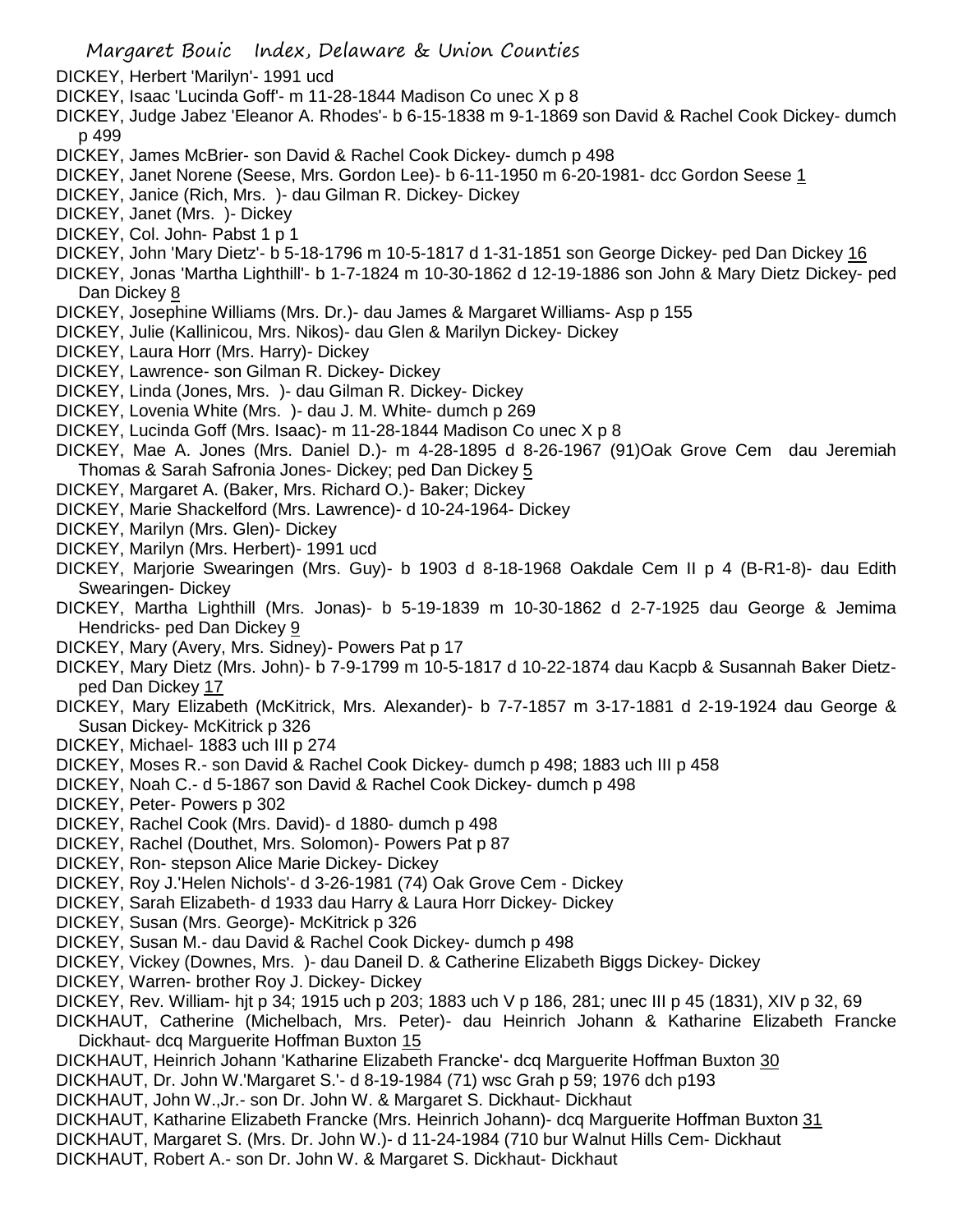Margaret Bouic Index, Delaware & Union Counties DICKHAUT, Dr. Walter R.- unvmec p 15, 42 DICKIE, Pat- Dickie DICKIE, Susan M. (Griffith, Mrs. T. H.)- m 8-11-1873- dumch p 338 DICKINSON, ---Nash p 431 DICKINSON, Abraham R.- b 1843 d 1864 Oak Grove Cem Powell p 430; 1908 dch p 392 DICKINSON, Alford- son Moses & Esther Dickinson- 1870C York Tp 152-149 p 20 (19,O) DICKINSON, Anna- Grad DHS 1882- delge VII p 6 DICKINSON, Annie Lee Waring (Mrs. Halsey)- b 6-27-1881 dau Patrick Carrick & Nannie McPhail Howison Waring- Howison 811 DICKINSON, B.- 1869 wsc p 4; Pabst 2 p 20, 8 p 15; CCC p 13 DICKINSON, B. A.- 1880 dch p 364 DICKINSON, Brainerd- b 1803 d 1876 Oak Grove Cem - Powell p 430 DICKINSON, Dr. Burford A. 'Mary Eugenia'- d 3-22-1985 (51)- Dickinson DICKINSON, Catharine (Mrs. Patrick)- 1860C Marysville 1433-1423 p 188 (28, Irel) DICKINSON, Charles- d 1653- Nash p 44, 69 DICKINSON, Charles A.- son Thomas & Martha M. Dickinson- 1870C York Tp 151-148 p 20 (2,O) DICKINSON, Charles T.- 1880 dch p 258 DICKINSON, Daniel- b 1972 son Harold N. & Wanda K. Dickinson- 1975 ucd DICKINSON, D. J.- unec XII p 59 DICKINSON, Dorothy- sister Dr. Buford A. Dickinson- Dickinson DICKINSON, Edith M.- b 9-25-1900 NY Sch Ric dau Charles F. & Mattie J. Fanher Dickinson- dcb DICKINSON, Eliza (Mrs. John)- d 4-13-1848 (26-7-22) Berkshire Cem Powell p 6 DICKINSON, Elizabeth (Rea, Mrs. Isaac)- 1883 uch V p 412 DICKINSON, Esther (Mrs. Moses)- 1870C York Tp 152-149 p 20 (52,O) DICKINSON, Fanny L.- d 3-12-1837 (7-2-2) Curtis Cem Powell p 112 DICKINSON, Flavel A.- 1880 dch p 364, 371; 1908 dch p 198, 220 DICKINSON, Florence Susan Fults (Mrs. Walter)- d 12-6-1982 (83) bur Kenton- Dickinson DICKINSON, Frances Foote (Mrs. John)(Barnard, Mrs. Francis)- dau Nathaniel & Elizabeth Deming Foote-Powers Pat p 85, 86 DICKINSON, George- 1985 uch p 49; Rev. War DICKINSON, H.- 1880C Claibourne Tp (20,O,O,O) p 0204 DICKINSON, Halsey 'Annie Lee Waring'- Howison (811) DICKINSON, Harold N. 'Wanda K.'- 1975 ucd DICKINSON, Harriet (Phelps, Mrs. Horace)- m 11-30-1834 ucm 331; unec III p 7 DICKINSON, Harvey- son Moses & Esther Dickinson- 1870C York Tp 152-149 p 20 (14,O) DICKINSON, H. E.- Pabst 4 p 1 DICKINSON, Helen May Loveless (Mrs. Levi)- dau Leonard & Murtel Loyd Loveless- Loveless p 6 DICKINSON, Henry C. 'Josephine B.'- 1870C Washington Tp 113-108 p 16 (30,O) DICKINSON, Isacore- dau Martin V. & Jerusha Newhouse Dickinson- Newhouse p 97 DICKINSON, James- 1820C Big Rock Tp DICKINSON, Jean/Mary Eugenia (Mrs. Buford A.)- Dickinson DICKINSON, Jean (Maxedon, Mrs. Allen)- dau Levie & Helen May Loveless Dickinson- Loveless p 6 DICKINSON, Jennifer- dau Jesse G. & Lula H. Dickinson- 1961 dcd (6) DICKINSON, Jerusha Newhouse (Mrs. Martin V.)- dau Isaiah & ELizabeth Newhouse- Newhouse p 97 1523 DICKINSON, Jesse A.- ch Moses & Esther Dickinson- 1870C York Tp 152-149 p 20 (16,O) DICKINSON, Jesse G. Jr.- 1961 dcd DICKINSON, Jesse G. 'Lula H.'- 1961 dcd DICKINSON, Jesse 'Martha J. Southard'- m 1-12-1878 ucm 6191 DICKINSON, John- Nash p 76, 231, 425, 426 DICKINSON, John 'Eliza'- Powell p 6 DICKINSON, John F.- son Henry C. & Josephine B. Dickinson- 1870C Washington Tp 113-108 p 16 (8,O) DICKINSON, John 'Frances Foote'- Powers Pat p 85, 86 DICKINSON, John F.- b 2-1870 son Thomas & Martha M. Dickinson- 1870C York Tp 151-148 p 20 (4/12,O) DICKINSON, John- son Patrick & Catharine Dickinson- 1860C Marysville 1433-1423 p 188 (4,O) DICKINSON, John 'Vester'- dbg p 18 DICKINSON, Joseph- 1869 wsc p 4; Sand p 3; Pabst 8 p 15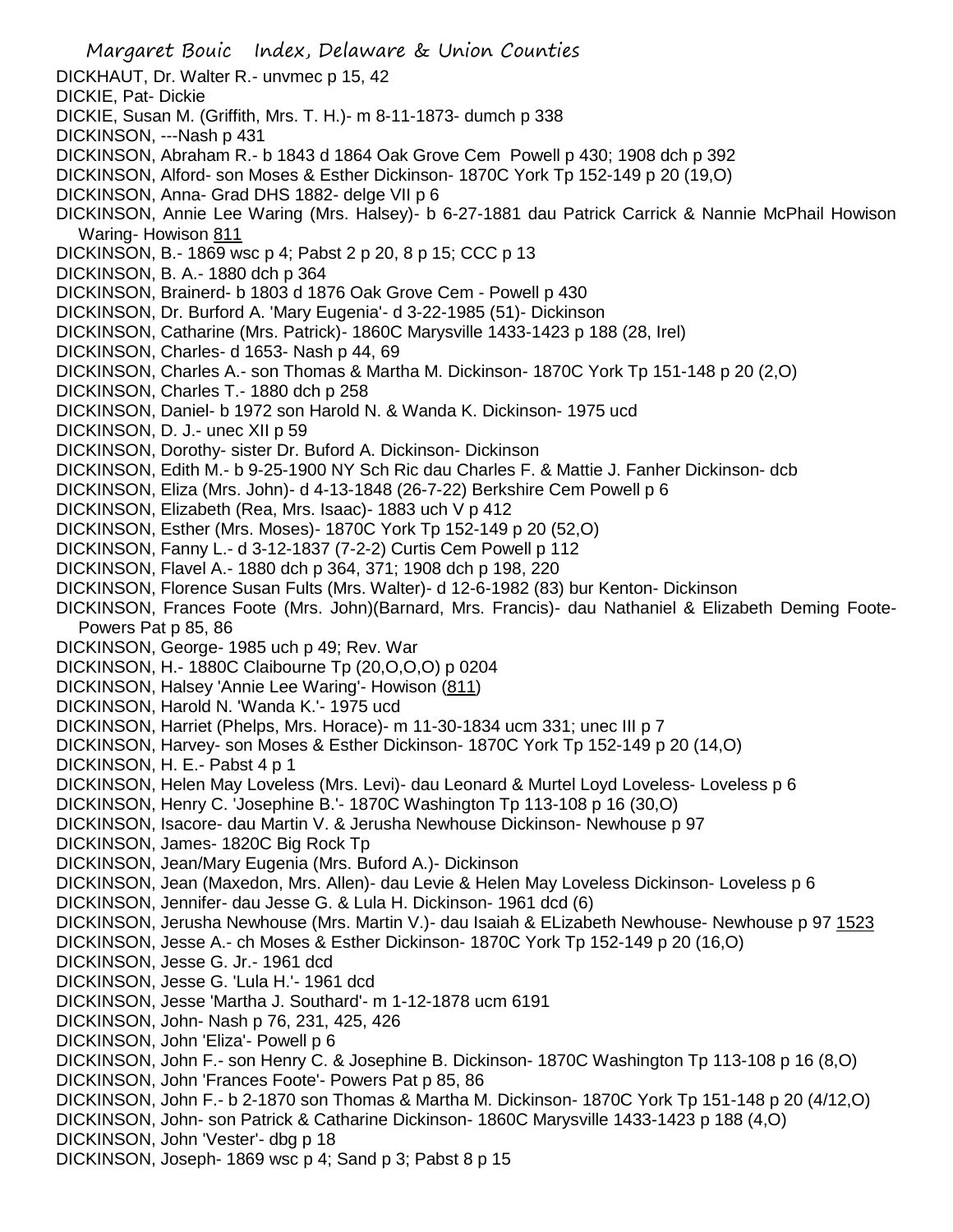Margaret Bouic Index, Delaware & Union Counties DICKINSON, Joseph R.- 1880C Delaware Town p 488C DICKINSON, Josephine B. (Mrs. Henry C.)- 1870C Washington Tp 113-108 p 16 (32,O) DICKINSON, Joyce- sister Dr. Buford A. Dickinson- Dickinson DICKINSON, Judith- dau Jesse G. & Lula H. Dickinson- 1961 dcd (16) DICKINSON, Kathryn C.- dau Dr. Buford A. & Mary Eugenia Dickinson- Dickinson DICKINSON, Keziah (Davis, Mrs. David)- b 1792 d 1878 - 1985 uch p 49; ped Ardith Cox Felts #62; unec V p 46 DICKINSON, Lucy Ann (Peckham, Mrs. William L.)- Asp (392-1) DICKINSON, Lula H. (Mrs. Jesse G.)- 1961 dcd, 1979, 1981, 1991 ucd DICKINSON, M.- 1869 wsc p 4; Pabst 8 p 15 DICKINSON, Mabel E.- 1961 dcd DICKINSON, Maggie- dau Patrick & Catharine Dickinson- 1860C Marysville 1433-1423 p 188 (10/12,O) DICKINSON, Martha J. Southard (Mrs. Jesse)- m 1-12-1878 ucm 6191 DICKINSON, Martha M. (Mrs. Thomas)- 1870C York Tp 151-148 p 20 (21,O) DICKINSON, Martin V. 'Jerusha Newhouse'- Newhouse p 97 (1523) DICKINSON, Mary E.- dau Henry C. & Josephine B. Dickinson- 1870C Washington Tp 113-108 p 16 (4,O) DICKINSON, Mary Jane Alexander (Mrs. Salmon)- b 1825 d 1903 ped Rose Morris Ross 27; unec IV p 19 DICKINSON, Mary- dau Patrick & Catharine Dickinson- 1860C Marysville 1433-1423 p 188 (11, Irel) DICKINSON, Mary R.- b 1804 d 1872 Oak Grove Cem Powell p 430; 1869 wsc p 4; Pabst 8 p 15 DICKINSON, Matilda, Miss- 1908 dch p 164, 179 DICKINSON, Mattie- dau Henry C. & Josephine B. Dickinson- 1870C Washington Tp 113-108 p 16 (1,O) DICKINSON, Moses 'Esther'- 1870C York Tp 152-149 p 20 (62, Va); 1880C York Tp p 022A DICKINSON, Michael- b 1975 son Harold N. & Wanda K. Dickinson- 1975 ucd DICKINSON, Nathaniel- Powers Pat p 303 DICKINSON, Nell- sister Dr. Buford A. Dickinson- Dickinson DICKINSON, Olivia- d 1-7-1850 (44) dau John & Eliza Dickinson- Berkshire Cem Powell p 6 DICKINSON, Patrick 'Catharine'- 1860C Marysville 1433-1423 p 188 (30, Irel) DICKINSON, Richard- son Patrick & Catharine Dickinson- 1860C Marysville 1433-1423 p 188 (3,O) DICKINSON, Salmon 'Mary Jane Alexander'- b 1813 d 1882- ped Rose Morris Ross 26 #152 unec IV p 19 DICKINSON, Samuel- son Charles Dickinson- Nash p 69 DICKINSON, Sarah Jane (McDougall, Mrs. James Alexander)- b 1852 d 1921 ped Rose Morris Ross #152 13; unec IV p 19 DICKINSON, Seba (Gardner, Mrs. Moses)- dumch p 372 DICKINSON, Stephen- 1830C Paris Tp 447 p 293 (40-50) DICKINSON, Thomas 'Martha M.'- 1870C York Tp 151-148 p 20 (27,O) DICKINSON, Timothy A.- son Dr. Buford A. & Mary Eugenia Dickinson- Dickinson DICKINSON, T. K.- 1883 uch IV p 518 DICKINSON, Vester- dau John & Vester Dickinson- dbg p 18; Powell p 97 DICKINSON, Vester (Mrs. John)- d 7-1-1835 (65-4-26) dbg p 18; Powell p 97 DICKINSON, Walter- son Charles Dickinson- Nash p 68, 69, 222, 425 DICKINSON, Walter 'Florence Susan Fults'- d 7-11-1963 (75)- Dickinson DICKINSON, Wanda K. (Mrs. Harold N.)- 1975 ucd DICKISON, Alfred- 1915 uch p 512 DICKISON, Angeline (Rafferty, Mrs. Joseph)- m 4-14-1842 Madison Co- unec IX p 56 DICKISON, Catharine Adair (Mrs. Joseph M.)- m 3-1-1838 Madison Co unec IX p 6 DICKISON, Eliza Rafferty (Mrs. Samuel R.)- m 5-24-1842 Madison Co unec IX p 56 DICKISON, Frances Shepherd (Mrs. John)- Dickison DICKISON, Irene P.- b 6-1898 dau Jessie & Mary Dickison- 1900C Liberty Tp Un Co 39 p 2B (2,O,O,O) DICKISON, Jessie 'Mary'- b 1-1854, 1900C Liberty Tp Un Co 39 p 2B (46,O,O,O) DICKISON, John 'Frances Shepherd'- Dickison DICKISON, John 'Julia Wright'- m 2-10-1833 Madison Co unec VII p 9 DICKISON, John 'Nancy Elsworth'- m 11-21-1833 Madison Co unec VII p 22 DICKISON, Joseph M. 'Catharine Adair'- m 3-1-1838 Madison Co unec IX p 6 DICKISON, Julia Wright (Mrs. John)- m 2-10-1833 Madison Co unec VII p 9 DICKISON, Keziah (Middleton, Mrs. Melvin)- m 8-11-1867 ucm 4217 DICKISON, Martha M. Seron (Mrs. Thomas)- b 9-1848 m 7-1-1866 ucm 3989; 1900C Taylor Tp 229-234 p 10B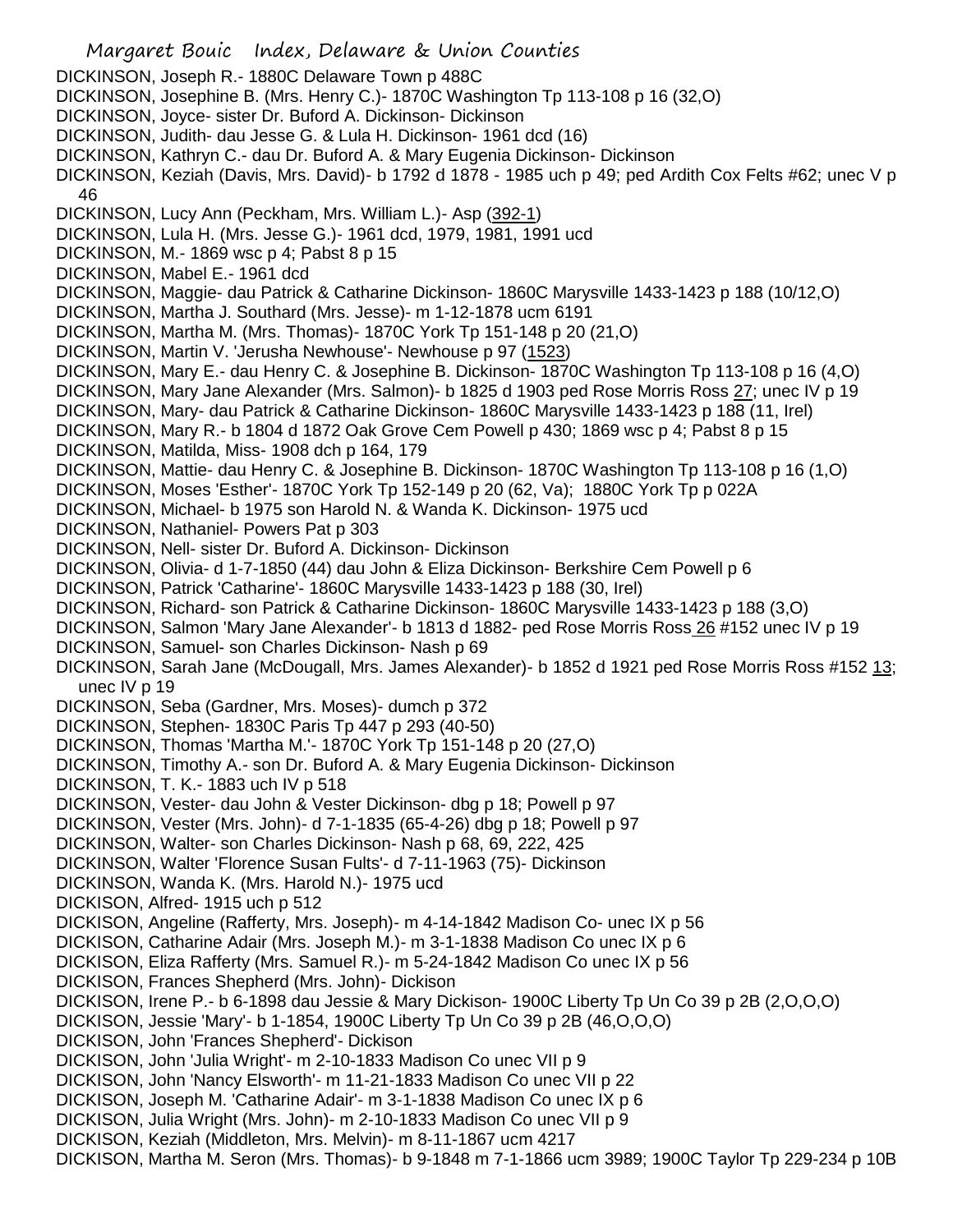- Margaret Bouic Index, Delaware & Union Counties (51,O,Un,O);wid, 9 ch, 7 living DICKISON, Mary (Mrs. Jessie)- 1900C Liberty tp Un Co 39 p 2B (42,O,O,O) m 3y, 1 ch DICKISON, Mona L.- b 9-1891 dau Thomas & Martha M. Seron Dickison- 1900C Taylor Tp 229-234 p 10B (8,O,O,O) DICKISON, Nancy Elsworth (Mrs. John)- m 11-21-1833 Madison Co unec VII p 22 DICKISON, Nora- delge VII p 30; dg 7-13-1906 DICKISON, Rolla E.- b 3-18888 son Thomas & Martha M. Seron Dickison- 1900C Taylor Tp 229-234 p 10B  $(12, 0, 0, 0)$ DICKISON, Samuel R. 'Eliza Rafferty'- m 5-24-1842 Madison Co unec IX p 56 DICKISON, Thomas 'Martha M. Seron'- m 7-1-1866 ucm 3989 DICKISON, Viola (Collins, Mrs. Henry Harrison)- b 6-14-1894 m 9-17-1913 d 7-13-1986 bur Claibourne Cemdau John & Frances Shepherd Dickison- Dickison; Cowgill p 55 DICKLEY, Paulette A.- b 1926 d 1970 Oakdale Cem I p 60 DICKMAN, Elizabeth- 1860C Allen Tp 733-740 p 101 (25,O) DICKON, John- witness will Israel Taylor- Genther p 33 DICKS & GILL- uca p 92 DICKS, Alfred- son Frank M. & Frances Dicks- 1880C Richwood 270-286 p 25 (1,O,O,O) DICKS, Charlotte (Benson, Mrs. John)- b 1807 d 1850 ped Marjorie Baldwin Wiechmann #234 27- unec X p 68 DICKS, Drosdus F. 'Isabella Grey'- m 12-24-1854 dcm DICKS, D. T.- 1880C Porter Tp p 448A DICKS, E.- uca p 92 DICKS, Ella Mary- dau Thomas J. & Nanna Deardorff Dicks- 1883 uch V p 616 DICKS, Fannie A. Smith (Mrs. Francis M.)- m 5-20-1869 ucm 4551; 1880C Richwood 270-286 p 25 (31,O,Va,NJ) DICKS, Francis M. 'Fannie A. Smith'- m 5-20-1869 ucm 455; 1880C Claibourne Tp 270-286 p 25 (33,O,O,O) p 0203 DICKS, Harry O.- son Frank M. & Frances Dicks- 1880C Richwood Tp 270-286 p 25 (5,O,O,O) DICKS, Isabella Grey (Mrs. Drosdus F.)- m 12-24-1854 dcm DICKS, James A.- son Frank M. & Frances A. Dicks- 1880C Richwood Tp 270-286 p 25 (7,O,O,O) DICKS, James 'Margaret Weaver'- 1883 uch V p 616 DICKS, Margaret Weaver (Mrs. James)- 1883 uch V p 616 DICKS, Mary Ann (Honetter, Mrs. Benjamin)- m 9-23-1846 dcm DICKS, Nanna Deardorff (Mrs. Thomas J.)- m 1875- 1883 uch V p 616 DICKS, Olive (Sanders, Mrs. Joseph N.)- m 9-29-1849 Sanders Bible- unec VI p 43 DICKS, Thomas J. 'Nanna Deardorff'- b 1-2-1841 m 1875 -son James & Margaret Weaver Dicks- 1883 uch V p 616 DICKSON- see Dixon DICKSON, --b 3-15-1868 Orange Tp dau Frank & Aletha E. Dickson- dcb DICKSON, Abel- 1835 men p 36 #50 p 64 Liberty Tp DICKSON, Adelbert 'Ette Langstaff'- m 5-18-1867 ucm 4190- hjt p 199; uca p 57 DICKSON, Agness (Lee, Mrs. John)- m 5-8-1806 onwq I DICKSON, Alexander- 1835 men p 64 #42 p 119 Westfield Tp DICKSON, Alexander- 1835 m4n p 64 #37 p 119 Westfield Tp DICKSON, Ambrose- d 4-1-1833 (62-10-3) Fancher Cem Powell p 125 DICKSON, Andrew- 1883 uch IV p 521 DICKSON, Angela- dau Danny & Beth Dickson- Dickson DICKSON, Archabald- 1835 men p 40 #31 p 72 Marlborough Tp DICKSON, Barry- b 1969 son John & Mary or Kathy Crabtree Dickson- 1971 dcd DICKSON, Ben- Powers p 214 DICKSON, Beth (Mrs. Danny)- Dickson
- DICKSON, Betsy (Miller, Mrs. Isaac)- m 5-21-1812 onwq I
- DICKSON, Beverly Kay Brown (Mrs. Merle Duane)- 1991 ucd
- DICKSON, Brandy- son Danny & Beth Dickson- Dickson
- DICKSON, Brien L. 'Robin E.'- 1991 ucd
- DICKSON, Charles R. 'Shirley'- 1971, 1980 dcd
- DICKSON, Charles- b 1954 son William L. & Phyllis Dickson- 1969, 1971, 1980 dcd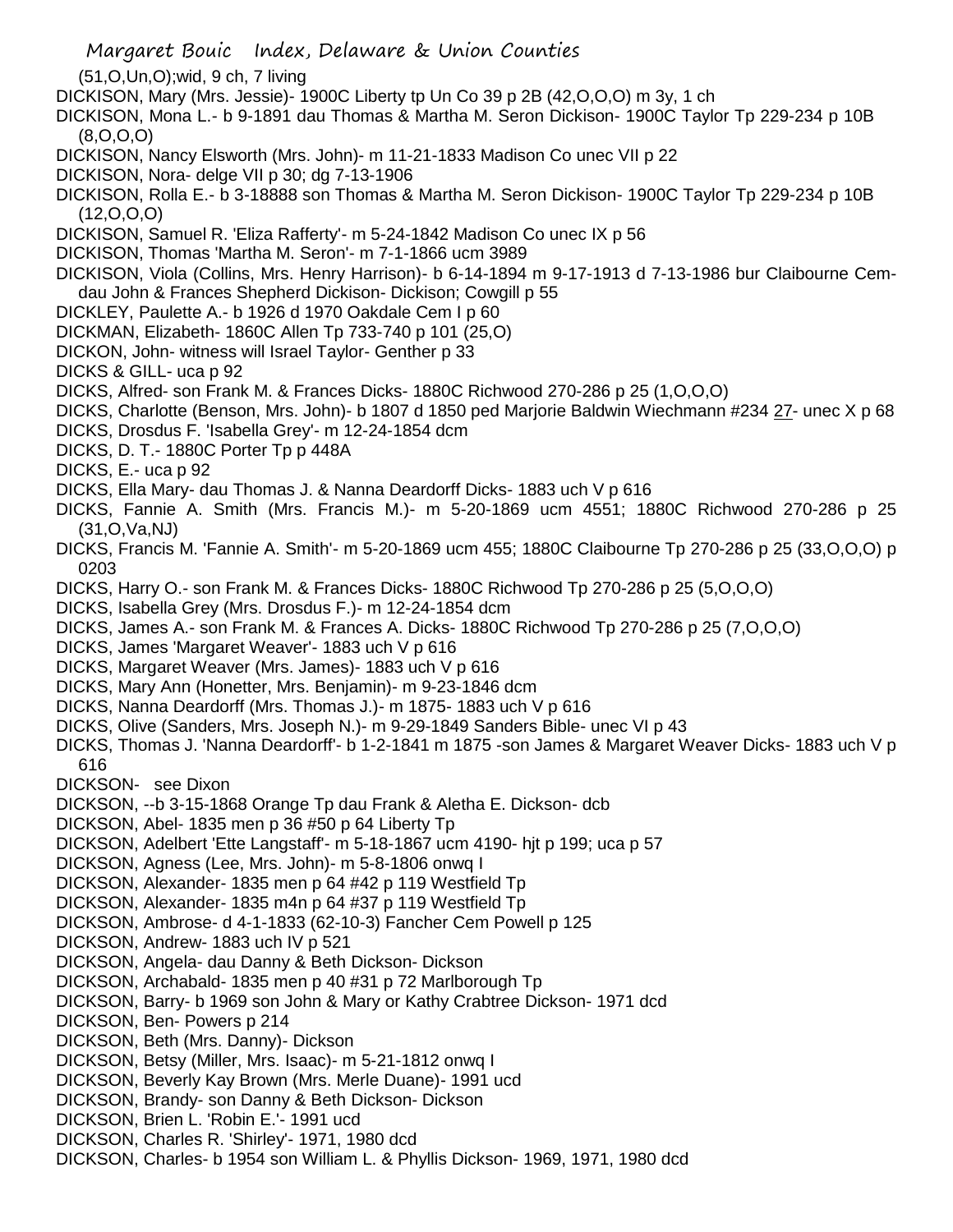## Margaret Bouic Index, Delaware & Union Counties DICKSON, Chelsea- b 1988 ch Merle Duane & Beverly K. Brown Dickson- dcb DICKSON, Danielle- b 1970 dau Phillip E. & Dottie L. Dickson- 1971 dcd DICKSON, Danny 'Beth'- son John & Kathy Crabtree Dickson- Dickson DICKSON, David- unec XII p 66 (1843) Millcreek Tp DICKSON, David 'Mary A.'- 1883 uch V p 71 1850C Paris Tp 715-731 p 108 (36,O) DICKSON, Delbert- son Richard Dickson- 1880C Jerome Tp 190-205 p 22 (36,O,-,-) DICKSON, Donald- 1971 dcd DICKSON, Dottie L. (Mrs. Phillip E.)- 1971 dcd DICKSON, Merle Duane 'Beverly Kay Brown'- 1991 ucd DICKSON, Elisa- 1850C Paris Tp 604-618 p 93 (25,O) DICKSON, Elisa J.- dau David & Mary A. Dickson- 1850C Paris Tp 715-731 p 108 (8,O) DICKSON, Elisabeth- dau Samuel & Sarah A. Dickson- 1850C Taylor Tp 1113-1131 p 165 (14,O) DICKSON, Ella (Jackson, Mrs. )- dau Rev. M. C. Dickson- Dickson DICKSON, Emaline- 1860C York Tp 1272-1280 p 171 (15,O) DICKSON, Emily A. Sharp (Mrs. Lewis H.)- m 11-1-1854 dcm DICKSON, Ester (Mrs. Moses)- b 1816 d 1884 York Cem p 69 B86 DICKSON, Ette Langstaff (Mrs. Adelbert)- m 5-18-1867 ucm 4190 DICKSON, E. Florence- grad DHS 1883; delge VII p 61 DICKSON, Florence (Jones, Mrs. )- dau Rev. M. C. Dickson- Dickson DICKSON, George H.- b 1852 d 1915 Jerome IOOF DJ p 111, 123;son Richard Dickson- 1915 uch p 422; 1880C Jerome Tp 190-205 p 22 (27,O,-,-) DICKSON, Grace Davis (Mrs. Grover)- dau William C. & Dora Harris Davis- 1915 uch p 1023 DICKSON, Grover 'Grace Davis'- 1915 uch p 1023 DICKSON, Hannah- 1850C Genoa Tp 432 p 44 (18,O) DICKSON, S. Helen- grad DHS 1884; delge VII p 6 DICKSON, Henrietta McKitrick (Mrs. )- dau James Pinkney & Matilda Bridwell McKitrick - McKitrick p 329 DICKSON, Jackson- son David & Mary A. Dickson- 1850C Paris Tp 715-731 p 108 (15,O) DICKSON, James- Nash p 44 DICKSON, James- dcq Thomas Graham 36 DICKSON, James A.- son David & Mary A. Dickson- 1850C Paris Tp 715-731 p 108 (9,O) DICKSON, James T.- son John R. & Sabery V. Dickson- 1870C Jackson Tp 42-41 p 7 (14, O) DICKSON, James- b 1965 son William L. & Phyllis Dickson- 1969, 1971, 1980 dcd DICKSON, Jane- dau Sarah Dickson- 1850C Liberty Tp Un Co 901-918 p 135 (19, Va) DICKSON, Jason- b 1979 son Rev. Merle Duane & Judith Dickson- 1981, 1983, 1991 ucd DICKSON, Jay Scott- b 3-30-1972 d 5-28-1990 (180 son John & Kathy Crabtree Dickson- Dickson DICKSON, Jeffrey M.- b 1955 son Charles R. & Shirley Dickson- 1971, 1980 dcd DICKSON, Jessie E.- b 1854 York Cem p 69 DICKSON, John- Nash p 71 DICKSON, John- 1870C Jackson Tp 42-41 p 7 (80, Va) DICKSON, John- unec XII p 66; 1843, Millcreek Tp DICKSON, John- b 1965 son John & Mary Dickson- 1971 dcd DICKSON, John 'Kathy Crabtree'- Dickson DICKSON, John 'Martha Glendenning'- son James Dickson- dcq Thomas Graham 18 DICKSON, John 'Mary'- 1971 dcd DICKSON, John R. 'Sabery V.'- 1870C Jackson Tp 42-41 p 7 (42, Va) DICKSON, John- son Samuel & Sarah A. Dickson- 1850C Taylor Tp 1113-1131 p 165 (4,O) DICKSON, John- son Sarah Dickson- 1850C Liberty Tp Uc Co 901-918 p 135 (24, Va) DICKSON, Judith (Mrs. Rev. Merle Duane)- 1981, 1983 ucd DICKSON, Kathy Crabtree (Mrs. John)- Dickson DICKSON, Katie (South, Mrs. Albert L.)- m 7-4-1880 ucm 6746 dau Richard Dickson- 1880C Jerome Tp 190- 205 p 22 (22,O,-,-) DICKSON, Keziah (Davis, Mrs. David)- 1883 uch V p 521 DICKSON, Kimberly L. (Mrs. Phillip E.)- Dickson DICKSON, Laura (Beach, Mrs. Amos)- m 10-18-1866 ucm 4061 DICKSON, Lee- b 1969 son William L. & Phyllis Dickson- 1980 dcd

DICKSON, Lewis H. 'Emily A. Sharp'- m 11-1-1854 dcm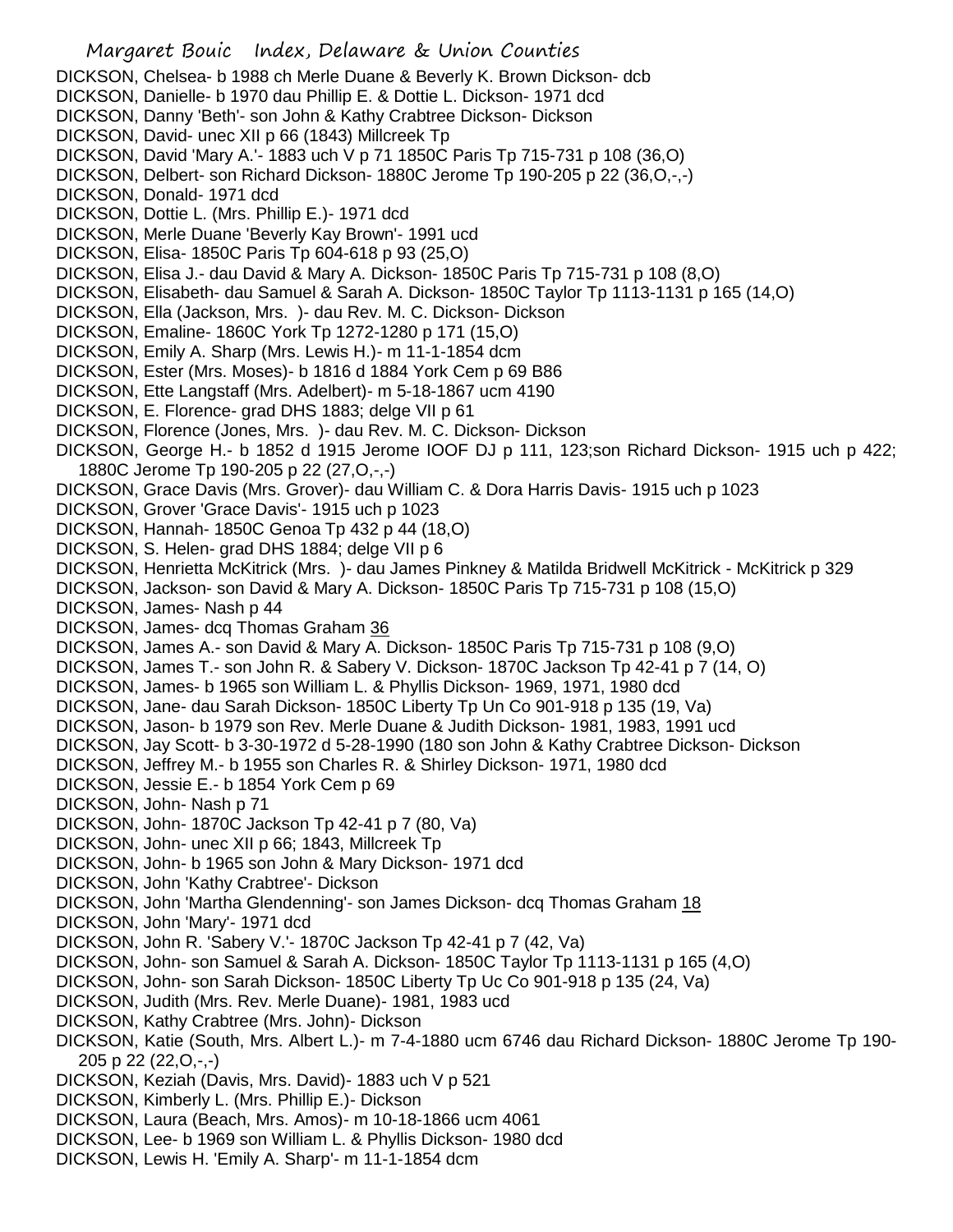Margaret Bouic Index, Delaware & Union Counties DICKSON, G. Lorene (Evans, Mrs. Arthur C.)- m 1921 d 12-13-1982 (81) dau O. S. & Mabel Dent Dickson-Dickson; Evans DICKSON, Lori Renee`(Burwell, Mrs. Jeffrey Eugene)- m 8-4-1990 dau Samuel R. Dickson,Sr.- Dickson-Dickson; Burwell DICKSON, Lucy T.- dau John R. & Sabery V. Dickson- 1870C Jackson Tp 42-41 p 7 (12,O) DICKSON, Mabel- 1969, 1971 dcd DICKSON, Maggie (Stone, Mrs. William H.)- m 12-10-1868 ucm 4476 DICKSON, Marinda- dau David & Mary A. Dickson- 1850C Paris Tp 715-731 p 108 (11,O) DICKSON, Martha Glendenning (Mrs. John)- dcq Thomas Graham 19 DICKSON, Mary A. (Mrs. David)- 1850C Paris Tp 715-731 p 108 (36,O) DICKSON, Mary (Bobo, Mrs. Carl)- m 7-13-1937- Genther p 220 DICKSON, Mary (Mrs. John)- 1971 dcd DICKSON, Mary M.- b 1856 York Cem p 69 DICKSON, Rev. M. C.- d 3-11-1960 (89)- Dickson DICKSON, Merle- Dickson DICKSON, Rev. Merle Duane 'Judith'- 1981, 1983 ucd DICKSON, Merle Duane- son Merle Dickson- Dickson engaged to Beverly Kay Brown DICKSON, Mirah (Wirick, Mrs. John B.)- Loveless p 9 DICKSON, Miron- 1835 men p 64 #40 p 119 Westfield Tp DICKSON, Moses 'Ester'- b 1807 d 1891 York Cem p 69 B86 DICKSON, Nancy E.- b 12-1969 dau John R. & Sabery V. Dickson- 1870C Jakcson Tp 42-41 p 7 (6/12,O) DICKSON, Nora (Krouse, Mrs. Ira Glenn)- Longbrake p 115A DICKSON, Olive J.- dau John R. & Sabery V. Dickson- 1870C Jackson Tp 42-41 p 7 (5,O) DICKSON, Olive- d 2-9-1867 (4-3-18) dau William & M.- Harmony Chapel Cem Powell p 32 DICKSON, Phillip E. 'Dottie L.'- Dickson DICKSON, Philip E. 'Kimberly L.'- Dickson DICKSON, Philip T.- son John R. & Sabery V. Dickson- 1870C Jackson Tp 42-41 p 7 (6,O) DICKSON, Phillip- b 1952 son William L. & Phyllis Dickson- 1969, 1971, 1980 dcd DICKSON, Phyllis (Mrs. William L.)- 1969, 1971, 1980 dcd DICKSON, R.- uca p 43 DICKSON, Rebecca dau Samuel & Sarah A. Dickson- 1850C Taylor Tp 1113-1131 p 165 (11,O) DICKSON, Reuben- son David & Mary A. Dickson- 1850C Paris Tp 715-731 p 108 (1,O) DICKSON, Richard- 1880C Jerome Tp 190-205 p 22 986-O,-,-) p 149A, wid. DICKSON, R. J.- McKitrick p 22, 24, 25, 48 DICKSON, Robert- Nash p 159 DICKSON, Robin E. (Mrs. Brien L.)- 1991 ucd DICKSON, Rosanna- 1850C Troy Tp 2568 p 136 (26, Pa) DICKSON, Ruby- dau Danny & Beth Dickson- Dickson DICKSON, Sabery V. (Mrs. John R.)- 1870C Jackson Tp 42-41 p 7 (40, NY) DICKSON, Samuel- son Sarah Dickson- 1850C Liberty Tp 901-918 p 135 (13, Va) DICKSON, Samuel 'Sarah A.'- hjt p 199; 1883 uch IV p 531; 1850C Taylor Tp 1113-1131 p 165 (41,O) DICKSON, Sarah- 1850C Liberty Tp Un Co 901-918 p 135 (55, Pa) DICKSON, Sarah A. (Mrs. Samuel)- 1850C Taylor Tp 1113-1131 p 165 (39,O) DICKSON, Sarah C.- 1850C Troy Tp 2568 p 136 (8, Pa) DICKSON, Sarah (Graham, Mrs. Wilson)- dau John & Martha Glendenning Dickson- dcq Thomas Graham 9 DICKSON, Shirley (Mrs. Charles R.)- 1971, 1980 dcd DICKSON, Susan A.- dau John R. & Sabery V. Dickson- 1870C Jackson Tp 42-41 p 7 (9,O) DICKSON, Terry- b 1967 ch John & Mary or Kathy Crabtree Dickson- 1971 dcd DICKSON, Tyler Scott- b 2-6-1986 son Phillip E. & Kimberly L. Dickson- Dickson DICKSON, Violet (Smith, Mrs. )- dau Rev. M. C. Dickson- Dickson DICKSON, William- Powers Pat p 46 DICKSON, William L. 'Phyllis'- 1969, 1971, 1980 dcd DICKSON, William- b 1963 son William L. & Phyllis Dickson- 1969, 1971 dcd DICKSON, William Mc- son David & Mary A. Dickson- 1850C Paris Tp 715-731 p 108 (13,O) DICKWORTH, ---b 9-27-1891 Delaware Tp son James & Mary Jamison Dickworth/Duckworth, dcb DICUS, Lucinda (Sandusky, Mrs. Samuel)- m 2-25-1828 Madison Co unec I p 28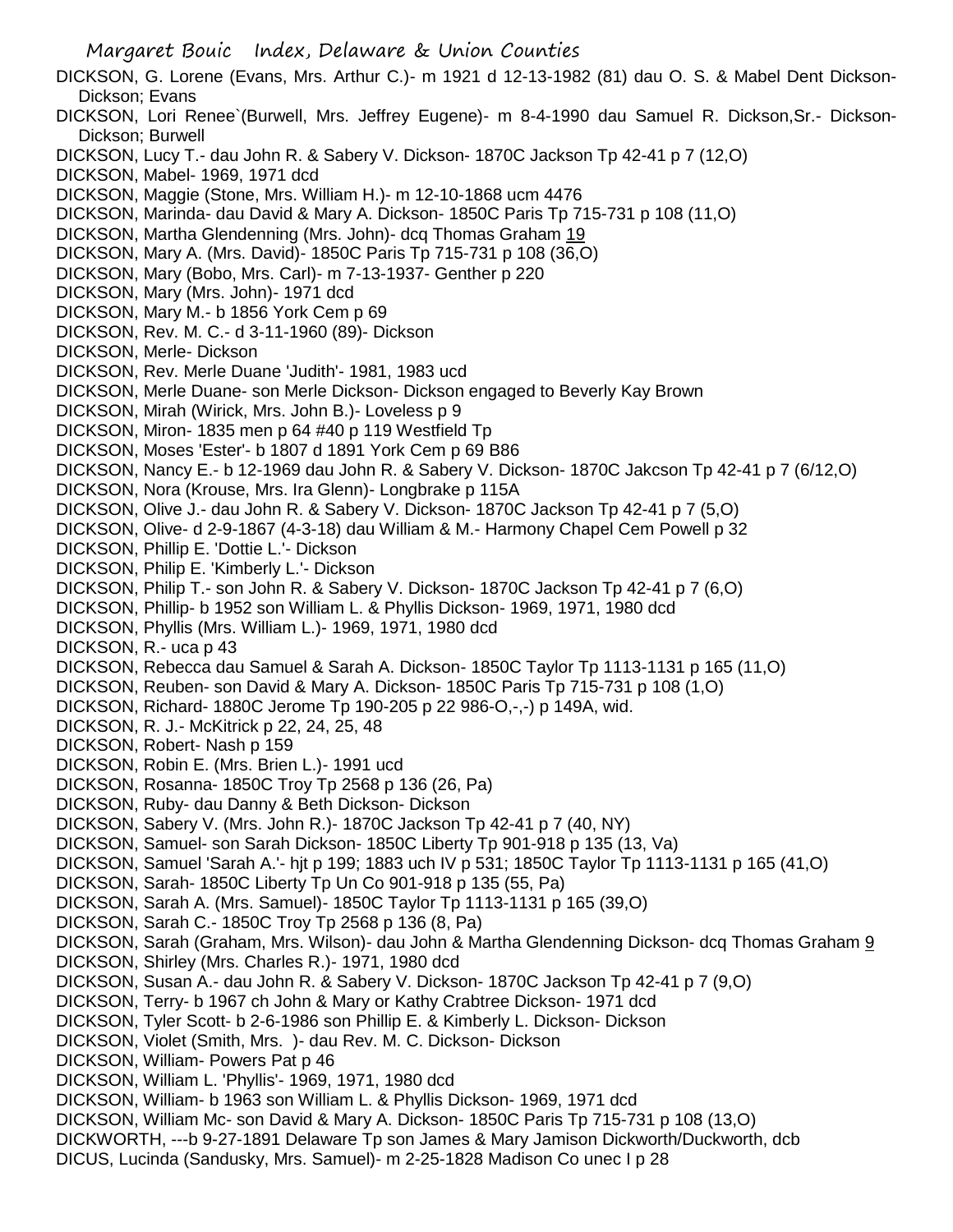Margaret Bouic Index, Delaware & Union Counties DICUS, Mary- 1840C Marlborough Tp p 253 (40-50) DICUS, Mary (Moses, Mrs. John)- m 3-26-1847 dcm DIDCOCT, Mrs.- dpc p 34 DIDION, Georgia- dau James Didion- Didion DIDION, James- Didion; 1969, 1971, 1980 dcd DIDION, Jamie- (17-1972)- dau James Didion- Didion DIDOT, John 'Shirley Trent'- Didot DIDOT, Ryan Alexander- b 6-22-1978 d 2-8-1995 (16) Raymond Cem- son John & Shirley Trent Didot-Didot DIDOT, Shawn- son John Didot- Didot DIDOT, Shirley Trent (Mrs. John)(Myers, Mrs. )- Didot DIEBERT, George 'Nancy Whetzel'- m 6-27-1844 dcm DIEBERT, Nancy Whetzel (Mrs. George)- m 6-27-1844 dcm DIEBLER, Blanche- b 4-4-1893 dau Emanuel & Ida Jane Weiser Diebler- Weiser p 671 DIEBLER, Emanuel 'Ida Jane Weiser'- b 12-22-1853 d 1-17-1921- Weiser p 671 DIEBLER, Ida Jane Weiser (Mrs. Emanuel)- b 9-4-1853 d 12-23-1932 dau John B. & Elizabeth Musselman Weiser- Weiser p 671 DIEBLER, Mabel Elizabeth (Tucker, Mrs. Guy Stanford)- b 12-2-5-1891 dau Emanuel & Ida Jane Weiser Diebler- Weiser p 671 DIEBO, Edmon A.- b 10-15-1872 Delaware Town son William & ELnora Diebo- Dcb DIEDERICKS, Louis- from Ger 12-1882 Natural. 4-29-1893, delge VIII p 60 DIEDRICH, B.- unec XII p 40, Darby Tp DIEDRICH, Gertrude Louise (Weiser, Mrs. Forest Douglas)- b 2-18-1902 m 6-6-1932- Weiser p 439 DIEDRICH, Lucy (Marks, Mrs. Erastus B.)- m 10-16-1850 dcm DIEDRICK, Gertrude- Pabst 2 p 87 DIEFENBACH, Helen Marie Burchett (Evans, Mrs. Wilbert Henson)(Mrs. Ralph)- b c 1901 d 7-31-1978- Cowgill p 30 DIEFENBACH, Ralph 'Helen Marie Burchett'- Cowgill p 30 DIEFENDERFER, Marion (Bassler, Mrs. Glenn Edwin)- m 2-21-1924- Weiser p 55 DIEFFENBACH, Bruce M. 'Eleanor Ann Hastedt'- b 11-19-1937 m 6-13-1959- Weiser p 272 DIEFFENBACH, Eleanor Ann Hastedt (Mrs. Bruce M.)- b 6-17-1937 m 6-13-1959 dau Paul Randall & Josephine Coleman Hastedt- Weiser p 272 DIEFFENDERFER, Mary (Wolford, Mrs. James)- unec VI p 60 DIEGUEZ, Barbara J. Visco (Mrs. James L)- b 3-8-1943 d 9-15-1900 (470 bur Sunbury- dau Gene & Margaret Julio Visco- Dieguez DIEGUEZ, Barbara (Wesney, Mrs. )- dau James L. & Barbara J. Visco Dieguez- Dieguez DIEGUEZ, Cindy- dau James L. & Barbara J. Vixco Dieguez- Dieguez DIEGUEZ, James L. 'Barbara J. Visco'- Dieguez DIEHL, ---b 3-25-1890 Brown Tp son Frank & Anna McLarnan Diehl- dcb DIEHL, Alice (Mrs. Fay)- 1949 ucd- dau Alice Mullaney- Diehl DIEHL, William Andrew 'Lavina Mary Hall'- b 7-27-1888 d 12-13-1962 bur Oakdale Cem - Diehl DIEHL, Ava- b 2-1887 dau William & Sarah Alice McPeck Diehl- 1900C Marysville 4th ward 240-248 p 10A (13,O,O,O) DIEHL, Barbara Jean (Dickinson, Mrs. B. S.)- b 1-24-1934 dau Robert E. & Helen Snyder Shipman Diehl-Weiser p 576 DIEHL, Barbara (Mrs. Richard E.)- 1969, 1971, 1980 dcd DIEHL, Bernard 'Janet'- son Andrew & Lavina Mary Diehl- Diehl DIEHL, Bertha (Davis, Mrs.Dwight Herbert)- d 11-13-1993 (75) dau William Andrew & Mary L. Hall Diehl- Diehl DIEHL, Betty (Mrs. John C.)- 1959 ucd DIEHL, Betty J. L. (Mrs. Stanley)- 1967, 1971 ucd; 1980 dcd DIEHL, Betty Lou- b 1929 d 1985 dau John Ray & Dorothy E. Dunnan Diehl- Maskill cem lptw p 101; Diehl DIEHL, Billy- unec X p 24 DIEHL, Bonnie Sue- b 6-10-1944 dau Robert E. & Helen Snyder Shipman Diehl- Weiser p 576 DIEHL, Candida- b 1976 ch John M. & Debbie M. Diehl- 1983 ucd DIEHL, Carla (Mrs. William W.)- 1991 ucd DIEHL, Carol Bright (Mrs. Larry)- dau John Bright- Diehl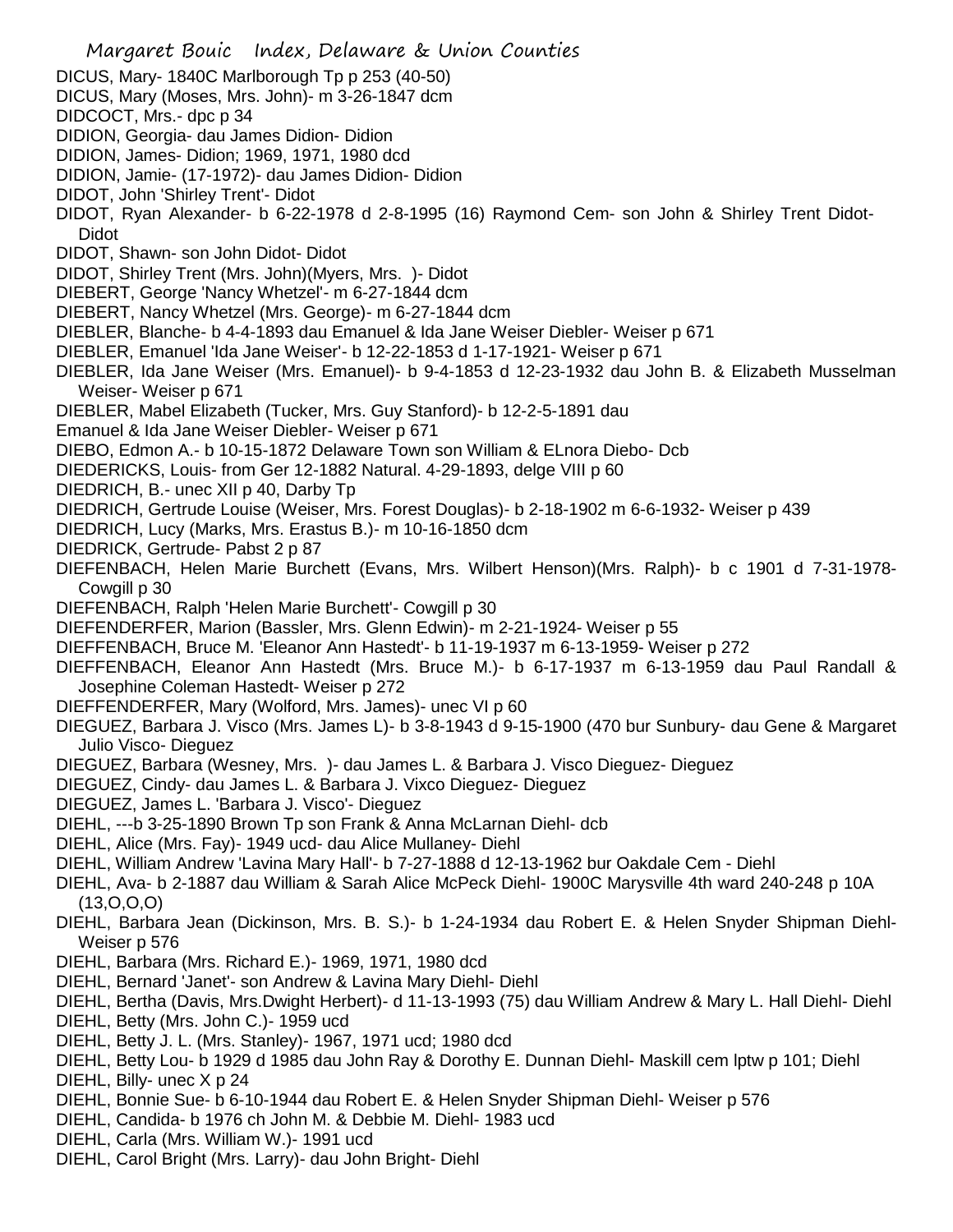- DIEHL, Carol (Denny, Mrs. Mark A.)- Diehl
- DIEHL, Carol Lynn Dyer (Mrs. David)- dau David Dyer- Diehl
- DIEHL, Carolyn- 1979, 1981, 1983 ucd
- DIEHL, Carrie Sue- b 6-22-1978 d 7-4-1982 Hopewell Cem-dau Larry & Carolyn Bright Diehl- Diehl; djlm p 80

DIEHL, Cecil Parker (Mrs. Charles Elbert)- b 1896 d 1963 ped by Cindy Diehl 5 #136- unec VI p 55

- DIEHL, Charles- d before 6-1911- dcc Paul Stimmel Jr. 28
- DIEHL, Charles Elbert 'Cecil Parker'- b 1892 d 1934 son John Diehl- ped by Cindy Diehl #136; unec VI p 55
- DIEHL, Charles Fahy 'Mary Alice- b 1893 d 1964 Milford Un Al p 43- son Charles M. & Iva Harper Diehl- 1915 uch p 691; Diehl
- DIEHL, Charles M. 'Iva Harper'- b 10-1866 m 1887 d 1951 Milford Cem Un Al p 43- son William & Mary Jane Robey Diehl- 1915 uch p 133, 690, 691; Diehl; 1900C Union Tp 22-24 p 2A (33,O,Ger,O); m 12y
- DIEHL, Charles- son William Andrew & Lavina Mary Hall Diehl- Diehl
- DIEHL, Chester F.- b 1885 d 12-9-1902 (17y3m) Oakdale Cem p 175 (C-9); Fred C.- d 12-9-1902 (17y3m) Oakdale Cem 1590 (169C)
- DIEHL, Cora L. (Mrs. )- Diehl
- DIEHL, Cindy/Cynthia J.- unec VIII p 55; delge I p 62
- DIEHL, Daisy (Woolridge, Mrs. Jacob Henry)- b 1885 m 10-27-1904- Weiser p 106
- DIEHL, David 'Carol Lynn Dyer'- m 12-9-1978- son Frank & Nancy Diehl- Diehl
- DIEHL, Deborah Colleen (Present, Mrs. Philip S.)- m 7-8-1978- dau Frank & Nancy Diehl- Diehl; engaged to Phillip Present
- DIEHL, Deborah (Mrs. John M.)- 1973, 1983 ucd
- DIEHL, D. Harvey 'Ella Gertrude Burkholder'- Weiser p 118
- DIEHL, Diane (Bohanske, Mrs. Rick A.)- dau Frank & Nancy Diehl- Diehl
- DIEHL, Don- dau William Andrew & Lavina Mary Hall Diehl- Diehl
- DIEHL, Donald 'Pauline Overfield'- m 9-18-1937- Diehl
- DIEHL, Doris (Goings, Mrs. )- dau William Andrew & Lavina Mary Hall Diehl- Diehl
- DIEHL, Dorothy E. Dunnan (Mrs. John Ray)- b 9-24-1908 m 10-16-1926 d 3-15-1991 (82) Maskill cem lptw p 101; dau George & Carrie Thornburg Dunnan; Diehl; 1971, 1980 dcd
- DIEHL, Douglas Keith 'Miriam Ruth Hardesty'- m 7-12-1980 son Frank & Nancy Diehl- Diehl
- DIEHL, Eddie- son Donald & Pauline Overfield Diehl- Diehl
- DIEHL, Eldon- son Donald & Payline Overfield Diehl- Diehl
- DIEHL, Elden 'Patricia'- 1971 ucd
- DIEHL, Eldon- brother Kinney Weldon Diehl- Diehl
- DIEHL, Ella Gertrude Burkholder (Mrs. D. Harvey)- b 1-28-1875 d 8-18-1954 dau William Reuben & Laura Alice Bender Burkholder- Weiser p 118
- DIEHL, Ellen (Kramer, Mrs. Joseph)- dau Cora L. Diehl- Diehl
- DIEHL, Eloise (Hoberty, Mrs. )- sister John C. Diehl,Sr.- Diehl
- DIEHL, Elsie (Kehl, Mrs. Thomas Clair)- Weiser p 527
- DIEHL, Ethel Grace Weller (Mrs. Walter)- b 8-1-1884 d 2-26-1980 Milford Cem Un Al p 74- dau John B. & Emily/Emma Judy Weller- 1915 uch p 691, 971; 1959, 1971, 1973, 1975, 1979 ucd
- DIEHL, Eva M. (Bowers/Bauer, Mrs. )- b 5-1897 dau Charles M. & Iva Harper Diehl- 1915 uch p 691; 1900C Union Tp 22-24 p 2A (3,O,O,O)
- DIEHL, Eva (Willey, Mrs. Peter)- dcq Mary Vergon Sonner 29
- DIEHL, Fahy Eugene -son Walter & Ethel Weller Diehl- Diehl; 1915 uch p 971
- DIEHL, Fay 'Alice'- 1949 ucd
- DIEHL, Fay- b 2-1893 son Charles & Iva Harper Diehl- 1900C Union Tp 22-24 p 2A (7,O,O,O)
- DIEHL, Frank H.- son William & Sarah Alice McPeek Diehl- 1880C Richwood 212-225 p 20 (3,O,O,O); 1900C Marysville 4th ward 240-248 p 10A (23,O,O,O)
- DIEHL, Frank- son William Andrew & Lavina Mary Hall Diehl- Diehl
- DIEHL, Frank 'Nancy'- Diehl
- DIEHL, Frederick- b8-1885, 1900C Marysville 4th ward 240-248 p 10A (14,O,O,O)
- DIEHL/DIHEL, George- Powers p 256, 264
- DIEHL, George 'Rebecca Weiser'- m 7-1848- Weiser p 829
- DIEHL, Harley O.- brother Kinney Weldon Diehl- Diehl
- DIEHL, Helen Snyder Shipman (Mrs. Robert E.)- b 10-19-1907 m 5-29-1930 dau William Ayresman & Annie Elizabeth Snyder Shipman- Weiser p 575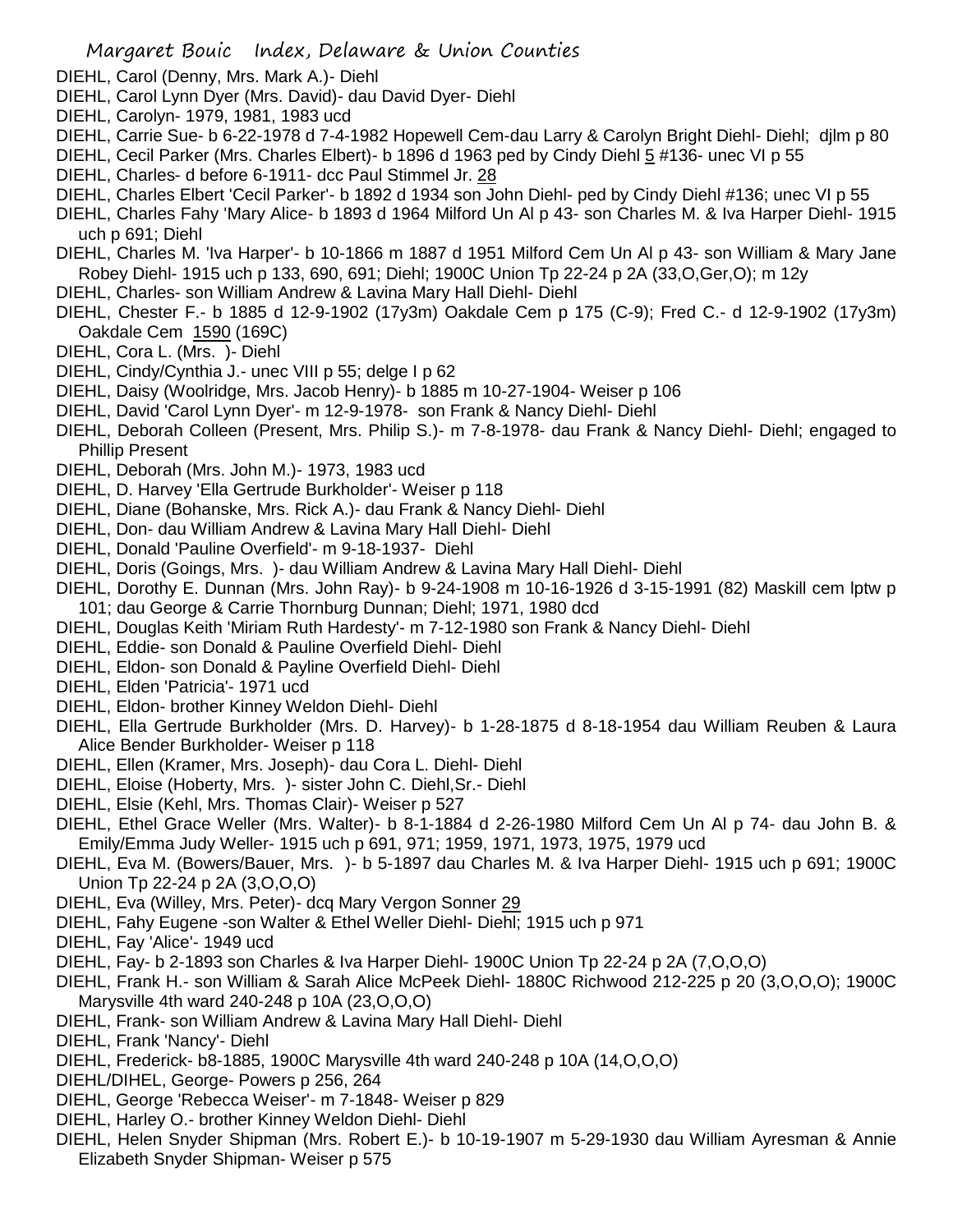DIEHL, Ina (Bates, Mrs. )- dau Cora L. Diehl- Diehl

DIEHL, Iva Louise (Hoberty, Mrs. Carl E.)- dau Walter & Ethel Grace Weller Diehl- 1915 uch p 971

- DIEHL, Iva M. Harper (Mrs. Charles M.)- b 4-1861/2 m 1887 d 1918 Milford Cem Un Al p 43- dau Andrew J. &
- Jeannette Thompson Harper- 1915 uch p 691; Diehl; 1900C Union Tp 22-24 p 2A (38,O,Pa) m 12y, 5 ch
- DIEHL, Jacqueline (Swaim, Mrs. )- dau Donald & Pauline Overfield Diehl- Diehl
- DIEHL, James A. 'Jean/Jesse L.'- 1961, 1969, 1971, 1980 dcd
- DIEHL, Janet (McGill, Mrs. )- b 1895 dau Charles M. & Iva Harper Diehl- 1915 uch p 691
- DIEHL, Janice (Williams, Mrs. )- dau Cora L. Diehl- Diehl
- DIEHL, Jason- b 1974 son John M. & Debbie M. Diehl- 1983 ucd
- DIEHL, Jeanette (McGill, Mrs. )- b 3-1895 dau Charles & Iva Harper Diehl- Diehl; 1900C Union Tp 22-24- p 2A 95,O,O,O)
- DIEHL, Jeff- son Frank & Nancy Diehl- Diehl
- DIEHL, Jeffrey- b 1960 son Elden & Patricia Diehl- 1971 ucd
- DIEHL, Jesse/Jean L. (Mrs. James A.)- 1961, 1971, 1980 dcd
- DIEHL, John- ped by Cindy Diehl 8 #136; unec VI p 55
- DIEHL, John Alfred 'Phyllis Louise Wheatcraft'- b 1916 son Charles Elbert & Cecil Parker Diehl- ped Cindy Diehl 2
- DIEHL, John C. 'Betty'- 1959 ucd
- DIEHL, John C..Sr.- b 9-17-1917 d 10-9-1992 (75) Milford Cem- son Walter & Ethel Grace Weller Diehl- Diehl
- DIEHL, John- b 1973 son John M. & Debbie M. Diehl- 1983 ucd
- DIEHL, John M. 'Deborah'- 1973, 1975, 1983 ucd
- DIEHL, John Michael- b 2-27-1950 son Robert E. & Helen Snyder Shipman Diehl- Weiser p 575
- DIEHL, John Ray 'Dorothy E. Dunnan'- b 1905 m 10-16-1926 Maskill Cem lptw p 101; 1971, 1980 dcd
- DIEHL, John- b 1953 son Stanley & Betty Diehl- 1967 ucd
- DIEHL, John- son William & Mary Jane Robey Diehl- 1915 uch p 690
- DIEHL, Johnny- b 1953 son Betty J. Diehl- 1971 ucd
- DIEHL, Julie Ann- b 8-6-1932 d 8-9-1932 dau Robert E. & Helen Snyder Shipman Diehl- Weiser p 576
- DIEHL, June (Kinsler, Mrs. )(Bockhorst, Mrs. )- dau William Andrew & Lavina Mary Hall Diehl- Diehl
- DIEHL, Kelly Jo- b 1974 ch Larry & Carolyn Bright Diehl- Diehl; 1979 ucd
- DIEHL, Kelly- b 1971 ch Richard E. & Barbara A. Diehl- 1980 dcd
- DIEHL, Kinny Weldon 'Mary Margaret'- d 11-6-1973 (69) bur Galena- Diehl 1961, 1969, 1971 dcd
- DIEHL, Krista- b 1965 dau Elden & Patricia Diehl- 1971 ucd
- DIEHL, Kristin- Diehl
- DIEHL, K. W.- Sunbury p 94
- DIEHL, Larry 'Carol Bright'- son John & Betty Diehl- Diehl
- DIEHL, Larry Lee Jr.- son Larry & Carol Bright Diehl- Diehl
- DIEHL, Larry- b 1955/6 son Stanley & Betty J. Diehl- 1967, 1971 ucd
- DIEHL, Lavinia Mary Hall (Mrs. William Andrew)- b 9-27-1890 d 9-28-1963 Oakdale Cem II p 49 (G-R9-2) -dau Frank & Alice Paver Hall- Diehl
- DIEHL, Lela (Sheward, Mrs. William)- dau Kinney Weldon & Mary Margaret Diehl- Diehl
- DIEHL, Lizzie M.- dau William & Sarah Alice McPeek Diehl- 1880C Richwood 212-225 p 20 (1,O,O,O)
- DIEHL, Margaret Beers (Mrs. William Shipman)- m 1959- Weiser p 576
- DIEHL, Marion Elizabeth- b 11-18-1905 dau D. Harvey & Ellen Gertrude Burkholder Diehl- 1985 uch p 18
- DIEHL, Mary Alice Mullaney (Mrs. Charles F.)- b 1-25-1895 m 1922 d 5-15-1981 Milford Cem Un Al p 43; dau James & Alice Miller Mullaney- Diehl; 1915 uch p 142; Longbrake p 72
- DIEHL, Mary (Burkholder, Mrs. John Henry)- b 4-16-1858 m 1-8-1884 d 3-14-1889- Weiser p 124
- DIEHL, Mary (Grindell, Mrs. Sylvester)- m 1853- 1985 uch p 64
- DIEHL, Mary Jane (Mrs. George W.)- Diehl
- DIEHL, Mary Jane Robey (Mrs. William)- b 2-14-1836 m 10-23-1865 d 2-28-1920 dau Michael & Matilda Dennison Robey- 1915 uch p 690; dcc Paul Stimmel Jr. 15; 1900C Union Tp 223-230 p 11B (64,O,Va,O) m 36y, 4 ch, 2 living
- DIEHL, Mary M. (Mrs. Kinney W.)- d 6-26-1986 (83) bur Galena Cem- Diehl; 1961, 1969, 1971 dcd
- DIEHL, Mary (Musser, Mrs. )- dau William Andrew & Lavinia Mary Hall- Diehl
- DIEHL, Maude Mae (Wycoff, Mrs. George W.)- b 2-18-1876/5 m 4-11-1894 d 3-19-1954 dau William & Mary Jane Robey Diehl- Diehl; dcc Paul Stimmell Jr. unec IV p 17; 1900C Union Tp 223-230 p 11B (22,O,Ger,O) m 6 y, 3 ch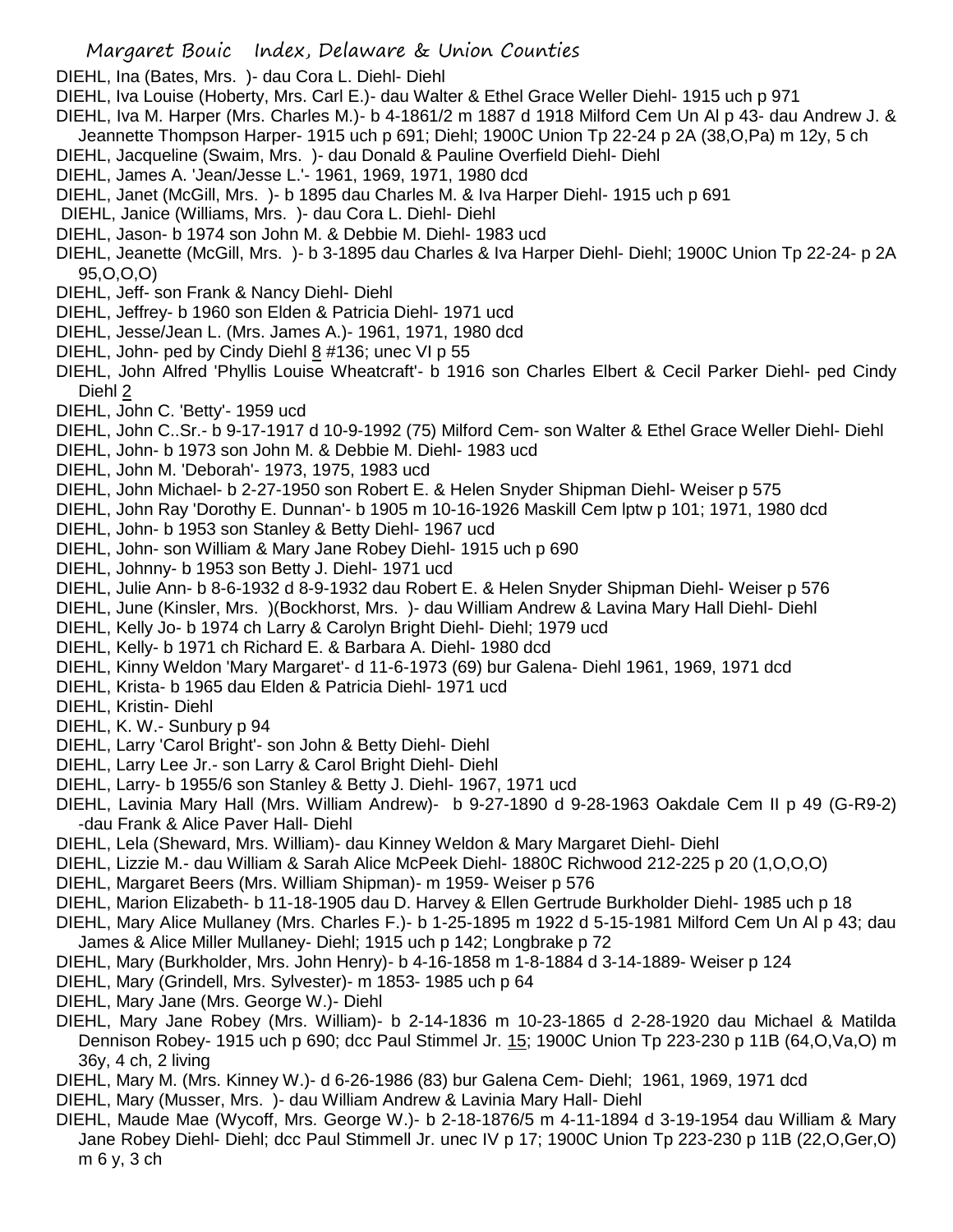- DIEHL, Mayme Gammill (Mrs. )- dau Samuel Shriver- 1976 dch p 376
- DIEHL, Mike- son Donald & Pauline Overfield Diehl- Diehl
- DIEHL, Mod M.- ch William & Mary Jane Robey Diehl- 1915 uch p 690
- DIEHL, Nancy (Mrs. Frank)- Diehl
- DIEHL, Nancy Hawk (Mrs. Robert Elias,Jr.)- Weiser p 576
- DIEHL, Patricia (Bowers, Mrs. Richard K.)- Weiser p 147
- DIEHL, Patricia (Mrs. Elden)- 1971 ucd
- DIEHL, Pauline Overfield (Mrs. Donald)- n 9-18-1937- Diehl
- DIEHL, Phyllis Louise Wheatcraft (Mrs. John Alfred)- b 1928 dau Willard William & Dessie Phesel Powell Wheatcraft- unec VIII p 55
- DIEHL, J. Ray 'Dorothy E. Dunnan'-m 10-16-1926- son Cora L. Diehl- Diehl
- DIEHL, Rebecca Weiser (Mrs. George)- m 7-1848 dau Jacob & Maria Magdalena Eichlotz Weiser- Weiser p 829
- DIEHL, Richard E. 'Barbara'- son Kinney Weldon & Mary Margaret Diehl- Diehl; 1961, 1969, 1971, 1980 dcd
- DIEHL, Rick- son Donald & Pauline Overfield Diehl- Diehl
- DIEHL, Robert E. 'Helen Snyder Shipman'- b 3-7-1908 m 5-29-1930- Weiser p 575
- DIEHL, Robert Elias,Jr. 'Nancy Hawk'- b 6-23-1935 son Robert E. & Helen Snyder Shipman- Weiser p 576
- DIEHL, Robert Elias III- b 1-3-1959 son Robert Elias,Jr. & Nancy Hawk Diehl- Weiser p 576
- DIEHL, Robert- b 1967 son Richard E. & Barbara Diehl- 1969, 1971, 1980 dcd
- DIEHL, Mrs. Roderick- Pabst 8 p 38
- DIEHL, Ruth- dau Cora L. Diehl- Diehl
- DIEHL, Ruth (Thacker, Mrs. )- dau William Andrew & Lavinia Mary Hall Diehl- Diehl
- DIEHL, Sally (Clutter, Mrs. )- dau Bernard & Janet Diehl- Diehl
- DIEHL, Sam- b 1973 son John & Deborah Diehl- 1973 ucd
- DIEHL, Sarah Alice McPeck (Mrs. William)- m 11-13-1873 ucm 5380 d 11-4-1907 (55y9m) Oakdale Cem 2077 (169C) I p 175 (C-9)- dau William H. & Elizabeth Speck McPeck- dumch p 453; 1900C Marysville 4th ward 240-248 p 10A (48,O,Pa,Pa); m 26y, 5 ch
- DIEHL, Scott- b 1962 son Elden & Patricia Diehl- 1971 ucd
- DIEHL, Sharon- dau James A. & Jean L. Diehl- 1961 dcd (9), 1971 dcd
- DIEHL, Shelly Jo- b 1974 dau Larry & Carolyn Bright Diehl- 1979 ucd
- DIEHL, Stanley 'Betty'- 1959 ucd
- DIEHL, Stanley- b 1952 son Stanley & Betty Diehl- 1959, 1967, 1971 ucd
- DIEHL, Sue- b 1954 dau James A. & Jesse L. Diehl- 1971 dcd
- DIEHL, Susan- dau James A. & Jesse L. Diehl- 1961 dcd (7)
- DIEHL, Teresa- b 1955 dau Stanley & Betty Diehl- 1967, 1971 ucd
- DIEHL, Terry- son John C. & Betty Diehl- 1959 ucd (4)
- DIEHL, Thomas- b 1960 son Stanley & Betty Diehl- 1967, 1971 ucd
- DIEHL, W.- 1883 uch IV p 535
- DIEHL, Walter A. 'Ethel Weller'- b 7-1890/1 d 3-3-1971 Milford Cem Un Al p 74- son Charles & Iva Harper Diehl- 1915 uch p 971; Diehl; 1959, 1971, 1983 ucd; 1900C Union Tp 22-24 p 2A (8,O,O,O)
- DIEHL, William Andrew 'Lavina Mary Hall'- b 1888 d 1962 Oakdale Cem II p 49 (G-R9-2)- son Charles M. & Iva Harper Diehl- 1915 uch p 691; 1900C Union Tp 22-24 p 2A (11,O,O,O)
- DIEHL, William Eugene- b 1953 son John Alfred & Phyllis Louise Wheatcraft Diehl- chart by Cindy Diehl #136; delge III p 30
- DIEHL, William H.- son William & Mary Jane Robey Diehl- 1915 uch p 690
- DIEHL, William 'Mary Jane Robey'- b 5-17-1836 m 10-23-1865 d 3-25-1914- son Charles Diehl- 1915 uch p 690; dcc Paul Stimmel,Jr.; 1900C Union Tp 223-230 p 11B (64,Ger,Ger,Ger) m 36y
- DIEHL, William 'Sarah Alice McPeck'- b 1847/1851 Trumbell Co m 11-13-1873 ucm 5380 d 12-13-1914 (63y1m) Oakdale Cem 2704 (D169) I p 175, 98; 1880C Claibourne Tp 212-225 p 20 (32,O,O,O) p 200A ; 1900C Marysville 4th ward 240-248 p 10A (52, O,Pa,O)
- DIEHL,William Shipman 'Margaret Beers'- b 5-13-1937 m 1959 son Robert E. & Helen Snyder Shipman Diehl-Weiser p 576
- DIEHL, William W. 'Carla'- 1991 ucd
- DIEHL, Zelda (Dunnan, Mrs. )- Diehl
- DIEL, Mary (Grindle, Mrs. Sylvester)- lic 4-23-1853 ucm 1954
- DIELING, Charles- son John & Elisabeth Dieling- 1850C Darby Tp 1597-1617 p 237 (20, Ger)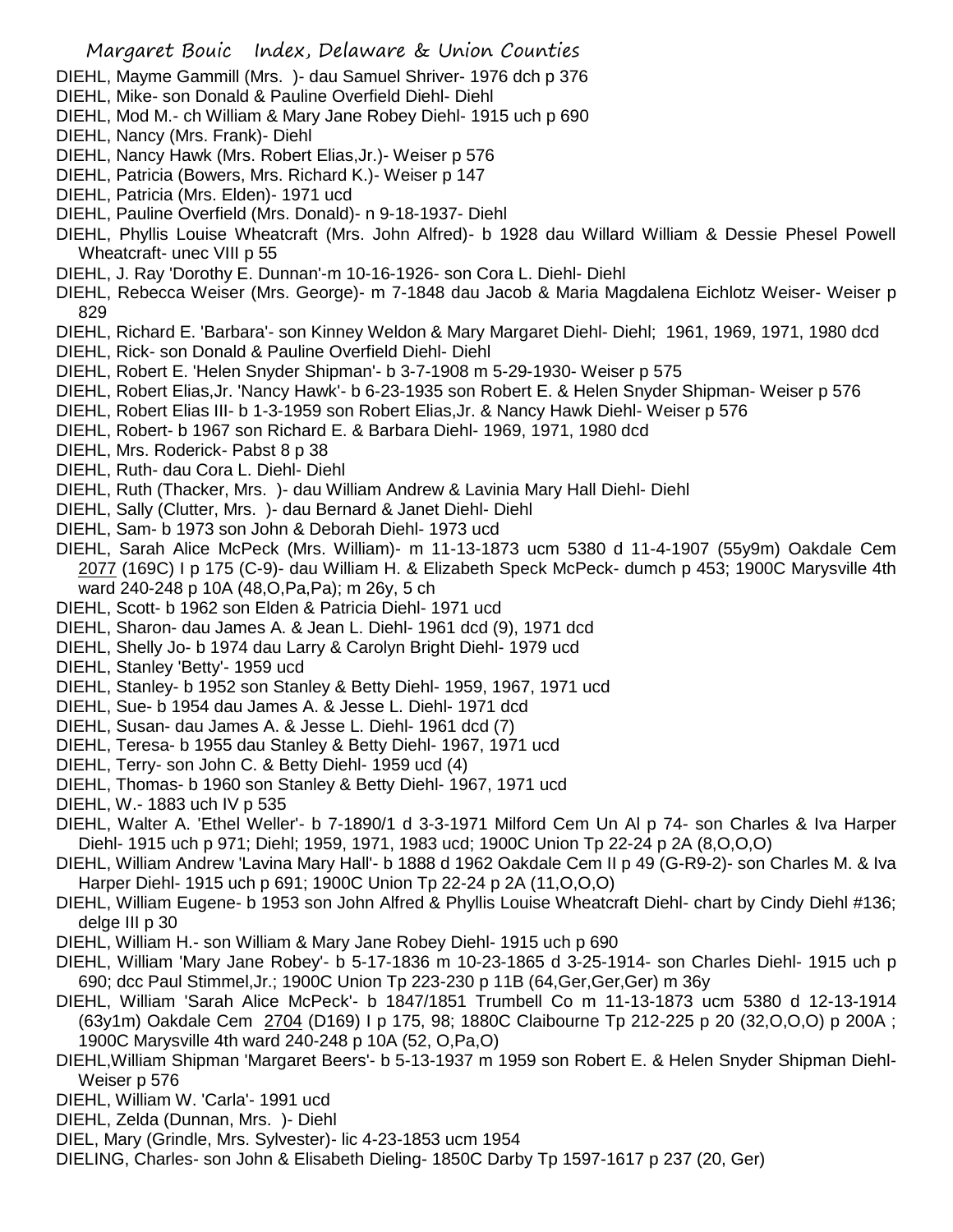## Margaret Bouic Index, Delaware & Union Counties

DIELING, Elisabeth (Mrs. John)- 1850C Darby Tp 1597-1617 p 237 (59, Ger)

DIELING, George- son John & Elisabeth Dieling- 1850C Darby Tp 1597-1617 p 237 (19, Ger)

- DIELING, John 'Elisabeth'- 1850C Darby Tp 1597-1617 p 237 (59, Ger)
- DIELING, John- son John & ELisabeth Dieling- 1850C Darby Tp 1597-1617 p 237 (22, Ger)
- DIEM, Alice Garrett (Mrs. W. Roy)- d 6-22-1982 (85)- Oak Grove Cem -Diem; dpc p 73, 92, 111
- DIEM, Hugh E. 'Rachel Yeck'- son W. Roy & Alice Diem- Diem; dpc p 102
- DIEM, James- son William R. Jr. & Martha Lou Dowler Diem- Diem
- DIEM, John- son William & Martha Lou Dowler Diem- Diem
- DIEM, Martha Lou Dowler (Mrs. John)- Diem
- DIEM, Philip C.- son W. Roy & Alice Diem- Diem
- DIEM, Priscilla- dau William R. Jr. & Martha Lou Dowler Diem- Diem
- DIEM, Rachel Yeck (Mrs. Hugh)- Diem
- DIEM, Ruth Ann- sau Hugh & Rachel Yeck Diem- Diem
- DIEM, Virginia Marie (Hutchisson, Mrs. Burton Leroy)- m 3-31-1945- Hutchisson p 67
- DIEM, Willima R. Jr. 'Martha Lou Dowler'- d 3-13-1978 (54) Oak Grove Cem son W. Roy & Alice Diem- Diem; dpc p 102
- DIEM, William R. III- son William R. Jr. & Martha Lou Dowler Diem- Diem
- DIEM, W. Roy 'Alice'- d 4-16-1964 (73) Oak Grove Cem dpc p 56, 63, 73, 92, 97, compiler; Diem
- DIEMER, Bobby- b 1928 son Raymond & Margaret Tobey Diener- 1985 uch p 138
- DIEMER, David N. 'Julia Ann Kirby'- b 3-7-1934 m 11-26-1958- Weiser p 438
- DIEMER, David W. 'Elizabeth H.'- 1980 dcd
- DIEMER, Elizabeth H. (Mrs. David W.)- 1980 dcd
- DIEMER, Julia Ann Kirby (Mrs. David N.)- b 4-11-1938 m 11-16-1958 dau Elmo Arlene & Viola Alleyne Plassman Kirby- Weiser p 438
- DIENER, Magdalene (Weiser, Mrs. Jonathan)- Weiser p 438
- DIENER, Margaret Tobey (Mrs. Raymond) div- b 1907 d 6-4-1943 York Cem p 74 B138- dau Harry & Tracel Parmer Tobey- 1985 uch p 138
- DIENER, Ray Jr.- b 1925 son Raymond & Margaret Tobey Diener- 1985 uch p 138
- DIENER, Raymond' Margaret Tobey'- 1985 uch p 138
- DIENHART, Robert H. 'Roberta J.'- 1991 ucd
- DIENHART, Roberta J. (Mrs. Robert H.)- 1991 ucd
- DIENST, Allen- 1980 dcd
- DIENST, Bonnie (McGrew, Mrs. )- dau Donald C. & Charlotte Dienst- Dienst; 1961 dcd (13), 1969 dcd
- DIENST, Bret- son Ronald & Dixie Hempy Dienst- 1961 dcd (11 mo)
- DIENST, Brian Allen- b 1960/1 son Ronald A. & Dixie Hempy Dienst- 1969, 1971 dcd
- DIENST, Charlotte F.(Mrs. Donald C.)- b 9-1-1916 d 1-17-1990 (73) Fairview Mem. Pk- Dienst; 1961, 1969, 1971, 1980 dcd
- DIENST, Dixie Hempy (Mrs. Ronald)- Dienst; 1961, 1969, 1971, 1980 dcd
- DIENST, Donald C. 'Charlotte'- d 1987 -Dienst; 1961, 1969, 1971, 1980 dcd
- DIENST, Gloria Darlene (Tucker, Mrs. )- dau Donald C. & Charlotte Dienst- Dienst; 1961 dcd (15)
- DIENST, Rhonda- b 1966 son Ronald A. & Dixie Hempy Dienst- 1971, 1980 dcd

DIENST, Ronald A. 'Dixie Hempy'- son Donald C. & Charlotte E. Dienst- Dienst; 1961, 1969, 1971, 1980 dcd DIERDUFF, David- delge II p 22

DIERINGER, Catherine (Rennier, Mrs. Stephen)- b 1795 ped Mary J. Cook Saylor 27- delge V p 50

- DIERKS, Michelle- Dierks
- DIERL, J. Leslie- b 3-1893 twin son Newton & Lula M. Dierl- 1900C Marysville 3rd ward 138-143 p 6A (7,O,O,O)
- DIERL, Lula M. (Mrs. Newton)- b 7-1868- 1900C Marysville 3rd ward 138-143 p 6A (31,O,WVa,O) m 9y, 2 ch
- DIERL?, Newton 'Lula M.'- b 1-1861, 1900C Marysville 3d ward 138-143 p 6A (39,O,Ind,WVa)- m 9y
- DIERL, J. Wesley- b 3-1893 twin son Newton & Lula M. Dierl- 1900C Marysville 3rd ward 138-143 p 6A (7,O,O,O)
- DIERS, Phillip- son Stanley Diers- Diers; engged to Teresa Marino
- DIERS, Stanley- Diers
- DIERSING, Barbara- b 1969 dau Douglas G. & Kathleen A. Diersing- 1971 dcd
- DIERSING, Carolyn Deyo (Mrs. Robert)- dau Carl Deyo- Diersing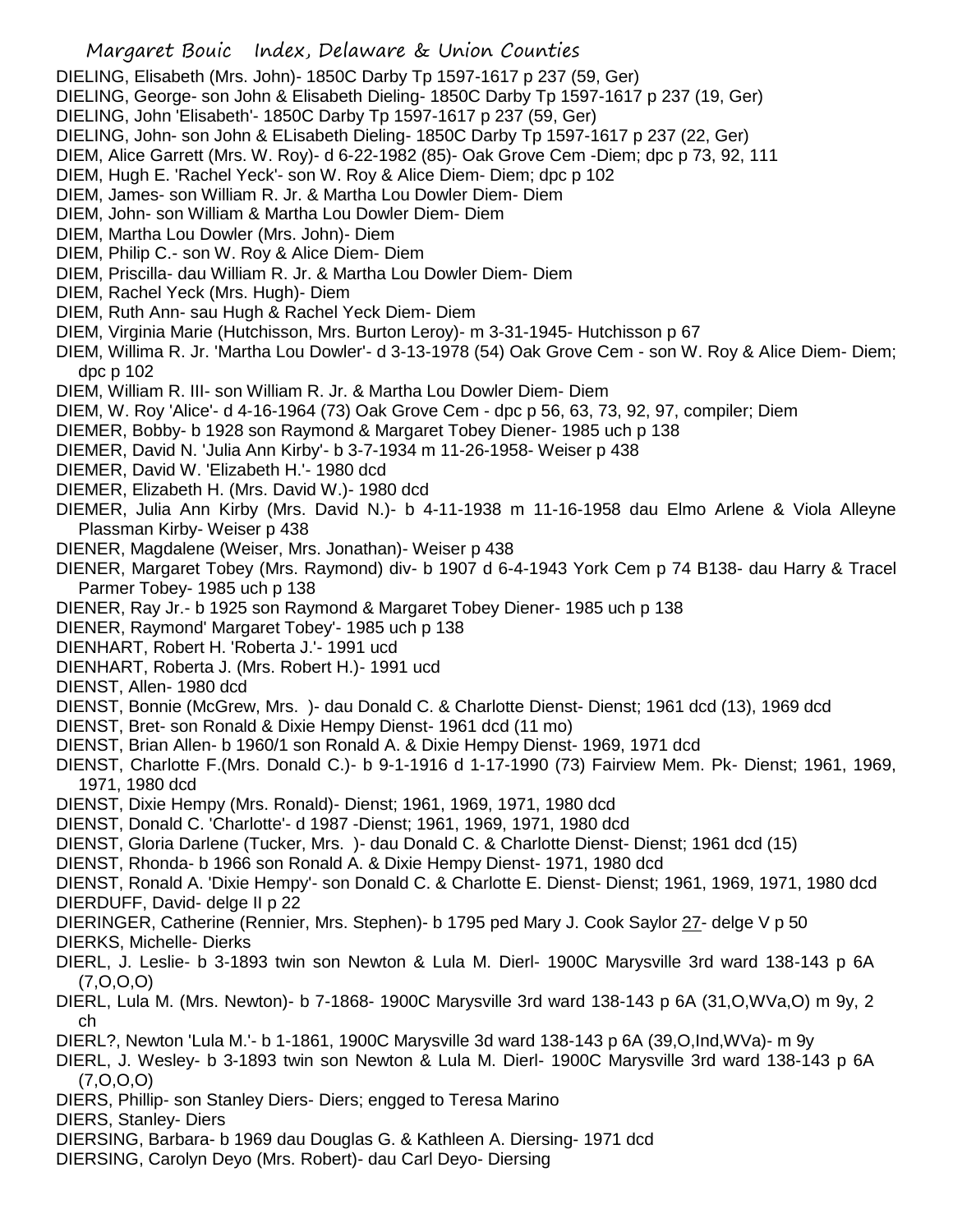- Margaret Bouic Index, Delaware & Union Counties DIERSING, Christina Lynne- b 12-23-1971 dau Robert & Carolyn Deyo Diersing- Diersing DIERSING, Deanna- b 1967 dau Douglas G. & Kathleen A. Diersing- 1971 dcd DIERSING, Douglas G. 'Kathleen A.'- 1971, 1980 dcd DIERSING, Kathleen A. (Mrs. Douglas G.)- 1971 dcd DIERSING, Robert 'Carolyn Deyo'- Diersing DIES, Catherine (Austin, Mrs. Ralph)- dau Henry & Mary Catherine Zimmerman Dies- Weiser p 569 DIES, Dorothea H. O.- dau Rev. Henry & Mary Catherine Zimmerman Dies- Weiser p 569 DIES, Rev. Henry 'Mary Catherine Zimmerman'- Weiser p 568 DIES, Mary Catherine Zimmerman (Mrs. Rev. Henry)- b 12-25-1880 dau Rev. Amos K. & Mary Catherine Cooper Zimmerman- Weiser p 569 DIESON, Macy B. (Mrs. Herman L.)- b 1882 d 1972- Oakdale Cem II p 111 (K-R2-8) DIETCHEL, Alice- 1971 dcd DIETER, Carol (Weise, Mrs. William V.)- Weiser p 16 DIETRICH, Alvin Howard 'Pearl Marie Lenker'- b 7-9-1932 m 6-17-1955- Weiser p 325 DIETRICH, Alvin Howard,Jr.- b 7-20-1955 son Alvin Howard & Pearl Marie Lenker Dietrich- Weiser p 325 DIETRICH, Bertha M. (Snyder, Mrs. Charles Fisher)- b 1-21-1892 m 6-23-1918- Weiser p 425 DIETRICH, Brian- b 1972 son Larry D. & Linda J. Dietrich- 1980 dcd DIETRICH, Debby Kay- b 6-26-1957 dau Alvin Howard & Pearl Marie Lenker Dietrich- Weiser p 325 DIETRICH, Douglas- b 1976 son Larry D. & Linda J. Dietrich- 1980 dcd DIETRICH, Larry D. 'Linda J.'- 1980 dcd DIETRICH, Linda J. (Mrs. Larry D.)- 1980 dcd DIETRICH, Pearl Marie Lenker (Mrs. Alvin Howard)- b 2-10-1937 m 6-17-1955 dau Herbert Charles & Beulah Snody Lenker- Weiser p 325 DIETRICH, Philip 'Polly Bowlander'- m 9-9-1838 dcga p 66 Olentangy Gaz DIETRICH, Polly Bowlander (Mrs. Philip)- m 9-9-1838 -dcga p 66 Olentangy Gaz. DIETRICK, Heinrich- Pabst 2 p 93 DIETS, Gran "Big Ginny'- McKitrick p 317 DIETSCH, Clara (Hecker, Mrs. Christopher)- b 2-15-1873 m 1900 dau John & Hannah Schrote Dietsch- Powell p 310 DIETSCH, Hannah Schrote (Mrs. John)- Powell p 310 DIETSCH, John 'Hannah Schrote'- son Michael Dietsch Powell p 310 DIETSCH, Michael- Powell p 310 DIETSCH, D. Mildred (Mrs. Roscoe)- 1969, 1971, 1980 dcd DIETSCH, Roscoe L.'Mildred'- d 10-24-1970 (51) bur Ashley Union Cem- Dietsch 1969, 1971 dcd DIETZ, Alice Marie Schutt (Mrs. Robert Louis & Alice Marie Schutt Dietz- Weiser p 131 DIETZ, Anita (Mrs. Doug)- Dietz DIETZ, Charles 'Louisa Freshwater'- Freshwater p 98 DIETZ, Cindy Lee- b 1-14-1949 dau Robert Louis & Alice Marie Schutt Dietz- Weiser p 131 DIETZ, Denise E. (Stover, Mrs. Charles L.)- m 3-30-1985 dau Doug & Anita Dietz- Dietz DIETZ, Donald William 'Marjorie Estelle Larkey'- b 5-31-1919 m 10-25-1942 son John Henry & Ella Easter Manon Dietz- Weiser p 131 DIETZ, Doris Ann (Leopard, Mrs. John)- b 4-5-1936 m 2-2-1955 dau John Henry & Ella Easter Manon Dietz-Weiser p 131 DIETZ, Doug 'Anita'- Dietz
- DIETZ, Ella Easter Manon (Mrs. john Henry)(Vallee, Mrs. Clarence)- b 7-21-1901 m 12-18-1918, 11-23-1946 dau William Franklin & Margaret Rebecca Burkholder Manon- Weiser p 131
- DIETZ, Jeffery M.- son Ronald J. Dietz- Dietz
- DIETZ, Jenna- b 1985 dau Mark E. & Marianne Dietz- 1991 ucd
- DIETZ, John Henry 'Ella Easter Maonon'- b 10-9-1899 m 12-18-1918 d 6-14-1943- Weiser p 131
- DIETZ, John Junior- 'Letha Marie Hammelman'- b 1-1-1922 m 8-29-1941 son John Hnery & Ella Easter Manon Dietz- Weiser p 131
- DIETZ, Joyce Arlene (Kerevan, Mrs. John J.)- b 1-7-1932 m 2-22-1948 dau John Henry & Ella Easter Manon Dietz- Weiser p 131
- DIETZ, Letha Marie Hammelman (Mrs. John Junior)- b 11-27-1923 m 8-29-1941; Weiser p 131
- DIETZ, Lottie (Fasold, Mrs. Raymond0- Weiser p 573
- DIETZ, Louisa Freshwater (Mrs. Charles)- b 1855 d 1880 dau Eugene David & Marie Carpenter Freshwater-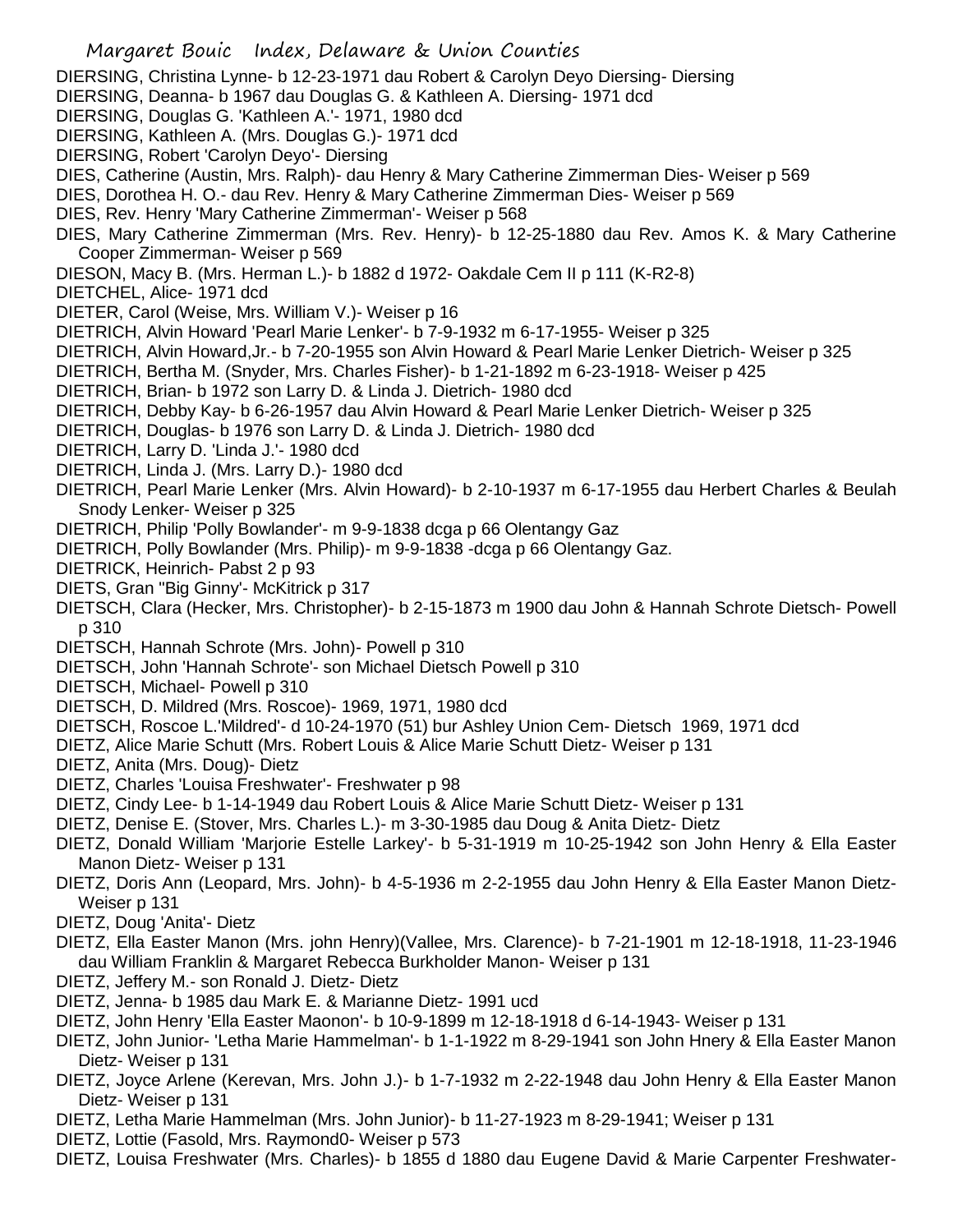Margaret Bouic Index, Delaware & Union Counties Freshwater p 98 DIETZ, Marianne (Mrs. Mark E.)- 1991 ucd DIETZ, Marjorie Estelle Larkey (Mrs. Donald William)- b 9-8-1920 m 10-25-1942- Weiser p 131 DIETZ, Mark E. 'Marianne'- 1991 ucd DIETZ, Michael Stephen- b 5-19-1946 son Donald William & Marjorie Estelle Larkey Dietz- Weiser p 131 DIETZ, Pamela Jon- b 9-7-1955 dau John Junior & Letha Marie Hammelman Dietz- Weiser p 131 DIETZ, Peggy Lee- b 8-30-1952 dau John Junior & Letha Marie Hammelman Dietz- Weiser p 131 DIETZ, Robert Louis 'Alice Marie Schutt'- b 1-21-1928 m 1-2-1947 son John Hnery & Ella Easter Manon Dietz-Weiser p 131 DIETZ, Robin Lon- b 6-25-1954 ch Robert Louis & Alice Marie Schutt Dietz- Weiser p 131 DIETZ, Ronald- Dietz DIETZ, Sally Marie- b 12-12-1949 dau Donald William & Marjorie Estelle Larkey Dietz- Weiser p 131 DIETZ, Terry Donald- b 4-26-1944 son Donald William & Marjorie Estelle Larkey Dietz- Weiser p 131 DIETZ, Timothy Peter- b 8-4-1956 son Donald William & Marjorie Estelle Larkey Dietz- Weiser p 131 DIEWALD, Helen (Simco, Mrs. )- dau Peter & Josephinbe Hickey Diewald- Diewald DIEWALD, Joseph- son Peter & Josephine Hickey Diewald- Diewald DIEWALD, Josephine Hickey (Mrs. Peter)- Diewald DIEWALD, Lucille (Hoffman, Mrs. )- dau Peter & Josephine Hickey Diewald- Diewald DIEWALD, Pearl MacVey (Mrs. William)- m 1962- Diewald; 1971 ucd DIEWALD, Peter 'Josephine Hickey'- Diewald DIEWALD, Thomas- son William Diewald- Diewald DIEWALD, William 'Pearl MacVey'- b 6-10-1911 m 1962 d 2-26-1969 St. Joseph Cem, Col.- son Peter & Josephine Hickey Diewald- Diewald DIFANY, Edward- 1908 dch p 392 DIFANY, C. William- 1908 dch p 392 DIFFANY, Edward 'Henrietta Roberts'- b 5-28-1827 m 101901847 d 5-19-1912- dcc Nellie Almendinger Davis 12 DIFFANY, Francis Marion 'Martha J. Schickedantz'- b 3-28-1848 m 8-21-1873 d 8-31-1903- son Edwrd & Henrietta Roberts Diffany- dcc Nellie Almendinger Davis 6 DIFFANY, F. M.- b 10-15-1883 Marlborough Tp dau F. M. & Martha Shielerdantz Diffany- dcb DIFFANY, Henrietta Roberts (Mrs. Edward)- b 10-31-1824 m 1-19-1847 d 5-1-1906- dcc Nellie Almendinger Davis 13 DIFFANY, Martha J. Schickedantz (Mrs. Francis Marion)- b 6-9-1853 m 8-21-1873 d 4-13-1939- dcc Nellie Almendinger Davis 7 DIFFANY, Mary K. (Almendinger, Mrs. Joseph D.)- b 10-5-1883 m 10-5-1902 d 6-18-1971 dau Francis Marion & Martha J. Schickedanz Diffany- dcc Nellie Almendinger Davis 3 DIFFY, Carl- 1971 dcd DIFNEY, Charles- 1880C Marlborough Tp p 344C DIFNEY, Edward- 1880C Marlborough Tp p 344C DIFNEY, William C.- 1880C Marlborough Tp p 345C DIFRANCISCO, Almondo 'Ruth'- DiFrancisco DIFRANDISCO, Angelo- brother Patrick J. DeFrancisco- DiFrancesco DIFRANCISCO, Belinda Mardena (Brammer, Mrs. )- dau Patrick J. & Mary A. DiFrancisco- DiFrancisco DIFRANCISCO, Donna J.- dau Almondo & Ruth DiFrancesco- DiFrancesco, engaged to John Stuart DIFRANCISCO, Gordon- b 1955 lived with Earl S. & Jenny M. Bowsher- 1971 dcd DIFRANCISCO, Gordon Patrick- son Patrick J.& Mary A. DiFrancisco- DiFrancisco DIFRANCISCO, John Charles- d 1958 son Patrick J. & Mary A. DiFrancisco- DiFrancisco DIFRANCISCO, Joseph Willie- son Patrick J. & Mary A. DiFrancisco- DiFrancisco DIFRANCISCO, Mary A. (Mrs. Patrick J.)- DiFrancisco DIFRANCISCO, Patrick J. 'Mary A.'- b 9-3-1921 d 9-6-1990 son Joseph & Louise Cozzenlo DiFrancisco-**DiFrancisco** DIFRANCISCO, Ronald Blake- son Patrick J. & Mary A. DiFrancisco- DiFrancisco DIFRANCISCO, Ruth (Mrs. Almondo)(Shew, Mrs. )- DeFrancisco DIFRANCISCO, Veronica Lynn (Adkins, Mrs. )- dau Patrick J. & Mary A. DiFrancisco- DiFrancisco DIFRANCISCOl Virginia (Randall, Mrs. )- dau Patrick J. & Mary A. DiFrancisco- DiFrancisco DI GENOVA, Joseph J.- Di Genova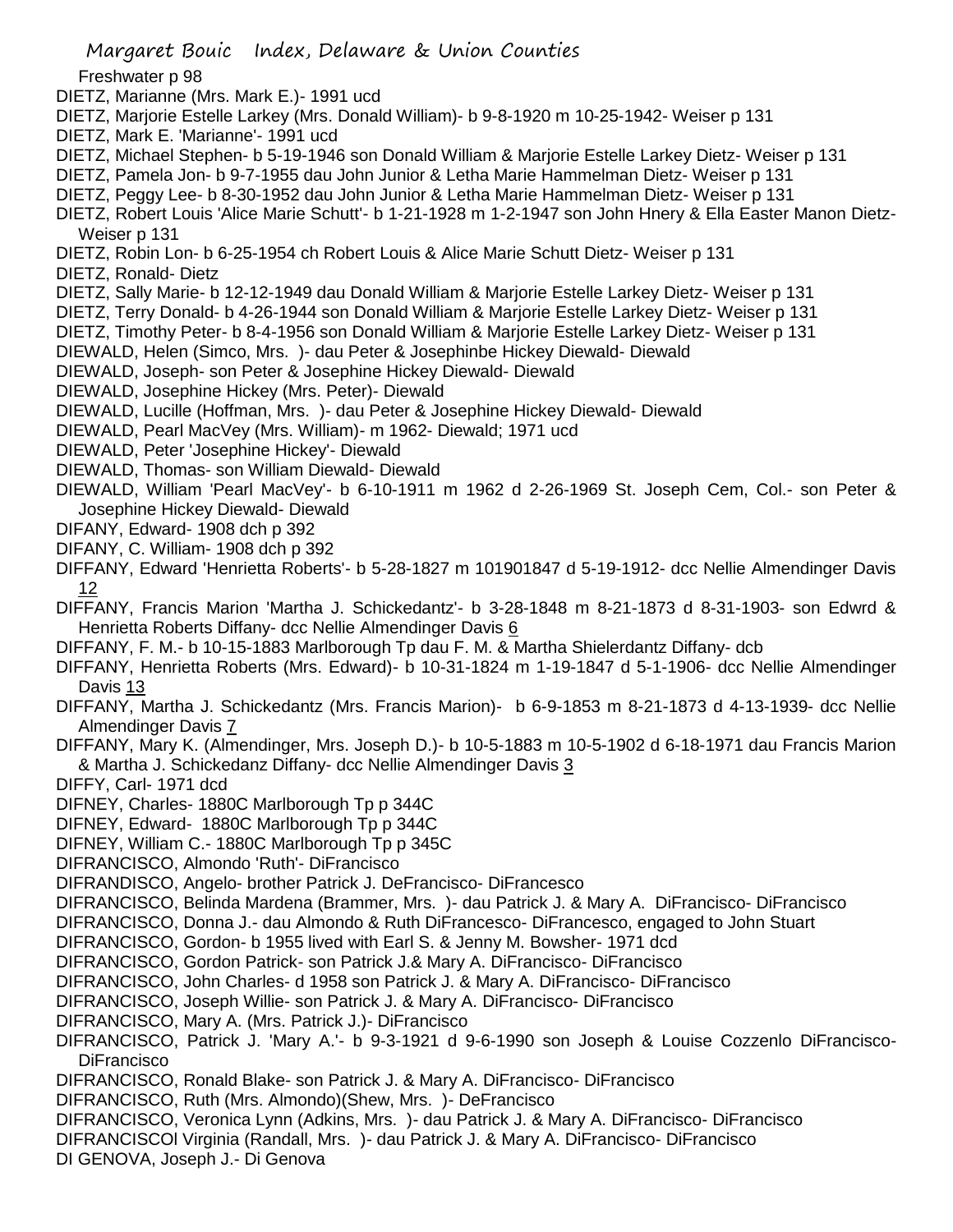Margaret Bouic Index, Delaware & Union Counties DIGGES, William Powers Pat p 90 DIGGINS- 1880C Allen Tp p 055A DIGGINS, Ann Morrissey (Mrs. John)- Diggins DIGGINS, Catherine- 1880C Delaware Town p 529C DIGGINS, Catherine (Mrs. Pat)- 1870C Milford 29 p 3 (40, Irel) DIGGINS, Catherine- 1880C Delaware Town p 543 DIGGINS, Ellen- dau Pat & Catherine Diggins- 1870C Milford 29 p 3 (8,O) DIGGINS, John- son Pat & Catherine Diggins- 1870C Milford 29 p 3 (14,O) DIGGINS, Jeanette P.- b 1847 d 1906- Oak Grove Cem p 431 DIGGINS, John M. 'Ann Morrissey'- Diggins- 1880C Allen Tp 108-117 p 11 (24,O,Irel, Irel) DIGGINS, Mary- b 1-2-1889 d 11-27-1965 bur Woodstock- dau John M. & Ann Morrissey Diggins- Diggins DIGGINS, Pat 'Catherine'- 1870C Milford 29 p 3 (45, Irel) DIGGINS, Patrick- b 1828 d 1905 Oak Grove Cem Powell p 431; Pat- 1880C Delaware Town p 542C DIGGINS, Patrick F.- b 1877 d 1902 Oak Grove Cem Powell p 431 DIGGINS, Richard- son Pat & Catherine Diggins- 1870C Milford 29 p 3 (12,O) DIGGINS, Thomas J.- b 1873 d 1907 Oak Grove Cem Powell p 431 DIGGS, James- 1850C Union Tp 1382-1400 p 206 (25,O) DIGGS, Julia A.- 1850C Union Tp 1382-1400 p 207 (39,O) DIGGS, Nancy (Kinney, Mrs. Thomas J.)- 1915 uch p 782 DIGIN, Thomas, from Ireland, Nat 10-13-1863, delge VIII p 60 DIGINGS, Patrick- 1880C Scioto Tp p 292A DIGNAN, Catherine (Mrs. John)- 1870C Union Tp 161-160 p 22 (35, Irel) DIGNAN, John 'Catherine'- 1870C Union Tp 161-160 p 22 (44, Irel) DIGNAN, John- son John & Catherine Dignan- 1870C Union Tp 161-160 p 22 (4,O) DIGNAN, Nicholas- son John & Catherine Dignan- 1870C Union tp 161-160 p 22 (1,O) DI GUILIO, Angelo 'Doris M.'- DiGuilio; 1961, 1969, 1971 dcd DIGUILIO, Christopher 'Mary Hampton'- b 1969 m 5-21-1966- son Angelo & Doris M. DiGuilio- 1971 dcd DI GUILIO, Daniel A.'Marilyh Vogas'- m 6-12-1964 son Angelo DiGuilio- DiGuilio; - 1961 dcd DI GUILIO, Doris M. (Mrs. Angelo)- 1961, 1969, 1971 dcd DI GUILIO, Marilyn Vogas (Mrs. Daniel)- m 6-12-1964- DiGuilio DI GUILIO, Mary Hampton (Mrs. Christopher)- dau Roby Wilson- DiGuilio DI GUILIO, Suzanne- b 1955 dau Angelo & Doris M. DiGuilio- 1961, 1969, 1971 dcd DI GUILIO, Wendy- b 1966 ch Angelo & Doris M. DiGuilio- 1971 dcd DIKE, Mrs.- 1869 wsc p 4 DIKE, Abigail (Torrence, Mrs. James)- m 9-19-1844 dcm DIKE, Daniel- b 10-6-1798 d 12-30-1886 Oak Grove Cem Powell p 430; delge III p 36; dcw Bk 4 p 318; dg 1-4-1887 p 4 Col B DIKE Earnest T.- b 12-30-1884 Delaware Tp son James S. & Josephine Breese Dike- dcb DIKE, Elnora Etta- b 1867 d 1868 Oak Grove Cem Powell p 430 DIKE, Francis Hoyt- b 11-30-1869 Delaware Tp son Rufus & Mary Ann Torrance Dike- dcb correction DIKE, Frank H.- grad DHS 1885 delge VII p 6 DIKE, J. S.- delge IX p 8 (telephone) DIKE, Maggie E.- b 1859 d 1881 Oak Grove Cem Powell p 430 DIKE, Maggie E.- b 9-8-1882 Delawre Town dau J S. & Joe Reese Dike- dcb DIKE, Mary Jo Torrance- b 1826 d 1885 Oak Grove Cem Powell p 430 DIKE, Sally Martin- b 1797 d 1877 Oak Grove Cem Powell p 430 DIKE, Thomas V.- Nash p 86 DIKEMAN, James R. 'Tina Louise Cornell'- m 5-16-1981 son Eugene Dikeman- Dikeman DIKEMAN, Tina Louise Cornell (Mrs. James R.)- m 5-16-1981 dau Mildred L. Cornell- Dikeman DILANBAUGH, Anna Maude (Freshwater, Mrs. Oscar Cleveland)- b 1894 Freshwater p 150 DILDINE, --Powers p 123, 193 DILDINE, Abigail (Hurley/Harley, Mrs. John H.)- m 3-6-1837 dcm dau Ralph Dildine- dcw Bk 3 p 258 DILDINE, Allen 'Mary'- son Ralph Dildine- 1830C Radnor Tp delge III p 71, IV p 31; 1835 men p 52 #47 p 95 Radnor Tp; 1840C Thompson Tp p 109 (30-40); 1850C Thompson Tp 80 p 188 (44, Pa); hadc p 52 DILDINE, Almira Shoemaker (Mrs. Valentine)- Dildine

DILDINE, Angeline/Angelina (Welsh, Mrs. Jesse H.)- m 3-15-1856 ucm 2397- dau Richard & Phebe Dildine-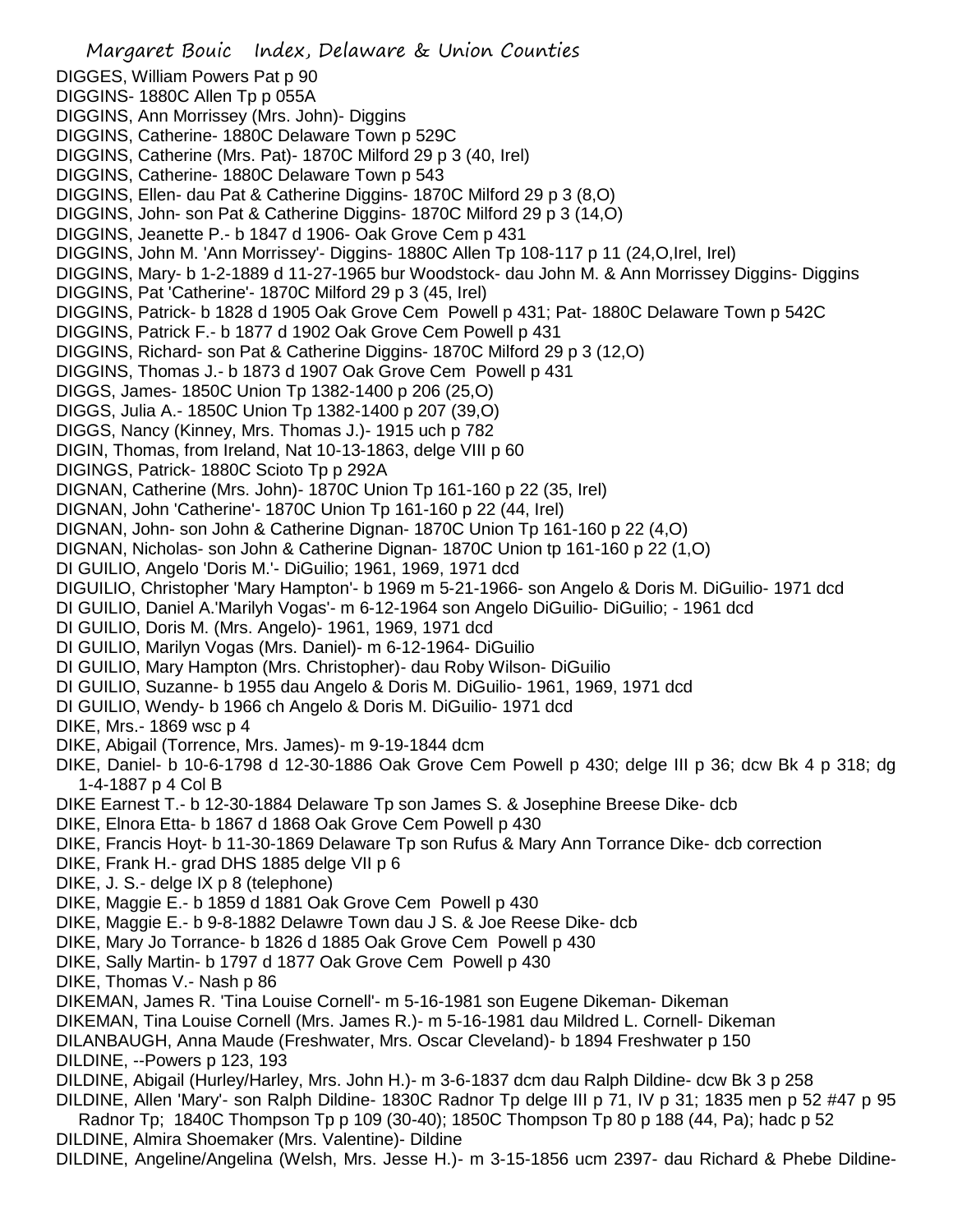Margaret Bouic Index, Delaware & Union Counties

1850C Taylor Tp 1093-1110 p 162 (14,O); unec VIII p 66

- DILDINE, Belinda Sue- d 12-18-1975 (2d) Fairview Mem Pk- dau Davis & Diane Beth Thompson Dildine-Dildine
- DILDINE, Betty (Connelly, Mrs. )- sister Dale E. Dildine- Dildine
- DILDINE, Betty Jo Graham (Mrs. Lynn)- b 7-31-1948 m 6-28-1970 dau Donald & Helen Poulson Graham-Graham 1612551; Dildine; Richey
- DILDINE, Burt- delge VII p 23; dg 1-3-1902
- DILDINE, Carolyn E. (Mrs. Ronald P.)- b 1935 Price Cem djlm p 66
- DILDINE, Catharine Wilkin- dau Jacob & Mary Catherine Fravel Wilkin- Shipps p 10
- DILDINE, Catherine (Right, Mrs. John)- m 4-3-1803 onwq I
- DILDINE, Charles 'Elizabeth Thomas'- 1908 dch p 687
- DILDINE, Charles J. 'Vivian'- Dildine; 1969 dcd
- DILDINE, Charles N. 'Carol'- d 10-7-1966 (79) Ashley Union Cem- brother Mayme Potter- Dildine
- DILDINE, Charles- son Valentine & Mary A. Thompson Dildine- 1880 dch p 752
- DILDINE, Dale E. 'Meryl'- b 6-28-1916 Westfield d 7-30-1987 (71) brother Charles Dildine- Dildine; 1971, 1980 dcd
- DILDINE, Dale Wendell- b 1956 infant Claibourne Cem p 70
- DILDINE, Daniel- b 1952 d 4-22-1980 (27) bur Ashley Union Cem- son Dale E. & Meryl Dildine- 1969 dcd
- DILDINE, David- son Davis & Diane Beth Thompson Dildine- Dildine
- DILDINE, Davis 'Diane Beth Thompson'- m 5-4-1963 son Dale & Meryl Dildine- Dildine
- DILDINE, Dawn Renee- b 4-26-1973 dau Lynn Leroy & Betty Jo Graham Dildine- Dildine; Graham 16125521
- DILDINE, Deanna- b 1955 dau Dale E. & Meryl Dildine- 1969, 1971 dcd
- DILDINE, Deborah (Herman, Mrs. )- dau John Bertrand & Penny Dildine- Dildine
- DILDINE, Diane Beth Thompson (Mrs. Davis)- m 5-4-1963 dau Carroll Thompson- Dildine
- DILDINE, Effa Jane (Turner, Mrs. Archibald)- 1835 m 4-14-1860 ucm 3020 ped Linda Hurlbert Shogren #208 23- unec X p 33
- DILDINE, Effie C. (Olds, Mrs. Henry C.)- m 12-23-1852 dcm dau Ralph & Effie Minter Dildine- 1880 dch p 761; dcw Bk 3 p 258, dcw Bk 4 p 24(3)
- DILDINE, Effie Minter (Mrs. Ralph)- b 1794 Ky d 7-12-1859 (65) Radnor Cem Powell p 222- 1880 dch p 752; dcw Bk 3 p 258, will Bk 4 p 24(3); 1850C Radnor Tp 135 (52, Ky)
- DILDINE, Effy J.- dau Richard & Phebe Dildine- 1850C Taylor Tp 1093-1110 p 162 (11,O)
- DILDINE, Elizabeth Thomas (Mrs. Charles)- dau James R. & Elizabeth Evans Thomas- 1908 dch p 687
- DILDINE, Eric Christopher- b 11-12-1979 d 5-29-1989 bur Ashley Union Cem- Dildine; Graham 16125523
- DILDINE, Estella Catherine Warren (Mrs. Newton)- b 6-2-1871 m 3-16-1892 d 10-6-1943 (73) Radnor Cemdau Milton F. & Emma Elizabeth Willey Warren- Dildine; Weiser p 17
- DILDINE, Fernando D.- son Richard & Phebe Dildine- 1850C Taylor Tp 1093-1110 p 162 (1,O)
- DILDINE, Hannah (McAdow, Mrs. John C.)- m 11-4-1847 ucm 1269; 1883 uch V p 677; unec VII p 26
- DILDINE, Harold 'Laura Belle'- son Paul & Mildred Moehn Dildine- Dildine; 1949 ucd
- DILDINE, Harriett (Herriott, Mrs. Eugene) -b 8-4-1925 m 6-16-1951 d 10-9-1987 (62) dau Ralph T. & Helen Dildine- Dildine; Herriott; 1949 ucd
- DILDINE, Harriet- dau Valentine & Mary A. Thompson Dildine- 1880 dch p 762
- DILDINE, Hattie (Wolfley, Mrs. Perry)- delge VIII p 43
- DILDINE, Helen L. (Mrs. Lisle E.)- 1975, 1979, 1981 ucd
- DILDINE, Helen L. Sullivan (Mrs. Ralph T.)- d 9-28-1977 (76) bur Radnor Cem- Dildine; 1949, 1959, 1967, 1971, 1973, 1975 ucd
- DILDINE, M. Isabel (Mrs. Robert M.)- Dildine; 1975, 1979, 1981 ucd
- DILDINE, Diana Jo (Borchers, Mrs.John)- dau Dale E. & Meryl Dildine- Dildine
- DILDINE, John- 1908 dch p 483
- DILDINE, John- son Allen & Mary Dildine- 1850C Thomson Tp 80 p 188 (8,O)
- DILDINE, John B. d 11m6d Radnor Cem Powell p 220- son Valentine & Mary A. Thompson Dildine- 1880 dch p 752
- DILDINE, John Bertrand 'Penny'- d 10-17-1989 (66) bur Tampa- son Ralph T.& Helen L. Sullivan Dildine-Dildine
- DILDINE, John- d 3-11-1826 (7y) Radnor Cem Powell p 222 son John & Effie Dildine
- DILDINE, Kay (Thompson, Mrs. )- dau John Bertrand & Penny Dildine- Dildine
- DILDINE, Krista (Manley, Mrs. )- dau John Bertrand & Penny Dildine- Dildine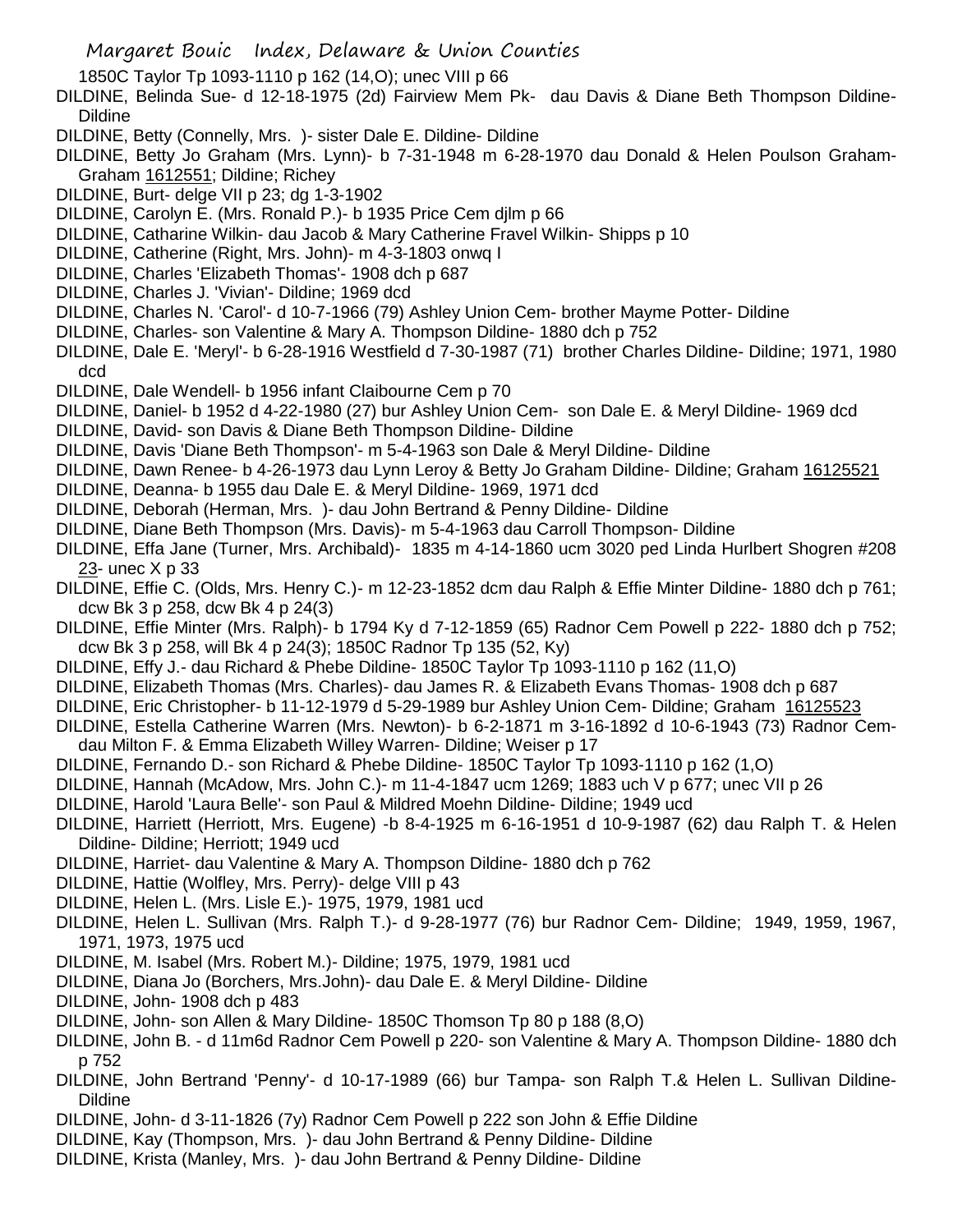DILDINE, Larry 'Lourena DeRamus'- m 9-21-1963 son Charles Dildine- Dildine

- DILDINE, Laura Belle (Mrs. Harold)- 1949 ucd
- DILDINE, Lee Ann (Stevens, Mrs. Patrick)- dau Charles Dildine- Dildine
- DILDINE, Leeander- son Richard & Phebe Dildine- 1860C Taylor Tp 1002-1019 p 133 (11,O)
- DILDINE, Lisle E. 'Helen L.'- 1975, 1979, 1981 ucd
- DILDINE, Lisle- b 1959 son Lisle E. & Helen L. Dildine- 1975, 1983 ucd
- DILDINE, Lourena DeRamus (Mrs. Larry)- m 9-21-1963 dau Don DeRamus- Dildine
- DILDINE, Lucretia- dau Valentine & Mary A. Thompson Dildine- 1880 dch p 752
- DILDINE, Lynn Leroy 'Betty Jo Graham'- m 6-28-1970 son Charles Dildine- Dildine; Graham (1612552); Richey; 1969 dcd
- DILDINE, Madeline (Lee, Mrs. )- sister Dale E. Dildine- Dildine
- DILDINE, Margart Ellen Wolfley (Mrs. William H.)- dau George & Nancy Perry Wolfley- 1908 dch p 684
- DILDINE, Margaret May Griffith (Mrs. Ralph B.)- b 3-22-1879 m 12-15-1897 d 10-10-1971 (92) bur Radnordau Richard & Mary Roberts Griffith- Dildine
- DILDINE, Margaret (Sparks, Mrs. Rondal)- dau Ralph T. & Helen Sullivan Dildine- 1949, 1971 ucd
- DILDINE, Maria Shoemaker (Mrs. Valentine)- b 7-12-1836 m 10-16-1872- 1880 dch p 752
- DILDINE, Martha (Minter, Mrs. )- d Cardington- dau Ralph Dildine- dcw Bk 3 p 258; 1880 dch p 391; Powers p 194, 318; delge III p 41, X p 40
- DILDINE, Mary- 1850C Delaware Town 1221 p 90 (16,O)
- DILDINE, Mary A. Thompson (Mrs. Valentine)- b 5-30-1831 d 4-25-1870 (38-10-25) Radnor Cem Powell p 220- 1880 dch p 752; 1850C Radnor Tp 136 p 179 (19,O)
- DILDINE, Mary C.- dau Richard & Phebe Dildine- 1850C Taylor Tp 1093-1110 p 162 (9,O); 1860C Taylor Tp 1002-1019 p 133 (19,O)
- DILDINE, Mary (Mrs. Allen)- 1850C Thomson Tp 80 p 188 (45,O)
- DILDINE, Mary Elizabeth (Jones, Mrs. Fred E.)- b 5-30-1900 m 4-8-1917 dau Newton & Stella C. Warren Dildine- Weiser p 17; dcb
- DILDINE, Mary (Hardin, Mrs. George)- lic 3-7-1863 ucm 3414
- DILDINE, Mary J.- dau Valentine & Mary A. Thompson Dildine- 1880 dch p 752
- DILDINE, Mary (Miller, Mrs. )- sister Dale E. Dildine- Dildine
- DILDINE, Mayme (Potter, Mrs. Theron)- Ferguson (1(11)83); Wilson (1183)
- DILDINE, Meryl (Mrs. Dale E.)- Dildine; 1969, 1971, 1980 dcd
- DILDINE, M. F.- 1983 ucd M. I.- 1991 ucd
- DILDINE, Mildred E. Moehn (Mrs. Paul W.)- b 7-24-1901 m 1920 d 12-26-1974 (73) Radnor Cem- dau Abraham & Clair Taylor Moehn -Dildine; 1959, 1967, 1971 ucd
- DILDINE, Nancy J.- dau Allen & Mary Dildine- 1850C Thomson Tp 80 p 188 (6,O)
- DILDINE, Newton 'Stella C. Warren'- b 11-22-1861 m 3-16-1892- Weiser p 17
- DILDINE, Norma Jean Kandel (Mrs. )- dau William L. & Gustie Schnees Kandel- 1985 uch p 65
- DILDINE, Paul W. 'Mildred E. Moehn'- b 12-12-1898 m 1920 d 12-3-1973 (74) Radnor Cem- son Ralph B. & Margaret May Griffith Dildine- Dildine; 1959, 1967, 1971 ucd; dcb
- DILDINE, Penny (Mrs. John Bertrand)- Dildine
- DILDINE, Pheby/Phebe (Mrs. Richard)- Powell p 222; 1850C Taylor Tp 1093-1110 p 162 (42,O); 1860C Taylor Tp 1002-1022 p 133 (52,VW)
- DILDINE, Ralph- 1835 men p 53 #105 p 98 Radnor Tp; 1840C Radnor Tp delge IV p 4, VII p 19, VIII p 15, X p 33, 40
- DILDINE, Ralph- son Allen & Mary Dildine- 1850C Thomson Tp 80 p 188 (16,O)
- DILDINE, Ralph B. 'Margaret May Griffith'- b 7-19-1875 m 12-15-1897 d 10-20-1967 (92) bur Radnor- son Valentine & Almira Shoemaker Dildine- 1880 dch p 752; 1915 uch p 149; Dildine; dcb
- DILDINE, Ralph 'Effie Minter'- b 1773- d 10-7-1855 (82) Radnor Cem Powell p 222; Powers p 194, 318; 1880 dch p 392, 506, 510, 751; 1908 dch p 208, 380; dcw Bk 3 p 259; 1820C Radnor Tp; 1830C Radnor Tp delge III p 71; 1850C Radnor Tp 135 p 179 (75,NJ); hadc p 48; delge VIII p 66
- DILDINE, Ralph T.'Helen L. Sullivan'- b 4-20-1901 m 8-17-1922 d 6-3-1988 (87) bur Radnor- son Ralph B. & Margaret May Griffith Dildine- Dildine; 1949, 1959, 1967, 1971, 1973, 1975, 1979, 1981, 1983 ucd
- DILDINE, Ralph M.- d 8-14-1858 (5y2m11d)- Radnor Cem Powell p 222 son Richard & Pheby Dildine
- DILDINE, Rebecca- dau Allen & Mary Dildine- 1850c Thomson Tp 80 p 188 (22,O)
- DILDINE, Rebecca Ann (Hunt, Mrs. Floyd D.)- m 3-4-1989- dau Davis & Diane Beth Thompson Dildine- Dildine DILDINE, Rebecca A.- dau Valentine & Mary A. Thompson Dildine- 1880 dch p 752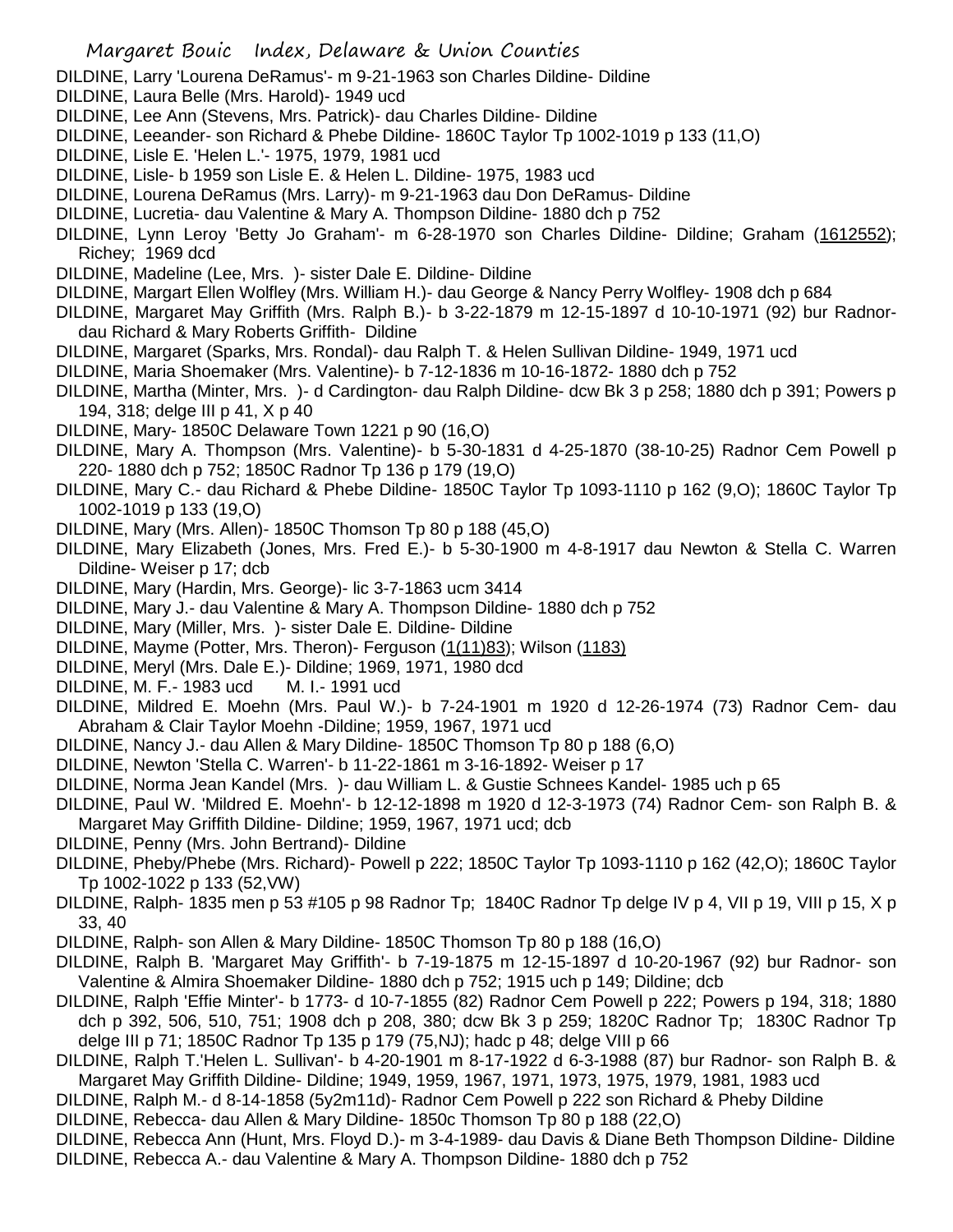DILDINE, Rebecca (Collins, Mrs. Deferris T.)- m 1-29-1845 dcm- dau Ralph Dildine- dcw Bk 3 p 258

- DILDINE, Rebecca E.- dau Richard & Phebe Dildine- 1850C Taylor Tp 1093-1110 p 162 (5,O); 1860C Taylor Tp 1002-1022 p 133 (15,O)
- DILDINE, Richard- 1883 uch V p 676, 681
- DILDINE, Richard 'Pheby'- Powell p 222; 1830C Radnor Tp p 105 delge III p 71, 1835 men p 52 #34 p 95 Radnor Tp; 1840C Radnor Tp delge IV p 4, VIII p 15, 66; 1850C Taylor Tp 1093-1110 p 162 (41,O); 1860C Taylor Tp 1002-1011 p 133 (52, Penn); lptw p 66
- DILDINE, Richard- son Ralph Dildine- dcw Bk 3 p 258
- DILDINE, Richard- son Robert M. & Ruth Phinney Dildine- Dildine
- DILDINE, Robert M. 'Ruth Phinney''Isabelle Rea'- son Ralph B. & Margaret May Griffith Dildine- Dildine; 1949 ucd
- DILDINE, Robert O.- son Robert M. & Ruth Phinney Dildine- Dildine
- DILDINE, Ronald P.'Carolyn E.'- b 1934 Price Cem djlm p -son Robert M. & Ruth Phinney Dildine- Dildine
- DILDINE, Ruth Phinney (Mrs. Robert M.)- d 1971- Dildine; 1949 ucd
- DILDINE, Sampson- dau Ralph Dildine- dcw Bk 3 p 258
- DILDINE, Sarah- 1850C Delaware Town 1221 p 90 (19,O)
- DILDINE, Sarah- b 2-13-1880 Radnor Tp dau W. H. & M. E. Wolfley Dildine- dcb DILDINE, Sarah S.- dau Allen & Mary Dildine- 1850C Thomson Tp 80 p 188 (14,O)
- DILDINE, Stacy Michel- b 11-10-1975 dau Lynn Leroy & Betty Jo Graham Dildine- Dildine; Graham 16125522
- DILDINE, Susannah- dau Allen & Mary Dildine- 1850C Thomson Tp 80 p 188 (12,O)
- DILDINE, Thomas- son Allen & Mary Dildine- 1850C Thomson Tp 80 p 188 (17,O)
- DILDINE, Thomas- son Richard & Phebe Dildine- 1860C Taylor Tp 1002-1011 p 133 (31,O)
- DILDINE, --- Thomas, Mrs. Robert K.)- dau Newton & Estella C. Warren Dildine- Dildine
- DILDINE, Valentine 'Mary A. Thompson''Almira Shoemaker'-b 8-22-1821 m(1) 9-30-1847 dcm (2) 10-16-1872 son Ralph & Effie Minter Dildine- 1880 dch p 511, 751; dcw Bk 3 p 258, Bk 4 p 24(3); MJ p 2; 1850C Radnor Tp 136 p 179 (28,O); 1880C Radnor Tp p 472A; Radnor Tp Powell p 211; Dildine; hadc p 38, 117
- DILDINE, Vivian (Mrs. Charles J.)- Dildine; 1969 dcd
- DILDINE, William N.- 1880C Radnor Tp p 472A
- DILDINE, William- son Allen & Mary Dildine- 1850C Thomson Tp 80 p 188 (19,O)
- DILDINE, William H. 'Margaret Ellen Wolfley'- son Valentine & Mary A. Thompson Dildine- 1880 dch p 752; 1908 dch p 684; 1850C Radnor Tp 136 p 179 (2,O)
- DILDINE, William- son Paul W. & Mildred Moehn Dildine- Dildine
- DILDINE, William- son Ralph & Effie Minter Dildine- 1880 dch p 752; dcw Bk 3 p 258, Bk 4 p 24(3); 1850C Radnor Tp 135 p 179 (35,O)
- DILDINE, William- hadc p 117 (1900 Radnor Tp)
- DILEN, ---b 4-26-1873 Delaware Town son Pat & Jane Dilen- dcb
- DILES, Eli 'Laura Sagraves'- Diles
- DILES, Golda C. (Dials, Mrs. Ralph)- b 3-26-1907 d 5-4-1992 (85) dau Eli & Laura Sagraves Diles- Diles
- DILES, Laura Sagraves (Mrs. Eli)- Diles
- DILEY, Evelyn (Mrs. James M.)- 1949 ucd
- DILEY, James M. 'Evelyn'- 1949 ucd
- DILEY, Jimmy- son James M. & Evelyn Diley- 1949 ucd
- DILEY, Margaret (Mrs. Ward,Jr.)- 1949 ucd
- DILEY, Ward Jr. 'Margaret'- 1949 ucd
- DILGER, Carolyn- dau Wayne & Christine Matteson Dilger- Dilger; 1959 ucd (8)
- DILGER, Charles- son Fred & Edna O. Dilger- Dilger
- DILGER, Charles- brother Frederick W. Dilger- Dilger
- DILGER, Christine Matteson (Mrs. Wayne)- b 1914 m 9-16-1939 Price Cem djlm p 70- dau Justus Segal & Elizabeth Wilma Evilsizor Matteson- 1985 uch p 97 1959, 1971, 1973, 1975, 1979, 1981 ucd
- DILGER, David- b 1953 son James & Lois Ufferman Dilger- 1961, 1969, 1971 dcd
- DILGER, David- b 12-29-1942 d 3-2-1993 (50) son Wayne & Christine Matteson Dilger- Dilger; 1959 ucd (6)
- DILGER, Dennis- son Frederick W. & Thelma B. Dilger- Dilger
- DILGER, Donna- dau Frederick W. & Thelma B. Dilger- Dilger
- DILGER, Edna O. (Mrs. Fred)- d 1-30-1980 (84) bur Centerburg Eastview Cem- Dilger
- DILGER, Edgar- son Fred & Edna O. Dilger- Dilger
- DILGER, Edward- brother Frederick W. Dilger- Dilger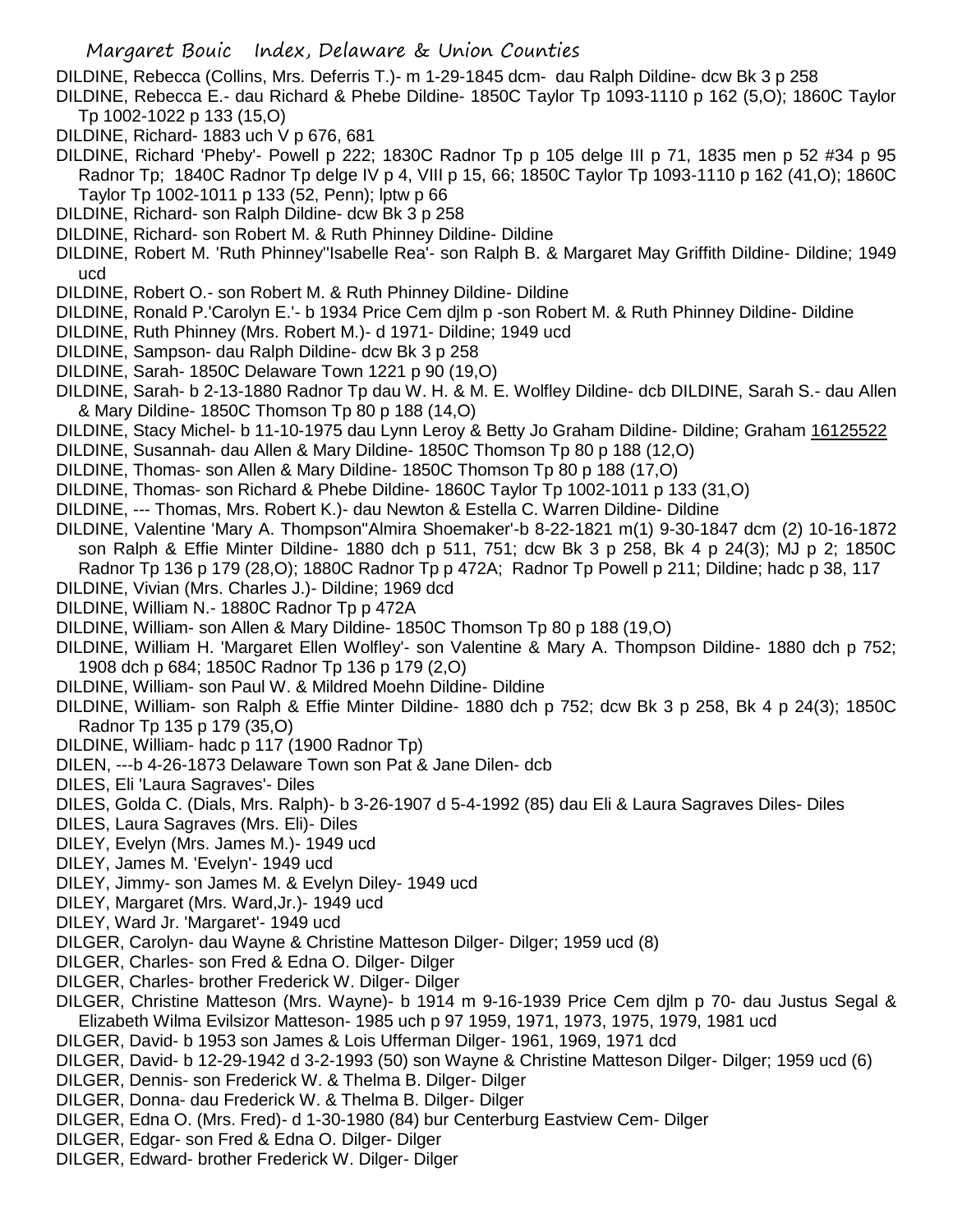DILGER, Frederick W. 'Thelma B.'- d 3-2-1966 (42)- bur Eastview Cem- son Edna C. Dilger- Dilger

- DILGER, Gene- son Wayne & Christine Matteson Dilger- Dilger
- DILGER, Helen J.(Wollett, Mrs. Ray)- dau Fred & Edna O. Dilger- Dilger
- DILGER, James son Fred & Edna O. Dilger- Dilger
- DILGER, James O. 'Lois Ufferman'- m 5-7-1950 brother Frederick W. Dilger- Dilger- 1961, 1969, 1971, 1980 dcd
- DILGER, Jann Elise (Martin, Mrs. Benjamin Franklin,Jr.)- b 1954 ch James & Lois Dilger- Dilger- 1961, 1969, 1971 dcd
- DILGER, Joe- Dilger
- DILGER, Lisa Kay (Thompson, Mrs. Ron)- b 1964 dau James & Lois Ufferman Dilger- Dilger; 1969, 1971, 1980 dcd
- DILGER, Lois Ufferman (Mrs. James)- b 9-23-1931 m 5-7-1950 d 11-4-1995 Fairview Mem Pk- dau Dorance & Gladys Ropp Ufferman- Dilger; 1961, 1969, 1971, 1980 dcd
- DILGER, Richard M.- b 1957 son James & Lois Dilger- 1961, 1969, 1971 dcd
- DILGER, Sophie (Mrs. )- ped Verna Forbes Wollam- #285 unec XI p 52
- DILGER, Thelma B. (Mrs. Frederick W.)- Dilger
- DILGER, Wayne 'Christine Matteson'- b 10-7-1914 m 9-16-1939 d 1978 Price Cem djlm p 70; son George & Nellie White Dilger- Dilger; 1959, 1971, 1973 ucd
- DILGER, Wayne E.- 1959 ucd
- DILINGHAM, John- 1835 men p 48 #13 p 87 Peru Tp
- DILINGHAM, Mary Ann Hively (Mrs. Samuel)- m 3-15-1855 dcm
- DILINGHAM, Samuel 'Mary Ann Hively'- m 3-15-1855 dcm
- DILINGHAM, Micajah- 1835 men p 48 #15 p 87 Peru Tp
- DILINO, Blake- 1835 men p 47 #68 p 85 Orange Tp
- DILION, Margaret (Prose, Mrs. Alexander)- 1915 uch p 801
- DILKES, Guant (Mrs. (Freshwater, Mrs. Edward Kerr)- Freshwater p 240
- DILKES, Kennety- son Guant Dilkes- Freshwater p 240
- DILKES, Robert- son Guant Dilkes- Freshwater p 240
- DILL, Agnes (Harmon, Mrs. Leonard)- b 8-14-1883 Radnor Tp dcb, dau John Beckwith & Jennie Merchant Dill-1908 dch p 551
- DILL, Alice Wright (Mrs. Fred N.)- d 3-17-1969 bur Walnut Grove- Dill; 1961, 1969, 1971 dcd
- DILL, Alvilda Gardner (Mrs. Newton)- m 9-22-1880 ucm 6803
- DILL, Andrew 'Elizabeth Culbertson'- m 1-30-1806 onwq I
- DILL, Capt. Andrew- Powers Pat p 166
- DILL, Anna E. (Mrs. Howard H.)- 1949, 1959 ucd
- DILL, Anna Black (Mrs. Howard)- m 1926 d 2-27-1961 (88) Cheshire Cem- dau George & Elizabeth Sebring Black- Dill
- DILL, Augustus B. 'Elizabeth Rutney'- d 8-4-1855 (37-1-24) Radnor Cem Powell p 225- son John & Sophia Beckwith Dill- 1908 dch p 551, 552; 1850c Radnor Tp 64 p 177 (34, Nova Scotia)
- DILL, Avalee/Analee Curley (Mrs. Fred)- 1961, 1969, 1971 dcd
- DILL, Barbara Melvin (Mrs. William)- ped Donna Flowler #70 23; unec VI p 22
- DILL, Betty G. (Mrs. Clifford J.)- 1967 ucd
- DILL, Beulah (Staggs, Mrs. Charles)- dau Omer L. & Mary Dill- Dill
- DILL, Beverly- ch Lisle A. & Letha Dill- 1961 dcd (13),1969 dcd
- DILL, Carolyn Jane- dau Frank Dill- Dill engaged to John Edward Barnes
- DILL, Cary- grad DHS 1889 dekge VUU p 20
- DILL, Charlene (Trout, Mrs. Omar)- dau Omer & Mary Dill- Dill
- DILL, Charles- 1880C Kingston Tp p 434A
- DILL, Charles Wallace- d 7-7-1856 (8m9d) Radnor Cem Powell p 225- son Augustus B. & Elizabeth Turney Dill- 1908 dch p 551, 552
- DILL, Clifford J. 'Betty G.'- son Herbert C. & Madge McCombs Dill- Dill; 1985 uch p 71; 1949, 1967 ucd
- DILL, David- son John & Sophia Beckwith Dill- 1908 dch p 550
- DILL, David- son Philemon Jean & Joyce Ann Swartz Dill- 1985 uch p 136
- DILL, David Turney- son Augustus B. & Elizabeth Turney Dill- 1908 dch p 551, 552
- DILL, Dill Augusta- dau William Augustus & Mary Elinor Farnum Dill- 1908 dch p 551
- DILL, Dorothy (Stark, Mrs. )- dau Herbert C. & Madge Dill- Dill; 1949 ucd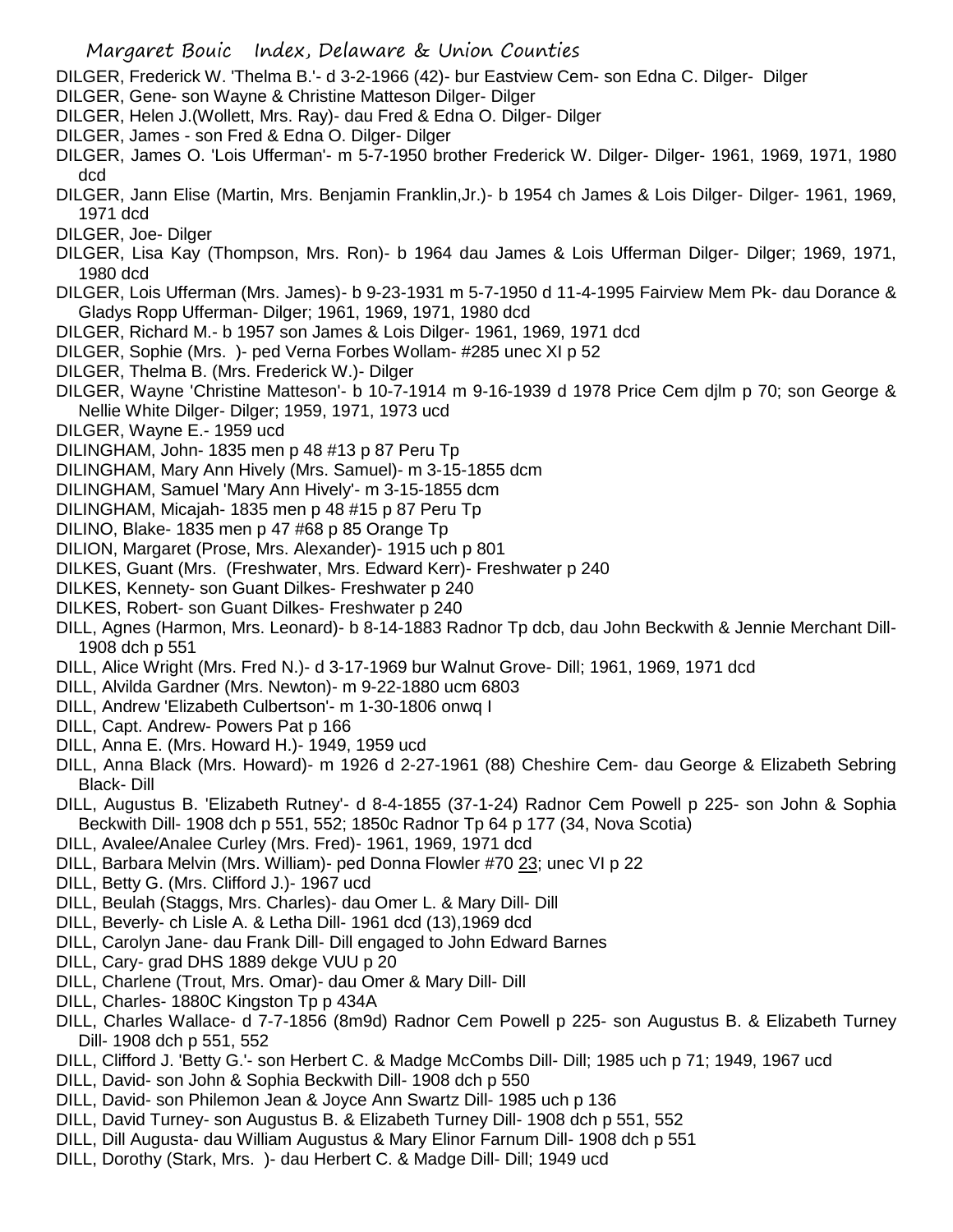## Margaret Bouic Index, Delaware & Union Counties

- DILL, Edna May (Du Boe, Mrs. )- dau Howard & Anna Black Dill- Dill
- DILL, Edward- son John & Sophia Beckwith Dill- 1908 dch p 550
- DILL, Elizabeth Culbertson (Mrs. Andrew)- m 1-30-1806 onwq I
- DILL, Elizabeth Turney (Mrs. Augustus B.)- b 1818 d 1907 Radnor Cem Powell p 225- dau Daniel & Elizabeth Ridenour Turney- 1908 dch p 550, 551, 552; 1850C Radnor Tp 64 p 177 (32,O); 1880C Radnor Tp p 471A
- DILL, Frances M. (Miller, Mrs. Ivan E.)- b8-26-1923- m 11-17-1942 d 4-9-1993 bur London- dau William A. & Lena E. Finchfield Dill; Dill; Miller
- DILL, Fred K. 'Avalee Curley'- d 5-11-1974 (69) son O. L. Dill- Dill; 1961, 1969, 1971, 1980 dcd
- DILL, Fred N. 'Alice M.;- 1961, 1969, 1971 dcd
- DILL, Gary L.- son Herbert C. & Madge Mccombs Dill- Dill; 1949, 1959 ucd (14)
- DILL, George H.- son John & Sophia Beckwith Dill- 1908 dch p 550
- DILL, Georgia (Leffler, Mrs. Eugene)- dau O. L. Dill- Dill
- DILL, Grace- b 9-26-1889 Radnor Tp dau John B. & Jennie E. Merchant Dill-dcb
- DILL, Harley 'Rodella Rice'- m 8-14-1959 f 7-2-1973- Dill; 1971 ucd
- DILL, Hellen T. Pierson (Mrs. James A.)- m 2-14-1865 dcm
- DILL, Herbert C. 'Madge V. McCombs'- b 2-5-1906 m 1927 d 1-13-1969 York Cem p 92- son George & Lottie Peters Dill- Dill; 1949, 1959 ucd
- DILL, Howard H. 'Anna E.'- 1949, 1959, 1967 ucd
- DILL, James- son John & Sophia Beckwith Dill- 1908 dch p 550
- DILL, Jennie Merchant (Mrs. John Beckwith)- 1908 dch p 551
- DILL, Jesse- b 4-1877 1900C Richwood 328-357 p 13B (23,O,O,NJ)
- DILL, Joel Wesley- son Augusts B. & Elizabeth Turney Dill- 1908 dch p 550, 551, 552
- DILL, John- 1908 dch p 392; 1880C Berkshire Tp p 417A
- DILL, John A. 'Phyllis'- 1961, 1971 dcd
- DILL, John Beckwith 'Jennie Merchant'- son Augustus B. & Elizabeth Turney Dill- 1908 dch p 550, 551, 552; 1850C Radnor Tp 64 p 177 (11/12,O)
- DILL, John- son John & Sophia Beckwith Dill- 1908 dch p 550, 551
- DILL, John 'Sophia Beckwith'- 1908 dch p 550, 551
- DILL, Jon- son Philemon Jean & Joyce Ann Swartz Dill- 1985 uch p 136
- DILL, Joseph- son John & Sophia Beckwith Dill- 1908 dch p 550
- DILL, Joyce Ann Swartz (Mrs. Phileman Jean)- m 12-26-1960 dau Claud W. & Arvilla Zieg Swartz- 1985 uch p 136; Dill
- DILL, Karen (Thompson, Mrs.Mike)- m 7-16-1961 dau Herbert C. & Madge V. McCombs Dill- 1985 uch p 138; Dill; 1949, 1959(15) ucd
- DILL, Kathleen- dau John A. & Phyllis Dill- 1961 dcd
- DILL, Kenneth- brother Herbert C. Dill- Dill
- DILL, Laura- dau Beverly Dill- 1969 dcd
- DILL, Lena E. Finchfield (Mrs. William A.)- Dill
- DILL, Lewis/Louis D. 'Martha A.'- 1969, 1971, 1980 dcd
- DILL, Lisle A. 'Letha/Lisa'- 1961, 1969, 1971, 1980 dcd
- DILL, Lisle- ch Lisle A. & Letha Dill- 1961 dcd (15)
- DILL, Lois Ann (Fichtner, Mrs. Lynn)- b 1951 m 6-26-1971- dau Lewis D. & Martha A. Dill- 1969, 1971 dcd
- DILL, Loretta (Davis, Mrs. Wilfred Clare)- m 8-17-1957- Weiser p 271
- DILL, Madge V. McCombs (Mrs. Herbert C.)(Green, Mrs. Guy L.)- b 9-1-1908 m 12-27-1927 (2) 11-14-1975 York Cem p 92; dau Harry B. & Myrtle P. McKinley McCombs- McCombs; 1949, 1959, 1967, 1971 ucd
- DILL, Mae (McKitrick, Mrs. Finley Douglass)- McKitrick p 105
- DILL, Martha A. (Mrs. Lewis D.- 1969, 1971, 1980 dcd
- DILL, Mary (Bending, Mrs. Lester)- dau Omer L. Dill- Dill
- DILL, Mary Chambers (Mrs. Phil)- dau Walter & Florence Bell Chambers- Maugans Anc p 124
- DILL, Mary Elinor Farnum (Mrs. William Augustus)- dau Dr. James L. & Eliza Wotring Farnum- 1908 dch p 551; Powell p 309
- DILL, Mary Elizabeth-b 12-18-1874 Radnor Tp dau William Augustus & Mary Elinor Farnum Dill- 1908 dch p 551; dcb
- DILL, Mary (Mrs. Omer Leroy)- d 2-20-1985 (103) bur Morrow Co- Dill
- DILL, Mary Turney- dau David & Elizabeth Ridenour Turney Dill- 1908 dch p 552
- DILL, Michael A.'Patricia L.'- son John A. & Phyllis Dill- 1961(11), 1971 dcd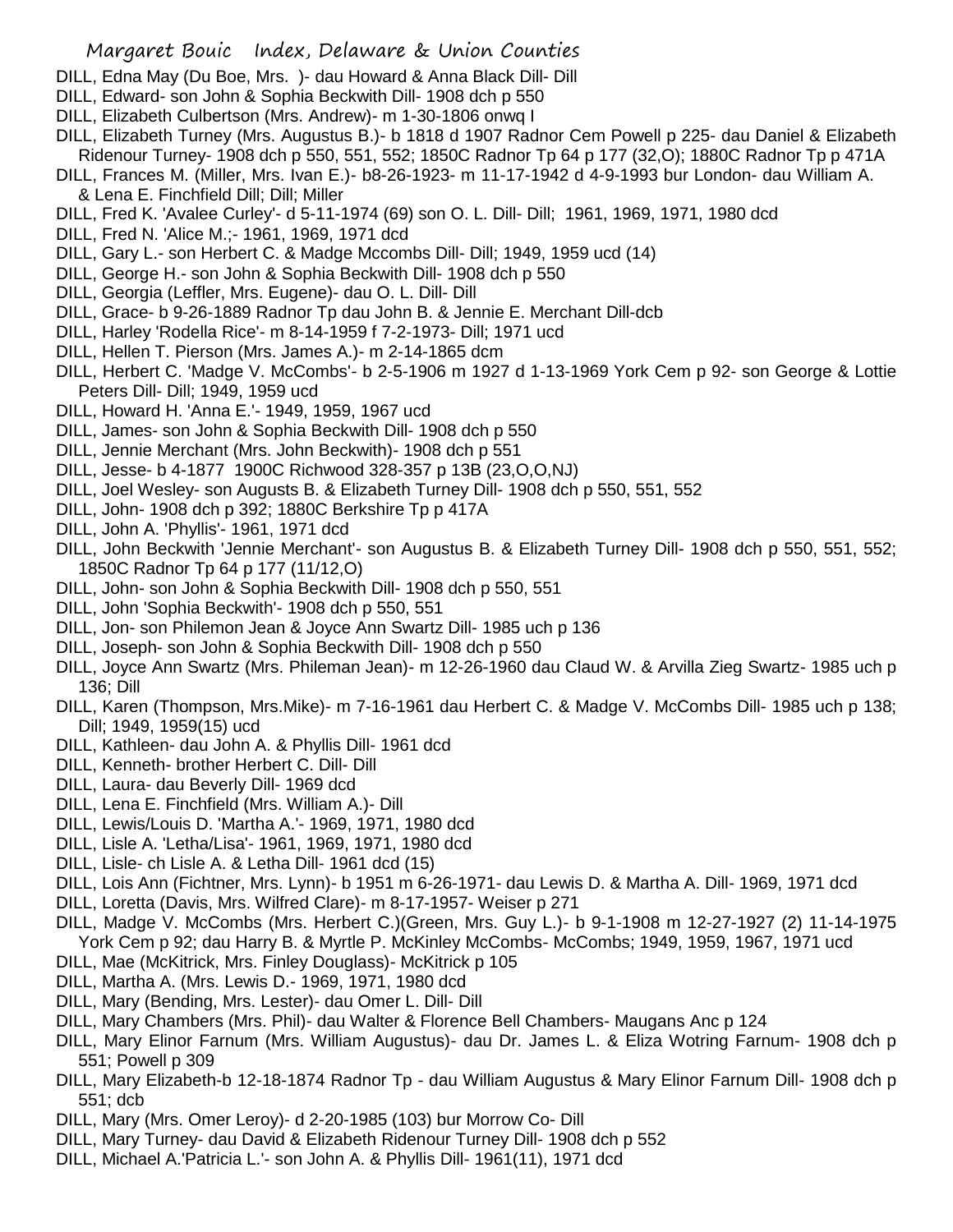## Margaret Bouic Index, Delaware & Union Counties

- DILL, Michael E.- 1860C Marysville 1576-1571 p 207 (56, Ger)
- DILL, Michael- b 1968 son Michael A. & Patricia Dill- 1971 dcd
- DILL, Newton 'Alwilda Gardner'- m 9-22-1880 ucm 6803 1880C Liberty Tp Un Co 204-209 (27,O,O,O) p 0044
- DILL, Omer L.'Mary'- d 9-30-1977 (97) bur Morrow Co- Dill
- DILL, Patricia L. (Mrs. Michael A.)- 1971 dcd
- DILL, Patrick- son John A. & Phyllis Dill- 1961 dcd (5)
- DILL, Phil 'Mary Chambers'- Maugans Anc p 124
- DILL, Phileman Jean 'Joyce Ann Swartz'- m 12-26-1960 son Phileman Jean Dill- Dill
- DILL, Phileman Jean Dill
- DILL, Phyllis (Mrs. John A.)- 1961 dcd
- DILL, Randy- b 1955 son Clifford J. & Betty G. Dill- 1967 ucd
- DILL, Raymond- son William Augustus & Mary Elinor Farnum Dill- 1908 dch p 551
- DILL, Rick- b 1952 son Clifford J. & Betty G. Dill- 1967 ucd
- DILL, Robert D.- son Herbert C. & Madge V. McCombs Dill- Dill
- DILL, Rodella "Dee Dee"Rice (Mrs. Harley)- b 9-29-1937 m 8-14-1959 d 11-20-1993 (56) bur Middleburg- Dill; 1971, 1973, 1975, 1979, 1981, 1983 ucd
- DILL, Samuel- 1880C Claibourne Tp 200-212 p 20 (23,O,O,O) p 219A
- DILL, Sarah E. (Johnson, Mrs. Christopher- m 3-5-1848 Madison Co unec X p 64
- DILL, Sophia Beckwith (Mrs. John)- 1908 dch p 550
- DILL, Stephanie- dau Philemon Jean & Joyce Ann Swartz Dill- 1985 uch p 136
- DILL, Thomas- son Lisle A. & Letha Dill- 1961 dcd (11), 1969 dcd
- DILL, Trudy Lynn- dau Phil & Mary Chambers Dill- Maugans Anc p 124
- DILL, Walter L.- son William A. & Lena E. Finchfield Dill- Dill
- DILL, Walter Page- son William Augustus & Mary Elinor Farnum Dill- 1908 dch p 551
- DILL, Warren- b 2-15-1893 Delaware Town son John & Fanny Slane Dill- dcb
- DILL, William Augustus 'Mary Elinor Farnum'- son Augustus B. & Elizabeth Turney Dill- 1908 dch p 551, 552; Powell p 309; 1850C Radnor Tp 64 p 177 (3,O)
- DILL, William A. 'Lena E. Finchfield'- Dill
- DILL, William 'Barbara Melvin'- ped Donna Fowler #70 24- unec VI p 22
- DILL, William Hoyt- son Augustus & Mary Elinor Farnum Dill- 1908 dch p 551
- DILL, Zoe (Black, Mrs. Hobart)- dau Omer L. & Mary Dill- Dill
- DILLA, Jariah- 1835 men p 29 #7 p 50 Harlem Tp
- DILLAHUNT, Brian- son Leonard E. Dillahunt- Dillahunt
- DILLAHUNT, James- son Leonard E. Dillahunt- Dillahunt
- DILLAHUNT, John Leonard- b 11-8-1984 son Mark Douglas & Sue Ann Burns Dillahunt- Rausch 1441332; 1515422; St. Paul p 19. 87
- DILLAHUNT, John Tyler- son Leonard E. Dillahunt- Dillahunt
- DILLAHUNT, Jordan Douglas- b 7-17-1988 son Mark d. & Sue Ann Burns Dillahunt- St. Paul p 19, 87
- DILLAHUNT, Joshua Louis- b 9-3-1982 son Mark Douglas & Sue Ann Burns Dillahunt- Rausch 1441331, 1515421; St. Paul p 19. 87
- DILLAHUNT, Justin Paul- b 8-21-1987 son Mark D. & SUe Ann Burns Dillahunt- St. Paul p 19, 87
- DILLAHUNT, Mark Douglas 'Sue Ann Burns'- b 10-26-1955 m 6-7-1980 son Leonard E. Dillahunt- Rausch (144133), (151542); St. Paul p 19, 87; 1991 ucd
- DILLAHUNT, Sue Ann Burns (Mrs. Mark Douglas)- b 6-14-1958 m 6-7-1980 dau Louis George Martin & Marie C. A. Nicol Burns- Rausch 144133, 151542; 1991 ucd; St. Paul p 19, 87
- DILLAN----1850C Delaware Tp 1395 p 98 (45, Ireland)
- DILLAN, Morris- b 10-15-1875 Delawre Town son Morris & Margaet Mchan Dillan- dcb
- DILLAND, H.- 1883 uch IV p 535
- DILLANO, Ransom- Pabst 8 p 4
- DILLARD, Charles Jr.- son Charles Sr. & Russann Peterson Dillard- Dillard
- DILLARD, Charles Sr. 'Russann Peterson'- Dillard
- DILLARD, Daniel 'Virginia- Dillard
- DILLARD, Douglas D. 'Teresa L. Walborn'- son Daniel & Virginia Dillard- Dillard
- DILLARD, George Richard 'La Una Marie Morris'- b 10-26-1928 m 12-23-1950- Weiser p 26
- DILLARD, John 'Karen Holly'- Dillard
- DILLARD, Joshua- son Charles Sr. & Russann Peterson Dillard- Dillard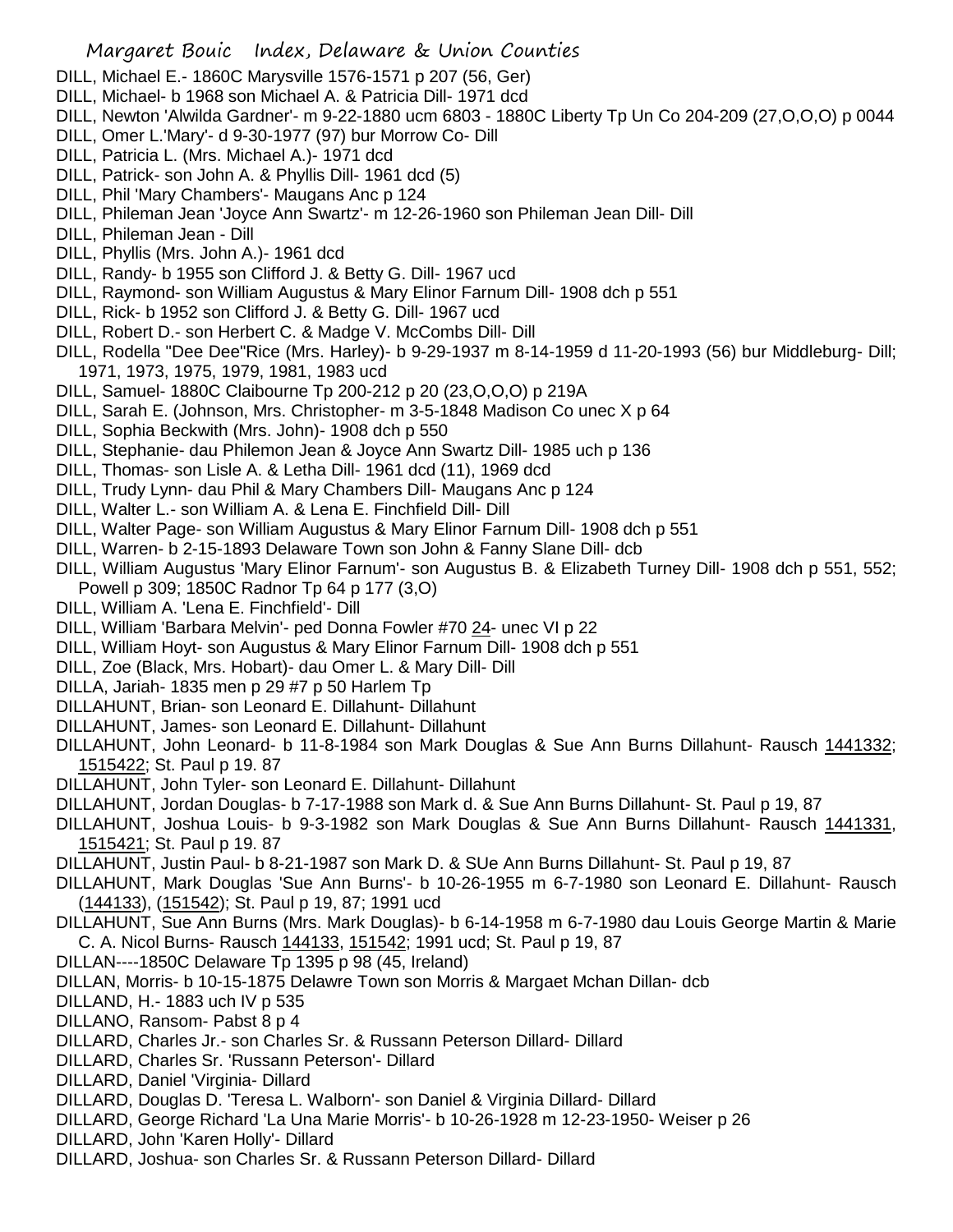- DILLARD, Justin- son Charles Sr. & Russann Peterson Dillard- Dillard
- DILLARD, Karen Holly (Mrs. John)- Dillard
- DILLARD, La Una Marie Morris (Mrs. George Richard)- b 10-8-1930 m 12-23-1950 dau Alva Rex & Lucille Mary Willey Morris- Weiser p 25
- DILLARD, Laura Ashley- b 2-28-1990 dau Charles Sr. & Russann Peterson Dillard- Dillard
- DILLARD, Louisa S. (Colp/Culp, Mrs. Milton S.)- dcc James Hapner 27
- DILLARD, Nathan- son Douglas D. & Teresa L. Walborn Dillard- Dillard
- DILLARD, Nathaniel Andrew- b 1-24-1992 son John & Karen Holly Dillard Dillard
- Dillard, Nicholas- b 3-26-1993 son John & Karen Holly Dillard Dillard
- DILLARD, Richard Morris- b 12-9-1954 son George Richard & La Una Marie Morris Dillard- Weiser p 26
- DILLARD, Robert L. 'Williamae'- 1969, 1971 dcd
- DILLARD, Russann Peterson (Mrs. Charles,Sr.)- Dillard
- DILLARD, Stephen Michael- b 7-8-1952 son George Richard & La Una Marie morris Dillard- Weiser p 26
- DILLARD, Teresa L. Walborn (Mrs. Douglas D.)- dau Ramon & Mary Walborn- Dillard
- DILLARD, Victoria L.- b 6-26-1986 d 7-29-1987 dau Douglas D. & Teresa L. Walborn Dillard- Dillard
- DILLARD, Virginia (Mrs. Daniel)- Dillard
- DILLARD, Williamae (Mrs. Robert L.)- 1971, 1980 dcd
- DILLE, Powell p 86 (can't find)
- DILLE, Anna Grace (Swartz, Mrs. Gordon Sylvester)- b 7-30-1916 dau Harry Eugene & Mabel Bertha Allen Dille- Cowgill p 68
- DILLE, Everett H. 'Geraldine M. Ruble'- m 3-9-1934 d 6-4-1959- Dille
- DILLE, Frank- son Everett H. & Geraldine M. Ruble Dille- Dille
- DILLE, Geraldine M. Ruble (Mrs. Everett H.0- b 8-10-1910 m 3-19-1934 d 11-27-1987 dau Edward & Fietta Sherman Ruble- bur Ridgeway Cem- Dille
- DILLE, Harry Eugene 'Mabel Bertha Allen'- Cowgill p 68
- DILLE, Mabel Bertha Allen (Mrs. Harry Eugene)- Cowgill p 68
- DILLE, Mary E.- m 5-5-1854- dau Samuel & Susan Ann Nash Dille- Nash p 254
- DILLE, Samuel- 1840C Berlin Tp p 204 (30-40)
- DILLE, Samuel 'Susan Ann Nash'- Nash p 254
- DILLE, Susan Ann Nash (Mrs. Samuel)- b 7-16-1833 m 1853 d 1890- Nash p 254
- DILLEN, b 3-30-1872 Delaware Town son Manrice & Margaret Meham Dilen-dcb
- DILLEN, Sarah Scott (Mrs. William)- dau Robert & Hannah Scott- Pabst Pion I p 53, 54
- DILLEN, William 'Sarah Scott'- Pabst Pion I p 53
- DILLENBECK, Rev. Andrew L.- d 6-27-1963 (84) bur New York- Dillenbeck
- DILLENBECK, Marsden Van Wie- son Rev. Andrew L. Dillenbeck- Dillenbeck
- DILLENBECK,---(Burrer, Mrs. Carleton S.)- dau Rev. Andrew L. Dillenbeck- Dillenbeck
- DILLEON, Mara- d 4-4-1915 (23y11m) Oakdale Cem 2737 (F145)
- DILLER, Beth- dau Christopher C. & Carol Diller- Diller
- DILLER, Carol L. (Mrs. Christopher C.)- 1980 dcd
- DILLER, Christopher C. 'Carol L.'- 1980 dcd
- DILLER, Mable Catherine (Eppley, Mrs. Lloyd Luther)- b 8-5-1904 m 8-11-1928- Weiser p 476
- DILLER, Margaret (Coyner, Mrs. Michael)- dcq Rolland Coyner 16
- DILLER, Sara- b 1978 dau Christopher C. & Carol L. Diller- 1980 dcd
- DILLET, Christiana (Mrs. )- unec IV p 71
- DILLEY, Brian- b 1974 son Randy & Teresa A. Dilley- 1980 dcd
- DILLEY, Rachel (Parmer, Mrs. Thomas)- m 6-17-1843 dcm
- DILLEY, Randy 'Teresa A.'- 1980 dcd
- DILLEY, Stephine- b 1978 ch Randy & Teresa A. Dilley- 1980 dcd
- DILLEY, Teresa A. (Mrs. Randy)- 1980 dcd
- DILLIN, Carol C. (Mrs. Kent D.)- 1971 dcd
- DILLIN, Kent D. 'Carol C.'- 1971 dcd
- DILLIN, Sarah (Vandergriff, Mrs. Harbor)- m 11-14-1840 Madison Co- unec IX p 32
- DILLING, Almira (Mrs. Job)- 1860C Liberty Tp Un Co 1151-1161 p 156 (25,O)
- DILLING, Amasiah- son Job & Almira Dilling- 1860C Liberty Tp 1151-1161 p 156 (5,O)
- DILLING, Calvin- son David & Catharine Dilling- 1850C Liberty Tp Un Co 935-952 p 15 (15,O)
- DILLING, Catharine (Mrs. David)- 1850C Liberty Tp Un Co 935-952 p 140 (36, NJ); 1860C Liberty Tp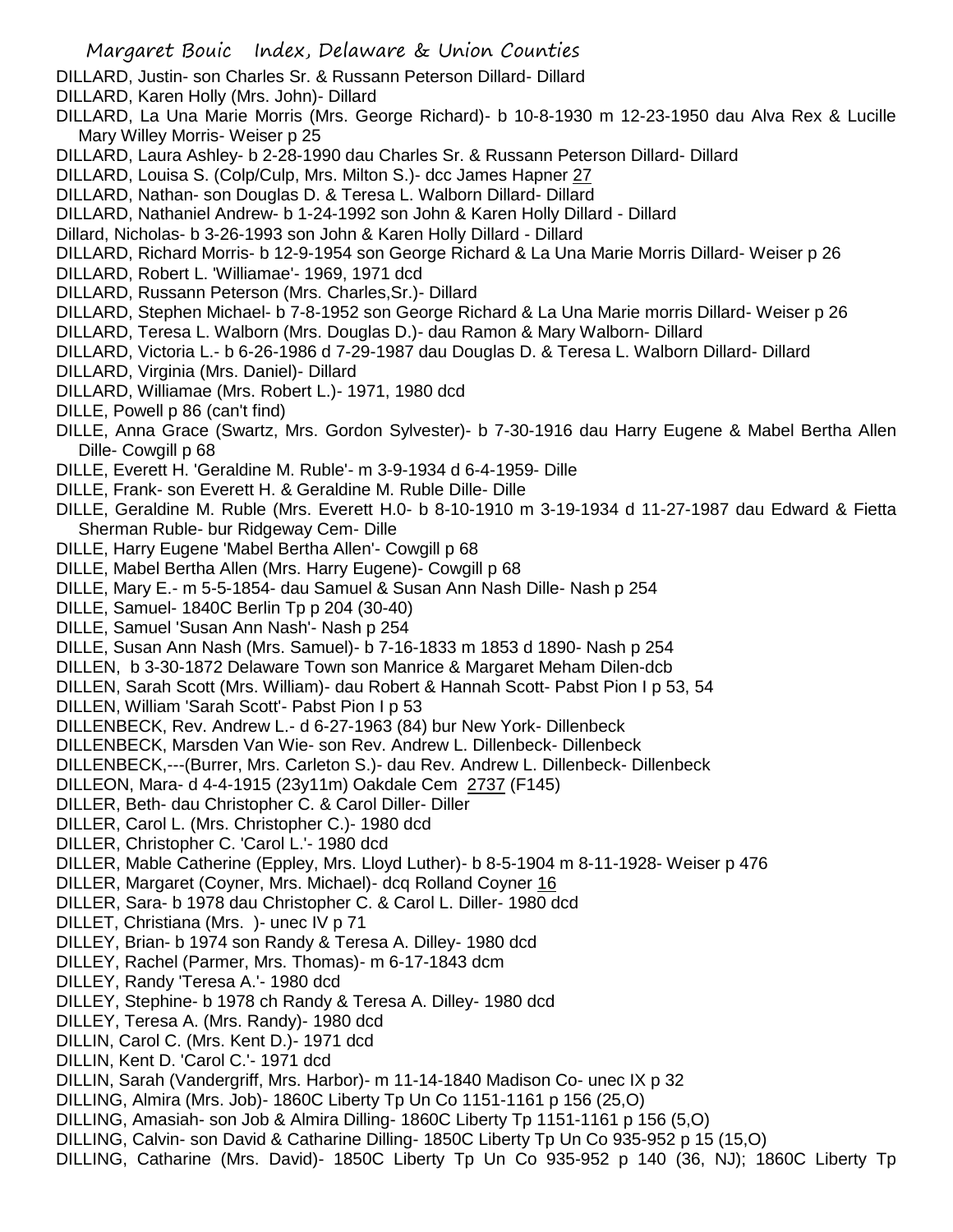1109-1119 p 151 (42,NY)

- DILLING, Charles- son John & Elizabeth Dilling- 1850C Darby Tp 42 (26, Ger)
- DILLING, David 'Catharine'- 1850C Liberty Tp Un Co 935-952 p 140 (43, NJ)
- DILLING, Elizabeth (Mrs. John)- 1850C Darby Tp 42 (59, Ger)
- DILLING, George- son John & Elizabeth Dilling- 1850C Darby Tp 42 (19)
- DILLING, Isaiah- son David & Catharine Dilling- 1850C Liberty Tp 935-952 p 140 (11,O); 1860C Liberty Tp 1109-1110 p 151 (22,O)
- DILLING, Jesse- dau Job & Almira Dilling- 1860C Liberty Tp 1151-1161 p 156 (1,O)
- DILLING, Job 'Almira'- 1860C Liberty Tp Un Co 1151-1161 p 156 (26,O)
- DILLING, John 'Elizabeth'- 1850C Darby Tp 42 (59, Ger)
- DILLING, John- son John & Elizabeth Dilling- 1850C Darby Tp 42 (22)
- DILLING, Luther- 1850C Liberty Tp Un Co 971-988 p 145 (14,O)
- DILLING, Lydia Eveline- dau David & Catharine Dilling- 1850C Liberty Tp 935-952 p 140 (6,O); 1860C Liberty Tp 1109-1119 p 15 (15,O)
- DILLING, Marion- son David & Catharine Dilling- 1850C Liberty Tp 935-952 p 140 (2/12,O); 1860C Liberty Tp 1109-1119 p 15 (10,O)
- DILLING, Mary E. dau David & Catharine Dilling- 1850C Liberty Tp 935-952 p 140 (13,O)
- DILLING, Newman- son David & Catharine Dilling- 1850C Liberty Tp Un Co 935-952 p 140 (10,O); 1860C Liberty Tp 1109-1119 p 15 (20,O)
- DILLING, Newton- 1860C Liberty Tp Un Co 1151-1161 p 156 (24,O)
- Dilling, Richard- unclaimed letter unec XI p 29
- DILLINGER, Annie (Mrs. George)- 1860C Darby Tp 274 p 39 (22, Ger)
- DILLINGER, Barbara- dau Coon Rood & Elizabeth Dillinger- 1860C Darby Tp 256-257 p 36 (8,O)
- DILLINGER, Brenda- b 1970 dau Ted W. & Susan Dillinger- 1973 ucd
- DILLINGER, Catherine- dau Coon Rood & Elizabeth Dillinger- 1860C Darby Tp 256-257 p 36 (4,O)
- DILLINGER, Catharine- dau Coonrod & Margaret Dillinger- 1860C Darby Tp 287-288 p 41 (8,O)
- DILLINGER, Christiana- dau Coon Rood & Elizabeth Dillinger- 1860C Darby Tp 256-257 p 36 (2,O)
- DILLINGER, Christiana- dau Coonrod & Margaret Dillinger- 1860C Darby Tp 287-288 p 41 (8/12,O)
- DILLINGER, Coonhrod- son George & Annie Dillinger- 1860 Darby Tp 274 p 39 (3,O)
- DILLINGER, Coonrod 'Margaret'- 1860C Darby Tp 287-288 p 41 (36, Bavaria)
- DILLINGER, Coon Rood 'Elizabeth'- 1860C Darby Tp 256-257 p 36 (57, Bav)
- DILLINGER, Donna Lou Martin (Mrs. )- dau Robert & Helen Virginia Sterling Martin- Maugans Anc p 21
- DILLINGER, Elizabeth- 1860C Darby Tp 287-288 p 41 (60,Bavaria)
- DILLINGER, Elizabeth Ann- b 11-8-1977 dau Leslie & Schultz Dillinger- Dillinger
- DILLINGER, Elizabeth- dau Coonrod & Margaret Dillinger- 1860C Darby Tp 287-288 p 41 (3,O)
- DILLINGER, Elizabeth (Mrs. Coon Rood)- 1860C Darby Tp 256-257 p 36 (37, Bav)
- DILLINGER, George 'Annie'- 1860C Darby Tp 274 p 39 (28, Ger)
- DILLINGER, Harry- b 7-5-1875 Delaware Town son E. & Margaret Johnson Dillinger- dcb
- DILLINGER, John M.- 1880C Millcreek Tp p 0160
- DILLINGER, Karen- b 1965 dau Ted W. & Susan Dillinger- 1973 ucd
- DILLINGER, La Donna (Mrs. L. D.)- Dillinger
- DILLINGER, L. D. 'La Donna'- Dillinger
- DILLINGER, Leslie ' Schultz'- son Virginia Dillinger- Dillinger
- DILLINGER, Margaret (Mrs. Coonrod)- 1860C Darby Tp 287-288 p 41 (26 (Hesse Damstar)
- DILLINGER, Margaret- dau Coon Rood & Elizabeth Dillinger- 1860C Darby Tp 256-257 p 36 (1/12,O)
- DILLINGER, Margaret- dau George & Annie Dillinger- 1860C Darby Tp 274 p 39 (1,O)
- DILLINGER, Martha- 1973 ucd
- DILLINGER, Mitchell- son Coon Rood & Elizabeth Dillinger- 1860C Darby Tp 256-257 p 36 (6,O)
- DILLINGER, Sharon- b 1967 dau Ted W. & Susan Dillinger- 1973 ucd
- DILLINGER, Susan (Mrs. Ted W.)- 1973 ucd
- DILLINGER, Ted W. 'Susan'- 1973 ucd
- DILLINGER, William- b 3-11-1871/2 son Emanuel & Margaret Johnson Dillinger- dcd
- DILLINGHAM,-- b 3-19-1889 Oxford Tp dau O. D. & Mary J. Rosevelt Dillingham- dcb
- DILLINGHAM, Alfred 'Samantha Oliver'- dumch p 144
- DILLINGHAM, Ann- b Paraguay- dau Sherburne & Mellita Thomas Dillingham- Genther p 82
- DILLINGHAM, Deborah- b 1825 d 1846 Alum Creek Friends Cem Powell p 337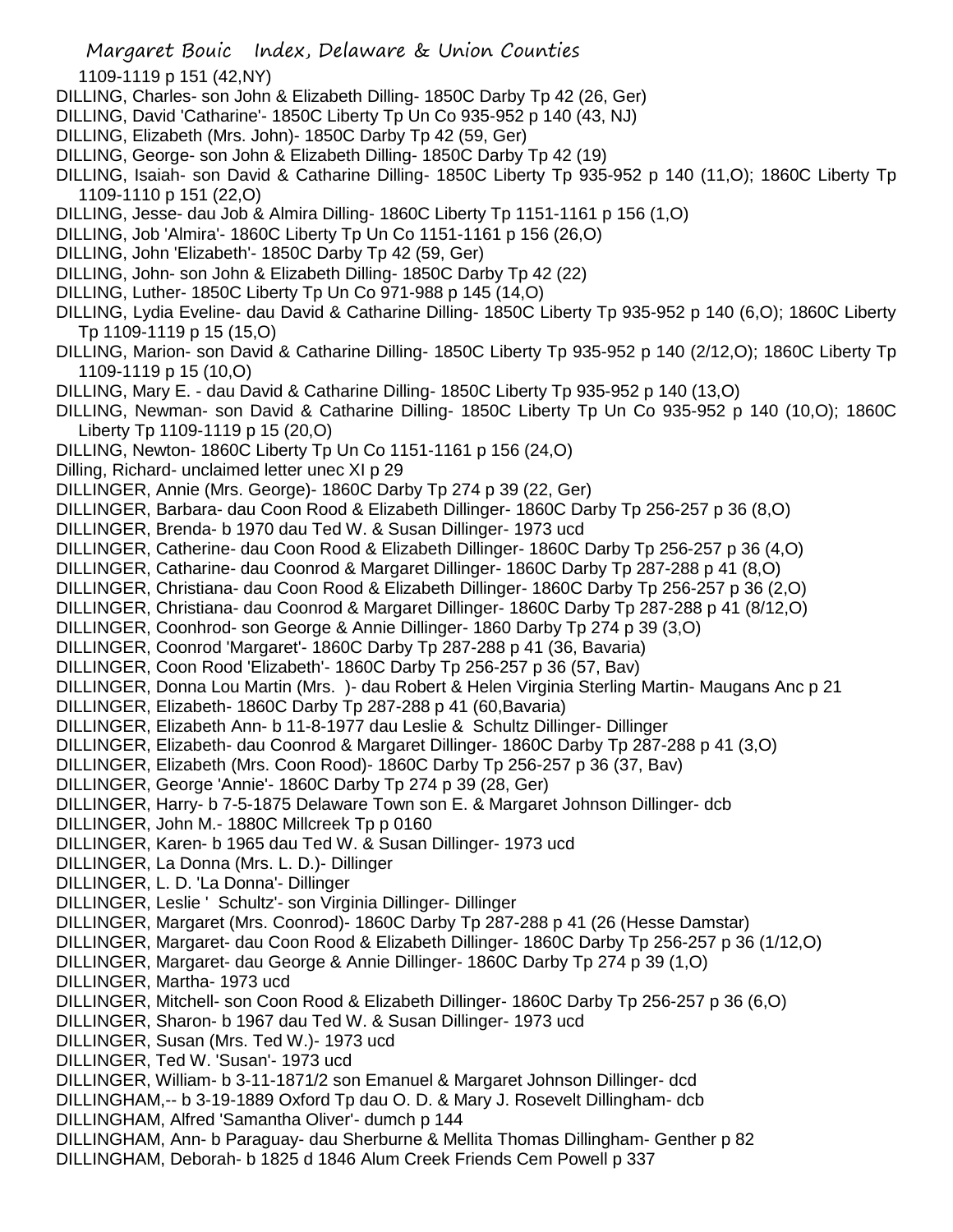Margaret Bouic Index, Delaware & Union Counties DILLINGHAM, Doretha (Mrs. Sylvanus)- d 11-18-1864 (61-8-8) Alum Creek Friends Cem Powell p 337 DILLINGHAM, Elizabeth- Pabst 8 p 85 DILLINGHAM, James 'Lucy House'- m 1-21-1837 dcm; Pabst 8 p 89; 1835 men p 10 #35 p 12 Bennington Tp DILLINGHAM, John- b 1773 d 1848 Alum Creek Friends Cem Powell p 337, 368; delge V p 37, 54 DILLINGHAM, John- hadc p 44; Pabst 8 p 80 DILLINGHAM, Lucy House (Mrs. James)- m 1-21-1837 dcm DILLINGHAM, Lydia A.- d 8-4-1853 (4m11d) Ebenezer Cem Powell p 327- dau Samuel & Lydia Dillingham DILLINGHAM, Lydia (Mrs. Samuel)- d 4-3-1853 (23-7-11) Ebenezer Cem Powell p 327 DILLINGHAM, M.- Pabst 2 p 46 DILLINGHAM, Mary- b 1834 d 1849 Alum Creek Friends Cem Powell p 337 DILLINGHAM, Mellita Thomas (Mrs. Sherburne)- dau Louis & Melle Taylor Thomas- Genther p 81, 82 DILLINGHAM, Dr. Micajah- b 1797 d 1851 Alum Creek Friends Cem Powell p 337; Pabst 2 p 43; Pabst 8 p 80, 81; delge V p 37, 54, VIII p 29 DILLINGHAM, Mira (Bunker, Mrs. Robert W.)- m 1829; Pabst 8 p 93 DILLINGHAM, Nancy (Beebe, Mrs. Asa F.)- m 2-16-1837 dcm DILLINGHAM, Peter 'Samantha Oliver)(Welch, Mrs. Francis A.)- dau William & Annis Oliver- Powell p 345 DILLINGHAM, Peter- son Sherburne & Mellita Thomas Dillingham- Genther p 82 DILLINGHAM, Rachael (Stiner, Mrs. Jacob)- m 3-18-1847 dcm DILLINGHAM, Samantha Oliver (Mrs. Alfred)(Welch, Mrs. Francis A.)- dumch p 144 DILLINGHAM, Sherburne 'Mellita Thomas'- Genther p 81, 82 DILLINGHAM, Syl./Sylvanus 'Doretha'- d 9-9-1865 (67-1-7-) Alum Creek Powell p 337- hadc p 36; delge V p 300 DILLINHAM, John- 1820C Bennington Tp DILLION, Barbara- b 1962 dau Robert J. & Carolyn Dillion- 1980 dcd DilLION, Belinda- b 1964 dau Robert J. & Carolyn Dillion- 1980 dcd DILLION, Blanche Wibright (Mrs. Pearl)- d 1-1-1992 (88) Forest Grove Cem- dau Douglas & Josephine Shepard Wibright; Dillion, Wibright DILLION, Bonnie (Branch, Mrs. )- dau Clarence Dillion- Dillion DILLION, Carolyn (Mrs. Robert J.)- 1980 dcd DILLION, Charles 'Fannie Coberly'- Dillion DILLION, Charles L. 'Helen E.'- 1980 dcd DILLION, Charles L. Jr.- 1980 dcd DILLION, Cheryl (Mrs. Tom)- Dillion DILLION, Christine L. Smyers (Mrs. Glenn S.)- m 7-11-1981 dau Rev. Richard Smyers- Dillion; Smyers DILLION, Clarabelle (Mrs. Glenn)- Dillion DILLION, Clarence,Jr.- b 2-20-1945 d 12-6-1993 (68) Claibourne Cem- son Herman & Stella Tatman Dillion- Dillion DILLION, Clarisa Lavina Lockwood (Mrs. Newman)- dau David B. & Mary J. Harsha Lockwood- dumch p 447 DILLION, Daniel- son Ralph & Gladys Dillion- Dillion DILLION, Daniel- b 1966 son Robert J. & Carolyn Dillion- 1980 dcd DILLION, Darren- b 1966 son Robert J. & Carolyn Dillion- 1980 dcd DILLION, David- 1980 dcd DILLION, David 'Diane'- son Tom & Cherly Dillion- Dillion DILLION, David- son Frank C. & Helen Dillion- Dillion DILLION, David- b 1966 son Robert J. & Carolyn Dillion- 1980 dcd DILLION, Dianne (Mrs. David)- Dillion DILLION, Doris (Baker, Mrs. )- dau Pearl & Blanche Dillion- Dillion DILLION, Doris (Morris, Mrs. Ernie)- dau Herman & Stella Tatman Dillion- Dillion DILLION, Edwin L.- Dillion DILLION, Elmer/Hap 'Harrietta Estep'- d 5-19-1977 son Charles & Fannie Coberly Dillion- Dillion DILLION, Elsie (Jones, Mrs. Frank)- b 11-29-1904 d 1978 (74) bur Fairview Mem- dau Lewis Wilbur & Rosetta Dillion- Dillion DILLION, Fannie Coberly (Mrs. Charles)- Dillion DILLION, Forest- son Lewis Wilbur & Rosetta Dillion- Dillion DILLION, Frank C. 'Helen'- b 8-28-1895 bur Plumwood son Charles & Fannie Coberly Dillion- Dillion DILLION, George- hmp p 82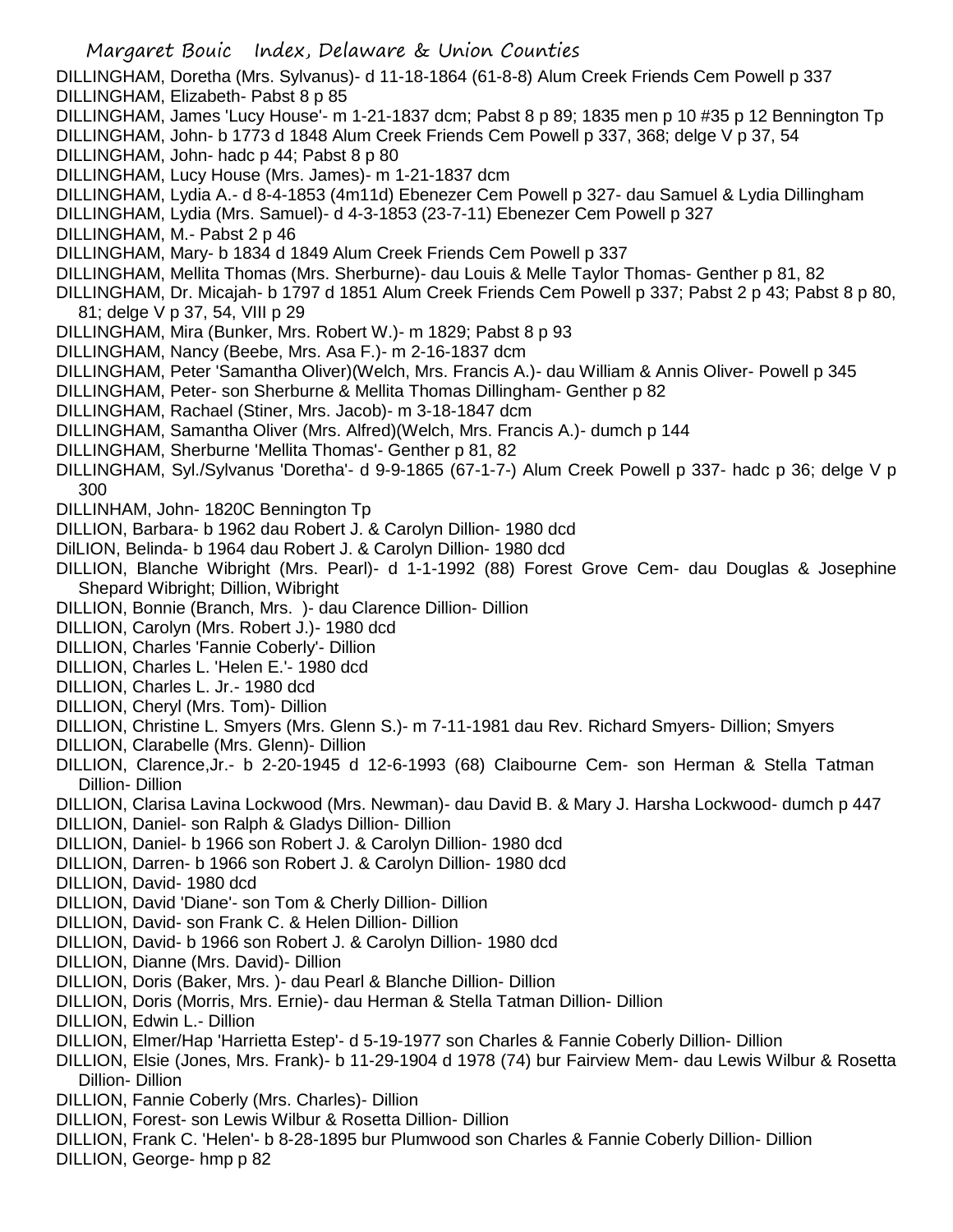- DILLION, Geraldine (Streator, Mrs. Ralph)- dau Frank C. & Helen Dillion- Dillion
- DILLION, Gladys (Mrs. Ralph)- Dillion
- DILLION, Glenn/Johnny 'Clarabelle'- b 9-11-1917 d 2-22-1971 (53) Plumwood Cem- son Charles & Fannie Coberly Dillion- Dillion
- DILLION, Glenn S. 'Christine L. Smyers'- m 7-11-1981 son Tom & Glenna Joanne Dillion- Dillion
- DILLION, Glenna Joanne (Mrs. Tom)- d 10-27-1991 (62) Forest Grove- Dillion
- DILLION, Harrietta Estep (Mrs. Elmer)- d 5-2-1987 (68) bur Plumwood- Dillion
- DILLION, Harry Emerson- son Herman & Stella Dillion- Dillion
- DILLION, Helen E. (Mrs. Charles L.)- 1980 dcd
- DILLION, Helen (Mrs. Frank C.)- d 5-11-1979- Dillion
- DILLION, Herman 'Stella'- Dillion
- DILLION, l. W. 'Rosella'- Oakdale Cem I p 12
- DILLION, Jack- son Frank C. & Helen Dillion- Dillion
- DILLION, James C. 'June R.'- son Clarence Dillion- Dillion; 1967, 1971, 1973, 1975, 1983, 1991 ucd
- DILLION, Jane- dau Ralph & Gladys Dillion- Dillion
- DILLION, Janice (Luring, Mrs. Gregory)- dau Glenn & Clarabelle Dillion- Dillion
- DILLION, Joy (Cole, Mrs. Gerald)- dau Frank C. & Helen Dillion- Dillion
- DILLION, June R. (Mrs. James C.)- 1967, 1971, 1973, 1975, 1983 ucd
- DILLION, Lewis Wilbur 'Rosetta'- b 8-21-1882 m 7-18-1903 d 5-8-1965 Oakdale Cem II p 122 (K-R7-18)
- DILLION, Lori (Harding, Mrs. Randy Keith)- m 12-22-1982 dau Edwin L. Dillion- Dillion
- DILLION, Lori- b 1965 dau James C. & June R. Dillion- 1967, 1971, 1973, 1975, 1983 ucd
- DILLION, Louise (Dunston, Mrs. )- dau Herman & Stella Tatman Dillion- Dillion
- DILLION, Mable (Wibright, Mrs. )- dau Charles & Fannie Coberly Dillion- Dillion
- DILLION, Maria- b 1891 Un Co d 4-4-1915 (23y1m) Oakdale Cem I p 132 (F-R9-8)
- DILLION, Marjorie (Binkley, Mrs. )- dau Frank C. & Helen Dillion- Dillion
- DILLION, Mark- b 1963 son Robert J. & Carolyn Dillion- 1980 dcd
- DILLION, Mary (Mathys, Mrs. Thomas)- m 8-3-1941 dau Lewis Wilbur & Rosetta Dillion- Dillion
- DILLION, Mary Sue (Aitchison, Mrs. )- sister Ralph Dillion- Dillion
- DILLION, Melvin- son Charles & Fannie Coberly Dillion- Dillion
- DILLION, Newman 'Clarisa Lockwood'- dumch p 447
- DILLION, Norma (Puckett, Mrs. Robert)- dau Herman & Stella Tatman Dillion- Dillion
- DILLION, Pearl 'Blanche'- d 1963- Dillion
- DILLION, Phyllis- dau Frank C. & Helen Dillion- Dillion
- DILLION, Ralph 'Gladys'- d 5-31-1991 (660 bur Celinda- son Pearl & Blanche Dillion- Dillion
- DILLION, Rex A. 'Rhonda'- 1979 ucd
- DILLION, Rhonda (Mrs. Rex A.)- 1979 ucd
- DILLION, Robert- son Charles & Fannie Coberly Dillion- Dillion
- DILLION, Robert J. 'Carolyn'- 1980 dcd
- DILLION, Roselee- 1973 ucd
- DILLION, Rosella (Mrs. L. W.)- Oak Grove Cem I p 12
- DILLION, Rosetta Dillon (Mrs. Lewis Wilbur)- b 7-8-1883 Madison Co m 7-18-1903 d 1973 Oakdale Cem II p 122 (K-R7-18)- Dillion
- DILLION, Ruth (Butcher, Mrs. )- dau Herman & Stella Tatman Dillion- Dillion
- DILLION, Sarah- d 11-10-1928 (76y) Oakdale Cem 4081 (C48)
- DILLION, Spencer- son Rex A. & Rhonda Dillion- 1979 ucd
- DILLION, Stella (Mrs. Herman)- Dillion
- DILLION, Susan- dau Ralph & Gladys Dillion- Dillion
- DILLION, Tammi- b 1968 dau James C. & June R. Dillion- 1971, 1973, 1975, 1980 ucd
- DILLION, Tom 'Cheryl'- son Tom & Glenna Joanne Dillion- Dillion
- DILLION, Tom 'Glenna Joanne'- Dillion
- DILLION, Tom- son Pearl & Blanche Dillion- Dillion
- DILLION, Virgil G.- b 1927 Un Co d 11-5-1933 Oakdale Cem I p 12 (E-R16)- son L. W. & Rosella Dillion
- DILLMAN, Anne (17-1975) dau L. Thomas & Mary Alice Dillman- Dillman
- DILLMAN, Bradford- son L. Thomas & Mary Alice Dillman- Dillman
- DILLMAN, John- son . thomas & Mary Alice Dillman- Dillman
- DILLMAN, Louis- son Lloyd E. Dillman- Dillman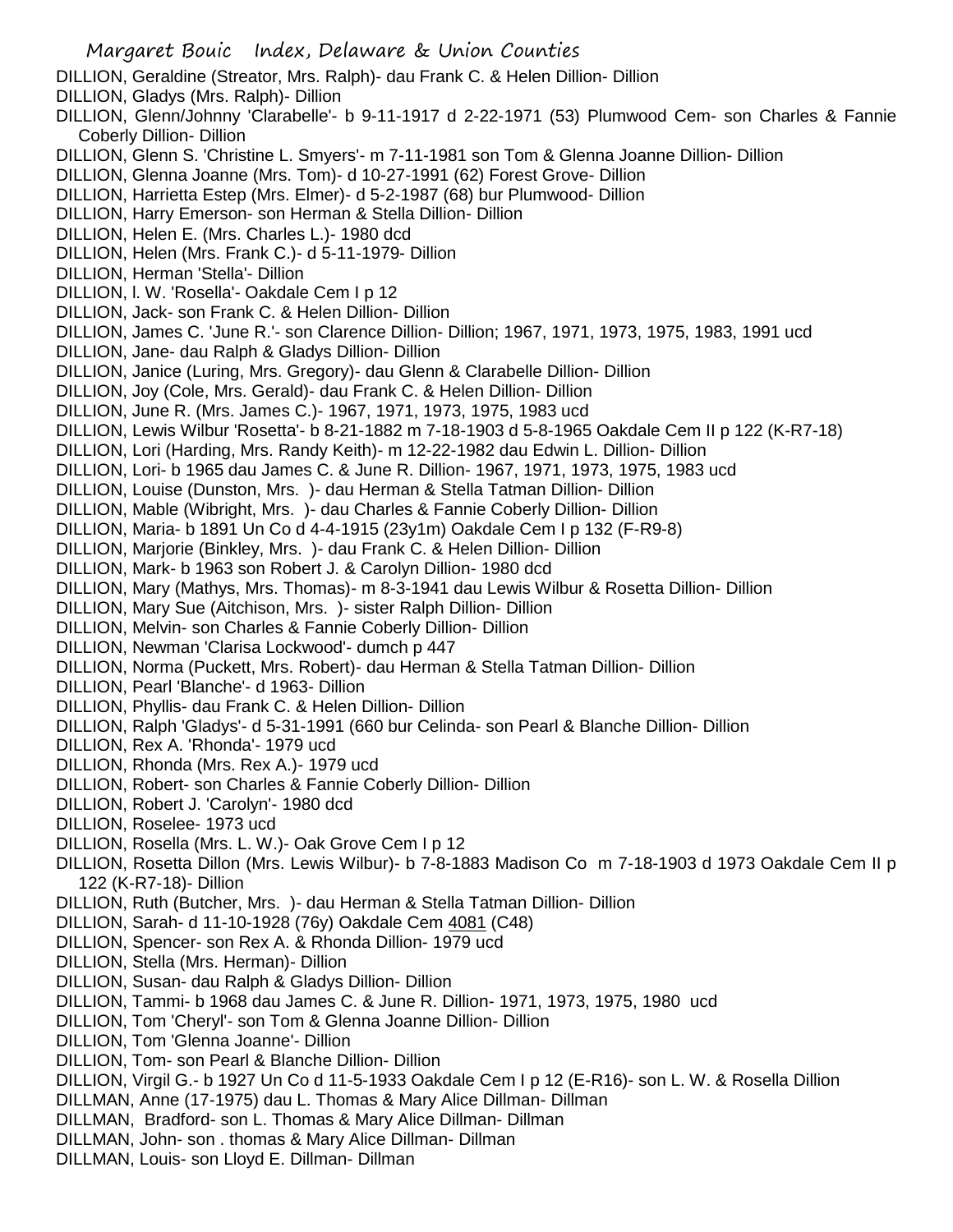DILLMAN, Mary Susan (Waterbury, Mrs. Frederick William)- m 8-28-1982 dau L. Thomas & Mary Alice Dillman- Dillman

- DILLMAN, Dr. L. Thomas 'Mary Alice'- d 1-10-1969 (75)- son Lloyd E. Dillman- Dillman
- DILLMAN, --(Overman, Mrs. Melvin)- dau Lloyd E. Dillman- Dillman
- DILLO, Nancy Jane Francis (Mrs. Uriah)- m 7-30-1846 Madison Co unec X p 18
- DILLO, Uriah 'Nancy Jane Francis'- m 7-30-1846 Madison Co unec X p 18
- DILLON, ---family of Esther Marsh #55 unec V p 2, VI p 2, XII p 2
- DILLON, ---(Mrs. )(Bailey, Mrs. George)- 1883 uch V p 391
- DILLON, Abiah 'Hannah S.'- unec X p 47
- DILLON, Abraham B.' ''Sarah Vaughn'- b 1873 d 4-9-1842 son Isaac & Magdalina Daun Bedillon- Margery Webb letter; ped Esther Dillon Marsh #55 16; unec V p 18
- DILLON, Addie (Mrs. Steve)- 1981, 1983 ucd
- DILLON, A. H.- 1883 uch IV p 512, 520; uca p 100
- DILLON, Aleathea- dau Isaac & Nancy Phelps Dillon- 1870C Liberty Tp Un Co 114 p 14 (7,O); 1880C Union Tp 19-20 p 3 (16,O,NJ,O)
- DILLON, Dr. Alexander- dumch p 314
- DILLON, Alice Ell (Mrs. Walter)- b 8-3-1912 m 2-9-1935 dau Peter & Lydia K. Rausch Ell- Rausch 11335; St. Paul p 88
- DILLON, Alice Watson (Mrs. Charles L.)- b 1874 New Millcreek Cem p 41
- DILLON, Almira Judy (Mrs. Job)- m 8-10-1854 ucm 2154; unec VIII p 19; lptw p 25; 1870C Liberty Tp Un Co 7 p 1 (34,O); 1880C Liberty Tp 114-117 p 12 (45, O,Ky,O); 1900C Lib. Tp 57 p 3A 965,O,O,O) m 45y, 6 ch, 3 living
- DILLON, Amaziah- son Job & Almira Judy Dillon- 1870C Liberty Tp Un Co 7 p 1 (14,O)
- DILLON, Amsden- 1969, 1971 dcd
- DILLON, Andrew- b 1964- son Clyde & Louella Dillon- 1961, 1971, 1980 dcd
- DILLON, Angelina Lockwood (Mrs. Samuel/Lemuel)- m 5-11-1854 ucm 2133 dau David & Hannah Hand Lockwood- 1883 uch V p 387; unec VIII p 19
- DILLON, Anise- dau Job & Almira Judy Dillon- 1880C Liberty Tp Un Co 114-117 p 12 (15,O,O,O)
- DILLON, Arlene (Mrs. )- Dillon
- DILLON, Arthur Judson- b 9-26-1920 son Arthur Judson & Mildred Cooper Dillon- Weiser p 559
- DILLON, Barbara- b 2-15-1925 dau Arthur Judson & Mildred Cooper Dillon- Weiser p 559
- DILLON, Barbara L/E.. (Mrs. Steven Kenneth)- 1971, 1973, 1975, 1979, 1981, 1991 ucd
- DILLON, Beatrice (Ardrey, Mrs. Gerald)- m 11-28-1958 dau Walter & Alice Ell Dillon- Rausch 113351; St. Paul p 80
- DILLON, Beatrice Avonell (Tuthill, Mrs. Charles Edgar)- b 8-22-1922 dau Clifford & Mattie D. Taylor Dillon-Genther p A14; Taylor 11461; Dillon
- DILLON, Belle (Rea, Mrs. Joseph)- m 7-26-1881 ucm 6992
- DILLON, Benjamin Franklin- b 4-8-1871 son Harrison & Zelinda Pounds Dillon- Pounds 3
- DILLON, Bernard- son Harold E. & Marilyn J. Dillon- 1975 ucd
- DILLON, Bertha (Mrs. Roy)- b 6-1873; 1900C Liberty tp Un Co 280-28 p 12B (26,O,O,O) M 5 y, no ch
- DILLON, Bessie Amrine (Mrs. Laverne)- b 10-1876; 1900C Liberty Tp Un Co 121-121 p 6A (23,O,O,O) m 2y, 1 ch
- DILLON, Betty (Mrs. Larry)- 1979, 1981 ucd
- DILLON, Beverly June- b 3-11-1944 dau Clyde Taylor & Marie Bennett Dillon- Genther p a14
- DILLON, Blanch- Broadway HS 1882; unec III p 4
- DILLON, Blanche- dau Jesse B. & Jessie B. Yonkin Dillon- 1880C Taylor Tp 1 p 1 (2,O,O,Iowa)
- DILLON, Brandon- b 8-15-1991 son Harold & Cindy Leigh Andrews- St. Paul p 81
- DILLON, Brenda Kay (Felkner, Mrs. Steve)(Buckner, Mrs. )- m 3-9-1968 div- dau Wray W. & Eva Estella Park Dillon- Dillon; Maugans Anc p 15; 1961 dcd (11)
- DILLON, Bry- unec III p 4 (Broadway 1882)- son Hamilton & Eliza Carter Dillon- 1880C Taylor Tp 73-74 p 7 (6,O,O,O)
- DILLON, Carey- Nash p 56
- DILLON, Caroline- b 1961 dau Ralph W. & Opal L. Dillon- 1985 uch p 95; 1967, 1971, 1973, 1974, 1979 ucd
- DILLON, Carrie (Jessee, Mrs. Thomas Polk)- b 11-12-1861 m 4-8-1880 dau Harrison & Zelinda Pounds Dillon-Pounds 3,4
- DILLON, Catherine Mary Newman (Mrs. David Row B.)- m 4-10-1836 Margery Webb letter; ped Esther Dillon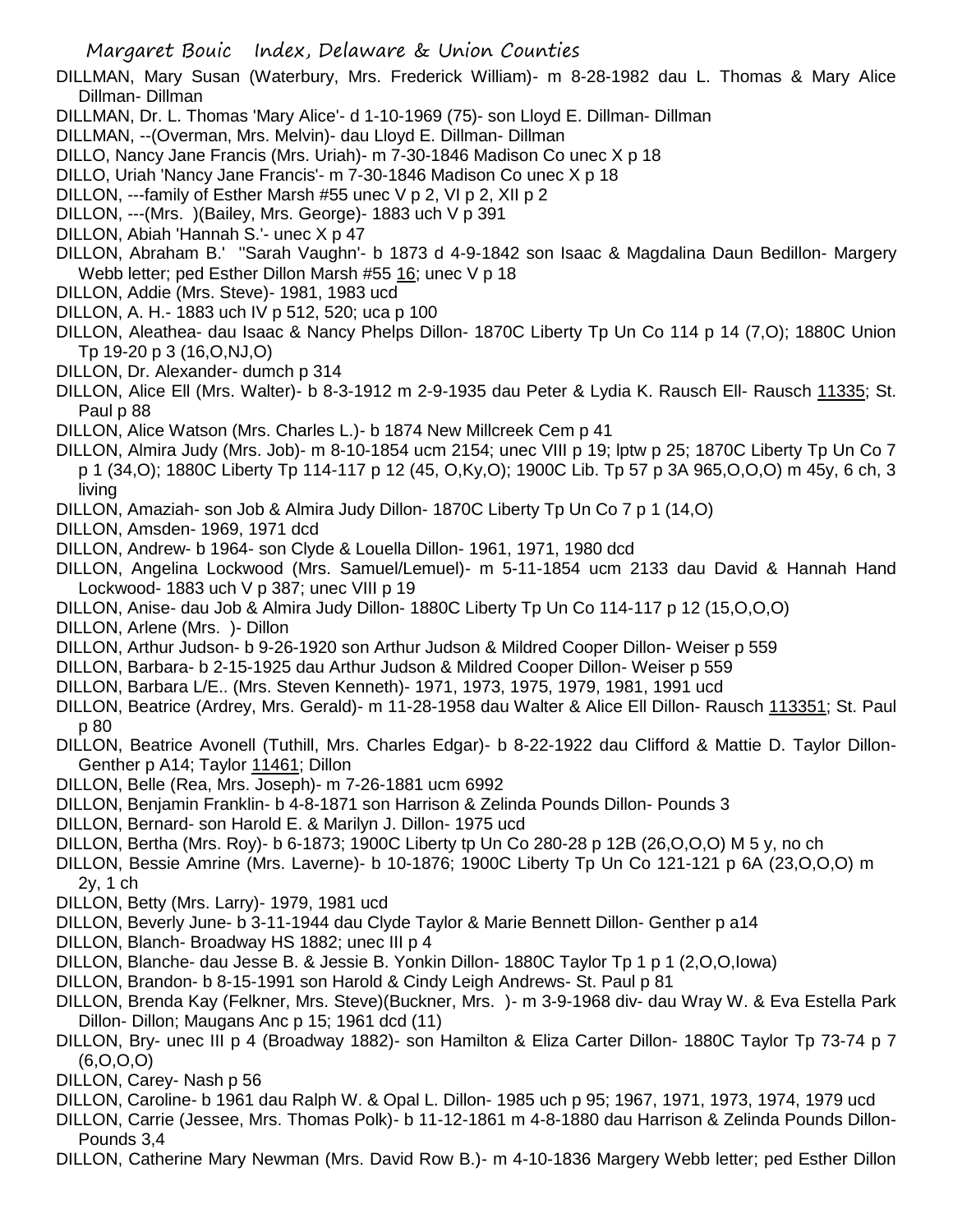- Marsh #55 9- unec V p 18
- DILLON, Charles E. 'Nora Reed'- m 3-10-1881 ucm 6934
- DILLON, Charles- son Job & Almira Judy Dillon- 1870C Liberty Tp Un Co 7 p 1 (9,O)
- DILLON, Charles L. 'Alice Watson'- b 1868 d 10-3-1950 New Millcreek Cem p 41
- DILLON, Charles L.' Helen Byers'- m 3-6-1949 d 10-14-1987 (70) bur Fairview Cem- son Charles L. & Marium Alice Watson Dillon- Byers 2,3;Dillon; 1969 dcd
- DILLON, Charles 'Nancy Vernetta'- Dillon
- DILLON, Charlie E. C.- b 11-23-1860 d 4-19-1882 (21-4-26) Raymond Cem lptw p 25; son J. S. & A. Dillon
- DILLON, Christa- dau Christopher & Susan Clark Dillon- Dillon
- DILLON, Christopher- son Leo Dillon- Dillon
- DILLON, Christopher 'Susan'- 1991 ucd
- DILLON, Christy (Mrs. Daren)- Dillon
- DILLON, Christy- b 1955 dau Steven Kenneth & Barbara L. Dillon- 1971, 1973 ucd
- DILLON, Cindy Leigh Andrews (CLemans, Mrs. Philip Michael)(Mrs. Harold)- b 2-24-1957 m(1) 1-20-1990 dau Roy & Rose Underhill Andrews- St. Paul p 81
- DILLON, Clara- d 9-6-1873 (2-2-6) Baughan Cem lptw p 7 only ch of N. G. & C.
- DILLON, Clara M. (Paulson, Mrs. )- dau Laverne L. & Bessie Amrine Dillon- Dillon L.
- DILLON, Clifford 'Mattie Dora Taylor'- d 5-13-1938 1915 uch p 1098; Taylor 3,4; Genther p a14
- DILLON, Cloyd Melvin 'Ruth Myers'- b 6-25-1915 son Clifford & Mattie D. Taylor Dillon- Genther p a14; Taylor 1146-; 1969, 1973 dcd
- DILLON, Clyde Taylor 'Marie Bennett''Louella'- b 4-1-1913 son Clifford & Mattie D. Taylor Dillon- Genther p a14; Taylor 1146-; 1969, 1971, 1980 dcd
- DILLON, C. M.- 1961 dcd
- DILLON, Connie (Shicks, Mrs. Russell)- dau John C. & Dorothy Blain Dillon- Dillon
- DILLON, Creighton 'Marie E. Allison'- Dillon
- DILLON, Curtis- brother Gertrude Cox- Dillon
- DILLON, Dan 'Dwacka'- Dillon
- DILLON, Danny- b 1967 son Taylor & Sue Dillon- 1969 dcd
- DILLON, Daren 'Christy'- Dillon
- DILLON, David D.- b 1961 son Charles L. & Helen Byers Dillon- Dillon; 1969 dcd
- DILLON, David R.- son Isaac & Nancy Phelps Dillon- 1870C Liberty Tp 114 p 14 (1,O)
- DILLON, David Row B. 'Catherine Mary Newman'- b 5-10-1807 m 4-10-1836 d 8-28-1850 son Abraham B. Dillon- Margery Webb letter; ped Esther Dillon Marsh #55 8 unec V p 18
- DILLON, Davina (Mrs. )- (83-1932) Dillon
- DILLON, Deanna- b 1957 dau Harold E. & Marilyn J. Dillon- St. Paul p 63, 146; 1967, 1971, 1973, 1975 ucd
- DILLON, Debbie- b 1963 dau Taylor & Sue Dillon- 1969 dcd
- DILLON, Deborah/Debra- b 1962 dau Harold E. & Marilyn J. Dillon- 1967, 1971, 1973, 1975 ucd
- DILLON, Delila Miller (Mrs. John)- Pounds 3,4
- DILLON, Delmore- 1880C Paris Tp p 0111
- DILLON, Deloris Ann- b 7-8-1937 dau Clyde T. & Marie Bennett Dillon- Genther p a14
- DILLON, Donald- b 1955 son Ralph W. & Opal L. Jenkins Dillon- Dillon; 1967, 1971, 1973, 1975 ucd
- DILLON, Donna Jean- b 11-15-1938 dau Clyde Taylor & Marie Bennett Dillon- Genther p A14
- DILLON, Donna Jean (LeMasters, Mrs. Marvin)(Hesson, Mrs. William E.)- b 11-2-1948 d 5-4-1991 (42)- dau Wray W. & Eva Estella Parks Dillon- Dillon; 1961 dcd (12)
- DILLON, Dorothy Blain (Mrs. John C.)- Dillon
- DILLON, Douglas- son John C. & Dorothy Blain Dillon- Dillon
- DILLON, Dwacka (Mrs. Dan)- Dillon
- DILLON, Eber'Mabel C.'- b 12-27-1886 d 1-12-1973 Raymond Cem lptw p 29- son Newman L. & Lovina Lockwood Dillon- Dillon; 1900C Liberty Tp Un Co 83-84 p 4B (13,O,O,O)
- DILLON, Dyer 'Hannah Jane Hall'- m 5-27-1855 dcm
- DILLON, E. B.- gave permission- unec IV p 18
- DILLON, E. D. 'Melissa Elliott'- m 8-21-1860 ucm 3057 m per slip- unec IV p 18
- DILLON, Edith F. (Short, Mrs. )- b 11-29-1915 d 5-16-1995 (79) Raymond Cem- dau Charles & Nancy Vernetta Dillon- Dillon
- DILLON, Edna- b 1956 lived with Richard V. & Juanita Amsden- 1969 dcd
- DILLON, Edward- b 1959 son Harold E. & Marilyn J. Dillon- 1967, 1971, 1973, 1975 ucd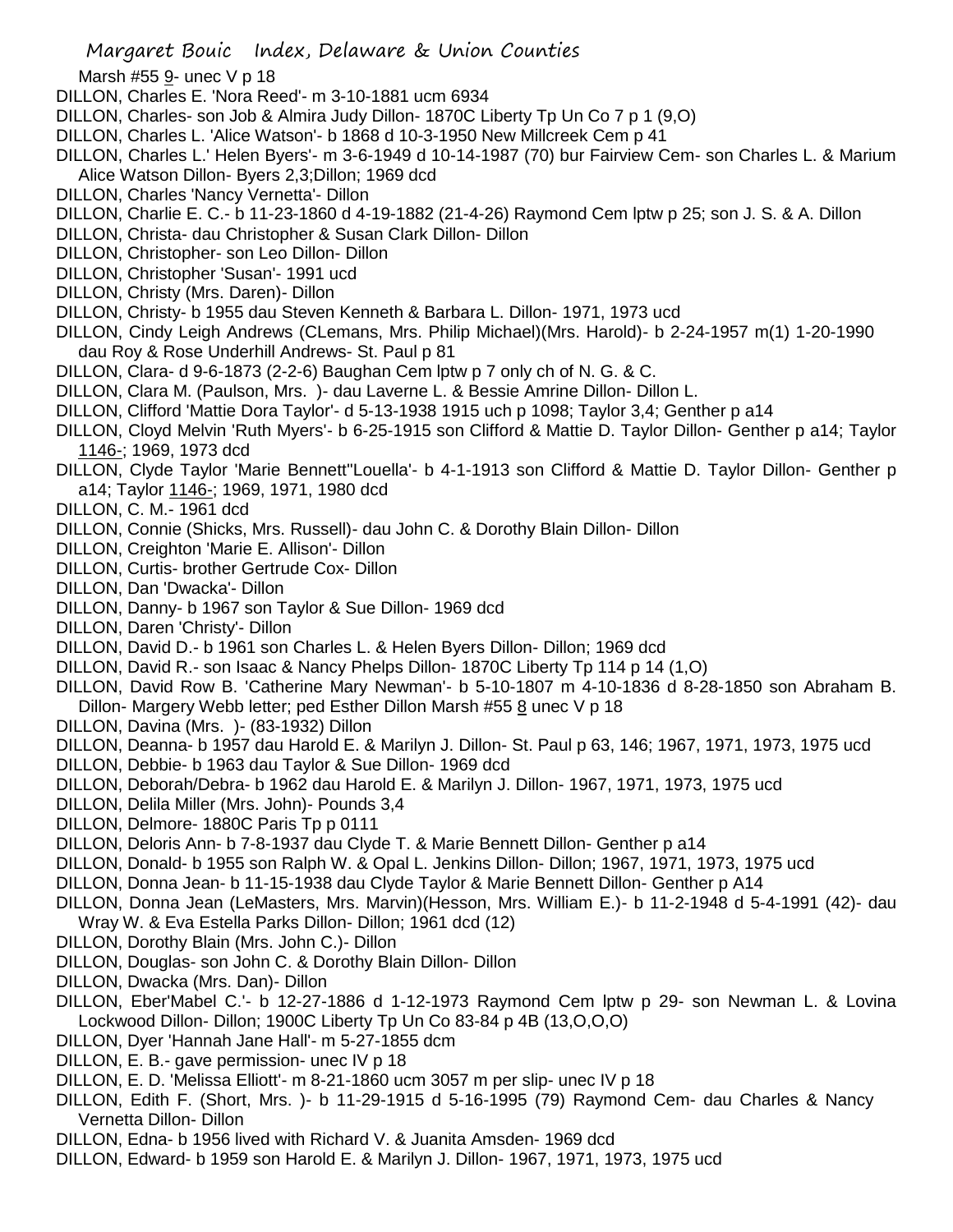- DILLON, Edward Lee'Marie Schlegel' 'Ruth Cocklin'- b 7-23-1886 d 10-1-1954 Oakdale Cem II p 103 (H-RH-2); son Harry D. & Annis Hinton Dillon- Dillon; 1915 uch p 535; 1900C Paris Tp 76-79 p 5B  $(12, 0, 0, 0)$
- DILLON, Eliza Carter (Mrs. Hamilton)- m 9-24-1864 ucm 3626- 1870C Liberty Tp Un Co 174 p 20 (28,O); 1880C Taylor Tp 73-74 p 7 (37,O,Ky,Md)
- DILLON, Eliza Gibson (Mrs. Ellsworth)- Pounds 3,4
- DILLON, Eliza J.- b 1-5-1862 d 1-17-1863 (1y12d)- Raymond Cem gj25 dau J. S. & A.
- DILLON, Elizabeth (Althouse, Mrs. John Cosgrove)- Weiser p 517
- DILLON, Ellsworth 'Eliza Gibson''Hannah Jane Hall'- son Harrison & Zelinda Pounds Dillon- Pounds 3,4
- DILLON, Ellwood 'Melissa Elliott'- m 8-21-1860 ucm 3057 mt 8-22-1860
- DILLON, Elnora G. (Mrs. Hillis C.)- d 7-16-1995 (78) Zanesville, bur Westerville- Dillon; 1969, 1971, 1980 dcd
- DILLON, Esther Grace (Marsh, Mrs. Richard)- b 1916 dau Okey David & Grace Brooks Dillon- 1985 uch p 41, 95; unec V p 18
- DILLON, Eva- sister Gertrude Cox- Dillon
- DILLON, Eva Estella Parks (Mrs. Wray W.)- d 5-23-1967 (56)- Dillon; 1961 dcd
- DILLON, Ezer 'Nancy'- 1850C Porter Tp 3099 p 167 (25,O)
- DILLON, Flora (Awad, Mrs. )- sister Gertrude Cox- Cox
- DILLON, Fred- son Eber N. & Mabel Cavis Dillon- Dillon
- DILLON, George- hmp p 82
- DILLON, George W.- son John W. & Sara Jane Fryman Dillon- Dillon
- DILLON, Gertrude (Cox, Mrs. Orville)- d 11-9-1982- sister Curtis Dillon- Dillon
- DILLON, Grace C. Brooks (Mrs. Okey D.)- b 11-4-1882 m 7-11-1901 d 10-14-1967 Raymond Cem lptw p 40 dau George & Lilly Yarrington Brooks- 1985 uch p 95, 211; unec V p 18; 1949, 1959, 1967 ucd
- DILLON, Grace (Clark, Mrs. Oscar)- Dillon; Clark
- DILLON, Grace- b 5-1891 dau Jean & May Dillon- 1900C Liberty tp Un Co 279-285 p 12B (9,O,O,O)
- DILLON, Gracie- b 1965 dau Taylor & Sue Dillon- 1969 dcd
- DILLON, H.- 1883 uch IV p 519
- DILLON, Hamilton 'Eliza Carter'- m 9-24-1864 ucm 3626- 1860c Liberty Tp Un Co 1023-1033 p 140 (18,O); 1870C Liberty Tp 174 p 20 (28,O); 1880C Taylor Tp p 0128 73-74 p 7 (38,O,NJ,NJ)
- DILLON, Hannah Jane Hall (Mrs. Dyer)- m 5-27-1855 dcm
- DILLON, Hannah S. (Mrs. Abiah)- unec X p 47
- DILLON, Harold B.- 1991 ucd Allen Tp
- DILLON, Harold 'Cindy Leigh Andrews'- b 1-30-1964 m 1-20-1990 St. Paul p 81
- DILLON, Harold D. Amrine- b 1898 d 1918 Raymond Cem lptw p 25- son Laverne & Bessie Amrine Dillon-1900C Liberty Tp Un Co 121-121 p 6A (1,O,O,O)
- DILLON, Harold E. 'Marilyn J.'- 1967, 1971, 1973, 1975 ucd
- DILLON, Harold- b 1964- son Harold E. & Marilyn J. Dillon- 1967, 1971, 1973, 1975 ucd
- DILLON, Harrison 'Zelinda Pounds'- b 3-16-1836 d 3-1910- Pounds 2,3
- DILLON, Harry Dell'Annis Hinton''Sarah E. Wells'- son Isaac & Nancy Phelps Dillon- 1870C Liberty Tp 114 p 14 (7,O); 1880C Liberty Tp Un Co 19-20 p 3 (16,O,NJ,O); 1900C Paris Tp 776-79 p 5B (36,O,Pa,O)
- DILLON, Harry- son Luroy & Nettie Dillon- 1880C Liberty Tp Un Co 118-121 p 13 (3,O,O,O)
- DILLON, Hazel (Baughn, Mrs. )- b 1-1893 dau Harry D. & Annis Hinton Dillon- Dillon; 1900C Paris Tp 76- 79 p 5B (7,O,O,O)
- DILLON, Hazel (Christian, Mrs. Preston)- m 1939- dau John W. & Sara Jane Fryman Dillon- Dillon
- DILLON, Helen Byers (Mrs. Charles)- m 3-6-1949- Byers 2,3; Dillon; 1976 dch p 333; 1969 dcd
- DILLON, Hillis C. 'Elnora G.'- 1969, 1971 dcd
- DILLON, Horrace- son Isaac & Nancy Phelps Dillon- 1870C Liberty Tp Un Co 114 p 14 (18, Iowa)

DILLON, I.- uca p 83

- DILLON, Ida (Foraker, Mrs. )- sister Charles L. Dillon- Dillon
- DILLON, I. N.- d 6-27-1864 hjt p 135; 1883 uch IV p 505, 508, 538
- DILLON, Irene Patrick (Glaze, Mrs. Lloy)(Mrsl John George)- b 9-21-1919 d 4-24-1973 dau Frank & Minnie Butts Patrick- Freshwater p 94
- DILLON, Isaac B.- 1830C Allen Tp 375 p 294 (20-30); 1860C Liberty Tp 1023-1033 p 140 (47,NJ); 1880C Liberty Tp p 0035
- DILLON, Isaac N. 'Nancy Phelps'- lic 11-18-1859 ucm 2954 d 3-22-1886 (83-2-10)- Raymond Cem lptw p 25; 1870C Liberty Tp Un Co 114 p 14 (66, NJ); 1880C Liberty Tp 19-20 p 3 (77,NJ,NJ,NJ); uca p 96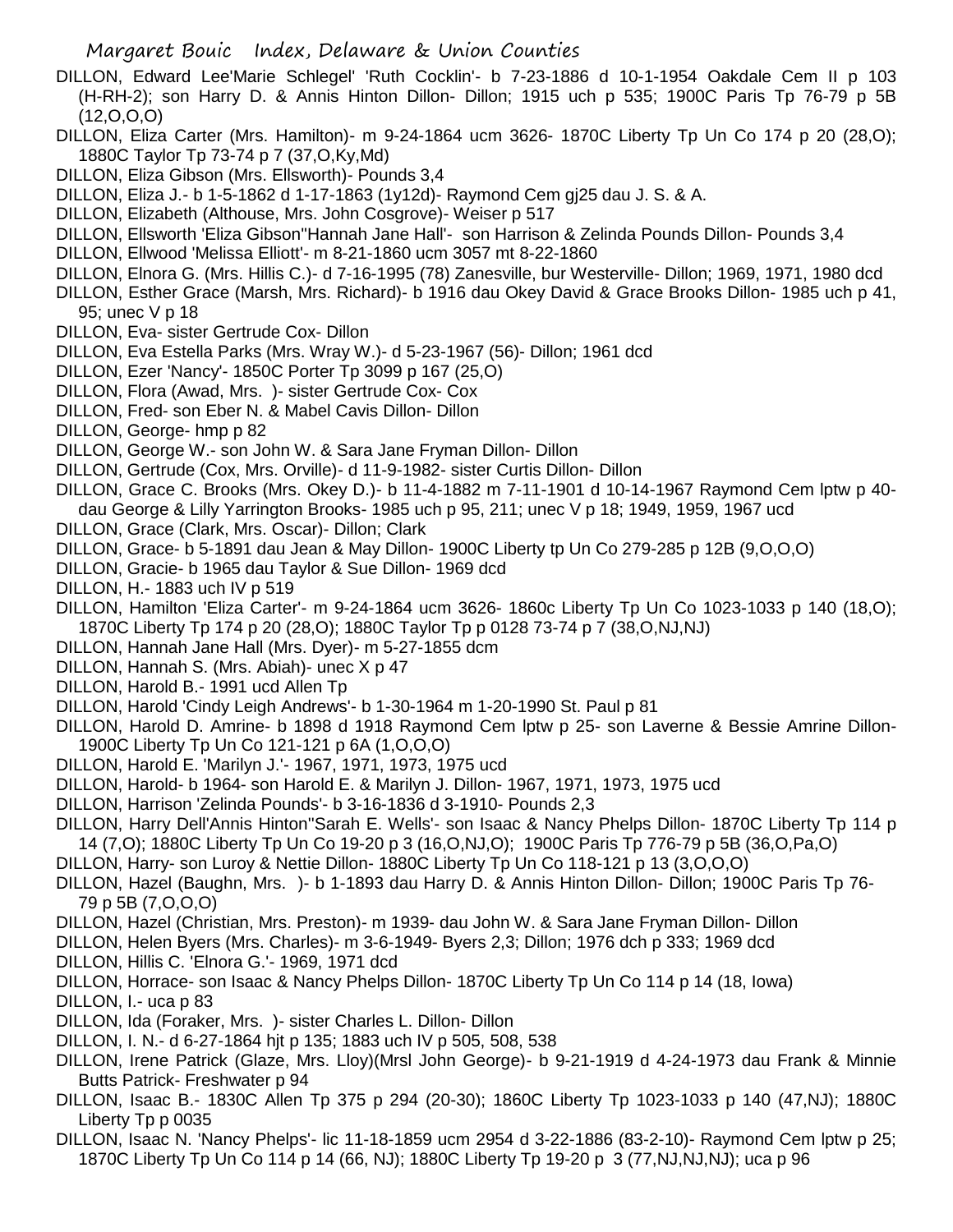- DILLON, Isaiah N.- uca p 100
- DILLON, J.- 1875 Berlin Tp CCC p 31
- DILLON, Jaqueline- d 8-23-1989 (3 mos)- bur Cheshire Cem- dau Daren & Christy Dillon- Dillon
- DILLON, Jane (Shirk, Mrs. Isaac)- 1883 uch V p 387
- DILLON, Jean 'May' b 11-1856; 1900C Liberty Tp Un Co 279-285 p 12B (43,O,O,O) m 15y
- DILLON, Jeannette A. (Fox, Mrs. )- b 11-4-1921 d 12-10-1993 972) Oakdale Cem dau Edward Lee & Ruth Cocklin/Conklin Dillon- Dillon
- DILLON, Jennie A.- dau Job S. & Almira Judy Dillon- 1870C Liberty Tp Un Co 7 p 1 (5,O)
- DILLON, Jennie Olive- b 5-30-1875 Berlin tp dau John & Amanda Hidden Dillon- dcb
- DILLON, Jesse B. 'Jessie B. Yonkin'- m 3-29-1877 ucm 6047
- DILLON, Jesse 'May Y.'- b 1859 d 1928 Raymond Cem lptw p 24- son Job & Almira Judy Dillon- 1870C Liberty Tp 7 p 16 (11,O); 1880C York Tp 114-117 p 12 (21,O,O,O)
- DILLON, Jessie B. Yonkin (Mrs. Jesse B.)- m 3-29-1877 ucm 6047 dau Climenia Yonkin- 1880C Taylor Tp 1 p 1 (19,Iowa,O,O)
- DILLON, Job 'Almira Judy'- m 8-10-1854 ucm 2154; lptw p 25; 1883 uch V p 403; unwx VIII p 19; 1870C Liberty Tp 7 p 1 (36,O); 1880C Liberty Tp 114-117 p 12 (46,O,NJ,Va); 1900C Lib. Tp 57 p 3A (64,O,NJ,Va) m 45y
- DILLON, John- unec III p 3 Broadway 1882
- DILLON, John- Powers p 305
- DILLON, John B. 'Delila Miller'- b 8-16-1863 m 9-26-1883- son Harrison & Zelinda Pounds Dillon- Pounds 3,4
- DILLON, John C. 'Dorothy Blain'- d 7-1-1982 961) bur Mich- Dillon
- DILLON, John E.- son Hamilton & Eliza Carter Dillon- 1870C Liberty Tp Un Co 174 p 20 (3,O); 1880C Liberty Tp 74 p 7 (13,Ill,O,O)
- DILLON, John George 'Irene Patrick'- McKitrick p 94
- DILLON, John 'Polly Pough'- m 1-28-1830 Madison Co unec V p 40
- DILLON, John S.- son Ezer & Nancy Dillon- 1850C Porter 3099 Tp (1,O)
- DILLON, Rev. John W.- 1908 dch p 255
- DILLON, John William 'Sara Jane Fryman''Lena Shelley'- b 1897 d 1958 Hopewell Cem djlm p 87- son Creighton & Marie E. Dallison Dillon- Dillon; 1949 ucd
- DILLON, John- b 1959 son Steven Kenneth & Barbara L. Dillon- 1971, 1973, 1975 ucd
- DILLON, June (Kern, Mrs. )- dau Eber N. & Mabel C. Dillon- Dillon
- DILLON, Joshua- son Daren & Christy Dillon- Dillon
- DILLON, Kayce- dau Christopher Dillon- Dillon
- DILLON, Kirsten- dau Christopher & Susan Clark Dillon- Dillon
- DILLON, Larry 'Betty'- 1979, 1981 ucd
- DILLON, Laura- b 1962 dau Clyde & Louella Dillon- 1969, 1971 dcd
- DILLON, Laura- b 1960 dau Taylor & Sue Dillon- 1969 dcd
- DILLON, Laura (Bender, Mrs. John E.)- b 2-10-1860 m 12-27-1882- dau Harrison & Zelinda Pounds Dillon-Pounds 3,4
- DILLON, Laverne L. 'Bessie Amrine'-b 8-1875 d 6-20-1960 (83) son Newman G. & Lovina Lockwood Dillon-Dillon; 1880C Liberty Tp 2 p 1 (4,O,O,O); 1900C Lib. Tp 121-123 p 6A (24,O,O,O) m 2y
- DILLON, Lemuel/Samuel 'Angeline Lockwood'- m 5-11-1854 ucm 2133; 1883 uch V p 387; unec VIII p 19
- DILLON, Lena Shelley (Mrs. John William)- b 1898 d 1-14-1979 Hopewell cem djlm p 87- Dillon; 1949, 1959, 1967, 1971, 1973 ucd
- DILLON, Leo- Dillon
- DILLON, Leroy/Luroy 'Nettie'- son Job & Almira Judy Dillon- 1870C Liberty Tp Un Co 7 p 1 (13,O); 1880C Liberty Tp 118-121 p 13 (23,O,O,O) p 0040
- DILLON, Linda Charlene- b 11-7-1948 dau Clyde Taylor & Marie Bennett Dillon- Genther p a14
- DILLON, Loretta Marie- b 5-21-1947- dau Clyde Taylor & Marie Bennett Dillon- Genther p a14
- DILLON, Louella/Lu Ellen- (Mrs. Clyde)- 1969, 1971, 1980 dcd
- DILLON, Louisa J. (Levering, Mrs. Robert Bell)- dau Dr. Ale;xander Dillon- dumch p 314
- DILLON, Clarissa Lovina/Levina Lockwood (Mrs. Newman G.)- b 1849 m 10-2-1869 ucm 4609 d 1934 Raymond Cem lptw p 7, 25- dau David B. & Mary J. Harsha Lockwood- Dillon; 1985 uch p 95; 1915 uch p 982; dumch p 447; 1870C Liberty Tp Un Co 35 p 5 (23,O); 1880C Liberty Tp 2 p 1 (31, O, Canada,NY); 1900C Lib. Tp 83-84 p 4B (50,O,Can,NY) m 30y, 4 ch, 3 living
- DILLON, Lucas Hayden- b 5-23-1983 son Christopher & Susan Clark Dillon- Dillon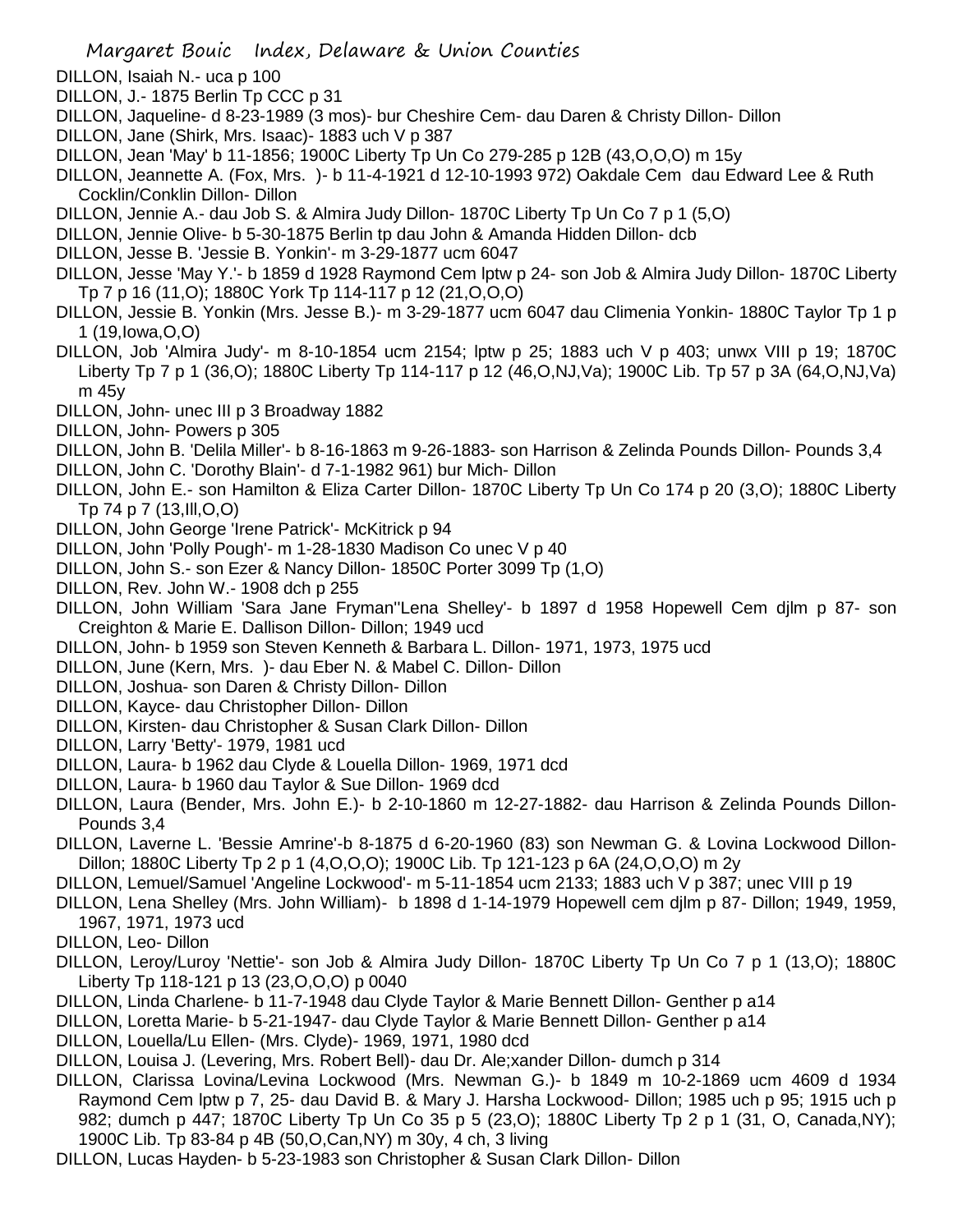- DILLON, Lydia (Cook, Mrs. Allen H.)- m 8-20-1868 ucm 4419
- DILLON, Mabel Cavis (Mrs. Eber N.)- d 6-9-1971 (82)- grad Broadway 1907- unec III p 19- Dillon
- DILLON, Mable C.- b 1889 d 1971 Raymond Cem lptw p 29
- DILLON, Mae Y. (Mrs. Jesse B.)- b 1869 d 1939 Raymond Cem lptw p 24
- DILLON, Margaret- b 1838 d 1913 Oak Grove Cem Powell p 431
- DILLON, Maria Jane (Shirk, Mrs. Isaac)- m 1-20-1846 ucm 1102; unec VI p 32
- DILLON, Marie Bennett (Mrs. Clyde Taylor)- Genther p a14
- DILLON, Marie Schlegel (Mrs. Edward Lee)- Dillon
- DILLON, Marilyn J. (Mrs. Harold E.)- 1967, 1971, 1973, 1975 ucd
- DILLON, Marion- son Catharine Baxley- 1880C Liberty Tp Un Co 132-136 p 14 (30,O,O,NY?)
- DILLON, Marium Alice Watson (Mrs. Charles L.)- d 9-17-1954 (80) see Alice- Dillon
- DILLON, Mark- b 1957 son Steven Kenneth & Barbara L. Dillon- 1971, 1973, 1975 ucd
- DILLON, Mary A.- 1880C Delaware Town p 481A
- DILLON, Mary Levina (Cahill, Mrs. Bruce)(Firestine, Mrs. Delbert)- b 3-19-1908 dau Okey David & Grace Brooks Dillon- 1985 uch p 41, 95
- DILLON, Mary Ellen (Orahood, Mrs. John)- b 1-13-1837 m 11-20-1854 ucm 2199- dau David Row B. & Catherine Mary Newman Dillon- Margery Webb Letter; unec VIII p 20
- DILLON, Mary Helen (Marcell, Mrs. James Everett)- b 3-22-1874 m 6-17-1896 dau Harrison & Zelinda Pounds Dillon- Pounds 3,4
- DILLON, Mattie Dora Taylor (Mrs. Clifford)(Bauder, Mrs. Fred)- b 3-22-1892 d 1-17-1982 dau Adrian M. & Lulu Rittenhouse Taylor- Taylor 3,4; Genther p a14; 1915 uch p 1098
- DILLON, Maud- dau leroy & Nettie Dillon- 1880C Liberty Tp Un Co 118-121 p 13 (1,O,O,O)
- DILLON, Maurice- 1880C Delaware Town p 552A
- DILLON, Maurice Jr.- b 1875 d 1912 Oak Grove Cem Powell p 431
- DILLON, May (Mrs. Jean)- b 10-1868; 1900C Liberty Tp Un Co 279-285 p 12B (31,O,Ger,Ger)- m 15y, 1 ch
- DILLON, Melissa Elliott (Mrs. E. D.)- m 8-21-1860 ucm 3057 m slip- unec IV p 18
- DILLON, Michael- b 1859 Un Co d 12-18-1907 (48y3m) Oakdale Cem I p 13 SR
- DILLON, Michael A.- son Isaac & Nancy Phelps Dillon- 1870C Liberty Tp Un Co 114 p 14 (9,O); 1880C Liberty Tp 19-20 p 3 (19, O,NJ,O)
- DILLON, Michael- b 10-26-1873 Delaware Town son Manrier & Margaret Mulian Dillon- dcb
- DILLON, Micheil- d 12-18-1907 (48y3m) Oakdale Cem 2088 (55E)
- DILLON, Mike- b 1966 son Steven Kenneth & Barbara L. Dillon- 1971, 1979 ucd
- DILLON, Mildred Cooper (Mrs. Arthur Judson)0 b 11-30-1897 m 6-2-1918 dau Luther J. & Maude B. Vallance Cooper- Weiser p 559
- DILLON, morris- from Ireland 6-1865 Nat 9-25-1876
- DILLON, Nancy (Mrs. Ezer)- 1850C Porter Tp 3099 p 167 (25,O)
- DILLON, Nancy (Mrs. Noah)- 1850C Porter Tp 3100 (53, Md)
- DILLON, Nancy- b 1832 d 1-4-1919 Oakdale Cem I p 13 SR; uninf p 17
- DILLON, Nancy Phelps (Mrs. Isaac)- lic 11-18-1859 ucm 2954- 1860C Liberty Tp Un Co 1023-1033 p 140 (31,O); 1870C Liberty Tp 114 p 14 (40,O); 1880C Liberty Tp 19-20-p 3 (51,O,Ky,O); 1900C Lib. Tp 232-236 p 11A 971,OO,O) wid, 1 ch
- DILLON, Nancy Vernetta (Mrs. Charles)- Dillon
- DILLON, Nettie (Mrs. Luroy/Leroy)- 1880C York Tp 118-121 p 13 (21,O,O,O)
- DILLON, Newman Gustavus 'Clarissa Levina Lockwood'- b 1839 m 10-2-1869 ucm 4609 d 1922 Raymond Cem lptw p 25- son David & Catherine Newman Bedillon- 1985 uch p 95; 1883 uch IV p 531, V p 402, 403; 1915 uch p 982; Dillon; 1870C Liberty Tp Un Co 35 p 5 (23,O); 1880C Liberty Tp 2 p 1 (41,O,O,NJ); 1900C Lib. Tp 83-84 p 4B (60,O,O,NJ) m 30y
- DILLON, Newton- 1880C Liberty Tp Un Co p 0034
- DILLON, Noah 'Nancy'- 1850C Porter Tp 3100 (50,O); Pabst Pion I p 53
- DILLON, Okey- bur 1972 Arlington National cem 1985 uch p 95
- DILLON, Okey David 'Grace Brooks'- b 5-4-1880 m 7-11-1901 d 9-18-1967 Raymond Cem lptw p 40- son Newman Gustavus & Levina Lockwood Dillon- Dillon; 1915 uch p 266; 1985 uch p 95; unec V p 18; ped Esther Dillon Marsh 2; 1949, 1959, 1967 ucd; 1880C Liberty Tp Un Co 1 p 1 (1/12,O,O,O); 1900C Lib. Tp 83-84 p 4B (20,O,O,O)
- DILLON, Okey D.- b 1962 son Ralph W. & Opal I. Jenkins Dillon- Dillon; 1967, 1971, 1973, 1975, 1981, 1991 ucd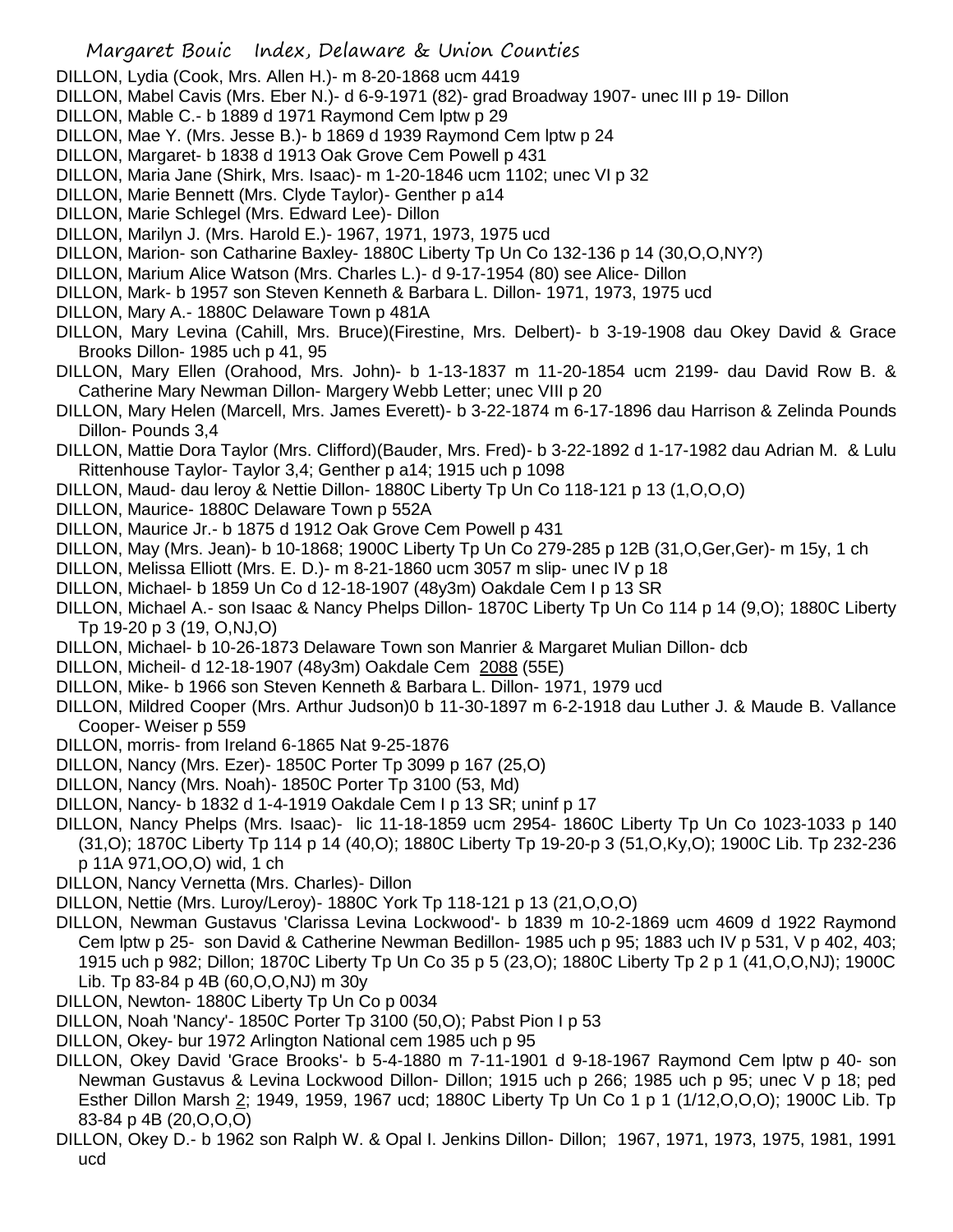- DILLON, Opal I. (Mrs. Ralph W.)- 1967, 1971, 1973, 1975, 1979, 1981 ucd
- DILLON, Pamela (Russell, Mrs. )- dau John C. & Dorothy Blain Dillon- Dillon
- DILLON, Patricia- b 1964 dau Ralph W. & Opal I. Jenkins Dillon- 1967, 1971, 1973, 1975 ucd
- DILLON, Patricia Sue- b 11-20-1940 dau Clyde Taylor & Marie Bennett Dillon- Genther p a14
- DILLON, Polly Pough (Mrs. John)- m 1-28-1830 Madison Co unec V p 40
- DILLON, Rachel (Carter, Mrs. Charles)- 1883 uch V p 383
- DILLON, Ralph Wilmer 'Opal L Jenkins'- b 7-27-1910 m 10-1959 d 3-8-1972 son Okey David & Grace Brooks Dillon- Dillon; 1985 uch p 41, 95; 1967, 1971 ucd
- DILLON, Randy- b 1960 son Clyde & Louella Dillon- 1969, 1971 dcd
- DILLON, Raquel- dau Christopher Dillon- Dillon
- DILLON, Raymond- son Cloyd Melvin & Ruth Myers Dillon- Genther p a14
- DILLON, Rebecca- b 1959 lived with Richard V. & Juanita F. Amsden- 1969, 1971 dcd
- DILLON, Rebecca J. (Mrs. Rex A.)- 1991 ucd
- DILLON, Rex A. 'Rebecca J.'- 1991 ucd
- DILLON, Rex M.- b 1956 son Harold E. & Marilyn J. Dillon- 1967, 1971, 1973, 1975 ucd
- DILLON, Richard- son Cloyd Melvin & Ruth Myers Dillon- Genther p a14
- DILLON, Richard Lee- son Richard M. & Shirley Ann Dillon- Dillon
- DILLON, Rietta B.(Herd, Mrs. Ralph)- b 4-25-1902 m 4-13-1924 d 10-31-1995 (93) dau Okey David & Grace C. Brooks Dillon- 1985 uch p 41, 95; Dillon
- DILLON, Robert Lee- d 8-5-1985 (24) son Richard M. & Shirley Ann Dillon- Dillon
- DILLON, Ronald- b 1960 son Harold E. & Marilyn J. Dillon- 1967, 1971, 1973, 1975 ucd
- DILLON, Roy 'Bertha'- b 5-1855; 1900C Liberty Tp Un Co 280-286 p 12B (45,O,O,O) m 5y
- DILLON, Roy- b 1958 son Clyde & Louella Dillon- 1969, 1971 dcd
- DILLON, Ruth Cocklin (Mrs. Edward Lee)- b 1901 d 1962 Oakdale Cem II p 103 (H-RH-2); Dillon
- DILLON, Ruth (Elliott, Mrs. S. D.)- 1883 uch V p 204
- DILLON, Ruth Myers (Mrs. Cloyd Melvin)- Genther p a14; 1969, 1971 dcd
- DILLON, Samuel Grant- b 8-6-1868 d 5-26-1870- son Harrison & Zelinda Pounds Dillon- Pounds
- DILLON, Sarah- b 1852 Fairfield Co d 11-10-1928 Oakdale Cem I p 150 (C-R4-2)
- DILLON, Sarah E. Wells (Amrine, Mrs. Henry M.)(Mrs. Harry Dell)- b 2-1854; 1900C Paris Tp 76-79 p 5B (46,O,O,O) 6 ch, 5 living
- DILLON, Sarah Jane Fryman (Mrs. John)- d 3-9-1928 Hopewell Cem djlm p 87- Dillon
- DILLON, Sarah Vaughn (Mrs. Abraham B.)- Margery Webb letter
- DILLON, Sarah (Workman, Mrs. )- dau Charles & Nancy vernetta Dillon- Dillon
- DILLON, Sharon Lee- b 7-27-1945- dau Clyde Taylor & Marie Bennett Dillon- Genther p a14
- DILLON, Shirley (Dassylva, Mrs. Robert)- m 7-20-1991 dau Charles & Helen Dillon- Dillon
- DILLON, Shirley Ann (Mrs. Richard)(Hill, Mrs. Charles)- Dillon
- DILLON, Steve 'Addie'- 1981 ucd
- DILLON, Steven Kenneth 'Barbara L.'- 1971, 1973, 1975 ucd
- DILLON, Sue (Mrs. Taylor)- 1969, 1971 dcd
- DILLON, Susan Clark (Mrs. Christopher)- dau Russell Clark- Dillon; 1991 ucd
- DILLON, Taylor 'Sue'- 1969, 1971 dcd
- DILLON, Taylor- b 1959 son Taylor & Sue Dillon- 1969, 1971 dcd
- DILLON, Tosha Nicole- b 8-6-1990 dau Harold & Cindy Leigh Andrews Dillon- St. Paul p 81
- DILLON, Vera Louise- b 1-3-1936 dau Clyde Taylor & Marie Bennett Dillon- Genther p a14
- DILLON, Wade Edward- b 1915 d 1922 New Millcreek Cem p 41
- DILLON, Walter 'Alice Ell'- b 11-22-1900 m 2-9-1935 Rausch (11335) II p 260; St. Paul p 80
- DILLON, William C.- 1883 uch IV p 533; uca p 96
- DILLON, J. Wilton- son Isaac & Nancy Phelps Dillon- 1870C Liberty Tp Un Co 114 p 14 (5,O); 1880C Liberty Tp 19-20 p 3 (13,O,NJ,O)
- DILLON, Winnie (Patterson, Mrs. Ellis)- b 9-1882 m 1901 m slip unec IV p 17; 1900C Liberty Tp Un Co 320- 328 p 14A (17,O,O,O)
- DILLON, Wray W. 'Eva Estella Parks'- son Charles L. & Marium Alice Watson Dillon- Dillon; 1961, 1969, 1971, 1980 dcd; Maugans Anc p 15
- DILLON, Zelinda Pounds (Mrs. Harrison)- dau Isaac & Mary Frazier Pounds; Pounds 2,3
- DILLOW, Addie- DJ p 120
- DILLOW, Barbara- DJ p 12O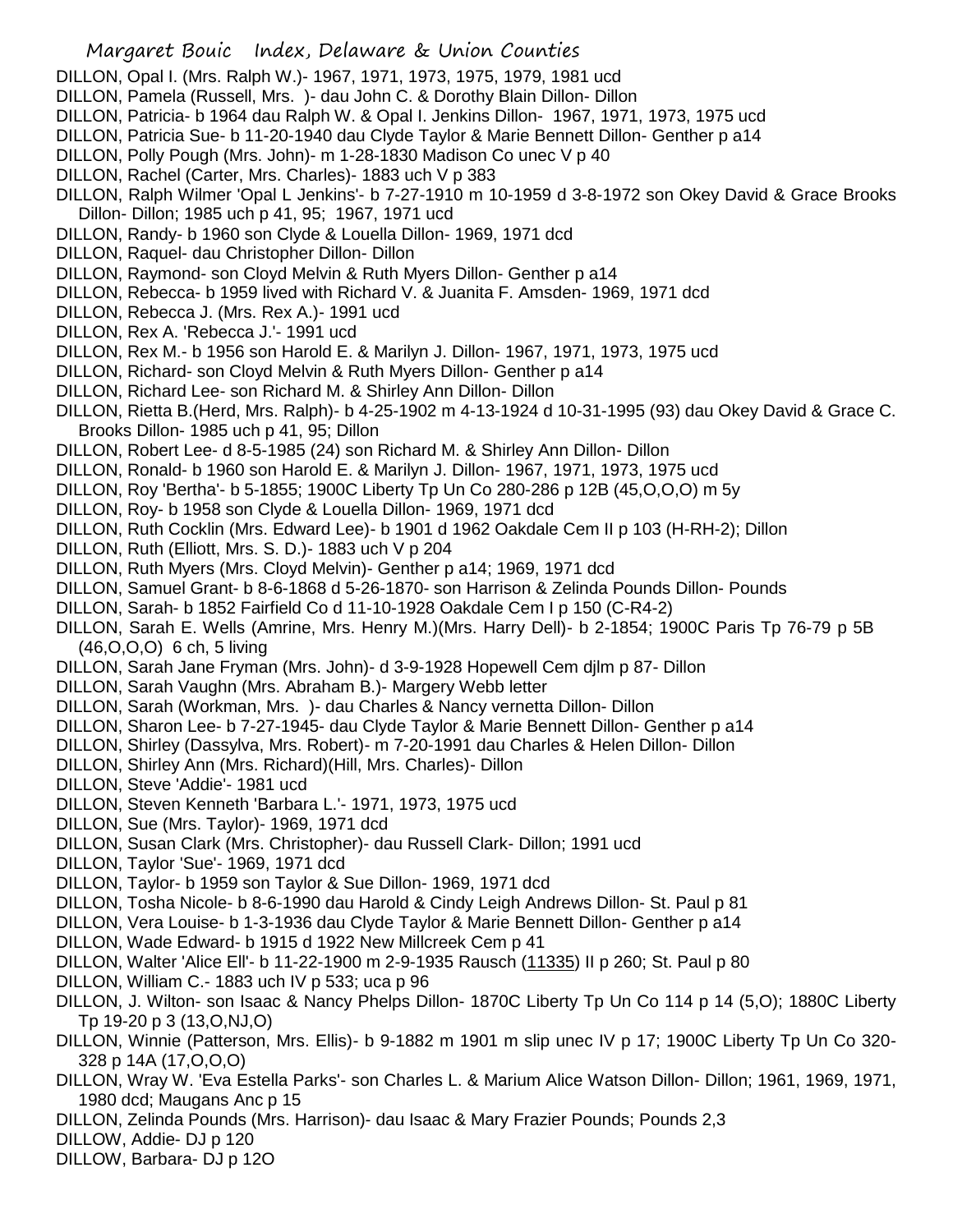Margaret Bouic Index, Delaware & Union Counties DILLOW, Barbara L.- b 1933- Jerome IOOF Cem DJ p 110 DILLOW, Bobby R.- son Johnny Leon & Sylvia J. Dillow- Dillow DILLOW, Carol L. (Mrs. George R.)- 1971 dcd DILLOW, Christa- b 1961 dau George R. & Carol L. Dillow- 1971 dcd DILLOW, Crystal M.- dau Johnny Leon & Sylvia J. Dillow- Dillow DILLOW, Eliza (Summers, Mrs. Andrew)- m 4-11-1833 Madison Co unec VII p 13 DILLOW, George R. 'Carol L.'- 1971 dcd DILLOW, Hugh 'Susannah Heath'- m 9-21-1850 unec XI p 46 DILLOW, James 'Sally Baker'- m 10-17-1835 Madison Co unec VII p 23 DILLOW, Johnny Leon 'Sylvia J.'- b 8-25-1960 d 2-14-1990 (29) Kans. son Barbara Dillow- Dillow DILLOW, Johnny L II- son Johnny Leon & Sylvia J. Dillow- Dillow DILLOW, Kenneth L. 'Barbara L.'- b 2-18-1927 d 4-10-1975 WWII Jerome IOOF DJ p 110 DILLOW, Kim- b 1962 dau George R. & Carol L. Dillow- 1971 dcd DILLOW, Mariah (Tompkins, Mrs. John)- m 11-2-1843 Madison Co- unec IX p 66 DILLOW, Mark- son Barbara Dillow- Dillow DILLOW, Mike- son Barbara Dillow- Dillow DILLOW, Sally Baker (Mrs. James)- m 10-17-1835 Madison Co unec VII p 23 DILLOW, Steve- son Barbara Dillow- Dillow; DJ p 120 DILLOW, Susan (Bailey, Mrs. Aloah)- m 10-27-1842 Madison Co unec IX p 65 DILLOW, Susanna Heath (Mrs. Hugh)- m 9-21-1880 Madison Co unec XI p 46 DILLOW, Sylvia J. (Mrs. Johnny Leon)- Dillow DILLS, Mary Wyson (Mrs. Peter)- b 7-22-1781 dau Henry & Barbara Ann Ripseed Wyson- Weiser p 846 DILLS, Peter 'Mary Wyson'- Weiser p 846 DILLTON, Catharine (Baxley, Mrs. George)- m 7-31-1862 ucm 3335 DILS, George 'Mary'- Powell p 250 DILLSAVER, Altha Arizona Pearson (Mrs. Charles Theodore)- b 3-26-1897 d 2-6-1968 dau George Elmore & Rancy Allce Morris Pearson- see Joe Dillsaver letter DILLSAVER, Charles Theodore 'Altha Arizonza Pearson'- b 9-9-1891 d 10-25-1978 son John WQesley & Melissa Zinn Dillsaer- see Joe Dillsver letter DILLSAVER, Joel- unec XII p 6 DILLSAVER, John Wesley 1st 'Melissa Zinn'- b 10-22-1833 d 4-11-1919 son George 4th & Mary Dilsaversee Joe Dillsver letter DILLSAVER, Melissa Zinn (Mrs. John Wesley 1st)- b 8-22-1848 d 9-2-1921 see Joe Dillsav er letter DILLSAVER, Uvalde Joel "Joe"- b 1-14-1927 son Charles theodore 7 Altha Arizona Pearson Dillsaver- Joel Dillsaver letter DILLY, Ebenezer 'Sarah Ann Counts'- m 12-21-1844 Madison Co unec X p 8 DILLY, Sarah Ann Counts (Mrs. Ebenezer)- m 12-21-1844 Madison Co unec X p 8 DILS, Mary (Mrs. George)- d 8-9-1849 (21-10-18) New Millcreek Cem p 19, Powell p 250 DILSAVER, ---delge VIII p 56, 1810 Radnor Tp; S p 33 DILSAVER, --family of Augusta Smith #38; unec V p 2, VI p 2, VII p 8, IX p 14, X p 3, XI p 3, XII p 3; Richard Malarkey #221 unec VIII p 15, 26; Fred Smith-delge VI p 27; Larry Newhouse #151, unec XI p 2 DILSAVER, Adam- 1830C Scioto Tp; 1880 dch p 193 DILSAVER, Adam- 1840C Claibourne Tp 39 (40-50) DILSAVER, Adam 'Margaret Davis''Mary Ann Thrasher'- b 1-3-1817 m 10-13-1841 dcm son George & Elizabeth North Dilsaver- 1915 uch p 493, 862, 926; 1883 uch V p 616, 651; dcw Bk 1 p 30, Bk 4 p 12(2); uca p 19, 87, 92; unec VI p 11, XII p 68; 1880C Claibourne Tp 243-257 p 23 (63,O,Penn,Va) p 0202; 1900C Richwood 100-107 p 4B (83, O,Va,Va) DILSAVER, Adam 'Sally Winstead'- 1883 uch V p 566, 573 DILSAVER, Albert- b 1870 d 1916 Claibourne Cem p 24 - son Edmond & Mary Fisher Dilsaver- 1880C Claibourne Tp 81-85 p 8 (9,O,O,O) DILSAVER, Albert 'Angeline Fisher''Martha'- b 9-1840 m 10-15-1868 ucm 4449; Claibourne Cem p 25 son John & Sarah Jane Bridge Dilsaver- 1883 uch V p 616; 1850C Claibourne Tp 108 p 18 (12,O); 1860C Claibourne Tp 885-869 p 116 (21,O); 1870C Claibourne Tp 177-175 p 23 (28,O); 1880C Claibourne Tp 75- 79 p 8 (40.O O,O) p 194A; 1900C Claibourne Tp 38-41 p 2B (59,O,O,O) m 12y DILSAVER, Albert 'May Robertson'- m 1896 unec IV p 66 DILSAVER, Albert- son Zachariah & Catherine Dilsaver- 1850C Thomson Tp 125 p 190 (11,O)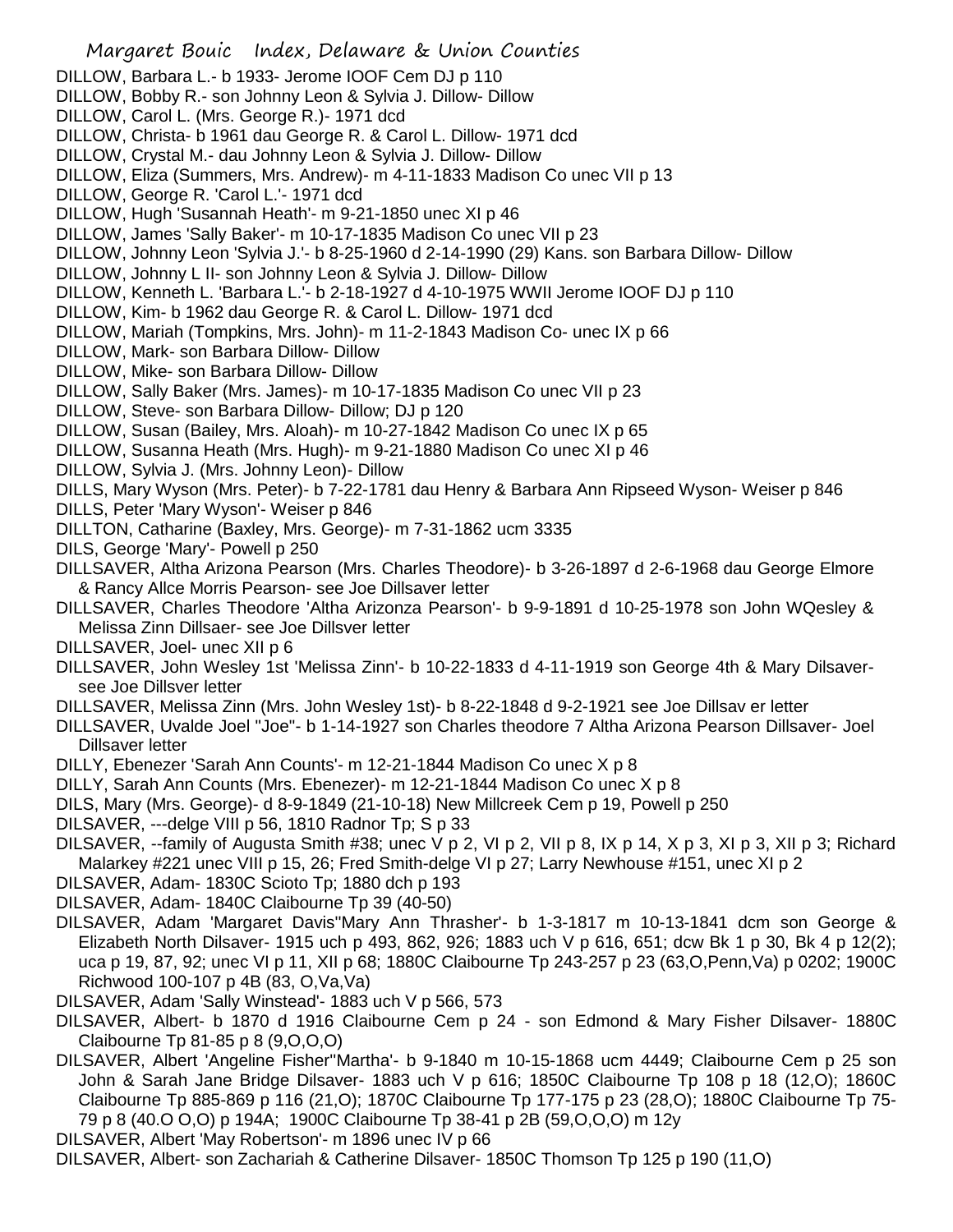- DILSAVER, Allen 'Martha'- 1880C Claibourne Tp 52-55 (30,Va,Va,O) p 0212
- DILSAVER, Allice Manuel (Mrs. Guy Ernest)- dau A. J. & Sarah Franklin Manuel- 1908 dch p 576
- DILSAVER, Allice (Mrs. William)- 1880C Scioto Tp 19-20 (20,O,O,O)
- DILSAVER, Alma- b 12-18-1890 Thomson Tp dau Morgan & Rule Dilsaver- dcb
- DILSAVER, Almira- dau John & Sarah Jane Bridge Dilsaver- 1883 uch V p 616; 1850C Claibourne Tp 108 p 18 (13,O)
- DILSAVER, Angeline Fisher (Mrs. Albert)- m 10-15-1868 ucm 4449; d 5-10-1887 (42-10-26) Claibourne Cem p 25; 1870C Claibourne Tp 177-175 p 23 (26,O); 1880C Claibourne Tp 75-79 p 86 (36,O,O,O)
- DILSAVER, Ann Maria- dau Adam & Sally Winstead Dilsaver- 1883 uch V p 566
- DILSAVER, Anna- 1880C Thompson Tp p 300C
- DILSAVER, Anna- dau George T. & ELizabeth Sloop Deilsaver- 1880C Richwood 181-194 p 18 (12,O,O,O)
- DILSAVER, Austin 'Martha Jackson'- m 4-29-1864 ucm 3583 son George H. & Rachel Deeker Dilsaver- 1883 uch V p 541; 1850C Thomson Tp 61 p 188 (9,O)
- DILSAVER, Barbary- 3rd dau George Dilsaver- dcw Bk 1 p 30
- DILSAVER, Bathaina/Berthena Graham (Mrs. Samuel)- dau John A. & Sarah Graham- dcw Bk 4 p 322 (34); 1880 dch p 801; 1870C Claibourne Tp 106-104 p 14 (24,O)
- DILSAVER, Betty J. (Mrs. Chester T.)- 1975. 1979, 1981 ucd
- DILSAVER, Burr- son Guy Ernest & Alice Manuel Dilsaver- 1908 dch p 576
- DILSAVER, Burt- 12-21-1901 Thomson Tp son Greg E. & Alice Mannel Dillsaver- dcb
- DILSAVER, Burt 'May'- b 12-1870 1900C Claibourne Tp 69-74 p 3B (29,Iowa,O,O,)
- DILSAVER, Carolyn- dau William L. & Eva Dilsaver- 1959 ucd (12)
- DILSAVER, Catherine Shoup- dau Joseph Shoup- dcw Bk 1 p 14; delge II p 17
- DILSAVER, Catherine (Mrs. Zachariah)- 1850C Thomson Tp 125 p 190 (44,O)
- DILSAVER, Chester T.- son Otho W. & Elsie G. Drollinger Dilsaver- Dilsaver
- DILSAVER, Christina (Linn, Mrs. John)- b 1824 m 12-12-1841 d 6-4-1859- dcc Gerald Phillips 27
- DILSAVER, Claude- b 1-2-1905 Thompson son Jacob & Eve Dilsaver- dcb
- DILSAVER, Clifford- son Guy Ernest & Alice Manuel Dilsaver- 1908 dch p 576
- DILSAVER, Daisy E.- b 8-1869- dau Martha Dilsaver- 1870C york Tp 96-94 p 13 (9/12,O)
- DILSAVER, Darlene (Britton, Mrs. James)- dau William L. & Eva Moore Dilsaver- Dilsaver; 1959 ucd (12)
- DILSAVER, Daron- b 3-21-1878 Scioto Tp son Allen & Martha Swartz Dilsaver- dcb
- DILSAVER, David Allen- son George & Sarah Dilsaver- 1850C Scioto Tp 2491 (1,O); 1860C Scioto Tp 1065-1064 (12,O); 1870C Scioto Tp 222 (21,O)
- DILSAVER, Dayton 'Jennie Mae Shelley'- b 8-5-1891 m 4-10-1910 d 3-9-1965 bur Shoup Cem- son Jake/Jacob & Eva Dilsaver- Dilsaver; dcb
- DILSAVER, Delmar C.'Evolena Hughes'- m 1951 d 10-17-1988 bur Claibourne -- son Dayton & Jennie/Geneva Mae Shelley Dilsaver- Dilsaver
- DILSAVER, Dora- b 1872 d 1927 Claibourne Cem p 24
- DILSAVER, Dorse Claude-b 6-2-1904 Thompson Tp dcb, 4 siblings- son Jacob & Eva Dilsaver- Dilsaver
- DILSAVER, E.- 1883 uch IV p 533; uca p 87, 100
- DILSAVER, Edmond- b 1845 d 1923 Claibourne Cem p 24
- DILSAVER, inf dau of E. & M. d 3-20-1866 (1m)- Claibourne Cem p 24
- DILSAVER, Edmond F.- son Edward & Mary Fisher Dilsaver- 1870C Claibourne Tp 169-167 (3,O); 1880C Claibourne 81-85 p 8 (12,O,O,O) p 194A
- DILSAVER, Edward/Edmond 'Mary Fisher'- b 5-1849 m 9-3-1863 ucm 3466 Claibourne Cem p 8- son John & Sarah Jane Bridge Dilsaver- 1883 uch V p 616; Cowgill p 15; 1850C Nash p Tp 108 p 18 (6,O); 1860C Claibourne Tp 885-869 p 117 (16,O); 1870C Claibourne Tp 169-167 (25,O); 1880C Claibourne Tp 81-85 p 194D (36,O,O,O); 1900C Claibourne Tp 41-44 p 2B (51,O,O,O)
- DILSAVER, Eliza A.- dau Zachariah & Catherine Dilsaver- 1850C Thomson Tp 125 p 190 (8,O)
- DILSAVER, Eliza Cotrell (Mrs. )- dau Edward & Elizabeth Tyler Cotrell- 1883 uch V p 564
- DILSAVER, Eliza (Mrs. Jacob)- d 11-16-1886 (66-5-19) Bokescreek p 46 Powell p 241; 1870C Scioto Tp 221 (58,O)
- DILSAVER, Elizabeth- 1830C Thompson Tp p 116 delge III p 71; 1850C Thomson Tp 75 p 188 (70, Va)
- DILSAVER, Elizabeth North (Mrs. George)- d 9-6-1863 (89-8-3) Bokescreek Cem p 46 Powell p 238; dcw Bk 1 p 30; 1883 uch V p 616
- DILSAVER, Elizabeth (Rite, Mrs. Emanuel)- m 9-13-1842 dcm
- DILSAVER, Elizabeth Sloop (Mrs. George T.)- m 11-27-1862 dcm; 1880C Richwood 181-194 p 18 (36,O,O,O)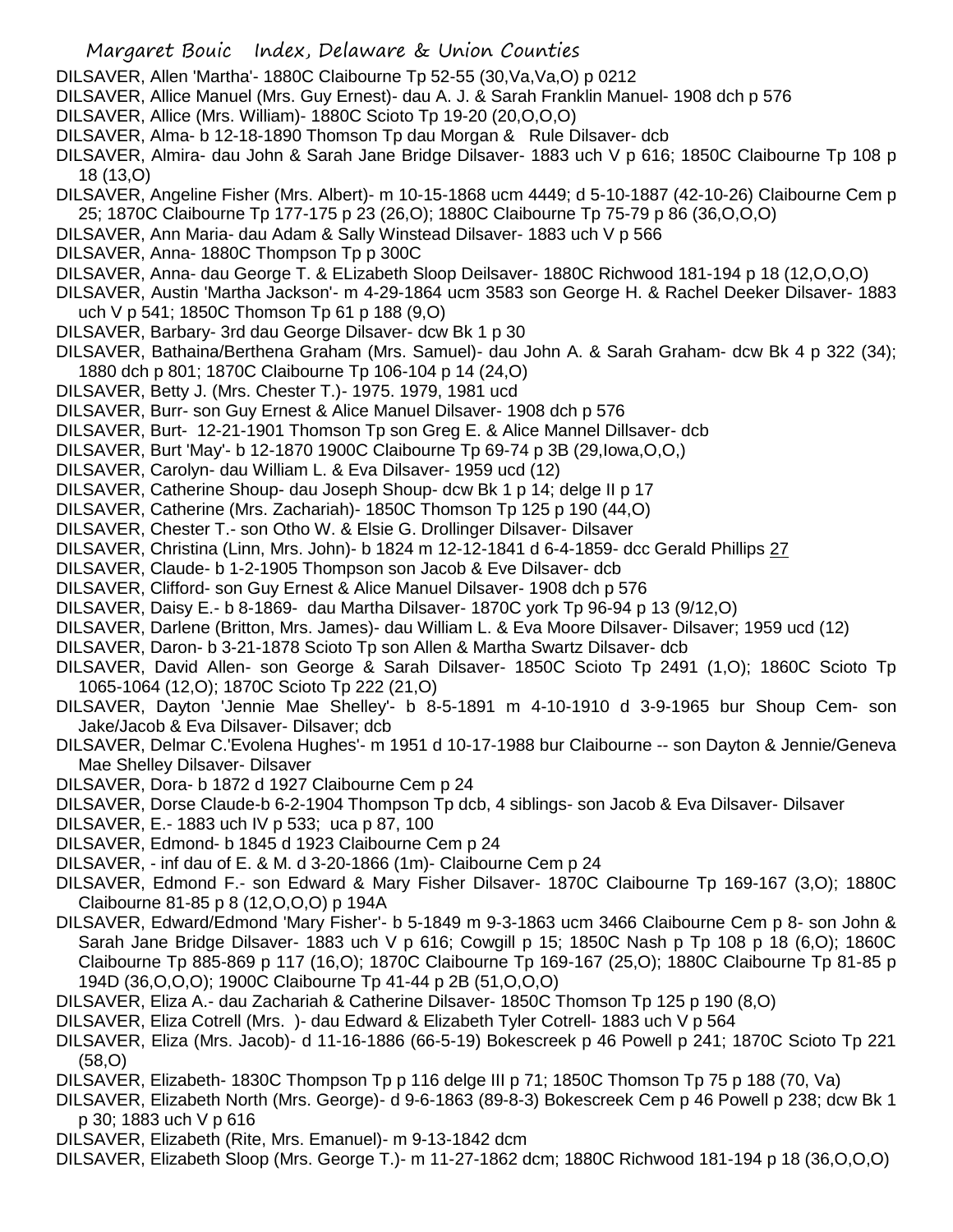DILSAVER, Elizabeth (Wiles, Mrs. Jacob)- m 7-20-1853 dcm

- DILSAVER, Elizabeth (Mrs. William)- b 1815 d 1907 Bokescreek Cem p 53 Powell p 237- ped M. Augusta Smith #38 23; 1850C Thomson Tp 99 p 189 (37,O)
- DILSAVER, Elizabeth (Wynegar/Winget, Mrs. John)- m 12-23-1839 ucm 601; unec V p 23 1/26/ 1840d2
- DILSAVER, Ella (Mrs. John)- b 1874/7-1872 d 1957 Claibourne Cem p 62; 1900C Claibourne Tp 42-46 p 2B (27,O,O,O) m 9y, 3 ch, 2 living
- DILSAVER, Elmer Main- b 5-17-1880 Scioto Tp son William A. & Alice Swartz Dilsaver- dcb
- DILSAVER, Elmira (Shepherd, Mrs. Henry)- m 4-21-1855 ucm 2280- unec IV p 17, Viii p 35
- DILSAVER, Elsie J. (Mrs. Fred)- b 11-4-1880 Claibourne Cem p 52; 1949 ucd
- DILSAVER, Elsie G. Drollinger(Mrs. Otho W.)(Green, Mrs.Ezra)- b 6-5-1896 Price Cem djlm p 63- m(1) 2-2-1912 (2) 8-1947- Dilsaver
- DILSAVER, Emily (Mrs. Joseph)- b 9-1857; 1900C York tp 129 p 6A (48,O,O,O) m 6y, no ch
- DILSAVER, Emma (Burgoon, Mrs. George W. Mc)- b 4-17-1864 d 1-17-1941- dau Edward & Mary Fisher Dilsaver- Cowgill p 15; 1870C Claibourne Tp 169-167 (6,O); 1880C Claibourne Tp 81-85 p 8 (16,O,O,O)
- DILSAVER, Emma (Mrs. Joseph)- b 1849 d 1909 Byhalia Cem lptw p 115
- DILSAVER, Emma C/J.- dau Martha Dilsaver- 1870C York Tp 96-94 p 13 (8,O)
- DILSAVER, Emma Moore (Mrs. Michael)- b 12-1859 m 3-2-1882 ucm 7137 d 1923 Claibourne Cem p 48; 1900C Claibourne Tp 39-42 p 2B (40,O,O,O) m 18y, 2 ch
- DILSAVER, Esther (Baker, Mrs. Charles Forrest)- m 9-12-1942 Dilsaver
- DILSAVER, Esther (Mrs. Moses)- 1880C York Tp 109 p 10 (63,O,O,O)
- DILSAVER, Eva- dau Samuel & Bethena Graham Dilsaver- 1880 dch p 801
- DILSAVER, Eva Moore (Mrs. William L.)- b 6-6-1924 m 8-27-1940 d 1-30-1985 Price Cem djlm p 71; 1949, 1959, 1967, 1971, 1973, 1975, 1979, 1981 ucd
- DILSAVER, Floid C.- b 6-8-1895 Thompson Tp son Guy & Alice Mannel Dilsaver- dcb
- DILSAVER, Floyd H. 'Roxanna'- b 1879 d 1956 Claibourne Cem p 92- son Albert & Angeline Fisher Dilsaver-1880C Claibourne Tp 75-79 p 8 (9/12,O,O,O); 1900C Claibourne Tp 86-92 p 4B (20,O,O,O)
- DILSAVER, Foster- son Otho W. & Elsie G. Drollinger Dilsaver- Dilsaver
- DILSAVER, Frances (Tanner, Mrs. )- dau Otha W. & Elsie G. Drollinger Dilsaver- Dilsaver
- DILSAVER, Frank- b 1867 d 1937 Claibourne Cem p 24
- DILSAVER, Frank- son Adam & Margaret Kyle Dilsaver- 1883 uch V p 616
- DILSAVER, Fred 'Ida E. Cameron''Elsie'- b 10-16-1877 d 7-8-1956 Claibourne Cem p 52; son Edmond & Mary Fisher Dilsaver- 1949 ucd- 1915 uch p 851; 1880C Claibourne Tp 81-85 p 8 (2,O,O,O); 1900C Claibourne Tp 41-45 p 2B (22,O,O,O)
- DILSAVER, Geneva Mae Shelley (Mrs. Dayton)- b 7-26-1893 m 1910 d 4-8-1974 (80) bur Claibourne Cemdau Edwin C. & Sarah Paxton Shelley- Dilsaver
- DILSAVER, Geneva Mae (Wasserbeck, Mrs. Donald Wesley)(Garver, Mrs. Jack)- b 1893 m 7-17-1960 d 1974 Claibourne Cem p 54- dau William L. & Eva Moore Dilsaver- Dilsaver; 1949, 1959 ucd (17), 1971, 1973 ucd
- DILSAVER, George- 1908 dch p 392
- DILSAVER, George- d 10-7-1842 Bokescreek Cem 52 (33-6-6); hadc p 52 Thomson Tp; dcga p 27 Del Pat & Fr Chron 12-16-1824
- DILSAVER, George 'Elizabeth North'- d 3-18-1826 (52y3m) Bokescreek Cem p 52 Powell p 238; (Will d 1823); will dcw Bk 1 p 30; 1883 uch V p 541, 616; War 1812
- DILSAVER, George 1st- son Hans Michael & Mary Elizabeth Cassidan Dilshaver- see Jo Dillsaver letter
- DILSAVER, George- son George Dilsaver- dcw Bk 1 p 30
- DILSAVER, George ,4th 'Mary'- d c 1835 son Michael & Hannah Coon Dilsaver- see Joel Dllsaer letter
- DILSAVER, George 'Rachel Deeker'- b 4-20-1812 m 10-1835 d 10-7-1842 (33-6-6) Bokescreek Cem; Powell p 238- son George & Elizabeth Dilsaver- 1883 uch V p 541; 1835 men p 57 #45 p 105 Thompson Tp; 1840C Thompson Tp delge IV p 31
- DILSAVER, George 'Sarah Look'- m 3-20-1842 dcm; 1840C Thomson Tp p 109 (20-30); 1850C Scioto Tp 2492 (30,O); 1860C Scioto Tp 1065-1064 (42,O); 1870C Scioto Tp 222 (54,O); 1880C Scioto Tp 18-19 (62, O,Va,Va) p 278A
- DILSAVER, George T. 'Elizabeth Sloop'- m 11-27-1862 dcm- son Rachel Dilsaver- 1883 uch IV p 514, V p 541, 616; uca p 92, 93, 100; 1850C Thomson Tp 61 p 188 (13,O); 1880C Richwood 181-194 p 18 (43,O,O,O)
- DILSAVER, George T. 'Ida E. Chambers'- b 1854 m 2-12-1880 ucm 6659 d 1921 djlm p 58 Price Cem- 1880C Claibourne Tp p 199A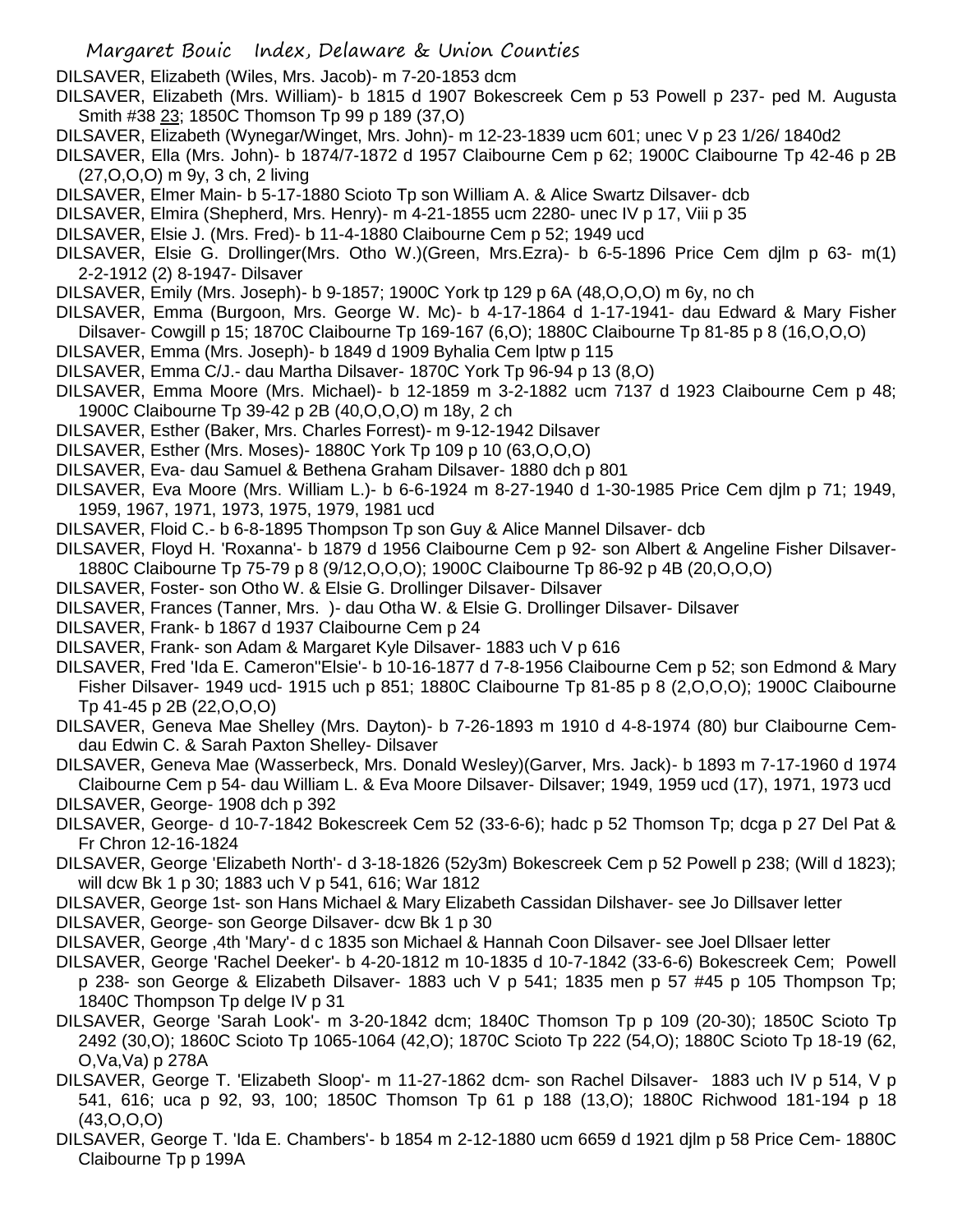- DILSAVER, Georgia- Pabst 7 p 4
- DILSAVER, Guy Ernest 'Alice Manuel'- son Simon & Kate Irving Dilsaver- 1908 dch p 576
- DILSAVER, Hamson- son Simon & Minerva Dilsaver- 1860C Scioto Tp 1066-1063 (5,O); 1870C Scioto Tp 220 (16,O)
- DILSAVER, Hannah (Beem, Mrs. Jacob W.)- b 1-11-1842 m 9-19-1861 ucm 3223 d 1931 Claibourne Cem p 49- dau John & Sarah Jane Bridge Dilsaver- 1883 uch V p 433, 616; 1850C Claibourne Tp 108 p 18 (8,O); 1860C Claibourne Tp 885-869 p 116 (18,O)
- DILSAVER, Hannah Coon (Mrs. Michael)- d 8-10-1868 (81y) Bokescreek Cem p 52 Powell p 237; 1883 uch V p 616; 1860C Scioto Tp 1066-1063 (72, Pa)
- DILSAVER, Hannah- b 3-10-1870 Thompson Tp dau G. F. & ELizabeth Sloop Deilsaver- dcb
- DILSAVER, Harrison 'Nancy Brannon'- m 12-23-1841 ucm 759- son Adam & Sally Winstead Dilsaver- 1883 uch V p 616
- DILSAVER, Hattie- dau George T. & Elizabeth Sloop Dilsaver- 1880C Richwood 181-194 p 199B (10,O,O,O)
- DILSAVER, Hattie O.- b 3-1884 dau Michael & Emma Moore Dilsaver- 1900C Claibourne Tp 39-42 p 2B (16,O,O,O)
- DILSAVER, Henry C. 'Josephine A. Moyer'- m 7-26-1849 dcm
- DILSAVER, Henry 'Sarah Decker'- m 12-1-1836 dcm; 1840C Thompson Tp 108 (20-30) delge IV p 5; 1880C Thompson Tp p 382
- DILSAVER, Hiram W.- son William & Alice Dilsaver- 1880C Scioto Tp 19-20 (3/12,O,O,O)
- DILSAVER, Howard- son Jacob & Lovicia Dilsaver- 1880C Scioto Tp
- DILSAVER, Ida E. Cameron (Mrs. Fred)- b 2-1876 dau Alexander & Martha L. Johnson Cameron- 1915 uch p 851; 1900C Claibourne Tp 41-43 p 2B (24,O,Can,O)
- DILSAVER, Ida E. Chambers (Mrs. George T.)- b 1860 m 2-12-1880 ucm 6659 d 1929 Price Cem djlm p 58
- DILSAVER, Ida (Foraker, Mrs. )- sister Charles
- DILSAVER, Ida (Hoffman, Mrs. Frank)- m 1910- 1985 uch p 72
- DILSAVER, Jacob- 1840C Claibourne Tp 12 (20-30)
- DILSAVER, Jacob E.- b 11-1869 son Albert & Angeline Fisher Dilsaver- 1870C Claibourne Tp 177-175 p 23 (8/12,O); 1880C Claibourne Tp 75-79 p 8 (10,O,O,O)
- DILSAVER,---b 12-15-1889 Thompson Tp son Jacob & Eva Dilsaver- dcb
- DILSAVER, Jacob 'Eliza'- d 8-16-1854 (44-10-1) Bokescreek p 46; Powell p 241; 1915 uch p 496; 1908 dch p 491
- DILSAVER, Jacob 'Louisa Ayres'- m 1-23-1840 dcm; 1883 uch V p 586; 1850C Scioto Tp 2481-2494 (35,O)
- DILSAVER, Jacob 'Lovinia''Eliza'- b 1-11-1812 d 10-22-1896 Bokescreek Cem p 52; Powell p 238; 1840C Scioto Tp; 1860C Scioto Tp 1064-1061 (44, NY); 1870C Scioto Tp 221 (58,O); 1880C Scioto Tp 4 (68,O,Va,Penn)p 278A; delge VI p 51
- DILSAVER, Jacob- son Michael Dilsaver- dcw Bk 2 p 412
- DILSAVER, James- son Allen & Martha Dilsaver- 1880C Claibourne Tp 52-55 (1,O,Va,Va)
- DILSAVER, Jane Eddy (Mrs. )- b 1847 d 8-11-1876 dau Alvinza & Nancy Dowell Eddy- 1985 uch p 45
- DILSAVER, Jane- niece John & Sarah Jane Bridge Dilsaver- 1880C Claibourne Tp 75-79 p 8 (27,O,O,O)
- DILSAVER, Jane (Gearhart, Mrs. Louis)- dau William H. & Sarah Dilsaver- 1908 dch p 576; 1850C Thomson Tp 99 p 189 (13,O)
- DILSAVER, Jane (Mrs. Michael)- 1870C Claibourne Tp 175-173 (23,O)
- DILSAVER, Jennie Mae Shelley (Mrs. Dayton)- m 4-10-1910 Dilsaver
- DILSAVER, Jeremiah 'Malinda Palmer'- m 12-12-1850- son George Dilsaver- dcw Bk 1 p 30; 1850C Thomson Tp 75 p 188 (18,O)
- DILSAVER, John- uca p 19, 87
- DILSAVER, Mrs. John- unec XIV p 39
- DILSAVER, John- 1830C Thompson Tp p 116; delge III p 71; 1840C Claibourne Tp 42 (30-40); delge VIII p 15, 66
- DILSAVER, John B.- d 10-4-1832 (32) Bokescreek p 52; Powell p 238- son George Dilsaver- dcw Bk 1 p 3; dcga p 27 Del Pat & Fr Chron 12-16-1824; delge VII p 61
- DILSAVER, John B. 'Margaret Crawford Fleming'- m 8-17-1858 dcm; Powers p 131; mt 3-17-1858
- DILSAVER, John B.- son Zachariah & Catherine Dilsaver- 1850C Thomson Tp 125 p 190 (13,O)
- DILSAVER, John E.- son Adam & Mary Ann Thrasher Dilsaver- 1883 uch V p 616; dcw Bk 2 p 412
- DILSAVER, John 'Ella'- b 5-1869 d 1923 Claibourne Cem p 62- son Edward & Mary Fisher Dilsaver- 1870C Claibourne Tp 169-167 (1,O);1880C Claibourne Tp 81-85 p 8 (11,O,O,O); 1900C Claibourne Tp 42-46 p 2B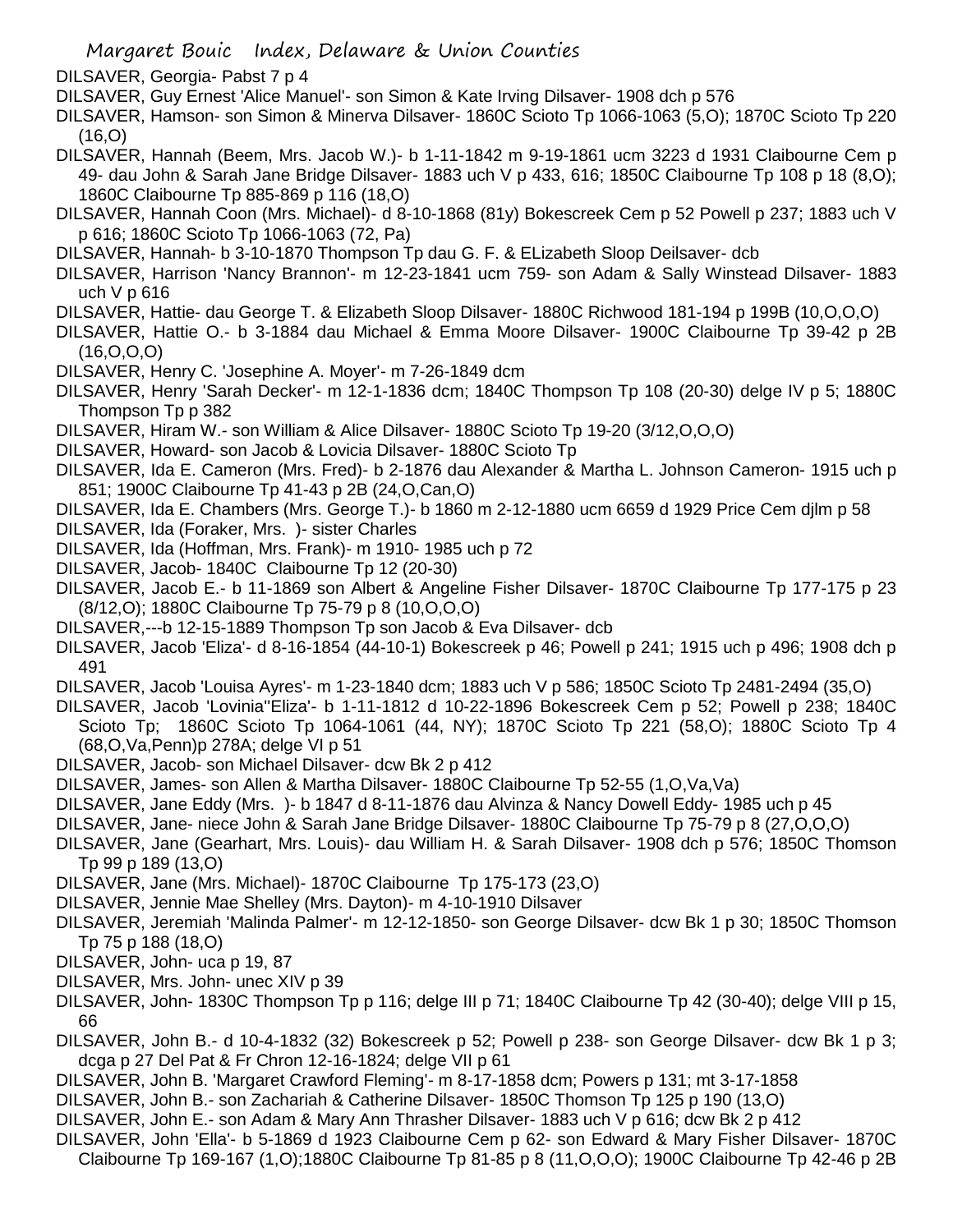(31,O,O,O)

DILSAVER, John E. 'Margaret A. Bevis'- m 7-27-1862 dcm

- DILSAVER, John- son Michael Dilsaver- dcw Bk 2 p 412
- DILSAVER, John 'Sarah Jane Bridge'- b 1806 m 7-12-1833 ucm 300 or 7-4-1834 d 5-23-1890 (83-11-27) Claibourne Cem p 8- son Michael & Hannah Coon Dilsaver- 1883 uch V p 433, 564, 466, 573, 616; 1915 uch p 485, 491, 493; 1860C Claibourne Tp 885-869 p 116 (54,O); 1870C Claiourne Tp 174-172 (66,O); 1880C Claibourne Tp 75-79 p 8 (72,O,O,O) p 194A; unec II p 35 delge VII p 39, 61
- DILSAVER, John W. Howard lived with Jacob & Louisa Dilsaver- 1850C Scioto Tp 2483-2494 (9)
- DILSAVER, Joseph- 1880C York Tp 6 p 1 (33,O,O,O) p 0018; uca p 98
- DILSAVER, Joseph- Powell p 269; 1840C Thompson Tp; 1880C Thompson Tp p 201A
- DILSAVER, Joseph 'Emma/Emily'- b 4-1837 Byhalia Cem lptw p 115; 1900C York Tp 129 p 6A (62,O,O,O) m 6y
- DILSAVER, Joseph- son George H. & Rachel Dilsaver- 1883 uch V p 541; 1850C Thomson Tp 61 p 188 (13,O)
- DILSAVER, Joseph- son Martha Dilsaver- 1870C York Tp 96-94 p 13 (3,O)
- DILSAVER, Josephine A. Moyer (Mrs. Henry C.)- m 7-26-1849 dcm
- DILSAVER, June (Graham, Mrs. Robert)- b 6-26-1923 m 7-8-1939- dau Otho W. & Elsie G. Drollinger Dilsaver- Dilsaver; Graham (161254)
- DILSAVER, Kate/Catharine Irving (Mrs. Simon)- dau William & Sarah Eliza Rhodes Irvin- 1908 dch p 576; 1883 uch V p 446
- DILSAVER, Lavina-/Louise- dau John & Sarah Jane Bridge Dilsaver- 1883 uch V p 616; 1860C Claibourne Tp 885-869 p 117 (2,O)
- DILSAVER, LavinaLavonia/Levona (Wiles, Mrs. John)- m 2-22-1855 dcm- dau William H. & Sarah Dilsaver-1850C Thomson Tp 99 p 189 (15,O)
- DILSAVER, Leah Arnold- b 1891 d 1937 Claibourne Cem p 62
- DILSAVER, Leon- son Fred & Elsie Dilsaver- 1949 ucd
- DILSAVER, Lottie May- d 5-24-1894 (11-7-10) dau A. & A. Dilsaver- Claibourne Cem p 25
- DILSAVER, Lovinia/Lovicia (Mrs. Jacob)- b 12-10-1812 d 12-6-1899 Bokescreek Cem p 52; Powell p 238; 1850C Scioto Tp 2482-2494; 1860C Scioto Tp 1064-1061 (46, NY); 1880C Scioto Tp 4 (69, NY,Conn,Conn)
- DILSAVER, Louisa Ayres (Mrs. Jacob)- m 1-23-1841 dcm
- DILSAVER, Lovisa- d 10-4-1863 (5-1-7) Claibourne Cem p 8
- DILSAVER, Lula (Schultz, Mrs. Wash)- b 8-18-1897 dcb, m 1917 d 3-8-1972 bur Shoup Cem- dau Jacob & Eva Dilsaver- Dilsaver
- DILSAVER, M. (Mrs. T.)- 1860C Claibourne Tp 885-869 p 116 (42,O)
- DILSAVER, Mable Elizabeth (Fields, Mrs. Gerald Edwin)- Cowgill p 55
- DILSAVER, Mable F.(Adams, Mrs. )- b 8or 10-20--1888 d 6-12-1981 Price Cem dau Michael & Emma Moore Dilsaver- 1900C Claibourne 39-42 p 2B (11,O,O,O)
- DILSAVER, Malinda Palmer (Mrs. Jeremiah)- m 12-12-1850 dcm
- DILSAVER, Manerva Larcum (Mrs. Simon)- m 1-16-1853 dcm Bokescreek Cem p 60; 1880C Scioto Tp 5 (49, Penn, York,York)
- DILSAVER, Margaret A. Bevis (Mrs. John E.)- m 7-27-1862 dcm
- DILSAVER, Margaret Crawford Fleming (Mrs. John B.)- m 2-17-1858 dcm Powers p 131; mt 3-17-1858
- DILSAVER, Margaret Davis (Kyle, Mrs. David)(Mrs. Adam)- m 1859 d 1902- 1883 uch V p 616; 1880C Richwood 243-257 p 23 (61, O,Wales,Wales); 1900C Richwood 100-107 p 4B (81, O,Wales,O) m 42y; 8 ch, 2 living
- DILSAVER, Mariah (?dau George & Rachel Dilsaver)- 1880C York Tp 6 p 1 (24,O,Va,Md)
- DILSAVER, Marilla- d 7-9-1842 (4-7-17) Bokescreek Cem p 52; Powell p 238
- DILSAVER, Martha- 1870C York Tp 96-94 p 13 (30,O)
- DILSAVER, Martha (Mrs. Albert)- b 5-1843 1900C Claibourne Tp 38-41 p 2B (57,O,Irel,Penn); 8 ch 6 living
- DILSAVER, Martha (Mrs. Allen)- 1880C Claibourne Tp 52-55 (30,O,O,Va)
- DILSAVER, Martha Ann (Weaver, Mrs. John H.)- m 9-7-1865 dcm
- DILSAVER, Martha A. (Sidle, Mrs. William H.)- m 10-11-1877 ucm 6138- dau Adam & Mary A. Thresher Dilsaver- 1915 uch p 862; 1883 uch V p 651; unec XIV p 23
- DILSAVER, Martha E.- b 1844 d 1917 Claibourne Cem p 25
- DILSAVER, Martha- dau George & Sarah Dilsaver- 1850C Scioto Tp 2480-2492 (8,)
- DILSAVER, Martha Jackson (Mrs. Auston)- m 4-29-1864 ucm 3583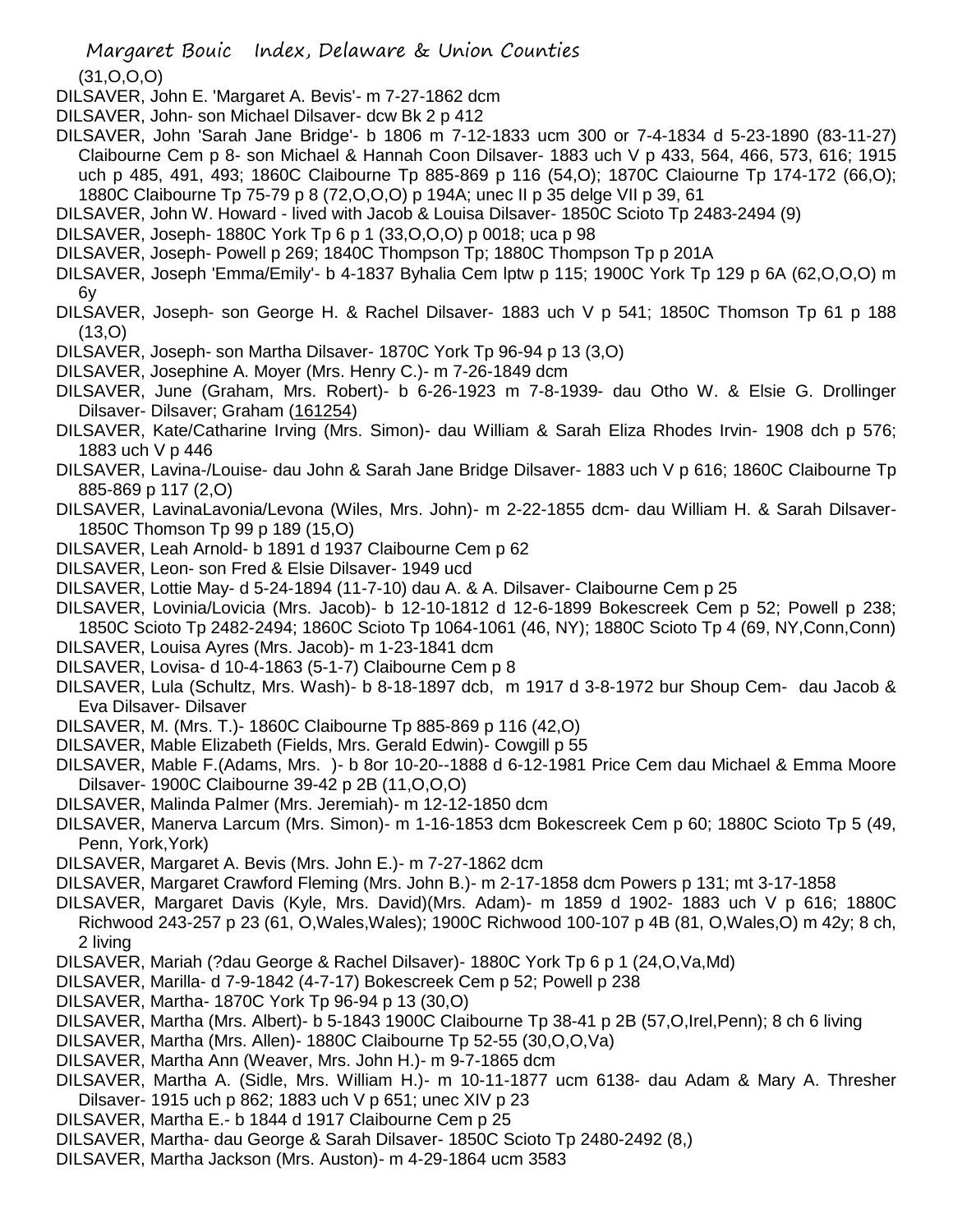DILSAVER, Martha (Smith, Mrs. Benson)- m 1-19-1865 dcm- dau William H. & Sarah Dilsaver- 1908 dch p 576; 1850C Thomson Tp 99 p 189 (5,O)

- DILSAVER, Mary- b 1837 d 1922 Claibourne Cem p 24
- DILSAVER, Mary Ann Thrasher (Mrs. Adam)- m 10-13-1841 dcm d 1859- 1883 uch V p 616; 1915 uch p 862
- DILSAVER, Mary Ellen (Houseman, Mrs. William Alvan)- Cowgill p 17
- DILSAVER, Mary E.- dau Simon & Minerva Dilsaver- 1860C Scioto Tp 1066-1063 (3,O); 1870C Scioto Tp 220 (12,O); 1880C Scioto Tp (O,O,Penn)
- DILSAVER, Mary Fisher (Mrs. Edward)- b 1837/10-1838 m 9-3-1863 ucm 3466 d 1922 Claibourne Cem p 8; Cowgill p 15; 1870C Claibourne Tp 169-167 (29,O); 1880C Claibourne Tp 81-85 [ 8 (38,O,O,O); 1900C Claibourne Tp 41 p44 (61,O,O,O) m 37y 6 ch, 5 living
- DILSAVER, Mary (Mrs. George 4th)- d c 1833, see Joe Dillsaver lewtter
- DILSAVER, Mary- dau George & Sarah Dilsaver- dcw Bk 1 p 30; 1850C Scioto Tp 2480-2492 (5,O)
- DILSAVER, Mary Jane- dau William & Sarah Dilsaver- 1850C Thomson Tp 60 p 188 (13,O)
- DILSAVER, Mary Jane (Sloop, Mrs. Harrison)- m 6-26-1853 dcm
- DILSAVER, Mary (Mrs. Nathan)- 1850C Scioto Tp 2481-2493 (22,O)
- DILSAVER, Mary Orrhood (Mrs. Michael)- m 9-30-1849 ucm 1455; unec XII p 20
- DILSAVER, Mary (Wilson, Mrs. John)- 1883 uch V p 587
- DILSAVER, Mattie- dau Adam & Mary Ann Thrasher Dilsaver- 1883 uch V p 616
- DILSAVER, Maurvy/Minerva (Mrs. Simon)- 1860C Scioto Tp 1066-1063 (28, Pa); 1870C Scioto Tp 220 (40, Pa); 1880C Scioto Tp 5 (Penn, York,York)
- DILSAVER, May (Mrs. Burt)- b 5-1880 1900C Claibourne Tp 69-74 p 3B (20,O,O,O) m 4 y 1 ch
- DILSAVER, Michael- dcw Bk 2 p 412
- DILSAVER, Michael 'Emma Moore'- b 10-1847 m 3-2-1882 ucm 7137 d 1919 Claibourne Cem p 48; 1900C Claibourne Tp 39-42 p 2B (52,O,O,O)
- DILSAVER, Michael 'Hannah Coon'- d 2-7-1849 (67-3-27) Bokescreek Cem p 54, Powell p 237, 260; 1908 dch p 380, 490; 1883 uch V p 616; 1880 dch p 544, 546; 1820C Scioto Tp; 1830C Scioto Tp; 1835 men p 55 #79 p 102 Scioto Tp; 1840C Scioto Tp (50-60); hadc p 50; Newhouse p 19; Pabst 7 p 3; rec p 6, 10 ; delge VII p 48, 61; see Joe Dillsaver letter
- DILSAVER, Michael 'Jane'- son John & Sarah Jane Bridge Dilsaver- 1883 uch V p 616; 1850C Claibourne Tp 108 p 18 (4,O); 1860C Claibourne Tp 885-869 p 117 (14,O); 1870C Claibourne Tp 175-173 (23,O);1880C Claibourne Tp 75-79 p 8 (32,O,O,O) aww Joe Dillsaver letter
- DILSAVER, Michael 'Mary Orrhood'- m 9-30-1849 ucm 1455
- DILSAVER, Minerva Larcum (Mrs. Simon)- m 1-16-1853 dcm
- DILSAVER, Minnie- b 2-21-1876 Thompson Tp dau Allen Dilsaver- dcb
- DILSAVER, Minnie B.- dau Michael & Jane Dilsaver- 1870C Claibourne Tp 175-173 (2,O); 1880C Claibourne Tp 75-79 p 8 (11,O,O,O)
- DILSAVER, Morgan- son George T. & Elizabeth Sloop Dilsaver- 1880C Richwood 181-194 p 18 (16,O,O,O)
- DILSAVER, Morgan- b 1-20-1889 Thompson Tp son Morgan & Mattie Rhul Dilsaver- dcb
- DILSAVER, Moses 'Esther'- 1880C York Tp 109 (72,Penn,Eng,Md) p 022A
- DILSAVER, Nancy Brannon (Mrs. Harrison/Hanson)- m 12-31/23-1841 ucm 759; unec V p 59
- DILSAVER, Nathan 'Mary'- 1850C Scioto Tp 2481-2493 (24,O)
- DILSAVER, Nellie G.- b 7-1893 dau John & Ella Dilsaver- 1900C Claibourne Tp 42-46 p 2B (6,O,O,O)
- DILSAVER, Olive Marie (Donnelly, Mrs. )- dau Dayton & Jennie Mae Shelley Dilsaver- Dilsaver
- DILSAVER, Opal- b 6-1897 dau Burt & May Dilsaver- 1900C Claibourne Tp 69-74 p 3B (2,O,Iowa)
- DILSAVER, Otho W. 'Elsie G. Drollinger'- b 1885 m 2-2-1912 d 1945 Price Cem djlm p 63
- DILSAVER, Paul Irving- b 6-10-1889 Thompson Tp dcb, son Guy Ernest & Alice Manuel Dilsaver- 1908 dch p 576
- DILSAVER, Rachel Deecker (Mrs. George)- b 3-1813 d 1-31-1890 (76-10-13) Bokescreek Cem p 52 Powell p 238- dau Joseph & Elizabeth Deeker- 1883 uch V p 541; 1850C Thomson Tp 61 p 188 (36,O); 1880C York Tp 6 p 1 (67, O,Va,Va)
- DILSAVER, Richard- d 6-3-1862 (16-5-3) Bokescreek Cem p 46; Powell p 241- son Jacob & Eliza Dilsaver
- DILSAVER, Roxanna (Mrs. Floyd H.)- b 1879 d 1956 Claibourne cem p 92
- DILSAVER, Roy- b 4-1892 d 1976 Claibourne Cem p 62 son John & Ella Dilsaver- 1900C Claibourne Tp 42-46 p 2B (8,O,O,O)
- DILSAVER, Ruth Ann (Robinson, Mrs. Steven Eugene)- m 2-3-1967 dau William & Eva Moore Dilsaver-Dilsaver; 1949, 1959 ucd (16)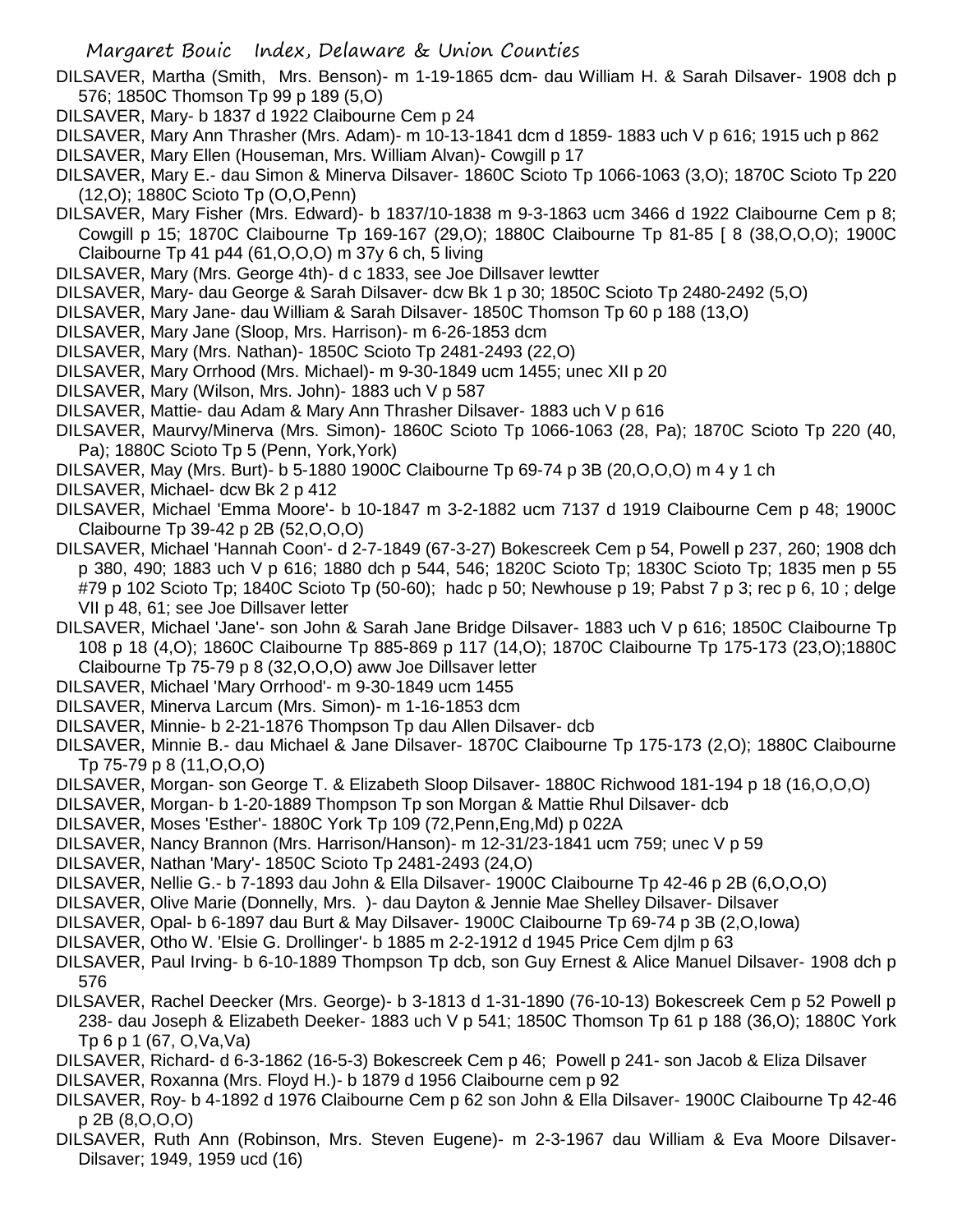DILSAVER, S.- uca p 75

DILSAVER, S. A.- uca p 21

- DILSAVER, Sally Winstead (Mrs. Adam)- 1883 uch V p 566
- DILSAVER, Samuel- 1880C Thompson Tp p 300C; delge V p 200
- DILSAVER, Samuel 'Bethena Graham'- 1880 dch p 801
- DILSAVER, inf of S. & D. d 1865 Shoup Cem Powell p 264
- DILSAVER, Sarah Decker (Mrs. Henry)- m 12-1-1836 dcm
- DILSAVER, Sarah- dau George Dilsaver- dcw Bk 1 p 30
- DILSAVER, Sarah Jane Bridge (Mrs. John)- m 7-12-1833 ucm 300 or 1831 or 714-1834 d 2-19-1892 (75-7-10) Claibourne Cem p 8; unec II p 35- dau Basil & Almira Warner Bridge- 1915 uch p 491; 1883 uch V p 433, 566, 581, 616; 1850C Claibourne Tp 108 p 18 (36,O); 1860C Claibourne Tp 885-869 p 116 (42,O); 1870C Claibourne Tp 175-173 (56,O); 1880C Claibourne Tp 75-79 p 8 (66,O,Canada,Vt)
- DILSAVER, Sarah Jane (Gearhart, Mrs. Jacob H.)- b 1836 m 4-21-1859 dcm d 1909- dau William & ELizabeth Dilsaver- ped Augusta Smith #38 11; unec IV p 3
- DILSAVER, Sarah Lock (Mrs. George)- m 3-20-1842 dcm- 1850C Scioto Tp 2480-2492 (18); 1860C Scioto Tp 1065-1064 (38, Va); 1880C Scioto Tp 18-19 (58,Va,Va,Va)
- DILSAVER, Sarah (Mather, Mrs. Increase)- lic 9-20-1832 ucm 269; unec II p 35
- DILSAVER, Sarah (Mrs. William H.)-1908 dch p 576; 1850C Thomson Tp 60 p 188 (34,O)
- DILSAVER, Simon B. 'kate/Catharine Irving'- son William H. & Sarah Dilsaver- 1908 dch p 576; 1883 uch V p 446; hadc p 117, 121; 1850C Thomson Tp 99 p 189 (6,O); 1880C Thompson Tp p 303A
- DILSAVER, Simon 'Maurvy/Minerva Larcum'- b 1830 Bokescreek Cem p 60- 1860C Scioto Tp 1066-1063 (30,O); 1870C Scioto Tp 220 (41, Pa); 1880C Scioto Tp 5 (51, O,Va,Penn) p 278A
- DILSAVER, Susan (Roush, Mrs. )- dau William & Eva Moore Dilsaver- Dilsaver; 1949 ucd
- DILSAVER, Virgie Ann- b 2-27-1887 Scioto Tp dau William & Allice Swartz Dilsaver- dcb
- DILSAVER, Vincent- b 1962 son Chester T. & Betty J. Dilsaver- 1975 ucd
- DILSAVER, Viola- grad Broadway 1922- unec III p 20
- DILSAVER, Virginia Rachel (Weist, Mrs. George LeRoy)- m 5-27-1938- Graham 127482
- DILSAVER, b 7-2-1900 Thomson Tp son Jacob & Eva Dillsaver- dcb
- DILSAVER, Watkin- d 10-21-1870 (3-2-5) Shoup Cem Powell p 264 son B. & S.
- DILSAVER, Watkin- son Samuel & Berthena Graham Dilsaver- 1870C Claibourne Tp 106-104 p 14 (2,O)
- DILSAVER, William- 1835 men p 56 #17 p 103 Thomspon Tp; 1840C Thompson Tp p 110 (30-40); delge IV p 31
- DILSAVER, William 'Allice'- son George & Sarah Look Dilsaver- 1860C Scioto Tp 1065-1064 (6,O); 1870C Scioto Tp 222 (17,O)l 1880C Scioto Tp 19-20 (25,O,Va,Va) p 278A
- DILSAVER, William 'Elizabeth'- d 7-10-1850 (42-6-16) Bokescreek Cem p 53 Powell p 237; 1850C Thomson Tp 99 p 189 (44,O); ped M. Augusta Smith #38 22 unec IV p 3
- DILSAVER, William Henry 'Sarah'- son George Dilsaver- dcw Bk 1 p 30; 1850C Thomson Tp 60 p 188 (35,O)
- DILSAVER, William- d 9-20-1863 (7-4-16) Claibourne Cem p 8- son John & Sarah Jane Bridge Dilsaver- 1883 uch V p 616; 1860C Claibourne Tp 885, 869 p 117 (4,O)
- DILSAVER, William L.'Eva Moore'-b 12-14-1918 m 8-27-1940 d 8-10-1980 Price Cem djlm p 71; son of Otho W. & Elsie Dilsaver- 1949, 1959, 1967, 1971, 1975, 1979 ucd
- DILSAVER, William- son Michael Dilsaver- dcw Bk 2 p 412
- DILSAVER, Zachariah 'Catherine'- son George Dilsaver- dcw Bk 1 p 30; 1883 uch V p 564- 1835 men p 57 #46 p 105 Thompson Tp; 1850C Thomson Tp 125 p 190 (45,O); delge IV p 5
- DILSAVOR, Jane (Mrs. M.)- d 8-11-1874 (30-8-11) Claibourne Cem p 27
- DILSAVOR, M. 'Jane'- Claibourne Cem p 27
- DILSVERE, Mary (Counts, Mrs. Joseph)- m 3-7-1843 Madison Co unec IX p 65
- DILTS, --family of Wilma C. Leonard #289, unec XI p 2, XII p 2
- DILTS, Fanny (Jackson, Mrs. Francis)- McKitrick p 277
- DILTS, Jon R. 'Kimberly'- 1980 dcd
- DILTS, Katherine- b 1962 dau Robert L. & Marny L. Dilts- 1980 dcd
- DILTS, Kimberly (Mrs. Jon R.)- 1980 dcd
- DILTS, Lynn Ann (Long, Mrs. Doyle Wayne)- m 10-5-1974 dau Robert Dilts- Dilts
- DILTS, Marny L.(Mrs. Robert L.)- Dilts
- DILTS, Mary (Foreman, Mrs. Samuel S.)- b 2-14-1825 m 7-17-1844 d 8-14-1902 Ill, -ped Wilma Gunn Leonard #289 11, unec X p 50, XII p 16, XIII p 16, 22, XIV p 63;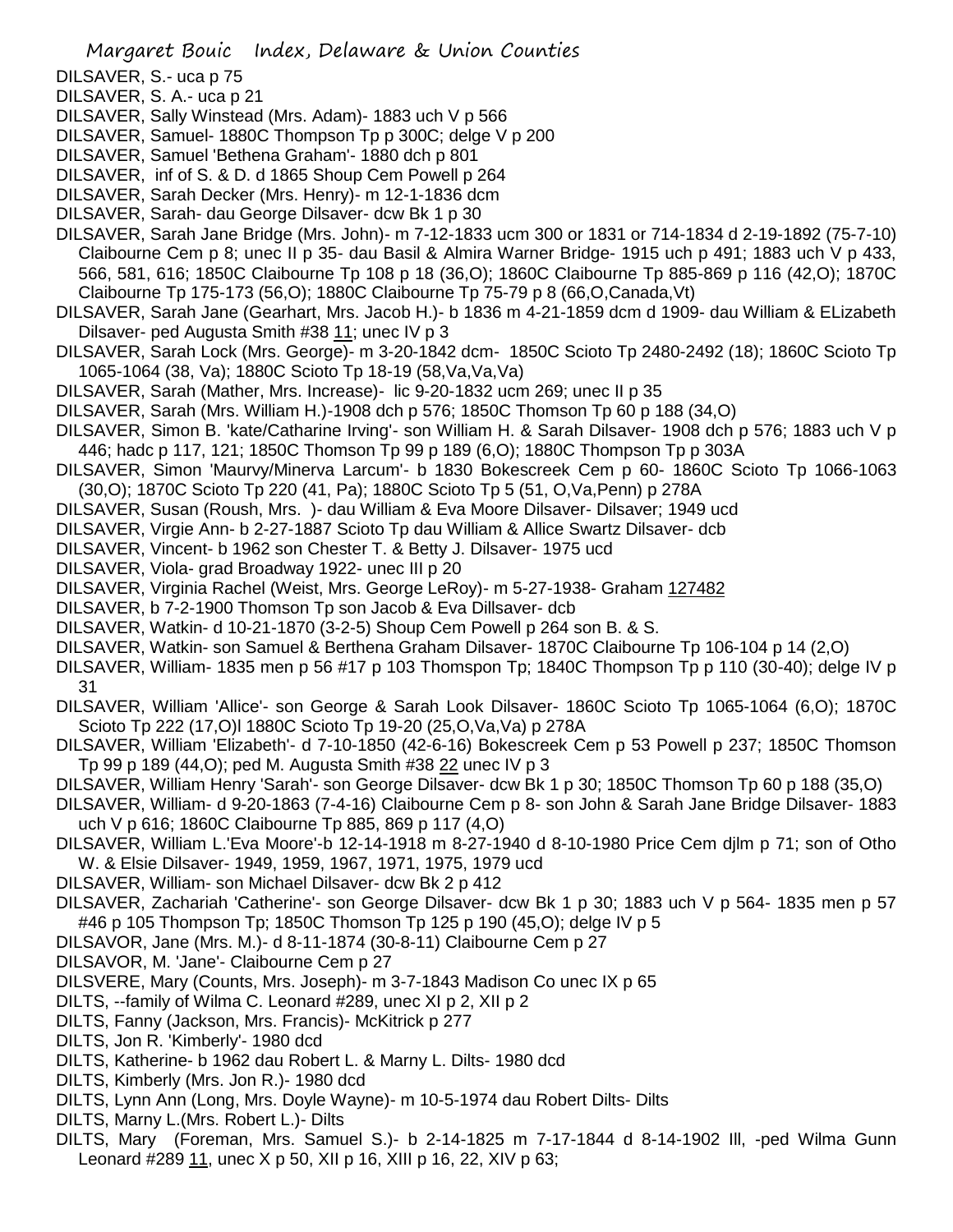- Margaret Bouic Index, Delaware & Union Counties DILTS, Robert L. 'Marny L.'- Dilts DILTS, Sarah Elizabeth (Orr, Mrs. Perry)- m 1912 W. Brown VI p 769 DILTZ, Julie (Mrs. Rob)- 1979, 1981, 1983 ucd DILTZ, L. G.- 1883 uch IV p 473, 536; uca p 100 DILTZ, Rob 'Julie'- 1979, 1981, 1983 ucd DILYERD, Mary (Mrs. )- granddau Robert & Rosalind Fisher Chambers- McKitrick p 194 DI MAIO, Peggy Wright, Mrs. )- dau James & Maxine Druhard Wright- 1985 uch p 150 DI MASO, Gloria Gay Marvin (Mrs. Phillip James)- b 11-25-1935 S. C. dau Lowell Henry & Elva Myrene McKittrick- McKitrick p 379 DI MASO, Phillip James 'Gloria Gay Marvin'- m 5-8-1954- McKitrick p 379 DI MASO, Phillip Ross- b 5-9-1956 son Phillip James & GLoria Gay Marvin Di Maso- McKitrick p 379 DI MASO, Renee Myrene- b 2-11-1960 son Phillip James & GLoria Gay Marvin Di Maso- McKitrick p 379 DI MASO, Richard Mark- b 9-28-1964 son Phillip James & Gloria Gay Marvin Di Maso- McKitrick p 379 DI MASO, Rochelle Anne- b 12-12-1954 dau Phillip James & GLoria Gay Marvin Di Maso- McKitrick p 379 DIMM, Charles 'Margaret Ann Ritter'- Weiser p 676 DIMM, Margaret Ann Ritter (Mrs. Charles)(Wycoff, Mrs. William)- b 12- 1889 dau Elmer Grieb & Flora Emma Weiser Ritter- Weiser p 676 DIMMICK, Anna M.- d 2-25-1965 bur Ky- sister Mildred Dimmick dau Rev. Dimmick-- Dimmick DIMMICK, Jennifer- b 1974 dau John W. & Judith Dimmick- 1979, 1981 ucd DIMMICK, John W. 'Judith'- 1979, 1971 ucd DIMMICK, Judith (Mrs. John W.)- 1979, 1981 ucd DIMMICK, Marion Frances (Downin, Mrs. David Albert II)- b 3-23-1910 m 6-10-1925 d 4-26-1926- Maugans Anc p 60 DIMMICK, Mildred- d 11-29-1979- Dimmick DIMMITT, Nellie Brown (Mrs.Ralph)- dau David & Sarah Eunice Taylor Brown- Genther p 97 DIMMITT, Ralph 'Nellie Brown'- Genther p 97 DIMMOCK, Asa G.- Warden O. Pen- unec III p 27 DIMOCK, Frank- 1880C Delaware Town p 534A DIMON, see Deming DIMOND, Barbara (Mrs. Thomas)- 1967, 1971 ucd DIMOND, Thomas 'Barbara'- 1967, 1971 ucd D'IMPERIO, Frank- 1980 dcd DINE, David- 1835 men p 61 #43 p 114 Troy Tp DINERMELL, C. P.- 1880C Kingston Tp p 430A DINES- see Dynes DINES, ----Van Davis (Mrs. C.)- dau Chambers & Margaret Lane Dines- Chandler DINES, Bruce Eaton- b 3-17-1954 son Burce Eaton & Dorothy Ann Hildreth Dines- Cowgill p 52 DINES, Bruce Eaton 'Dorothy Ann Hildreth'- b 10-12-1927 m 8-19-1950- Cowgill p 52 DINES, Chambers- b 1-3-1857 (86-7-19) Oakdale Cem I p 53 DINES, Dorothy Ann Hildreth (Mrs. Bruce Eaton)- b 5-6-1928 m 8-19-1950 dau Harold Americus & Anna Mabel Bradley- Cowgill p 52 DINES, Eliza (Hornbeck, Mrs. Abraham)(McCrary, Mrs. James C.)- m 11-2-1861 dau James C. & Providence Dines- 1883 uch V p 116 DINES, Elizabeth C.- dau James C. & Providence Dines- 1850C Allen Tp 1544-1564 p 229 (12,O) DINES, Elizabeth (Lee, Mrs. Jacob C.)- 1915 uch p 689; 1883 uch V p 458 DINES, Elizabeth (Turner, Mrs. augustus)- m 12-25-1856 ucm 2499 mt 1-7-1857 DINES, Ella Mae (Chandler, Mrs. George W.)- b 4-25-1866 d dau Chamber & Margaret Lane Dines- Chandler; Dines DINES, Hildreth (Wold, Mrs. John Pearson)- b 6-7-1956 m 8-30-1980 dau Bruce Eaton & Dorothy Ann Hildreth Dines- Cowgill p 52
- DINES, James C. 'Providence'- b 8-4-1796- 1883 uch V p 81, 116, 131, 481; 1850C Allen Tp 1544-1564 p 228 (52, Ky); unec X p 55; XII p 56
- DINES, Katherine Ann (Espenlaub, Mrs. Alan Ludwig)- b 5-17-1952 m 4-7-1979 dau Bruce Eaton & Dorothy Ann Hildreth Dines- Cowgill p 52
- DINES, Mabel L. (Mrs. William)- b 9-1979/1880 Un Co d 5-16-1917 (36y9m) Oakdale Cem I p 163 (C-3); 1900C Milford 35-36 p 2A (20,O,O,O) m 1y, no ch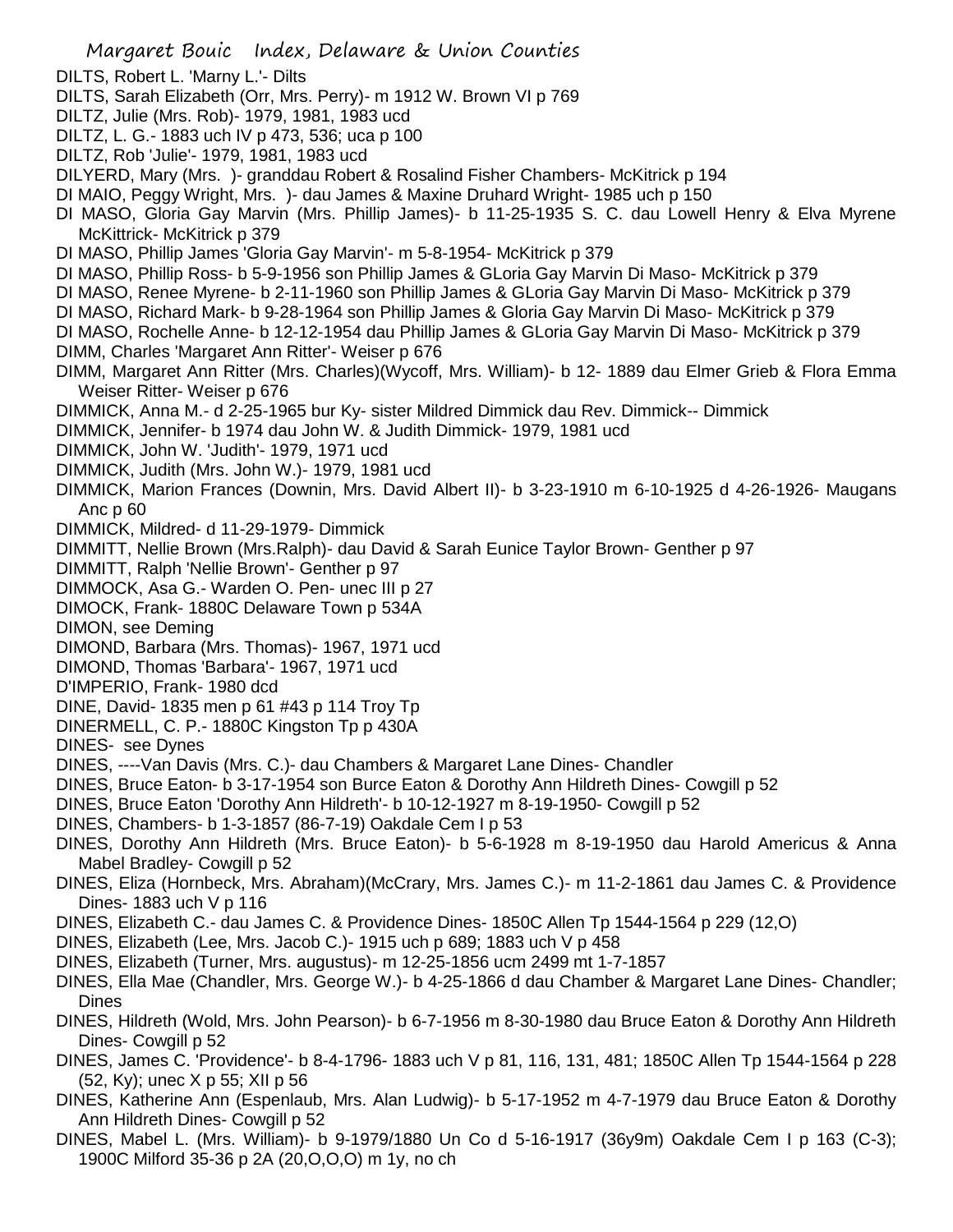DINES, Margaret Lane (Mrs. William G.)- b 1833 Irel d 12-23-1894 (64-9-6) Oakdale Cem I p 84 (D-R4-10)

- DINES, Nancy- dau James C. & Providence Dines- 1850C Allen Tp 1544-1564 p 229 (7,O); 1860C Marysville 1551-1543 p 303 (23,O);Dines
- DINES, Polly Ann (Powers, Mrs. Edward)- b 6-5-1821 m 12-26-1840- dau James C. & Providence Dines- 1883 uch V p 131; unec XI p 42; 1850C Allen Tp 1544-1564 p 229 (29,O)
- DINES, Providence (Mrs. James C.)- b 11-9-1800- 1883 uch V p 1883 uch V p 116, 131, 481; 1850C Allen Tp 1544-1564 p 228 (50, Ky); uca p 58
- DINES, Somelia- d 12-31-1856 (80-8-10) Oakdale Cem I p 53
- DINES, Somelia (Stillings, Mrs. Thomas)- b 6-14-1823 m 2-21-1842- dau James C. & Providence Dines- 1883 uch V p 458, 481; 1850C Allen Tp 1544-1564 p 229 (27,O)
- DINES, Sophia (Mills, Mrs. Thomas)- 1883 uch V p 116
- DINES, William- 1915 uch p 327
- DINES, William- son Chamber & Margaret Lane Dines- Chandler
- DINES, William C.- d 3-28-1882 (41y5m) Oakdale Cem p 61(96-D)son James C. & Providence Dines- 1883 uch IV p 485, 641; 1850C Allen Tp 1544-1564 p 229 (12,O); uca p 21, 58, 100;
- DINES, William G. 'Margaret Lane'- b 1837 Un Co d 3-16-1882 (45y5m) Oakdale Cem I p 84 (D-R4-10)
- DINES, William 'Mabel L.'- b 4-1874; 1900C Milford 335-36 p 2A (26,O,O,Irel) m 1y
- DINESMORE, Bonnie Lee Goff (Haws, Mrs. )(Mrs. John W.)- d 7-2-1968 (73) Fairview Mem. Park- Dinesmore DING, Bee Yun (Leibold, Mrs. John Wesley)- m 2-20-1982- dcc Dean Leibold 1
- DINGES, Dora (Mrs. John)- 1961 dcd
- DINGES, James A. 'Opal'- 1961 dcd
- DINGES, John 'Dora'- 1961 dcd
- DINGES, Joseph- 1961 dcd
- DINGES, Julia- dau James A. & Opal Dinges- 1961 dcd (13)
- DINGES, Larry Paul- b 7-15-1943 son Paul & Marion Wolfe Dinges- Weiser p 606
- DINGES, Lynn Lee- b 4-19-1945 ch Paul & Marion Wolfe Dinger- Weiser p 606
- DINGES, Marion Wolfe (Mrs. Paul)- b 10-28-1919 dau Leo Luther & Beulah Elizabeth Brungart Wolfe- Weiser p 606
- DINGES, Opal (Mrs. James A.)- 1961 dcd
- DINGES, Paul 'Marion Wolfe'- Weiser p 606
- DINGES, Regina Elizabeth- b 5-13-1939 dau Paul & Marion Wolfe Dinges- Weiser p 606 DINGES, Russell son James A. & Opal Dinges- 1961 dcd (3)
- DINGES, Terry- ch James A. & Opal Dinges- 1961 dcd (15)
- DINGESS, Danney R. 'Kathy'- 1975 ucd
- DINGESS, Kathy (Mrs. Danny R.)- 1975 ucd
- DINGESS, Robert- b 1971 son Danny R. & Kathy Dingess- 1975 ucd
- DINGEY, Belva (Gowin, Mrs. Jesse)- dau John R. & Nancy Trean Patterson Dingey- Dingey
- DINGEY, Benjamin- b 12-18-1940 d inf son Raymond George & Pauline Gookins Dingey- Maugans Anc p 205 DINGEY, Beth- dau Herman & Diane Dingey- Maugans Anc p 205
- DINGEY, Carlos- b 7-31-1924 d 12-30-1940 bur near Hopewell O son George Lewis & Mary Florence Brown Dingey-Maugans Anc p 205
- DINGEY, Charles D.- son John R. & Nancy Trean Patterson Dingey- Dingey
- DINGEY, Delmas- b 5-11-1947 son Russell & Eileen Trunell Dingey- Maugans Anc p 205
- DINGEY, Diane (Mrs. Herman)- Maugans Anc p 205
- DINGEY, Edward- son John R. & Nancy Trean Patterson Dingey- Dingey
- DINGEY, Eileen Trunell (Mrs. Russell)- b 5-12-1922- Maugans Anc p 205
- DINGEY, Florence (Graham, Mrs. William)- b 3-4-1944 dau Russell & Eileen Trunell Dingey- Maugans Anc p 205
- DINGEY, Franklin- b 12-18-1940 d inf son Raymond George & Pauline Gookins Dingey- Maugans Anc p 205
- DINGEY, George Lewis 'Mary Florence Brown'- b 2-2-1891 m 9-2-1913 son William & Jennie Jones Dingey-Maugans Anc p 205
- DINGEY, Helen (Cassell, Mrs. Russell)- dau John R. & Nancy Trean Patterson Dingey- Dingey
- DINGEY, Herman 'Diane'- b 7-15-1945 son Russell & Eileen Trunell Dingey- Maugans Anc p 205
- DINGEY, Jane Eubanks (Mrs. John)- m 12-18-1954; Dingey1959 ucd
- DINGEY, Jennie Jones (Mrs. William)- Maugans Anc p 205
- DINGEY, John 'Jane'- 1959 ucd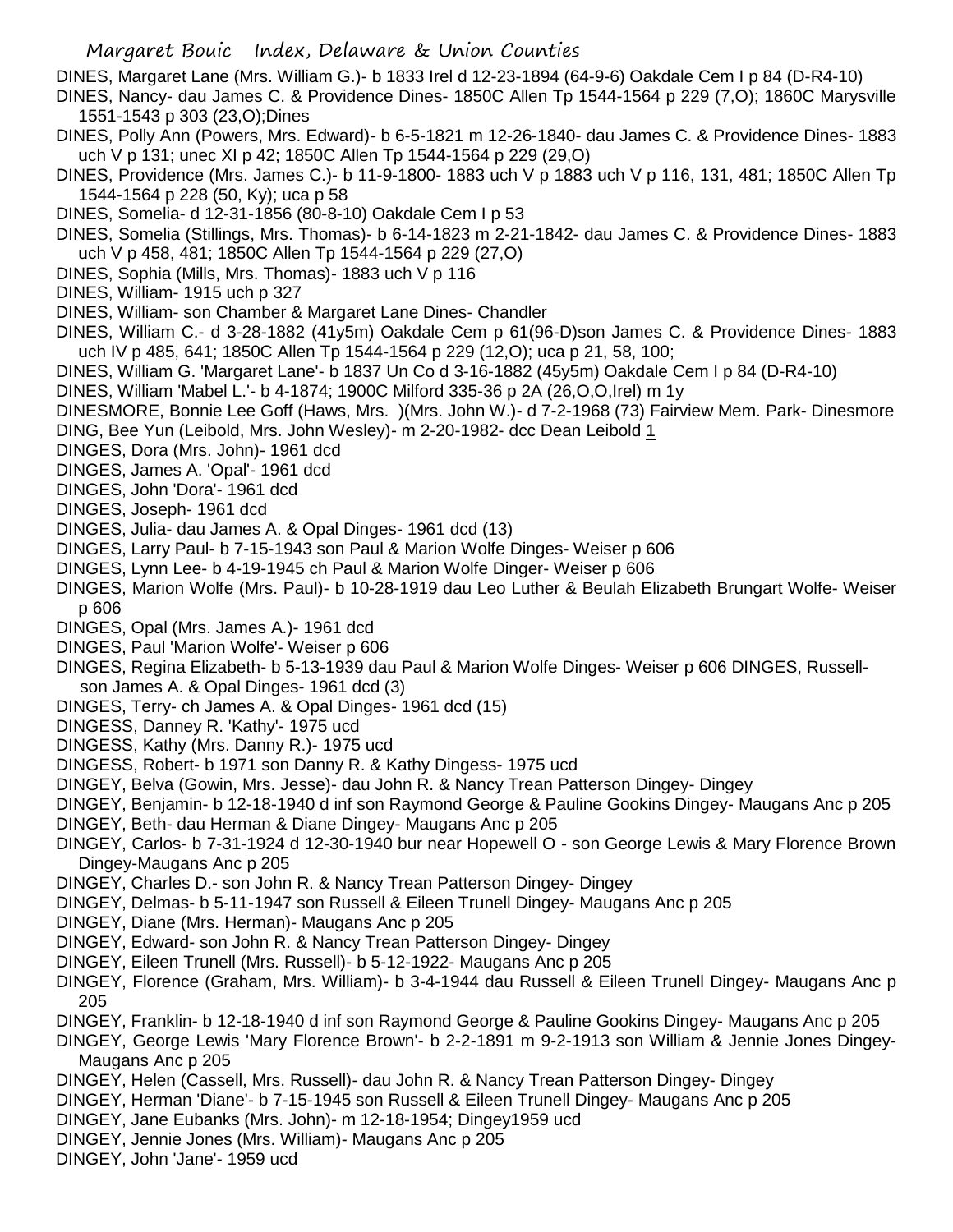DINGEY, John R. 'Nancy Trean Patterson'- d 1960- Dingey

- DINGEY, John W.'Jane Eubanks'- b 10-14-1926 m 12-18-1954 d 5-5-1994 (67) Maple Grove Cem- son John R. & Nancy Trean Patterson Dingey- Dingey
- DINGEY, Linda (Geho, Mrs. Jack) dau John & Jane Eubanks Dingey- 1959 ucd (3)
- DINGEY, Marjorie (Harper, Mrs. Carl)- b 10-16-1949 dau Russell & Eileen Trunell Dingey- Maugans Anc p 205 DINGEY, Mary Alice (Mrs. Robert)- Maugans Anc p 205
- DINGEY, Mary Florence Brown (Mrs. George Lewis)- b 9-22-1888 m 9-2-1913 dau John & Mary Pleasant Campbell Brown- Maugans Anc p 205
- DINGEY, Mary (Hilliard, Mrs. Ralph)- dau John R. & Nancy Trean Patterson Dingey- Dingey
- DINGEY, Nancy Trean Patterson (Mrs. John R.)- b 8-22-1904 d 3-14-1977 bur Maple Grove- dau John H. & Virginia Belle Mash Patterson- Dingey
- DINGEY, Michael- son John & Jane Dingey- 1959 ucd (2)
- DINGEY, Pauline Gookins (Mrs. Raymond George)- dau Carl Gookins- Maugans Anc p 204
- DINGEY, Raymond George 'Pauline Gookins'- b 7-2-1916 son George Lewis & Mary Florence Brown Dingey-Maugans Anc p 205
- DINGEY, Raymond mike- son John w. & Jane Eubanks Dingey- Dingey
- DINGEY, Rebecca J. (Cardine, Mrs. Michael A.)- Cardine; Dingey
- DINGEY, Robert 'Mary Alice'- b 3-12-1939 son Raymond George & Pauline Gookins Dingey- Maugans Anc p 205
- DINGEY, Roger- b 12-7-1948 son Raymond George & Pauline Gookins Dingey- Maugans Anc p 205
- DINGEY, Russell 'Eileen Trunell'- b 8-23-1918 div son George Lewis & Mary Florence Brown Dingey-Maugans Anc p 205
- DINGEY, Ruth (Ogden, Mrs. William)- dau John R. & Nancy Trean Patterson Dingey- Dingey
- DINGEY, Sandra (Boggs, mrs. Danny)- dau John W. & Jane eubanks Dingey- Dingey
- DINGEY, Shirleen (Timkam, Mrs. John)- b 6-8-1941 dau Russell & Eileen Trunell Dingey- Maugans Anc p 205
- DINGEY, Steve- son John W. & Jane Eubanks Dingey- Dingey
- DINGEY, Teresa (Kiser, Mrs. Howard)- dau John & Jane Dingey Dingey; 1959 ucd (1)
- DINGEY, William 'Jennie Jones- Maugans Anc p 205
- DINGIUS, James O. 'Marge M.'- 1991 ucd
- DINGIUS, Marge M. (Mrs. James O.)-1991 ucd
- DINGLE, Jane (Shearer, Mrs. D. D.)- m 10-20-1842- 1883 uch V p 691
- DINGLEDINE, Abraham- son George W. Dingledine- Dingledine
- DINGLEDINE, Angela R.- dau George W. Dingledine- Dingledine
- DINGLEDINE, Donna- b 1968 dau Richard E. & Minnie Dingledine- 1971, 1973, 1975, 1979, 1981, 1983 ucd
- DINGLEDINE, Gayle (Mrs. George W.)- 1971 ucd
- DINGLEDINE, George- DJ p 50
- DINGLEDINE, George Jr.- b 1956- son George R. & Helen B. Dingledine- 1967, 1971, 1979, 1981 ucd
- DINGLEDINE, George R. G.- son George W. Dingledine- Dingledine
- DINGLEDINE, George R. 'Helen B. Lowry'- m 12-31-1945- Dingledine; 1967, 1973, 1975, 1979, 1981, 1983, 1991 ucd
- DINGLEDINE, George W. 'Gayle''Tyna S. Bumgartner'- b 10-23-1950 m(2) 3-20-1978 son George R. & Helen B. Lowry Dingledine- Dingledine; 1971, 1975 ucd
- DINGLEDINE, Helen B. Lowry (Mrs. George R.)- m 12-31-1945 Dingledine; 1967, 1971,1973, 1975, 1979, 1981, 1983, 1991 ucd
- DINGLEDINE, Jeremiah L.- son George W. Dingledine- Dingledine
- DINGLEDINE, Judy- b 1969 dau George W. & Gayle Dingledine- 1971, 1975 ucd
- DINGLEDINE, Minnie (Mrs. Richard E.)- 1971, 1973, 1975, 1979, 1981, 1983, 1991 ucd
- DINGLEDINE, Richard E. 'Minnie'- son George R. & Helen B. Lowry Dingledine- Dingledine; 1971, 1973, 1975, 1979, 1981, 1983, 1991 ucd
- DINGLEDINE, Richard Eric- b 1971 son Richard E. & Minnie Dingledine- 1971, 1973, 1975, 1979, 1981, 1983, 1991 ucd- engaged to Pamela Morris
- DINGLEDINE, Sara Ann- b 2-6-1984 dau George Dingledine
- DINGLEDINE, Sharon (Blevins, Mrs. Delbert)- dau George R. & Helen B. Lowry Dingledine- Dingledine
- DINGLEDINE, Tyna S. Bumgartner (Mrs. George W.)- m 3-20-1978- Dingledine;1991 ucd
- DINGLEDY, Ann- dau David P. & Ellen A. Dingledy- 1961 dcd (13)
- DINGLEDY, Cecelia- dau David P. & Ellen A. Dingledy- 1961 dcd (6)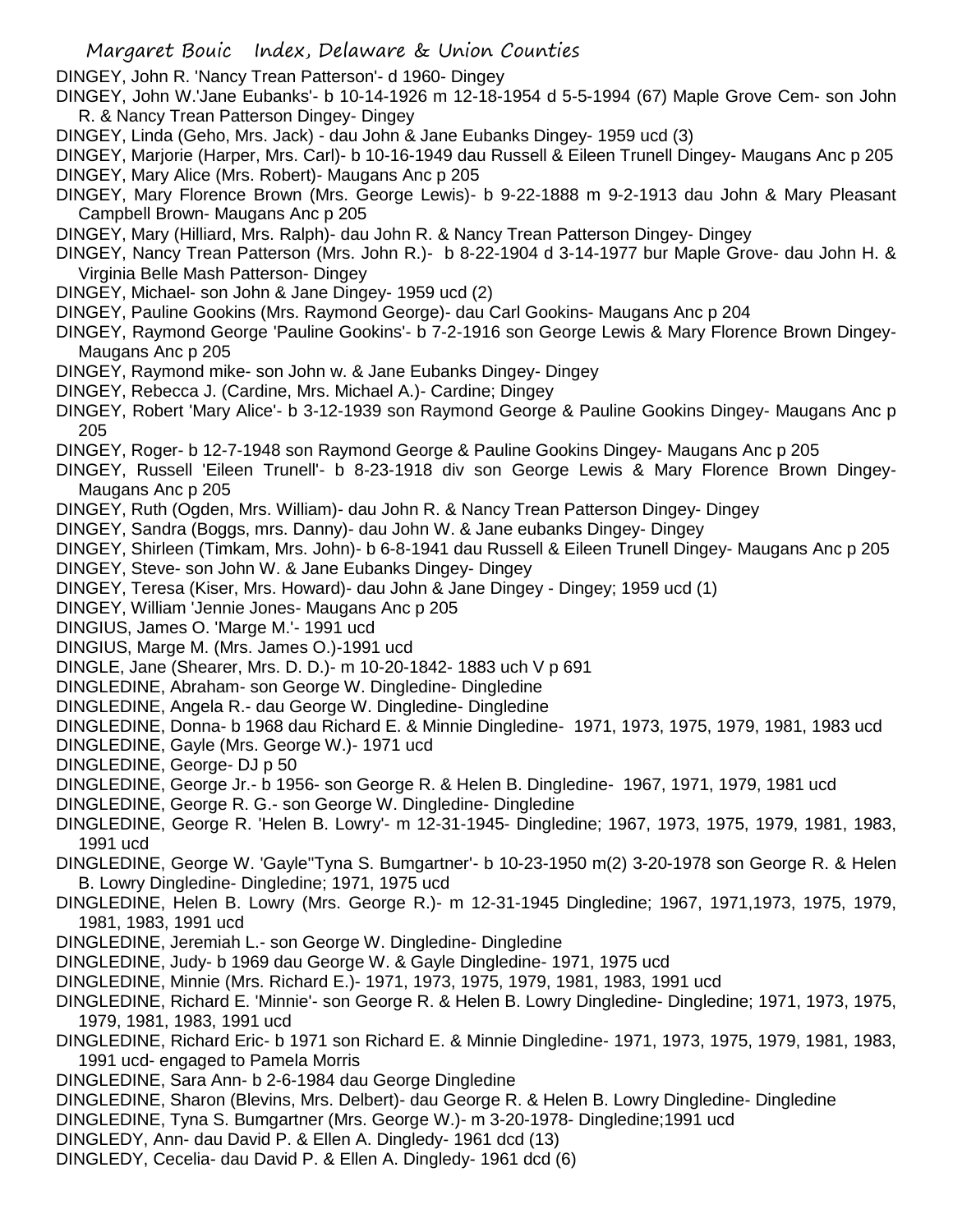Margaret Bouic Index, Delaware & Union Counties DINGLEDY, David- son David P. & Ellen A. Dingledy- 1961 dcd (15) DINGLEDY, David P. 'Ellen A.'- 1961 dcd DINGLEDY, Ellen A. (Mrs. David P.)- 1961 dcd DINGLEDY, Fred- son David P. & Ellen A. Dingledy- 1961 dcd (2) DINGLEDY, Kathy- dau David P. & Ellen A. Dingledy- 1961 dcd (11) DINGLEDY, Mary- dau David P. & Ellen A. Dingledy- 1961 dcd (9) DINGLEDY, Richard- son David P. & Ellen A. Dingledy- 1961 dcd (4) DINGMAN, Margaret Lloyd (Mrs. William M.)- m 2-18-1841 dcm DINGMAN, William M. 'Margaret Lloyd'- m 2-18-1841 dcm DINGSALL?/DUPMANN?- b 3-21-1802 d 11-3-1872 Trinity Cem DJ p 78 DINGUS, Alfred- brother Evelyn Dingus Frey- Frey DINGUS, Danny G.- 1969 dcd DINGUS, Darlene R. (Mrs. David D.)- 1969 dcd DINGUS, David D. 'Darlene R.'- 1969 dcd DINGUS, Donna Jean (Mrs. Thomas Lee)- Dingus; 1980 dcd DINGUS, Eric- b 1972 son James O. & Margaret M. Dingus- 1983 ucd DINGUS, Evelyn (Frey, Mrs. Robert L.,Sr.)- dau Alice McCoy- Frey DINGUS, Fern (Tanthery, Mrs. )- sister Evelyn Dingus Frey- Frey DINGUS, Goldie- sister Evelyn Dingus Frey- Frey DINGUS, James- 1969 dcd DINGUS, James- brother Evelyn Dingus Frey- Frey DINGUS, James- b 1966 son James O. & Margaret M. Dingus- 1983 ucd DINGUS, James O. 'Margaret M.'- 1983 ucd DINGUS, Jeffrey Lee- b 1971 d 5-14-1987 (16) bur Trenton Cem son Thomas L. & Donna Jean Dingus-Dingus; 1980 dcd DINGUS, Joe- b 1969 son James O. & Margaret M. Dingus- 1983 ucd DINGUS, John R.- 1969, 1971 dcd DINGUS, Lola J. (Mrs. Terry L.)- 1980 dcd DINGUS, Mable (Ford, Mrs. )- sister Evelyn Dingus Frey= Frey DINGUS, Nargaret M. (Mrs. James O.)- 1983 ucd DINGUS, Melissa Ann- b 1969 dau Thomas Lee & Donna Jean Dingus- Dingus; 1980 dcd DINGUS, Michelle (Purdy, Mrs. )- b 1963 dau Thomas Lee & Donna Jean Dingus- Dingus; 1980 dcd DINGUS, Terri- ch Terry L. & Lola J. Dingus- 1980 dcd DINGUS, Terry L. 'Lola J.'- 1980 dcd DINGUS, Thomas Lee 'Donna Jean'- brother Evelyn Dingus Frey- Frey; Dingus; 1980 dcd DINGUS, Tracy- ch Terry L. & Lola J. Dingus- 1980 dcd DINGY, Becky- 1959 ucd DINGY, Jeff- son Becky Dingy- 1959 ucd (8 mo) DINKEL, Beth Elaine- b 12-2-1949 dau John Paul & Marjorie Ann DasherDinkel- Rausch 146512 III p 287 DINKEL, Daniel Thomas- b 5-12-1958 son John Paul & Marorie Ann Dasher Dinkel- Rausch 146514 III p 287 DINKEL, David Paul- b 2-20-1946 son John Paul & Marjorie Ann Dasher Dinkel- Rausch 146511 III p 287 DINKEL, John Paul 'Marjorie Ann Dasher'- m 1946- Rausch (14651) III p 287 DINKEL, John Roger- b 11-11-1952 son John Paul & Marjorie Ann Dasher Dinkel- Rausch 146513 III p 287 DINKEL, Marjorie Ann Dasher (Mrs. John Paul)- b 9-10-1926 m 1946 dau Wilfred J. & Dorothy Rausch Dasher- Rausch 14651 II p 271, III p 287 DINKEL, Pamela Y.- b 9-26-1948 dau Ray C. & Yvonne R. Foust Dinkel- Weiser p 784 DINKEL, Paul- d 4-1962- Dinkel DINKEL, Ray C. 'Yvonne R. Foust'- Weiser p 784 DINKEL, Tara K.- b 6-23-1957 ch Ray C. & Yvonne R. Foust Dinkel- Weiser p 784 DINKEL, Todd R.- b 8-15-1956 son Ray C. & Yvonne R. Foust Dinkel- Weiser p 784 DINKEL, Yvonne R. Foust (Mrs. Ray C.)- b 7-17-1924 dau Carl & Carrie Hoffert Foust- Weiser p 784 DINOVO, Alice Loretta (Mrs. Frederick P.)- d 10-3-1968 (47) St. Mary's Cem- dau Elbert Lawrence & Edna Stillings Beightler- Dinovo DINOVO, Alice (16-1965)- dau Frederick P. & Alice Dinovo- Dinovo engaged to Steven Elliott DINOVO, Angela (5-1965) dau Frederick P. & Alice Dinovo- Dinovo DINOVO, Anne (Rowlands, Mrs.William)- dau Samuel A. & Ceena Dinovo- Dinovo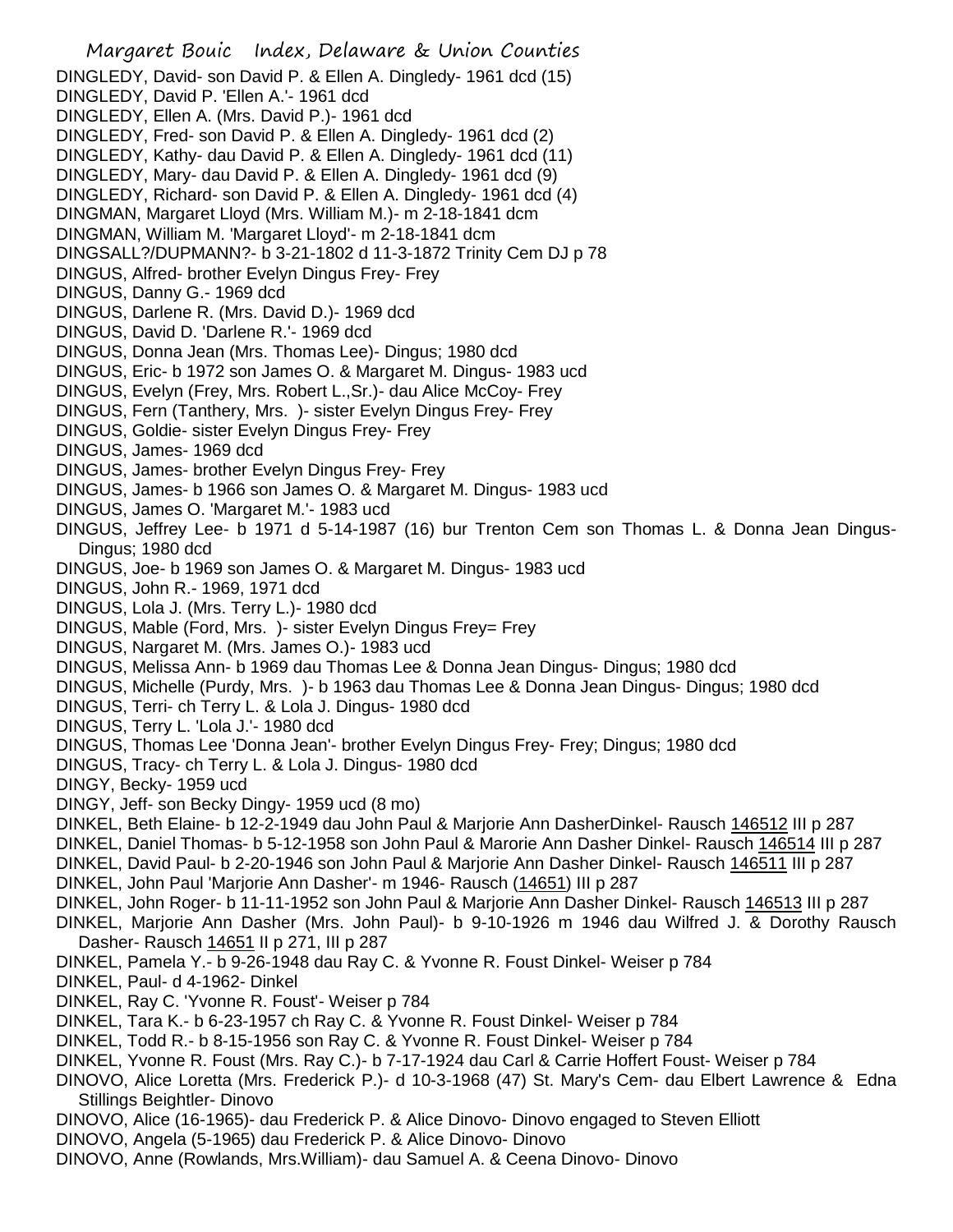DINOVO, Anthony/Tony 'Carol'- son Augustine A. & Florence Dattalo Dinovo; Dinovo

- DINOVO, Anthony- brother Augustine A. Dinovo- Dinovo
- DINOVO, Anthony Jr.- son Anthony Dinovo,Sr.- engaged to Wendy Kay Weferling- Dinovo
- DINOVO, Augustine A. Jr.'Mary Kay Freeman'- m 5-29-1971 son Augustine A. & Florence Dattalo Dinovo-Dinovo
- DINOVO, Augustine A. (Gus) 'Florence Dattalo' d 1-4-1981 (71) bur Resurrection Cem, Cols. son Samuel A. & Ceena Dinovo- Dinovo
- DINOVO, Carol (Mrs. Anthony/Tony)- Dinovo
- DINOVO, Carlo- son Nino Dinovo- Dinovo
- DINOVO, Ceena- Dinovo
- DINOVO, Ceena/Ignatice Salamone (Mrs. Samuel A.)- b Sicily m 6-10-1908 d 9-30-1977 (92) St. Mary's Cem-Dinovo
- DINOVO, Charles Lawrence 'Colleen Helen Manning'- m 8-20-1988 son Anthony A. & Mary Dinovo- Dinovo
- DINOVO, Clara M. (Mrs. Salvadore L.)- d 7-9-1972 (89) Oak Grove Cem -Dinovo
- DINOVO, Colleen Helen Manning (Mrs. Charles Lawrence)- m 8-20-1988 dau Bernard A. & Helen M. Manning-Dinovo
- DINOVO, Cynthia Kay Anderson (Mrs. Samuel A.)- m 5-26-1979 dau John L. Anderson- Dinovo
- DINOVO, Diane Marie (Saunders, Mrs. Terrence E.)- m 2-3-1973- dau Michael Anthony & Mary Dinovo-Dinovo
- DINOVO, Florence Dattalo (Mrs. Augustina A.)- Dinovo
- DINOVO, Fred- 1980 dcd
- DINOVO, Freddie- son Frederick P. & Alice Dinovo-Dinovo
- DINOVO, Frederick P. 'Alice'- d 3-18-1965 (50)- bur St. Mary's Cem- son Samuel A. & Ceena Dinovo- Dinovo
- DINOVO, Joseph- son Augustine A. & Florence Dattalo Dinovo- Dinovo
- DINOVO, Joseph- son Samuel A. & Ceena Dinovo- Dinovo
- DINOVO, Josephine (Meyers, Mrs. Floyd)- dau Samuel A. & Ceena Dinovo- Dinovo
- DINOVO, Josie (Mrs. Nino)- 1980 dcd
- DINOVO, Kathryn (18-1965)- dau Frederick P. & Alice Dinovo- Dinovo
- DINOVO, Kristine L. Neuburg (Mrs. Philip J. )- m 5-21-1988- dau Dennis & Patricia Neuburg- Dinovo
- DINOVO, Marie (Travis, Mrs.)- dau Nino Dinovo- Dinovo
- DINOVO, Marilyn (Scarry, Mrs.Frederick A) (20-1965) dau Frederick P. & Alice Loretta Dinovo- Dinovo
- DINOVO, Mark Allan 'Niki Ann Ryan'- m 10-12-1985 son Michael Anthony & Mary Dinovo- Dinovo; 1980 dcd
- DINOVO, Mary (Mrs. Mike A.)- 1980 dcd
- DINOVO, Mary Frances (Fagan, Mrs. Charles D.)- m 4-12-1975 dau Anthony Dinovo- Dinovo
- DINOVO, Mary (Hamilton, Mrs. Ross)(Warner, Mrs. )- dau Samuel A. & Ceena Dinovo- Dinovo
- DINOVO, Mary Kay Freeman (Mrs. Augustina A.,Jr)- m 5-29-1971- dau Harry Freeman- Dinovo
- DINOVO, Michael Anthony Sr. 'Mary'- son Samuel A. & Ceena Dinovo- Dinovo; 1980 dcd
- DINOVO, Michael David,Jr. 'Sherry Lee Ambos''Saundra Kay Mayberry'- m 8-1-1970 m(2) 9-3-1982- son Michael Anthony & Mary Dinovo- Dinovo
- DINOVO, Niki Ann Ryan (Mrs. Mark Allan)- m 10-12-1985 dau John P. Ryan- Dinovo
- DINOVO, Nino 'Josie'- 1980 dcd
- DINOVO, Paula Dean Umberger (Mrs. Richard Stephen)- m 6-28-1975 dau Paul Umberger- Dinovo
- DINOVO, Peggy- dau Anthony A. Dinovo- Dinovo engaged to Richard DeClue- Dinovo
- DINOVO, Phil- son Anthony Dinovo- Dinovo
- DINOVO, Richard Stephen 'Paula Dean Umberger'- m 6-28-1975 son Michael Dinovo- Dinovo
- DINOVO, Salvadore L. 'Clare M.'- d 1948- Dinovo
- DINOVO, Salvatore/Ted- son Augustine A. & Florence Dattalo Dinovo- Dinovo
- DINOVO, Salvatore/Sam- b Sicily d 3-20-1972 (24) bur St. Mary's Cem- son Nino Dinovo- Dinovo
- DINOVO, Samuel A.'Ceena'- b Sicily m 6-10-1908 d 8-20-1962- Dinovo
- DINOVO, Samuel A. 'Cynthia Kay Anderson'- m 5-26-1979 son Frederick P. & Alice Dinovo-Dinovo
- DINOVO, Samuel V.- son Samuel A. & Ceena Dinovo- Dinovo; 1969 dcd
- DINOVO, Saundra Kay Mayberry (Mrs. Michael David,Jr.)- m 9-3-1982- Dinovo
- DINOVO, Seraphine (Wooley, Mrs. Leonard)- dau Samuel A. & Ceena Dinovo- Dinovo
- DINOVO, Sherry Lee Ambos (Mrs. Michael David,Jr.)- m 8-1-1970 dau Paul Ambos -Dinovo
- DINOVO, Ted- son Augustine Dinovo -Sr.- Dinovo
- DINST, John- delge VII p 39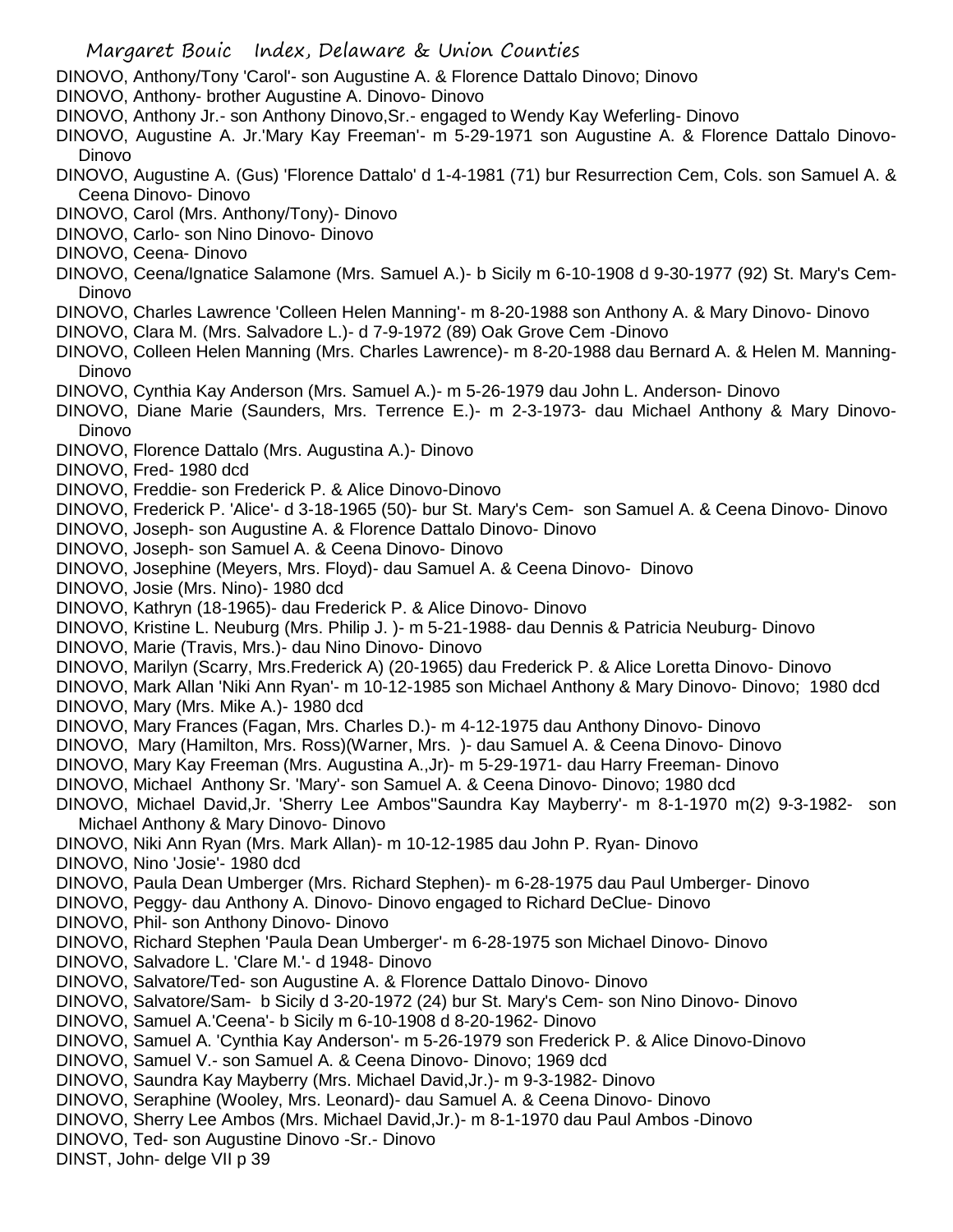- Margaret Bouic Index, Delaware & Union Counties
- DINTAMAN, Bertha (Mrs. John)- b 1885 d 1984 Maskill Cem lptw p 101
- DINTAMAN, John 'Bertha'- b 1875 d 1959 Maskill Cem lptw p 101
- DINTAMAN, Nancy L. b 1937 d 1963 Maskill Cem lptw p 101
- DINTERMAN, Elizabeth Ann (Mrs. John C.)- d 10-28-1985 (76) bur Trenton Cem- Dinterman
- DINTERMAN, John C. 'Elizabeth Ann'- d 1959- Dinterman
- DINTIMAN, Bertha Moore (Mrs. John)- m 1914 d 5-24-1984 dau Edward J. & Anna Hoover Moore- Dintiman
- DINTIMAN, John 'Bertha Moore'- m 1914 d 1959- Dintiman
- DINWIDDIE, ---McKitrick p 430; 1820C Union Tp
- DINWIDDIE, Andrew 'Martha Hays'- son John & Sarah Crane Dinwiddie- 1883 uch V p 358; unec XII p 39; 1820C Millcreek Tp 236 (-5)
- DINWIDDIE, Anna Lucille Knecht (Mrs. Clarence Edward)- b 5-31-1908 m 2-22-1930 dau Clarence Cleveland & Emily Beatrice Haver- Weiser p 279
- DINWIDDIE, Clarence Edward 'Anna Lucille Knecht'- b 3-28-1904 m 2-22-1930- Weiser p 279
- DINWIDDIE, Cleta Colleen (Burrier, Mrs. Raymond,Jr.)- b 12-24-1931 m 10-8-1950- dau Clarence Edward & Anna Lucille Knecht Dinwiddie- Weiser p 279
- DINWIDDIE, Elizabeth (Burdick, Mrs. Reuben)- m 1-25-1825- ucm 88- dau John & Sarah Crane Dinwiddie-1883 uch V p 358; 1883 uch III p 284; unec II p 14; 1820C Millcreek Tp 236 (16-20)
- DINWIDDIE, Gary Lee 'Madeline Diane Louden'- b 11-4-1934 m 8-3-1951 son Clarence Edward & Anna Lucille Knecht Dinwiddie- Weiser p 279
- DINWIDDIE, Jeffery Joel- b 3-6-1956 son Gary Lee & Madeline Diane Louden Dinwiddie- Weiser p 279
- DINWIDDIE, John- son John & Sarah Crane Dinwiddie- 1883 uch V p 358; 1820C Millcreek Tp 236 (10-16)
- DINWIDDIE, John 'Sarah Crane'- d 3-25-1820 (55-11-29) Buxton Cem djlm p 9- 1915 uch p 437; 1883 uch V p 358; uccp p 7 will 9-11-1829- 1820C Millcreek Tp 236 (45+); uca p 17
- DINWIDDIE, Madeline Diane Louden (Mrs. Gary Lee)- b 3-27-1936 m 8-3-1951- Weiser p 279
- DINWIDDIE, Margaret- dau John & Sarah Crane Dinwiddie- 1883 uch V p 358; 1820C Millcreek Tp 236 (10-16)
- DINWIDDIE, Martha Hays (Mrs. Andrew)- unec XII p 39
- DINWIDDIE, Mary- dau John & Sarah Crane Dinwiddie- 1883 uch V p 358; 1820 Millcreek Tp 236 (-5)
- DINWIDDIE, Priscilla- dau John & Sarah Crane Dinwiddie- 1883 uch V p 358; 1820C Millcreek Tp 236 (-10)
- DINWIDDIE, Rebecca- dau John & Sarah Crane Dinwiddie- 1883 uch V p 358; 1820C Millcreek Tp 236 (-10)
- DINWIDDIE, Robert 'Susan Bradley'- m 2-6-1823 ucm 41; son John & Sarah Crane Dinwiddie- 1883 uch III p 283 (Dunwodie); unec II p 13
- DINWIDDIE, Sarah Crane (Mrs. John)- 1883 uch V p 358; 1820C Millcreek Tp 236 p 201 (45+); 1830C Millcreek Tp 386 (40-50)
- DINWIDDIE, Silence- ch John & Sarah Crane Dinwiddie- 1883 uch V p 358; 1820C Millcreek Tp 236 (-10)
- DINWIDDIE, Susan Bradley (Mrs. Robert)- m 2-6-1823 ucm 41; 1883 une III p 283; unec II p 13
- DINWIDDIE, Teresa Rene- b 10-20-1952 dau Gary Lee & Madeline Dinae Louden Dinwiddie- Weiser p 279
- DINWIDDIE, William- son John & Sarah Crane Dinwiddie- 1883 uch V p 358l 1820C Millcreek Tp 236 (-10)
- DINWIDDY, --1820C Union Tp
- DINWOODIE, Thomas- Powers p 230
- DINWOODIE, William- Powers p 230
- DINWOODY, Sarah Murphy (Mrs. William)- m 5-20-1837 dcm
- DINWOODY, William 'Sarah Murphy'- m 5-20-1837 dcm
- DIOUS/DIOS, Patrick- 1883 uch IV p 532; 1870C Paris Tp 137-138 p 19 (25,Ala); uca p 100 black
- DIPANY, E.'Henrietta'- b 5-28-1827 Wyatt Cem Powell p 304
- DIPANY, Henrietta (Mrs. E.)- b 10-31-1824 d May 1906 Wyatt Cem Powell p 304
- DIPASQUALE, Anita- b 1960 dau Gaetano M. & Anna Dipasquale- 1971, 1980 dcd
- DIPASQUALE, Anna (Mrs. Gaetano)- 1971, 1980 dcd
- DIPASQUALE, Anthony- b 1957 son Gaetano M. & Anna Dipasquale- 1971, 1980 dcd
- DIPASQUALE, Gaetano M. 'Anna'- 1971, 1980 dcd
- DIPASQUALE, Leo- b 1971 son Gaetano M. & Anna Dipasquale- 1971, 1980 dcd
- DIPERSIO, Kimberly Michael (Mrs. Ron)- dau Herbert Michael- DiPersio
- DIPERSIO, Ron 'Kimberly Michael'- DiPersio
- DIPERSIO, Vincent Michael- b 4-17-1989 son Ron & Kimberly Michael DiPersio- Dipersio
- DI PIETRO, Frederick R. 'Linda L.'- 1971, 1980 dcd
- DI PIETRO, Linda L. (Mrs. Frederick R.)- 1971, 1980 dcd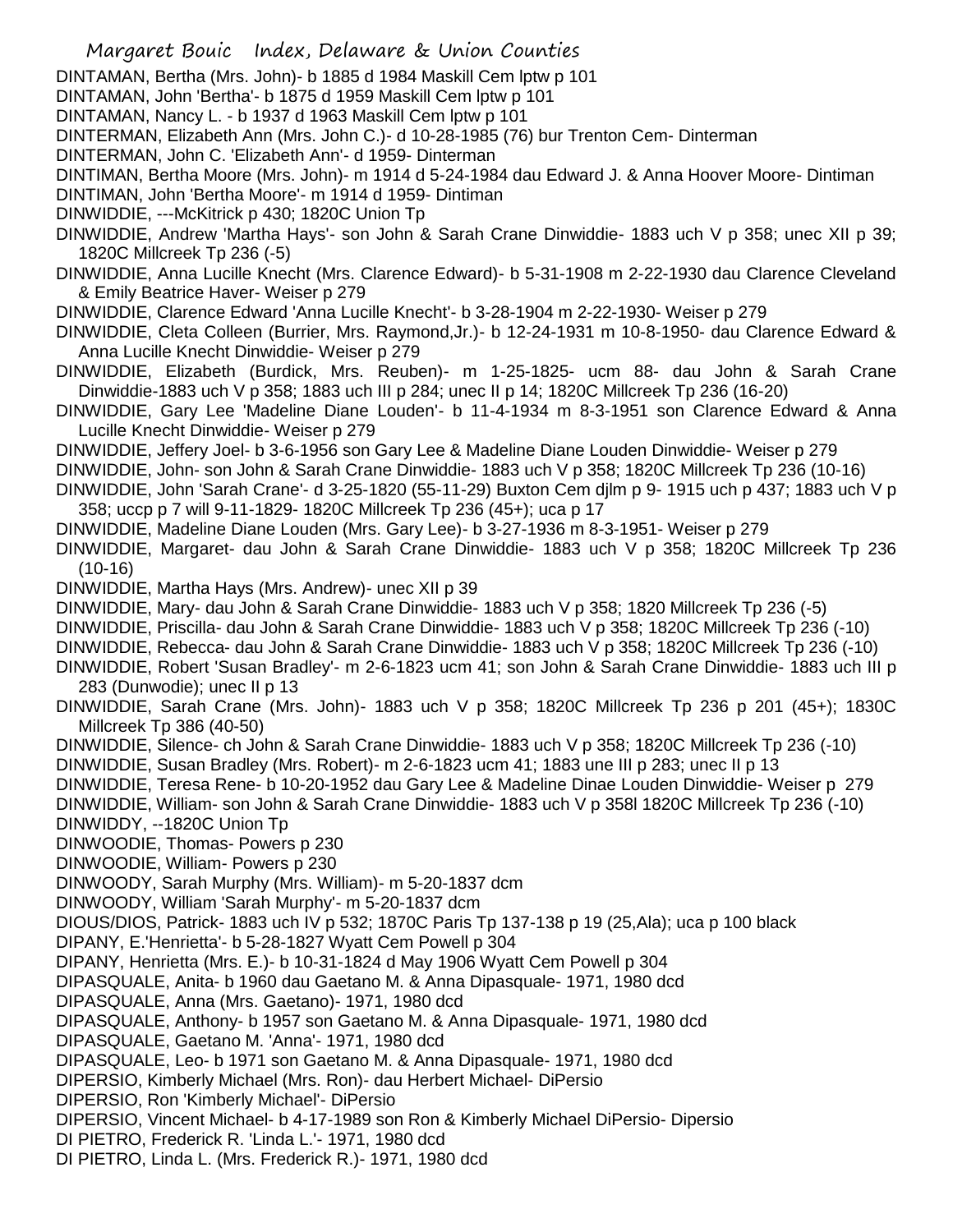Di PIETRO, Margaret- d 4-13-1978 (71) bur St. Joseph's, Columbus- mother of Fred DiPietro- DiPietro

- DI PIETRO, Melissa- b 1966 dau Fred R. & Linda L. DiPietro- 1971, 1980 dcd
- DI PIETRO, Robbie- b 1962 ch Fred R. & Linda L. DiPietro- 1971, 1980 dcd
- DI PIETRO, Tony- b 1969 son Fred R. & Linda L. DiPietro- 1971, 1980 dcd
- DIPMAN, Carl William 'Deborah Jean Syler'- m 11-17-1979 son William W. Dipman- Dipman
- DIPMAN, Deborah Jean Syler (Mrs. Carl William)- m 11-17-1979 dau Frank Syler- Dipman
- DIPPEN, Catherine- 1850C Delaware Town 989 p 78 (21, Pa)
- DIPPER, Amanda- dau Michael & Sarah Dipper- 1850C Troy Tp p 136 (19, Pa)
- DIPPER, Catherine- dau Michael & Sarah Dipper- 1850C Troy Tp p 136 (21, Pa)
- DIPPER, David- son Michael & Sarah Dipper- 1850C Troy Tp p 136 (7,O)
- DIPPER, Deborah- dau Michael & Sarah Dipper- 1850C Troy Tp p 136 (3,O)
- DIPPER, Hiram- son Michael & Sarah Dipper- 1850C Troy Tp p 136 (29, Pa)
- DIPPER, John- son Michael & Sarah Dipper- 1850C Troy Tp p 136 (17,O)
- DIPPER, Lucian- son Michael & Sarah Dipper- 1850C Troy Tp p 136 (24, Pa)
- DIPPER, Lucius- 1850C Delaware Tp 1460 p 101 (25, Pa)
- DIPPER, Mary- dau Michael & Sarah Dipper- 1850C Troy Tp 2591 p 136 (10,O)
- DIPPER, Michael 'Sarah'- 1850C Troy Tp 2591 p 136 (51, Pa)
- DIPPER, Samuel- son Michael & Sarah Dipper- 1850C Troy Tp 2591 p 136 (12,O)
- DIPPER, Sarah (Mrs. Michael)- 1850C Troy Tp 2591 p 136 (46, Pa)
- DIPPERY, George- 1840C Berkshire Tp p 184 (30-40)
- DIPPLE, Amy- b 1978 dau David L. & Debra L. Dipple- 1981, 1983 ucd
- DIPPLE, Catharine Kleiber, Mrs. Philip)- m 4-6-1865 ucm 3710- dau George & Dorothy Dipple- 1850C Union Tp 1298-1316 p 194 (6,Ger)
- DIPPLE, Chad- b 1969 son David L. & Debra L. Dipple- 1981, 1983 ucd
- DIPPLE, David L. 'Debra L.'-1979, 1981, 1983 ucd
- DIPPLE, Debra L. (Mrs. David L.)- 1981, 1983 ucd
- DIPPLE, Dorothy/Barbry (Mrs. George)- 1850C Union Tp 1298-1316 p 194 (39, Ger); 1870C Paris Tp 223-224 p 30 (59, Ger); 1880C Paris Tp 75-89 p 48 (69,Ger,Ger,Ger)
- DIPPLE, Elisabeth/Elizabeth (Bloomenschein, Mrs. Peter)- m 9-22-1859 ucm 2927; unec IV p 17- dau George & Dorothy Dipple- 1850C Union Tp 1298-1316 p 194 (12,Ger)
- DIPPLE, George 'Dorothy/Barbry'- 1850C Union Tp 1298-1316 p 194 (39, Ger); 1870C Paris Tp 223-224 p 30 (59,Ger); 1880C Paris Tp 75-89 p 48 (69, Ger,Ger,Ger) p 109A; uca p 59
- DIPPLE, Todd- b 1969 son David L. & Debra L. Dipple- 1981, 1983 ucd
- DIPPOLD, Anna (McKittrick, Mrs. Samuel Elliott)- b 1-1-1883 m 11-5-1905 d 5-22-1907 (24-4-21) dau John Dippold- McKitrick p 375
- DIPPOLD, John- McKitrick p 375
- DIPPURY, Abigail (Mrs. George)- 1850C Berkshire Tp 82 p 9 (31,O)
- DIPPURY, Charles C.- son George & Abigail Dippury- 1850C Berkshire Tp 82 p 9 (11,O)
- DIPPURY, George 'Abigail'- 1850C Berkshire Tp 82 p 9 (41, Penn)
- DIPPURY, George E.- son George & Abigail Dippury- 1850C Berkshire Tp 82 p 9 (5,O)
- DIPPURY, John- son George & Abigail Dippury- 1850C Berkshire Tp 82 p 9 (16,O)
- DIPPURY, Matilda- dau George & Abigail Dippury- 1850C Berkshire Tp 82 p 9 (7,O)
- DIPPURY, Milton W.- son George & Abigail Dippury- 1850C Berkshire Tp 82 p 9 (9,O)
- DI RIENZO, Frank Joseph- b 2-19-1946 m 12-15-1984- Cowgill p 49
- DI RIENZO, Juneitsa Anne Smart (Chase, Mrs. Dempsey Orlin) div(Wright, Mrs. Henry Charles)(Mrs. Frank Joseph)- b 10-6-1945 m(1) 5-10-1964 div 9-30-1964 m(2) 4-20-1965 div 9-13-1968 m(3) 3-15-1980 div 10-14-1980 m again 12-15-1984- dau Harry Merle & Flossie Nease Smart- Cowgill p 49
- DIRFLINGER, E.- 1883 uch IV p 531
- DIRFLINGER, L.- 1883 uch IV p 531
- DIRHOLD, Grover L.'Shirley'- d 10-10-1982 (56) bur St. Louis- Dirhold
- DIRHOLD, Shirley (Mrs. Grover L.)- Dirhold
- DIRK, Mary- 1880C Radnor Tp p 471C
- DIRK, William- unec XI p 53
- DIRKEY, James- 1880C Delaware Town p 500A
- DIRST, see Darst, Durst
- DIRST, Albert- son John & Caroline Dirst- Dirst; 1850C Berkshire Tp 35 p 4 (4,O); Dirst 4-194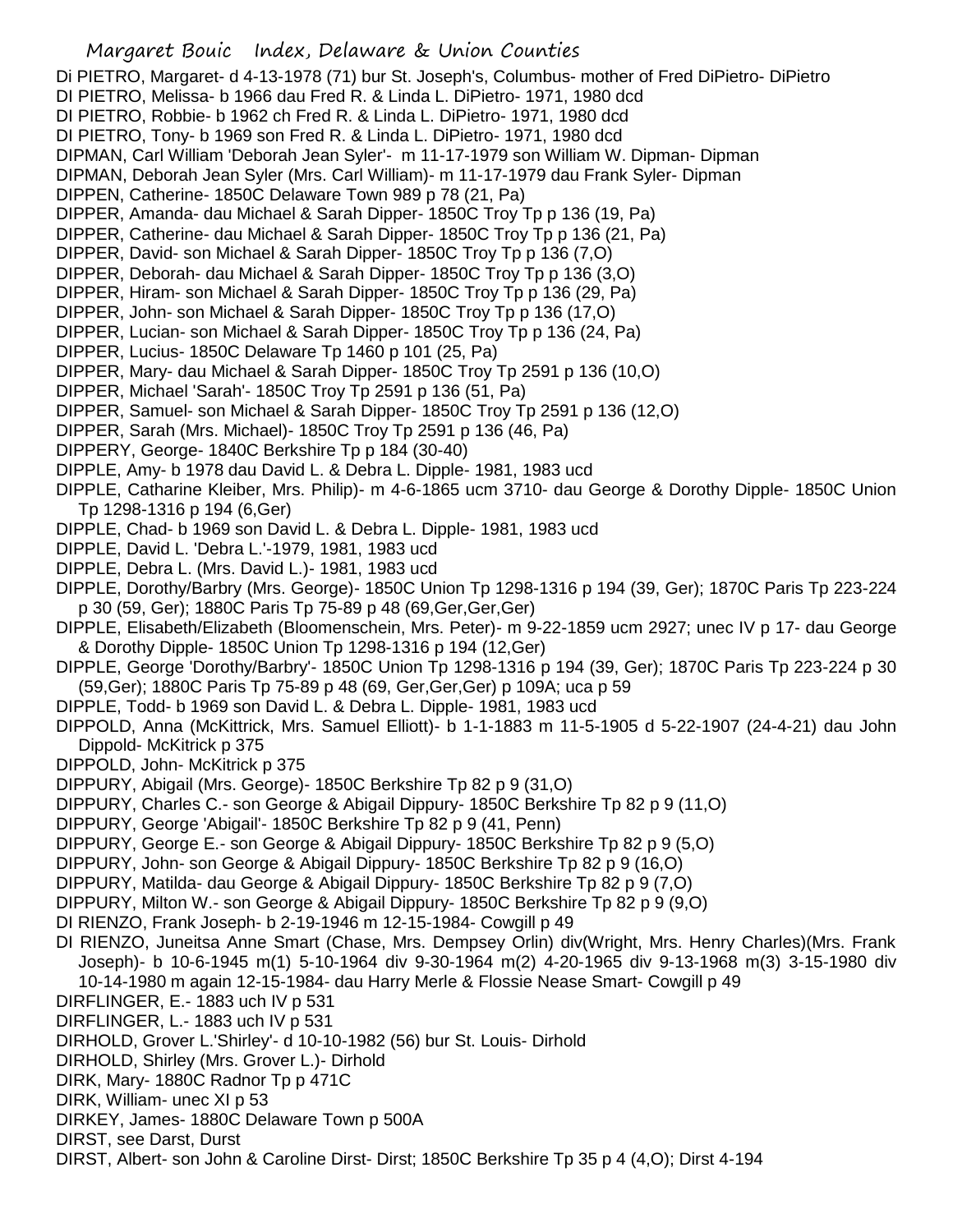- DIRST, Almira- dau Fletcher & Anna Dustin Dirst- Darst p 270
- DIRST, Almira- dau Samuel & Susan Dirst- Darst p 266, 267; Darst 4-188; Dirst
- DIRST, Alvira- d 9-2-1850 (2y4d) Galena Cem Powell p 19- dau Samuel & Susan Dirst
- DIRST, Angeline- dau Levi & Mary E. Work Dirst- 1850C Claibourne Tp 213 p 34 (3/12,O)
- DIRST, Anna (Mrs. )- delge II p 20; Darst p 267; 1850C Berkshire Tp (72,NJ); hadc p 16; CCC p 52
- DIRST, Anna Bumgardner (Mrs. Edward)- b 1-1852 Dirst; 1900C Richwood 289-303 p 11B (48,O,O,O) div, 5 ch 3 living
- DIRST, Anna A. Dustin (Mrs. Fletcher)- m 12-7-1858 dcm-Darst p 270
- DIRST, Anna J.- dau Samuel Dirst- 1850C Troy Tp 2518 p 134 (5,O)
- DIRST, Anna (Mrs. Parl)- d 5-1-1851 (77-9-15) Sunbury Cem Powell p 43
- DIRST, Caroline (Mrs. John)- Darst p 269; 1850C Berkshire Tp 35 p 4 (38, NY)
- DIRST, Charles- son Charles H. & Nettie Blair Dirst- Dirst
- DIRST, Charles- son Earl E. & Dora Moore Dirst- Dirst
- DIRST, Charles H. 'Nettie M. Blair'- b 8-17-1913 m 6-16-1938 d 11-15-1989 (76) Price Cem- son Earl E. & Dora D. Moore Dirst- Dirst; 1949, 1973, 1975, 1979, 1981, 1983 ucd
- DIRST, Clary (Mrs. Michael)- 1880C Richwood 298-315 p 28 (65,O,Md,O)
- DIRST, Daniel- 1880C Claibourne Tp 53-55 p 6 (10,O,O,O) p 193A son John Dirst
- DIRST, Daniel- ' ''Margaret Ramsey' b 12-23-1823 m(2) 10-8-1865 dcm d 4-27-1905- Darst p 267; Dirst 357;
- 1850C Berkshire Tp 223 p 23 (26,O); 1880C Berkshire Tp p 414C; delge II p 20, VI p 50
- DIRST, David- d 1843 (6 wks) Africa Cem Powell p 179; Pabst 6 p 43, 44, 45
- DIRST, David- d 9-15-1846 (4m) son Samuel & Susan Dirst- Powell p 19
- DIRST, Delia- d 3-10-1843 (2y3m) dau J. & C. Durst- Galena Cem Powell p 20
- DIRST, Dora- dau John Dirst?- 1880C Claibourne Tp 53-55 p 193B (5,O,O,O)
- DIRST, Dora Moore (Perry, Mrs. Orrie)(Mrs. Earl)- b 9-30-1880 d 3-28-1962 Shoup Cem- dau James & ELizabeth Parish Moore- Dirst
- DIRST, Earl Edward 'Dora Moore'- b 6-16-1883 d 9-11-1960 (74) bur Shoup Cem- son Edward & Anna Bumgardner Dirst; Dirst; 1900C Richwood 289-303 p 11B (16,O,O,O)
- DIRST, Edward 'Anna Bumgardner'- Dirst
- DIRST, Edward (48-1900) Claibourne Tp; uninf p 11
- DIRST, Edward- 1880C Thompson Tp p 302
- DIRST, Edwin- 1860C Richwood 761-744 p 100 (8,O); 1870C Claibourne Tp 121=119 p 15 (18,O)
- DIRST, Emeline- dau Samuel Dirst- 1850C Troy Tp 2518 p 134 (2,O)
- DIRST, Fletcher 'Anna A. Dustin'- m 12-7-1858 dcm son John & Caroline Dirst- Darst p 269; Dirst 4-192- 1850C Berkshire Tp 35 p 4 (15,O); Pabst 6 p 24, 25
- DIRST, Gilbert- b 5-1870 son John W. & Mary Durst- 1870C Claibourne Tp 96-94 p 13 (2/12,O)
- DIRST, Howard- son John & Caroline Dirst- Darst p 269; Dirst 4-193; 1850C Berkshire Tp 35 p 4 (12,O)
- DIRST, Jean Louise (Johnson, Mrs. John)- dau Charles & Nettie Blair Durst- Dirst; 1949 ucd
- DIRST, Joann (Schmidt, Mrs. Thomas)- dau Charles H. & Nettie Blair Dirst- Dirst
- DIRST, John 'Caroline'- Dirst 358; Darst p 269; Pabst 6 p 35, 36, 38, 40, 43, 46, 56, 57, 51, 73; hadc p 16; CCC p 52; 1835 men p 5 #46 p 2 Berkshire Tp; 1840C Berkshire Tp p 179 (30-40); delge II p 20
- DIRST, John 'Mary'- son Levi & Mary E. Work Dirst- 1883 uch IV p 506; 1850C Claibourne Tp 213 p 34 (3,O); 1860C Claibourne Tp 761-744 p 100 (13,O); 1870C Claibourne Tp 96-94 p 13 (23,O); 1880C Claibourne Tp 53-55 p 6 (33,O,O,Penn)
- DIRST, Judy Kay (Wheeler, Mrs. Edwin R.)- m 2-26-1961 dau Charles H. & Nettie Blair Dirst- 1949 ucd; Dirst
- DIRST, Levi- b 1848- Dirst 4-187- son Samuel & Susan Roush Dirst- Darst p 266, 267
- DIRST, Levi 'Mary E. Work' -m 1-19-1846 dcm d 12-7-1861 (36-4-19) Claibourne Cem p 11- Dirst 356; Darst p 267; 1850C Claibourne Tp 213 p 33 (25,O); 1860C Claibourne Tp 761-744 p 100 (34,O)
- DIRST, Louiza, Mrs. unclaimed letter- delge VII p 10
- DIRST, Margaret Jane (Hamilton, Mrs. Lewis)- b 1847 m 9-7-865 dcm- Dirst 4-286 Darst p 266, 267; delge II p 20
- DIRST, Margaret Ramsey (Mrs. Daniel)- m 10-1865 dau Samuel A. & Mary Ann Trimmes Ramsey- Darst p 267, 268
- DIRST, Martin- d 9-24-1852 (4y) Galena Cem Powell p 19- son Samuel & Susan Dirst
- DIRST, Mary E.- b 10-18-1845 d 12-8-1864 Africa Cem; Powell p 179; dau Philip & Sarah Ann Glass Darst-Dirst 4-183; Darst p 265; 1850C Berlin Tp 1943 p 120 (5,O);
- DIRST, Mary E. (Work, Mrs. Levi)- m 1-19-1846 dcm; 1850C Claibourne Tp 213 p 34 (26, Penn); 1860C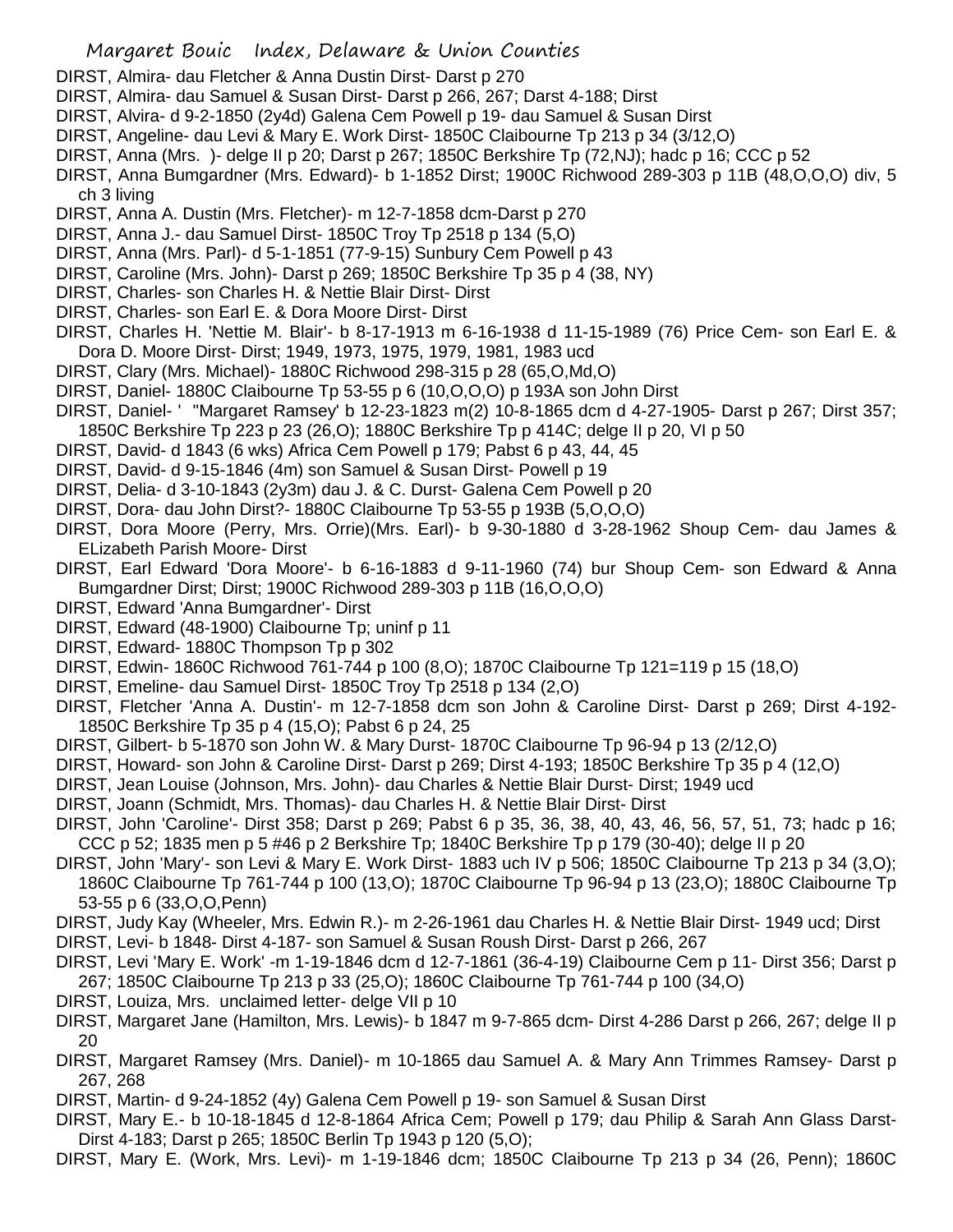- Richwood 761-744 p 100 (32, Penn)
- DIRST, Mary (Hedges, Mrs. Lewis)- m 9-26-1862 ucm 3360; 1880C Claibourne Tp 53-55 p 5 (55,Penn,NJ,NJ)
- DIRST, Mary (Mrs. John W.)- 1870C Claibourne Tp 96-94 p 13 (19,O)
- DIRST, Michael- 1850C Delaware Town 1076 p 84 (16,O) black
- DIRST, Michael 'Clary'- 1880C Claibourne Tp 298-315 (67,Md,Md,Md) p 204A
- DIRST, Millie (Webb, Mrs. )- dau Earl & Dora Perry Dirst- Dirst or Perry?
- DIRST, Milo- son Samuel Dirst- 1850C Troy Tp 2518 p 134 (9,O)
- DIRST, Nancy- 1840C Berkshire Tp p 178 (50-60)
- DIRST, Nancy Ann- d 7-13-1845 (22d) Galena Cem Powell p 19- dau Samuel & Susan Dirst
- DIRST, Nancy J.- dau Levi & Mary E. Work Dirst- 1850C Claibourne Tp 213 p 34 (2,O)
- DIRST, Nettie M. Blair (Mrs. Charles H.)- m 6-16-1938- Dirst; 1949, 1975, 1979, 1981, 1983, 1991 ucd
- DIRST, Parl 'Ann'- Powell p 43
- DIRST, Philip- 1840C Berkshire Tp p 179 (20-30)
- DIRST, Philip J.- d 4-6-1874 (23y- Darst p 265; Powell p 179
- DIRST, Phillip 'Sarah Ann Glass'- m 8-24-1837 dcm d 7-10-1850 (27) Africa Cem Powell p 179; Darst p 265
- DIRST, Ralph- son Earl E. & Dora Moore Dirst- Dirst
- DIRST, Sally/Sarah Ann Glass (Mrs. Philip)- m 8-24-1837 dcm d 9-27-1861 (42) Africa Cem Powell p 179; Darst p 265; 1850C Berlin Tp 1943 p 120 (31, NJ); dcw Bk 4 p 362 (38)
- DIRST, Samantha- dau Samuel Dirst- 1850C Troy Tp 2518 p 134 (7,O)
- DIRST, Samuel- 1850C Troy Tp 2518 p 134 (40, Va); delge VIII p 66
- DIRST, Samuel 'Susan Roush'- m 7-25-1844 dcm Powell p 19; Darst p 266, 267; Dirst 355
- DIRST, Sanford- d 12-1-5-1859 (9-1-18) Sunbury Cem Powell p 43
- DIRST, Sanford- b 1841 Dirst 4-191; Pabst p 267-son Daniel Dirst; 1850C Berkshire Tp 223 p 23 (9,O)
- DIRST, Sarah- 1850C Delaware Town 1239 p 91 (22, Va)
- DIRST, Sarah Ann (Ingle, Mrs. Peter)- m 2-17-1848 dcm
- DIRST, Sarah (Coonfare, Mrs. John)- m 1849- Dirst 4-196; Darst p 271
- DIRST, Susan Roush (Mrs. Samuel)- m 7-25-1844 dcm; Darst p 266, 267; Powell p 19
- DIRST, Sylva Caroline- b 1850 Dirst 4-195; 1850C Berkshire Tp 35 p 4 (1,O)
- DIRST, Sylvester- b 1844 d 4-27-1864 (20y6m) Galena Cem Powell p 19- son Samuel & Susan Roush Dirst-1908 dch p 392; Darst p 266, 267
- DIRST, William- b 1854 d 9-11-1862 (6y4m) Galena Cem Powell p 19- son Samuel & Susan Roush Dirst- Dirst 4-189; Darst p 266, 267
- DIRTH, Samuel- 1880C Porter Tp p 451C
- DIRTHICK, Ira 'Viansa'- d 8-14-1880 (65-8-7) Galena 21
- DIRTHICK, Viansa (Mrs. Ira)- d 12-17-1887 (74-9-4) Galena Powell p 21
- DIRUTH, Alex- hadc p 58 Westfield Tp
- DI SABATO, Louis- zoo sup't- Freshwater p 199
- DISARD- see Dysert
- DISARD, Eleanor- 1860c Liberty Tp 897-907 p 123 (7,O)
- DISARD, Martha C.- 1860C Union Tp 646-652 p 91 (5,O)
- DISBENNETT, Albert L. 'Nellie'- d 2-6-1967 SR York Cem p 74
- DISBENNETT, Albert- b 8-1891 son Noah & Mary C. Hodge Disbennett- Disbennett; mt 1-26-1916; 1900C Liberty Tp Un Co 40 p 2B (8,O,O,O)
- DISBENNETT, --- d 5-13-1924 York Cem p 74 York Cem p 74
- DISBENNETT, Alice C. Newman (Mrs. Olen M.)- m 1-22-1925- Disbennett; 1967, 1971, 1973, 1975, 1979, 1981, 1983, 1991 ucd
- DISBENNETT, Andrew 'Elizabeth'- b 1855 d 1928 Claibourne Cem p 68
- DISBENNETT. An---'Elizabeth;- b 3-1860 1900C Richwood 407-438 p 16A (40,O,O,O) m 4y
- DISBENNETT, Ann Rachel Meredith (Mrs. Thomas W.)- dau Meredith & Gwenny Rees Meredith- 1908 dch p 752, 892
- DISBENNETT, Anna- 1882 Broadway- unec III p 3
- DISBENNETT, Anna- 1880C Taylor Tp p 136A
- DISBENNETT, Anna (Middleton, Mrs. )- dau Noah & Sylvia J. Goff Disbennett- nt 1-26-1916; 1870C Taylor Tp 104-98 p 12 (5,O); 1880C Taylor Tp 249-252 p 24 (14,O,Vt,O)
- DISBENNETT, Armetha M. Adams (Mrfs. Clark W.)- m 8-9-1882 ucm 7206
- DISBENNETT, Barry 'Kim'- b 1961 son Thomas Eugene & Bonnie Snider Disbennett- 1985 uch p 42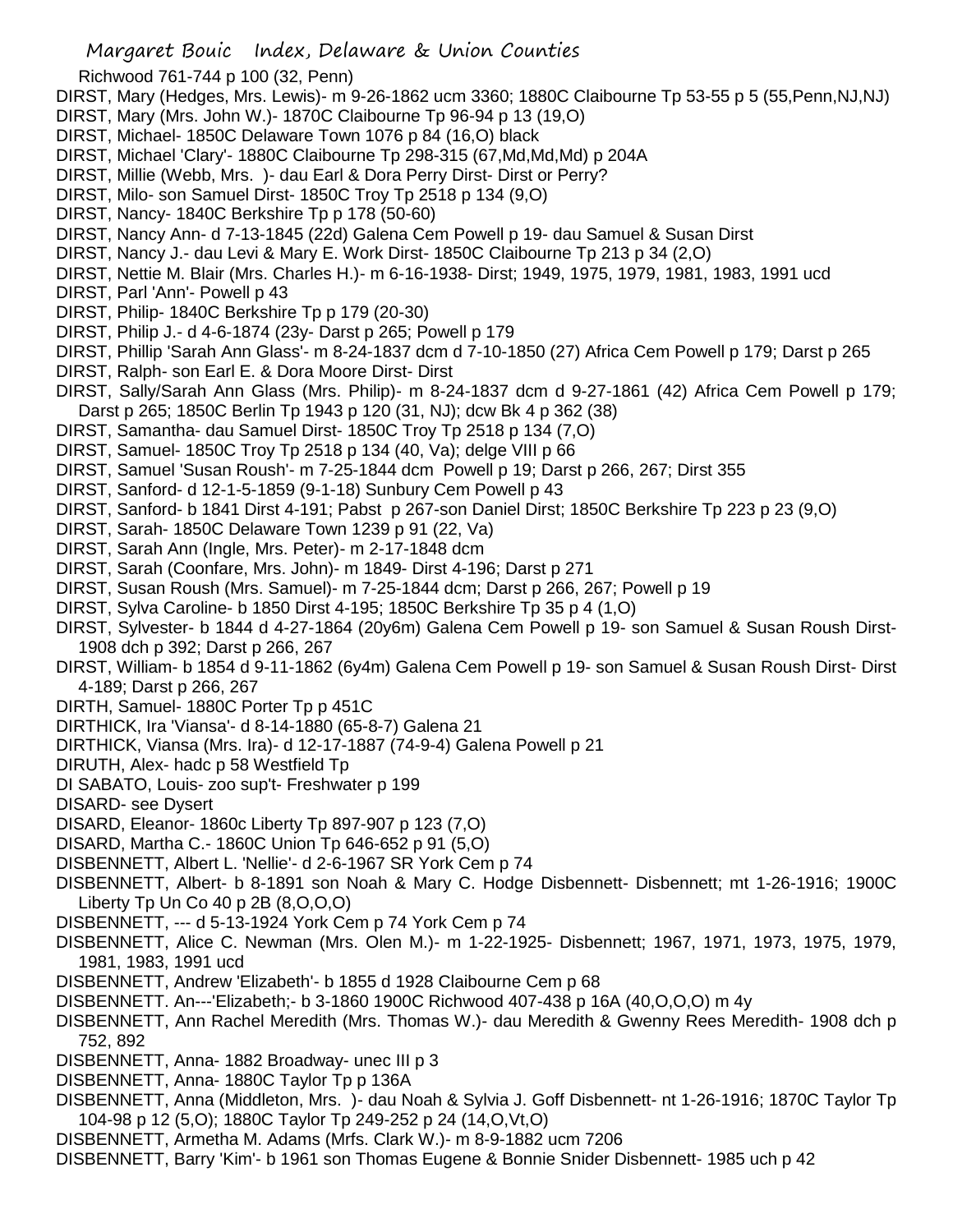- DISBENNETT, Bart Russell- b 7-24-1980 son Brad Eugene & June Ann Boerger Disbennett- Boerger; Rausch; Disbennett; St. Paul p 6, 15; 1983, 1991 ucd
- DISBENNETT, Bernice (Brooks, Mrs. )- dau Noah & Sylvia J. Goff Disbennett- mt 1-26-1916; 1870C Taylor Tp 104-98 p 12 (3,O)
- DISBENNETT, Bertha M./E. (Mrs. Robert L.)- 1959, 1967, 1971, 1973, 1975, 1979, 1981, 1983, 1991 ucd
- DISBENNETT, Bessie G. (Evans, Mrs. )-b 1-12-1902 Radnor Tp dcb, dau Thomas William & Rachel Meredith Disbennett- Disbennett, 1908 dch p 892
- DISBENNETT, Bonnie L. (Mrs. Thomas E.)- djlm p 24; 1959 ucd
- DISBENNETT, Bonnie Snider (Mrs. Ted)- b 5-2-1930 m 4-16-1950 dau Perry E. & Helen Kathryn Burns Snider- St. Paul p 15
- DISBENNETT, Brad Eugene 'June Ann Boerger'- b 1953 m 8-24-1974 -son Thomas E. & Bonnie L. Snider Disbennett- 1985 uch p 42; Boerger; Rausch (147252); Disbennett; St. Paul p 6, 15; 1959, 1979, 1981, 1983, 1991 ucd
- DISBENNETT, Brenda L. (Bond, Mrs. )- dau Forest La Vern & Wande Lee Phillips Disbennett- Disbennett
- DISBENNETT, Bruce- brother Charles B. Disbennett- Disbennett
- DISBENNETT, Carrie Ann- b 9-27-1978 dau Brad Eugene & June Ann Boerger Disbennett- Boerger; Rausch 1472521 ; Disbennett; St. Paul p 6, 15; 1983, 1991 ucd
- DISBENNETT, Catherine L.- b 1-22-1904 Radnor Tp dau J. R. & Ole Hendrix Disbennett- dcb
- DISBENNETT, Charles A. 'Martha'- b 4-19-1902 d 5-21-1987 (85) bur Raymond- son Thomas & Lucy Jackson Disbennett- Disbennett; 1949 ucd
- DISBENNETT, Charles B. 'Virginia J.'- 1961, 1969, 1971 dcd
- DISBENNETT, Charles E. 'Martha Shumway'- son O. M. & Alice Disbennett- Disbennett; 1959 ucd
- DISBENNETT, Charles J.- b 1931 d 1979 Broadway Cem lptw p 81; Korean War
- DISBENNETT, Charles R.- b 1952 son Robert L. & Bertha M. Disbennett- 1959, 1967, 1971 ucd
- DISBENNETT, Charles Tom- b 1931 d 1979 Broadway Cem lptw p 82
- DISBENNETT, Clarence- son Thomas & Viola Disbennett- 1949 ucd
- DISBENNETT, Clarence- son Thomas & Lucy Jackson Disbennett- Disbennett
- DISBENNETT, Clark 'Armetha M. Adams'- m 8-9-1882 ucm 7206 son Noah & Sylvia J. Goff Disbennett- mt 1-26-1916; 1870C Taylor Tp 104-98 p 12 (11,O)
- DISBENNETT, Cliffton- son Cliffton & Joida Goff Disbennett- Disbennett
- DISBENNETT, Cliffton 'Joida Goff'- b 1906 d 1-12-1961 (54) bur Milford Un Al p 56; Disbennett
- DISBENNETT, Connie (Schultz, Mrs. Pete)- dau O. M. Disbennett- Disbennett
- DISBENNETT, Crystal (Sarver, Mrs. Frank)- dau Thomas & Lucy Jackson Disbennett- Disbennett
- DISBENNETT, Crystal (Seesholtz, Mrs. )- dau Elen I. Disbennett- Disbennett
- DISBENNETT, C. W. 'L. D.'- lptw p 70
- DISBENNETT, Cynthia (Norman, Mrs. Dana)- b 7-18-1951 m 10-14-1972 dau Thomas/Ted E. & Bonnie L. Snider Disbennett- St. Paul p 15; 1959 ucd; 1985 uch p 42
- DISBENNETT, Denise (Getchell, Mrs. )- dau Charles B. & Virginia J. Disbennett- Disbennett; 1961 dcd (15)
- DISBENNETT, Dianna (Honaker, Mrs. )- dau Forest La Vern & Wanda Lee Phillips Disbennett- Disbennett
- DISBENNETT, Donald W.'Fern Van Atta'- b 3-1-1920 m 3-7-1942 d 6-17-1944 WWII Price Cem djlm p 65- son Thomas E. & Margaret Baumgarner Disbennett- 1985 uch p 42
- DISBENNETT, Dora (Mrs. Levi)- d Mar 1893 York Cem p 58 A87
- DISBENNETT, Doris (Cornwell, Mrs. LeRoy R.)- d 1985 (56) Broadway Cem dau Everett S. & Winifred Sanderson Disbennett- Disbennett
- DISBENNETT, Earnest L.- d 7-9-1893 (5-1-5) Broadway Cem lptw p 75- son F. & H. Disbennett
- DISBENNETT, Elden I. 'Patricia A. Braddock' m (2) 9-21-1980- d 9-18-1987 (71) Oak Grove Cem Disbennett
- DISBENNETT, Elden I. 'Lamont G.'- b 1916 d 1977 Raymond Cem lptw p 36- son Thomas & Lucy Jackson Disbennett- Disbennett
- DISBENNETT, Elizabeth (Mrs. Andrew)- b 1848 d 1927 Claibourne Cem p 68
- DISBENNETT, Elizabeth (Mrs. An---) b 10-1863 1900C Richwood 407-438 (36,O,Md,O) m 4y
- DISBENNETT, Elizabeth Drake (Mrs. George)- b 8-15-1878 m 6-5-1903 d 1-12-1964 bur Raymond Cem- dau William & Selina Drake- Disbennett
- DISBENNETT, Elizabeth L. (Mrs. Millard)- 1969, 1971 dcd
- DISBENNETT, Ella I. G.- d 7-1873 (9m) Asbury Cem lptw p 66- dau Noah & Sylvia J. Goff Disbennett
- DISBENNETT, Everett L. Jr.'Helen L. Webb'- son Everett L. Sr. & Winifred Sanderson Disbennett- Disbennett
- DISBENNETT, Everett L. Sr. 'Winifred Sanderson'- b 1905 d 6-30-1976 (70) Broadway Cem lptw p 77; 1949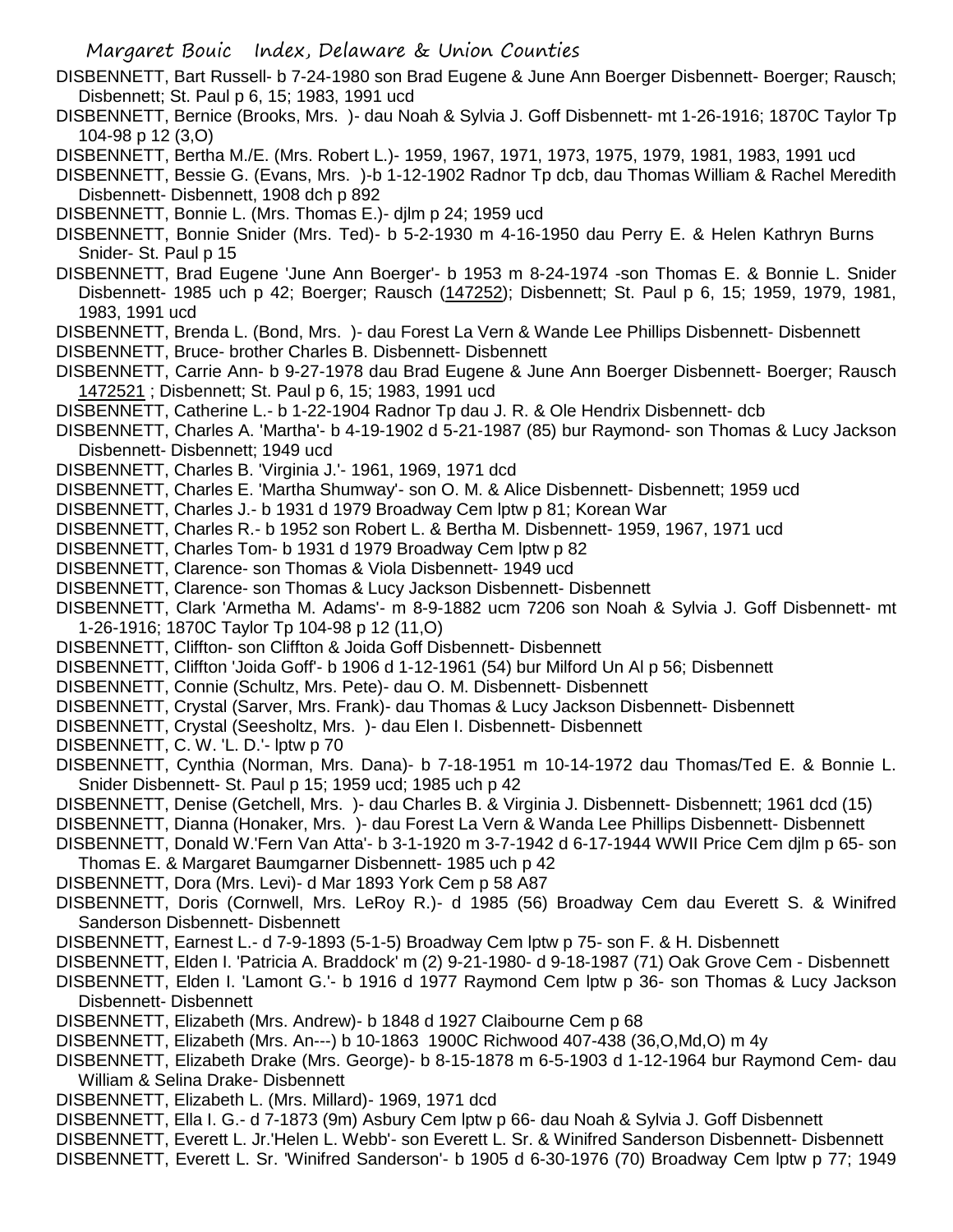ucd

- DISBENNETT, Fern Van Atta (Mrs. Donald W.)- m 3-7-1942- 1985 uch p 42
- DISBENNETT, F. 'H.'- lptw p 75
- DISBENNETT, Forest LaVern "Shorty"'Wanda Lee Phillips'- b 11-13-1930 d 11-7-1994 (63) Marion Cemson Forest & Mildred Ballinger Disbennett- Disbennett
- DISBENNETT, Forest Timothy- son Forest La Vern & Wanda Lee Phillips Disbennett- Disbennett
- DISBENNETT, Forest T. 'Mildred M. Ballinger'- b 1909 d 12-23-1970 York Cem p 92 E46 1/2; son Thomas & Lucy Jackson Disbennett; Disbennett;1969 dcd
- DISBENNETT, Francis- son Cliffton & Joida Goff Disbennett- Disbennett
- DISBENNETT, Frank E.- son Noah & Sylvia J. Goff Disbennett- mt 1-26-1916; 1870C Taylor Tp 104-98 p 12 (7,O)
- DISBENNETT, George A. 'Jane'- b 1881 d 1949 Raymond Cem lptw p 33
- DISBENNETT, George 'Elizabeth Drake'- m 6-5-1903 d 3-9-1958- Disbennett
- DISBENNETT, George 'Mary Ruark'- mt 1-26-1916
- DISBENNETT, George- b 2-1882 son Noah & Mary C. Hodge Disbennett- mt 1-26-1916; 1900C Liberty Tp Un Co 40 p 2B (18,O,O,O)
- DISBENNETT, George W. 'Josephine'- b 1855 d 1932 Broadway Cem II R11 lptw p 76
- DISBENNETT, Gerald L. 'Kathleen'- 1971 ucd
- DISBENNETT, H. (Mrs. F.)- lptw p 75
- DISBENNETT, Helen L. Webb (Mrs. Everett L.,Jr.)- b 2-18-1923 d 3-22-1995 (72) Broadway Cem- dau Arthur & Ethel Distardick Webb- Disbennett
- DISBENNETT, Helen P.- d 5-15-1924 SR York Cem p 103
- DISBENNETT, Henry W.- b 1885 d 1962 Raymond Cem lptw p 43
- DISBENNETT, Howard M.-b 11-17-1896 dcb son Thomas William & Rachel Meredith Disbennett- 1908 dch p 892; delge I p 28
- DISBENNETT, Ida- b 2-1881 dau Levi & Nancy Disbennett- 1900C Liberty Tp Un Cp 2224-228 p 10B (19,O,O,O)
- DISBENNETT, Icie (Blue, Mrs. Allen Ray)- b 7-1885 d 1941 Oakdale Cem II p 50 (B-R9-12)- dau Levi & Nancy Disbennett- 1908 dch p 11; Disbennett; 1900C Liberty Tp Un Co 224-228 p 10B (14,O,O,O)
- DISBENNETT, India- b 1-1883 dau Levi & Nancy Disbennett- 1900C Liberty tp Un Co 2224-228 p 10B (17,O,O,O)
- DISBENNETT, Irene (Rodenberger, Mrs. )- dau Noah & Mary C. Hodge Disbennett- mt 1-16-1916
- DISBENNETT, James R. 'Viola Hendricks'- b 1880 d 1953 Hopewell Cem R20 djlm p 89- Disbennett
- DISBENNETT, Jane (Mrs. George A.)- b 1877 d 1964 Raymond Cem lptw p 33
- DISBENNETT, Janet- dau Cliffton & Joida Goff Disbennett- Disbennett
- DISBENNETT, Jed Eugene- b 6-5-1984 son Brad Eugene & June Ann Boerger Disbennett- Disbennett; Boerger; Rausch; St. Paul p 6, 15; 1991 ucd
- DISBENNETT, Jefferson (3-1889)- uninf p 5
- DISBENNETT, Jerry- b 1954 son Charles B. & Virginia Disbennett- 1961, 1969, 1971 dcd
- DISBENNETT, Jerry- son O. M. & Alice Disbennett- Disbennett
- DISBENNETT, Joida Goff (Mrs. Cliffton)- b 1913- Un Al p 50; Disbennett
- DISBENNETT, Josephine (Mrs. George W.)- b 1855 d 1926 Broadway Cem II R11 lptw p 76
- DISBENNETT, J. R.- son Noah & Mary C. Hodge Disbennett- 1908 dch p 392
- DISBENNETT, June Ann Boerger (Mrs. Brad Eugene)(Saindon, Mrs. Viateur Paul)- b 11-3-1953 m 8-24-1974 (2) 7-16-1994 dau Russell & Oneida Litsenberger Boerger- Boerger; Rausch 147252; Disbennett; 1979, 1981, 1983, 1991 ucd
- DISBENNETT, Kathleen Coleman Finney (Mrs. Thomas Eugene)- m 5-24-1971 dau Harold & Mary Alice Coleman- 1985 uch p 42
- DISBENNETT, Kathleen (Mrs. Gerald L.)- 1971 ucd
- DISBENNETT, Kay Skaggs (Mrs. Todd)- b 4-22-1961 m 5-1-1981- St. Paul p 15
- DISBENNETT, Marilyn Kay (Beecham, Mrs. Robert)- m 6-23-1962 dau O., M. & Alice Disbennett -Disbennett DISBENNETT, Kay (Mrs. Barry)- dau Barbara Hollingshead- Disbennett
- 
- DISBENNETT, Kimberly Lynn Hollingshead (Mrs. Barry)- b 5-31-1963 m 9-24-1989- dau Barbara Hollingshead- Disbennett; St. Paul p 15
- DISBENNETT, Lamont G. (Mrs. Elden I.)- b 1916 d 1945 lptw p 36
- DISBENNETT, LaVerne- son Forest T. & Mildred Disbennett- Disbennett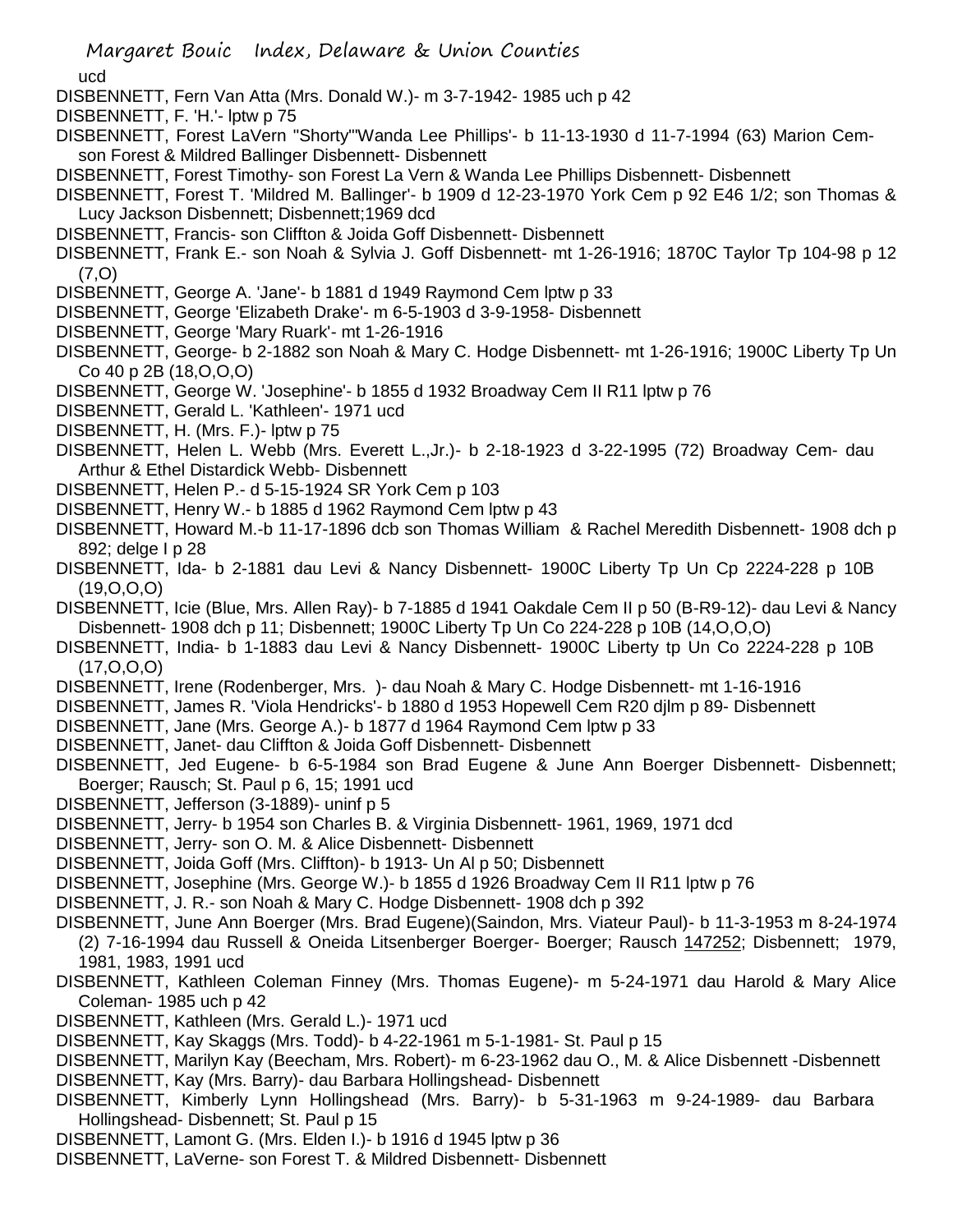- DISBENNETT, L. D. (Mrs. C. W.)- lptw p 70
- DISBENNETT, Lemuel R.- son Noah & Sylvia Goff Disbennett- 1870C Taylor Tp 104-98 p 12 (12,O); mt 1-16-1916
- DISBENNETT, Leona (Phipps, Mrs. Norman)- m 6-27-1942- Phipps; Disbennett
- DISBENNETT, Levi 'Dora'- d 12-30-1901 SR York Cem p 58 A87
- DISBENNETT, Levi 'Nancy'- b 6-1831; 1900C Liberty Tp 224-228 p 10B 60,O,-,-) m 28y
- DISBENNETT, Lucy F. Jackson (Mrs. Thomas)- b 1878 d 3-7-1945 Raymond Cem lptw p 35
- DISBENNETT, Lucy- b 12-1891 dau Levi & Nancy Disbennett- 1900C Liberty Tp Un Co 224-228 p 10B (8,O,O,O)
- DISBENNETT, Margaret Bumgarner (Mrs. Thomas E.)- b 1899 m 4-20-1919 Price Cem djlm p 65;dau Samuel J. & Margaret Ann McMillen Bumgarner- 1985 uch p 41; 1949, 1979, 1981, 1991 ucd
- DISBENNETT, Margaret M.- 1959, 1967, 1971, 1973, 1974, 1983 ucd
- DISBENNETT, Martha (Mrs. Charles A.)- Disbennett; 1949 ucd
- DISBENNETT, Martha Shumway (Mrs. Charles E.)- m 11-25-1961- dau W. H. Shumway- Disbennett
- DISBENNETT, Mary A.- d 10-4-1871 (1-3-10) Asbury Cem lptw p 66 dau Noah & Sylvia J. Goff Disbennett
- DISBENNETT, Mary C. Hodge (Mrs. Noah)- b 10-1850 d 1941 Raymond Cem lptw p 43; 1908 dch p 892; 1900C Liberty tp Un Co 40 p 2B (49,O,Va,Pa) m 26y
- DISBENNETT, Mary Ruark (Mrs. George)- mt 1-26-1916
- DISBENNETT, Max- brother Charles B. Disbennett- Disbennett
- DISBENNETT, Melinda (Biddle, Mrs. )- dau Forest LaVern & Wanda Lee Phillips Disbennett- Disbennett
- DISBENNETT, Melvin- son Elden Disbennett- Disbennett
- DISBENNETT, Melvine- engaged to Vicky Sue Landon- Disbennett
- DISBENNETT, Mildred M. Ballinger (Mrs. Forest T.)- b 1911- 1969 dcd
- DISBENNETT, Millard 'Elizabeth L.'- b 8-1878 1969, 1971 dcd; 1900C Jackson Tp 194-196 p 9A (21,O,O,O)
- DISBENNETT, Minnie- b 10-1887- 1900C Liberty Tp Un Co 2224-228 p 10B (12,O,O,O)
- DISBENNETT, Myrtle- d 8-6-1896 (4m21d) Broadway Cem lptw p 70- dau C. W. & L.
- DISBENNETT, Nancy (Mrs. Levi)- 1900C Liberty tp Un Co 224-228 p 10B (53,o,O,O) m 28y, 11ch, 7 living
- DISBENNETT, Nancy M.- d 9-20-1935 SR York Cem p 103
- DISBENNETT, Naomi (Heavlin, Mrs. )- dau Eldon I. Disbennett- Disbennett
- DISBENNETT, Nellie (Mrs. Albert L.)- d 5-18-1939 York Cem p 74 B136
- DISBENNETT, Nicole Rae- b 6-17-1991 dau Barry & Kimberly Lynn Hollingshead Disbennett- Disbennett; St. Paul p 15
- DISBENNETT, Nicole Renee- b 11-1-1970 dau Rodney & Sharon Mae Inlow Disbennett- Disbennett
- DISBENNETT, Noah 'Mary C. Hodge''Sylvia J. Goff'- b 3-31-1832/3 m(1) 6-25-1857 (2) 10-25-1873 ucm 5356 d 1-20-1916- Raymond Cem lptw p 43, 66; mt 1-26-1916; son George & Mary Ruark Disbennett- 1908 dch p 892; 1900C Liberty Tp Un Co 40 p 2B (67,O,Pa,Md) m 26y
- DISBENNETT, Nora A.- b 11-12-1902 Radnor Tp dau J. R. & Ola Hendrix Disbennett- dcb
- DISBENNETT, Olen M. "Jack" 'Alice C.Newman''- B 7-3-1907 m 1-22-1925/6 d 6-4-1989 (81) bur Broadway
- Cem son Thomas & Lucy Jackson Disbennett- Disbennett; 1967, 1971, 1973, 1975, 1979, 1981, 1983 ucd DISBENNETT, Pamela Lucille (Hitselberger, Mrs. John Joseph,IV)(Haning, Mrs. James R.)(Eickstadt, Mrs.
- Russ)- b(1) 3-15-1975 (2) 5-23-1981 dau Everett & Heln L. Webb Disbennett,Jr- Disbennett
- DISBENNETT, Patricia Lee (Hollopeter, Mrs. Dail)- m 8-14-1976 dau Everett Disbennett- Disbennett
- DISBENNETT, Paul- brother Charles B. Disbennett- Disbennett
- DISBENNETT, Peggy Gale Stover (Mrs. Terry Lee)- m 10-20-1979 dau Kenneth & Peggy Stover- Disbennett; Stover; 1983 ucd
- DISBENNETT, Rachel Meredith (Mrs. Thomas William)- m 1895 d 1934- Disbennett
- DISBENNETT, Rebecca- dau Everett L.,Jr & Helen L. Webb Disbennett- Disbennett
- DISBENNETT, Robert- son Cliffton & Joida Goff Disbennett- Disbennett
- DISBENNETT, Robert Jackson- b 11-24-1981 son Terry Lee & Peggy Gale Stover Disbennett- Disbennett
- DISBENNETT, Robert L.'Bertha M'- son Everett & Winifred Sanderson Disbennett- Disbennett 1949, 1959, 1967, 1971, 1973, 1975, 1979, 1981, 1983, 1991 ucd
- DISBENNETT, Robert- b 3-1880 son Noah & Mary C. Hodge Disbennett- mt 1-26-1916- 1900C Liberty Tp Un Co 40 p 2B (20,O,O,O)
- DISBENNETT, Roberta Mae (Harrington, Mrs. Joseph)- b 9-28-1910 m 3-4-1929 d 1-7-1981 (70) Oakdale Cem dau Allen Ray & Icie Blue Disbennett- Disbennett
- DISBENNETT, Rodney E. 'Sharon Mae Inlow'- m 5-7-1967- son Elden & Louise Disbennett- Disbennett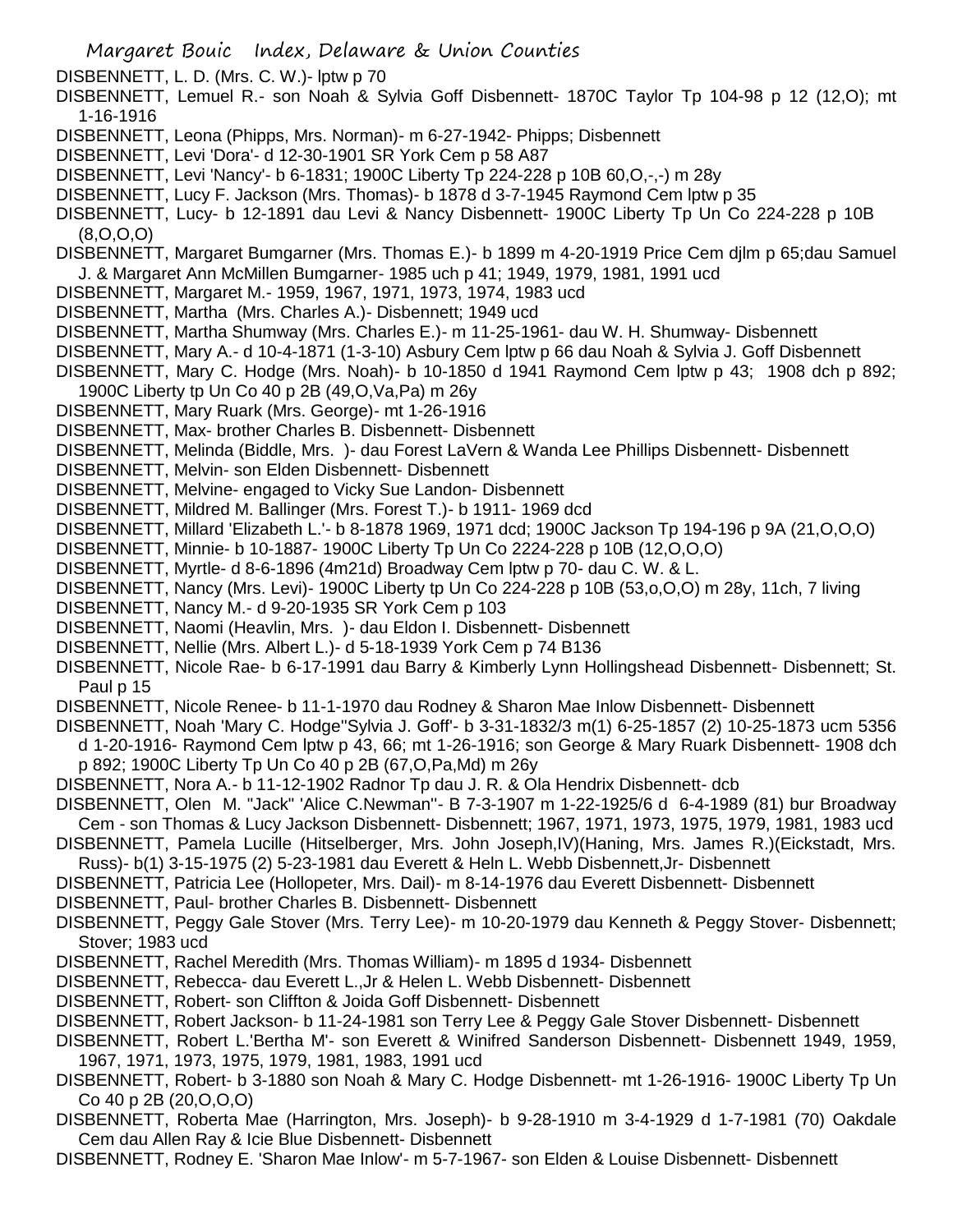Margaret Bouic Index, Delaware & Union Counties DISBENNETT, Ruby J. Shillingburg (Claypool, Mrs. )(Mrs. Rodney E.)- m(2) 11-13-1993 dau Lawrence & Josephine Shillingburg Disbennett- Disbennett DISBENNETT, Sabra (Hamilton, Mrs. Robert Jack)- m 1-25-1953 -dau Olen M. & Alice Disbennett- Disbennett DISBENNETT, Sarah C. (32-1889) Hardin Co- uninf p 5 DISBENNETT, Sherry Louise (Hanes, Mrs. David L.)- dau Everett L. & Helen L. Webb Disbennett, Jr.- **Disbennett** DISBENNETT, Stephen- b 1963 son Gerald L. & Kathleen Disbennett- 1971 ucd DISBENNETT, Susan (Janowski, Mrs. ) - dau Charles B. & Virginia Disbennett- 1961 dcd (17) DISBENNETT, Sylvia J. Goff (Mrs. Noah)- m 6-25-1857 d 5-15-1876 (39-3-18) Asbury Cem lptw p 66 mt 1-26-1916; 1870C Taylor Tp 104-98 p 12 (37, Vt) DISBENNETT, Ted/Thomas Eugene 'Bonnie Snider''Kathleen Coleman Finley'- b 8-4-1930 m(1) 4-16-1950 (2) 5-35-1971 bur Price Cem- son Thomas & Margaret Bumgarner Disbennett- 1985 uch p 42; St. Paul p 15; 1949 ucd DISBENNETT, Terri Linn- b 9-19-1962 dau Charles E. & Martha Shumway Disbennett- Disbennett engaged to Timothy Moore DISBENNETT, Terry Lee 'Peggy Gale Stover'- m 10-20-1979- son Robert L. & Bertha M. Disbennett-Disbennett; 1959, 1967, 1971, 1973, 1975, 1979, 1981, 1983, 1991 ucd DISBENNETT, Thomas- b 9-12-1900 d 5-30-1953 Raymond Cem lptw p 45 DISBENNETT, Thomas A.-b 11-18-1898 Radnor Tp dcb son Thomas W. & Rachel Meredith Disbennett- 1908 dch p 892; delge I p 28 DISBENNETT, Thomas D.- 1959 ucd DISBENNETT, Thomas- son Everett & Winifred Disbennett- 1949 ucd DISBENNETT, Thomas 'Lucy F.'- b 7-22-1873 d 5-20-1953 Raymond Cem lptw p 35- son Levi & Nancy Disbennett- 1900C Liberty Tp Un Cp 224-228 p 10B (26,O,O,O) DISBENNETT, Thomas E. 'Margaret Bumgarner''- b 1898 m 4-20-1919 d 5-25-1955 Price Cem djlm p 65- 1985 uch p 41; 1949 ucd DISBENNETT, Thomas 'Viola'- 1949 ucd DISBENNETT, Thomas W. 'Rachel Meredith'- son Noah & Mary C. Hodge Disbennett- 1908 dch p 149, 484, 752, 892 DISBENNETT, Tina (Rose, Mrs. )- dau Forest LaVern & Wanda Lee Phillips Disbennett- Disbennett DISBENNETT, Todd Alexadner- b 9-18-1992 son Todd & Kay Skaggs Disbennett- St. Paul p 15 DISBENNETT, Todd William 'Kay Skaggs'- b 3-23-1958 m 5-1-1982 son Ted/Thomas E. & Bonnie Snider Disbennett- 1985 uch p 42; 1959 ucd; Disbennett; St. Paul p 15 DISBENNETT, Vernon Blain- b 2-26-1913 d 4-4-1966 WWII son Albert & Nellie Disbennett- York Cem p 74 B136 DISBENNETT, Viola Hendricks (Mrs. James R.)- b 6-27-1886 d 5-19-1965 Hopewell Cem djlm p 89- dau George & Julia Hendricks- Disbennett DISBENNETT, ---(Kemmell, Mrs. H. L.)- dau James R. & Viola Hendricks Disbennett - Disbennett DISBENNETT, ---(Long, Mrs. B. L.)- dau James R. & Viola Hendricks Disbennett- Disbennett DISBENNETT, ---(Burnette, Mrs. Thurman)- dau James R. & Viola Hendricks Disbennett - Disbennett DISBENNETT, Viola (Mrs. Thomas)- 1949 ucd DISBENNETT, Violet May"Dit"- b 10-31-1903 d 5-27-1979 Raymond Cem lptw p 35- dau Thomas & Lucy Jackson Disbennett- Disbennett; 1959, 1967, 1971, 1973, 1975 ucd DISBENNETT, Virginia J. (Mrs. Charles B.)- Disbennett; 1961, 1969, 1971 dcd DISBENNETT, Vivian (Heimlich, Mrs. )- dau Forest & Mildred Ballinger Disbennett- Disbennett DISBENNETT, Vivienne (Green, Mrs. )- dau Forest T. & Mildred Disbennett- Disbennett DISBENNETT, Walter- son James R. & Viola Hendricks Disbennett- Disbennett DISBENNETT, Wanda Lee Phillips (Mrs. Forest LaVern)- Disbennett DISBENNETT, Watson-b 4-1885 son Noah & Mary C. Hodge Disbennett- Disbennett; 1900C Liberty Tp Un Co 40 p 2B (15,O,O,O) DISBENNETT, Thomas William'Rachel Meredith'- b 11-17-1884 m 1895 d 7-23-1965 Radnor Cem- son Noah & Mary C. Hodge Disbennett- Disbennett; mt 1-26-1916 DISBENNETT, Winifred Sanderson (Mrs. Everett L.,Sr.)- b 1907 d 9-14-1971 (63) Broadway Cem lptw p 77 dau Fred Sanderson- Disbennett

DISBENNETT, J. Woodrow- b 1916 d 6-6-1917 son Albert & Nellie Disbennett- York Cem p 74 B 136 DISBRO, three brothers- delge VII p 23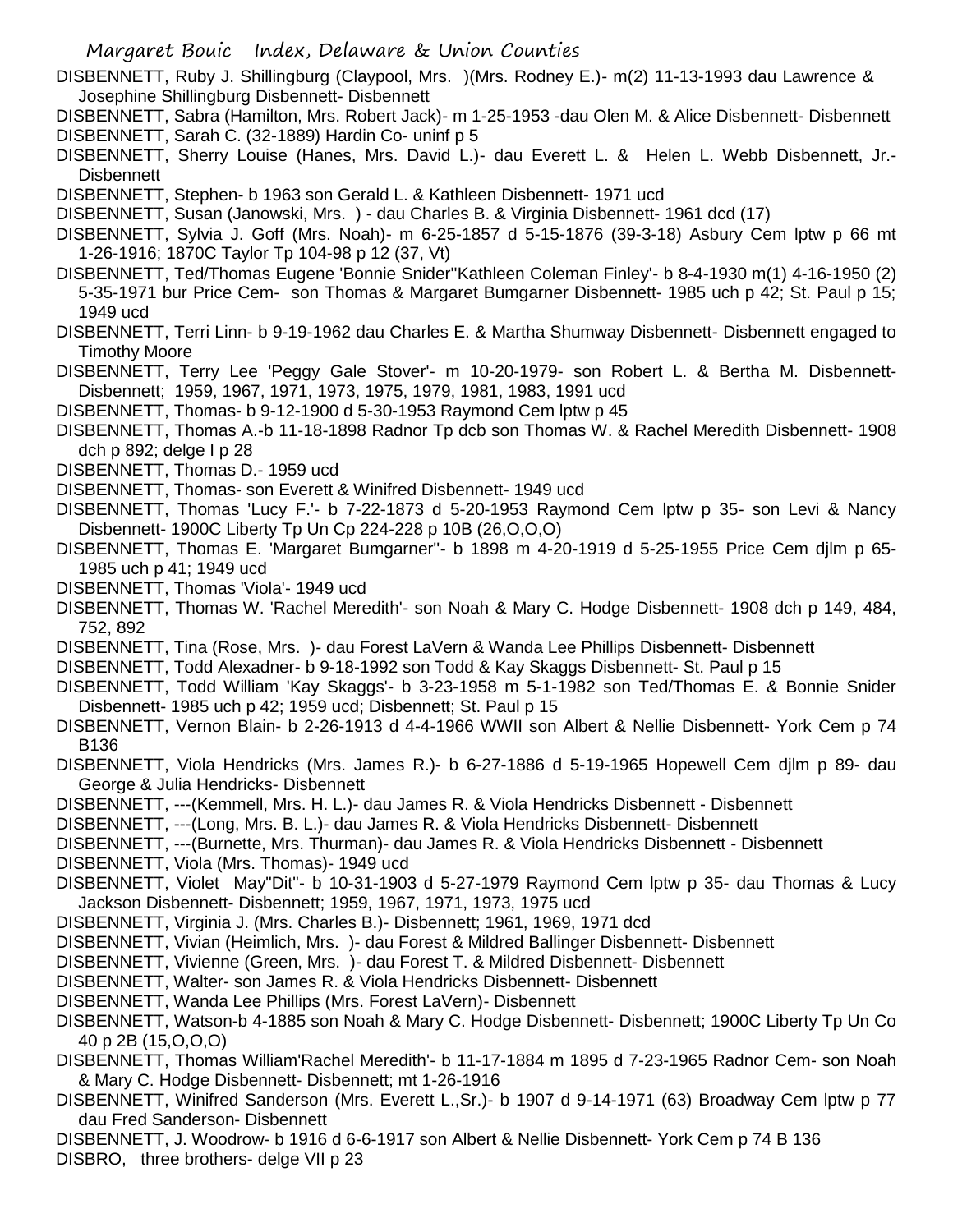Margaret Bouic Index, Delaware & Union Counties DISBRO, Eddie- Oak Grove Cem ; Powell p 430 DISBRO, Elizabeth J.- b 8-13-1875 Delaware Town dau William J. & Elnora Disbor- dcb DISBRO, Freddie- Oak Grove Cem Powell p 430 DISBRO, Fred E.- b 7-17-1882 Delaware Town son H. J. & Elnora E. Worline Disbro- dcb DISBRO, Gwendolyn (Roche or Roach)- dau William G. & Kathryne C. Griffin Disbro- Disbro DISBRO, George- b 6-11-1888 Delaware Town son Wm. & Elnora E. Worline Disbro- dcb DISBRO, Rev. Henry- brother William G. Disbro- Disbro DISBRO, Kathryne C. Griffin- d 5-28-1960 (76) bur St. Mary's- Disbro DISBRO, Marcella (Smoot, Mrs. Rex)- dau William G. & Kathryn C. Griffin Disbro- Disbro DISBRO, Mila- b 5-15-1877 Delaware Town son William & Elenora Worline Disbro- dcb DISBRO, William- 1976 dch p 234 DISBRO, William G. 'Kathryne C. Griffin''Hazel'- d 8-8-1960 (79) bur Oak Grove Cem - Disbro DISBRO, William J.- 1880C Delaware Town p 537C DISBRO, William P.- son William G. & Kathryne C. Griffin Disbro- Disbro DISBURY, Nathaniel- 1908 dch p 452; 1880 dch p 318; delge II p 22, VIII p 53, X p 10 DISCON/Dixon, Abel- Powers p 279 DISCON, Alexander- Powers p 279 DISCON, Andrew 'Susanna'- Powers p 60. 67 DISCON, Susanna (Mrs. Andrew)- Powers p 59, 60, 66, 67, 85 DISE, Bertha V. (Brungart, Mrs. Jacob Wallace)- 12-1-5-1882 m 12-23-1902- Weiser p 593 DISEL, Ammi 'Estella Luetta Walker'- Maugans Anc p 174 DISEL, Estella Luetta Walker (Mrs. Ammi)- b 1869 d 1958 dau Octavus Augustus & Margaret Rowland Walker-Maugans Anc p 174 DISEL, Fred 'Betty'- son Ammi & Estella Luetta Walker Disel- Maugans Anc p 174 DISER, Henry S.- b 8-19-1875 Genoa Tp son Isaac & Caroline Kiser Diser- dcb DISHER, Katherine Frances- b 2-22-1990 dau Margaret Elaine Schmidt Coker- St. Paul p 47 DISHET, Margaret (Imel/Immel, Mrs. Henry)- b 1756 d 1841 dcc Betty Mozingo Wells 67 DISHON, Lorina- 1971 ucd DISHONG, Nellie Blanche (Weiser, Mrs. Samuel Adam)- b 4-24-1914 m 1-28-1933- Weiser p 783 DISMORE, Frank Paden 'Miriam Rebecca Fasold'- b 1833 m 9-22-1921 d 1941- Weiser p 444 DISMORE, Frank Steglich- b 4-25-1956 son Paden Fasold & Ruth Steglich Dismore- Weiser p 444 DISMORE, Fredrick Charles- b 5-20-1957 son Paden Fasold & Ruth Steglich Dismore- Weiser p 444 DISMORE, Miriam Rebecca Fasold (Mrs. Frank Paden)- b 9-12-1893 m 9-22-1921 d 5-14-1955 dau Peter Born & Chasty Ann Schultz Fasold- Weiser p 444 DISMORE, Paden Fasold 'Ruth Steglich'- b 6-25-1922 m 9-26-1953 son Frank Paden & Miriam Rebecca Fasold Dismore- Weiser p 444 DISMORE, Pamela Jean- b 9-23-1954 dau Paden Fasold & Ruth Steglich Dismore- Weiser p 444 DISMORE, Ruth Steglich (Mrs. Paden Fasold)- b 1921 m 9-26-1953- Weiser p 444 DISMUKES, Eunice Howison (Mrs. Paul Porter)- b 7-23-1875 m 3-17-1895 d 4-6-1897 dau James Benjamin & Alice Maria Fitzgerald Howison- Howison 318 DISMUKES, Paul Porter 'Eunice Howison'- b 7-23-1875 m 3-17-1895- Howison (318) DISNEY, Albert Hubbard- son J. E. & Jennie McKittrick Disney- McKitrick p 434 DISNEY, Clara Titton (Mrs. James)- lic 11-7-1881 ucm 7062 DISNEY, D. V.- 1908 dch p 256 DISNEY, Irene- 1908 dch p 256 DISNEY, James 'Clara Titton'- lic 11-7-1881 ucm 7062 DISNEY, J. E. 'Jennie Elizabeth McKittrick'- McKitrick p 434 DISNEY, Jennie Elizabeth McKittrick (Mrs. J. E.)- b 6-2-1864 dau John & Ellen Ferguson McKittrick- McKitrick p 434 DISNEY, Marie Antoinette- 1908 dch p 233 DISNEY-HAUPT, Martha Jean- b 9-1-1933 d 10-27-1988 (55) bur Findley- sister Jack E. Musgrave- Disney DISNEY, Maude (Sutherland, Mrs. Charles)- dau J. E. & Jennie Elizabeth McKittrick Disney- McKitrick p 434 DISNEY, Sarah Irene- 1908 dch p 233 DISNEY, Walt- 1976 dch p 22 DISSINGER, Charles Edward 'Hel;en Ambrose Ellenberger'- b 9-7-1894 m 11-20-1919- son Ira Thorne Clement & Harriet Elizabeth Cooper Dissinger- Weiser p 567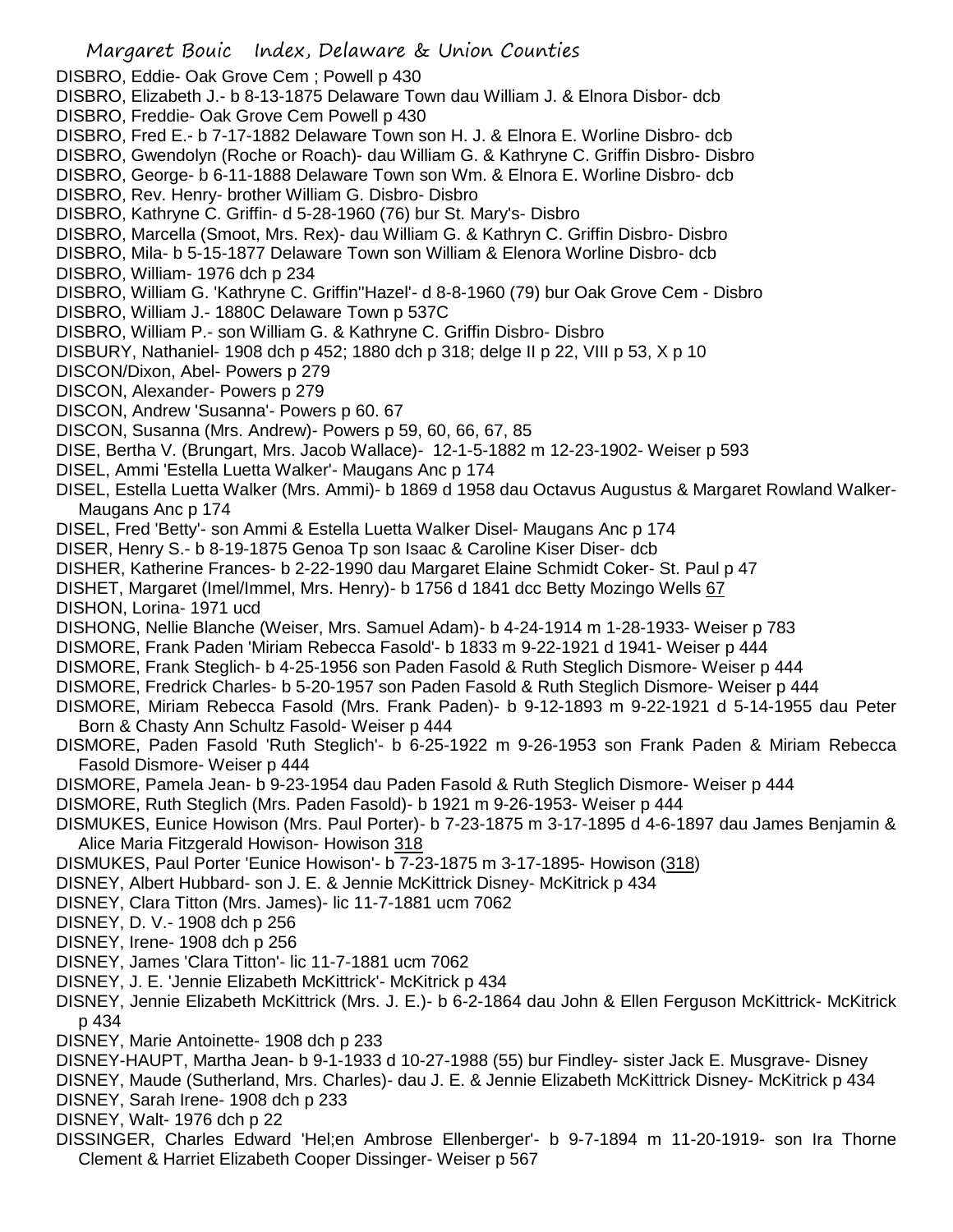DISSINGER, David C.- b 9-2-1890 d 11-17-1897 bur Sunbury,Pa- son Ira Thorne Clement & Harriet Elizabeth Cooper Dissinger- Weiser p 567

- DISSINGER, Harriet Elizabeth Cooper (Mrs. Ira Thorne Clement)- b 7-28-1868 m 10-8-1889 d 7-14-1899- dau Thomas Gabriel & Mary Elizabeth Rohrbach Cooper- Weiser p 567
- DISSINGER, Helen Ambrose Ellenberger (Mrs. Charles Edward)- b 9-20-1895 m 11-20-1919- Weiser p 567
- DISSINGER, Helen Elizabeth (Holden, Mrs. Carl F.,Jr.)- b 6-16-1921 m 3-22-1947 dau Charles Edward & Helen Ambrose Ellenberger Dissinger- Weiser p 567
- DISSINGER, Ira Thorne Clement 'Harriet Elizabeth Cooper'- b 2-7-1867 m 10-8-1889 d 1-2-1912 bur Sunbury Pa- Weiser p 567
- DISSINGER, Ira Thorne Clement,Jr.- b 6-24-1897 d 2-22-1937 son Ira Thorne Clement & Harriet Elizabeth Cooper Dissinger- Weiser p 567
- DISSINGER, Mary Elizabeth (Flack, Mrs. Harold E.)- b 2-28-1899 m 6-18-1927 dau Ira Thorne Clement & Harriet Elizabeth Cooper Dissinger- Weiser p 567
- DISSINGER, Mary Patricia (Tulley, Mrs. Capt. Robert Busill)- b 1-15-1922 m 5-21-1949 dau Charles Edward & Helen ambrose Ellenberger Dissinger- Weiser p 567
- DISTERDICK, Carol Sue- dau Lowell & Lillian Emeline Nash Disterdick- Nash p 352
- DISTERDICK, Devera- b 1966 ch William & Mary K. Disterdick- 1971 ucd
- DISTERDICK, Lillian Emeline Veley (Mrs. Lowell)- b 7-4-1924 dau Esley & Mildred Craven Veley- Nash p 352
- DISTERDICK, Lowell 'Lillian Emeline Nash'- Nash p 352
- DISTERDICK, Mary K. (Mrs. William)- 1971 ucd
- DISTERDICK, Philip- son Lowell & Lillian Emeline Nash Disterdick- Nash p 352
- DISTERDICK, William 'Mary K.'- 1971 ucd
- DISTLEHORST, Dr. Robert- 1985 uch p 42
- DITCH, Coralie (Kayner, Mrs. )- dau Frank E. & Myra Lenora Ditch- Ditch
- DITCH, Dorthea (Dill, Mrs. )- dau Frank E. & Myra Lenora Ditch Ditch
- DITCH, Emma Burford (Mrs. Joseph)- Ditch
- DITCH, Frank E. 'Myra Lenora Riley'- b 6-8-1893 d 11-20-1989 (96) bur Pa.- son Joseph & Emma Burford Ditch- Ditch
- DITCH, Goldy may- b 12-21-1881 Orange Tp dau Jeremiah & Mattie Salts Ditch- dcb
- DITCH, James- 1880C Jerome Tp p 0140
- DITCH, Jerimiah- 1880C Genoa Tp p 404B
- DITCH, Joseph 'Emma Burford'- Ditch
- DITCH, Myra Lenora Riley (Mrs. Frank E.)- b 11-30-1893 d 4-21-1982(88) bur Pa.- dau Melville B. & Cora Robinson Riley- Ditch
- DITCH, Yvonne (Kanamann, Mrs. )- dau Frank E. & Myrla L. Riley Ditch- Ditch
- DITHOMAS, Daniel R.- Di Thomas
- DITHOMAS, James L. 'Lauren Marie Cleveland'- son Daniel R. DiThomas- DiThomas
- DITHOMAS, Jaime Marie- b 3-23-1990 dau James L. & Lauren Marie Cleveland DiThomas- DiThomas
- DITLOW, Barbara- dau George & Clara L. Gilbert Ditlow- Ditlow
- DITLOW, Clara L. Gilbert (Mrs. George)- b 6-3-1921 d 12-6-1976 Oakdale Cem II p 143 (M-R8-14)- dau Harry & Nanny Denny Gilbert- Ditlow
- DITMARS, Alma Grace- b 8-24-1876 d 2-1896 dau James Sherman & Mary Burkholder Ditmars- Weiser p 115 DITMARS, Bessie Bell- b 8-30-1874 dau James Sherman & Mary Burkholder Ditmars- Weiser p 115
- DITMARS, Charles Spencer 'Mattie May Woodward''Mary Alice Lawlor'- b 2-19-1878 m 11-13-1903 m 5-22-1912 d 6-15-1914- son James Sherman & Mary Burkholder Ditmars- Weiser p 115
- DITMARS, Charlie Oliver Crain (Mrs. Frank Orville)- b 2-27-1885 d 10-5-1953- Weiser p 116
- DITMARS, Dorothy Agnes (Dooley, Mrs. Frank Cleo)- b 1-8-1914 m 7-10-1934 dau Charles Spencer & Mary Alice Lawlor Ditmars- Weiser p 116
- DITMARS, Frank Orville 'Charlie Oliver Crain''Leslie Corrington Gibson'- b 10-27-1884 m 9-10-1907 m 2-23-1957 son James Sherman & Mary Burkholder Ditmars- Weiser p 115, 116
- DITMARS, Helen Louise (Norton, Mrs. Robert Rea)- b 10-14-1911 m 4-30-1935 dau Frank Orville & Charlie Oliver Crain Ditmars- Weiser p 116
- DITMARS, James Sherman 'Mary Burkholder'- b 12-26-1825 m 1873 d 8-27-1901- Weiser p 115
- DITMARS, Leslie Corrington Gibson (Mrs. Frank Orville)- m 2-23-1957- Weiser p 116
- DITMARS, Mallie Maude (Barten, Mrs. George Frank)- b 6-8-1883 m 6-10-1908 dau James Sherman & Mary Burkholder Ditmars- Weiser p 116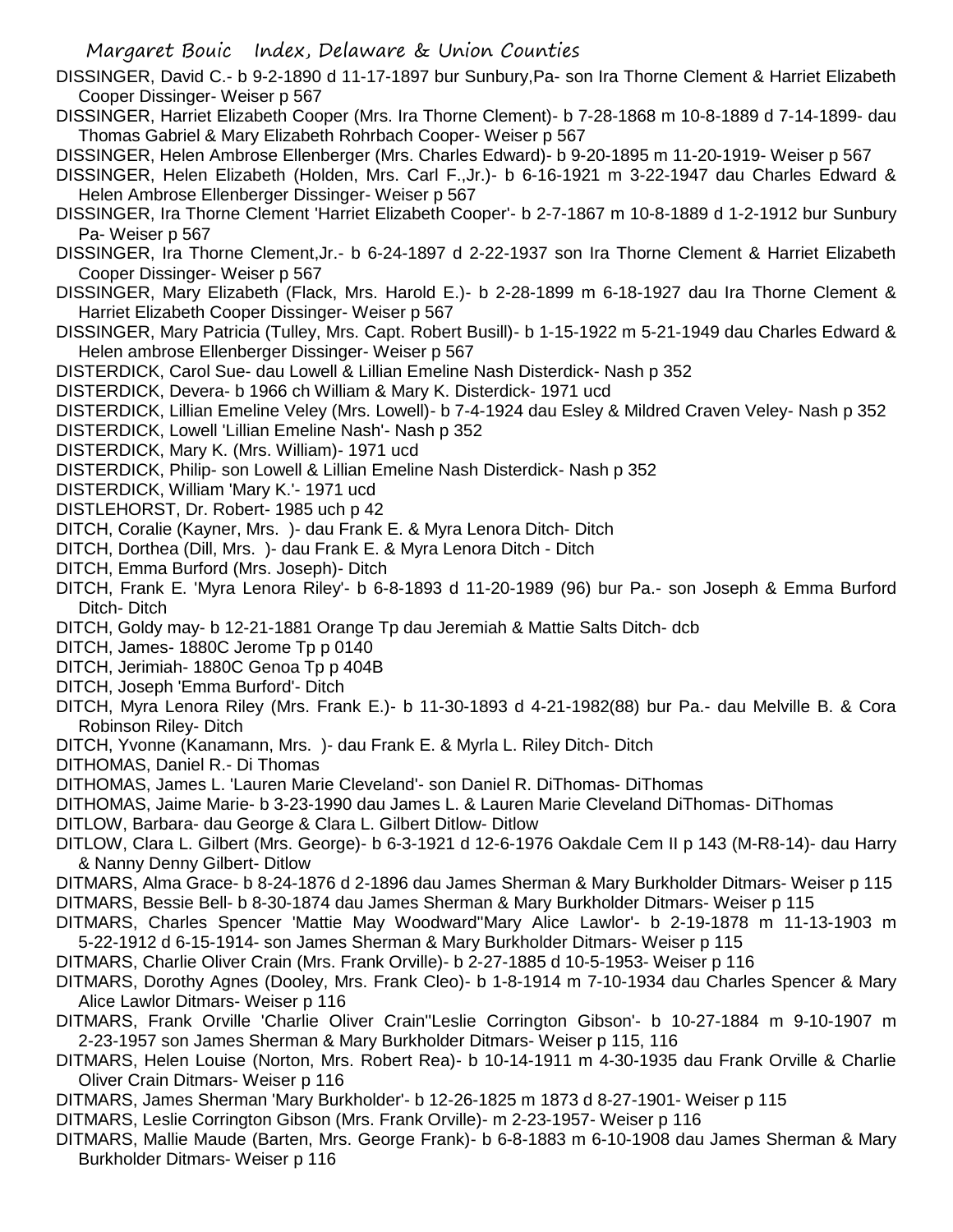DITMARS, Mary Alice Lawlor (Mrs. Charles Spencer)- b 7-18-1893 m 5-22-1912 d 6-3-1956- Weiser p 116

- DITMARS, Mary Burkholder (Mrs. James Sherman)- b 4-13-1847 m 1873 d 2-11-1892 dau George & Rebecca Weiser Burkholder- Weiser p 115
- DITMARS, Mattie May Woodward (Mrs. Charles Spencer)- m 11-13-1903- Weiser p 116
- DITMARS, Oma Blanche (Bevins, Mrs. David Major)- b 7-22-1887 m 12-18-10-6- dau James Sherman & Mary Burkholder Ditmars- Weiser p 116
- DITMARS, Rose Neola (Shaver, Mrs. Barry M.)- b 11-10-1880 m 12-22-1912 d 12-7-1952 dau James Sherman & Mary Burkholder Ditmars- Weiser p 116
- DITMARS, Ruth- b d 8-23-1889 dau James Sherman & Mary Burkholder Ditmars- Weiser p 116
- DITMAS, Katherine Hessler (Mrs. )- d 5-28-1982 (76) Oak Grove Cem sister James & Otto Hessler- Ditmas
- DITMER, Donald- son John Frederick & Hazel K. Gerber Ditmer- Ditmer
- DITMER, Frances Maxine (Baker, Mrs. Don)- dau John Frederick & Hazel K. Gerber Ditmer- Ditmer
- DITMER, Frederick- son John Frederick & Hazel K. Gerber Ditmer- Ditmer
- DITMER, Gayle (Goodrich, Mrs.Jerry)- dau John Frederick & Hazel K. Gerber Ditmer- Ditmer
- DITMER, Hazel K. Gerber (Mrs. John Frederick)- b 9-12-1897 d 9-10-1988 bur Greenville- dau Seymour & Cora Amanda Bruner Gerber- Ditmer
- DITMER, Jacob- son John Frederick & Hazel K. Gerber Ditmer- Ditmer
- DITMER, Jean (Bertram, Mrs. Robert)- dau John Frederick & Hazel K. Gerber Ditmer- Ditmer
- DITMER, Jerry- son John Frederick & Hazel K. Gerber Ditmer- Dirmer
- DITMER, John Frederick 'Hazel K. Gerber'- d 10-1960- Ditmer
- DITMER, Mary Helen (Hathaway, Mrs. Ray)- dau John Fredrick & Hazel K. Gerber Ditmer- Ditmer
- DITMUS, Gotfried- hjt p 199, 205
- DITRICK, G. B.- 1949 ucd
- DITSLEAR, Rose Anne (McMullen, Mrs.Keith Wayne)- dau J. Howard Sr. & Katherine R. Ditslear- Ditslear
- DITSLEAR, Harry E. 'Rose'- d 7-22-1959 (63) bur Tiffin- Ditslear
- DITSLEAR, Harry Jr.- son Harry E. Ditslear- Ditslear
- DITSLEAR, Howard- son Harry E. & Rose Ditslear- Ditslear
- DITSLEAR, J. Howard Sr.'Katherine R.'- d 9-27-1979 (63)- son Harry E. & Rose Ditslear- Ditslear
- DITSLEAR, John H. Jr. 'Judith Ann Comstock'- m 6-27-1964 son Howard & Katherine R. Ditslear- Ditslear
- DITSLEAR, Judith Ann Comstock (Mrs. John H.Jr)- m 6-27-1964 dau James Comstock- Ditslear
- DITSLEAR, Katherine R. (Mrs. J. Howard,Jr.)- b 12-2-1915 d 10-15-1988 (72) Ditslear
- DITSLEAR, Ralph- brother Harry E. Ditslear- Ditslear
- DITSLEAR, Richard- son Harry E. & Rose Ditslear- Ditslear
- DITSLEAR, Robert- son Harry E. & Rose Ditslear- Ditslear
- DITSLEAR, Rose (Mrs. Harry E.)- Ditslear
- DITSLEAR, Ruth (Whitcomb, Mrs. )- sister Harry E. Ditslear- Ditslear
- DITSON, Mabel (Howison, mrs. Richard Crawford)- m 1908- Howison (91)
- DITTENBER, Brian S.- 1980 dcd
- DITTER, Jerry- 1880C Union Tp 32 p 6 (23,O) p 066A
- DITTER, Martha (Boylan, Mrs. John)- Maugans Anc p 231
- DITTMAN, Helen Ruth Parrott (Mrs. Willard Lloyd)- dau Clarence & Mabel Reece Parrott- opc 746; Parrott 5,6
- DITTMAN, Janet- dau Willard & Helen Ruth Parrott Dittman- Parrott 6
- DITTMAN, Nancy- dau Willard & Helen Ruth Parrott Dittman- Parrott 6
- DITTMAN, Willard 'Helen Ruth Parrott'- Parrott 5,6
- DITTMAR, Clifford 'Evelyn G. Coning'- b 10-23-1921 m 3-19-1955 d 4-23-1955- Maugans Anc p 24
- DITTMAR, Evelyn G. Doning (Mrs. Clifford)(Dinsmore, Mrs. Junior)- b 5-13-1934 m 3-19-1955 dau William & Susan R. Skiles Coning- Maugans Anc p 24
- DITTMAR, Clarice- dau Rev. George & Ellen Dittmar- Dittmar
- DITTMAR, Dorcas- dau Rev. George & Ellen Dittmar- Dittmar
- DITTMAR, Ellen (Mrs. Rev. George)- m 7-1932- Dittmar
- DITTMAR, Freda (Kibler, Mrs. )- sister Rev. George W. Dittmar- Dittmar
- DITTMAR, Rev. George 'Ellen'- b2-12-1907 m 7-1932 d 8-7-1992 (85) bur Uniontown- Dittmar
- DITTMAR, Kevin C.- b 12-31-1955 son Clifford & Evelyn G. Coning Dittmar- Maugans Anc p 24
- DITTMAR, Lynn- ch Rev. George & Ellen Dittmar- Dittmar
- DITTMAR, Paul- son Rev. George & Ellen Dittmar- Dittmas
- DITMAS, Katherine Hessler (Mrs. )- d 5-28-1982 (76) Oak Grove Cem- sister James & Otto Hessler- Ditmas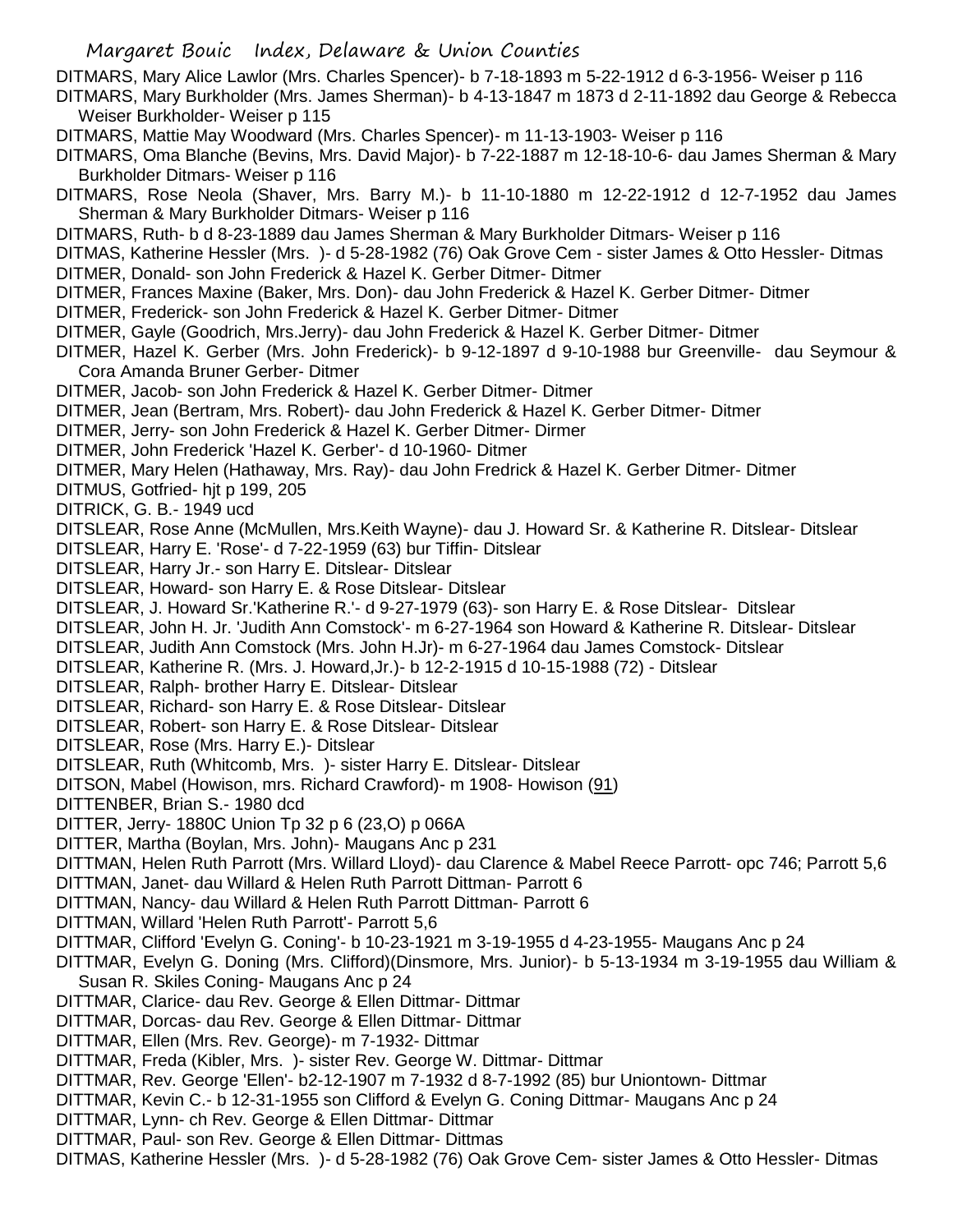- DITTMER, Dariene (Wallace, Mrs. James Albert)- Hutchisson p 60
- DITTO, Caroline K.- b 9-5-1858 dau Nelson Jerome & Martha Ester Keller Ditto- Powers p 14, 30
- DITTO, Edgar Nelson- b 6-22-1969 d 7-1-1952 cremated son Nelson Jerome & Martha Esther Keller Ditto-Powers p 30
- DITTO, Eliza Jean/Janet- b 6-29-1856 d 8-2-1842 bur Washington D. C.- dau Nelson Jerome & Martha Esther Keller Ditto- Powers p 30
- DITTO, Jessie Elinor- b 2-12-1872 dau Nelson Jerome & Martha Esther Keller Ditto- Powers p 30
- DITTO, Mrs. Lester- granddau of Lydia Ann Price- unec V p 21
- DITTO, Martha Esther Keller (Mrs. Nelson Jerome)- b 12-20-1831 d 2-3-1896 bur Washington D. C.- dau Thomas & Eliza Jane Martin Keller- Powers p 20, 29, 30
- DITTO, Martha Esther (Smith, Mrs. H. Warren)- b 7-9-1864 d 1-3-1943 bur Greenway Cem- dau Nelson Jerome & Martha Esther Keller Ditto- Powers p 30
- DITTO, Mary Isabel (Murray, Mrs. George Welwood Murray)- bur Mt. Clair,NJ- dau Nelson Jerome & Martha Esther Keller Ditto- Powers p 30
- DITTO, Nelson Jerome 'Martha Esther Keller'- Powers p 20, 29, 30
- DITTO, William A.- b 3-1-1861 son Nelson Jerome & Martha Esther Keller Ditto- Powers p 30
- DITTOE, Leah- b 1976 dau William & Patricia Dittoe- 1980 dcd
- DITTOE, Patricia (Mrs. William)- 1980 dcd
- DITTOE, William 'Patricia'- Dittoe; 1980 dcd
- DITTRICK, Alfred Sadler 'Yvette Bachelier'- m 7-15-1961 son Douglas H. & Christine Sadler Dittrick- Dittrick
- DITTRICK, Allen- brother of Douglas H. Dittrick,Sr.- Dittrick
- DITTRICK, Barbara Slocum (Mrs. Douglas H.)- dau Sherman Jr. & Cleobel Mitchell Slocum- Warren 5; Dittrick
- DITTRICK, Christine Sadler (Mrs. Douglas H.,Sr.)- b 7-26-1909 d 12-28-1993 Oak Grove Cem- dau Alfred & Christine Mitchell Sadler- Dittrick
- DITTRICK, Christy- dau Douglas H. Jr. & Barbara Slocum Dittrick- Warren 6; Dittrick
- DITTRICK, Douglas H. Sr. 'Christine'- b 1959 d (51) Oak Grove Cem Dittrick
- DITTRICK, Douglas H. Jr. 'Barbara Slocum'- son Douglas H. Sr. & Christine Sadler Dittrick- Dittrick
- DITTRICK, Howard- brother Douglas H. Dittrick- Dittrick
- DITTRICK, John- brother Douglas H. Dittrick- Dittrick
- DITTRICK, Lawrence- brother Douglas H. Dittrick- Dittrick
- DITTRICK, Paul- brother Douglas H. Dittrick- Dittrick
- DITTRICK, Tracy Lee- dau Douglas H. Jr. & Barbara Slocum Dittirck- Dittrick; Warren; Mitchell
- DITTRICK, Wendy Anne (Wagner, Mrs. Robert Louis)(Harris, Mrs. Ben Ross)- m 7-23-1966 (2) 2-14-1982dau Douglas H. Sr. & Christine Sadler Dittrick- Dittrick
- DITTRICK, Yvette Bachelier (Saddler, Mrs. Alfred)- m 7-15-1961 dau Eugene Bachelier- Dittrick
- DITTUS, Angie/Angeline (Mrs. Jeremiah)- b 1857/9-1866 d 4-18-1934- York Cem p 73; 1900C Allen Tp 101- 105 p 5B (33,O,Ct,O)
- DITTUS, Douglas H. 'Karen'- 1979, 1981, 1983, 1991 ucd
- DITTUS, Jason- b 1973 son Douglas H. & Karen Dittus- 1979, 1981, 1983, 1991 ucd
- DITTUS, Jeremiah/Jerry- b 3-1857 Millcreek Tp, d 11-18-1944 York Cem p 73; 1900C Allen Tp 101-105 p 5B (43,O,Ger,Ger)
- DITTUS, Jeremy- b 1975 son Douglas H. & Karen Dittus- 1979, 1981, 1983, 1991 ucd
- DITTUS, Karen (Mrs. Douglas H.)- 1979, 1981, 1983, 1991 ucd
- DITTUS, Lee D.- b 1966 son Douglas H. & Karen Dittus- 1979, 1981, 1983, 1991 ucd
- DITTZ, John 'Susanna Stephenson'- m 2-20-1813 Madison Co- unec IV p 21
- DITTZ, Susanna Stephenson (Mrs. John)- m 2-20-1813 Madison Co- unec IV p 21
- DITWILER, Franklin- b 6-19-1870 Sha Franklin Co son John & Martha Hall Ditwiler- dcb
- DITZLER, Clayton- son Jacob & Rosetta Kehl Ditzler- Weiser p 532
- DITZLER, Dale- son Clayton Ditzler- Weiser p 533
- DITZLER, Donald- son Leland Ditzler- Weiser p 533
- DITZLER, Doris- dau Clayton Ditzler- Weiser p 533
- DITZLER, Edna May (Cooper, Mrs. Arthur Alden)- McKitrick p 71
- DITZLER, Esther- dau Leland Ditzler- Weiser p 533
- DITZLER, Ida (Reabach, Mrs. )- dau Jacob & Rosetta Kehl ditzler- Weiser p 532
- DITZLER, Jacob 'Rosetta Kehl'- Weiser p 532
- DITZLER, Laura (Anderson, Mrs. )- dau Jacob & Rosetta Kehl Ditzler- Weiser p 532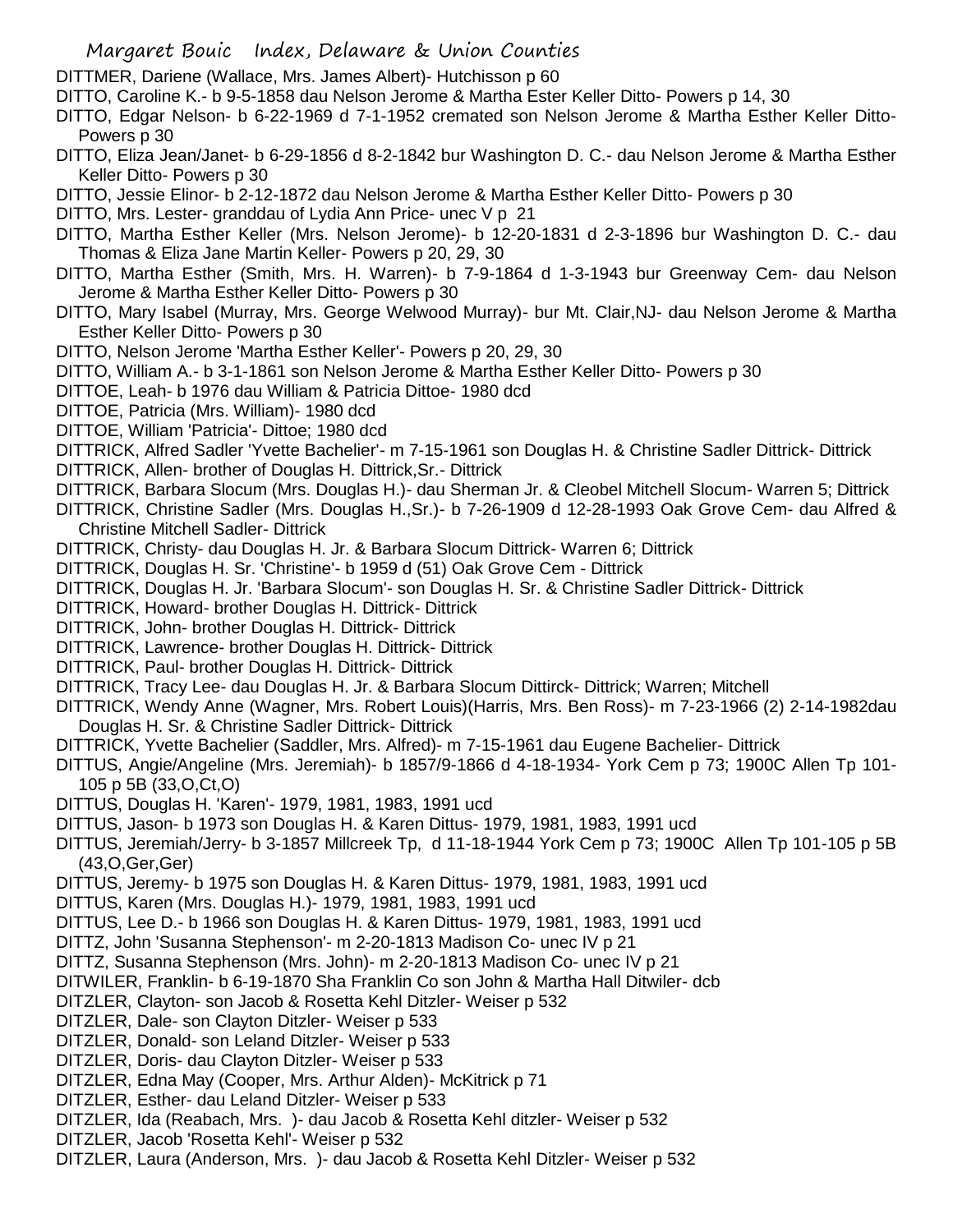- Margaret Bouic Index, Delaware & Union Counties DITZLER, Leland- son Jacob & Rosetta Kehl Ditzler- Ditzler DITZLER, Lou Ella (Stalcup, Mrs. )- dau Jacob & Rosetta Kehl Ditzler- Weiser p 532 DITZLER, Mattie (Allison, mrs. )- dau Jacob & Rosetta Kehl Ditzler- Weiser p 532 DITZLER, Naomi 9Niss, Mrs. )- dau Jacob & Rosetta Kehl Ditzler- Weiser p 532 DITZLER, Rosetta Kehl (Mrs. Jacob)- dau Michael & Susan Ketner Kehl- Weiser p 532 DIVAN, Mrs. - b 1803; delge VIII p 7 DIVAN, George- son Matthias & Lydia Divan- 1850C Brown Tp 2833 p 157 (15,O) DIVAN, Grace Lillian- b 4-10-1871 Delaware Town dau Josiah & Mary E. Iler Divan- dcb DIVAN, Huldah (Dunham, Mrs. Samuel)- delge VIII p 46 DIVAN, Joseph- 1880C Oxford Tp p 397A DIVAN, Joseph- 1850C Delaware Town 1156 p 87 (18,O); 1880C Delaware Town p 517A DIVAN, L.- 1976 dch p 19 DIVAN, Margaret- b 11-18-1888 Delaware Town dau John & Anna Bramm Divan- dcb DIVAN, Margaret E.- b 11-18-1877 Delaware Town dau J. & Mary Soler Divan- dcb DIVAN, Mary E.- opc 231 DIVAN, Matthias 'Lydia'- 1850C Brown Tp 2833 p 157 (48, Pa); 1880C Oxford Tp p 397A DIVAN, Moses- 1850C Berlin Tp 1878 p 117 (12,O)'; 1880C Delaware Town p 546A DIVAN, Thomas- son Matthias & Lydia Divan- 1850C Brown Tp 2833 p 157 (17,O) DIVELBLISS/DeVilbliss, George E. 'Ruth Hilda Berger'- m 1-24-1937- Rausch (1768) DIVELBLISS, Joe Martin- b 9-30-1941 son George E. & Ruth Hilda Berger Divelbliss- Rausch 17681 III p 303 DIVELBLISS, Mary Christine- b 12-17-1950 dau George E. & Ruth Hilda Berger Divelbliss- Rausch 17682 III p 303 DIVELBLISS, Ruth Hilda Berger (Mrs. George E.)- b 10-25-1914 m 1-24-1936 dau \_John Calvin & Lucy Carolyn Rausch Berger- Rausch 1768 I p 278 DIVELLBIS, John Robert- son John & Susan Winters DiVellbis- DiVellbis DIVELLBIS, John 'Susan Winters'- DiVellbis DIVELLBIS, Joy Louise- dau John & Susan Winters DiVellbis- DiVellbis DIVELLBIS, Michael David- son John & Susan Winters DiVellbis- DiVellbis DIVELLBIS, Susan Winters (Mrs. John)- b 5-30-1952 d 12-7-1988 (36) bur Kingswood Mem. Park- dau Mary Winters- DiVellbis DIVEN, Adeline (Mrs. Moses)- CCC p 118 DIVEN, S. Amanda- d 3-6-1851 (3-10-22) Old Kilb Cem p 3; Powell p 66- dau Matthias & Lydia Diven- 1850C Brown Tp 2833 p 157 (3,O) DIVEN, Bess (Reed, Mrs. Lysle)- dau William C. & Emma C. Prouty Diven- CCC p 118 DIVEN, Emma C. Prouty (Mrs. W. C.)- dau Stephen Merritt & Sarah Ella Peck Prouty- 1908 dch p 831; CCC p 118 DIVEN, Emma Jackson (Mrs. Lincoln)(Corbin, Mrs. Daniel)(Marcum, Mrs. Albert)- dau William & Catherine Mckitrick Jackson- 1908 dch p 883; McKitrick p 277 DIVEN, George- 1908 dch p 392 DIVEN, Gladys (Battenfield, Mrs.Jim)- dau William C. & Emma C. Prouty Diven- CCC p 118; Battenfield; Diven DIVEN, Hannah (Moore, Mrs. Levi)- m 10-6-1850 dcm DIVEN, Huldah (Dunham, Mrs. Samuel)- m 11-18-1849 dcm DIVEN, James B.- son Matthias & Lydia Diven- Old Kilbourne Cem p 3; Powell p 66 DIVEN, John P.- d 10-20-1860 (19-8-17) Old Kilb. Cem p 3 Powell p 66 son Matthias & Lydia Divan- 1850C Brown Tp 2833 p 157 (9,O) DIVEN, Joshua 'Mary Iler'- m 12-24-1865 dcm DIVEN, Josiah- son Matthias & Lydia Diven- 1850C Brown Tp 2833 p 157 (19,O) DIVEN, Laura A.- d 7-27-1847 (3m19d) Old Kilb Cem Powell p 66- dau Matthias & Lydia Diven DIVEN, Lincoln 'Emma Jackson'- 1908 dch p 883; McKitrick p 277 DIVEN, Lydia (Mrs. Matthias)- d 8-22-1853 (51y25d) Old Kilb Cem p 3 Powell p 66; 1850C Brown Tp 2833 p 157 (48, Pa)
- DIVEN, Margaret Higginbothan (Mrs. Josiah)- m 5-4-1852 dcm
- DIVEN, Mary Iler (Mrs. Joshua)- m 12-24-1865 dcm
- DIVEN, Mary P.- d 3-29-1845 (4y16d) Old Kilb Cem p 3 Powell p 66- dau Matthias & Lydia Diven
- DIVEN, Moses 'Adeline'- CCC p 118
- DIVEN, W. C. 'Emma C. Prouty'- son Moses & Adeline Diven- 1908 dch p 831; CCC p 119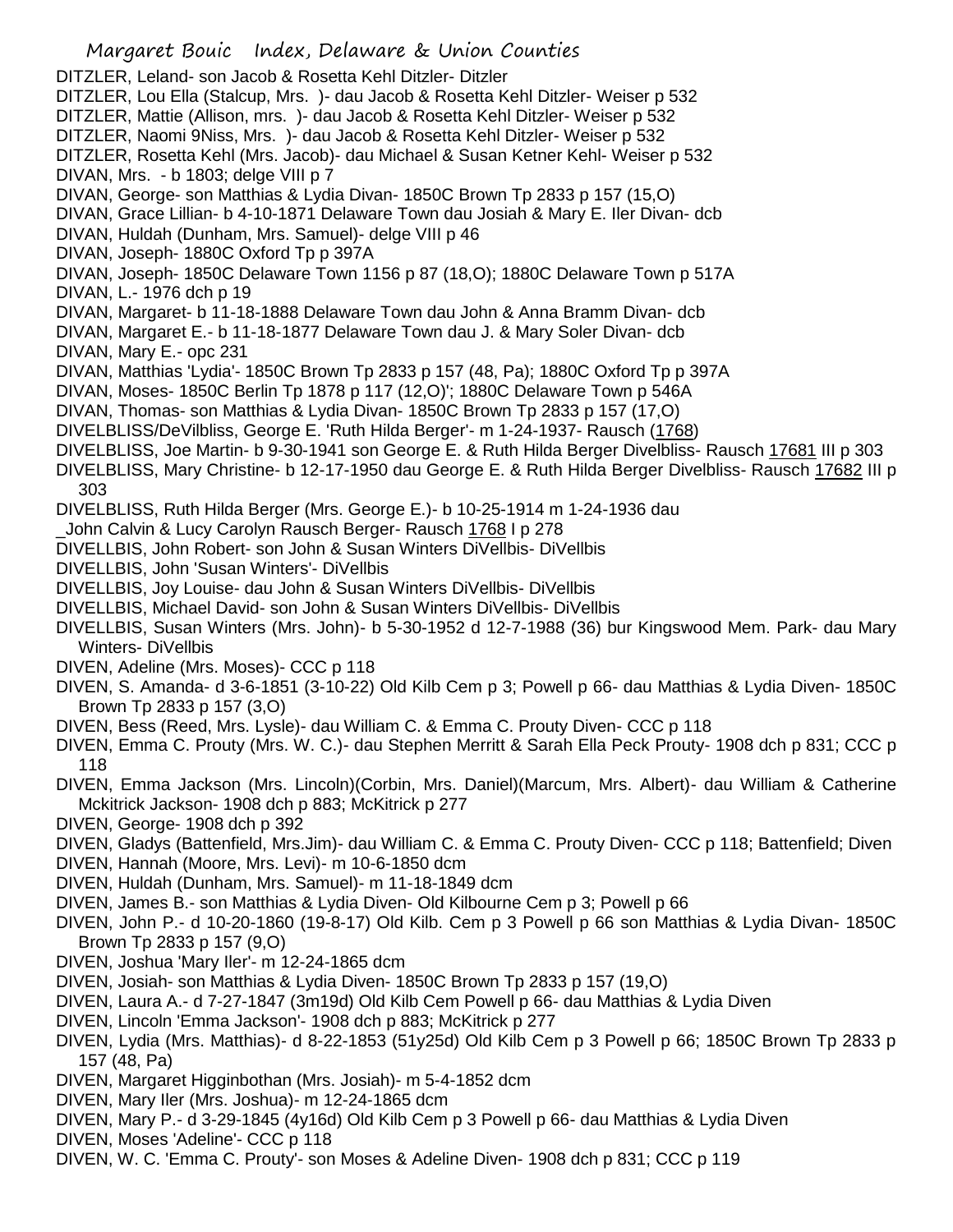- DIVEN, William O.- 1908 dch p 392
- DIVER, Barbara (Levin, Mrs. David Thomas)- Weiser p 555
- DIVER, Carol Ann- b 6-30-1947 dau Richard Wallace & Phyllis Marian Cook Diver- Weiser p 713
- DIVER, Connie Ann- b 10-15-1950 dau Richard Wallace & Phyllis Marian Cook Diver- Weiser p 713
- DIVER, James- 1835 men p 43 #173 p 77 Marlborough Tp
- DIVER, Jennie Frances- b 8-30-1955 dau Richard Wallace & Phyllis Marian Cook Diver- Weiser p 713
- DIVER, Phyllis Marian Cook (Mrs. Richard Wallace)- b 10-17-1928 m 6-27-1846 dau Raymond Otis & Ethel Viola Mahan Cook- Weiser p 713
- DIVER, Richard Wallace 'Phyllis Marian Cook'- b 5-18-1923 m 6-27-1946- Weiser p 713
- DIVER, Scheri Diana- b 9-4-1952 d 9-8-1952 dau Richard Wallace & Phyllis Marian Cook Diver- Weiser p 713
- DIVERSI, Antonia- naturalization- delge VI p 68
- DIVINE, ----Marysville p 51
- DIVINE, Rev. Jesse- 1908 dch p 254
- DIVLEY, Clarinda (McClure, Mrs. )- b 6-22-1858 dau Joseph M. & Rachael Amanda Freshwater Divley-Freshwater p 159C
- DIVLEY, Clarissa (Conyer, Mrs. Thomas)- dau Joseph M. & Rachael Amanda Freshwater Divley- Freshwater p 159C
- DIVLEY, Ethel- b 3-13-1889 dau John & Ida E. Watkins Divley- Freshwater p 159C
- DIVLEY, Frank- b 12-9-1885 son John & Ida E. Watkins Divley- Freshwater p 159C
- DIVLEY, Ida E. Watkins (Mrs. John)- m 3-19-1884- Freshwater p 159C
- DIVLEY, John 'Ida E. Watkins'- b 2-27-1863 m 11-19-884 son Joseph M. & Rachael Amanda Freshwater Divley- Freshwater p 159C
- DIVLEY, Joseph M. 'Rachael Amanda Freshwater'- m 5-17-1857 Freshwater p 159C
- DIVLEY, Rachael Amanda Freshwater (Mrs. Joseph M.)- b 9-24-1838 m 5-17-1857 d 7-17-1884 dau William & Sarah Campbell Freshwater- Freshwater p 157, 159C
- DIVON,---b 5-1-1868 rown Tp dau Joseph & Mary Divon- dcb
- DIX, ----1908 dch p 87; 15th reunion, dg semiweekly 8-24-1894
- DIX, A.- hadc p 95
- DIX, Alexander C.- son David & Margaret Pool Dix- 1850C Troy Tp 2582 p 136 (3,O)
- DIX, Alfred John 'Sarah Jane Sherman'- m 8-11-1861 dcm- son David Jr. & Margaret Ann Pool Dix- 1880 dch p 772; 1850C Troy Tp 2582 p 136 (l0,O); Sommers letter
- DIX, Alice Ligtfoot (Mrs. John Norman)- m 12-7-1940- Dix
- DIX, Amanda Bishop (Mrs. Clark A.)- b 11-23-1849 d 8-29-1927 Marlborough Cem p 176- 1880 dch p 772; Maugans Anc p 15; delge X p 29
- DIX, America (Bishop, Mrs. Elisha)- dau David Jr. & Margaret Ann Pool Dix- 1880 dch p 772, 783; Sommers letter
- DIX, Anna- 1850C Scioto Tp 2356 p 143 (43,O)
- DIX, Anna (Shirk, Mrs. Adam)- b 1798 d 4-1859- 1883 uch V p 691
- DIX, Arthur W.- son Peter & Ella J. Chester Dix- 1883 uch V p 203
- DIX, Barbara Ann- dau George Alfred & Ruth Halliday Dix- Dix
- DIX, Barbara (Mrs. Raymond)- Anderson 6; Bean (1119242)
- DIX, Carol (Long, Mrs. )- dau Dio & Cecil Dix- Dix
- DIX, Caroline (Mrs. Stanton)- 1850C Troy Tp 2579 p 136 (18, Pa)
- DIX, Carr B.- son Dr. Carr Eugene & Helen Boucher Dix- Anderson 6; Bean 11192414
- DIX, Dr. Carr Eugene 'Helen Boucher'- d 11-30-1977 (64) bur Green Lawn- son Raymond & Jean Carr Dix-Anderson 5,6; Bean 1119241; Maugans Anc p 96
- DIX, Carroll L. (Bosse, Mrs. )- dau John Norman & Alice Lightfoot Dix- Dix
- DIX, Cecil (Mrs. Dio)- Dix
- DIX, Charles A.- son Stanton & Caroline Dix- 1850C Troy Tp 2579 p 136 (18, Pa)
- DIX, Charles David Franklin 'Sarah Price'- b 10-19-1851 m 2-27-1879 d 2-3-1910 son David Jr. & Margaret Ann Pool Dix- 1880 dch p 771; Dix; Sommers letter
- DIX, Charles 'Della Weiser'- Weiser p 519
- DIX, Charles D.- son George A. & Ruth Halliday Dix- Dix
- DIX, Charles E.- brother Fred Keller Dix- Dix
- DIX, Clara Margaret Benzler (Mrs. Fred Keller)- Dix
- DIX, Clarence- son David Jr. & Margaret Ann Pool Dix- 1880 dch p 772; Sommers letter; delge VII p 23, dg 1-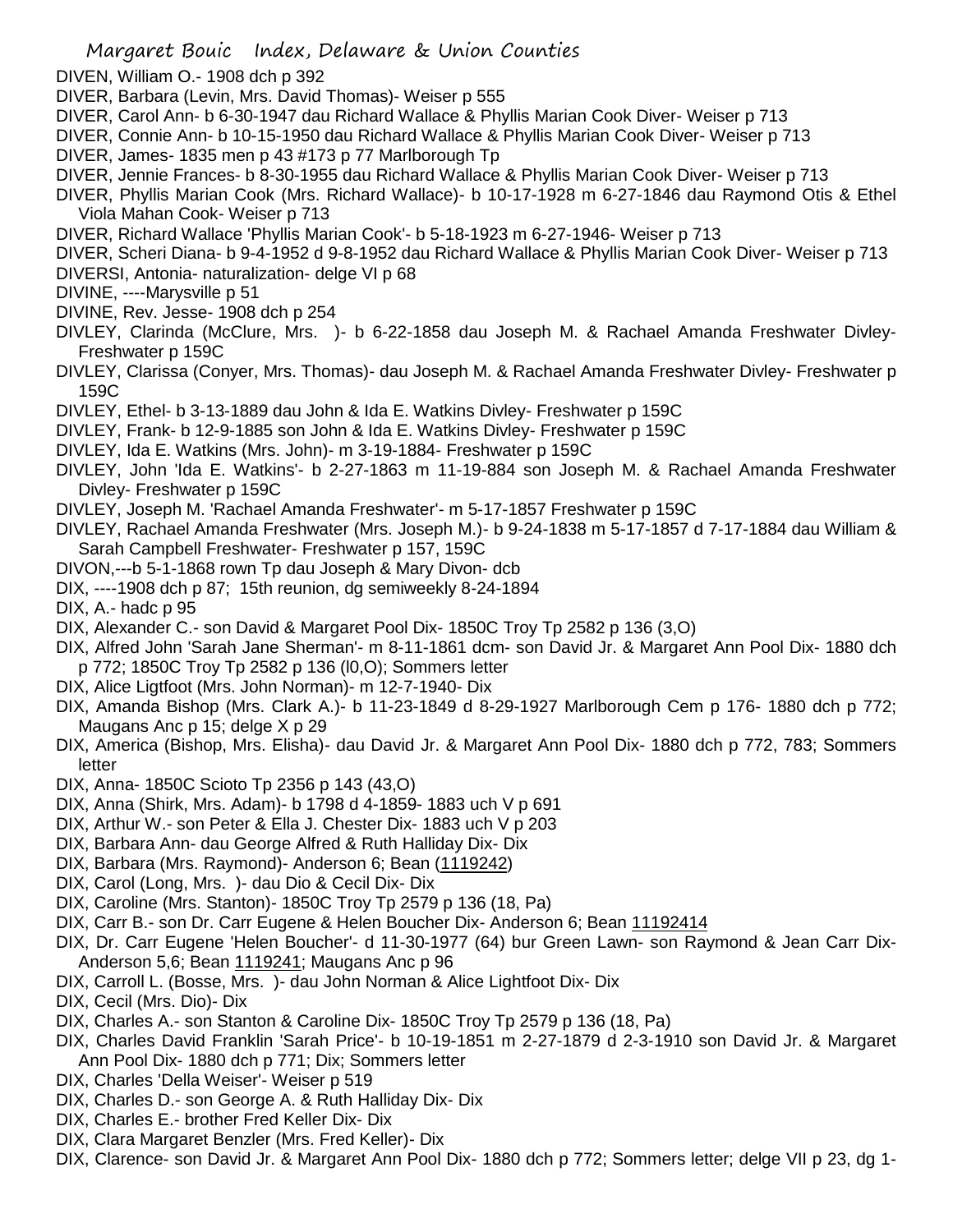3-1902

- DIX, Clarence E. 'Kittie'- b 1861 d 1929- Marlborough Cem p 182; 1900C Dover Tp 109-111 p 5B (38,O,O,O) m 17y
- DIX, Clarence Ross- b 6-27-1888 d 1890 Marlborough Cem p 182- son Clarence E. & Kittie A. Morris Dix- dcb
- DIX, Clarissa Clough (Mrs. Clark)- m 1837 d 1890- MRDAR p 12
- DIX, Clarissa T. (Mrs. )- 88-1894, dg semiweekly 8-24-1894
- DIX, Clark 'Clarissa Clough'- b 1814 m 1837 d 1890 son John & Hannah Turner Dix- MRDAR p 12; 1883 uch V p 203
- DIX, Clark A. 'Amanda Bishop'- b 1-24-1847 d 8-29-1910 Marlborough Cem p 176- son David Jr. & Margaret Ann Pool Dix- 1880 dch p 772; Maugans Anc p 15; Sommers letter; delge X p 29; 1880C Thompson Tp p 302
- DIX, Crystle Chapman (Mrs. Virgil Alan)- m 8-3-1963 dau F. C. Chapman- Chapman
- DIX, ---b 8-10-1964 dau Virgil Alan & Crystle Chapman Dix- Chapman
- DIX, Cynthia- dau Peres Main & Lvinia Wise Dix- tcmc p 5
- DIX, David- Scioto Tp 1835, delge IX p 34
- DIX, David- son Elijah & Margaret Clark Dix- Sommers letter
- DIX, David- son George Alfred & Ruth Halliday Dix- Dix
- DIX, David 'Mary Main'- b 1771/1781 Bt. m 2-1807 d 8-26-1834 (54) Marlborough Cem p 146; Powell p 296; will dcw Bk 1 p 139 son Elijah & Margaret Clark Dix- 1880 dch p 196, 210, 506, 521, 524, 525, 526, 533, 536, 772, 785; 1908 dch p 284, 293, 492, 863; delge II p 23, III p 24, 63, IV p 3i; 1820C Troy Tp; wsc Grah p 36; Pabst 7 p 4; tcmc p 1, 5; dcga p 65; Sommers letter; delge VII p 61, VIII p 15, 55, 566
- DIX, David Jr. 'Margaret Ann Pool'- b 12-1-1814 m 1-19-1837 dcm d 5-19-1902 Marlborough Cem p 156- son David & Mary Main Dix- 1880 dch p 525, 536, 772; 1908 dch p 491; dcw Bk 1 p 139; 1850C Troy Tp 2583 p 136 (39,O); 1880C Troy Tp p 333A; hadc p 56; Sommers letter; dg semiweekly 8-24-1894
- DIX, Della Weiser (Mrs. Charles)(White, Mrs. George F.)- b 4-31-1859 d 9-19-1940 dau Henry & Louisa B. Grange Weiser- Weiser p 519
- DIX, D. F.- 1908 dch p 392
- DIX, Dio 'Cecil'- d 6-12-1962 (74) bur Prospect- Dix
- DIX, Dorothy (Sommers, Mrs. )- dau George & Grace Evans Dix- Sommers letter
- DIX, Drusilla- dau Elijah & Margaret Clark Dix- Sommers letter
- DIX, Drusilla (Redman, Mrs. Aaron)- dau David & Mary Main Dix- 1880 dch p 772; dcw Bk 1 p 139; Sommers letter
- DIX, E.- 1883 uch V p 592
- DIX, E.- hadc p 48 (1849 Radnor Tp)
- DIX, Edwin son Dio & Cecil Dix- Dix
- DIX, Edwin- son Stanton & Caroline Dix- 1850C Troy Tp 2579 p 136 (2,O)
- DIX, Elijah- son Elijah & Margaret Clark Dix- Sommers letter
- DIX, Elijah 'Margaret Clark'- b 3-5-1744 Scotland m 1772 d 1826 -1880 dch p 772; dcw Bk 1 p 139, Bk 4 p 208(231)witness; MRDAR p 11; Sommers letter
- DIX, Ella J. Chester (Mrs. Peter)- m 12-5-1875 dau E. R. & Mary Chester- 1883 uch V p 203
- DIX, Elma (Smith, Mrs. Harry)- dg semiweekly 8-24-1894
- DIX, Elsie- dau George Alfred & Grace Evans Dix- Dix
- DIX, Emerella- 1850C Scioto Tp 2368 p 143 (1,O)
- DIX, Esther Wallace (Mrs. George N.)- lic 1-21-1867, delge X p 75; 1880 dch p 772
- DIX, Evelyn K. (Porter, Mrs. )- dau John Norman & Alice Lightfoor Dix- Dix
- DIX, Fannie (Tyndall, Mrs. )- dau Rose Dix- Dix
- DIX, ---(Stuckey, Mrs. R. E.)- dau Rose Dix- Dix
- DIX, Frances (Maugans, Mrs. Dwight)- b 4-25-1882 m 1900 d 3-8-1952 bur Tenn- adopted dau Clark Dix-Maugans Anc p 15
- DIX, Francis 'Francis'- delge X p 29; 1870C Richwood 20-19 p 3 (24,O)
- DIX, Francis (Mrs. Francis)- 1870C Richwood 20-19 p 3 (12,O)
- DIX, Frank E.- son Peter & Ella J. Chester Dix- 1883 uch V p 203
- DIX, Frank 'Sarah Price'- 1908 dch p 703
- DIX, Fred Keller 'Clara Margaret Benzler'- b 5-12-1891 d 2-1944 bur Prospect- Dix
- DIX, General- delge VI p 23
- DIX, George Alfred 'Grace Evans''Ruth Halliday'- b 9-27-1885 m(1) 1910 (2) 7-15-1934 d 8-10-1959(73)- son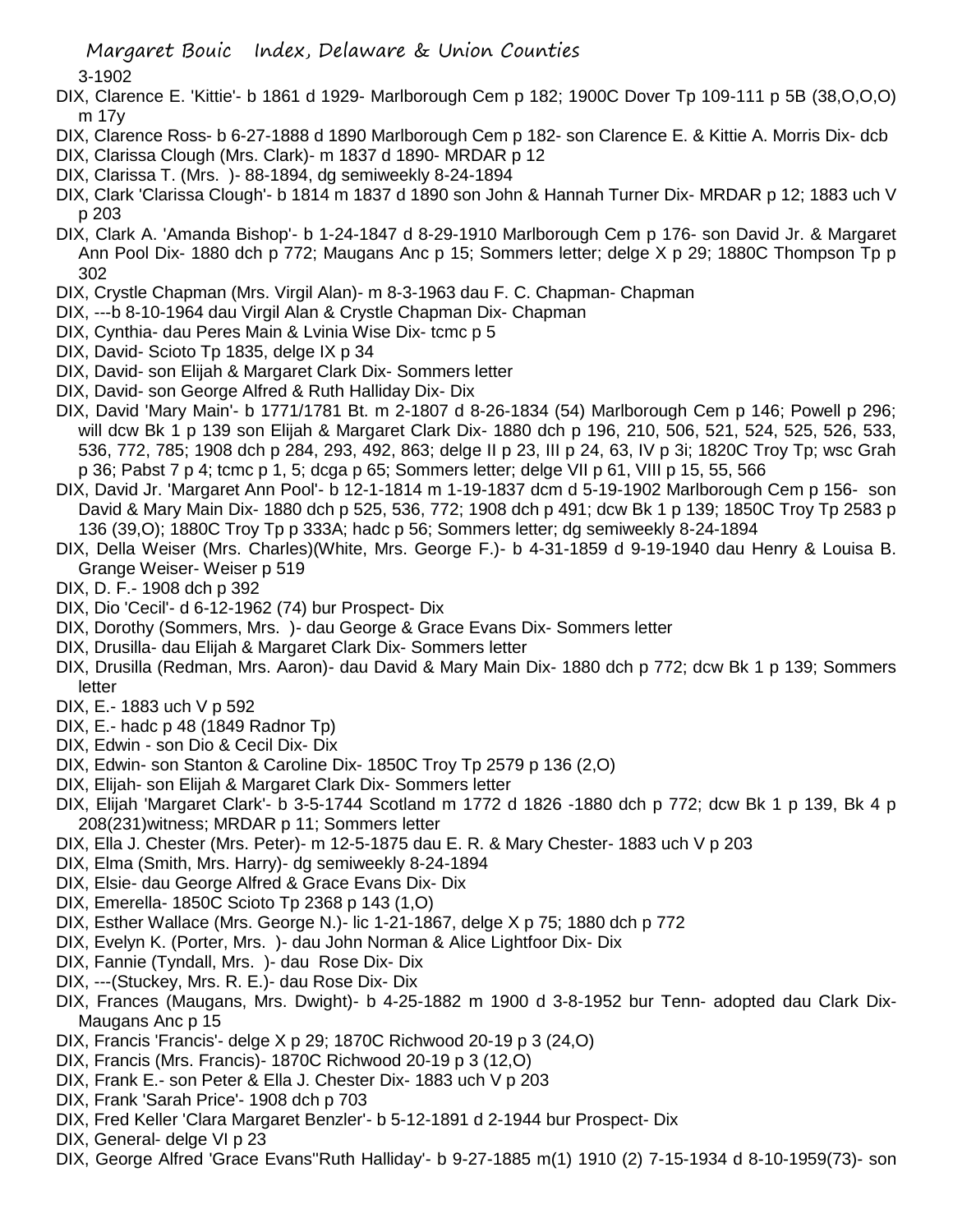- Charles David Franklin & Sarah Price Dix- Powers Pat p 118; 1976 dch p 49, 276, 353
- DIX, George E.- son Peter & Ella J. Chester Dix- 1883 uch V p 203
- DIX, George Fredrick- b 1-18-1897 Porter Tp son Wm. & Nettie B. Browning Dix- dcb
- DIX, George N. 'Esther Wallace'- lic 1-21-1867 dcm, delge X p 75; son David Jr. & Margaret Ann Pool Dix-1880 dch p 772; 1850C Troy Tp 2582 p 136 (7,O); Sommers letter
- DIX, Gertrude- delge VII p 23, X p 29; dg 1-3-1902
- DIX, Hannah- dau Elijah & Margaret Clark Dix- Sommers letter
- DIX, Hannah Turner (Mrs. John)- b 1790- MRDAR p 12
- DIX, Helen Boucher (Mrs. Dr. Carr)- Anderson 5,6; Bean (119241)
- DIX, Helen (Stukey, Mrs. Ralph)- dau Will W. & Rose Lake Dix- delge IV p 16
- DIX, James- 1850C Scioto Tp 2368 p 143 (12,O)
- DIX, Jane (Gross, Mrs. John)- m 5-12-1853 ucm 1962
- DIX, Sarah Jane Sherman (Mrs. Alfred J.)- m 8-11-1861 dcm; 1880 dch p 772
- DIX, Elizabeth Jean Carr (Mrs. Raymond E.)- b 12-27-1886 d 11-12-1971 New Millcreek Cem p 38- dau Solomon T. & Elizabeth David Carr- 1908 dch p 70; Anderson 4,5; Bean 11924
- DIX, Jesse- ch Elijah & Margaret Clark Dix- Sommers letter
- DIX, John Norman 'Alice Lightfoot'- b 11-10-1916 m 12-7-1940 d 10-5-1994 (77) Prospect Cem- son Dio & Cecil Dix- Dix
- DIX, John 'Hannah Turner'b 1788 d 1835 son Elijah & Margaret Clark Dix- Sommers letter; MRDAR p 12
- DIX, John 'Mary A. Evans'- unec XII p 29
- DIX, Joseph- 1840C Radnor Tp (30-40); 1850C Scioto Tp 2368 p 143 (45,O)
- DIX, Joseph- 1850C Scioto Tp 2368 p 143 (6,O)
- DIX, Joseph- son Elijah & Margaret Clark Dix- Sommers letter
- DIX, Kittie (Mrs. Clarence E.)- b 1861 Marlborough Cem p 182; 1908 dch p 429; 1900C Dover Tp 109-111 p 5B (38,O,O,O) m 17y 3 ch, 2 living
- DIX, Laura M.- b 3-1-1874 Thompson Tp dau Clarkk A. & Amanda Dix- dcb
- DIX, Lloyd- brother Dio Dix- Dix
- DIX, Louise (Wottring, Mrs. )- dau David Jr. & Margaret Ann Pool Dix- 1880 dch p 772; Sommers letter
- DIX, Lovinia Wise (Main, Mrs. Peres)- m 10-8-1840 dcm; tcmc p 5
- DIX, Lucy- 1850C Delaware Town 943 p 75 (18,O)
- DIX, M.- hadc p 48 (1849 Radnor Tp)
- DIX, Margaret Ann Pool (Mrs. David)- b 4-21-1820 m 1-19-1837 dcm d 2-22-1894- dau John & Catharine Wise Pool- 1880 dch p 772; 1850C Troy Tp 2582 p 136 (37,O); Sommers letter; dg semiweekly 8-24-1894
- DIX, Margaret Clark (Mrs. Elijah)- b 1749 d 1819 MRDAR p 12
- DIX, Margaret- dau Elijah & Margaret Clark Dix- Sommers letter; delge X p 29
- DIX, Mary- 1850C Scioto Tp 2368 p 143 (23,O)
- DIX, Mary A. Evans (Mrs. John)- unec XII p 29, 1858
- DIX, Mary A. (McNeil, Mrs. )- dau David Jr. & Margaret A. Pool Dix- 1880 dch p 772; 1850C Troy Tp 2582 p 136 (12,O); Sommers letter
- DIX, Mary A. Wallace (Mrs. Peres E.)- b 1856 d 1930 Marlborough Cem p 182- 1880 dch p 772
- DIX, Mary (Elliott, Mrs. John)- m 5-9-1856 dcm
- DIX, Mary Main (Mrs. David)- b 1791? m 2-1807 d 9-10-1846 (55-5-8) Marlborough Cem p 146- dau Peres & Rebecca Roth Main- 1880 dch p 772; tcmc p 5; Powell p 297; dcw Bk 1 p 139; Sommers letter
- DIX, Matilda (Eagon, Mrs. Joseph)- dau David & Mary Main Dix- dcw Bk 1 p 139; Sommers letter
- DIX, Minnie Ashbaugh (Mrs. Dr. Ralph)- dau David R. & Almeda McKitrick Ashbaugh- McKitrick p 270
- DIX, Minnie A. (McNeil, Mrs. Albertus)- m 2-1-1864 dcm
- DIX, Olive (Sanders, Mrs. Joseph N.)- m 9-29-1849 dcm
- DIX, Patricia (Paul, Mrs. Terry)- dau Dr. Carr & Helen Boucher Dix- Anderson 6; Bean 1192411
- DIX, Patricia Grace (Hoffman, Mrs. Carl)- m 12-20-1963- dau Robert F. Dix- Dix
- DIX, Penelope (Bernard, Mrs. Richard E.)- dau Carr Eugene & Helen Boucher Dix- Anderson 6; Bean 119241?
- DIX, Peres Main 'Lovinia Wise'- m 10-8-1840 dcm- son David & Mary Main Dix- 1880 dch p 772; tcmc p 5; dcw Bk 1 p 139; 1880C Troy Tp p 3339; Sommers letter
- DIX, Peres 'Mary A. Wallace'- b 1858 d 1939 Marlborough Cem p 182- son David Jr. & Margaret Ann Pool Dix-1880 dch p 772; Sommers letter
- DIX, Peter- son Dr. Carr & Helen Boucher Dix- Anderson 6; Bean 1192313
- DIX, Peter 'Ella J. Chester'- b 1853 m 12-5-1875- son Clark Dix- 1883 uch V p 203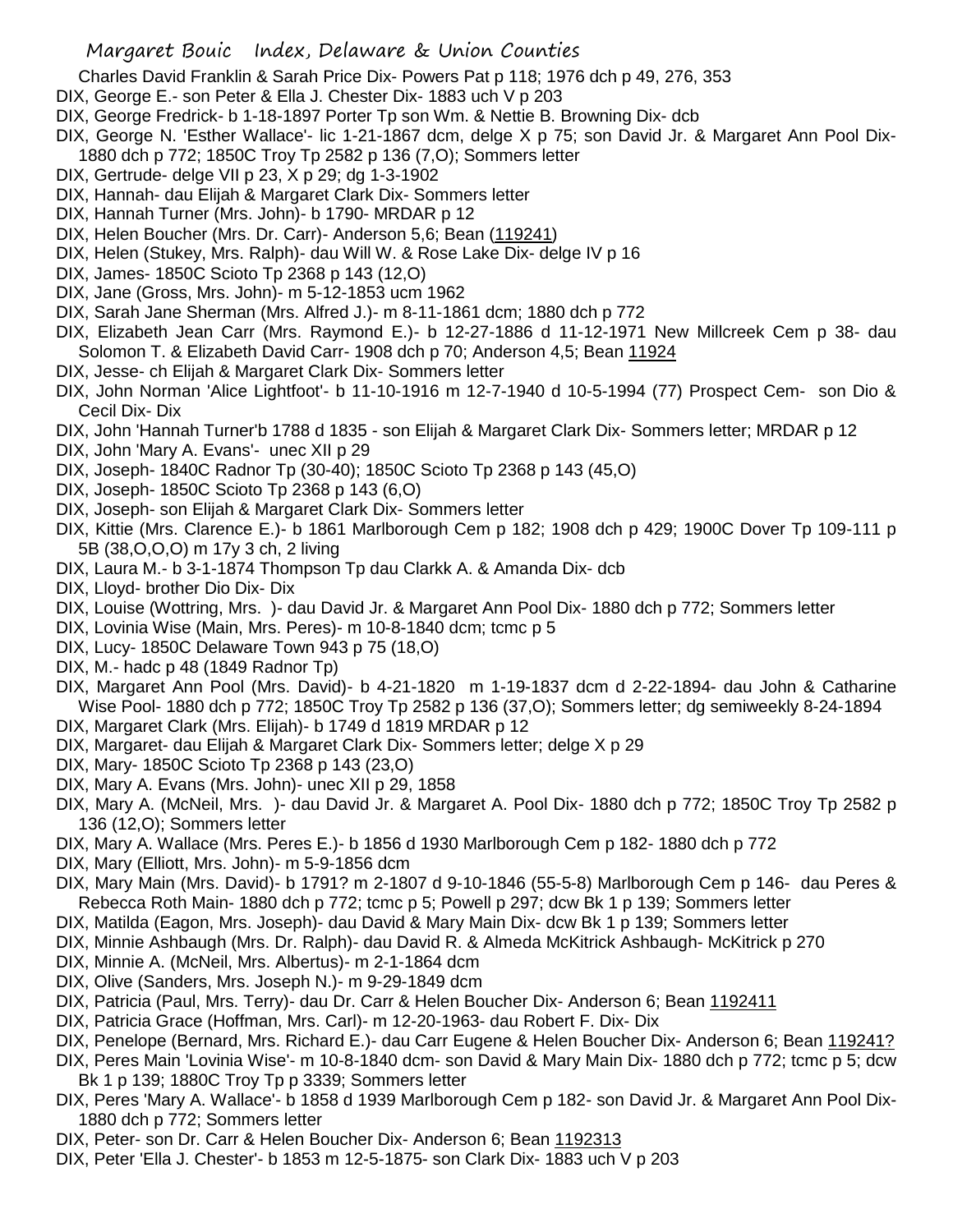- DIX, Polly- dau David & Mary Main Dix- 1880 dch p 772; dcw Bk 1 p 1398; Sommers letter
- DIX, Dr. Ralph 'Minnie Ashbaugh'- McKitrick p 270
- DIX, Ralph Morris- b 2-4-1890 Troy Tp son Clarence E. & Kittie A. Morris Dix- dcb; 1900C Dover Tp 109-111 p 35 (9,O,O,O)
- DIX, Raymond Eugene 'Elizabeth Jean Carr'- b 10-1883 d 1955 New Millcreek Cem son Clarence & Kitty Dix; Maugans Anc p 96; 1900C Dover Tp 109-111 p 5B (16,O,O,O)
- DIX, C. Raymond Jr.'Helen Boucher'- son Raymond Eugene & Elizabeth Jean Carr Dix-1908 dch p 70; Maugans Anc p 96; Anderson 4,5; Bean 1119241
- DIX, Rena (Lincoln, Mrs. Warren G.)- dumch p 166
- DIX, Robert F.- son George Alfred & Grace Evans Dix- Dix
- DIX, Rose- d 1-6-1954 bur Prospect- Dix
- DIX, Rose Lake (Mrs. Will W.)- b 9-2-1866 dau Isaac & Rebecca Sheets Lake- delge IV p 16
- DIX, Ruth Halliday (Mrs. George Alfred)- b 12-24-1902 m 7-15-1934 d 4-12-1995 (92) Radnor Cem dau John & Flora Nicholia Halliday- Dix
- DIX, Samantha (Smith, Mrs. Pearl)0 b 1845 m 1865 d 1928 dau Clark & Clarissa Clough Dix- MRDAR p 12
- DIX, Sarah J. (Pettey, Mrs. Moses W.)- dau David Jr. & Margaret Ann Pool Dix- 1908 dch p 772; 1850C Troy Tp 2582 p 136 (5,O); Sommers letter
- DIX, Sarah Price (Mrs. Frank)- 1908 dch p 703
- DIX, Sarah Price (Mrs. Charles D. F.)- b 10-29-1856 Wales m 2-27-1879 d 1-9-1910 emigrated 1859- dau John & Elizabeth Price- 1880 dch p 772; Sommers letter
- DIX, Stanton 'Caroline Hummell'- m 8-12-1847 son David & Mary Main Dix- dcw Bk 1 p 139; 1850C Troy Tp 2579 p 136 (24,O); Sommers letter
- DIX, Stephen- d 2-9-1845 (16/46/6-5-) Marlborough Cem p 146 Powell p 296- son David & Mary Main Dix-1880 dch p 772; dcw Bk 1 p 139
- DIX, J. Stephen- son John Norman & Alice Lightfoor Dix- Dix
- DIX, Susan- 1850C Delaware Town 1140 p 86 (17,O)
- DIX, Susanna- 1850C Scioto Tp 2368 p 143 (16,O)
- DIX, Susannah (Cratty, Mrs. George Alfred)- m 7-15-1834 dcm
- DIX, Thomas J.- son George Alfred & Ruth Halliday Dix- Dix
- DIX, T. T.- brother Fred Keller Dix- Dix
- DIX, Van- hjt p 136; 1883 uch IV p 505, 508; Vane- uca p 100
- DIX, Vesta (Weiss, Mrs. )- b 10-1882 m 1945 d 1-28-1970 bur Radnor- dau Charles David F. & Sarah Price Dix- Dix; Sommers letter
- DIX, Virgil Alan 'Crystle Chapman'- m 8-3-1963- Chapman
- DIX, Will W. 'Rose Lake'- b 5-17-1861 d 4-20-1925 delge IV p 16
- DIX, William J.- b 4-9-1871 Porter Tp son D. J. & Isabella Gray Dix- dcb
- DIXEN/DIREN, Elizabeth Keiser (Mrs. Mathias)- m 11-17-1853 dcm
- DIXEN/DIREN, Mathias 'Elizabeth Keiser'- m 11-17-1853 dcm
- DIXON/Discon
- DIXON, ---b 12-29-1868 Liberty Tp dau William & Pheba L. Dixon- dcb
- DIXON, ---b 3-15-1868 Orange Tp dau Frank & Aletha E. Dixon- dcb
- DIXON, ----Pabst 1 p 35; Liberty p 2,3; Nash p 424, 430
- DIXON, Mr.- hjt p 3; 1915 uch p 419
- DIXON, ---family of Rebecca George #80 unec V p 1, VI p 1, X p 3, XI p 3; Helen Webster #135 unec VI p 14, IV p 3; Virginia Jewell #128 unec VI p 25, VII p 8, IX p 14; Marsha J. Buck- unec VII p 31, IX p 1, X p 2; Lisa J. Porter-Burt #620, delge X p 38
- DIXON, Abel 'Lydia Clark'-b 3-21-1796 d 9-29-1852 Powell Cem Powell p 167; lpc p 4,9; 1820C Liberty Tp; 1880 dch p 659; 1908 dch p 875; Pabst 7 p 1; dcw Bk 3 p 115 will; delge VI p 57
- DIXON, Ada- b 1897 dau Louis Adelbert & Polly Waterman Dixon- 1900C Washington Tp 150 p 7A (2,O,O,O)
- DIXON, Ada Lucille Boysel (Mrs. Bill)- b 6-24-1932 m 6-13-1954 d 3-13-1989 dau Pearl & Hazel Cook Boysel-Dixon
- DIXON, Addison 'Kathryn King'- Dixon
- DIXON, Adelbert- son Richard & Lucinda Dixon- 1870C Jerome Tp 133 [ 19 (24,O)
- DIXON, Louis Adelbert 'Polly F. Waterman'- b 1855 m 5-20-1877 d 1909 Byhalia Cem lptw p 127; ped Harrison Scott Baker #386 12; unec XIII p 11, 22, XIV p 23; delge IX p 80; 1880C York Tp 306 p 30 (25,O,O,O) p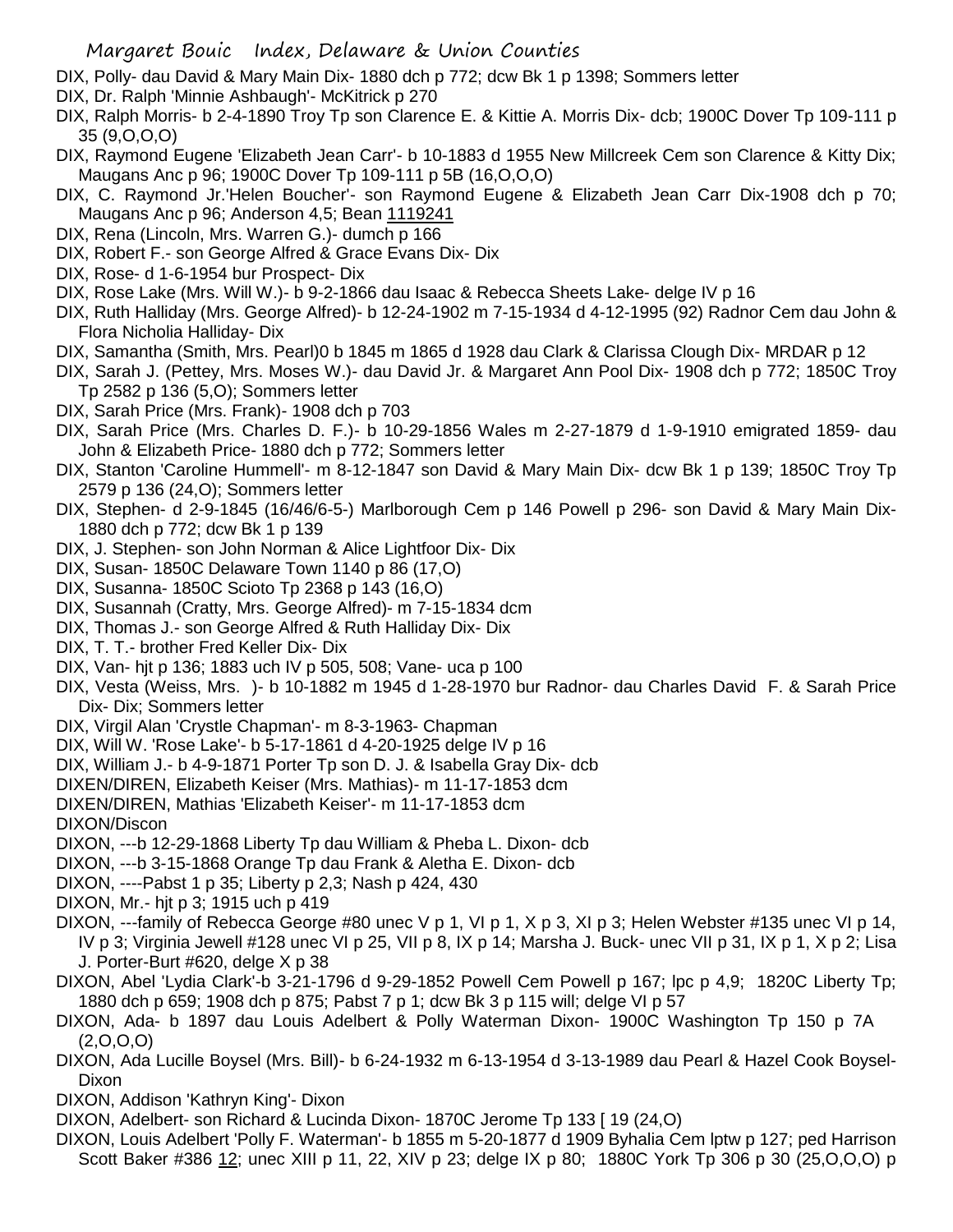- 032A; 1900C Washington Tp 150 p 7A (44,O,O,O) m 23y
- DIXON, Agnes Dunlap (Mrs. )- Powers p 108
- DIXON, Albert S.- b 10-3-1879 Genoa Tp son Russell & Minnie Roberts Dixon- dcb
- DIXON, Alberta McFadden (Mrs. Myron)- b 12-20-1910 m 10-28-1933 d 4-18-1994 Oak Grove Cem- dau Edward & Eliza Alma Riser McFadden- Dixon
- DIXON, Alex 'Minerva Bartholomew'- d 9-14-1875 (69-2-10) Westfield Baptist Cem Powell p 352, 366- son Alex Dixon,Sr.; delge VIII p 66
- DIXON, Alex,Sr.- Rev. War- Powell p 352, 366
- DIXON, Alexander- lpc p 4, 9
- DIXON, Alice Belle- dau Joseph S. & Sarah A. Campbell- 1880 dch p 790
- DIXON, Alice J.- dau William O. & Phoebe L. Lowry Dixon- 1880 dch p 660
- DIXON, Alma- b 1-28-1884 Orange Tp dau Scott & Minnie Roberts Dixon- dcb
- DIXON, Alpha E. 'Lena Reece'- b 1-23-1900 d 8-2-1968 Forest Grove Cem- son Charles O. & Leona Moles Dixon- Dixon; 1949, 1959, 1967 ucd
- DIXON, Alva/Alvey 'Letty Ann Nutt'- b 6-15-1810 m 5-12-1835 dcm d 3-20-1884 Nutt Cem Powell p 115; delge X p 21; 1850C Genoa Tp 330 p 34 (12,O)
- DIXON, Alvah- b 10-28-1886 Berkshire Tp son Howard & Anna Boynton Dixon- dcb
- DIXON, Amanda A.- b 1843 d 1909 Nutt Cem Powell p 115
- DIXON, Ambrose 'Nancy Stark'- 1830C Genoa Tp p 71; delge III p 72, VI p 8, 24, VII p 12, X p 73
- DIXON, Amelia Ellen Chissus (Mrs. Samuel A.)- b 9-21-1861 McKitrick p 203
- DIXON, Andrew 'Susannah Keller'- Powers p 16, 20, 60, 66, 67
- DIXON, Angelina (Shaw, Mrs. Nelson)- m 10-21-1855 dcm; Pabst Pion II p 226
- DIXON, Angeline- dau Alva & Letty Ann Dixon- 1850C Genoa Tp 330 p 34 (12,O); 1880C Genoa Tp p 405D
- DIXON, Angie- b 1968 ch Howard E. & Patricia A. Dixon- 1971 dcd
- DIXON, Anna McCartney (Mrs. William B/R.)- Dixon
- DIXON, A. O., 'Rosamond Van Skiver'- Freshwater p 95
- DIXON, Archibald- 1840C Millcreek Tp p 58 (20-30)
- DIXON, Archie- b 11-1-1899 Genoa Tp son Emmett & Allie Miller Dixon- dcb
- DIXON, Arlie (Mrs. Earl)- b 1889 d 1940 Byhalia Cem lptw p 128
- DIXON, Anthony J.- 1883 uch V p 291
- DIXON, A. T.- uca p 31
- DIXON, Barbara Lee Ann- b d 2-27-1965 dau Larry & Pat Edwards Dixon- Dixon
- DIXON, Becky (Mrs. Gorman L.)- 1969 dcd
- DIXON, Becky- dau John R. & Jean Blackburn Dixon- Dixon
- DIXON, Beldon- son Gordon & Belle Tedlie Dixon- Dixon
- DIXON, Belle Tedlie (Mrs. Gordon F.)- 1969, 1971, 1980 dcd
- DIXON, Bernice (McIntire, Mrs. ) dau Charles O. & Leona Moles Dixon- Dixon
- DIXON, Bert- Liberty p 2
- DIXON, Bertha Edith Hall (Mrs. James Franklin)- d 4-16-1963 (82) bur Liberty Cem- sister Harry Hall- Dixon
- DIXON, Beth- dau Robert & Elizabeth Miller Dixon- Dixon
- DIXON, Bertine L. (Mrs. Vern A.)- 1961 dcd
- DIXON, Betsey (Goodrich, Mrs. Ebenezer)- dau Abel Dixon- 1880 dch p 425; 1908 dch p 875
- DIXON, Beth (Mrs. James M.)- 1980 dcd
- DIXON, Betty (Harden, Mrs. )- dau Carl Dixon- Dixon
- DIXON, Betty Ruth Evans (Mrs. Charles Floyd)- Dixon
- DIXON, Betty (Yates, Mrs. Lowell Richard)- b 1-3-1921 m 8-21-1941 dau Ralph & Mable Dixon- Maugans Anc p 154
- DIXON, Bill 'Ada Lucille Boysel'- m 6-13-1954 d 2-6-1968- Dixon
- DIXON, Brooks- son Russell L. & Marie L. Dixon 1961 dcd (10)
- DIXON, Carie- b 1974 ch Thomas E. & Donita M. Dixon 1980 dcd
- DIXON, Carl- d 7-20-1972 (88) bur Sunbury- Dixon
- DIXON, Kelly Carl 'Mary Marie Hunt'- b 1883 d 1939 Claibourne Cem p 53
- DIXON, Carol- dau Leo P. & Trula B. Dixon- 1961 dcd (16)
- DIXON, Carol Sue (Moon, Mrs. Anthony)- dau John R. & Jean Blackburn Dixon- Dixon
- DIXON, Carol (Vincent, Mrs. )- dau Clarence & Trula B. Van Dyke Dixon- Dixon
- DIXON, Carole Ann (Mrs. Larry Nathan)- b 3-14-1948 m 6-1-1969- 1985 uch p 48; 1971, 1973, 1975, 1979,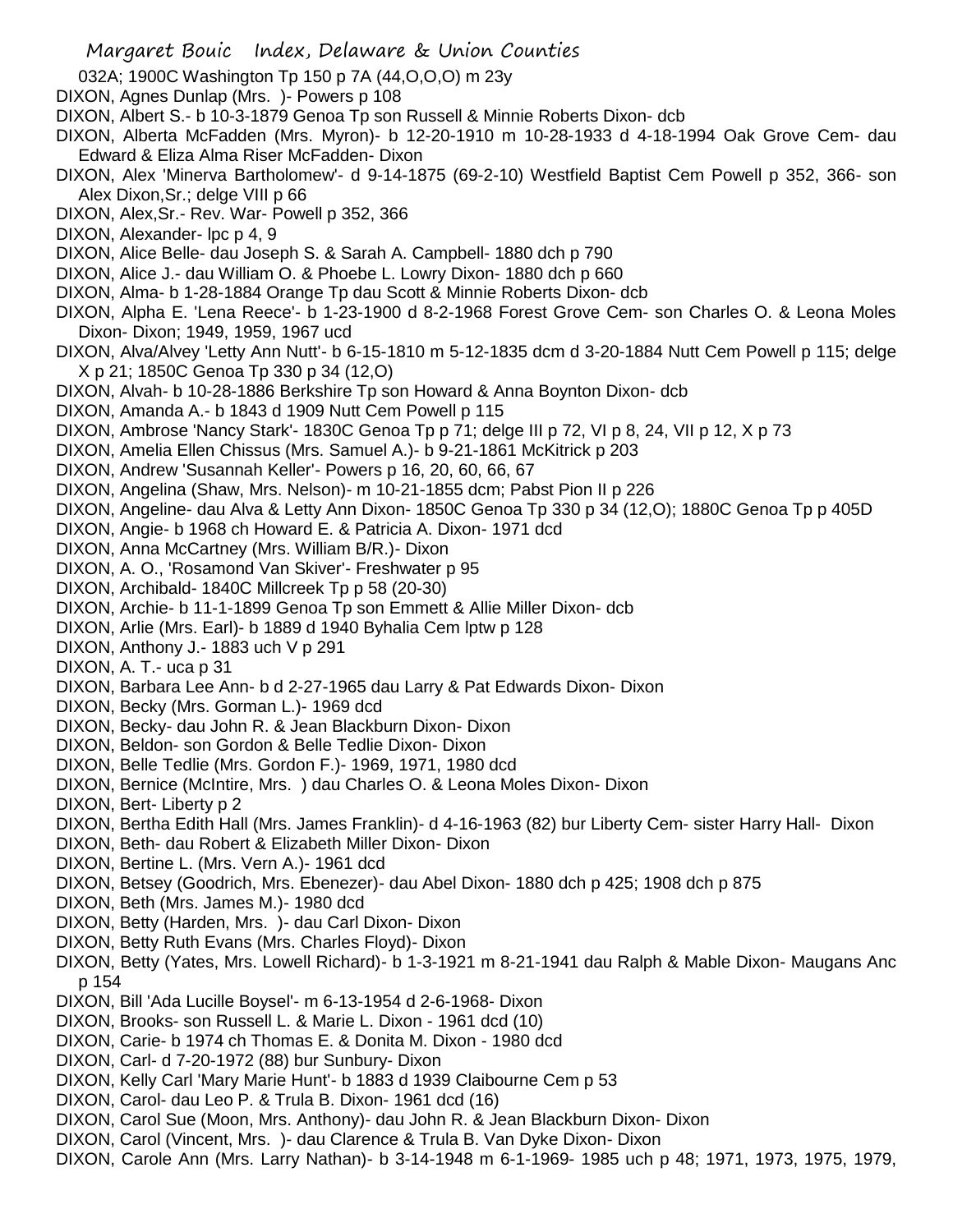1981, 1983 ucd

- DIXON, Cartina- dau Clarence E. Dixon- Dixon
- DIXON, Catherine (Langstaff, Mrs. James Harris)- b 11-3-1813 m 9-1-1831 d 6-8-1892 bur Claibourne 1915 uch p 832; 1883 uch V p 447, 641; Maugans Anc p 214
- DIXON, Charles- b 1-13-1907 d 3-25-1907 Nutt Cem Powell p 115
- DIXON, Charles- Pabst 1 p 35
- DIXON, Charles 'Deanna'- 1991 ucd
- DIXON, Charles 'Eva Spain'- Dixon
- DIXON, Charles- son Bill & Ada Lucille Boyseel Dixon- Dixon
- DIXON, Charles C. 'Eva Spain'- b 4-155-1887 m 1912 d 10-19-1965- son Joseph & Nettie Barnes Dixon- Dixon
- DIXON, Charles- son Charles C. & Eva Spain Dixon- Dixon
- DIXON, Charles- son Charles & Eva Spain Dixon- Dixon
- DIXON, Charles Floyd 'Betty Ruth Evans'- b 1-17-1924 d 12-17-1981 (57) bur Maple Grove- son Alpha E. & Lena Reece Dixon- Dixon
- DIXON, Charles- b 9-25-1890 Harlem Tp son Howard & Anna Boyerton Dixon- dcb
- DIXON, Charles O. 'Leona Moles'- b 1872 d 1958 Oak Grove Cem II p 44 (G-R6-14)- Dixon; 1949 ucd
- DIXON, Charles Roney- son Joseph S. & Sarah A. Campbell Dixon- 1880 dch p 790
- DIXON, Cherie Lynn Wood (Mrs. Thomas R.)- m 3-12-1994 dau John & Sue Wood- Dixon
- DIXON, Cheryl (Brown, Mrs. Dale L.)- dau Gordon & Belle Tedlie Dixon- Dixon; 1969 dcd
- DIXON, Chloe A. (Mrs. Ray M. )- d 6-14-1974(77) bur Trenton Cem- Dixon; 1969, 1971 dcd
- DIXON, Chuck- b 1965 lived with Charles J. & G. Louise Jordan- 1983 ucd
- DIXON, Clarence- son Carl Dixon- Dixon
- DIXON, Clarence F. 'Helen M.; 1959, 1967, 1971, 1973, 1975, 1979, 1981, 1983, 1991 ucd
- DIXON, Clarence- brother Leo Paul Dixon- Dixon
- DIXON, Clarence 'Trula B. Van Dyke'- b 3-19-1915 d 1-10-1995 (79)- son Charles O. & Leona Moles Dixon-Dixon
- DIXON, Clarissa L. (Patee, Mrs. George W.)- m 3-10-1836 dcm
- DIXON, Cliff- 1967 ucd
- DIXON, Clinton- son Henry & Sally Dixon- 1850C Genoa Tp 333 p 35 (15,O)
- DIXON, Colleen Marie (King, Mrs. Kevin Robert)- m 3-27-1982 dau Jaime Winston Dixon- Dixon
- DIXON, Cora May- b 8-17-1901 Genoa Tp dau Emmet & Allie Miller Dixon- dcb
- DIXON, Curtis 'Ethel Scott'- b 9-1882 d 1947- son Louise A. & Polly Waterman Dixon- Dixon; 1900C Washington Tp 150 p 7A (17,O,O,O)
- DIXON, Daisy- 2-12-1881 Genoa Tp dau Scott & Minnie Roberts Dixon- dcb
- DIXON, Daisy V.- b 1882 d 1902 (20y) Nutt Cem Powell p 115
- DIXON, Dale W.- d 6-21-1974 (59) Oak Grove Cem Dixon
- DIXON, Darick Patrick- son Larry Nathan & Carol Ann Faulk Dixon- 1985 uch p 48; 1983 ucd
- DIXON, Darling (Baker, Mrs. )- dau Kelly Carl & Mary Marie Hunt Dixon- Dixon
- DIXON, David- son Abel & Lydia- d 1-14-1850 (20-3-11) Powell Cem- Powell p 167
- DIXON, David- b 1786 d 1849 son Agnes Dunlap Dixon- Powers p 108
- DIXON, David- b 1974 son Richard P. & Linda Dixon- 1980 dcd
- DIXON, David 'Vivian M.'- 1961 dcd
- DIXON, Davis B.- Pabst Pion II p 193
- DIXON, Davis 'Mary Ann Smith'- m 6/4-1-1837 ucm 423; unec III p 29; 1840C Millcreek Tp p 58 (20-30)
- DIXON, Deanna J.(Baldwin, Mrs. )- dau Alpha E. & Lena I. Reece Dixon- Dixon; 1949 ucd
- DIXON, Debbie (Morgan, Mrs. )- dau Dale W. Dixon- Dixon
- DIXON, Dela A. (Mrs. James M.)- 1971 dcd
- DIXON, Della (Moffett, Mrs. Oliver)- b 1894 unec IV p 17
- DIXON, Delores E.(Walker, Mrs. )- dau Alpha E. & Lena I. Reece Dixon- Dixon
- DIXON, Delsina- b 5-5-1878 dau L. A. & Polly Waterman Dixon- ucbirths, unec XIV p 23
- DIXON, Dianna (Mrs. Charles)- 1991 ucd
- DIXON, Donita M. (Mrs. Thomas E.)- 1980 dcd
- DIXON, Douglas- son Dr. Lawrence & Emma Dixon- Dixon
- DIXON, Douglas- son Paul & Velma Dixon- 1949 ucd
- DIXON, Earl 'Arlie E.'- b 2-1887 d 1953 Byhalia Cem R11; lptw p 128 son Lewis Adelbert & Polly Waterman Dixon- 1900C Washington Tp 150 p 7A (13,O,O,O)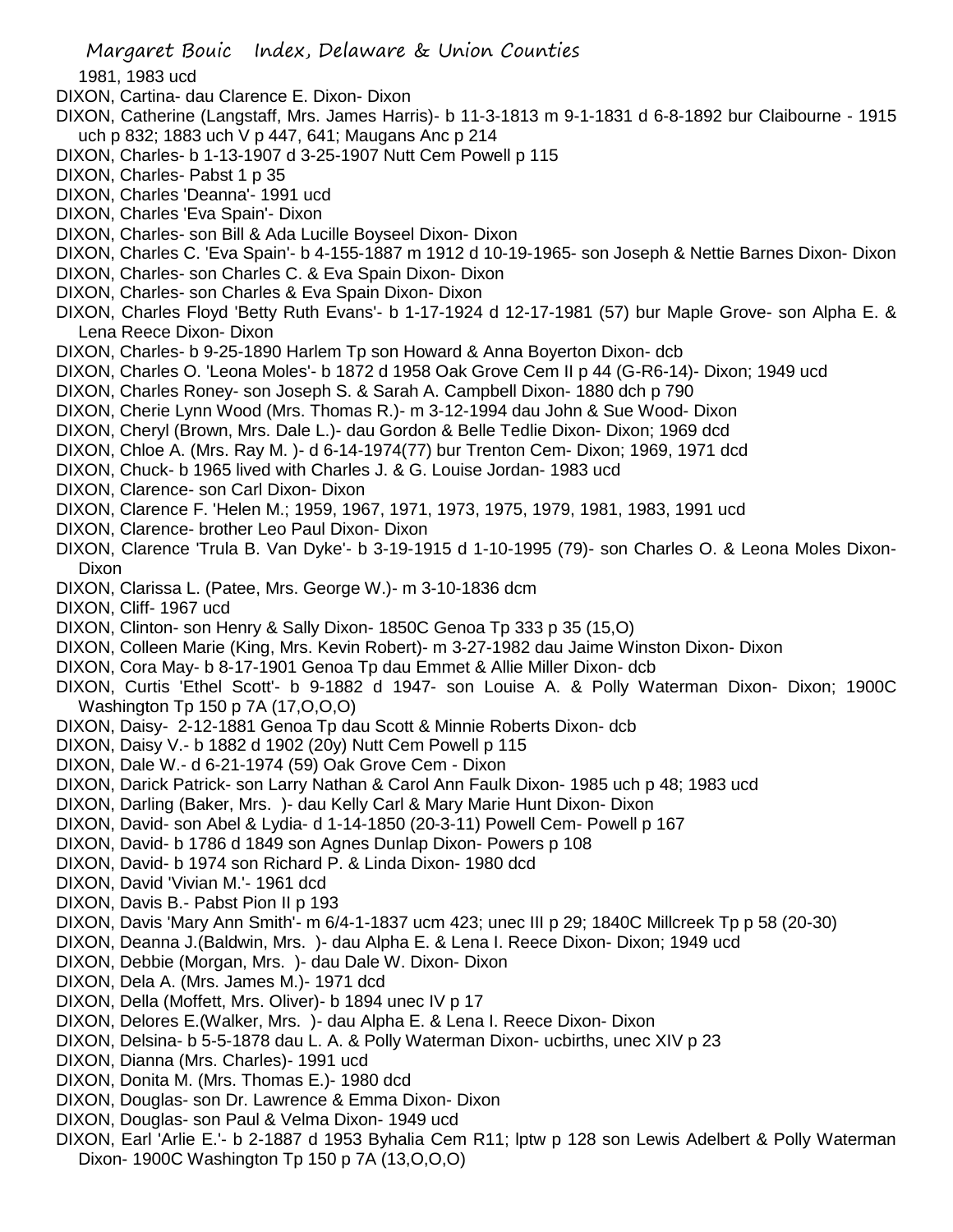DIXON, W. Edge- 1980 dcd

- DIXON, Edna- b 1-1894 dau Louis A. & Polly Waterman Dixon- 1900C Washington Tp 150 p 7A (6,O,O,O)
- DIXON, Edward- b 5-7-2898 Genoa Tp son Emmett & ALice Miller Dixon- dcb
- DIXON, Elinor (Loos, Mrs. )- dau Gordon & Belle Tedlie Dixon- Dixon
- DIXON, Eliza Ellen Wolford (Mrs. John Henry)- b 1834 d 1916 Broadway Cem lptw p 71 dau Daniel & Eleanor Wolford- 1985 uch p 38; ped Virginia Davis Jewell #128 11; unec VIII p 42; 1880C Taylor Tp 184-186 p 18 (44,O,Penn,O); 1900C Taylor Tp 69-70 p 4A (64,O,pa,Op m 31y, 2 ch
- DIXON, Elizabeth- b 2-1820 d 8-1883 Baughn Cem lptw p 10
- DIXON, Elizabeth- 1870C Liberty Tp Union To 290 p 36 (50, Va); 1880C Liberty Tp 102-103 p 11 (60, Va,Va,Va)
- DIXON, Elizabeth Brown (Mrs. )(Andrews, Mrs. Thomas)- b 182- m 1-28-1841 ucm 696 d 1907 dau John Dixon; unec IV p 31; ped Ila Louise Brown LaRue 31 #50; ped Hollie Brown 15 #60; delge IV p 15
- DIXON, Elizabeth Ann (Davis, Mrs. John Richard)- m 2-23-1963- dau Myron & Alberta McFadden Dixon- Dixon DIXON, Elizabeth Duval (Mrs. John)- m 2-8-1832 unec II p 34
- DIXON, Elizabeth- dau John & Frances Dixon- 1883 uch V p 338, 504
- DIXON, Elizabeth Lambert (Mrs. John)- m 7-21-1807- onwq I
- DIXON, Elizabeth Miller (Mrs. Robert)- b 4-22-1920 m 1940 d 9-15-1993 (73) dau Lawrence H. & Nellie Ingram Miller- Dixon
- DIXON, Elizabeth (Mrs. Oscar)- b 10-1880; 1900C Washington Tp 145 p 7A (19,O,O,O) m 1y, no ch
- DIXON/DICKSON, Elizabeth- dau Samuel T. & Sarah A. Dixon- 1850C Taylor Tp 1113-1131 p 165 (14,O);l 1860C Taylor Tp 1007-1024 p 134 (23,O)
- DIXON, Elizabeth (Waddel, Mrs. Samuel)- d 4-22-1858- 1883 uch V p 481
- DIXON, Elizabeth (Mrs. William)- 1880 dch p 790
- DIXON, Elizabeth (Wolford, Mrs. Norman)- m 1-20-1870 ucm 4681
- DIXON, Ellen (Mrs. John H.)- 1870C Taylor Tp 237-227 p 29 (30,O)
- DIXON, Emma- d 6-16-1968 bur Pioneer Cem,Westerville- Dixon
- DIXON, Emma Born (Mrs. James F.)- m 8-27-1877 ucm 6110
- DIXON, Emma- dau Henry & Sally Dixon- 1850C Genoa Tp 333
- DIXON, Emma (Mrs. Dr. Lawrence)- m 3-21-1964- Dixon
- DIXON, Emma Montgomery (Mrs. )- d 6-16-1968 (51) bur Westerville- sister Charles E. Montgomery- Dixon
- DIXON, Emmlet- 1870C Jerome Tp 148-146 p 20 (20,O)
- DIXON, Eskridge H.- unvmec p 40
- DIXON, Esther (Mrs. Jimmy J.)- 1969, 1971, 1980 dcd
- DIXON, Ethel M.- b 1-30-1885 Oxford Tp dau Charles & Arenia Coomer Dixon- dcb
- DIXON, Ethel Scott (Mrs. Curtis)- b 8-12-1892 m 9-1907 d 4-29-1972 (89) Claibourne Cem- dau John & Ida Scott- Dixon
- DIXON, Eva Spain (Mrs. Charles C.)- m 1912- Dixon
- DIXON, Fannie- 1880C Paris Tp 46-59 p 45 (42,O,O,O) p 0108
- DIXON, Fanny (30-1867) to State Hosp. 1888 uninf p 1; 1870C Paris Tp 75-76 p 11 (35,O) idiotic
- DIXON, Frances A.- d 10-10-1867 (1y) dau E. & A. E.- Powell Cem- Powell p 165
- DIXON, Frances- ch John & Frances Dixon- 1883 uch V p 504; 1850C Jackson Tp 32 p 6 (12,O); 1860C Jackson Tp 1087-1102 p 144 (23,O)
- DIXON, Frances (McBroom, Mrs. )- sister Harold J. Dixon- gs
- DIXON, Frances Mae Burnside (Mrs. Robert Lawrence)- m 7-3-1940- Dixon
- DIXON, Frances Sophronia (Freshwater, Mrs. Thaddeus)- Freshwater p 244
- DIXON, Frances White (Mrs. John)- 1883 uch V p 504; 1850C Jackson Tp 32 p 6 (50, Va)
- DIXON, Francis- 1880C Delaware Town p 530A
- DIXON, Francis 'Mary'- Dixon
- DIXON, Frank F. D.- 1880C Delaware Town p 518C
- DIXON, Frank 'Kim'- son Francis & Mary Dixon- Dixon
- DIXON, Franklin- d May 12 186? (32-4-21) GAR Powell Cem Powell p 165
- DIXON, Franklin 'Hannah Lidick'- m 9-6-1855 dcm; 1908 dch p 392
- DIXON, Gale- brother Leo Paul Dixon- Dixon
- DIXON, Gene- b 1969 ch Howard E. & Patricia A. Dixon- 1971 dcd
- DIXON, George- Powers p 47
- DIXON, George- hjt p 43, 45; 1915 uch p 422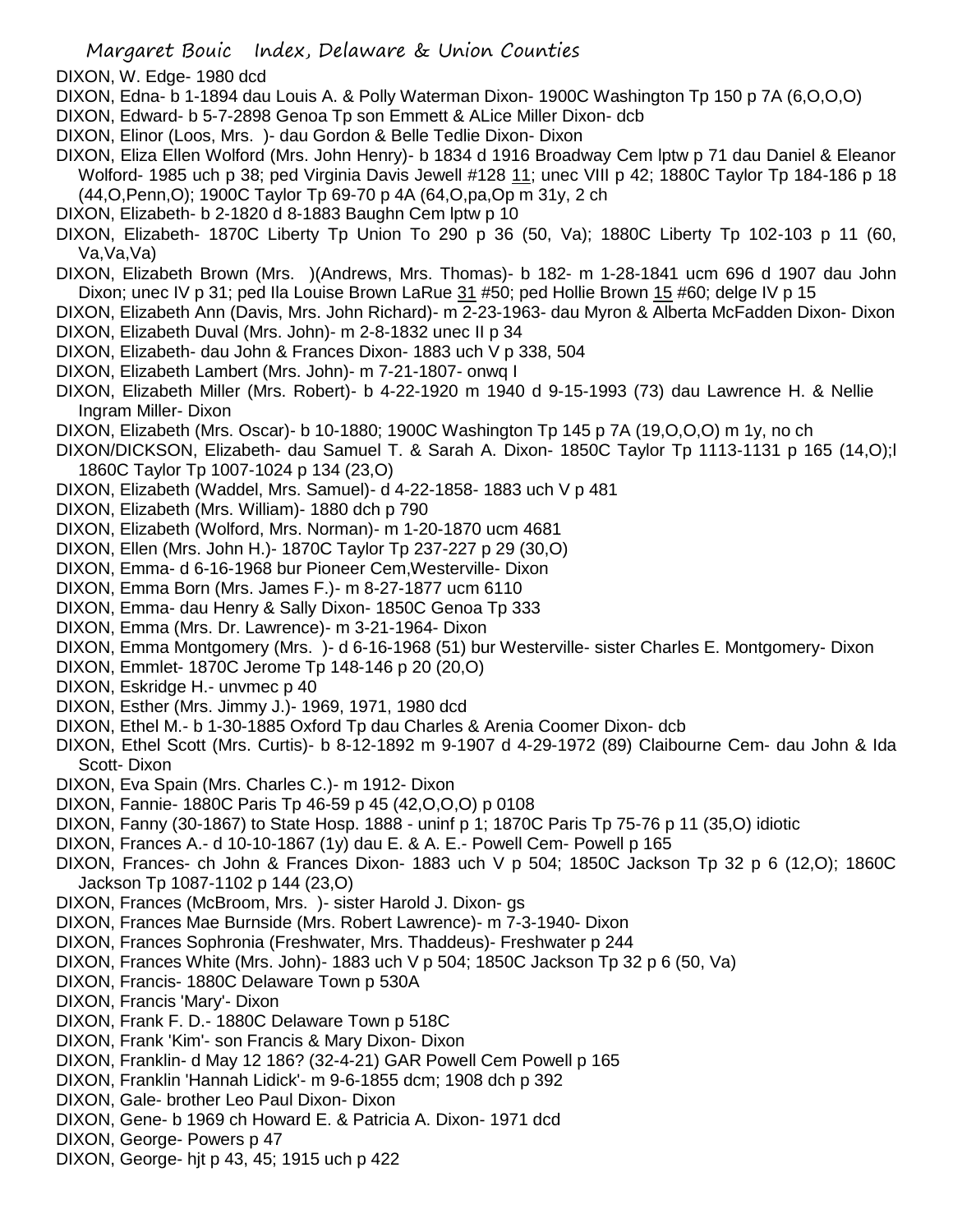- DIXON, George H.- Licking Co- delge V p 55
- DIXON, George- son Richard & Lucinda Dixon- 1870C Jerome Tp 133 p 19 (17,O); unec IV p 15
- DIXON, Dr. Gerald Francis 'Mary Beth'- d 11-9-1995 (42) Resurrection Cem- son Francis & Mary Dixon- Dixon
- DIXON, Gerald Stanley 'Helen L.'-b 3-9-1923 Galena, dcb correction, 2 siblings- son Ray Manley & Chloe Agnes Cline Dixon- Dixon; 1980 dcd
- DIXON, Ginger- dau Russell L. & Marie L. Dixon- 1961 dcd (11)
- DIXON, Gladys A. (Mrs. Harold J.)- Dixon; 1980 dcd
- DIXON, Gordon F. 'Belle Tedlie'-b 1-12-1909 d 4-5-1992 (83) bur Africa Cem son James Franklin & Bertha Edith Hall Dixon- Dixon; 1969, 1971, 1980 dcd
- DIXON, Gorman L. 'Becky'- son Ray M. Dixon & Chloe A. Dixon- Dixon; 1969 dcd
- DIXON, Grace Smith (Mrs. )- b 1888 d 5-9-1976 (87) Oakdale II p 77 (H-R11-14) Dixon
- DIXON, Grover- b 11-1885 York Cem p 64 son Louis A. & Polly Waterman Dixon- 1900C Washington Tp 150 p 7A (14,O,O,O)
- DIXON, Guy- b 5-26-1883 Oxford Tp son Joseph & Soa Jenkins Dixon- dcb
- DIXON, H.- 1883 uch V p 535
- DIXON, Hannah (Mrs. F.)- d 7-28-1856 (19-10-10) Powell Cem Powell p 167
- DIXON, Hannah Lidick (Mrs. Franklin)- m 9-6-1855 dcm
- DIXON, Harold J. 'Gladys A.'- b 5-3-1910 d 9-15-1989 bur Fla.- 1980 dcd- Dixon
- DIXON, Harriet (Cockerell, Mrs. )- dau Bill & Ada Lucille Boysel Dixon- Dixon
- DIXON, Harriett (Myers, Mrs. )- b 7-21-1922 d 8-20-1988 Claibourne Cem p 53 dau Kelly Carl & Mary Marie Hunt Dixon- Dixon
- DIXON, Harry L.- brother Herbert G. Dixon- Dixon
- DIXON, Helen A. (Mrs. )- d 11-13-1981 (87) bur Walnut Grove- Dixon
- DIXON, Helen Lena Reece (Mrs. Alpha E.)- 1959, 1969 ucd
- DIXON, Helen L. (Mrs. Gerald S.)- 1980 dcd
- DIXON, Helen M. (Mrs. Clarence F.)- 1959, 1967, 1971, 1973, 1975, 1979, 1981, 1983, 1991 ucd
- DIXON, Helen (McClannahan, Mrs. )- dau Grace Dixon- Dixon
- DIXON, Helen (McComb, Mrs. J. C.)- dau William B. & Anna McCartney Dixon- Dixon
- DIXON, Helen (Prather, Mrs. John)- dau Charles & Eva Spain Dixon- Dixon
- DIXON, Henry B.- son William O. & Phoebe L. Lowry Dixon- 1880 dch p 660; lpc p 24
- DIXON, Henry 'Sally'- 1850C Genoa Tp 333 p 35 (55,O)
- DIXON, Herbert G. 'Lillian Fridley'- d 3-31-1962 (68) Oak Grove Cem brother Harry L. Dixon- Dixon
- DIXON, Hiram- 1830C Genoa Tp p 71; delge III p 72
- DIXON, Howard Albert 'Mary Ellen Hagens'- b 3-1-1928 m 5-28-1954 son Leonard Adolphus & Mary Nellie Driscoll Dixon- McKitrick p 202
- DIXON, Howard E. 'Patricia A.'- 1971 dcd
- DIXON, Ida- dau John Henry & ELiza Ellen Wolford Dixon- 1880c Taylor Tp 184-186 p 18 (10,O,O,O)
- DIXON, Ida- b 9-1869 dau Samuel T. & Sarah Dixon- 1870c Taylor Tp 237-227 (11/12,O)
- DIXON, Irene Alcott (Mrs. Robert A.)- m 11-12-1924- Dixon
- DIXON, Irwin W.- son Henry & Sally Dixon- 1850C Genoa Tp 333 p 35 (8,O); 1880C Genoa Tp p 404B
- DIXON, Isaac- Nash p 44
- DIXON, J.- uca p 83
- DIXON, Rev. Jacob- Pabst 8 p 12; 1869 wsc; wsc Grah p 24, 60; 1880 dch p 398; 1908 dch p 245
- DIXON, Jaime Winston- Dixon
- DIXON, James- son Charles C. & Eva Spain Dixon- Dixon
- DIXON, James F.- b 1872 d 1916 Old Liberty Chyd Powell p 154
- DIXON, James Franklin 'Bertha Edith Hall'- Dixon
- DIXON, James F. 'Emma Born'- m 8-27-1877 ucm 6110- son John R. & Sabria V. White Dixon- 1883 uch V p 504; 1860C Jackson Tp 1088-1103 p 144 (5,O)
- DIXON, James F.- b 11-20-1872 Liberty Tp dcb- son William O. & Phoebe L. Lowry Dixon- 1880 dch p 660
- DIXON, James J. 'Esther'- 1969, 1971, 1980 dcd
- DIXON, James L. 'Willetta Willis'- b 9-2-1941 m 8-22-1964 d 7-7-1991 (49) bur W. Liberty- son Charles & Eva Spain Dixon- Dixon
- DIXON, James,Jr.- son James L. & WIlletta Willis Dixon- Dixon
- DIXON, James M. 'Beth'- 1980 dcd
- DIXON, James M. 'Dela A.'- 1971 dcd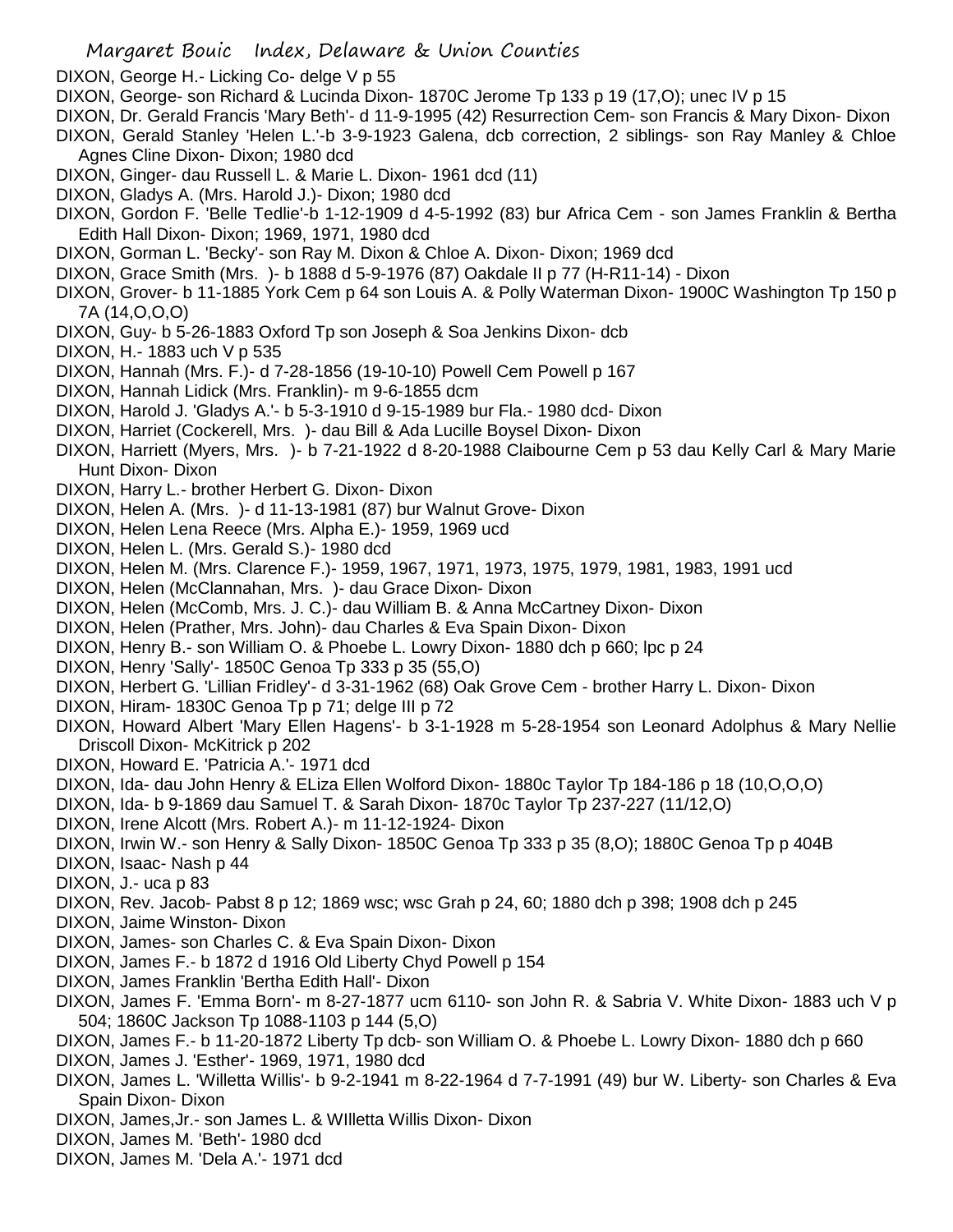- Margaret Bouic Index, Delaware & Union Counties DIXON, James W.- son Helen A. Dixon- Dixon DIXON, Jane (Gross, Mrs. John W.)- unec VIII p 10, 1853 DIXON, Jane- dau John & Sarah McClure Dixon- 1850C Liberty Tp Un Co 901-918 p 135 (19, Va) DIXON, Jean Blackburn (Mrs. John R.)- m 9-3-1948- Dixon DIXON, Jean (Mackey, Mrs. )- dau Maude Dixon- Dixon DIXON, Jeffrey- b 10-23-1978 son Richard Dixon- Dixon DIXON, Jennie- 1880C Trenton Tp p 461C DIXON, Jennie C.- Pabst 5 p 20 DIXON, Jeremiah- Nash p 54 DIXON, Jerry- b 1959 ch Richard & Rosemary Dixon- 1971, 1973, 1975 ucd DIXON, Jim (7-1927) Nash p Tp- uninf p 19 DIXON, Mrs. Jim- d 3-16-1928 (69-1927) Claibourne Tp- uninf p 10 DIXON, Joanna- dau Richard & Lucinda Dixon- 1870C Jerome Tp 133 p 19 (26,O); unec IV p 15 DIXON, Jo Clarice (Mrs. John R.)- could it be Sabria V. White?- 1880C Jackson Tp 1 p 221A (50,NJ,Conn,TA) DIXON, John- Powers p 108 DIXON, John- 1915 uch p 471 DIXON, John- 1840C Millcreek Tp p 58 (30-40) DIXON, John- 1880C Taylor Tp p 133A DIXON, John- unec XII p 66, 1843, Paris Tp DIXON, John- witness Christopher Taylor- Genther p 7,8 DIXON, John- d 1871 Va- ped Dollie V. Brown #60- unec V p 31 DIXON, John- son Alva & Letty Ann Dixon- 1850C Genoa Tp 330 p 34 (14,O) DIXON/DICKSON, John 'Elizabeth Duval'- m 2-8-1832 ucm 262; unec II p 262 DIXON, John 'Elizabeth Lambert'- m 7-21-1807 onwq I DIXON, John- d 9-15-1868 (42-5-17) GAR- Un. Christian Ch Cem lptw p 88 DIXON, John 'Frances White'- 1883 uch V p 493, 504; 1840C Liberty Tp 416 (40-50); 1850C Jackson tp 32 p 6 (55, Va); 1860C Jackson Tp 1087-1102 p 144 (70,Va) DIXON, John Henry 'Eliza Ellen Wolford'- b 1845 d 1921 Broadway Cem R7 lptw p 71- son Samuel T. & Sarah Dixon- Dixon 1985 uch p 38; ped Virginia Davis Jewell #128 10; unec VIII p 42, 44; 1880C Taylor Tp 184- 186 p 18 (37,O,O,O); 1900C Taylor Tp 67-70 p 4A (55,O,O,O) m 31y DIXON, John Henry- b 9-21-1884 Berkshire Tp son Howard & Anna Boynton Dixon- dcb DIXON, John- son Ray M. Dixon- Dixon DIXON, John- son Charles & Eva Spain Dixon- Dixon DIXON, John 'Mary O. Evans'- b 2-16-1826 Va m 5-28-1858 ucm 2737 d 9-5-1868/5 Oak Grove Cem I p 110 (F-R3-4) son John & Sarah McClure Dixon- 1915 uch p 956, 1012; 1883 uch V p 686; mt 6-2-1858; 1850C Liberty Tp 901-918 p 135 (24, Va); 1860C Liberty Tp 999-1009 p 137 (34, Va) DIXON, John Paul- son John R. Dixon- Dixon- engaged to Roberta Ethlyn Andrews DIXON, John R. 'Sabria V. White'- b 8-12-1827 m 10- 1854 son John & Frances Dixon- 1883 uch V p 492, 493, 504; 1840C Liberty Tp 416 (10-15); 1850C Jackson Tp 32 p 6 (23, Va); 1860C Jackson Tp 1088-1100 p
- 144 (33, Va); 1880C Jackson Tp 1 p 1 (52, Va,Va,Va) p 0221 DIXON, John R. 'Jean Blackburn'- b 3-19-1931 m 9-3-1948 d 6-25-1991 bur Middleburg Cem- son William
- Emmit & Moreta Bell Dixon- Dixon
- DIXON, John- son Samuel T. & Mary A. Dixon- 1850C Taylor Tp 1113-1131 p 165 (4,O)
- DIXON, John 'Sarah McClure'- m 1820 1883 uch V p 686
- DIXON, John- son William Emmit & Moreta Bell Dixon- Dixon
- DIXON, Jonathan- b 1972 son Richard P. & Linda Dixon- 1980 dcd
- DIXON, Joseph- Pabst 1 p 8
- DIXON, Joseph- non-resident, delge X p 73
- DIXON, Joseph 'Anna Emery'- m 6-29-1882 ucm 7190
- DIXON, Joseph 'Nettie Barnes'- Dixon
- DIXON, Joseph R.- delge II p 23, III p 25
- DIXON, Joseph S.- son William & ELizabeth Dixon- 1880 dch p 790; 1908 dch p 392; hmp p 158; lpc p 24
- DIXON, Josephine- dau Alva & Letty Ann Dixon- 1850C Genoa Tp 330 p 34 (2/12,O)
- DIXON, Josephus- son Joseph S. & Sarah A. Campbell Dixon- 1880 dch p 790
- DIXON, Josephus S.- 1880C Oxford Tp p 399A
- DIXON, Josie H. (Noble, Mrs. Asahel M.)- m 3-30-1871 ucm 4898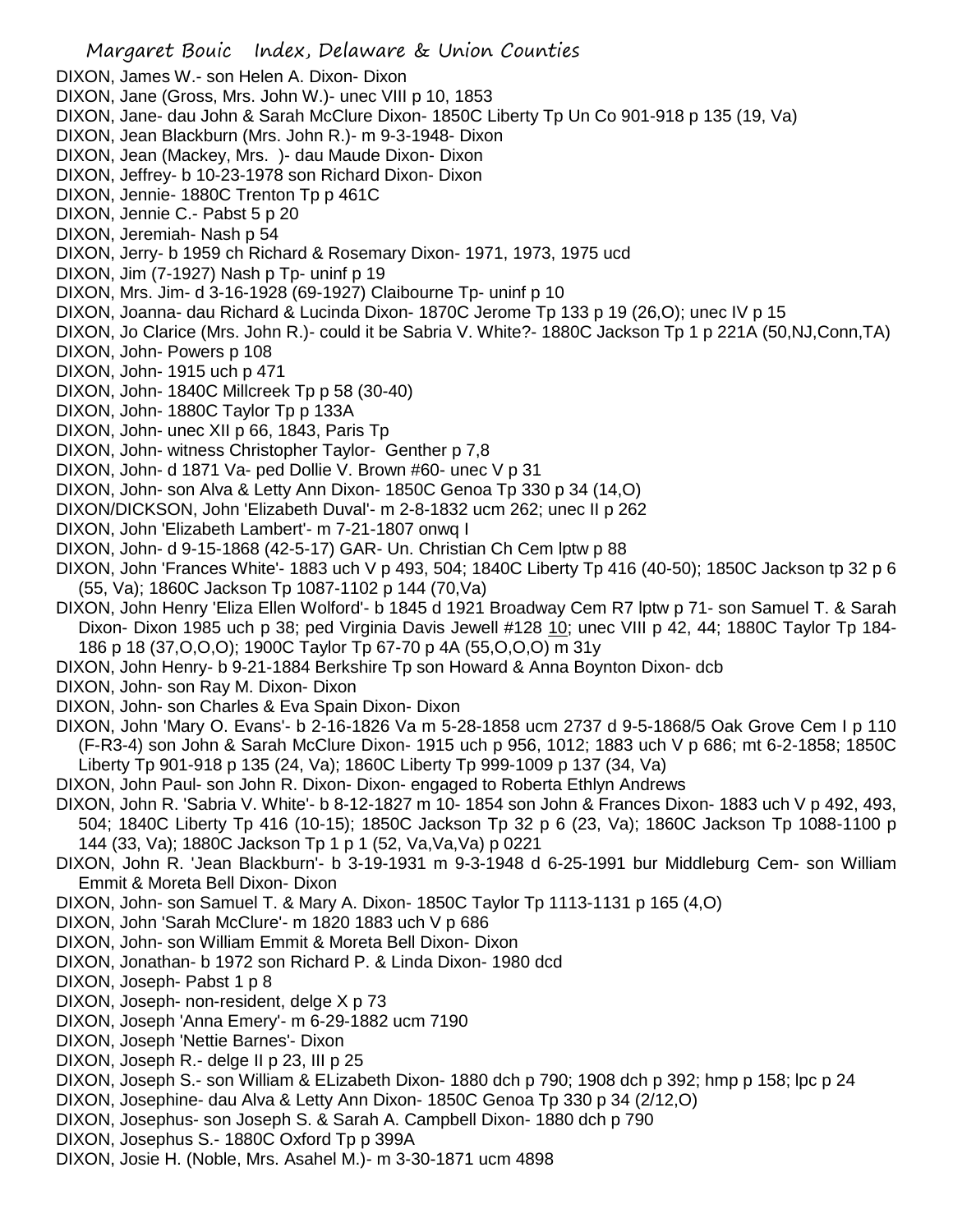- DIXON, J. R.- uca p 103
- DIXON, Judy- dau Clarence & Helen Dixon- 1959 ucd (12)
- DIXON, Julia F.- dau Henry & Sally Dixon- 1850C Genoa Tp 333 p 35 (2,O)
- DIXON, Julia (Sharp, Mrs. Stephen)- 1908 dch p 781
- DIXON, Kalvin Carl 'Mary Marie Hunt'- b 1883 d 1939 son Lewis Adelbert & Polly Waterman Dixon- ped Harrison Scott Baker #386 6, unec XIII p 11
- DIXON, Kate (Impson, Mrs. )- dau Joseph & Nettie Barnes Dixon- Dixon
- DIXON, Kate- dau Richard & Lucinda Dixon- 1870C Jerome Tp 133 p 19 (12,O); unec IV p 15
- DIXON, Kati- dau Charles Floyd & Betty Ruth Evans Dixon- Dixon
- DIXON, Katie (South, Mrs. Albert L.)- m 7-4-1880 ucm 6746
- DIXON, Kathleen Freshwater (Mrs. Merrit)- dau Joseph & Mae English Freshwater- Freshwater p 242
- DIXON, Kathleen (Folkwein, Mrs. Charles)- dau Francis & Mary Dixon- Dixon
- DIXON, Kathryn (Mrs. Steven A.)- 1971 dcd
- DIXON, Kathryn King (Mrs. Addison)- dau Heyward Dixon- Dixon
- DIXON, Kathy- 1980 dcd
- DIXON, Kay- dau Merrit & Kathleen Freshwater Dixon- Freshwater p 242
- DIXON, Kelly Carl 'Mary Marie Hunt'- Dixon
- DIXON, Kelly- b 11-1883 son Lewis Adelbert & Polly Waterman Dixon- 1900C Washington Tp 150 p 7A (16,O,O,O)
- DIXON, Kim (Mrs. Frank)- Dixon
- DIXON, Kim- b 1958 dau Jimmy J. & Esther Dixon- 1969, 1971 dcd
- DIXON, Kimberly- dau Jaime Winston Dixon- Dixon
- DIXON, Larry Dean 'Myra Genette Elfrink'- m 5-28-1960 son Harold J. & Gladys Dixon- Dixon; 1980 dcd
- DIXON, Larry Nathan 'Carole A. Faulk'- m 6-1-1969- 1985 uch p 48; 1971, 1973, 1975, 1979, 1981, 1983, 1991 ucd
- DIXON, Larry 'Pat Edwards'- Dixon
- DIXON, Laura Ann- dau Henry & Sally Dixon- 1850C Genoa Tp 333 p 35 (12,O)
- DIXON, Laura (Stewart, Mrs. Ezra B.)- m 12-28-1854 dcm
- DIXON, Dr. Lawrence W.'Emma'- m 3-21-1964 dentist- 1976 dch p 297
- DIXON, Lawrence W. Jr.- son Lawrence W. Sr. & Nellie Raywood Dixon- Dixon
- DIXON, Lawrence W. Sr. 'Nellie Raywood'- b 1-12-1902 d 12-1-1990 (88) bur Ky- son John Sylvester & Josephine Graves Dixon- Dixon
- DIXON, Leander S. d 8-19-1863 (24-9-1) son Alex & M.- Westfield Baptist Cem- Powell p 352, 368, Civil War
- DIXON, Leeta Lavalla (Courtright, Mrs. Raymond Douglas)- b 5-4-1900 m 10-2-1921- Weiser p 638
- DIXON, Lavella- b 9-8-1888 Oxford Tp dau Charles & Irena Coomer Dixon- dcb
- DIXON, Lena I. Reece (Mrs. Alpha E.)- b 1-27-1903 d 5-5-1989 (86) Forest Grove Cem- dau Clarence B. & Bertha Bigelow Reece- Dixon; 1949, 1959, 1967, 1971 ucd
- DIXON, Leo Paul- d 5-29-1972 (60) bur Sunbury- brother Clarence E. Dixon- Dixon; 1961, 1969, 1971 dcd
- DIXON, Leona Moles (Mrs. Charles O.)- b 1876 d 1962 Oakdale Cem II p 44 (G-R6-14); Dixon
- DIXON, Leonard Adolphus 'Mary Nellie Driscoll'- b 8-31-1886 d 1957 son Samuel A. & Amelia Ellen Chessus Dixon- McKitrick p 202
- DIXON, LeRoy- brother Harold J. Dixon- Dixon
- DIXON, Leroy- son Mrs. Emma Montgomery Dixon- Dixon
- DIXON, Letty Ann (Mrs. Alva)- b 4-9-1817 d 7-31-1883 Nutt Cem Powell p 115; delge X p 21; 1850C Genoa Tp 330 p 34 (33, Va)
- DIXON, Levi P. 'Minerva Shaw'- b 1807 m 1829 son Alex & Minerva Bartholomew Dixon- Powell p 366
- DIXON, Lewis- son Lewis Adelbert & Polly F. Waterman Dixon- 1880C York Tp 306 p 30 (4/12,O,O,O)
- DIXON, Lillian Fridley (Mrs. Herbert G.)- b 9-8-1902 d 4-24-1994 (91) Oak Grove Cem- dau Hartzel & Corablle Fissel Fridley- Dixon
- DIXON, Lincoln B.- d 4-21-1870 (23-7-20)- Powell p 352, 368
- DIXON, Linda (Mrs. Richard P.)- 1980 dcd
- DIXON, Lizzie (Shoemaker, Mrs. Daniel N.)- 1908 dch p 781
- DIXON, Lloyd- d 11m Byhalia Cem lptw p 128 son Earl & Arlie E. Dixon
- DIXON, Lora- dau Russell L. & Marie L. Dixon- 1961 dcd (11m)
- DIXON, Lori- b 1961 dau Jimmy J. & Esther Dixon- 1969, 1971, 1980 dcd
- DIXON, Louie (22-1882)- unec III p 2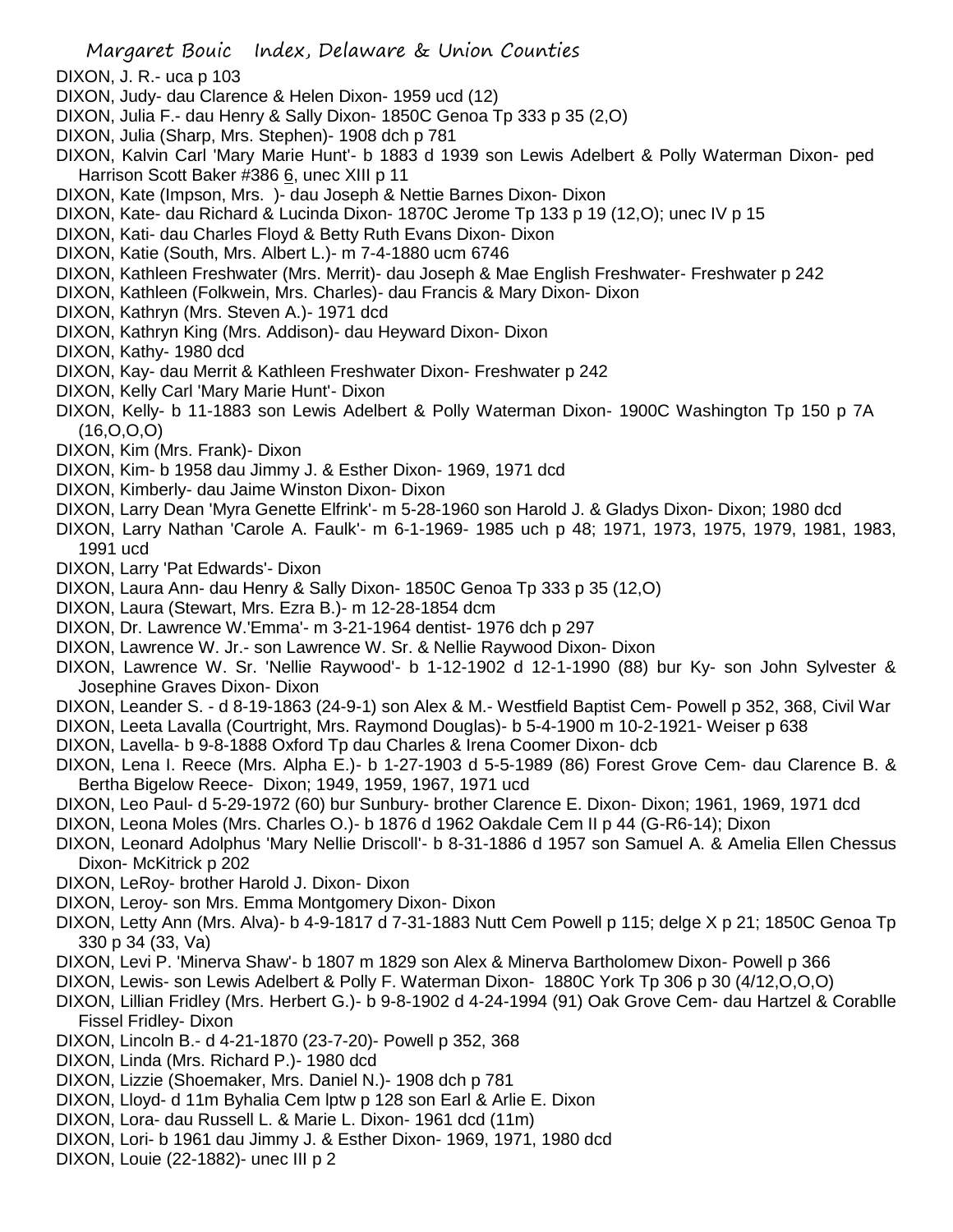- DIXON, Louis- b 2-1880 son Lewis Adelbert & Polly Waterman Dixon- 1900C Washington Tp 150 p 7A (20,O,O,O)
- DIXON, Lucinda Huffman (Mrs. Richard)- 1870C Jerome Tp 133 p 19 (54,O); unec IV p 15
- DIXON, Lucretia- dau Mary Orpha Evans- 1870C Taylor Tp 202-193 p 25 (11,O); 1880C Taylor Tp 269-272 p 26 (20,O,Va,Del)
- DIXON, Lucy A.- dau John & Frances Dixon- 1883 uch V p 504
- DIXON, Lucy Ann (Coffman, Mrs. Martin)- m 10-21-1841 ucm 747; unec V p 38
- DIXON, Lucy F.- dau John R. & Sabria V. White Dixon- 1883 uch V p 504; 1860C Jackson Tp 1058-1103 p 144 (2,O); 1880C Jackson Tp 1 p 221A (22,O,Va,NJ)
- DIXON, Luke (5-1985) son Dr. Gerald F. & Mary Beth Dixon- Dixon
- DIXON, Luther- Powell p 167
- DIXON, Lydia- b 6-21-1800 d 3-6-1877 Powell cem Powell p 167
- DIXON, Lydia Clark (Mrs. Abel)- 1880 dch p 659
- DIXON, Lynda (Tod, Mrs. )-dau Robert & Elizabeth Miller Dixon- Dixon
- DIXON, Mabel Bynner (Mrs. Rev. R. F.)- dau Charles H. & Minnie M. Baker Bynner- 1915 uch p 781; Bynner 2,3
- DIXON, Mabel- b 8-23-1886 Oford Tp dau C. D. & Raney Coomer Dixon- dcb
- DIXON, Mabel (Smith, Mrs. )- dau John Sylvester & Josephine Graves Dixon- Dixon
- DIXON, Mable (Mrs. Ralph)- Maugans Anc p 154
- DIXON, Marcella"Sallie"- b 6-30-1915 NM d 2-7-1990 Columbus- dau Bertha E. Hall Dixon- Dixon
- DIXON, Margaret Adeline Freshwater (Mrs. Tom)- dau David Freshwater- Freshwater p 248
- DIXON, Margaret- dau John R. & Sabria V. White Dixon- 1860C Jackson Tp 1088-1103 p 144 (2,O)
- DIXON, Margaret- dau Dr. Lawrence & Emma Dixon- Dixon
- DIXON, Margaret (Scheiderer, Mrs. )- dau Charles O. & Leona Moles Dixon- Dixon
- DIXON, Maria- dau Dr. Gerald Francis & Mary Beth Dixon- Dixon
- DIXON, Maria- dau Tom & Margaret Adeline Freshwater Dixon- Freshwater p 248
- DIXON, Maria (Mrs. Philemon)- dcw Bk 3 p 248
- DIXON, Marie L. (Mrs. Russell L.)- 1961 dcd
- DIXON, Marilyn (Trishman, Mrs. Martin A.)- m 7-15-1961 dau Myron & Alberta McFadden Dixon- Dixon
- DIXON, Margaret (Scheiderer, Mrs. )- dau Charles O. & Leona Moles Dixon- Dixon
- DIXON, Marjorie (Haignere, Mrs. J. Pershing)- m 10-28-1938, remarried 12-24-1938 Crandell Bible- unec VI p 40
- DIXON, Mark- son James L. & Willetta Willis Dixon- Dixon
- DIXON, Marshall- son Charles & Eva Spain Dixon- Dixon
- DIXON, Martha (Bickmore, Mrs. Davif)- McKitrick p 137
- DIXON, Martha (Carter, Mrs. Benjamin)- m 8-4-1857 ucm 2577; unec IV p 17
- DIXON, Martha J.- 1850C Paris Tp 688-703 p 104 (17,O)
- DIXON, Martha J.- dau John & Frances Dixon- 1883 uch V p 504; 1850C Jackson Tp 32 p 6 (10,O)
- DIXON, Martha (Ramey, Mrs. Caleb)- m 10-8-1840 Madison Co- unec IX p 31
- DIXON, Marvene (Sheets, Mrs. Walter)- Maugans Anc p 171
- DIXON, Marvine (Crowder, Mrs. )- dau Grace Dixon- Dixon
- DIXON, Mary- 1880c Taylor Tp p 137A
- DIXON, Mary Ann (Lookenbill, Mrs. Peter)- m 9-14-1836 ucm 399; unec III p 29
- DIXON, Mary Ann Smith (Mrs. David)- m 6-1-1837 ucm 423; unec III p 29 (M4-6-1837); 1840C Millcreek Tp 1345 (20-30)
- DIXON, Mary Beth (Mrs. Gerald F.)- Dixon
- DIXON, Mary (Collier, Mrs. )- dau Dale W. Dixon- Dixon
- DIXON, Mary Elizabeth- b 2-1-1874 Liberty Tp dau William & Phebe L. Lowry Dixon- dcb
- DIXON, Mary Ellen Hagens (Mrs. Howard Albert)- b 1-23-1930 m 5-28-1954 dau Robert Wixon & Ruth Lucetta Murray Hagens- McKitrick p 202
- DIXON, Mary (Mrs. Francis)- Dixon
- DIXON, Mary Joe (Hills, Mrs. Ralph Gorman)- b 8-7-1906 m 8-11-1928- Weiser p 752
- DIXON, Mary Marie Hunt (Mrs. Kevin Carl)- b 1889 d 1984 Claibourne Cem p 53- dau Cutler A. & Harriet M. McPherson Hunt; ped Harrison Scott Baker #386 7. unec XIII p 11
- DIXON, Mary (Moore, Mrs. Jacob)- 1880 dch p 833
- DIXON, Mary Nellie Driscoll (Mrs.Leonard Adolphus)- b 4-29-1891 d 10-6-1958 dau Daniel & Sarah Bird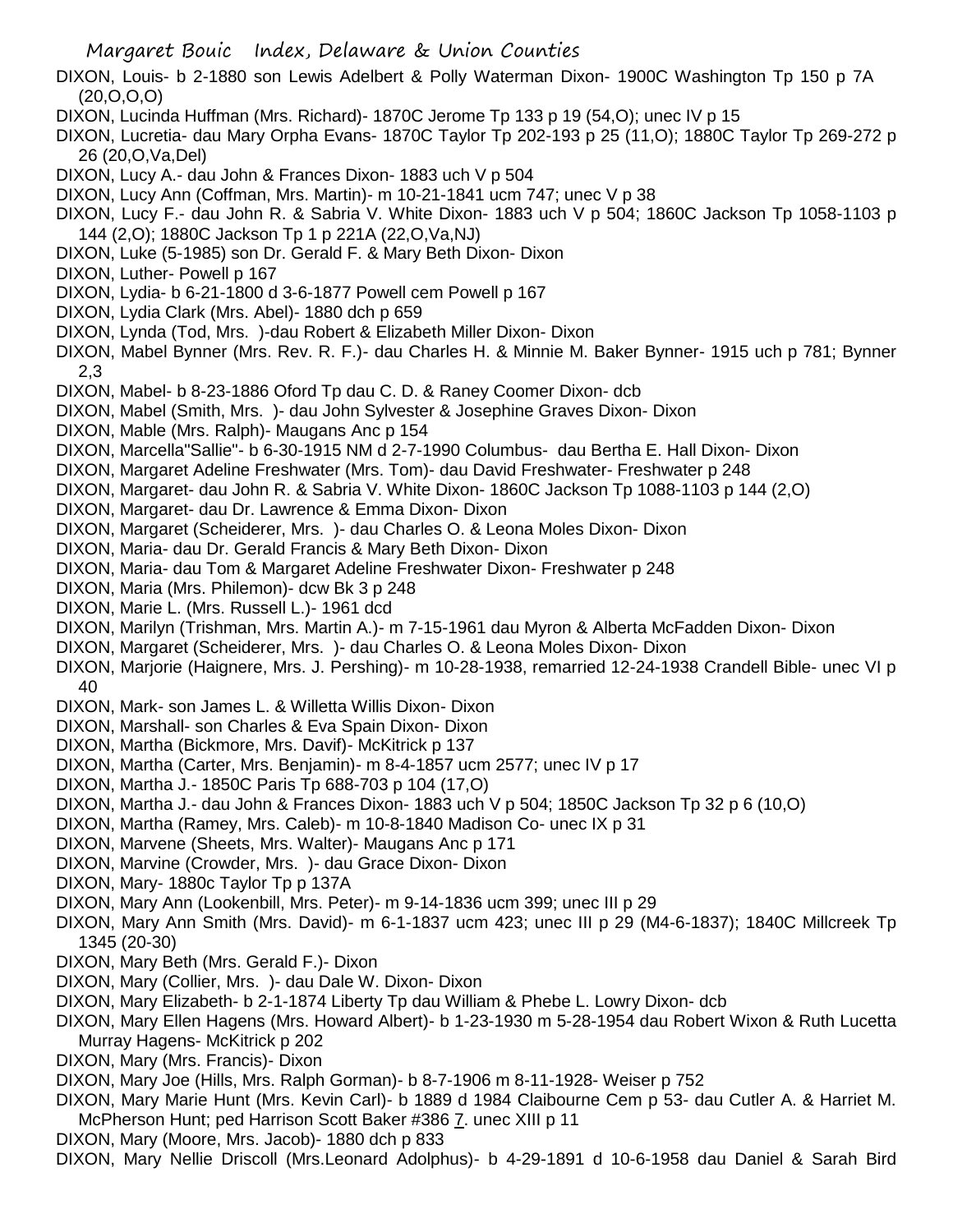Driscoll- McKitrick p 202, 203

- DIXON, Mary (Orahood, Mrs. John)- m 5-18-1843 ucm 885; unec VI p 3
- DIXON, Mary Orpha Evans (Mrs. John)- b 5-7-1833 m 5-28-1858 ucm 2737 d 10-30-1905 (72y5m) Oakdale Cem 2005 (36F) I p 110 (F-R3-4); dau Joseph & Margaret Harlan Evans- 1883 uch V p 686; 1915 uch p 956, 1012; 1860C Liberty Tp 999-1009 p 137 (28, Del); 1880C Taylor Tp 269-272 p 26 (48, Del,Penn,Penn); unec III p 2
- DIXON, Mary (Smith, Mrs. )- dau Charles O. & Leona Moles Dixon- Dixon
- DIXON, Mary- dau William O. & Phoebe L. Lowry Dixon- 1880 dch p 660
- DIXON, Matthew- b 1977 son Richard P. & Linda Dixon- 1980 dcd
- DIXON, Maude Cummings (Mrs. )- b 2-1-1876 d 1-8-1972 (95) bur Cambridge- dau William H. & Elizabeth Callihan Cummings- Dixon
- DIXON, Maxine (Kletrovets, Mrs. )- dau Ray M. Dixon- Dixon
- DIXON, Meredith (3-1985)- dau Dr. Gerald F. & Mary Beth Dixon- Dixon
- DIXON, Melva A. (Zikhon, Mrs. )- dau Percy & Mildred Gilmour Dixon- gs
- DIXON, Merrit 'Kathleen F.'- Freshwater p 242
- DIXON, Mildred Gilmour (Mrs. Percy)- Dixon
- DIXON, Mildred (Hill, Mrs. )- dau Kelly Carl & Mary Marie Hunt Dixon- Dixon
- DIXON, Milton 'Rhoda Blain'- m 5-1-1863 dcm son Alva & Letty Ann Dixon- 1850C Genoa Tp 330 p 34 (8,O); 1908 dch p 392; delge X p 77; 1880C Harlem Tp p 444A
- DIXON, Minerva Bartholomew (Mrs. Alex)- b Conn 1-9-1804 m 1829- Powell p 366
- DIXON, Minerva Shaw (Mrs. Levi P.)- m 1851 d 9-24-1888(74-3-15)- day Sylvester & Emily Curl Shaw- dumch p 301; Powell p 366
- DIXON, Miran/Miron- 1820C Liberty Tp Del Co; Pabst 7 p 1; delge VI p 56, 57, VIII p 54 (Dixson)
- DIXON, Moreta Bell (Mrs. William Emmit)- m 12-29-1920- Dixon
- DIXON, Myra Genette Elfrink (Mrs. Larry Dean)- m 5-28-1960- dau Paul Elfrink- Dixon; 1961 dcd
- DIXON, Myron 'Alberta McFadden'- m 10-28-1933- son James Franklin & Bertha E. Hall- Dixon
- DIXON, Nancy- 1850C Genoa Tp 333 p 35 (75, Pa)
- DIXON, Nancy A.- dau John & Frances Dixon- 1883 uch V p 504; 1850C Jackson Tp 32 p 6 (7,O)
- DIXON, Nancy- dau Alva & Letty Ann Dixon- 1850C Genoa Tp 330 p 34 (4,O)
- DIXON, Nancy A. (McFadden, Mrs. Hugh)- m 5-5-1860 ucm 3023
- DIXON, Nancy (Baugh, Mrs. William M.)- m 12-19-1835 ucm 354- unec III p 8
- DIXON, Nancy E.- dau John R. & Sabria V. White Dixon- 1883 uch V p 504; 1880C Jackson Tp 1 p 1 (11,O,Va,NJ)
- DIXON, Nancy Stark (Mrs. Ambrose)- delge VII p 12
- DIXON, Nellie Raywood (Mrs. Lawrence W.,Sr.)- d 1974- Dixon
- DIXON, Nettie Barnes (Mrs. Joseph)- Dixon
- DIXON, Nicole Elaine- b 12-15-1977 dau Larry Nathan & Carol Ann Faulk Dixon- 1985 uch p 48; 1981, 1983 ucd
- DIXON, Norma J. (Crandell, Mrs. Glenn)- dau Helen A. Dixon- Dixon
- DIXON, Norman- son Henry & Sally Dixon- 1850C Genoa Tp 333 p 35 (6,O)
- DIXON, Olive J.- dau John R. & Sabria V. White Dixon- 1883 uch V p 504; 1880C Jackson Tp 1 p 1 (15,O,Va,NJ)
- DIXON, Olivia- Dixon; colored, Delaware post office clerk
- DIXON, Oneida- dau Emmlet Dixon- 1870C Jerome Tp 148-146 p 20 (1,O)
- DIXON, M. Orpha- b 5-1833 sister Elizabeth Evans- 1900C Taylor Tp 233-238 p 10B (77,Del,Pa,Pa), widow, 1 ch
- DIXON, Oscar 'Elizabeth E.'- 2-1872; 1900C Washington Tp 145 p 7A (28,O,O,O) m 1 y
- DIXON, Oscar Reginald 'Lona Elizabeth Mather' Genoa Tp dcb correction
- DIXON, Pat Edwards (Mrs. Larry)- dau Deb Edwards- Dixon
- DIXON, Patricia A. (Mrs. Howard E.)- 1971 ucd
- DIXON, Patricia Ann- b 11-11-1944 d 5-9-1994 (49) Oak Grove Cem- dau Dale W. & Margaret Crawford Dixon- Dixon
- DIXON, Patricia (Jackson, Mrs. )- dau Harold J. & Gladys Dixon- Dixon
- DIXON, Paul Allen Jr.- son Paul & Velma Dixon 1949 ucd
- DIXON, Paul- son Charles O. & Leona Moles Dixon- Dixon
- DIXON, Paul- son Robert & Elizabeth Miller Dixon- Dixon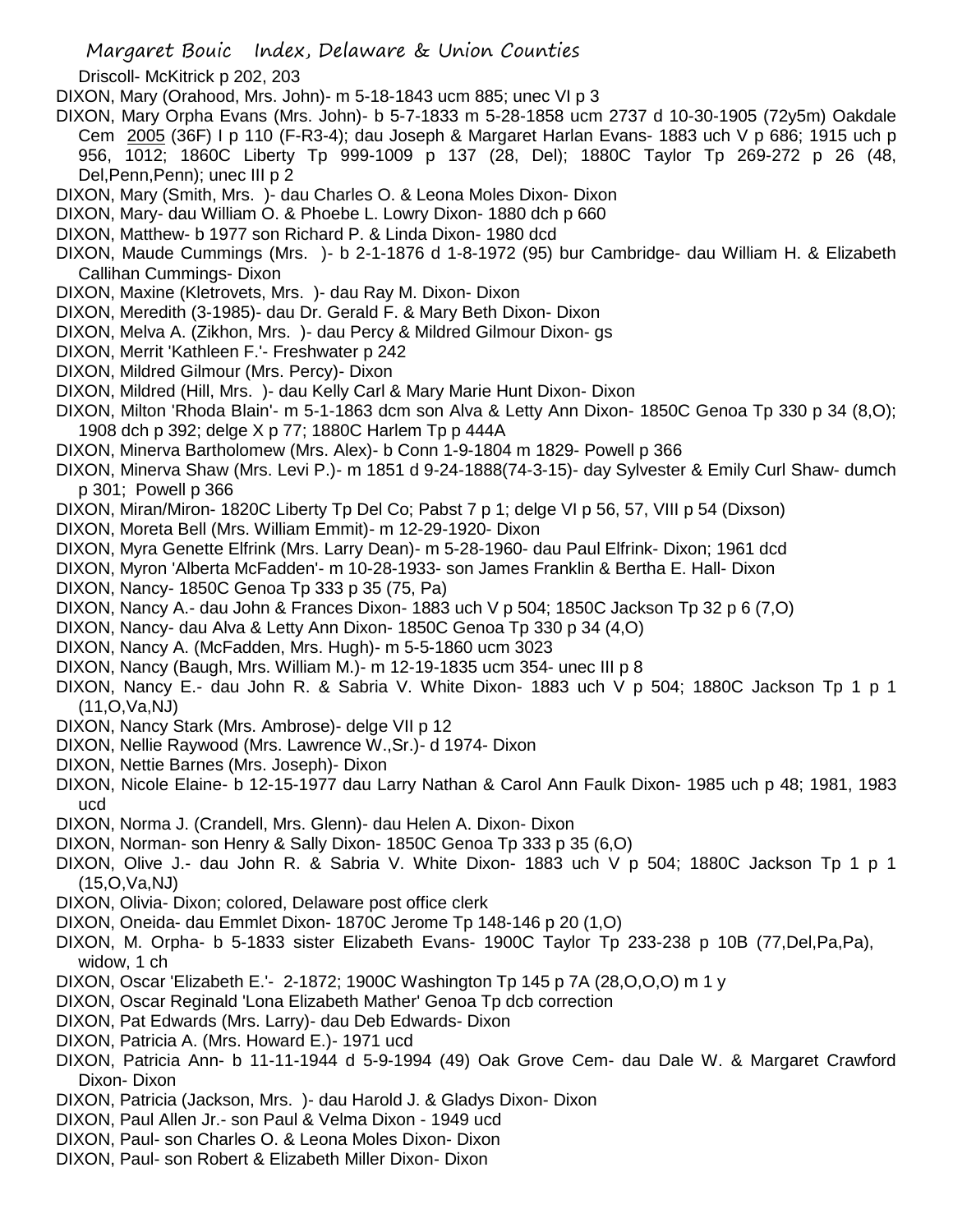- DIXON, Paul 'Velma'- 1949 ucd
- DIXON, Pearl (Reeb, Mrs. )- dau Charles O. & Leona Moles Dixon- Dixon
- DIXON, Peggy (Hannah, Mrs. Henry)- m 10-1806- dau Andrew & Susannah Keller Dixon- Powers p 16, 20, 60, 66
- DIXON, Percy 'Mildred Gilmour'- Dixon
- DIXON, Phebe L.- b 1848 d 1937 Old Liberty Chyd- Powell p 154
- DIXON, Philemon 'Maria'- dcw Bk 3 p 248
- DIXON, Phillip T. M.- son John R. & Sabria V. White Dixon- 1883 uch V p 504; 1880C Jackson Tp 1 p 1 (16,O,Va,NJ)
- DIXON, Philomen- d 7-20-1855 (23-9-14) Powell cem Powell p 167- son Abel Dixon- dcw Bk 3 p 115
- DIXON, Phoebe L. Lowry (Mrs. William O.)- dau Andrew J. Lowry- 1880 dch p 660, 666
- DIXON, Polly Waterman (Mrs. Lewis Adelbert)- b 2-1857 m 5-20-1877 d 1941 Byhalia Cem lptw p 127- dau Wlter & lucretia Smith Waterman- ped Harrison Scott Baker #386 13, unec XIII p 11, 22, XIV p 23; delge IX p 80; 1880C York Tp 306 p 30 (23,O,O,O); 1900C Washington Tp 150 p 7A (43,O,O,O) m 23y, 11 ch, 8 living
- DIXON, Rachael (Brown, Mrs. Elijah)- ped De Fro Tossey #183 unec X p 9
- DIXON, Rachel (Brofford, Mrs. )- dau Emma Montgomery Dixon- Dixon
- DIXON, Ralph 'Mable'- Maugans Anc p 154
- DIXON, Ralph- son William Emmit & Moreta Bell Dixon- Dixon
- DIXON, Ramona- dau Patricia Ann Dixon- Dixon
- DIXON, Ray- brother Carl Dixon- Dixon
- DIXON, Ray M. d 7-13-1973 (78) bur Burnside Cem- Dixon; 1969, 1971 dcd
- DIXON, Rebecca (Hatch, Mrs. Joseph)- mc 1829 dau Ambrose & Nancy Stark Dixon- delge VII p 12
- DIXON, Rebecca J.- d 2-2-1862 (22-11-18) Peoria Cem lptw p 88- dau Samuel T. & Sarah A. Dixon- 1850C Taylor Tp 1113-1131 p 165 (11,O); 1860C Taylor Tp 1007-1024 p 134 (21,O)
- DIXON, Rebecca (Ramey, Mrs. Jesse)- m 12-24-1837 Madison Co unec IV p 5
- DIXON, Rev. R. F. 'Mabel Milburn'- 1915 uch p 781
- DIXON, Rhoda Blain (Mrs. Milton)- m 5-1-1863 dcm
- DIXON, Rhoda J.- dau Alva & Letty Ann Dixon- 1850C Genoa Tp 330 p 34 (2,O)
- DIXON, Richard (Richwood)- 1973, 1975 ucd
- DIXON, Richard- son Addison & Kathryn King Dixon- Dixon
- DIXON, Richard- son Curtis & Ethel Scott Dixon- Dixon
- DIXON, Richard L.- son Roy & Ruth O'dell Dixon- Dixon; 1949, 1959 ucd (17)
- DIXON, Richard 'Lucinda'- 1870C Jerome Tp 133 p 19 (68, Irel)- unec IV p 15
- DIXON, Richard P. 'Linda'- 1980 dcd
- DIXON, Richard 'Rosemary'- 1971, 1973, 1975 ucd
- DIXON, Richard- son William Emmit & Moreta Bell Dixon- Dixon
- DIXON, Robert A. 'Irene Alcott'- b 9-10-1895 m 11-12-1924 d 2-22-1964 (68) bur Middleburg- son William & Anna McCartney Dixon- Dixon
- DIXON, Robert B.- b 5-23-1890 Oxford Tp son Joseph Jr. & Soe Jenkins Dixon- dcb
- DIXON, Robert Corwin- b 1953 d 6-12-1989 (36)- son Gordon F. & Belle T. Dixon engaged to Marsha Kay Osborne- Dixon; 1969, 1971, 1980 dcd
- DIXON, Robert 'Elizabeth Miller'- m 1940- Dixon
- DIXON, Robert Lawrence 'Frances Mae Burnside'- b 4-16-1919 m 7-3-1940 d 1-3-1964 (44) bur Maple Groveson Charles & Eva Spain Dixon- Dixon
- DIXON, Robert O'Neill- b 3-26-1915 son A. O. & Rosamond Van Skiver Dixon- Freshwater p 95
- DIXON, Roger- son Addison & Kathryn King Dixon- Dixon
- DIXON, Ronnie- son Russell L. & Marie L. Dixon- 1961 dcd (6)
- DIXON, Rosamond Van Skiver (Mrs. A. O.)- b 7-24-1894 dau John & Susan Freshwater Van Skiver-Freshwater p 95
- DIXON, Rosanna (Bills, Mrs. William M.)- m 1-17-1859 dcm
- DIXON, Rose H. (Mrs. Roy H.)- 1967 ucd
- DIXON, Rosemary (Mrs. Richard)- 1971, 1973, 1975 ucd
- DIXON, Ross- son Wlliam Emmit & Moreta Bell Dixon- Dixon
- DIXON, Roy H. 'Rose H.'- 1967 ucd
- DIXON, Roy 'Ruth O'dell'-b 4-25-1907 m 9-25-1937 d 8-22- 1983 bur E. Liberty- son Percy & Mildred Gilmour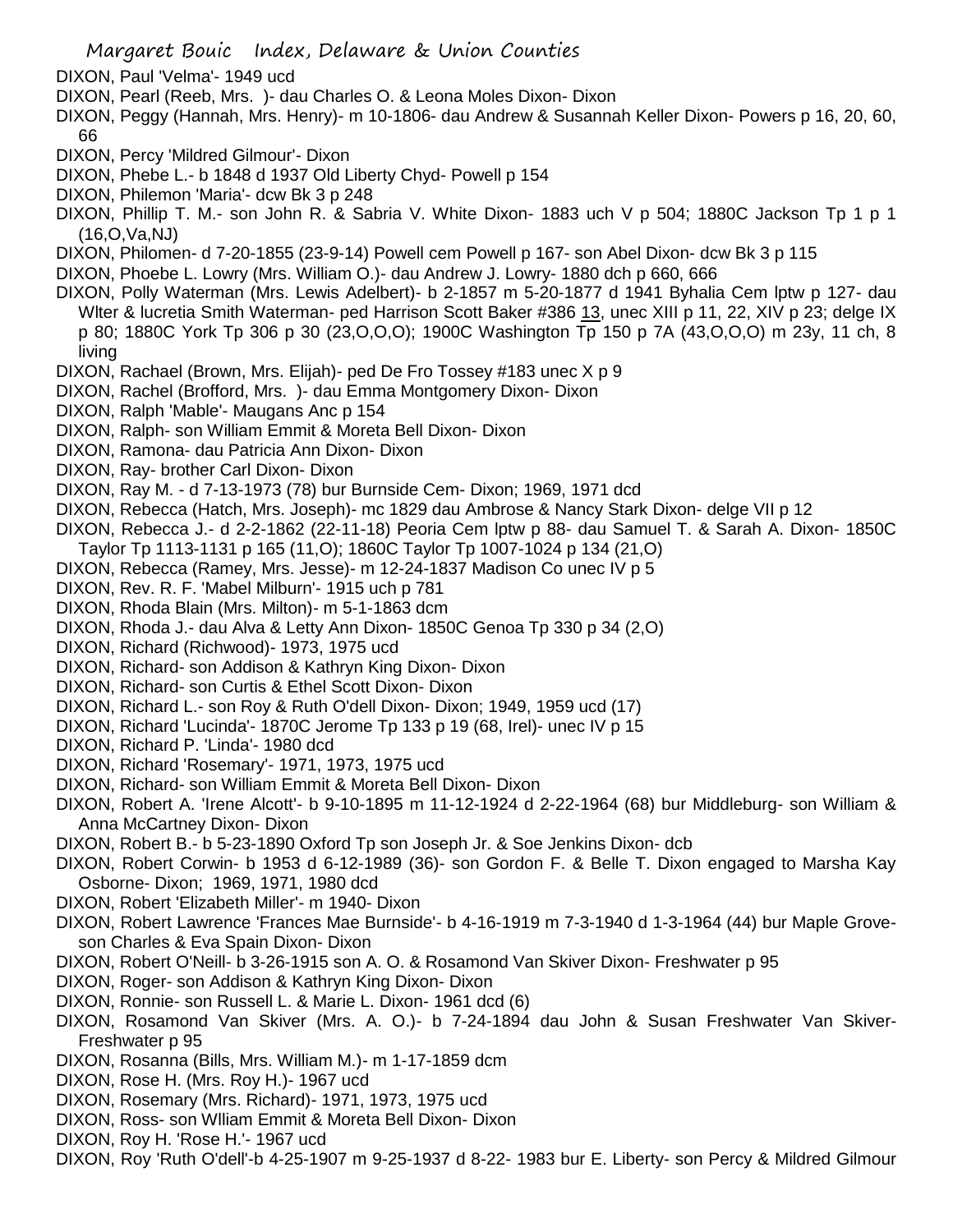Dixon- Dixon' 1949, 1959, 1967 ucd

- DIXON, Ruby- Pabst 7 p 15
- DIXON, Russel- d 9-30-1880 (35-9-12) Nutt Cem Powell p 115- son Alva & Letty Ann Dixon- delge IX p 80; 1850C Genoa Tp 330 p 34 (6,O); 1880C Genoa Tp p 400B
- DIXON, Russell L. 'Marie L.'- 1961 dcd
- DIXON, Ruth O'dell (Mrs. Roy)- m 9-25-1937- Dixon; 1949, 1959, 1967 ucd
- DIXON, Sabria V. White (Mrs. John R.)- b 10-1829 m 10-1854 dau Paul & Mary White- 1883 uch V p 504; 1860C Jackson Tp 1085-1103 p 144 (32, NY)
- DIXON, Sally (Mrs. Henry)- 1850C Genoa Tp 333 p 35 (35, NY)
- DIXON, Sam- b 1768 d 1839 son Agnes Dunlap Dixon- Powers p 108
- DIXON, Samantha (Lott, Mrs. Joseph)- b 1-27-1788 m 1-27-1808 d 8-31-1851- dcc Marjorie Brookens Humes 41
- DIXON, Samuel- 1840C Millcreek Tp p 58 (30-40); 1883 uch V p 336; unec X p 52, XII p 63
- DIXON, Samuel A. 'Amelia Ellen Chissus'-m 2-2-1861- McKitrick p 2-2
- DIXON, Samuel 'Elizabeth'- b 5-1837 d 5-1910 Baughan Cem R23 lptw p 10- son John & Sarah McClure Dixon- 1850C Liberty Tp Un Co 901-918 (13, Va); 1860C Paris Tp 1221-1230 p 162 (23, Va); 1870C Liberty Tp 290 p 36 (33, Va); 1880C Liberty Tp 102-103 p 11 (43, Va,Va,Pa); 1900C Lib. Tp 275-281 p 12B (63,O,Va,Va); uca p 60, 79
- DIXON, Samuel T. 'Sarah A.'- d 1-23-1872 (59) Peoria Cem lptw p 88; 1860C Taylor Tp 1007-1024 p 134 (56,O); 1870C Taylor Tp 237-227 p 29 (57,O)
- DIXON, Sarah A. Campbell (Mrs. Joseph S.)- 1880 dch p 790
- DIXON, Sarah A. (Mrs. Samuel T.)- d 1-16-1872 (64) Peoria Cem lptw p 88; 1860C Taylor Tp 1007-1024 p 134 (50,O); 1870C Taylor Tp 237-227 p 29 (60,O)
- DIXON, Sarah Elizabeth (Clay, Mrs. Frank H.)- 1880 dch p 790
- DIXON, Sarah Ellen (Turner, Mrs. )- dau Tom & Margaret Adeline Freshwater Dixon- Freshwater p 245
- DIXON, Sarah Lucretia (Sanaft, Mrs. Isaac Walter)- b 8-6-1859 m 2-1-1882 ucm 7120- dau John & Mary O. Evans Dixon- 1915 uch p 1012; 1883 uch V p 678, 686; 1860C Liberty Tp Un Co 999-1009 p 137 (1,O)
- DIXON, Sarah M. (Brown, Mrs. Joshua)- d 5-20-1914- 1915 uch p 858
- DIXON, Sarah McClure (Mrs. John)- b 2-1796 m 1820 d 9-1876 Baughn Cem lptw p 10Delaware- 1883 uch V p 686; 1860C Liberty Tp Un Co 999-1009 p 137 (65, Pa); 1870C Liberty Tp 290 p 36 (75, Penn)
- DIXON, Sarah (McIlfish, Mrs. George)- m 12-23-1847 ucm 1282; unec VII p 26
- DIXON, Sarah (Tibbott, Mrs. Richard)- m 12-20-1807 onwq I
- DIXON, Sharon- dau Clarence & Helen Dixon 1959 ucd (14)
- DIXON, Starling (Baker, Mrs. Stanley Wallace)- b 1919 d 1992 dau Kalvin Carl & Mary Marie Hunt Dixonped Harrison Scott Baker #386; unec XIII p 11
- DIXON, Steven A. 'Kathryn W.'- 1971 dcd
- DIXON, Sue Ann (Shepard, Mrs. )- dau Clarence & Trula B. Van Dyke Dixon- Dixon
- DIXON, Sue- dau Leo P. & Trula B. Dixon- 1961 dcd (10)
- DIXON, Susan A.- dau John R. & Sabria V. White Dixon- 1883 uch V p 504; 1880C Jackson Tp 1 p 1 (19,O,Va,NJ)
- DIXON, Susan (Turner, Mrs. Addison)- m 3-16-1850 ucm 1513; unec XIV p 17
- DIXON, Susan W. (Andrews, Mrs. John Morris)- b c 1822 m 8-28-1842 ucm 814- ped Helen Russell Webster II- unec  $V$  p 8, 60; VIII p 47
- DIXON, Tammy (Nickell, Mrs. )- dau James L. & Willetta Willis Dixon- Dixon
- DIXON, Tara (Stalling, Mrs. )- dau James L. & Willetta Willis Dixon- Dixon
- DIXON, Tellie Belle (Davis, Mrs. Charles Earl)- b 1875 m 8-7-1895 d 1960 dau John Henry & Eliza Ellen Wolford Dixon-1985 uch p 38; ped Virginia Davis Jewell #128 5; unec VIII p 92; 1880C Taylor Tp 184-186 p 18 (5,O,O,O); 1900C Taylor Tp 667-70 p 4A (24,O,O,O) m 4y, 2 ch, l living
- DIXON, Thelma Bell- d 9-18-1918 dau Grover Dixon- SR York Cem p 64
- DIXON, Theresa- 1980 dcd
- DIXON, Thomas E. 'Donita M.'- 1980 dcd
- DIXON, Thomas 'Cherie Lynn Wood'- m 3-12-1994 son Dr. Lawrence & Emma Dixon- Dixon
- DIXON, Tim J./Jim- son Ray M. & Chloe A. Dixon- Dixon
- DIXON, Timothy- b 1961 son Richard & Rosemary Dixon- 1971, 1973, 1975 ucd
- DIXON, Tom 'Margaret Adeline Freshwater'- Freshwater p 248
- DIXON, Trevor- son Dr. Lawrence & Emma Dixon- Dixon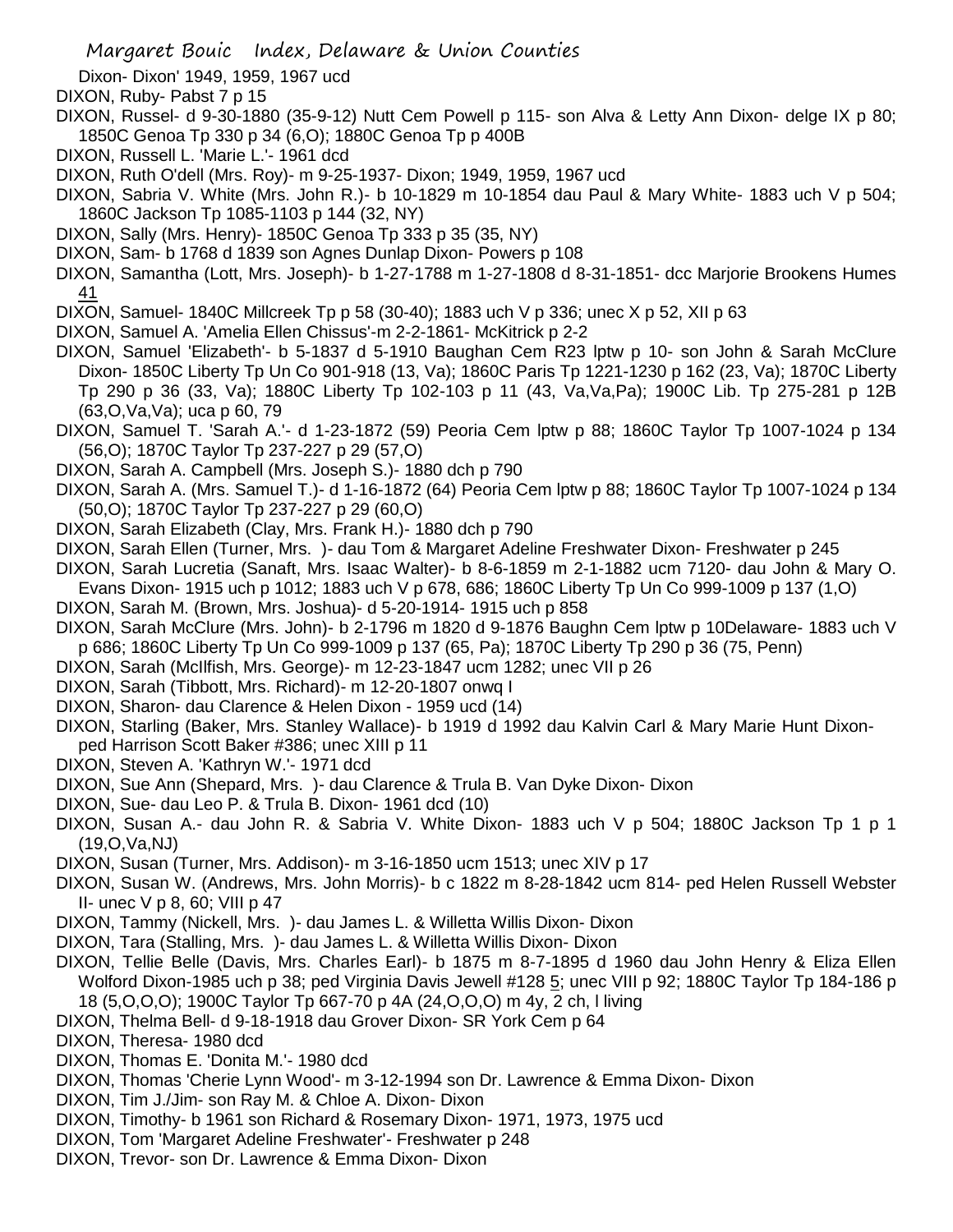- DIXON, Trula B. (Mrs. Leo P.)- 1961, 1969, 1971 dcd
- DIXON, Trula B. Van Dyke (Mrs. Clarence)- b 10-26-1925 Va. d 6-2-1873(47) dau Joseph Van Dyke- Dixon
- DIXON, Vedcina- dau Adelbert & Polly Dixon- 1880C York Tp 306 p 30 (2,O,O,O)
- DIXON, Velma (Mrs. Paul)- 1949 ucd
- DIXON, Vern A. 'Bertine L.'- 1961 dcd
- DIXON, Verne Cecil- b 11-7-1908 Genoa Tp son Oscar Reynald & Lona Elizabeth Mather Dixon- dcb corretions
- DIXON, Vivian M. (Mrs. David)- 1961 dcd
- DIXON, Walker/Walter L.-b 1840 Civil War Nutt Cem Powell p 115- son Alva & Letty Ann Dixon- 1908 dch p 392- 1850C Genoa Tp 330 p 34 (10,O); 1880C Genoa Tp p 408A
- DIXON, Warren- son Percy & Mildred Gilmour Dixon- Dixon
- DIXON, Willetta Willis (Mrs. James L)- m 8-22-1964 Dixon
- DIXON, William- Nash p 426
- DIXON, William- 1880 dch p 790
- DIXON, William A.- son William O. & Phoebe L. Lowry Dixon- 1880 dch p 660
- DIXON, William B. 'Anna McCartney'- Dixon
- DIXON, William- b 1-3-1892 Oxford Tp son Charles R. & Irena Coomer Dixon- dcb
- DIXON, William D.- b 1840 d 1915 Powell Cem Powell p 165
- DIXON, William ' Poore'- Howison (1433)
- DIXON, William Emmit 'Moreta Bell'- b 10-12-1890 m 12-29-1920 d 8-3-1965 (74) bur Middleburg- son William B. & Anna McCartney Dixon- Dixon
- DIXON, William- son Bill & Ada Lucille Boysel Dixon- Dixon
- DIXON, William Fullerton- d 1-19-1875 (19-11-6) Ashley Cem Powell p 189- son Joseph S. & Sarah A. Campbell Dixon- 1880 dch p 790
- DIXON, William- son John Dixon- Powers p 108
- DIXON, William O. 'Phoebe L. Lowry'-m 1-1-1866 dcm son Abel & Lydia Clark Dixon- 1880 dch p 659; 1908 dch p 392; delge X p 32, 55; 1880C Liberty Tp Del Co p 311C
- DIXON, William P.- Powers Pat p 187; delge VI p 10, VIII p 15, 66
- DIXON, Willie P.- d 11-4-1863 (7-5-9) Nutt Cem Powell p 115
- DIXON, Wilma L. (Headlee, Mrs. Harold)- dau Helen A. Dixon- Dixon
- DIXON, Zackary Kent- son Larry Nathan & Carol Ann Faulk Dixon- 1985 uch p 48; 1981, 1983 ucd
- DIXON, Zella- d 18m- dau Earl & Arlie E. Dixon- Byhalia Cem lptw p 128
- DIXSON, Curtis 'Ethel Scott'- Dixson
- DIXSON, Donald- son Curtis & Ethel Scott Dixson- Dixson
- DIXSON, Ellen Wolford (Mrs. John H.)- m 2-3-1869 ucm 4505
- DIXSON, Ethel Scott (Mrs. Curtis)- Dixson
- DIXSON, Hazel Ruth Smith (Mrs. James W.)- b 12-6-1921 m 10-4-1933 d 12-31- (69) dau Earl G. & Lula Edwards Smith- Dixson
- DIXSON, James M.- son James W. & Hazel Ruth Smith Dixson- Dixson
- DIXSON, James W. 'Hazel Ruth Smith'- Dixson
- DIXSON, John H. 'Ellen Wolford'- m 2-3-1869 ucm 4505
- DIXSON, Richard- son Curtis & Ethel Scott Dixson- Dixson
- DIXSON, Ronald Keith- b 1-23-1911 d 7-30-1963 bur Claibourne -son Curtis & Ethel Scott Dixson- Dixson
- DIY, Margaret- b 10-14-1882 Troy Tp ----dcb
- DIY Raymond E.- b 10-11-1883 Troy Tp----dcb
- DIZON, Elizabeth Duval (Mrs. John)- m 2-8-1832 ucm 262
- DIZON, John 'Elizabeth Duval'- m 2-8-1832 ucm 262
- DLASHNER, Richard- delge VIII p 56; Radnor Tp, 1810
- DMITROVICH, Carole Harvey (Mrs. Jimmie)- m 5-28-1994 dau Joy & Jeanne Harvey- Dmitrovich
- DMITROVICH, Elaine (Mrs. Jim)- Dmitrovich
- DMITROVICH, Jim 'Elaine'- Dmitrovich
- DMITROVICH, Jimmie 'Carole Harvey'- m 5-28-1994 sonJim & Eliane Dmitrovich- Dmitrovich
- DOAK, Goldie (McKitrick, Mrs. Roy Sherman)- McKitrick p 93
- DOAK, John 'Mary'- 1880 morch p 837
- DOAK, Mary (Mrs. John)- 1880 morch p 837
- DOAK, Rachael (Mrs. )- WCTU- unec III p 58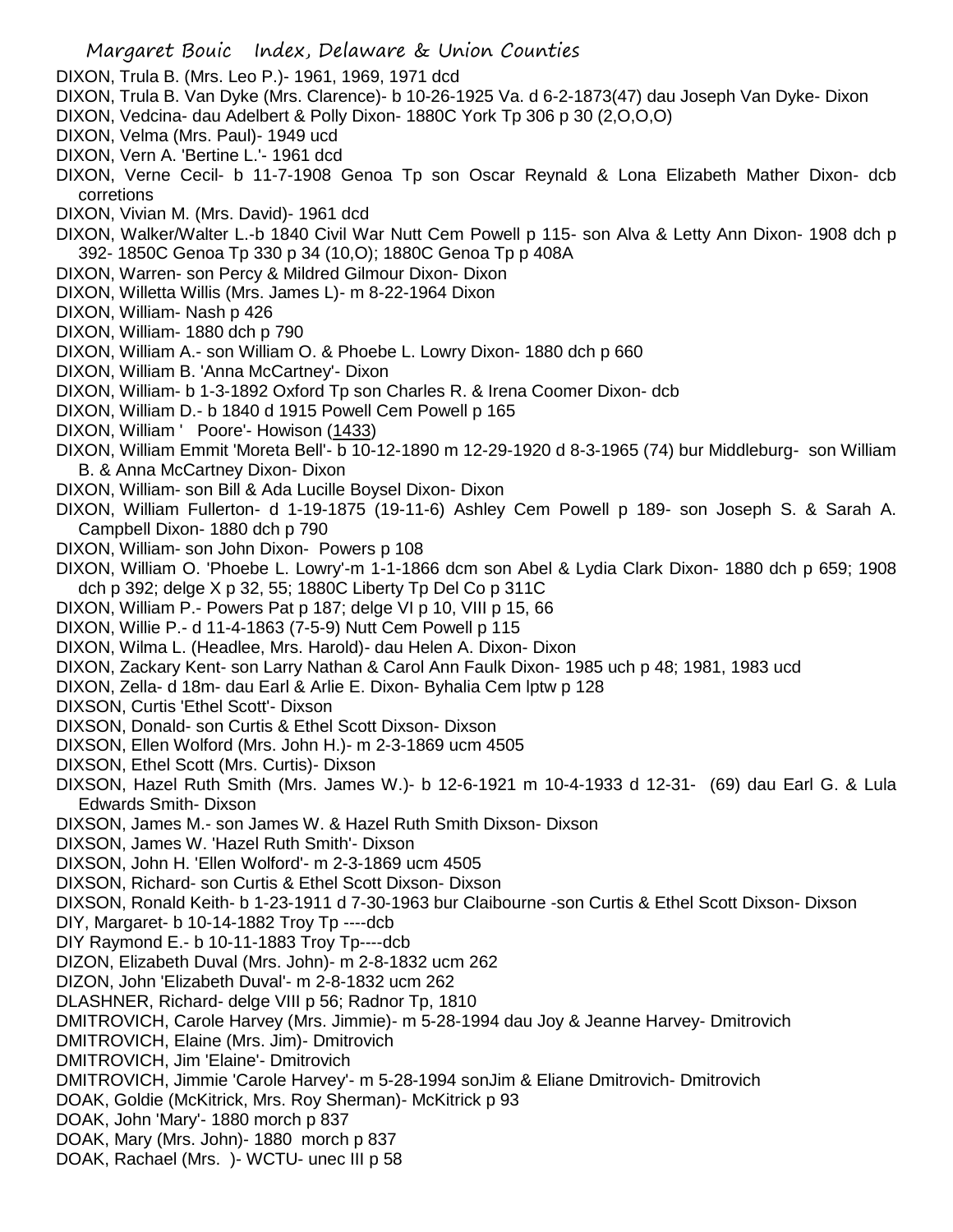- DOAK, Rebecca J. (Hunter, Mrs. J. Chambers)- b 1832 dau John & Mary Doak- 1880 morch p 837 DOAN,--Powell p 86 (Can't find)
- DOAN, Anna Palmer (Mrs. William A.)- b 1838 d 1904 ped Jerald Ramsey #81 23- unec VI p 54
- DOAN, Carolyn Gross (Mrs. Pemberton)-Doan
- DOAN, Charlotte Thrall (Mrs. Guy W.)- m 2-14-1821 dcga p 14 Franklin Chronickl
- DOAN, Elizabeth Ann (Doan, Mrs. Richard)- b 1862 d 1946 dau William A. & Anna Palmer Doan- ped Jerald Ramsey #81 11- unec VI p 54
- DOAN, Gertrude (Eastman, Mrs. Leonard R.)- m 11-16-1936- Doan; Eastman
- DOAN, Guy W. 'Charlotte Thrall'- m 2-14-1821 dcga p 14 Fr Chronicle
- DOAN, Ida Maud (Ramsey, Mrs. Bird)- b 1885 d 1964 dau Richard & Elizabeth Ann Doan- ped Jerald Ramsey #81 5; unec VI p 54
- DOAN, Lydia Ann Green (Mrs. Wilson)- m 8-1-1846 Madison Co unec X p 27
- DOAN, Lynda (Carpenter, Mrs. Froest)- b 10-7-1907 m 11-10-1927 d 12-20-1994 (87) Greenlawn Cem- dau Pemberton & Carolyn Gross Doan- Doan
- DOAN, Marg (Penhorwood, Mrs. Lawrence)- dau Pemberton & Carolyn Gross Doan- Doan
- DOAN, Pemberton 'Carolyn Gross'- Doan
- DOAN, Rachel Parke (Mrs. Richard C.)- b 1827 d 1879 ped Jerald Ramsey #81 21- unec VI p 54
- DOAN, Richard C. 'Rachel Parke'- b 1833 d 1873- ped Jerald Ramsey #81 20- unec VI p 54
- DOAN, Richard 'Elizabeth Ann Doan'- b 1861 d 1935 son Richard C. & Rachel Parke Doan- ped Jerald Ramsey #81 10- unec VI p 54
- DOAN, William A. 'Anna Palmer'- b 1832 d 1902 ped Jerald Ramsey #81 22- unec VI p 54
- DOAN, Wilson 'Lydia Ann Green'- m 8-1-1846 Madison Co unec X p 27
- DOANE & BELL- author- unec IX p 63
- DOANE, Charlene- 1961 dcd
- DOANE, Dan 'Phebe Ann Waldo'- Asp p 110
- DOANE, Rev. George W.- Powers Pat p 68
- DOANE, Gilbert H.- author "Searching for You Ancestors"- unec XIV p 61
- DOANE, Imogene (Mrs. Richard A.)- Doane; 1969, 1971 dcd
- DOANE, Inez Theresa (Maine, Mrs. Gilbert Joshua)- m 4-3-1861 dau Dan & Phebe Ann Waldo Doane- Asp (880)
- DOANE, James- son Jesse J. & Mary A. Doane- Doane
- DOANE, Jesse J. 'Mary Elizabeth Webb'- Doane
- DOANE, Joseph H. 'Salley S.'- 1969, 1971, 1980 dcd
- DOANE, Lester- son Jesse J. & Mary A. Doane- Doane
- DOANE, Marie (Smith, Mrs. Donald B.)- Genther p 180
- DOANE, Mary A. (Mrs. Jesse J.)- d 6-3-1970 (39) Oak Grove Cem Doane
- DOANE, Mary Elizabeth Webb (Bryant, Mrs. Willie J.)(Mrs. Jesse)- b 11-24-1919 d 10-26-1993 (73) bur Sunbury Mem. Pk- dau Clyde & Grace Hill Webb- Doane
- DOANE, Patty (Lewis, Mrs. )- dau Richard A. Doane- Doane
- DOANE, Phebe Ann Waldo (Mrs. Dan)- Asp p 111
- DOANE, Phylliss- dau Raymond K. & Tina Doane- 1961 dcd (15)
- DOANE, Raymond K. 'Tina'- 1961, 1969, 1971, 1980 dcd
- DOANE, Richard A. 'Imogene'- d 4-29-1977 (64) bur Sunbury Memorial Park- Doane; 1961, 1969, 1971 dcd
- DOANE, Ruth (Hutchinson, Mrs. )- sister Richard A. Doane- Doane
- DOANE, Salley S./Sarah C. (Mrs. Joseph H.)- 1969, 1971, 1980 dcd
- DOANE, Sharon- b 1953 dau Raymond K. & Tina Doane- 1961 dcd (7), 1969 dcd
- DOANE, Tina B. (Mrs. Raymond K.)- 1961, 1969, 1971, 1980 dcd
- DOAR, Daniel Jonathon- b 1-3-1995 son Ian & Vickers Doar- Doar
- DOAR, Ian 'Vickers'- son Moshe Doar- Doar
- DOAR, ---Vickers (Mrs. Ian)- dau Albert Vickers- Doar
- DIAR, Moshe- Doar
- DOBB, Rev.- 1880 dch p 394
- DOBBEE, Harriet Pike (Mrs. Peter)- m 6-7-1831 Madison Co unec V p 47
- DOBBEE, Peter 'Harriet Pike'- m 6-7-1831 Madison Co unec V p 47
- DOBBERSTEIN, Anna Riedel (Mrs. Rev. Edward A.)- Dobberstein
- DOBBERSTEIN, Rev. Edward A. 'Anna Riedel'- Dobberstein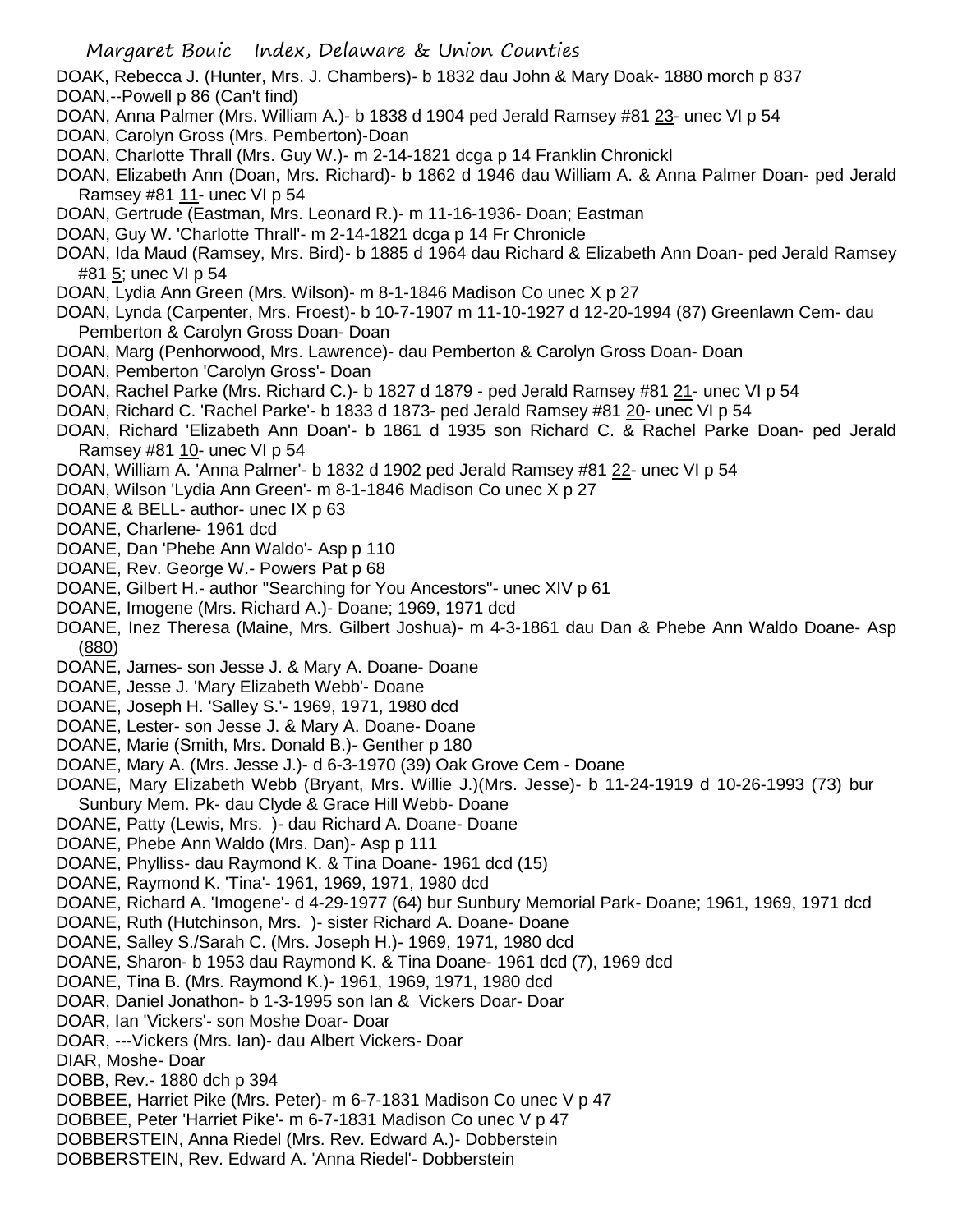DOBBERSTEIN, Geneva Isler (Mrs. Rev. Paul E.)- m 1936- Dobberstein

- DOBBERSTEIN, Rev. Paul E. 'Geneva Isler'- b 12-26-1903 d 2-20-1976 son Rev. Edward A. & Anna Riedel Dobberstein- Dobberstein
- DOBBIN, Rev. Alexander- Powell p 53
- DOBBIN, Anna A.- b 1862 d 1914 Oak Grove Cem Powell p 431
- DOBBIN, Kareen (Mrs. Kenneth E.)- 1983 ucd
- DOBBIN, Kenneth E. 'Kareen'- 1979, 1981, 1983 ucd
- DOBBIN, Mary- b 1827 d 1903 Oak Grove Cem Powell p 431
- DOBBIN, Patrick- b 1821 d 1897 Oak Grove Cem Powell p 431; from Ireland, Nat 9-10-1850, delge XIII p 60
- DOBBINS, ---(Mrs. Joseph W.)- dau Frank Holycross- Dobbins
- DOBBINS, Rev. Alexander- 1915 uch p 234
- DOBBINS, Alice Kathryn (Reed, Mrs. Wilbur L.)- m 6-4-1938- Dobbins
- DOBBINS, Alice Y. (Mrs. Frank R.)- b 1887 d 1969 Oakdale Cem II p 117 (K-R5-1)
- DOBBINS, Almira- dau Elishia & Nancy Dobbins- 1860C Allen Tp 795-804 p 110 (2,O); 1870C Liberty Tp Un Co 127 p 16 (12,O)
- DOBBINS, Rev. B. E.- hjt p 37, 39; 1915 uch p 213; DJ p 89 unec IV p 47
- DOBBINS, B. E. (Mrs. Rev.)- DJ p 89
- DOBBINS, Blair E. 'Jennie B.'- b 9-1886; 1900C Jerome Tp 237 p 10B (33,Irel,Irel,Irel)- m 3 y, to US 1881, Nat
- DOBBINS, Calvin- m 12-1947- Dobbins
- DOBBINS, Carrie Spain (Mrs. John H.)- m 5-4-1880 ucm 6722
- DOBBINS, Charles A.- son Elishia & Nancy Dobbins- 1870C Liberty Tp Un Cop 127 p 16 (10,O)
- DOBBINS, Cyrus D.- son Elishia & Nancy Dobbins- 1870C Liberty Tp Un Co 127 p 16 (3,O)
- DOBBINS, Effie Mary- dau Walter & Laura Sudduth Dobbins- 1880C Liberty Tp Un Co 255-265 p 26 (1,O,O,O)
- DOBBINS, Elishia/Elisha- son Elishia & Nancy Dobbins- N M Cem Liberty Tp lptw p 17- 1870C Liberty Tp Un Co 127 p 16 (8,O); 1880C Liberty Tp 259-269 p 26 (17,O,O,-) p O469
- DOBBINS, Elishia 'Nancy'- 1860C Allen Tp 795-804 (35,O); 1870C Liberty Tp Un Co 127 p 16 (44,O); uca p 100
- DOBBINS, Elizabeth (Taylor, Mrs. James S.)- lic m 11-3-1859 ucm 294; mt 11-9-1859 (20); unec IV p 17
- DOBBINS, Fanny (Augenstein, Mrs. Mathew G.)- McKitrick p 96
- DOBBINS, Francis Robert- b 1913 d 1914 Oakdale Cem II p 117 (K-R5-1)
- DOBBINS, Frank R. 'Alice Y.'- b 1887 d 1971 Oakdale Cem II p 117 (K-R5-1)
- DOBBINS, George- mt 8-15-1860 (69) Miami County
- DOBBINS, George W.- son Walter A. & Laura Sudduth Dobbins- 1880C Liberty Tp Un Co 255-265 p 26 (3,O,O,O)
- DOBBINS, Helen- b 5-1898 dau Blair E. & Jennie B. Dobbins- 1900C Jerome Tp 228-237 p 10B (2,O,Ind,O)
- DOBBINS, Jennie B. (Mrs. Blair E.)- b 12-1875; 1900C Jerome Tp 228-237 p 10B (24,O,O,O) m 3 y, 2 ch, l living
- DOBBINS, Joe ' Holycross'0- Dobbins
- DOBBINS, John H.'Carrie Spain'- m 5-4-1880 ucm 6722- son Elishia & Nancy Dobbins- 1860C Allen Tp 795-804 p 109 (9,O); 1870C Liberty Tp Un Co 127 p 16 (19,O)
- DOBBINS, Joseph W.- b 1916 d 1954 Oakdale Cem II p 117 (K-R5-1)
- DOBBINS, Katie- b 1867 d 1884 Oak Grove Cem Powell p 431
- DOBBINS, Laura Sudduth (Mrs. Walter A.)- n 9-2-1875 ucm 5730; mt 3 p 15, 16; 1880C Liberty Tp Un Co 255-265 p 26 (22,O,Va,O)
- DOBBINS, Lucretia- b 3-1880 dau Walter & Laura Sudduth Dobbins- 1880C Liberty Tp Un Co 255-265 p 26 (2/12,O)
- DOBBINS, Lucy (Phipps, Mrs. Johnson)- m 10-6-1857 ucm 2604 mt 10-28-1857; unec IV p 17, XII p 15
- DOBBINS, Mae (Evans, Mrs. Pearl)- Evans; Dobbins
- DOBBINS, Maggie (Wilson, Mrs. Leonidas)- m 11-15-1875 ucm 5784 mt 3 p 18
- DOBBINS, Margaret J.- dau Elishia & Nancy Dobbins- 1860C Allen Tp 795-804 p 110 (5,O); 1870C Liberty Tp 87 p 11 (15,O)
- DOBBINS, Margaret- b 7-18-1899 d 10-6-1899 New Calif. Cem DJ p 89- dau Rev. & B. E. Dobbins
- DOBBINS, Nancy (Mrs. Elishia)- 1860C Allen Tp 796-804 p 109 (34,O); 1870C Liberty Tp Un Co 127 p 16 (44,O)
- DOBBINS, Susan Lynn (Icely, Mrs. Raymond Garfield)- m 7-24-1965 dau Joseph W. Dobbins- Dobbins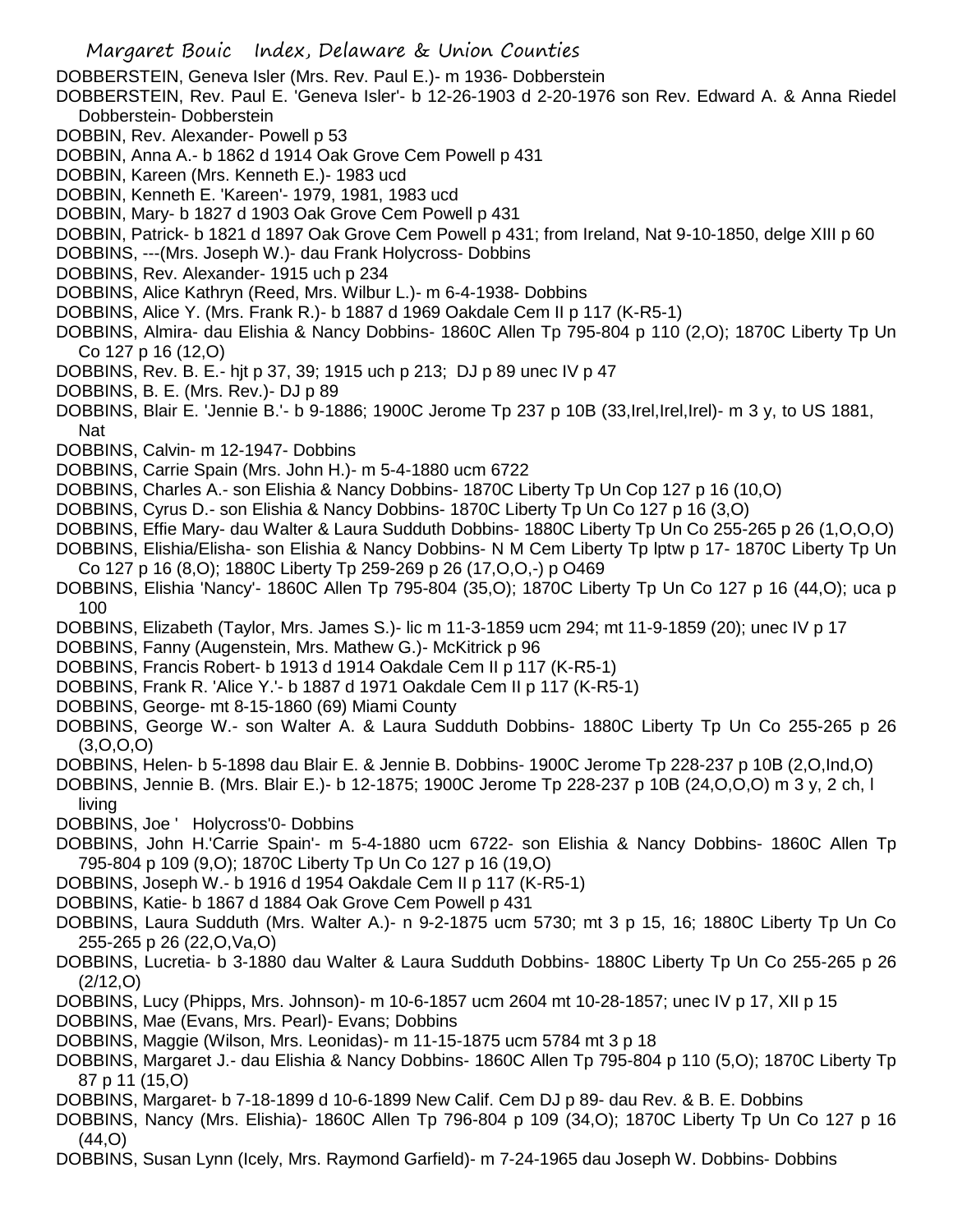- DOBBINS, Thelma H.- Oakdale Cem II p 117 (K-R5-1)
- DOBBINS, Elder W. A.- 1883 uch V p 188, 338
- DOBBINS, Walter A. 'Laura Sudduth'- m 9-2-1875 ucm 5730- son Elishia & Nancy Dobbins- mt 3 p 15, 16; 1860C Allen Tp 795-804 p 109 (7,O); 1870C Liberty Tp 127 p 16 (17,O); 1880C Liberty Tp Un Co 255-265 p 26 (26,O,O,O) p 046A
- DOBBINS, William- son Elishia & Nancy Dobbins- 1883 uch IV p 512, 518, 541; 1860C Allen Tp 795-804 p 109 (13,O); 1870C Liberty Tp Un Co 127 p 16 (23,O)
- DOBBS, Gov Arthur 'Justina Davis'- Nash p 31, 42
- DOBBS, Donna Jane- b 8-17-1948 dau Melvin Willard & Margaret Jean Rager Dobbs- Weiser p 650
- DOBBS, James Bryan- b 6-19-1945 son Melvin Willard & Margaret Jean Rager Dobbs- Weiser p 650
- DOBBS, Justina Davis (Mrs. Arthur)(Nash, Mrs. Abner)- Nash p 42
- DOBBS, Margaret Jean Rager (Mrs. Melvin Willard)- b 2-13-1922 m 9-26-1943 dau Bryan Whittier & Gladys Opal Weiser Rager- Powell p 650
- DOBBS, Melvin Willard 'Margaret Jean Rager'- b 12-23-1915 m 9-26-1943- Weiser p 650
- DOBBYN, Mary- 1880C Delaware Town p 537C
- DOBBYNS, Josie H.- 1880C Delaware Town p 487A
- DOBELIS, Liza- b 1901 d 1982 Oakdale Cem II p 114 (K-R3-19); 1959, 1967 ucd
- DOBIE, Almond- son James C. & Priscilla Barkdol Dobie- 1850C Claibourne Tp 207 p 33 (2/12,O)
- DOBIE, Elizabeth- dau James C. & Priscilla Barkdol Dobie- 1850C Claibourne Tp 207 p 33 (8,O)
- DOBIE, Emaline- dau James C. & Priscilla Barkdol Dobie- 1850C Claibourne Tp 207 p 33 (5,O)
- DOBIE, Frances Findley (Mrs. John)- m 12-2-1852 ucm 1882; Claibourne Cem p 26unec IV p 34
- DOBIE, James C/G. 'Priscilla Barkdale'- m 2-6/18-1843 ucm 857 Claibourne Cem p 26 1883 uch V p 597,
- 606; 1915 uch p 374; 1850C Claibourne Tp 207 p 33 (36, Va); unec VI p 3
- DOBIE, John 'Frances Findley'- m 12-2-1852 ucm 1882; unec IV p 34
- DOBIE, Oliver B.- b 5-6-1848 d 11-1849 Claibourne Cem p 26
- DOBIE, Priscilla Barkdale (Mrs. James C.)- b 11-14-1816 m 2-6/16-1843 d 1-29-1889 Claibourne Cem p 26; 1850C Claibourne Tp 207 (34, Penn); unec VI p 3
- DOBIE, Sarah E. (Lister, Mrs. Isaac J.)- m 10-28-1880 ucm 6825
- DOBINS, Thomas- Pabst 1 p 7; delge II p 22
- DOBKIN, John- Powers p 213
- DOBLIKIN, Mina- b 5-10-1882 Marlborough Tp twin dau William & Catharine Slanter Doblikin- dcb
- DOLIKIN, Nina- b 5-10-1882 Marlborough Tp twin dau William & Catharine Slanter Doblikin- dcb
- DOBROKA, Chery Conrad (Mrs. John)- dau Wilfrdd Conrad- Conrad
- DOBROKA, John 'Cheryl Conrad'- Do Broka
- DOBROKA, Sarah- dau John & Charyl Conrad DoBroka- Do Broka
- DOBSON,---1850C Delaware Town 1043 p 82 (40, Eng) Mrs.--delge IX p 53
- DOBSON, Betty Jean Lutz (Mrs. Gene)- b 6-1-1922 m 1941 dau Fred & Ethel Marie Rusk Lutz- Weiser p 694
- DOBSON, Charlotte (Fox, Mrs. James)- d 1-12-1922 dcc Marie Van Gundy Bouic 31; unec XIV p 68
- DOBSON, Donna- b 1948 dau Gene & Betty Jean Lutz Dobson- Weiser p 694
- DOBSON, Electa- 1820C Delaware Town; Pabst 5 p 1; dcw Bk 3 p 255; 1850C Delaware Town 1092 p 84 (68, Mass)
- DOBSON, Gene 'Betty Jean Lutz'- Weiser p 694
- DOBSON, Henry B.- 1870C Jackson Tp 124-118 p 17 (24,O)
- DOBSON, Isabella (Cook, Mrs. Benjamin)- McKitrick p 143
- DOBSON, John- 1880 dch p 319; 1908 dch p 380; 1976 dch p 10; delge X p 11, 34
- DOBSON, Lisa Ann (Wrinkle, Mrs. John Roy,Jr.)- m 6-26-1982 dcc Judith Ellis Wrinkle 1
- DOBSON, Permelia (Covell, Mrs. Calvin)- dau Electa Dobson- 1880 dch p 620; dcw Bk 3 p 255
- DOBSON, Timmy- b 1950- son Gene & Betty Jean Lutz Dobson- Weiser p 694
- DOBSON, Wayne- b 1943 son Gene & Betty Jean Lutz Dobson- Weiser p 694
- DOBY, Emaline (Haines, Mrs. Allen)- m 4-14-1868 ucm 4386
- DOBYNS,---Delaware Mausoleum- delge III p 56
- DOBYNS, Abner- grandson of Elizabeth Jesper Freshwater- Freshwater p 21, 26
- DOBYNS, Alexander- delge VII p 30
- DOBYNS, Ann- Delaware Mausoleum- delge III p 57
- DOBYNS, Carroll Merwin- b 9-9-1898 Franklin Co son H. B. & Florence Monola Dobyns- dcb
- DOBYNS, C. B.- 1908 dch p 469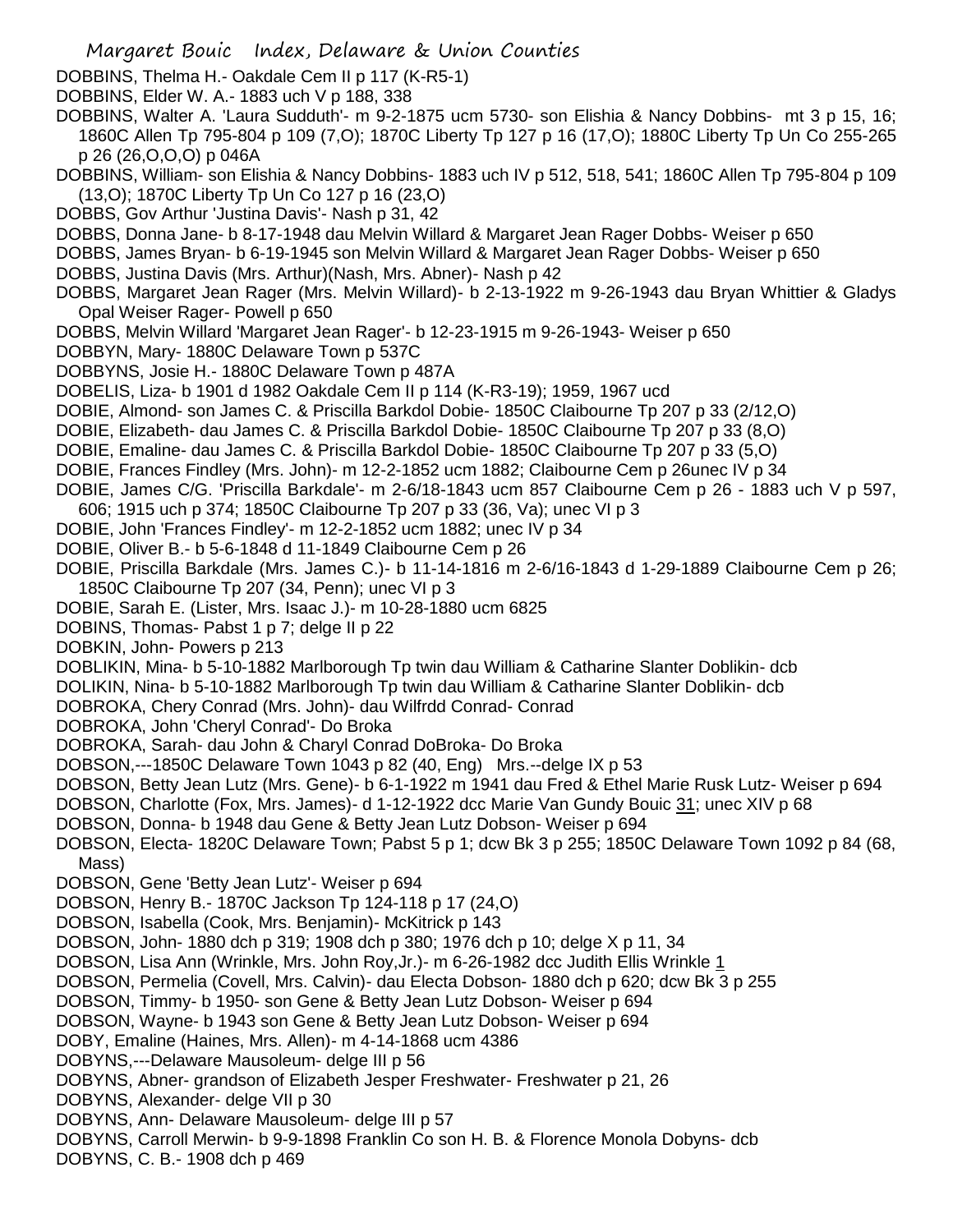DOBYNS, Chester Leland- b 12-28-1904 Liberty Tp son H. B. & Florence Daymude Dobyns - dcb

- DOBYNS, Geraldine- b 3-15-1900 Liberty Tp dau H. B. & Florence Daymude Dobyns- dcb
- DOBYNS, Harvey- delge VII p 30
- DOBYNS, Henry 'Sarah Freshwater'- m 11-16-1770- Freshwater p p 19, 21, 23, 15, 26, 34
- DOBYNS, Martha- dau Alexander Dobyns- delge VII p 3
- DOBYNS, Sarah Freshwater (Mrs. Henry)- m 11-16-1770 dau Thomas Jr. & ELizabeth Jesper Freshwater-Freshwater p 19,21, 23, 25, 26, 34
- DOBYNS, Rev. W. A.- 1915 uch p 234, 235; Delaware Mausoleum- delge III p 57
- DOCHERTY, Gerard Vergon 'Pamela Wickham'- b 7-23-1947 m 12-14-1968- dcc Pamela Wickham Docherty 1 DOCHERTY, Pamela Wickham (Mrs. Gerard Vergon)- b 5-19-1946 m 12-14-1968 dau Emmett M. Jr. & Margaret Curtiss Harper Wickham- dcc Pamela Wickham Docherty 1
- DOCHINGER, Beth Susan- dau Dr. Leon & Joan Dochinger- Dochinger
- DOCHINGER, Eric- son Dr. Leon & Joan Dochinger- Dochinger
- DOCHINGER, Joan (Mrs. Dr. Leon)- d bur NY dau Gertrude Levy Clomsky- Dochinger
- DOCHINGER, Dr. Leon S.'Joan'- Dochinger
- DOCIE, Alex 'Gwen'- Docie
- DOCIE, Gwen (Mrs. Alex)- Docie
- DOCIE, Sharon Renee- dau Alex and Given Docie- Docie- engaged to Scott Allen Spradlin
- DOCK, Clarissa Rehrer (Mrs. Dr. George)- dau Salome Weiser- Weiser p 828
- DOCK, Dr. George 'Clarissa Rehrer'- Weiser p 828
- DOCK, Lilian (Finley, Mrs. )(Hastings, Mrs. )- dau Dr. George & Clarissa Rehrer Dock- Weiser p 828
- DOCKERN, William- b Ky d 12-22-1900 (6y4m) Oakdale Cem 1808 (260-E)
- DOCKERY, Gary W. 'Lorraine'- div 11-1973- Dockery
- DOCKERY, Linda Paulette Dockery- dau Willard Dockery- engaged to Roderick Louis Hixson- Dockery
- DOCKERY, Lorraine (Mrs. Gary W.)- Dockery
- DOCKERY, Willard- Dockery
- DOCKEY, Benjamin F. 'Carrie Maylinda Koppenhaver'- b 12-18-1881- Weiser p 333
- DOCKEY, Carrie Maylinda Koppenhaver (Mrs. Benjamin F.)- b 4-17-1877 m 8-17-1901- dau Moses & Elizabeth Ritzman Koppenheffer- Weiser p 333
- DOCKEY, Elcey (Baker, Mrs. Allen D.)- m 2-16-1859 ucm 2841
- DOCKEY, Grace Elizabeth (Brosious, Mrs. George E.)- b 4-7-1902 m 1-7-1923 dau Benjamin F. & Carrie Maylinda Koppenhaver Dockey- Weiser p 334
- DOCKEY, Helsey A.- 1850C York Tp 398-405 p 62 (10, NY)
- DOCKEY, Homer Allen- b 7-11-1914 son Benjamin F. & Carrie Maylinda Koppenhaver Dockey- Weiser p 334
- DOCKEY, Martha Irene (Hoy, Mrs. Edgar Lee)- b 3-3-1910 m 4-3-1926 dau Benjamin F. & Carrie Maylinda Koppenhaver Dockey- Weiser p 334
- DOCKEY, Roger- dy son Benjamin F. & Carrie Maylinda Koppenhaver Dockey- Weiser p 334
- DOCKRAY, Sarah Jane (Alter, Mrs. John William)- b 1841 d 1900- dcc Daniel Bowen 25
- DOCKUM, A. A.- 1883 uch IV p 508; uca p 96
- DOCKUM, Adelbert H.- son Lester A. & Hattie V. Russell Dockum- 1883 uch V p 245
- DOCKUM, Amanda M. Miller (Mrs. Asbury)- m 1-27-1859 mt 2-23-1859; unec VI p 17; 1870C Darby Tp 129-118 p 17 (37,O)
- DOCKUM, Andrew 'Harriet Guy'- m 10-7-1860 ucm 3077 d 3-20-1864 (29-11-24) Unionville Cem- GAR DJ p 36, 52- son James Jr. & Betsey Clement Dockum- 1883 uch IV p 504, 541 bur Mitchell Cem- 1850C Darby Tp 1700-1720 p 251 (16,O); unec VI p 17
- DOCKUM, Arvilla- ch James Dockum,Sr.- 1883 uch V p 173
- DOCKUM, Asbery- son Amanda Dockum- 1870C Darby Tp 129-118 p 17 (5,O)
- DOCKUM, Asbury 'Amanda M. Miller'- m 1-27-1859 mt 2-23-1859- DJ p 36- son James & Betsey Clement Dockum- unec VI p 17; 1850C Darby Tp 1700-1720 p 251 (18,O)
- DOCKUM, Betsey/Elizabeth Clement (Mrs. James Jr.)- b10-7-1803 m 4-13-1826 Madison Co d 10-18-1872 Unionville Cem DJ p 36; unec V p 16, VI p 17; 1850C Darby Tp 1700-1720 p 251 (47,NY); 1870C Darby Tp 232-220 p 29 (60,O)
- DOCKUM, Boardman ' Wallace'- son James Dockum Sr.- 1883 uch V p 173
- DOCKUM, Durman- 1850C Darby Tp 224-212 p 28 (6,O) male lived with William & ELisabeth Reed; Duran-1880C Darby Tp p 0243
- DOCKUM, Elanor (Craven, Mrs. John)- m 1-27-1850 Madison Co unec XI p 45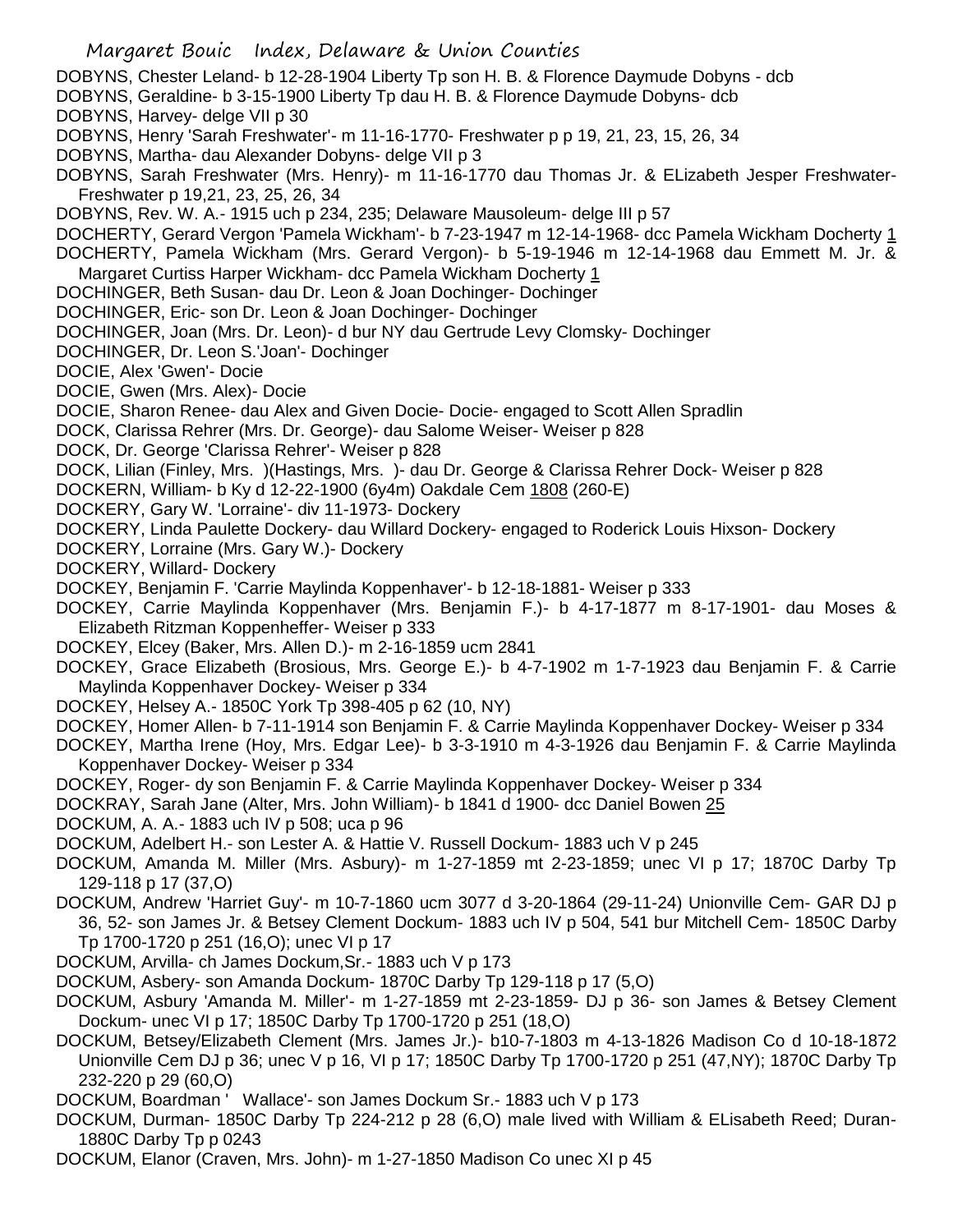DOCKUM, Elijah- son James Dockum Jr.- 1883 uch V p 173

- DOCKUM, Elizabeth Clement (Mrs. James)- b 10-7-1803 m 4-13-1826 Madison Co unec V p 16 d 10-18-1872 Unionville Cem DDJ p 36
- DOCKUM, Elizabeth (Taylor, Mrs.Levi B.)- m 11-20-1879 ucm 6596
- DOCKUM, E. P.- unvmec p 29

DOCKUM, Esther- 1850C Darby Tp 1701-1721 p 252 (19,O); unec VI p 17

DOCKUM, Ettie B.- dau Lester A. & Hattie V. Russell Dockum- 1883 uch V p 245; 1870C Darby Tp 232-220 p 29 (2,O)

- DOCKUM, Harriet Guy (Mrs. Andrew)- m 10-7-1860 ucm 3077
- DOCKUM, Harry- 1883 uch IV p 485

DOCKUM, Harvey 'Ann Margaret Reed'- m 2-9-1851 ucm 1628- 1985 uch p 14; unec XIV p 47

DOCKUM, Hattie V. Russell (Mrs. Lester A.)- m 7-4-1866 ucm 3991- dau John Russell- 1883 uch V p 245; 1870C Darby Tp 232-220 p 29 (23,O)

DOCKUM, Ira- son James Dockum,Sr.- 1883 uch V p 173

DOCKUM, James Jr.- b 3-7-1838 d 2-27-1859 (21) Unionville Cem DJ p 36; mt 3-9-1859 son James & Betsey Clement Dockum- 1850C Darby Tp 1700-1702 p 25 (12,O); unec VI p 17

DOCKUM, Squire James Jr. 'Phebe Jones''Betsey/Elizabeth Clement'- b 10-20-1794 m 4-13-1826 Madison Co unec V p 16 d 4-6-1866 Unionville Cem DJ p 36, 52- son James Dockum,Sr.- 1883 uch V p 173, 245; 1915 uch p 393; unec VI p 17; 1850C Darby Tp 1700-1720 p 251 (55, Maine)

DOCKUM, James Sr. 'Polly'- 1883 uch V p 171, 173, 245

DOCKUM, Jared D.- b 8-5-1828 d 10-18-1855 Unionville Cem DJ p 36 -son James Jr. & Betsey Clement Dockum- 1850C Darby Tp 1700-1720 p 251 (22,O); unec VI p 17

DOCKUM, John- son James Dockum,Sr.- 1883 uch V p 173

DOCKUM, Lavinia- niece of Jacob C. Myers- 1880C Liberty Tp Un Co 38-39 p 8 (14,O,O,O)

DOCKUM, Lester A. 'Hattie V. Russell'- m 7-4-1866 ucm 3991 DJ p 36- 1883 uch III p 339, IV p 513, V p 232, 233, 245; unec VI p 17; 1850C Darby Tp 1701-1721 p 252 (4,O); 1860C Darby Tp 454-456 p 64 (16,O); 1870C Darby Tp 232-220 p 29 (34,O); 1880C Darby Tp p 248A; uca p 21, 35, 100

DOCKUM, Levi- b 2-28-1827 d 3-2-1857 Unionville Cem DJ p 36, 52 son James Jr. & Betsey Clement Dockum- 1850C Darby Tp 1700-1720 p 25 (23/22,O); unec VI p 17

DOCKUM, Lovinia- 1880C Liberty Tp Un Co p 0036

DOCKUM, M.- 1883 uch IV p 492

- DOCKUM, Maggie/Margret (Mrs. Marion)- b 1848 d 1907 Unionville Cem DJ p 36; 1870C Liberty Tp Un Co 209 p 25 (21,O); 1900C Darby Tp 16-17 p 1A (51,O,O,O) m 34y 3 ch, 2 living
- DOCKUM, Maggie Sager (Mrs. S. M.)- m 8-26-1865 ucm 3770- dau David Sager- 1883 uch V p 245; unvmec p 19, 28; unec XII p 4

DOCKUM/DOCUM, Ann Margaret Reed (Mrs. Harvey)- m 2-9-1851 ucm 1628- dau William & Elizabeth Sager Reed- 1985 uch p 14; unec XIV p 47

DOCKUM, Marium/Marion 'Margret'- b 1840 d 1-1913 Unionville Cem DJ p 36, 46, 52 son James & Betsey Clement Dockum- DJ p 36- 1883 uch V p 245; unec VI p 17, 58; 1850C Darby Tp 1701-1721 p 252 (9,O); 1860C Darby Tp 454-456 p 64 (19,O); 1870C Liberty Tp 209 p 25 (30,O)1880C Darby Tp 1900C Darby Tp 16-17 p 1A (59,O.NH,Vt) p 247A

DOCKUM, Martha M. (Beers, Mrs. Daniel S.)- m 4-7-1852 dcm

DOCKUM, Mary (Jones, Mrs. Allen)- m 12-22-1825 Madison Co unec V p 15DOCKUM, Mary (Lee, Mrs. William)- m 5-11-1848 Madison Co, unec XI p 8

DOCKUM, Maskel- DJ p 36 son James & Betsey Clement Dockum- 1883 uch V p 245; unec VI p 17; 1850C Darby Tp 1700-1720 p 251 (20,O)

- DOCKUM, Miland- son Esther Dockum or James Jr. & Betsey Clement Dockum- 1850C Darby Tp 1701-1721 p 252 (8/12,O); unec VI p 17
- DOCKUM, Minnie- dau S. M. & Maggie Sager Dockum- 1883 uch V p 245
- DOCKUM, Minnie- d 6-1932 Unionville Cem DJ p 46- dau Marion & Margret Dockum- 1870C Darby Tp Un Co 209 p 25 (2,O);1900C Darby Tp 16-17 p 1A (32,O,O,O)
- DOCKUM, Nancy Jones (Mrs. William)- m 9-24-1820 Madison Co unec IV p 52; 1883 uch V p 173
- DOCKUM, Pearl E. -b 5-1877 dau Marion & Margaret Dockum- unvmec p 25(?); 1900C Darby Tp 16-17 p 1A (23,O,O,O)
- DOCKUM, Phebe Jones (Mrs. James Jr.)- m 4-15-1819 d 7-29-1822 (22)- 1883 uch V p 173, 245
- DOCKUM, Polly (Jones, Mrs. Allen)- dau James Dockum,Sr- 1883 uch V p 173, 245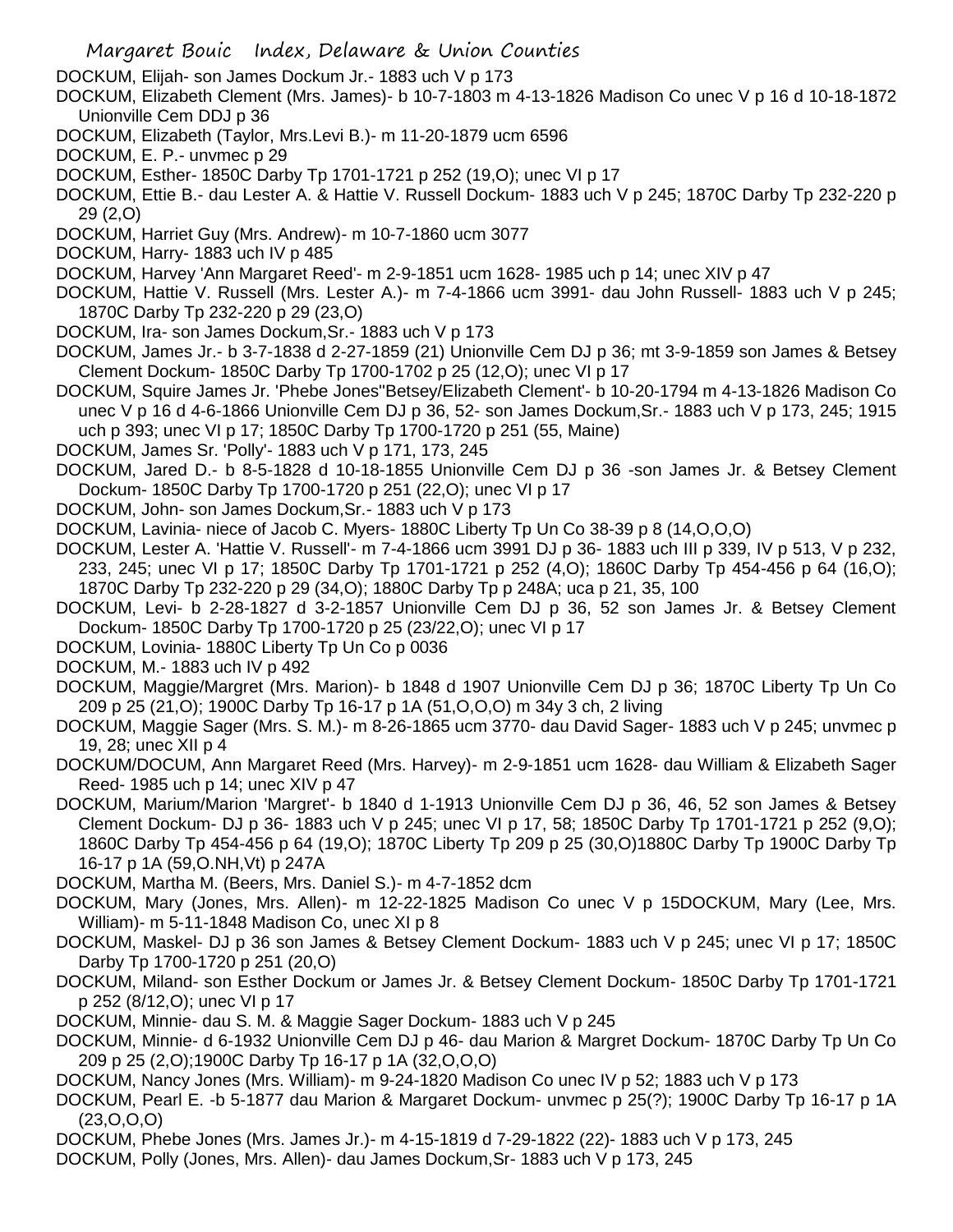- Margaret Bouic Index, Delaware & Union Counties
- DOCKUM, Richard B. 'Sarah Tullis'- m 8-18-1825 Madison Co unec V p 16
- DOCKUM, Sallie (Jones, Mrs. Mason)- dau James Dockum Sr.- 1883 uch V p 173, 245
- DOCKUM, Sarah Tullis (Mrs. Richard B.)- m 8-18-1825 Madison Co unec V p 16
- DOCKUM, S. E. 1870C Darby Tp 224-212 p 28 (13,Iowa) female lived with William & Elisabeth Reed-
- DOCKUM, S. M. 'Maggie Sager'- b 8-7-1840 m 8-26-1865 ucm 3770- son James & Betty Clement Dockum-1883 uch V p 245
- DOCKUM, Thomas- delge VIII p 15, 66, 1845
- DOCKUM, Viola Ella- d 8-1-1914 inf- Oakdale Cem 2673 (E260) I p 43
- DOCKUM, William- b 1894 Ky d 12-22-1900 (6y4m) SR Oakdale Cem I p 43
- DOCKUM, William D.'Nancy Jones'- m 9-24-1820 Madison Co unec IV p 52- son James Dockum,Sr.- 1883 uch V p 173
- DOCKUM, William- unec VIII p 39
- DOCTROW, Kenneth- Doctrow
- DOCTROW, Nancy Lee (Zanetos, Mrs. Dr. Thomas Nicholas)- m 10-9-1983 dau Kenneth Doctrow- Doctrow DOCWELDER, Jacob- citizenship intent- unec IX p 41
- DOD, Daniel- b 1649/50 d 1701/1714 son Daniel & Mary Wheeler Dod- McKitrick p 187
- DOD, Daniel 'Elizabeth Riggs'- b 1679 dc 1748 NJ son Stephen & Mary Stevens Dod- McKitrick p 188
- DOD, Daniel 'Mary Wheeler'- son Thomas Dod baptized 10-15-1615 d 1665- McKitrick p xii, 186, 187
- DOD, Ebenezer- b 12-11-1651 d c 1675 son Daniel & Mary Wheeler Dod- McKitrick p 187
- DOD, dau b 3-29-1653 dau Daniel & Mary Wheeler Dod- McKitrick p 187
- DOD, Elizabeth Riggs (Mrs. Daniel)- m 6-17-1702 dau Joseph & Hannah Brown Riggs- McKitrick p 188
- DOD, Hannah/Anna (Fowler, Mrs. )- dau Daniel & Mary Wheeler Dod- McKitrick p 187
- DOD John "the carpenter'- b 5-14-1711 d 8-10-1785 son Daniel & Elizabeth Riggs Dod- McKitrick p 189
- DOD, Mary (Blachly, Mrs. Aaron)- m 2-1665 dau Daniel & Mary Wheeler Dod- McKitrick p 187
- DOD, Mary Stevens (Mrs. Stephen)- m 5-18-1678- McKitrick p 188
- DOD, Mary Wheeler (Mrs. Daniel)- d 5-26-1657- McKitrick p 187
- DOD, Phoebe (Condict, Mrs. Peter)- dau Daniel & Elizabeth Riggs Dod- McKitrick p 189
- DOD, Samuel b 1682 d 5-24-1757 son Stephen & Mary Stevens Dod McKitrick p 188
- DOD, Stephen 'Deborah Brown'- b 4-4-1703 d 5-22-1764 son Daniel & Elizabeth Riggs Dod- McKitrick p 188
- DOD, Stephen 'Mary Stevens'- b 1655 m 5-18-1678 d 1691 son Daniel & Mary Wheeler Dod- McKitrick p 188 DOD, Thomas- d 9-19-1649- McKitrick p xii, 186
- DOD, Timothy- bc 1715 d 4-1751 son Daniel & Elizabeth Riggs Dod- McKitrick p 189
- DODD, Mrs.- (28-1942) Paris Tp- uninf p 25; dg 1-14-1908, delge VIII p 13
- DODD, Abigail Homan (Mrs. Ucal)- McKitrick p 189
- DODD, Abigail (Wright, Mrs. )- dau Stephen & Deborah Brown McKitrick p 189
- DODD, Alcey M. Sheldon (Mrs. James)- m 3-27-1851 ucm 1647
- DODD, Allison- McKitrick p 186, 187
- DODD, Anna (Mrs. George W.)- b 1853 d 1887 Marengo Cem Powell p 376
- DODD, Anna (Padgett, Mrs. )- b 1880 d 1962- Dodd
- DODD, Anna (Scudder, Mrs. Enoah)(Strain, Mrs. William)(Coy, Mrs. John)- b 1806 Ten Mile Pa m(3) 1849 d 1869 dau Jeduthun & Margaret Ruckman Dodd- McKitrick p 191
- DODD, Bethany- hmp p 109
- DODD, Dr. Bethuel L.- McKitrick p 186
- DODD, Betty (Emmert, Mrs. )- dau Theodore & Cora Marie Lansdown Dodd- Dodd
- DODD, Cephas- b 8-18-1776 d 1778 son Thaddeus & Phebe Baldwin Dodd- McKitrick p 190
- DODD, Rev. Cephas- b 10-12-1779/1789 m 1805 d 1-16-1888/1858 son Rev.Thaddeus & Phebe Baldwin Dodd- McKitrick p 190; Powers p 135
- DODD, Chloe (Straight, Mrs. John L.)- dau Daniel & Charity Freeman Dodd- McKitrick p 191
- DODD, Cora Marie b 6-7-1900 (61-1961) Paris Tp- uninf p 33
- DODD, Cora Marie Lansdown (Mrs. Theodore)- b 6-6-1902 m 1921 d 4-23-1969 Oakdale Cem I p 60 (O-R1-60- Dodd
- DODD, Daniel 'Charity Freeman'- b 1745 d 10-11-1824 son Stephen & Deborah Brown Dodd- McKitrick p 189, 190
- DODD, Daniel Freeman- b 6-1-1782 d 10-16-1843 son Daniel & Charity Freeman Dodd- McKitrick p 191
- DODD, Daniel Freeman- b 1821 d 1853 son Jeduthun & Margaret Ruckman Dodd- McKitrick p 192
- DODD, Deborah (Minthorn, Mrs. William)- m 1771 dau Stephen & Deborah Brown Dodd -McKitrick p 189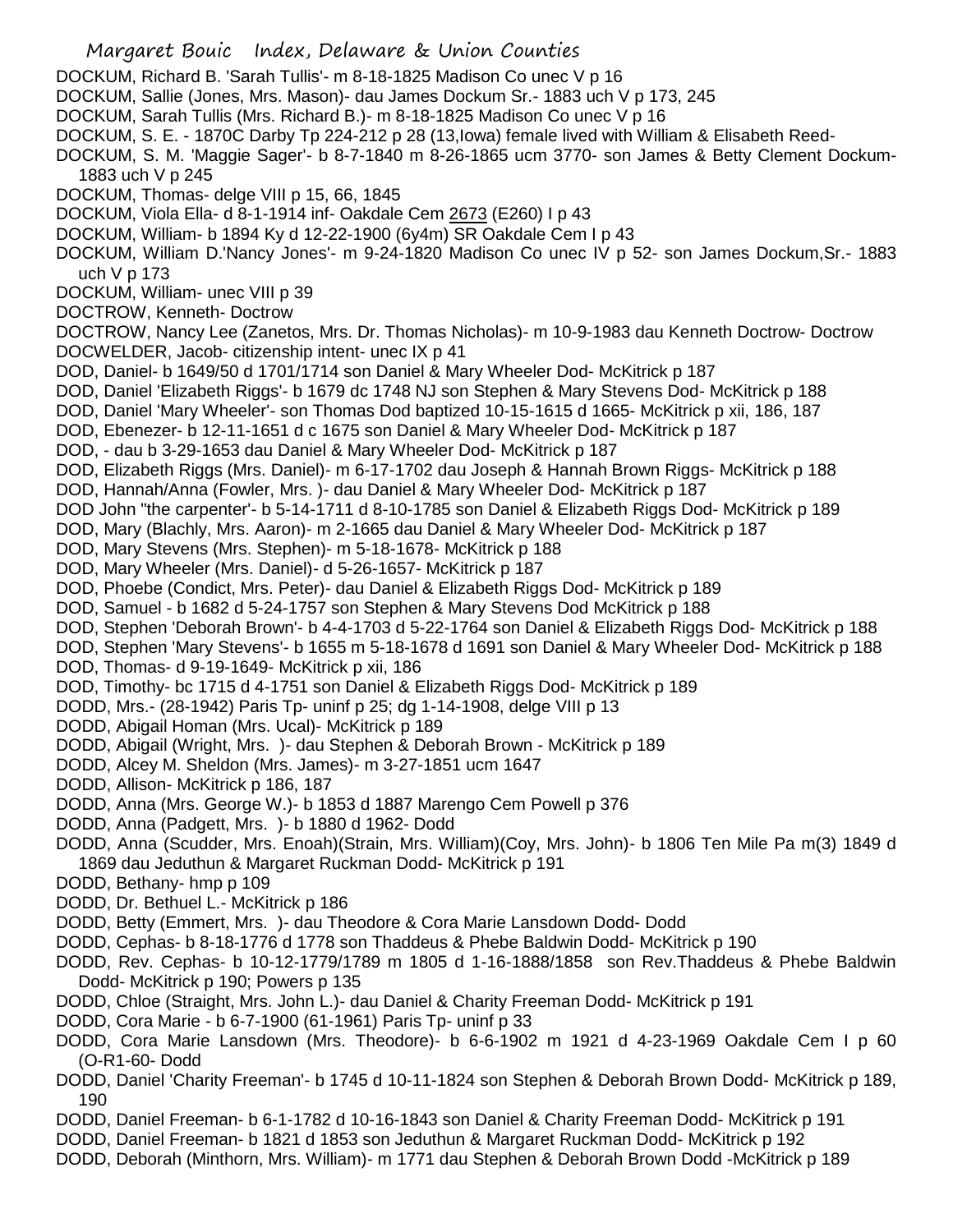- DODD, Dennis- b 1958 son James E. & Shirley A. Dodd- 1971 ucd
- DODD, Elizabeth Barge (Mrs. Jeduthun)- m 1801 d 1833- McKitrick p 191
- DODD, Elizabeth M. (Perry, Mrs. William)- m 2-9/6-1838 dau Isaac & Nancy Hannaman Dodd- 1883 uch V p 357; unec III p 30; 1850C Dover Tp 853-870 p 127 (30,O)
- DODD, Elizabeth- b 1729 d 3-=16-1817 dau Stephen & Deborah Brown Dodd- McKitrick p 189
- DODD, J. Elmer 'Maude Senff'- Dodd
- DODD, Eunice Lane (Mrs. Thomas)- 1908 dch p 739
- DODD, Evon (Howard, Mrs. )- dau J. Elmer & Maude Senff Dodd-Dodd
- DODD, George W. 'Anna'- b 1855 d 1948 Marengo Cem Powell p 376, 377
- DODD, Hannah (Brown, Mrs. William)- dau Stephen & Deborah Brown Dodd- McKitrick p 189
- DODD, Hannah (Condit, Mrs. Jonas)- b 1-3-1782 d 6-27-1857 dau Thaddeus & Phebe Baldwin Dodd-McKitrick p 190
- DODD, Hannah (Fisher, Mrs. Ludwick)- m 1833- dau Jeduthun & Margaret Ruckman Dodd- McKitrick p 191, 193, 194, 247
- DODD, Harinsel- son Isaac J. & Mary Williams Dodd- 1850C Dover Tp 788-804 p 120 (3,O)
- DODD, Harold E.- d 11-7-1923 (7d) Oakdale Cem 3591 charity
- DODD, Harper 'Irene Lulu Fasold'- b 12-19-1904 m 8-17-1928- Weiser p 428
- DODD, Helen (Housman, Mrs. Robert)- dau Theodore & Cora Marie Lansdown Dodd- Dodd; Houseman
- DODD, Helen (Moore, Mrs. Earl J.)- m 8-13-1943- Dodd; Moore
- DODD, Irene Lulu Fasold (Mrs. Harper)- b 10-2-1905 m 8-17-1928 dau Dolan Weiser & Lulu App Fasold-Weiser p 428
- DODD, Isaac 'Nancy Hannaman'- 1820C Millcreek Tp (26-48); 1830C Millcreek Tp 376 p 290 (40-50); 1840C Dover Tp 1387 (50-60); 1915 uch p 183, 437; 1883 uch III p 341, 368, V p 357; unec XI p 30, 67 (Dodds)
- DODD, Isaac Jamison 'Mary Williams'- m 4-27-1845 ucm 1044- djlm p 8 son Isaac & Nancy Hannaman Dodd-1883 uch V p 357, 358, 372; unec VI p 31; 1850C Dover Tp 788-804 p 120 (27,O)
- DODD, --- d 3-14- 1846 inf son Isaac & Mary Williams Dodd- Buxton Cem djlm p 8
- DODD, Ithiel- b 1772 d 6-6-1834 son Daniel & Charity Freeman Dodd- McKitrick p 191
- DODD, Jack Fasold- b 4-18-1931 son Harper & Irene Lulu Fasold Dodd- Weiser p 428
- DODD, James 'Alcey M. Sheldon'- m 3-27-1851 ucm 1647 see Dodds
- DODD, James C. 'Virginia M.'- 1980 dcd
- DODD, James E. 'Shirley A.'- 1971, 1983, 1991 ucd
- DODD, James- b 1964 son James C. & Virginia M. Dodd- 1980 dcd
- DODD, James Foster 'Ruth Murray'- Dodd
- DODD, James- b 1802 d 1845 son Jeduthun & Margaret Ruckman Dodd- McKitrick p 191
- DODD, J. E.- 1967 ucd
- DODD, Jeduthun 'Margaret Rickman''Elizabeth Barge'- b 1780 d 1847 son Daniel & Charity Freeman Dodd-McKitrick p 191
- DODD, J. F.- 1908 dch p 181
- DODD, John 'Margaret Champan'- m 8-9-1846 ucm 1147- unec VI p 68
- DODD, John Milton- b 1811 d 3-3-1892 Ind/ son Jeduthun & Margaret Ruckman Dodd- McKitrick p 191
- DODD, Joseph- delge VIII p 16
- DODD, Joseph Smith Welch- b 1818 Cincin. son Jeduthun & Margaret Ruckman Dodd- McKitrick p 191
- DODD, Joshua W.- b 1828 d 1833 son Jeduthun & Margaret Ruckman Dodd- McKitrick p 192
- DODD, Judith Ann (Green, Mrs. David Charles)- dau Ross Lila Strauss Dodd- 1985 uch p 62; Dodd
- DODD, Keziah (Sanders, Mrs. Ephraim)- dau Stephen & Deborah Brown Dodd- McKitrick p 189
- DODD, Lavensey- ch Isaac J. & Mary Williams Dodd- 1850C Dover Tp 788-804 p 120 (1,Ind)
- DODD, Lebbeus- b 2-15-1739 d 3-31-1816 Rev. War- son Stephen & Deborah Brown Dodd- McKitrick p 189, 190, 191
- DODD, Lila Strauss (Mrs. Ross)- m 12-20-1941- Dodd
- DODD, Luther- son Rufus Dodd- hmp p 82, 128, 167, 238; unec I p 14
- DODD, Mahala Clark (Mrs. Samuel)- m 1-31-1833 ucm 287; unec II p 35; 1883 uch V p 357
- DODD, Margaret (Bliss, Mrs. George Riley)- b 1816 d 1853 dau Jeduthun & Margaret Ruckman Dodd-McKitrick p 191, 192
- DODD, Margaret Champan (Mrs. John)- m 8-9-1846 ucm 1147; unec VI p 68
- DODD, Margaret Ruckman (Mrs. Jeduthun)- m 1801 d 1833- McKitrick p 191
- DODD, Mary Allen (Burkholder, Mrs. Paul Kauffman)- Weiser p 125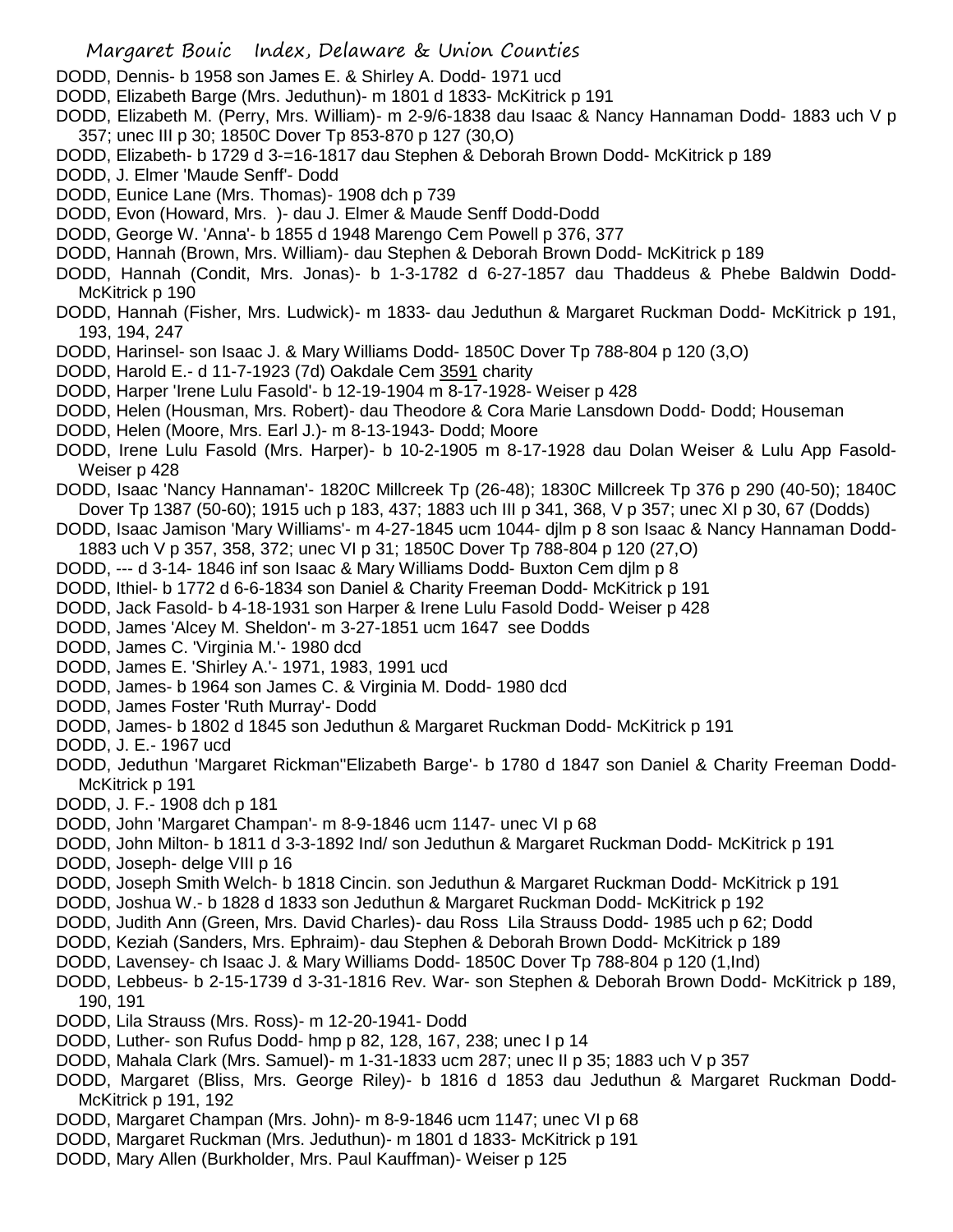DODD, Mary Comer (Mrs. Thomas)- m 10-14-1830 ucm 212 unec II p 27; 1840C Allen Tp 707 (30-40)

- DODD, Mary- b 3-14-1784 d 4-5-1818 dau Thaddeus & Phebe Baldwin Dodd- McKitrick p 190
- DODD, Mary Williams (Mrs. Isaac Jamison)- m 4-27-1845 ucm 1044- djlm p 8; dau John & Anna McGuire Williams- 1883 uch V p 357, 358; 1850C Dover Tp 788-804 p 120 (24); unec VI p 31
- DODD, Maude Senff (Mrs. J. Elmer)- Dodd
- DODD, Michael- b 1961 son James E. & Shirley A. Dodd- 1971 ucd
- DODD, Montgomery- d 11-3-1836 (2m19d) Buxton Cem djlm p 8; son S. H. & M.
- DODD, Nancy Ann (Dennis, Mrs. John)- m 8-22/29-1843 dcm
- DODD, Nancy Carol (Esthus, Mrs. David Alan)- b 8-15-1952 m 7-15-1978 dau Ross S. & Lila Strauss Dodd-Dodd
- DODD, Nancy Hannaman (Mrs. Isaac)- 1883 uch V p 357; 1840C Dover Tp 1387 (40-50); 1850C Dover Tp 853-870 p 120 (56, Va)
- DODD, Pamala- b 1955 dau James E. & Shirley Dodd- 1971 ucd
- DODD, Parmenas- b 1748 d 4-28-1811 ch Stephen & Deborah Brown Dodd- McKitrick p 189
- DODD, Phebe Baldwin (Mrs. Rev. Thaddeus)(Foster, Mrs. James)- b 1747- dau Caleb & Hannah Riky Baldwin- McKitrick p 189; Powers p 135
- DODD, Phebe (Johnson, Mrs. Louis)- dau Daniel & Charity Freeman Dodd- McKitrick p 191
- DODD, Regina- b 1959 dau James E. & Shirley Dodd- 1971, 1979 ucd
- DODD, Rhoda (Johnson, Mrs. Jonathan)- dau Daniel & Charity Freeman Dodd- McKitrick p 191
- DODD, Ross S.'Lila Strauss'- b 9-10-1912 d 1-27-1995 (82) Oakdale Cem -son J. Elmer & Maude Senff Dodd-Dodd
- DODD, Rufus- hmp p 82
- DODD, Rufus- b 3-22-1776 d 8-10-1861 son Daniel & Charity Freeman Dodd- McKitrick p 191
- DODD, Ruth Flennikin (Mrs. Rev. Cephas)- b 11-5-1783 m 1805 dau James & Jane Dunlap Flenniken- Powers p 135
- DODD, Ruth (Kahle, Mrs. Richard Benton)- Weiser p 684
- DODD, Ruth Murray (Mrs. James Foster)- d 12-30-1903- Dodd
- DODD, Ruth Murray- dau James Foster & Ruth Murray Dodd- d 12-20-1903 (12)- Dodd
- DODD, Samuel H.- 1883 uch V p 361
- DODD, Samuel 'Mahala Clark'- m 1-31-1833 ucm 287 son Isaac & Nancy Hannaman Dodd- 1883 uch V p 357; unec II p 35
- DODD, Rev. Samuel 'Sarah' (Mrs. Green)- hmp p 327
- DODD, Sarah J. (Slack, Mrs. Seth)- m 3-18-1841 dcm dau Thomas & Eunice Lane Dodd- 1908 dch p 658, 739; 1880 dch p 796; dcq Una Lea 7
- DODD, Sarah (Minton, Mrs. )- dau Stephen & Deborah Brown Dodd- McKitrick p 189
- DODD, Sarah (Morris, Mrs. Dr. David)- b 3-20-1774 NJ d 12-1828- dau Thaddeus & Phebe Baldwin Dodd-McKitrick p 190
- DODD, Sherry Lynn (Zwick, Mrs. Barry Philip)- b 1-26-1951 m 8-12-1973- St. Paul p 56
- DODD, Shirley A. (Mrs. James E.)- 1971, 1983, 1991 ucd
- DODD, Silas- Nash p 295
- DODD, Silas- son Daniel & Charity Freeman Dodd- McKitrick p 191
- DODD, Silas- b 1804 d 3-22-1879 son Jeduthun & Margaret Ruckman Dodd- McKitrick p 191
- DODD, Rev. Stephen- McKitrick p 186
- DODD, Stephen Baldwin- b 11-2-1787 d 9-7-1831 son Thaddeus & Phebe Baldwin Dodd- McKitrick p 190
- DODD, Teressa Lucille- b 6-25-1932 dau Harper & Irene Lulu Fasold Dodd- Weiser p 428
- DODD, Rev. Thaddeus 'Phebe Baldwin'- b 3-9-1740 d 5-20-1793 son Stephen & Deborah Brown Dodd-McKitrick p 189, 190, 191; Powers p 135
- DODD, Thomas 'Eunice Lane'- 1908 dch p 739
- DODD, Thomas 'Mary Comer'- m 10-14-1830 ucm 212- unec II p 27; 1840C Allen Tp 707 (40-50)
- DODD, Thomas Moore- b 10-1-1813 d 7-21-1900 son Jeduthun & Margaret Ruckman Dodd- McKitrick p 191
- DODD, Ucal 'Abigail Homan'- son Stephen & Deborah Brown Dodd- McKitrick p 189
- DODD, Virginia M. (Mrs. James C.)- 1980 dcd
- DODD, William- b 1849 d 1900 Marengo Cem Powell p 376
- DODD, William & Co.- delge VIII p 66, 1849
- DODDERER, Robert M.- b 5-15-1904 Delaware Town son Andrew & Sarah Dodderer- dcb
- DODDINGTON, Etta Mapes Holycross- b 10-25-1863 d 4-28-1943 dau Isaac D. & Malinda D. Ketch Mapes-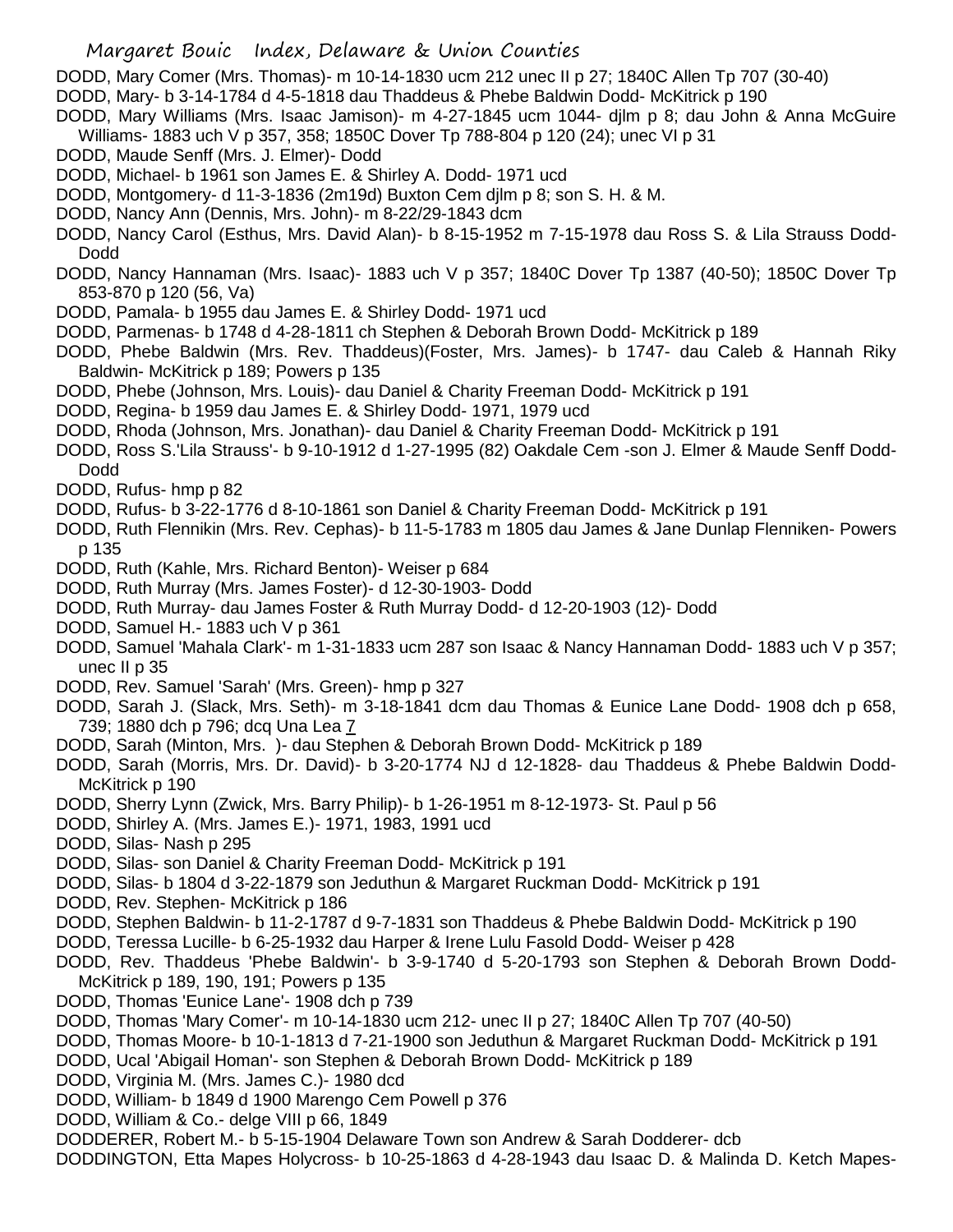- Ketch Bible; unec VI p 39
- DODDS, -----McKitrick p 58; 1908 dch p 91; family of Lisa J. Porter-Burt #620; delge X p 38
- DODDS & BEAN- unec VIII p 40
- DODDS, inf 11-25-1923- Oakdale Cem 3596 p 14
- DODDS--- b 10-3-1868 Scioto Tp son Robert A. & Cynthia Dodds- dcb
- DODDS, Ailey M. (Kinkade, Mrs. Thomas E.)- m 7-13-1862 dcm
- DODDS, Alcey Maria Sheldon (Mrs. James H.)- m 3-2-7-1851 ucm 1647, unec XIV p 47
- DODDS, Alice Jane Crane (Mrs. David Lawrence)- b 10-3-1854 m 9-26-1878 d 1-27-1884 (39-3-24) NM p- dau Reece N. & Emma Jane Ackerman Crain- Dodds 2,3; Crain 2,3; 1880C Scioto Tp 184 (27,O,O,York)
- DODDS, Alice (Mrs. Thomas)- 1961 dcd
- DODDS, Andrew- 1826 Marlborough Tp
- DODDS, Andrew- d 6-16-1855 (1-4-23) Fairview Cem 245 son J. H. & A. M.
- DODDS, Andrew 'Mary L. Winget'- m 4-3-1837 son Andrew & Mary Cochran Dodds- Dodds 1; dcw Bk 1 p 35; 1880 dch p 725; 1908 dch p 287, 486; hmp p 120; A. A. hadc p 119
- DODDS, Andrew 'Polly Cochran''Hannah Huckman'- b 1763 m(2) 1-29-1822 ucm 21 d 8-22-1823 (60) Fairview Cem p 7 Powell p 243, 244; 1883 uch III p 21' 1880 dch p 485, 486, 490, 725; dcga p 11 Del Pat & Fr Chron; 1820C Scioto Tp; Pabst 7 p 3; rs p 10; will dcw Bk 1 p 35; unec II p 13; dcc Harold McMillen 20
- DODDS, Anna C. (Hodges, Mrs. Charles)(Fleming, Mrs. Wilson)- b 1858 m(1) 11-28-1887 d 1915 dau Robert A. & Cynthia Long Dodds- Dodds 3;opc 202; 1860C Scioto Tp 986-983 (1,O); 1880 Scioto Tp 297; delge VII p 58
- DODDS, Calvin- opc 56
- DODDS, Cathryn- dau Thomas & Alice Dodds- 1961 dcd (16)
- DODDS, Charles D.- b 11-1-1879 d 10-28-1904/11-3-1904- son David Lawrence & Alice Jane Crain Dodds-Dodds; 1880C Scioto Tp 184-195 (7/12,O,O,O); dcb
- DODDS, Charles- d 8-22-1846 (9m6d) Fairview Cem p 7; Powell p 244- son James & Nancy McIlvain Dodds-Dodds 2
- DODDS, Christine dau Thomas & Alice Dodds- 1961 dcd (13)
- DODDS, Clarence- son William A. & Sarah Jane Cratty Dodds- Dodds 3
- DODDS, Cynthia Pratt Long (Mrs. Robert A.)- b 9-25/20-1836 d 4-7-1900 Fairview Cem p 2- dau Samuel & Ann Long- Dodds 2,3; dg 4-13-1900; 1850C Scioto Tp 2388 p 144 (14, Pa); 1860C Scioto Tp 986-983 (24, Pa); 1880C Scioto Tp 297; opc 111
- DODDS, David Lawrence 'Mary Jane Benton''Alice Jane Crain'- b 1834/5 m 9-26-1878 d 6-28-1885 Fairview p 7 Powell p 245- son James & Nancy McIlvain Dodds- Dodds; 1850C Scioto Tp 2318 p 140 (15,O); 1860C Scioto Tp 943 (27); 1870C Scioto Tp 29 (33,O); 1880C Scioto Tp 184 p 286 (46,O, Penn, Penn)
- DODDS, Dorothy (Mrs. Terry)- Dodds
- DODDS, Elizabeth J. Irwin (Mrs. S. M.)- m 3-16-1854 ucm 2092; unec VIII p 19
- DODDS, Ella Florence (Gabriel, Mrs. Joseph)- b 7-12-1858 m 8-24-1876 d 3-26-1921 Fairview p 8- dau David Lawrence & Mary J. Benton Dodds- Dodds 3,4; opc 218; Gabriel 2,3; Maugans Anc p 10; 1985 uch p 82; 1880C Scioto Tp 127
- DODDS, Garrett (17-1990)- 1991 ucd
- DODDS, Gina B. (Mrs. James T.)- 1991 ucd
- DODDS, Hannah Huckman (Mrs. Andrew)- m 1-29-1822 ucm 21; 1883 uch III p 283; dcw Bk 1 p 35; unec II p 13
- DODDS, Hannah (Porter, Mrs. John)- m 11-25-1824 ucm 81; 1883 uch III p 284, V p 214; unec II p 14
- DODDS, Harvey 'Marian Sheldon'- m 3-29-1851 son Joseph & Sarah Lawrence Dodds- Dodds 3
- DODDS, Hope (Hodges, Mrs. Frank)- b 1868 d 1930 Fariview Cem p 15- dau Robert A. & Cynthia Pratt Long Dodds- Dodds 3,4; opc 318; 1880 dch p 725; 1880C Scioto Tp 297; delge VII p 58, X p 6
- DODDS, Isaac- uca p 14, 17
- DODDS, James Harvey 'Alcey Maria Sheldon'- m 3-27-1851 ucm 1647 d 11-9-1857 (28-9-16) Fairview Cem p 6 Powell p 245- son Joseph & Sarah Lawrence Dodds- Dodds 2; Pabst 8 p 5; unec XIV p 47; 1850C Scioto Tp 2391 (21,O)
- DODDS, James I. 'Gina B.'- 1991 ucd
- DODDS, James 'Nancy McIlvain'- b 1794 m 12-1826 d 2-8-1880 (83-5-8) Fairview p 6- son Andrew & Mary Cochran Dodds- 1880 dch p 484, 485, 725; Dodds 1,2; opc 85; dcw Bk 1 p 35, 4 p 275(30)wit; dcga p 36 Del Pat & Fr Ch 12-14-1826; Powell p 244; hadc p 50; Pabst 8 p 5; mt 8-15-1860(68); 1830 Scioto Tp (30-40); 1835 men 54 #23 p 100 Scioto Tp; 1840C Scioto Tp (40-50); 1850C Scioto Tp 2318 p 150 (56, Pa);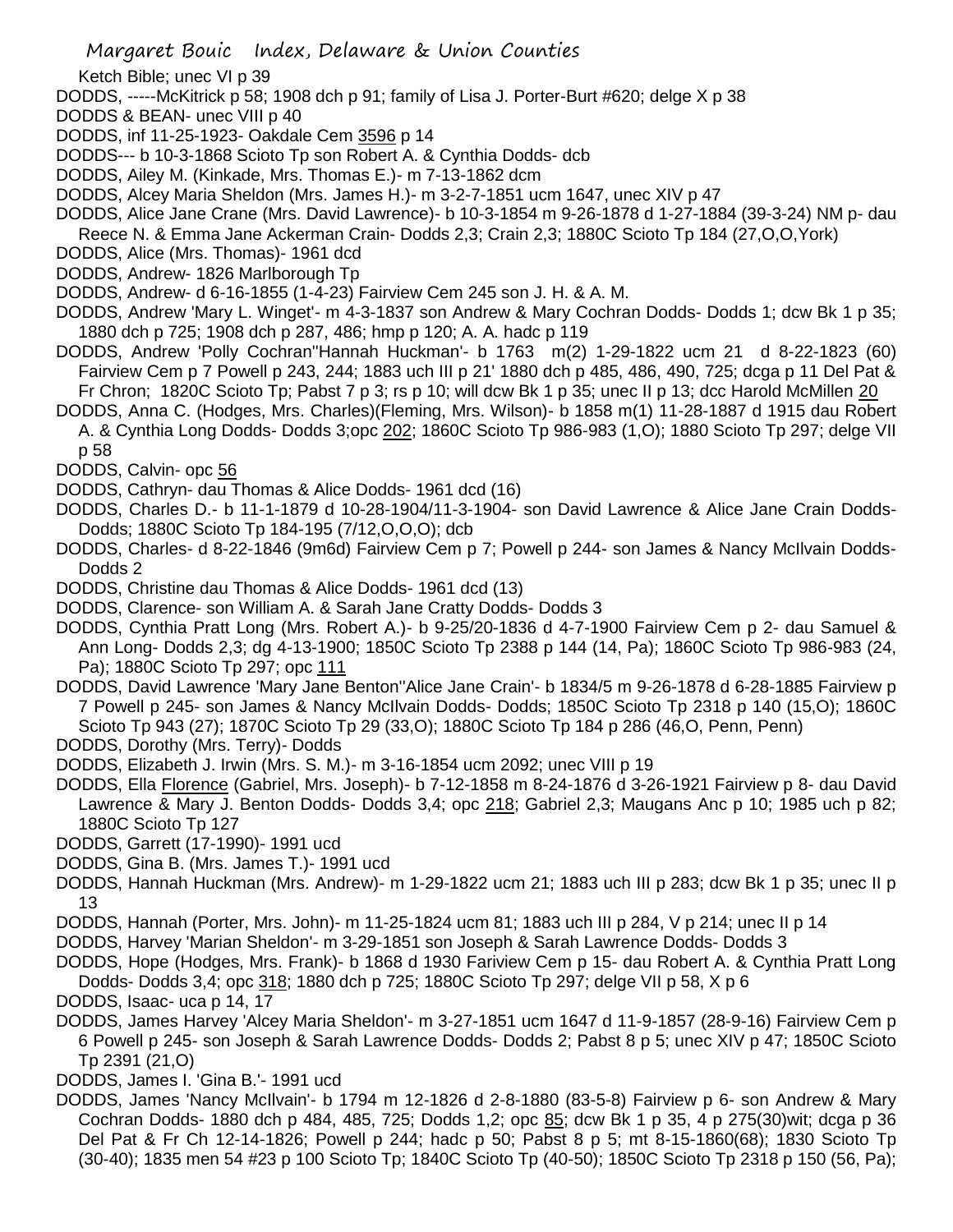- hmp p 123; rec p 14; dcc Harold McMillen 10; rcc p 14; delge VII p 61
- DODDS, James S.- d 7-21-1846/5 (9m6d) Fairvew Cem p 7; Powell p 244
- DODDS, James W.- 1880C Delaware Town p 498A
- DODDS, J. E.- uca p 59
- DODDS, John- 1835 men p 19 #55 p 29 Concord Tp- Freshwater p 188
- DODDS, John- delge VIII p 66, 1842-1850
- DODDS, John- son Andrew & Mary Cochran Dodds- Dodds 1; dcw Bk 1 p 35
- DODDS, John A.- d 9-22-1838 (7-2-22) Fairview Cem p 6 Powell p 245 son Joseph & Sarah Lawrence Dodds-Dodds 2
- DODDS, John Milton- b 1824 d 4-20-1844 (19-3-5) Fairview Cem p 5 Powell p 246; son William C. & Mary Cratty Dodds- Dodds 2; delge IV p 10; opc 63
- DODDS, Joseph E.- 1870C Marysville-Paris Tp 234-235 p 26 (19,O) lived with Joseph & Sarah Lawence Dodds
- DODDS, Joseph H.- son James & Nancy McIlvain Dodds- Dodds 2; 1880 dch p 485; 1908 dch p 392; 1850C Scioto Tp 2318 p 140 (13,O)
- DODDS, Joseph- 1883 uch III p 334, 337
- DODDS, Joseph 'Rose Patten'- m 2-18-1875 ucm 5643- son Harvey & Marian Sheldon Dodds- Dodds 3; mt 3 p 8,9
- DODDS, Joseph 'Sarah Lawrence'- b 1792 d 1-31-1879 (80-9-27)Fairview p 6 Powell p 245- son Andrew & Mary Cochran Dodds- Dodds 1,2; dcw Bk 1 p 35; 1908 dch p 380; 1915 uch p 115, 116; 1883 uch V p 171; 1830C Scioto Tp (30-40); 1835 men p 54 #21 p 100 Scioto Tp; 1840C Scioto Tp (40-50); 1850 Scioto Tp 2391 p 379 (58, Pa); 1860C Scioto Tp 998 (68,O); 1870C Marysville,Paris Tp 234-235 p 26 (78, Pa,0; War 1812; mt 3 p 19, 28; delge VII p 61, X p 34; unec VIII p 16, 17
- DODDS, ---3 inf sons, 2 inf daus of J. & S. Dodds- Fairview Cem Powell p 245
- DODDS, Lawrence H.- d 3-31-1880 Farivew p 6; son Harvey & Marian Sheldon Dodds- Dodds 3; Powell p 245
- DODDS, Leroy E.- b 8-27-1881 d 4-6-1889 NM p son David Lawrence & Alice Jane Crain Dodds- Crane; Dodds 3
- DODDS, Lillie M.- dau Robert C. & Sarah Dodds- 1870C Scioto Tp 56 (1)
- DODDS, Lita Jo- dau Terry & Dorothy Dodds- engaged to Don Warnock- Dodds
- DODDS, Margaret- dau Andrew & Mary Cochran Dodds- Dodds 1; dcw Bk 1 p 35
- DODDS, Margaret Ann C. (McMillen, Mrs. Robert Jr.)- b 1840 d 1916 dau James & Nancy McIlvain Dodds-1850C Scioto Tp 2318 p 140 (10); Dodds; McMillen; dcc Harold McMillen 5
- DODDS, Marian Sheldon (Mrs. Harvey)- m 3-27-1851 dcm; Dodds 2 see Alcey Maria
- DODDS, Martha Tanner (Mrs. Thomas Newton)- m 7-25/28-1850 ucm 1555 mt 7-24-1850- Dodds 2; unec VI p 62
- DODDS, Mary Ann (Rogers, Mrs. Ezekiel)- b 1840 d 1864 Fariview p 7, 11- dau James & Nancy McIlvain Dodds- dumch p 373; Dodds 2,3; Pabst Pion II p 219; 1850C Scioto Tp 2306-2318 p 140 (10,O)
- DODDS, Mary Cratty (Mrs. William C.)- 1880 dch p 487; 1908 dch p 288; Dodds1,2; hmp p 122; opc 14; 1850C Scioto Tp 2316 p 140 (50, Pa); delge I p 13
- DODDS, Mary/Polly Cochran (Mrs. Andrew)- b 1772 d 6-23-1815 (43y) Fariview p 7 Powell p 243, 244 dau William & Eleanor Cochran- Dodds 1; 1880 dch p 484, 725; 1908 dch p 486; rs p 10; Harold McMillen 21
- DODDS, Mary Jane Benton (Mrs. David Lawrence)- m 4-15-1858 dcm d 8-18-1865 (28-10-7) Fairview Cem Powell p 245- dau Edward W. & Matilda Benton- dcw Bk 4 p 407(43)
- DODDS, -- d 8-30 1865 (1m14d) infant son David Lawrence & Mary Jane Benton Dodds- Fairview Cem Powell p 245
- DODDS, Mary Jane (Gabriel, Mrs. William Dyer)- m 8-30-1855 dcm d 11-2-1858 (35-3-6) Fairvew p 6- dau Joseph & Sarah Lawrence Dodds- Dodds 2; opc 49; mt 9-5-1855; 1850C Scioto Tp 2379-2391 (26,O)
- DODDS, Mary L. Winget (Mrs. Andrew)(Bain, Mrs. Judge)- dau Ezra & Eleanor Cochran Winget- Dodds 1; opc 30
- DODDS, Matilda (Saunders, Mrs. Josiah)- m 5-7-1846 dcm d 9-5-1849 (24-0-25) Fairview Cem p 6- dau Joseph & Sarah Lawrence Dodds- Dodds 2; opc 50
- DODDS, Matilda (Stultz, Mrs. Al)- dau David L. & Mary Jane Benton Dodds- Dodds 3; 1880C Scioto Tp 184-195 (20.O,O,O)
- DODDS, Matilda (Mrs. Thomas N.)- 1850C Scioto Tp 2317 p 140 (18,O); 1880C Thompson Tp p 296C
- DODDS, Melissa- b 1975 dau James I. & Gina B. Dodds- 1991 ucd
- DODDS, Nancy A. (Mrs. Samuel)- 1850C Jerome Tp 1873-1894 p 274 (26,O)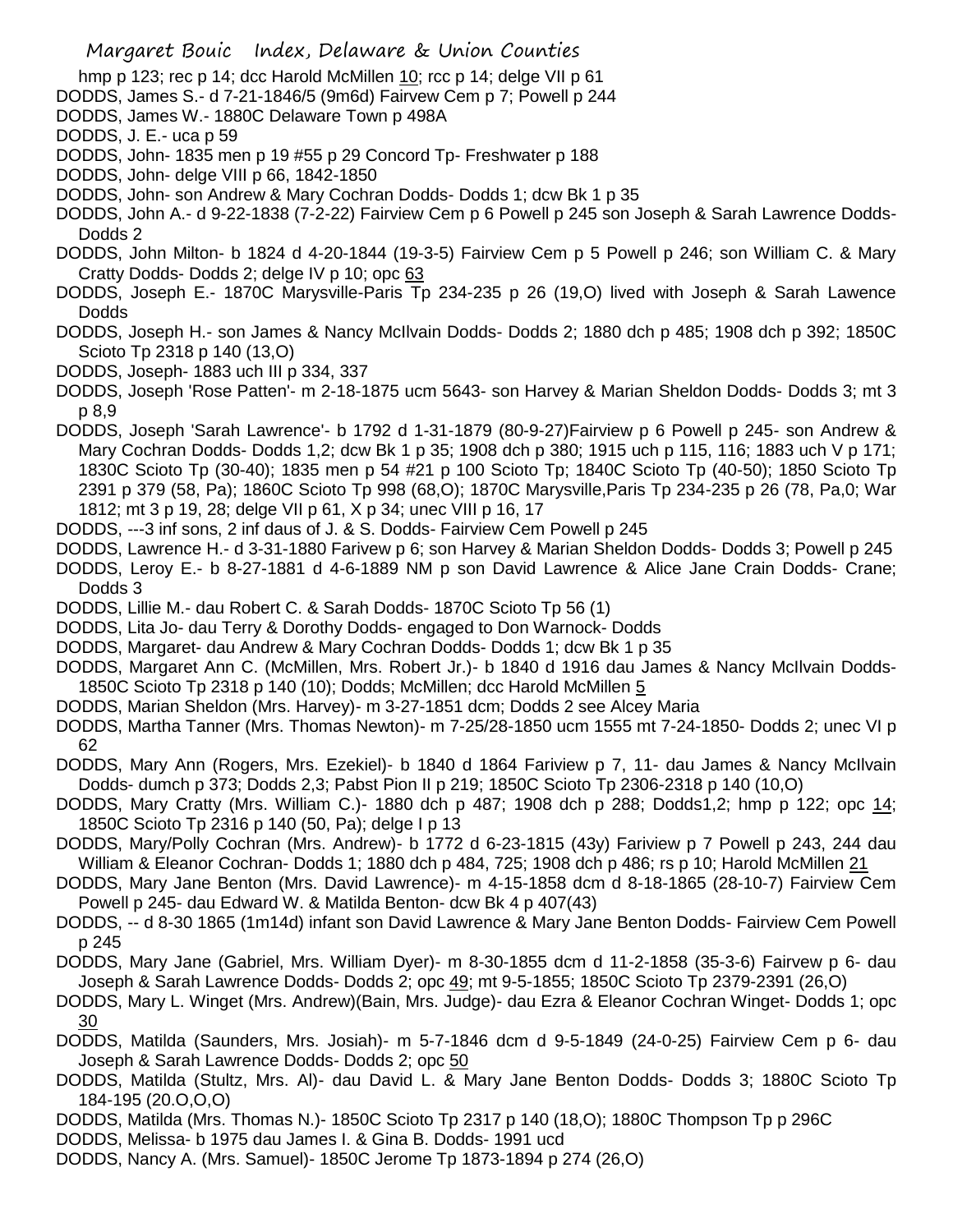DODDS, Nancy J.- dau Samuel & Nancy A. Dodds- 1850C Jerome Tp 1873-1894 p 274 (7/12,O)

DODDS, Nancy McIlvain (Mrs. James)- m 12-1826 d 2-24-1894 (88) Powell p 244- Dodds 1,2; 1880 dch p 725; Pabst 8 p 5; dcga p 36 Del Pat & Fr Chron 12-14-1826; 1850C Scioto Tp 2306-2318 (45, Pa); 1880C Scioto Tp 180-190 (74, Penn, Penn, Irel) p 286A; opc 86; dcc Harold McMillen 11; delge VI p 51

DODDS, Ralph S.- Pabst 4 p 14

DODDS, Ray E.- d 4-6-1889 (7-7-9) NM p 20- son David L. & Alice Jane Crane Dodds- Dodds 3

DODDS, Robert- 1883 uch V p 663

- DODDS, Robert A. 'Cynthia Pratt Long'- b 3-13-1831 m 12-20-1855 dcm d 2-14-1900 Fairview Cem p 2- son James & Nancy McIlvain Dodds- Dodds 2,3; 1880 dch p 725; Pabst Pion II p 172; opc 110; 1850C Scioto Tp 2306-2318 p 140 (18,O); 1860C Scioto Tp 986-983 (28,O); 1880C Scioto Tp 297-316 (49-O,Penn,Penn) p 191C; delge VI p 51
- DODDS, Robert C. 'Sarah'- son William C. & Mary Cratty Dodds- Dodds 2; 1908 dch p 392; 1883 uch IV p 470, 535; 1850C Scioto Tp 2304-2316 (12,O); 1860C Scioto Tp 904 (21,O);1870C Scioto Tp 56 (28,O)
- DODDS, Ronald- father of Mrs. V. Daniel Cripe,Jr.- Dodds; Cripe
- DODDS, Rosa (Wells, Mrs. Frank T.)- b 1861 d 1926 Fairview Cem p 2; dau Robert A. & Cynthia Pratt Long Dodds- 1880 dch p 725; Dodds 3;opc 319; delge VII p 58; 1880C Scioto Tp 297
- DODDS, Rose Patten (Mrs. Joseph)- m 2-18-1875 ucm 5643- Dodds 3
- DODDS, Samuel 'Nancy A.'- 1850C Jerome Tp 1873-1894 p 274 (27, Irel)
- DODDS, Sarah Jane Cratty 9Mrs. William A.)- m 6-8-1853 dcm- Dodds 2
- DODDS, Sarah Pitts (Mrs. )- unec IV p 49
- DODDS, Sarah Lawrence (Mrs. Joseph)- b 1807 d 2-25-1873 (71-2-29) Fairview Cem p 6 Powell p 245- dau John & Janet Cochran Lawrence- Dodds 1,2; Lawrence 3,4; 1908 dch p 288; 1880 dch p 487; opc 15; 1850C Scioto Tp 2391 (49, Pa); 1870C Marysville-Paris Tp 234-235 p 26 (68,Pa)
- DODDS, Sarah M. (Ferguson, Mrs. Henry)(Cratty, Mrs. Thomas)- b 1829 m 8-25-1853 dcm d 1917 Fairview Cem p 8- dau James & Nancy McIlvain Dodds- Dodds 2,3; Pabst 8 p 5; 1850C Scioto Tp 2318 p 140 (20,O)
- DODDS, Sarah (Mrs. Robert C.)- 1870C Scioto Tp 56
- DODDS, Shonda- b 1979 ch James I. & Gina B. Dodds- 1991 ucd
- DODDS, S. M. 'Elizabeth Irwin'- m 3-16-1854 ucm 2092 mt 3-22-1854, 11-8-1859
- DODDS, Susan J.- dau Samuel & Nancy A. Dodds- 1850C Jerome Tp 1873-1894 p 274 (6,O)
- DODDS, Tamson A.- b 10-18-1856 d 1-3-1876 Fairview Cem p 2-dau Robert A. & Cynthia Long Dodds- Dodds 3
- DODDS, Terry 'Dorothy'- Dodds
- DODDS, Thomas 'Alice'- 1961 dcd
- DODDS, Thomas- son Andrew & Mary Cochran Dodds- 1915 uch p 463; dcw Bk 1 p 35; 1883 uch V p 461, 471
- DODDS, Thomas G.- b 1827 d 4-12-1846 Farivew Cem p 7 Powell p 244- son James & Nancy McIlvain Dodds- Dodds 2
- DODDS, Thomas Newton 'Martha M. Tanner'- m 7-28/25-1850 ucm 1555 son William C. & Mary Cratty Doddsopc 64; unec VI p 62, XIV p 18; mt 7-24-1850; 1850C Scioto Tp 2317 p 140 (24,O)
- DODDS, Timothy- Jerome Tp unec IV p 33
- DODDS, William A.- son Samuel & Nancy A. Dodds- 1850C Jerome Tp 1875-1894 p 274 (4,O)
- DODDS, William A. 'Sarah Jane Cratty'- m 6-8-1853 dcm- son William C. & Mary Cratty Dodds- Dodds 2; 1850C Scioto Tp 2316 p1 40 (21,O)
- DODDS, William C.'Mary Cratty'- d 9-15-1869- son Andrew & Mary Polly Cochran Dodds- 1880 dch p 487; 1908 dch p 288; hmp p 122; hadc p 50; Pabst 8 p 2; dcga p 22 Del Pat & Fr Chron 12-24-1823; delge I p 13; 1830C Scioto Tp; 1835 men p 54 #12 p 99 Scioto Tp; 1840C Scioto Tp; 1850C Scioto Tp 2316 p 140 (53, Pa); delge VII p 48, 61
- DODES, Lydia Ann (Foreman, Mrs. David)- m 4-26-1849 dcm
- DODGDEN, Henry- (83-1880) delge VIII p 52
- DODGE, For Dodge Genealogy see Descendants of Tristam Dodge by Theron Royal Woodward, Chicago,Ill. 1904- copy in Marysville Library. Some of following information probably came from there but I received it from Clara Loveless Edelblute.
- DODGE, ---hjt p 10, 31; 1915 uch p 414; family of Shirley Hooker #126 unec V p 2, VI p 14, fam of Georgia Morgan #102 unec V p 14, X p 13, XI p 13
- DODGE BROS, delge III p 34
- DODGE, widow- 1883 uch V p 184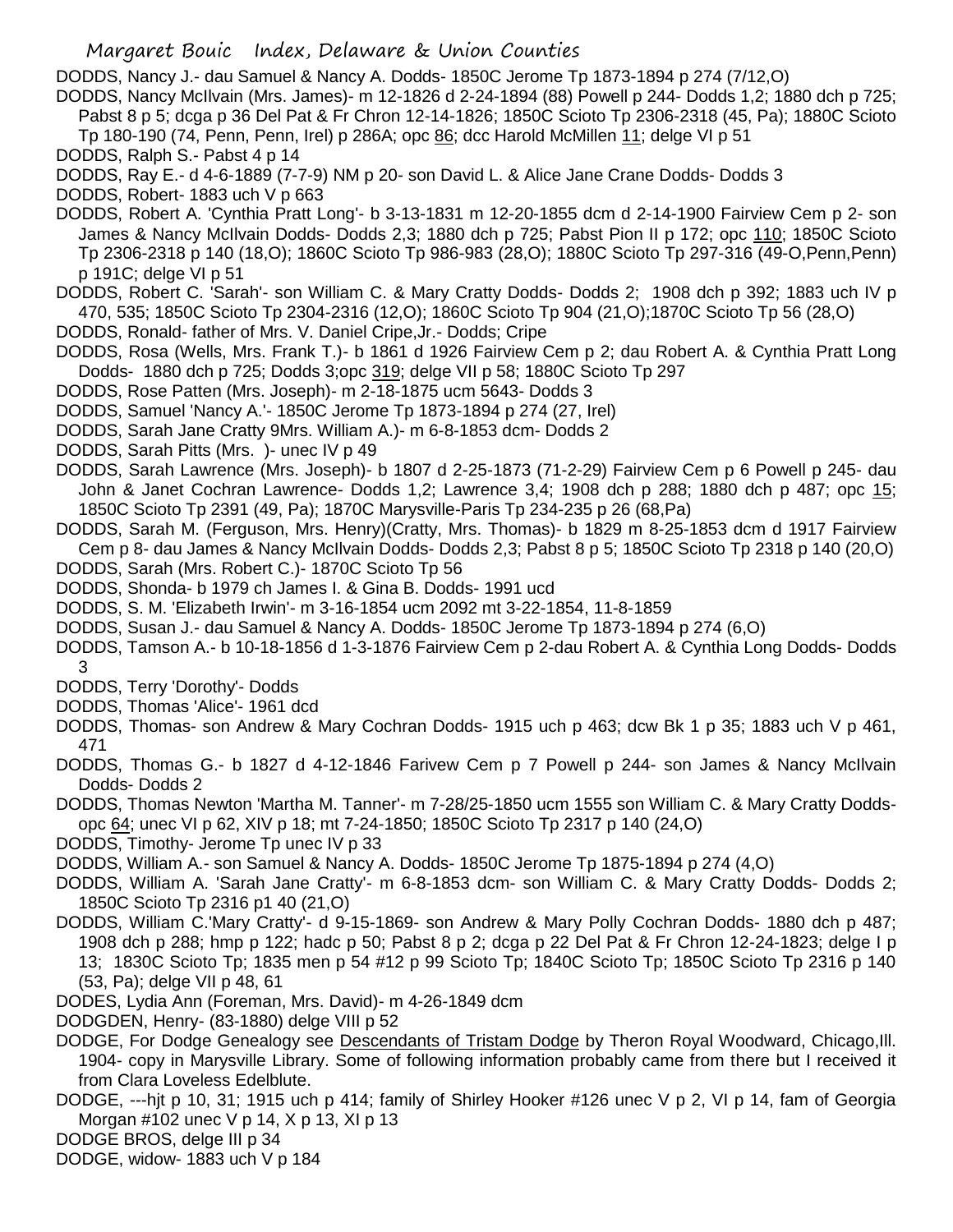- DODGE, Abigail (Wise, Mrs. William)- b 2-23-1741 m 10-23-1760 dau David Brittain & Rebecca Yeomans Dodge- Dodge 3
- DODGE, Agnes Green (Mrs. Thomas)- b 3-27-1869 d 9-1956 Oakdale Cem II p 28 (G-R101) dau Henry & Sarah Locke Greene- 1915 uch p 786; 1900C Jerome Tp 139-148 p 6B (31,O,Eng,Eng) m 1 y
- DODGE, Alexander- b 6-15-1699 son John & Mary Gardner Dodge- Dodge 2
- DODGE, Alexander 'Susanna Williams'- b 7-18-1723 m 1764 son David Brittain & Rebecca Yeomans Dodge-Dodge 3
- DODGE, Alice (Douglass, Mrs. )(Mathers, Mrs. Claude E.)- m(2) 12-22-1983 day Charles B. & Audrey Johnson Dodge- Dodge; Douglass
- DODGE, Alice (Mrs. John Calvin)- Dodge; 1949, 1959, 1967, 1971 ucd
- DODGE, Almira- d 7-19/2-1840 (8m6d) N Calif. Cem-DJ p 93- dau Hiram & Clarinda Parmenter Dodge- Dodge DODGE, Almira (Parmenter, Mrs. Israel)- dau Judah Sr. & Annis Chapman Dodge- Dodge 167575; 1820C Darby Tp 277 (16-26)
- DODGE, Alvira- dau Hiram & Clarinda Parmenter Dodge- 1850C Jerome Tp 1886-1907 p 275 (3,O); 1860C Jerome Tp 252-253 p 36 (13,O)
- DODGE, Amanda J. (Thompson, Mrs. D. W.)- m 10-20-1859 ucm 2939 dau James & Sarah Thompson Dodgeunec IV p 17; Thompson 3; 1850C Millcreek Tp 2028-2049 p 295 (6,O)
- DODGE, Amanda (Thurston, Mrs. William Washington)- dau George & Jeannette Mickle Dodge- dcq George Thurston 2; Thurston p 3
- DODGE, Amber Jo- b 8-23-1977 dau Daniel J. & Nancy Mayer Dodge- Dodge
- DODGE, Amer Judy- son Homer T. & Orpha Lucille Watts Dodge- Dodge 8; 1949 ucd
- DODGE, Amos- b 5-31-1732 d 1779- son David Brittain & Rebecca Yeomans Dodge- Dodge 3
- DODGE, Andrew J. 'Flora E. Harrington'- b 7-7-1857 m 9-20-1877 ucm 6121 d 4-15-1931 son John Kilgore & Rebecca Rudolph Dodge- Dodge 7; 1915 uch p 785, 1043; 1883 uch V p 307; Dodge 7; 1860C Millcreek Tp 9 (2,O); 1870C Jerome Tp 247 p 23 (12,); 1880C Jerome Tp 53 p 6 (22,O,O,O) p 141A; 1900C Jerome Tp 110-117 p 5A (42,O,O,O)
- DODGE, Ann- b 3-22-1743 dau David Brittain & Rebecca Yeomans Dodge- Dodge 3
- DODGE, Ann- dau James K. & Sarah Thompson Dodge- 1850C Millcreek Tp 2028-2049 p 295 (2,O)
- DODGE, Ann- dau Tristam Dodge- d 1723- Dodge 1
- DODGE, Anna Wilson (Mrs. Dimond)- dcga p 33 chancery- Del Pat & Fr Ch 4-6-1826
- DODGE, Anne- 1850C Concord Tp 2187 p 129 (80, Va)
- DODGE, Annie Moody (Mrs. James Otto)- m 11-27-1901 mt 11-27-1901; Dodge 7,8
- DODGE, Annis Chapman (Mrs. Judah,Sr.)- d 7-9-1851 (90-0-28) New Calif. Cem DJ p 93; Dodge 4,5; 1820C Darby Tp 277 (45+); 1830C Darby Tp 87 (60-70)
- DODGE, Annis (Gamble, Mrs. Robert)- m 4-21-1842 ucm 789 unec V p 59- 1883 uch V p 672; 1985 uch p 55; 1860C Dover Tp 213 (35,O)
- DODGE, Annis (Longbrake, Mrs. Levi)- b 3-20-1822 m 11-6/7-1839 d 12-9-1894 (72y9m)- dau Judah Jr. & Elizabeth Kilgore Dodge- Dodge 5,6; Longbrake p 41,42, 81, 82, 83; 1883 uch V p 306; unec III p 38, XI p 56; 1830C Darby Tp 84 (5-10); 1850C Paris Tp (38,O)
- DODGE, Armelia/Amelia- dau James & Sarah Thompson Dodge- Thompson 3; 1860C Liberty Tp Un Co 1077 p 146 (13,O)
- DODGE, Atlanta (Jolly, Mrs. Jeremiah)- m 9-21-1847 ucm 1251; 1985 uch p 84; unec VII p 26
- DODGE, Audrey Johnson (Mrs. Charles B.)- m 9-6-1932- Dodge
- DODGE, Bathsheba- b 11-9-1764 dau Daniel & Ruth Warden Dodge- Dodge 4
- DODGE, Benjamin Thomas 'Lorraine Gillman'- b 6-25-1919 m 6-8-1946 son Clifton Smith & Mabel Pearl Freshwater Dodge; Dodge 9,10; Loveless 16(10)43; opc 708; Freshwater p 213
- DODGE, Betty J. (Mrs. Joseph b.)- 1959, 1967, 1971, 1973, 1981, 1983 ucd
- DODGE, Brenda- dau James & Marcella Dodge- 1959 ucd (4)
- DODGE, Brenda Joyce (Smith, Mrs. Timothy Lee)- b 12-4-1947 dau Benjamin Thomas & Lorraine Gillman Dodge- Dodge 10; Loveless p 9; Freshwater p 213
- DODGE, Catherine- b 3-17-1687/8 dau John & Mary Gardner Dodge- Dodge 7
- DODGE, Cecil (Converse, Mrs. D. W.)- b 3-26-1888- dau Thomas J. & Minnie Mitchell Dodge- Dodge 8; hjt p 62; 1915 uch p 786; 1900C Jerome Tp 139-148 p 6B (12,O,O,O)
- DODGE, Charles- 1835 men p 41 \$64 p 73 Marlborough Tp; delge VIII p 15. 66
- DODGE, Charles B. 'Audrey Johnson'- m 9-6-1932- Dodge
- DODGE, Charles D. son Charles B. & Audrey Johnson Dodge- Dodge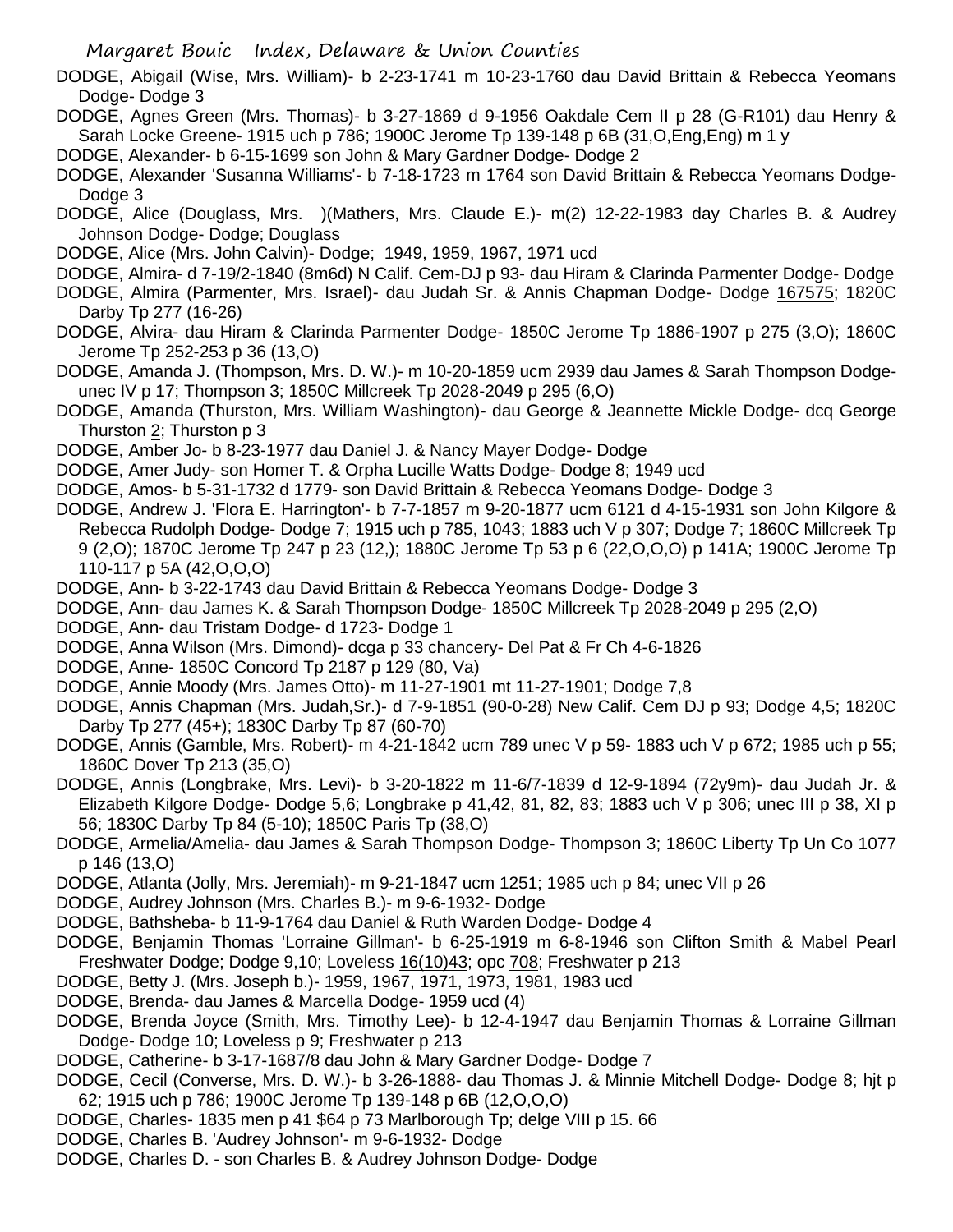DODGE, Charles 'Melissa Shaw'- m 2-19-1835 dcm- dumch p 301; hadc p 54; Pabst Pion II p 226

- DODGE, Chester 'Martha Cone'- 1883 uch V p 293
- DODGE, Chris A. (Mrs. Gary)- 1979, 1981, 1983 ucd
- DODGE, Christine Ann (Warner, Mrs. Arthur L.)- m 9-8-1988 dau John Murl & Jeanne Carmean Dodge- Dodge DODGE, Clara Ruhlen (Mrs. Frank E.)- b 2-22-1876 m 11-30-1893 d 6-26-1955 Oakdale Cem II p 84 (H-R19-6)- dau Henry & Caroline Stromier Ruhlen- 1915 uch p 1044; 1949 ucd; unec IV p 66
- DODGE, Clarinda C./Caturah- dau Hiram & Clarinda Parmenter Dodge- 1850C Jerome Tp 1886-1907 (1,O); 1860C Jerome Tp 151 p 36 (11,O)
- DODGE, Clarinda Parmenter (Mrs. Hiram)- m 3-7-1822 ucm 22 d 8-18/13-1874 (66-3-0) bur N. Calif.DJ p 93- 1883 uch III p 283; 1830C Darby Tp 84 (20-30); 1840C Jerome Tp 1260 p 55 (30-40); 1850C Jerome Tp 1886-1907 p 275 (42,NY); 1860C Jerome Tp 252-253 p 36 (52,O); unec II p 13, IX p 38
- DODGE, Clifton Smith 'Mabel Freshwater''Edna Langstaff''Rhoades'- b 2-17-1892 m 2-18-1912 d 12-9-1966 Oakdale Cem II p 149 (M-R16-2)- son William Madison & Nannie Smith Dodge- opc 540; Dodge 8,9; Maugans Anc p 101; Freshwater p 213; 1900C Jerome Tp 121-130 p 8B (8,O,O,Ky)
- DODGE, Collen- child Amer Dodge- Dodge
- DODGE, Constance Lynn (Parrett, Mrs. Michael)- b 6-9-1951 m 3-20-1971 dau Benjamin T. & Lorraine Gillman Dodge- Dodge 10; Freshwater p 213; Loveless p 9
- DODGE, Cynthia/Synthia (Donaldson, Mrs. Ewing)- b 5-1-1800 d 4-15-1882 (81y11m14d) Jerome Tp Cem DJ p 103- dau Judah & Annis Dodge- Dodge 5
- DODGE, Daniel J. 'Nancy Mayer'- b 1956/7 m 8-16-1975 dic 2-1981- son Joe & Betty Dodge-Dodge; 1959, 1967, 1971, 1973, 1991 ucd
- DODGE, Daniel 'Ruth Worden'- b 7-18-1727 m 4-11-1756 son David Brittain & Rebecca Yeomans Dodge-Dodge 3,4
- DODGE, David Brittain 'Rebecca Yeomans'- b 12-26-1691 d 7-30-1764 son John & Mary Gardner Dodge-Dodge 2,3
- DODGE, David- son Charles B. & Audrey Johnson Dodge- Dodge
- DODGE, David 'Frances'- son David Brittain & Rebecca Yeomans Dodge- Dodge 3,4
- DODGE, David- son Joe Dodge- 1981, 1983 ucd
- DODGE, Dellmore L.- son James & Sarah Thompson Dodge-Thompson 3; 1860C Liberty Tp Un Co 1077-1089 p 146 (8,O)
- DODGE, Merian Delphine (Calhoun, Mrs. Calvin)(Darnell, Mrs. )- b 12-9-1913 m 10-29-1937 dau Cliffton Smith & Mabel Pearl Freshwater Dodge- Dodge 9, 10; Calhoun 4,5; Liggett 5,6; Bean 7,8; Felkner 6,7; Freshwater p 213; Loveless (10)41 opc 671; Maugans Anc p 101
- DODGE, Diane- b 11-24-1945 son William Rudolph & Helen Pounds Dodge- Dodge 9; Dodds 5
- DODGE, Dickens- son Tristam Dodge- Dodge 1
- DODGE, Dickson- son James & Mabel Cooper Dodge- Weiser p 561
- DODGE, Dimond 'Anna Wilson'- dcga p 33 chancery Del Pat & Fr Chron 4-6-1826
- DODGE, Don 'Judy Kay Sawmiller'- m 3-13-1982 son Homer Dodge- Dodge
- DODGE, Donald- 1980 dcd
- DODGE, Donald- son H. James & Marcella Dodge- 1959 ucd (8m)
- DODGE, Dorcas- b 5-16-1695 dau John & Mary Gardner Dodge- Dodge 2
- DODGE, Dorcas (Mrs. Tristam)- Dodge 1
- DODGE, Dorcas- dau Tristam Dodge- Dodge 1
- DODGE, Dr.- 1915 uch p 259
- DODGE, Ebenezer- b 10-2-1689 son John & Mary Gardner Dodge- Dodge 2
- DODGE, Edna Langstaff (Vestal, Mrs. Ralph)(Mrs. Clifton Smith)- dau J. Kendrick & Sarah L. Watson Langstaff- Maugans Anc p 217; Dodge 8,9
- DODGE, Effie (Tossey, Mrs. Pearl)- b 11-3-1881 m 9-26-1900 d 1964 Oakdale Cem I p 106 (F-R1-14)- dau John R. & Ella B. Boring Dodge- Dodge 8,9; Tossey 3,4 1915 uch p 994; Graham (14432); 1900C Dover Tp 143-145 p 7A (18,O,O,O)
- DODGE, Eleanor (Parmenter, Mrs. Asahel)- m 3-13-1822 ucm 25; 1883 uch III p 283; unec II p 13
- DODGE, Eli P.- b 12-28-1839 d 5-11-1862 (22y4m) Oakdale Cem 231 I p 168 (C-34)- son Judah Jr. & Elizabeth Kilgore Dodge- Dodge 6; 1850C Jerome Tp 1887-1908 p 276 (10,O); 1860C Jerome Tp 3 p 1 (20,O)
- DODGE, Elizabeth/Betsy Kilgore (Mrs. Judah)- b 1-20-1799 Green Co O.m 7-4-1816 Madison Co d 5-24-1885 (86y) Oakdale Cem 210 I p 168 (C-34); Dodge 5,6; Longbrake p 66; unec IV p 29; 1883 uch V p 207, 227;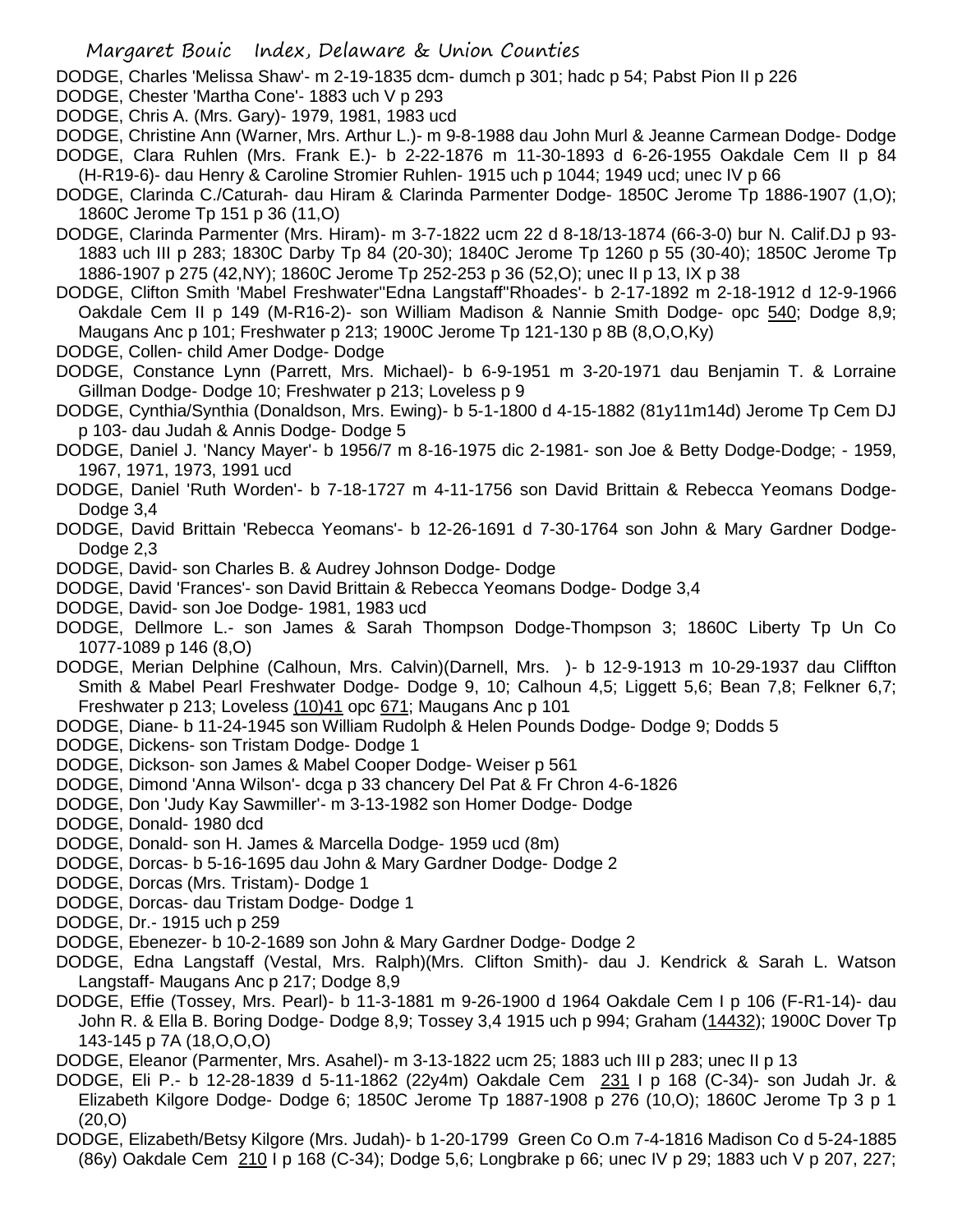dcc Dean Leibold 25

- 1850C Jerome Tp 1887-1908 p 276 (52,O); 1860C Jerome Tp 3 (61,O)
- DODGE, Elizabeth- b 1-9-1768 dau Daniel & Ruth Worden Dodge- Dodge 4
- DODGE, Elizabeth- dau James & Sarah Thompson Dodge- Thompson 3; 1850C Millcreek Tp 2028-2049 p 95 (6/12,O); 1860C Liberty Tp Un Co 1077-1087 p 146 (10,O)
- DODGE, Elizabeth- b 11-4-1696 dau John & Mary Gardner Dodge- Dodge 2
- DODGE, Elizabeth (Latimer, Mrs. Thomas)- b 11-13-1831 m 4-28-1855 ucm 2281; dau Judah Jr. & Elizabeth Kilgore Dodge- Dodge 6; 1850C Jerome Tp 1887-1908 p 276 (19,O); 1860C Jerome Tp 3 (28,O); unec VII p 35
- DODGE, Elizabeth Louise Schaefer (Mrs. Frank T.)- Dodge
- DODGE, Ella Mae (Clarridge, Mrs. Doyle L.) m 1107-1953- dau Murl & Ethel Evans Dodge- Dodge 9
- DODGE, Ruth Ella Boring (Mrs. John R.)- b 3-1861 Un Co m 10-14-1880 ucm 6817 d 8-31-1927 (64y) Oakdale Cem 395 (F14) I p 106 (F-R1-14); Dodge 7,8; 1915 uch p 994; 1883 uch V p 307; 1900C Dover Tp 143-145 p 7A (39,O,O,O) m 19y, 1 ch DODGE, Ellen E.- dau Karl F. & Olive Stickler Dodge- Dodge
- DODGE, Emerson- son James & Sarah Thompson Dodge- Thompson 3
- DODGE, Emily- dau Hiram & Clarinda Parmente Dodge- 1850C Jerome Tp 1886-1907 p 275 (12,O); 1860C Jerome Tp 252-253 p 36 (22,O)
- DODGE, Emily (Tipton, Mrs. James)- m 5-27-1863 ucm 3437
- DODGE, Emma S. (Elliott, Mrs. Amer)- b 6-30-1889 d 1-27-1970 Milford Cem Un Al p 71- dau Thomas J. & Minnie Mitchell Dodge- Dodge 8,9; hjt p 21; 1915 uch p 243, 786; 1900C Jerome Tp 139-148 p 6B
- DODGE, Ethel Evans (Mrs. Murl)- div- opc 597; Dodge 8,9; 1971, 1973, 1975 ucd
- DODGE, Ethel (Leibold, Mrs. John William)- b 3-23-1897 m 10-30-1918/7 d 10-1985 dau William Madison & Nannie Belle Smith Dodge- Dodge 8,9; Weiser p 346; opc 536; dcc Dean Leibold 3; 1900C Jerome Tp 121-130 p 5B (3,Ky,O,Ky)
- DODGE, Evelyn Pearl (Wood, Mrs. George W.)- b 5-13-1917 m 12-2-1967 d 4-18-1995 (77) Fairview Cemdau Cliffton Smith & Mabel Pearl Freshwater Dodge- Dodge 9; Freshwater p 213; opc 709; Loveless 16(10)42
- DODGE, Fanny (Arrison, Mrs. Samuel R.)- dcga p 39 Del Pat & Fr Ch 10-25-1827
- DODGE, Flora E. Harrington (Mrs. Andrew J.)- m 9-20-1877 ucm 6121- dau Nathaniel & Lucinda Harrington-Dodge 7,8; 1883 uch V p 307; 1860C Jerome Tp 18-16 p 3; 1880C Jerome Tp 53 p 6 (22,O,O,O); 1900C Jerome Tp 110-117 p 5A (42,O,O,O)
- DODGE, Frances (Mrs. David)- Dodge 3
- DODGE, Frank B.- Marysville p 48
- DODGE, Frank Edward 'Clara Ruhlen'- b 9-15-1872 m 11-30-1893 d 7-25-1848 Oakdale Cem II p 84 (H-R19-6) son John Kilgore & Rebecca Rudolph Dodge- Dodge 7,8; 1915 uch p 785, 1043, 1044; 1883 uch V p 307; unec IV p 66; 1880C Jerome Tp 7 p 1 (7,O,O,O)
- DODGE, Frank T. 'Elizabeth Louise Schaefer'- Dodge
- DODGE, Gary 'Chris'- 1979 ucd
- DODGE, George A.- son George W. & Jeannette Mickle Dodge- 1850C Delaware Town 1041 p 82 (-,O)
- DODGE, George- b 8-6-1738- son David Brittain & Rebecca Yeomans Dodge- Dodge 3
- DODGE, George 'Jeannette Mickle' m 6-2-1847 dcm- son & Cotton Dodge- 1908 dch p 860; dcq George Thurston 6; 1850C Delaware Town 1041 p 82 (32, NH)
- DODGE, Glenna/Glendora M. (Bonnett, Mrs. Elbert W.)- b 11-15-1861 m 3-27-1880 ucm 6693 d 11-23-1912 Oakdale Cem I p 142 (C-R1-2)- dau John K. & Rebecca Rudolph Dodge- Dodge 7,8; 1915 uch p 785, 1043; 1883 uch V p 82, 307; 1870C Jerome Tp 247 p 32 (8,O)
- DODGE, Gloria J. Brust (Mrs. Richard A.)- m 5-26-1952; 1961, 1969, 1971, 1980 dcd
- DODGE, Hannah- b 4-1772 dau Daniel & Ruth Worden Dodge- Dodge 4
- DODGE, Harriet- dau James & Sarah Thompson Dodge- Thompson 3; 1850C Millcreek Tp 2028-2-49 [ 295 (4,O)
- DODGE, Helen Pounds (Mrs. William Rudolph)- b 8-14-1905 m 11-3-1927 d 3-27-1984 bur W. Liberty- dau Colvin & Sarah McMillen Pounds- Dodds 4,5; Dodge 8,9; Pounds 14343
- DODGE, Henry- son Charles & Malissa Shaw Dodge- dumch p 301
- DODGE, Hiram 'Clarinda Parmenter'- b 4-26-1802 m 3-7-1822 ucm 22 d 8-12-1848 New Calif. Cem DJ p 93, 95- son Judah Sr. & Annis Chapman Dodge- 1883 uch III p 283, V p 227; unec II p 13, III p 48, V p 49, XI p 54, 55, XII p 56; 1830C Darby Tp 86 (20-30); 1840C Jerome Tp 1260 p 55 (30-40)
- DODGE, Hiram D.- son Hiram & Clarinda Parmenter Dodge- 1850C Jerome Tp 1886-1907 p 275 (8,O)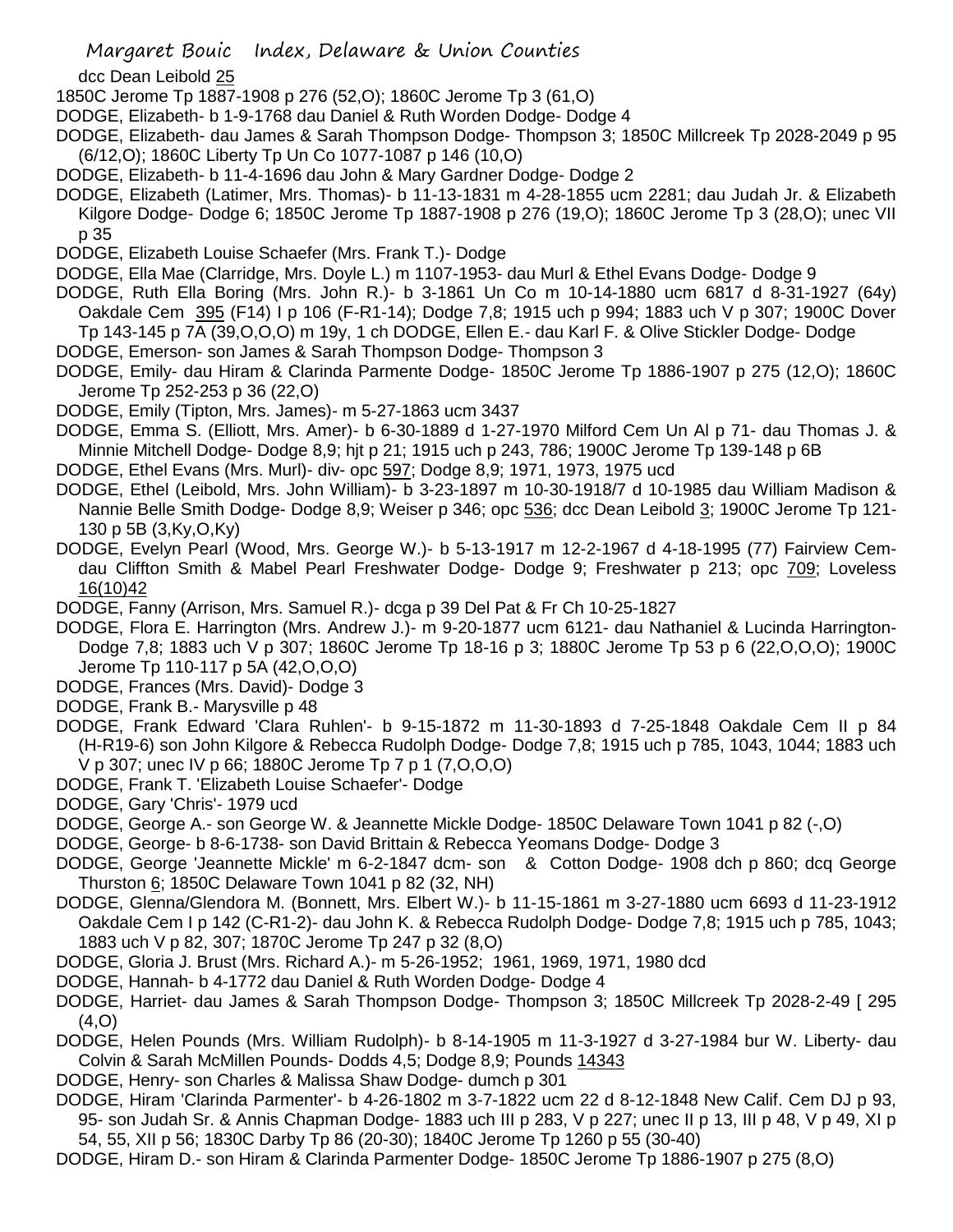DODGE, inf son d 11-8-1834 (1y) New Calif Cem DJ p 95 son Hiram & Claudia Dodge

- DODGE, Homer T. 'Lucille Watts'- b 11-28-1895 m 12-17-1917 d 4-4-1982 Oakdale Cem II p 27 (G-R1-5)- son Thomas J. & Minnie Mitchell Dodge- Dodge 7,8; 1915 uch p 786; 1949, 1959, 1967, 1971, 1973, 1975, 1979, 1981, 1983 ucd; 1900C Jerome Tp 139-148 p 6B (4,O,O,O)
- DODGE, Huldah- b 2-14-1760 dau Daniel & Ruth Worden Dodge- Dodge 4
- DODGE, Israel- son Tristam Dodge- Dodge 1
- DODGE, James- son Homer T. & Lucille Watts Dodge- Dodge 8; 1949 ucd
- DODGE, James King- son James Otto & Annie King Moody Dodge- Dodge 8
- DODGE, James K. 'Sarah Thompson'- b 4-1-1820 m lic 9-30-1840 ucm 658 unec V p 37- son Judah Jr. & Elizabeth Kilgore Dodge- Dodge 5; Thompson (23); 1830C Darby Tp 84 (10-15); 1850C Millcreek Tp 2028-2049 p 295 (30,O)
- DODGE, Dr. James- son Charles & Malissa Shaw Dodge- dumch p 301
- DODGE, James 'Mabel Cooper'- Weiser p 560
- DODGE, James- son James & Mabel Cooper Dodge- Weiser p 561
- DODGE, H. James 'Marcella R.'- 1959 ucd; 1980 dcd
- DODGE, James- b 11-19-1937 son William Rudolph & Helen Pounds Dodge- Dodge 9; Dodds 5
- DODGE, Jane (Richey, Mrs. James)- b 6-28-1826 m 1-6/7-1845 ucm 1015 d 9-30-1904 -dau Judah Jr. & ELizabeth Kilgore Dodge- 1915 uch p 750; Richey 4,5; Dodge 1575715; Longbrake p 49, 60; 1830C Darby
	- Tp 84(-5); dcc Dorothy Longbrake Roberts 11; unec XI p 15

DODGE, Janie Ann Elkins (Mrs. Rickey Allen)- m 11-27-1976 dau Newton Elkins- Dodge

- DODGE, Jay- funeral director- Dodge
- DODGE, Rev. J. B. (1852)- unec IV p 19
- DODGE, Jeanne Carmean (Mrs. John M.)- b 6-5-1921 m 12-17-1941 d 4-7-1993 (71); 1985 uch p 14; Dodge
- DODGE, Jeannette/Genett Mickle (Mrs. George)- m 6-2-1847 dcm- dau Alexander & Mary Fram Mickle- dcq George Thurston 7; 1908 dch p 860;1850C Delaware Town 1041 p 82 (26, Scotland); 1880C Delaware Town p 527C
- DODGE, Rebecca Jennie (Mrs. Benjamin V.)- b 3-21-1865 d 1948- dau John K. & Rebecca Rudolph Dodge-1915 uch p 785, 1043; 1883 uch V p 307; 1880C Jerome Tp 7 p 1 (15,O,O,O)
- DODGE, Jennifer Kay- b 3-8-1976 dau Leland S. Dodge- Dodge
- DODGE, Jennifer- b 1973 dau Wayne S. & Marjorie A. Dodge- 1979, 1981, 1983 ucd
- DODGE, J. Kenneth- b 1-20-1902 Delaware Tp son James E. & Katharine Needles Dodge- dcb
- DODGE, Joel- 1820C Liberty Tp Delaware Col; Pabst 7 p 1
- DODGE, John Calvin 'Alice'- b 12-19-1890 d 1-21-1965 son Thomas J. & Minnie Mitchell Dodge- Dodge 8; 1915 uch p 786; 1949, 1959 ucd; 1900C Jerome Tp 139-148 p 6B (9,O,O,O)
- DODGE, John- b 2-15-1730- son David Brittain & Rebecca Yeomans Dodge- Dodge 3
- DODGE, John- b 1-15-1685/6- son John & Mary Gardner Dodge- Dodge 2
- DODGE, John- b 1-10-1681/2 d 4-16-1682- son John & Mary Gardner Dodge- Dodge 2
- DODGE, John Kilgore 'Rebecca Rudolph'- b 11-18-1833 m 11-29-1855 dcm d 8-30-1907 Oakdale Cem 2058 (137C) I p 68(C-34) -son Judah Jr. & Elizabeth Kilgore Dodge- 1883 uch III p 322, 323, 372, V picture p 120, 306, 307; 1915 uch p 120, 133, 296, 429, 785, 1043; hjt p 59, 77; uca p 22, 31, 33; mt 12-5-1855; dcc Dean Leibold 12; 1850C Jerome Tp 1887-1908 p 276 (16,O);1860C Millcreek Tp 9 (26,O); 1870C Jerome Tp 247 p 32 (36,O); 1880C Jerome Tp 7 p 1 (46,O,Vt,O); 1900C Jer. Tp 183-192 p 8B (66,O,O,O) m 44y; unec II p 29, IV p 17, X p 43
- DODGE, John 'Mary Gardner'- b 1644 d 1729 son Tristam Dodge- Dodge 1,2
- DODGE, John Murl 'Jeanne Carmean'- b 10-9-1918 m 12-17-1941 d 12-29-1995 (77) Oakdale Cem -son Murl & Ethel Evans Dodge- Dodge 9; 1985 uch p 114
- DODGE, John Rudolph"Dolph" 'Ruth Ellen Boring'- b 9-23-1859 m 10-14-1880 ucm 6817 d 6-2-1919 Oakdale Cem I p 106 (F-R1-14); uca p 65;son John Kilgore & Rebecca Rudolph Dodge- 1883 uch V p 307; 1860C Millcreek Tp 9 (8/12,O); 1870C Jerome Tp 247 p 236 (10,O); 1880C Jerome Tp 7 p 1 (20,O,O,O) p 0139; 1900C Dover Tp 143-145 p 7A (40,O,O,O) m 19y
- DODGE, Jonathan- b 1893 Un Co d 8-25-1894- son William Madison & Nannie Smith Dodge- Oakdale Cem II p 28 (G-R1-9)
- DODGE, Joseph B. 'Betty''Karen'- son Homer & Orpha Lucille Watts Dodge- 1949, 1959, 1967, 1971, 1973, 1975, 1979, 1981, 1983, 1991 ucd
- DODGE, Joshua- hadc p 40
- DODGE, Josiah- b 12-25-1690- son John & Mary Gardner Dodge- Dodge 2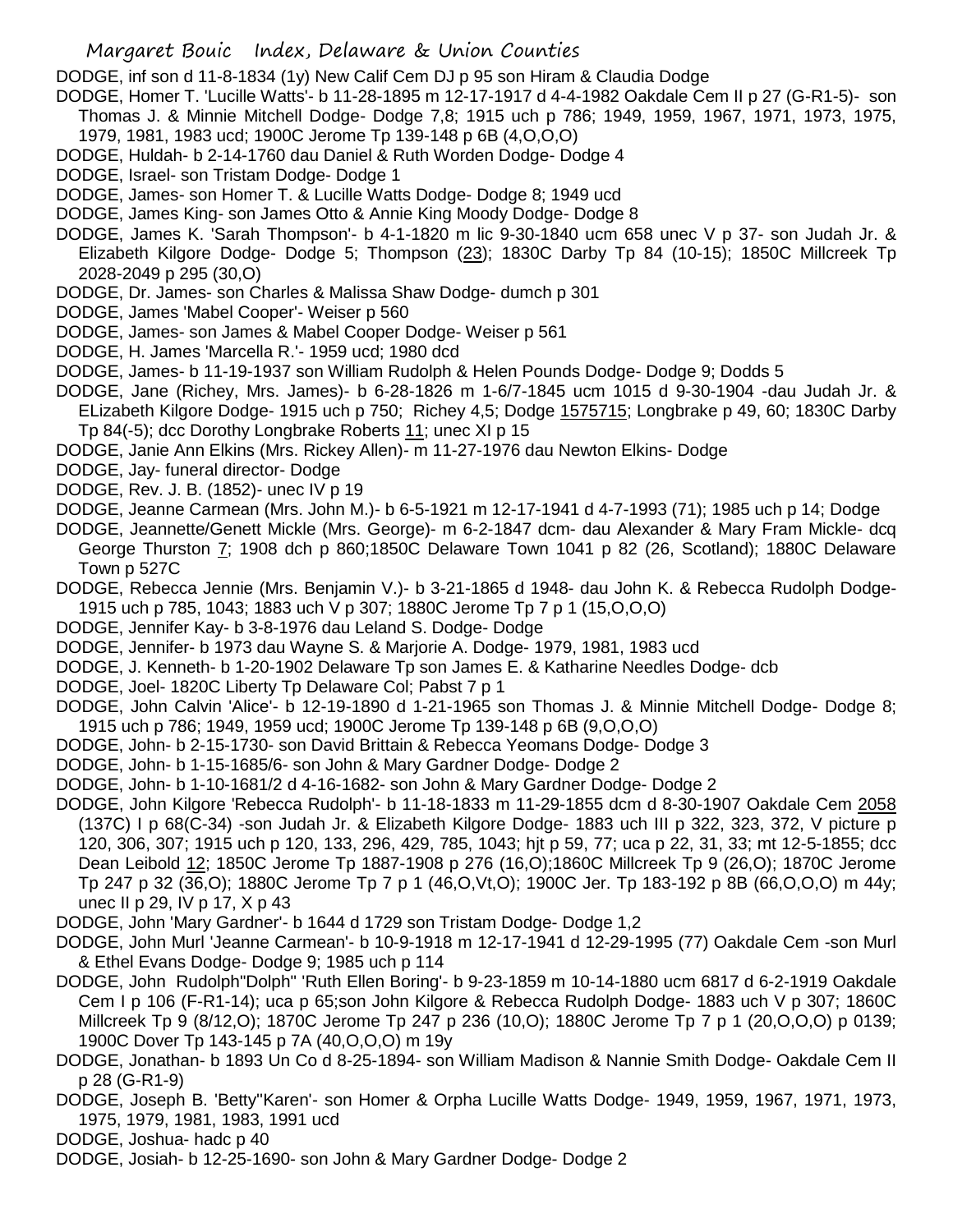- DODGE, Judah,Sr. 'Annis Chapman'- b 1-20-1770 (69) d 5-20-1856 New Calif. Cem -DJ p 93- son Daniel & Ruth Worden Dodge- 1883 uch III p 287, V p 226, 227, 238, 306; 1915 uch p 786; unec II p 12, 26, V p 41, 49, XI p 55, 56; 1820C Darby Tp 277 (45+); 1830C Darby Tp 87 (60-70); 1850C Jerome Tp 1887-1908 p 276 (83, Ct)
- DODGE, Judah Jr. 'Elizabeth Kilgore'- b 1-23-1796/7 m 7-4-1816 Madison Co unec IV p 29, V p 41, 49 d 4-23-1869/70(74) Oakdale Cem 230 I p 168 (C-34)- son Judah Sr. & Annis Chapman Dodge- 1883 uch V p 63, 121, 306, 307, 227; 1915 uch p 785; hjt p 39, 52; Dodge 5,6; Longbrake p 66, 81, 82; dcc Dean Leibold 24; unec XI p 54, 55; 1820C Darby Tp 278 (18-26); 1830C Darby Tp 84 (30-40); 1840C Darby Tp 1264 (40-50); 1850C Jerome Tp 1887-1908 p 276 (55, Vt); 1860C Jerome Tp 3 p 1 (64, Vt)
- DODGE, Judah- b 3-6-1824 d 5-29-1847 son Judah Jr. & Elizabeth Kilgore Dodge- Dodge 6
- DODGE, Judah Lewis- 1823 unec XI p 54
- DODGE, Judy- dau Homer Dodge- Dodge
- DODGE, Judy Kay Sawmiller (Mrs. Don)- m 3-13-1982 dau James E. Sawmiller- Dodge
- DODGE, Karen (Mrs. Joseph B.)- 1975, 1979, 1981, 1983 ucd
- DODGE, Karl F.'Olive Stickler''Margaret Fitzgerald'- b 9-20-1904 NJ m(2) 1970 d 1977 cremated Oakdale Cem II p 157 (M-R22-10)- son Frank T. & Elizabeth Louise Schaefer Dodge- Dodge
- DODGE, Leigh (Golsberry, Mrs. Fred Anthony)- Maugans Anc p 10
- DODGE, Leland- b 1955- son Joe & Betty Dodge- Dodge; 1959, 1967, 1971, 1973 ucd
- DODGE, Linda K. (Tressler, Mrs. Robert M.)(Rausch, Mrs. Merrill)- m(2) 3-23-1974- dau John Murl & Jeanne Carmean Dodge- Dodge; 1985 uch p 114
- DODGE, Lodemia (Shaw, Mrs. Daniel D.)- m 8-25-1839 dcm; Pabst Pion II p 226
- DODGE, Lorraine Gillman (Mrs. Benjamin T.)- b 4-1-1920 m 6-8-1946- Dodge 9,10; Freshwater p 213; Loveless p 9
- DODGE, Sarah Louise (Kirkendall, Mrs. Dr. Ben)- b 8-18-1904 dau Thomas J. & Agnes Greene Dodge- 1915 uch p 786; Dodge 8,9
- DODGE, Lucille (Rice, Mrs. )(Entler, Mrs. )- b 8-24-1904 dau Frank E. & Clara Ruhlen Dodge- Dodge 8; 1915 uch p 1044
- DODGE, Lucille O. Watts (Mrs. Homer T.)- b 1901 m 12-17-1917 d 2-7-1982 Oakdale Cem II p 27 (G-R1-5); Dodge 7,8; 1949, 1959, 1967, 1971, 1973, 1975, 1979, 1981 ucd
- DODGE, Luther P. 'Mary J.'- 1850C Delaware Town 1042 p 82 (24, NY)
- DODGE, Mabel Cooper (Mrs. James)- dau Thadeus S. Cooper- Weiser p 560
- DODGE, Mabel Pearl Freshwater (Mrs. Cliffton Smith)- b m 2-18-1912 d 6-1-1969 dau John & Jeannette Loveless Freshwater- Freshwater p 213; opc 500; Dodge 8,9; Loveless 16(10)4; Maugans Anc p 101; delge X p 6
- DODGE, Marcella R. (Mrs. H. James)- Dodge; 1959, 1980 dcd
- DODGE, Margaret Fitzgerald (Mrs. Karl F.)- m 1970- Dodge
- DODGE, Margaret Hulling (Mrs. Nathaniel)- Dodge 2
- DODGE, Margaret (Rathbone, Mrs. John)- dau Tristam Dodge- Dodge 1
- DODGE, Margret- 1870C Marysville 78 p 9 (67,O)
- DODGE, Marjorie A. (Mrs. Wayne S.)- 1979, 1981, 1983 ucd
- DODGE, Martha Cone (Mrs. Chester)- dau Daniel & Ruth Rick Cone- 1883 uch V p 293
- DODGE, Mary Ann- b 4-7-1838?- dau Judah Jr. & Elizabeth Kilgore Dodge- Dodge 6; hjt p 188; 1850C Jerome Tp 1887-1908 p 276 (12,O); 1860C Jerome Tp 3 p 1 (22,O)
- DODGE, Mary A. (Swank, Mrs. George)- m 3-23-1865 ucm 3700
- DODGE, Mary- b 9-9-1725 dau David Brittain & Rebecca Yeomans Dodge- Dodge 3
- DODGE, Mary Elshoff (Mrs. William Rudolph)- Dodge
- DODGE, Mary Gardner (Mrs. John)- dau Lynn Gardner- Dodge 1,2
- DODGE, Mary J. (Mrs. Luther P.)- 1850C Delaware Town 1042 p 82 (2,O)
- DODGE, Mary J. (Whipple, Mrs. James Clark)- dau George W. & Janette Mickle Dodge- 1908 dch p 860; 1850C Delaware Town 1041 p 82 (8/12,O)
- DODGE, Mary Louise Beightler (Mrs. Robert E.)(Wallace, Mrs. Robert)- m 9-10-1966- Dodge; 1949, 1959 ucd
- DODGE, Mary Phyllis (Donough, Mrs. )- b 9-30-1929 dau William Rudolph & Helen Pounds Dodge- Dodge 9; Dodds 5
- DODGE, Mary (Rose, Mrs. Job)- b 4-18-1682 d 1-1720- dau John & Mary Gardner Dodge- Dodge 2
- DODGE, Melinda (Longbrake, Mrs. Daniel)- b 11-26-1817 m 11-30-1837 ucm 465 d 12-17-1899- dau Judah Jr.
- & Elizabeth Kilgore Dodge- Dodge 6,7; Longbrake p 41, 42, 66, 67, 68, 69A, 71, 74, 77, 78, 79, 86; 1883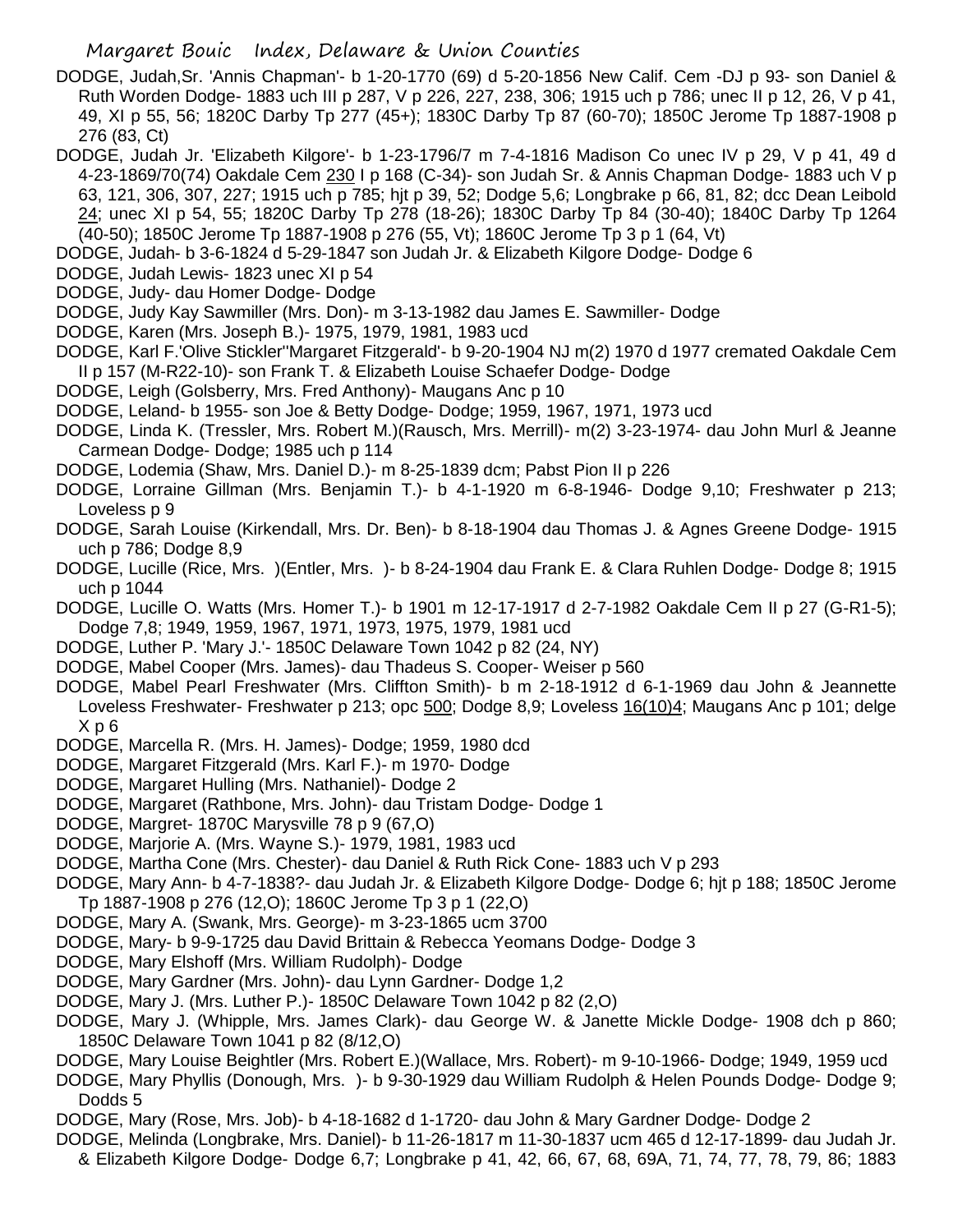- Margaret Bouic Index, Delaware & Union Counties
- uch V p 121; unec III p 30, XI p 56; 1830C Darby Tp 84 (10-15)
- DODGE, Melissa Shaw (Mrs. Charles)- m 2-19-1835 dcm- dau Jonathan Shaw,Sr.- dumch p 301; Pabst Pion II p 226
- DODGE, Melvin B. 'Norma'- son John Calvin & Alice Dodge- Dodge 9
- DODGE, Minnie Mitchell (Mrs. Thomas J.)- dau Calvin & Sophia Ashbaugh Mitchell- Dodge 7,8; 1915 uch p 613, 687
- DODGE, Miranda- b 1981 dau Wayne S. & Marjorie A. Dodge- 1983 ucd
- DODGE, Monta Rhodes (Thomas, Mrs. )(Mrs. Murl)- b 7-4-1896 d 2-18-1981 Oakdale Cem II p 148 (M-R15-2)- Dodge (167571772)
- DODGE, Moses- b 5-8-1734 son David Brittain & Rebecca Yeomans Dodge- Dodge 3
- DODGE, Murl 'Ethel Evans''Monta Rhoades Thomas'- b 8-18-1893 d 1980 Oakdale Cem II p 148 (M-R15-2); Dodge 167571772; unec VIII p 28; opc 535; 1900C Jerome Tp 121-130 p 5B (6,O,O,Ky)
- DODGE, Nancy- 1883 uch III p 303
- DODGE, Nannie Belle Smith (Mrs. William Madison)- b 2-19-1871 m 9-2-1890 d 2-14-1957 Oakdale Cem II p 28 (G-RT-11)- dau Jonathan H. & Nancy Ellen Van Hook Smith- Dodge 7,8; opc 534; dcc Dean Leibold 7; 1900C Jerome Tp 121-130 p 5B (29,Ky,Ky,Ky)
- DODGE, Nathan- b 7-14-1736 son David Brittain & Rebecca Yeomans Dodge- Dodge 3
- DODGE, Nathaniel 'Margaret Hulling'- b 11-3-1684 m 3-3-1706- son John & Mary Gardner Dodge- Dodge 2
- DODGE, Norma (Mrs. Melvin B.)- Dodge
- DODGE, Olive (Mrs. Cliff)- Oakdale Cem II p 146
- DODGE, Olive Stickler (Mrs. Karl F.)- d 1966- Dodge
- DODGE, Otto James 'Annie Moody'- b 6-28-1870 m 11-27-1901 dau John Kilgore & Rebecca Rudolph Dodge-Dodge 7,8; 1915 uch p 785, 1043; mt 11-27-1901; 1883 uch V p 307; 1880C Jerome Tp 7 p 1 (10,O,O,O); 1900C Jer. Tp 183-192 p 8A (29,O,O,O)
- DODGE, inf of O. J. & Anna Dodge d 10-19-1902 Oakdale Cem 1576 (137C) I p 168 (C-340
- DODGE, Pamela Sue Walk (Fern, Mrs. Christopher)(Mrs. Wayne)- m (1) 4-23-1978 (2) 10-7-1972 dau Charles Walk- Dodge; 1979, 1981 ucd
- DODGE, Pearl- son William M. & Nannie Smith Dodge- Dodge 8
- DODGE, Peleg- son Charles & Melissa Shaw Dodge- dumch p 301
- DODGE, Peter- b 1-8-1757 son Daniel & Ruth Worden Dodge- Dodge 4
- DODGE, Philena V.- dau James & Sarah Thompson Dodge- 1860C Liberty Tp Un Co 1077-1087 p 146 (3,O)
- DODGE, Rebecca Rudolph (Mrs. John Kilgore)- b 7-1-1833 Del Co m 11-29-1855 dcm d 4-20-1921 Oakdale Cem I p 168 (C-34)- dau John & Julia Engle Rudolph- Dodge 6,7; 1915 uch p 1043; mt 12-5-1855; 1860C Millcreek Tp 9 (26,O); 1870C Jerome Tp 247 p 32 (36,O); 1880C Jerome Tp 7 p 1 (46,O,O,O); 1900C Jer. Tp 183-192 p 8A 966,O,O,O) m 44y, 9 ch; dcc Dean Leibold 13
- DODGE, Rebecca Yeomans (Mrs. David Brittain)- Dodge 3
- DODGE, Rebeckah- b 2-4-1762 dau Daniel & Ruth Worden Dodge- Dodge 4
- DODGE, Richard 'Gloria Brust'-m 5-26-1952 son Homer T. & Lucille Watts Dodge- Dodge 8,9; 1949 uch; 1961, 1969, 1971, 1980 dcd
- DODGE, Rickey Allen 'Janie A. Elkins'- b 1957 m 11-27-1976- son Richard A. & Gloria Brust Dodge- 1961, 1979, 1971 dcd
- DODGE, Robert- 1820C Darby Tp 262 (26-45); 1883 uch III p 303; unec V p 41, XI p 54
- DODGE, Robert E. 'Mary Louise Beightler'- b 11-18-1901 d 12-24-1962 son Frank E. & Clara Ruhlen Dodge-Dodge 8,9; 1915 uch p 1044; 1949, 1959 ucd
- DODGE, Robert- b 1954 son Richard A. & Gloria Brust Dodge- 1961, 1969, 1971, 1980 dcd
- DODGE, Robert M.- son Robert E. & Mary Louise Beightler Dodge- Dodge 9
- DODGE, Ronald Martin- b 6-15-1960 son Richard & Gloria Brust Dodge- Dodge 9; 1961, 1969, 1971, 1980 dcd
- DODGE, Ruth- b 8-31-1758 dau Daniel & Ruth Worden Dodge- Dodge 4
- DODGE, Ruth (Krick, Mrs. )-b 1920 d 12-23-1988 (68) dau John C. & Alice Ish Dodge- Dodge 9
- DODGE, Ruth Worden (Mrs. Daniel)- Dodge 3,4
- DODGE, Samantha- 1850C Delaware Town 1042 p 82 (19,NY)
- DODGE, Sarah- b 4-7-1694 dau John & Mary Gardner Dodge- Dodge 2
- DODGE, Sarah George (Mrs. William)- Dodge 1
- DODGE, Sarah Thompson (Mrs. James K.)- m 9-30-1840 ucm 658/9 dau Charles & Hester Ann Spencer Thompson- Thompson; unec V p 37; 1850C Millcreek Tp 1028-1049 p 295 (28,O); 1860C Liberty Tp Un Co